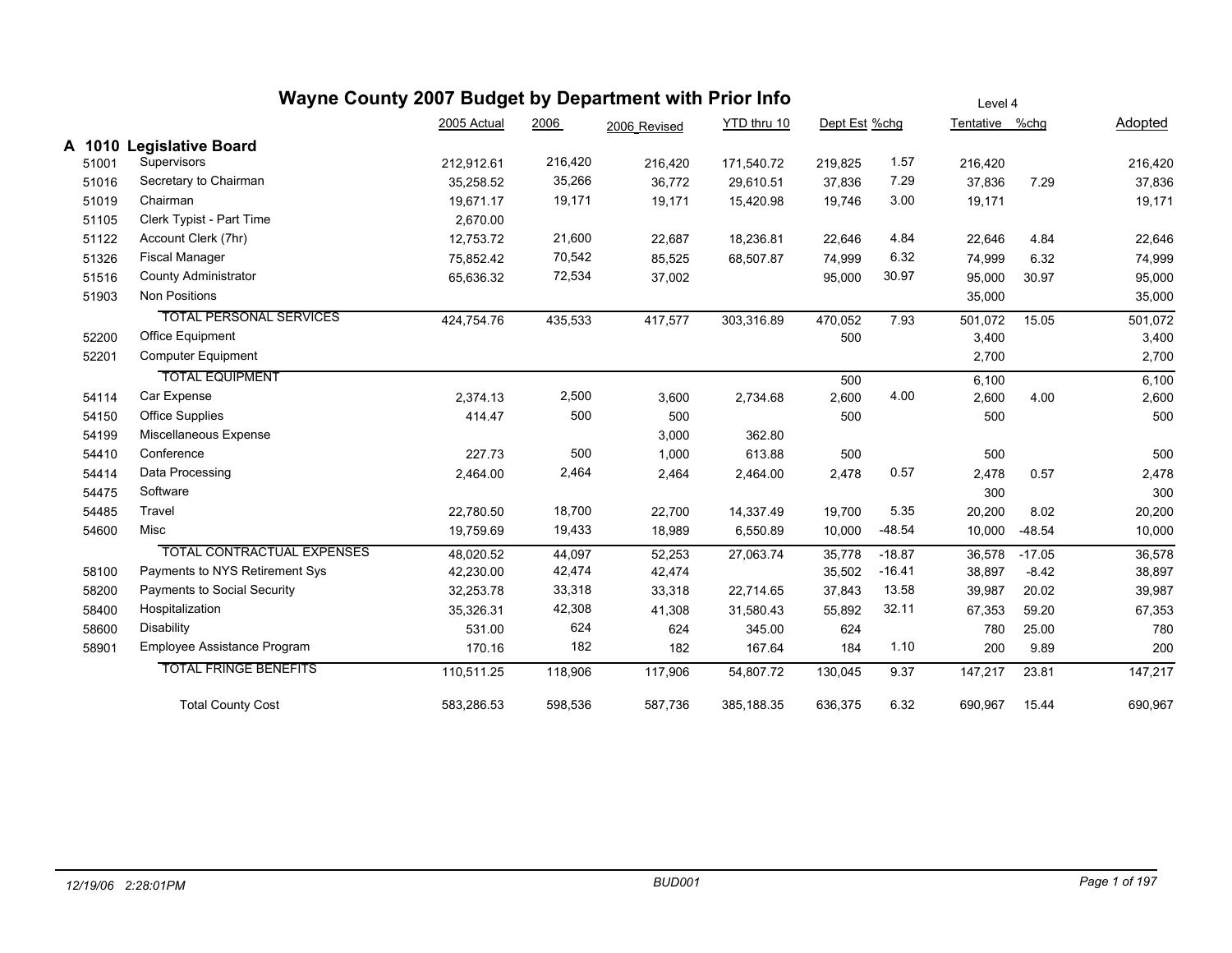|       | Wayne County 2007 Budget by Department with Prior Info |             |         | Level 4      |             |               |           |                |           |         |
|-------|--------------------------------------------------------|-------------|---------|--------------|-------------|---------------|-----------|----------------|-----------|---------|
|       |                                                        | 2005 Actual | 2006    | 2006 Revised | YTD thru 10 | Dept Est %chg |           | Tentative %chg |           | Adopted |
|       | A 1040 Clerk Legislative Board                         |             |         |              |             |               |           |                |           |         |
| 41292 | COTB Freedom of Info Fees                              | $-1,033.37$ | $-500$  | $-825$       | $-861.52$   | $-750$        | 50.00     | $-750$         | 50.00     | 750     |
| 42770 | Miscellaneous Revenues                                 | $-1.25$     |         | $-11$        | $-11.50$    | -5            |           | $-5$           |           | 5       |
|       | <b>TOTAL REVENUES</b>                                  | $-1,034.62$ | $-500$  | $-836$       | $-873.02$   | $-755$        | 51.00     | $-755$         | 51.00     | 755     |
| 51018 | Clerk of Board                                         |             | 37,020  |              |             | 40,289        | 8.83      | 40,289         | 8.83      | 40,289  |
| 51020 | Deputy Clerk                                           | 37,799.44   |         | 38,998       | 31,574.17   |               |           |                |           |         |
|       | <b>TOTAL PERSONAL SERVICES</b>                         | 37,799.44   | 37,020  | 38,998       | 31,574.17   | 40,289        | 8.83      | 40,289         | 8.83      | 40,289  |
| 52200 | Office Equipment                                       |             |         | 431          | 430.46      |               |           |                |           |         |
|       | <b>TOTAL EQUIPMENT</b>                                 |             |         | 431          | 430.46      |               |           |                |           |         |
| 54150 | Office Supplies                                        | 810.41      | 750     | 750          | 258.69      | 750           |           | 750            |           | 750     |
| 54166 | Postage                                                | 4,261.89    | 4,000   | 4,000        | 2,462.10    | 4,250         | 6.25      | 4,250          | 6.25      | 4,250   |
| 54210 | Gas                                                    | 5,603.17    | 7,280   | 12,280       | 8,336.25    | 14,500        | 99.18     | 14,500         | 99.18     | 14,500  |
| 54220 | Light & Power                                          | 8,917.94    | 9,064   | 9,064        | 6,310.24    | 5,000         | $-44.84$  | 5,000          | $-44.84$  | 5,000   |
| 54230 | Telephone                                              | 3,140.11    | 4,000   | 3,650        | 3,108.16    | 4,500         | 12.50     | 5,000          | 25.00     | 5,000   |
| 54240 | Water                                                  | 1,590.97    | 1,160   | 1,660        | 1,626.53    | 600           | $-48.28$  | 600            | $-48.28$  | 600     |
| 54402 | Advertising                                            | 1,753.51    | 1,500   | 1,500        | 736.10      | 1,500         |           | 1,500          |           | 1,500   |
| 54408 | Copier Expense                                         | 1,473.70    | 1,000   | 1,050        | 1,045.10    | 1,000         |           | 1,000          |           | 1,000   |
| 54410 | Conference                                             | 50.00       | 226     | 226          |             |               | $-100.00$ |                | $-100.00$ |         |
| 54414 | Data Processing                                        | 18,853.00   | 18,853  | 18,905       | 18,905.00   | 19,853        | 5.30      | 19,853         | 5.30      | 19,853  |
| 54425 | Equipment - Maint & Repair                             | 76.00       | 250     |              |             | 250           |           | 250            |           | 250     |
| 54438 | Maintenance/Repairs                                    | 29,094.00   | 29,094  | 29,094       | 29,094.00   | 29,094        |           | 29,094         |           | 29,094  |
| 54456 | Printing                                               | 2,500.00    | 2,000   | 3,570        | 2,770.00    | 2,000         |           | 2,000          |           | 2,000   |
| 54458 | <b>Printing Proceedings</b>                            | 2,800.00    | 1,800   | 2,606        | 2,605.42    | 1,800         |           | 1,800          |           | 1,800   |
| 54485 | Travel                                                 | 61.25       | 90      | 90           |             | 90            |           | 90             |           | 90      |
| 54521 | Record Storage                                         | 1,100.00    | 1,150   | 1,150        |             | 1,200         | 4.35      | 1,200          | 4.35      | 1,200   |
| 54600 | Misc                                                   | 163.99      | 150     | 150          | 131.25      | 150           |           | 150            |           | 150     |
|       | TOTAL CONTRACTUAL EXPENSES                             | 82,249.94   | 82,367  | 89,745       | 77,388.84   | 86,537        | 5.06      | 87,037         | 5.67      | 87,037  |
| 58100 | Payments to NYS Retirement Sys                         | 3,266.00    | 4,147   | 4,344        |             | 3,908         | $-5.76$   | 3,908          | $-5.76$   | 3,908   |
| 58200 | Payments to Social Security                            | 2,829.22    | 2,832   | 2,984        | 2,382.91    | 3,082         | 8.83      | 3,082          | 8.83      | 3,082   |
| 58600 | <b>Disability</b>                                      | 154.00      | 156     | 156          | 115.00      | 156           |           | 156            |           | 156     |
| 58901 | Employee Assistance Program                            | 14.75       | 16      | 16           | 15.25       | 16            |           | 16             |           | 16      |
|       | <b>TOTAL FRINGE BENEFITS</b>                           | 6,263.97    | 7,151   | 7,500        | 2,513.16    | 7,162         | 0.15      | 7,162          | 0.15      | 7,162   |
|       | <b>Total County Cost</b>                               | 125,278.73  | 126,038 | 135,838      | 111,033.61  | 133,233       | 5.71      | 133,733        | 6.11      | 133,733 |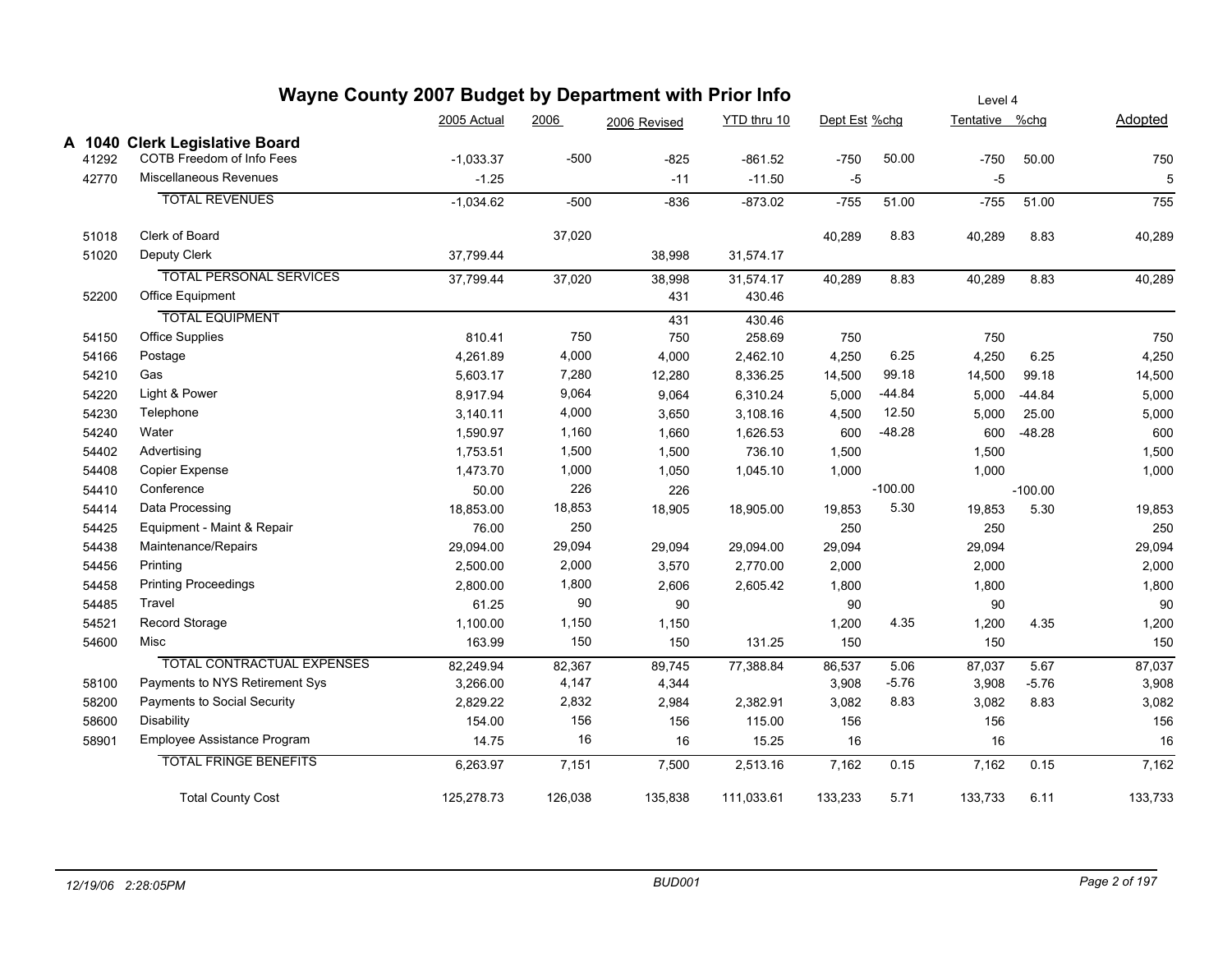|       |                                       | Wayne County 2007 Budget by Department with Prior Info |            |              |               | Level 4       |           |                |           |                |
|-------|---------------------------------------|--------------------------------------------------------|------------|--------------|---------------|---------------|-----------|----------------|-----------|----------------|
|       |                                       | 2005 Actual                                            | 2006       | 2006 Revised | YTD thru 10   | Dept Est %chg |           | Tentative %chg |           | <b>Adopted</b> |
|       | A 1165 District Attorney              |                                                        |            |              |               |               |           |                |           |                |
| 41265 | <b>District Attorney Fees</b>         | $-36,000.00$                                           | $-50,000$  | $-50,000$    | $-50,000.00$  | 25,000        | $-150.00$ | $-25,000$      | $-50.00$  | 25,000         |
| 41267 | <b>Clerical Reimbursement Fees</b>    |                                                        | $-1,200$   | $-1,200$     | $-2,050.00$   | 1,200         | $-200.00$ | $-1,200$       |           | 1,200          |
| 43307 | DA Salary Reimbursement               | $-53,086.00$                                           | $-53,380$  | $-53,380$    | $-7,500.00$   | 53,380        | $-200.00$ | $-53,380$      |           | 53,380         |
| 43322 | Legislative Grant - DA                | $-31.091.57$                                           | $-47,765$  | $-47,765$    | -47,538.92    | 40,375        | $-184.53$ | $-40,375$      | $-15.47$  | 40,375         |
| 43716 | State Aid                             | $-9,413.50$                                            |            | $-59,942$    |               |               |           |                |           |                |
|       | <b>TOTAL REVENUES</b>                 | $-129,591.07$                                          | $-152,345$ | $-212,287$   | $-107,088.92$ | 119,955       | $-178.74$ | $-119,955$     | $-21.26$  | 119,955        |
| 51022 | <b>District Attorney</b>              | 119,799.82                                             | 119,800    | 119,800      | 96,300.72     | 119,800       |           | 119,800        |           | 119,800        |
| 51024 | <b>Assistant District Attorney</b>    | 44,637.32                                              | 44,639     | 44,639       | 36,958.37     | 47,357        | 6.09      | 47,357         | 6.09      | 47,357         |
| 51025 | <b>Assistant District Attorney FT</b> | 113,025.64                                             | 114,521    | 114,521      | 98,945.16     | 127,071       | 10.96     | 127,071        | 10.96     | 127,071        |
| 51026 | Asst District Attorney 2nd            | 40,656.98                                              | 40,657     | 40,657       | 33,662.76     | 43,134        | 6.09      | 43,134         | 6.09      | 43,134         |
| 51027 | Asst District Attorney 2nd FT         | 48,270.97                                              | 57,777     | 57,777       | 41,398.12     | 53,345        | $-7.67$   | 53,345         | $-7.67$   | 53,345         |
| 51028 | Asst District Attorney 3rd            | 24,388.00                                              | 24,389     | 24,389       | 20,192.68     | 25,875        | 6.09      | 25,875         | 6.09      | 25,875         |
| 51029 | Asst District Attorney 7th            | 17,633.59                                              | 21,000     | 21,000       | 13,649.79     | 21,000        |           | 21,000         |           | 21,000         |
| 51030 | Asst District Attorney 4th            | 26,346.32                                              | 26,346     | 26,346       | 21,814.09     | 27,630        | 4.87      | 27,630         | 4.87      | 27,630         |
| 51031 | Asst District Attorney 6th            | 26,346.32                                              | 26,346     | 26,346       | 21,814.09     | 27,630        | 4.87      | 27,630         | 4.87      | 27,630         |
| 51032 | Asst District Attorney 5th            | 26,346.32                                              | 26,346     | 26,346       | 21,814.09     | 27,630        | 4.87      | 27,630         | 4.87      | 27,630         |
| 51033 | Secretary to District Attorney        | 63,588.55                                              | 63,589     | 63,589       | 52,590.05     | 67,284        | 5.81      | 67,284         | 5.81      | 67,284         |
| 51142 | Senior Clerk-Typist                   | 26,440.93                                              | 26,666     | 26,666       | 21,435.87     | 27,069        | 1.51      | 27,069         | 1.51      | 27,069         |
| 51311 | Criminal Investigator                 | 22,113.14                                              | 21,393     | 21,393       | 16,480.94     | 23,018        | 7.60      | 23,018         | 7.60      | 23,018         |
|       | <b>TOTAL PERSONAL SERVICES</b>        | 599,593.90                                             | 613,469    | 613,469      | 497,056.73    | 637,843       | 3.97      | 637,843        | 3.97      | 637,843        |
| 52200 | Office Equipment                      | 836.94                                                 |            | 3,985        |               |               |           |                |           |                |
| 52201 | <b>Computer Equipment</b>             |                                                        | 7,390      | 7,390        | 1,727.87      | 8,000         | 8.25      | 8,000          | 8.25      | 8,000          |
| 52300 | <b>Motor Vehicles</b>                 |                                                        | 17,308     | 13,323       | 13,322.80     |               | $-100.00$ |                | $-100.00$ |                |
|       | <b>TOTAL EQUIPMENT</b>                | 836.94                                                 | 24,698     | 24,698       | 15,050.67     | 8,000         | $-67.61$  | 8,000          | -67.61    | 8,000          |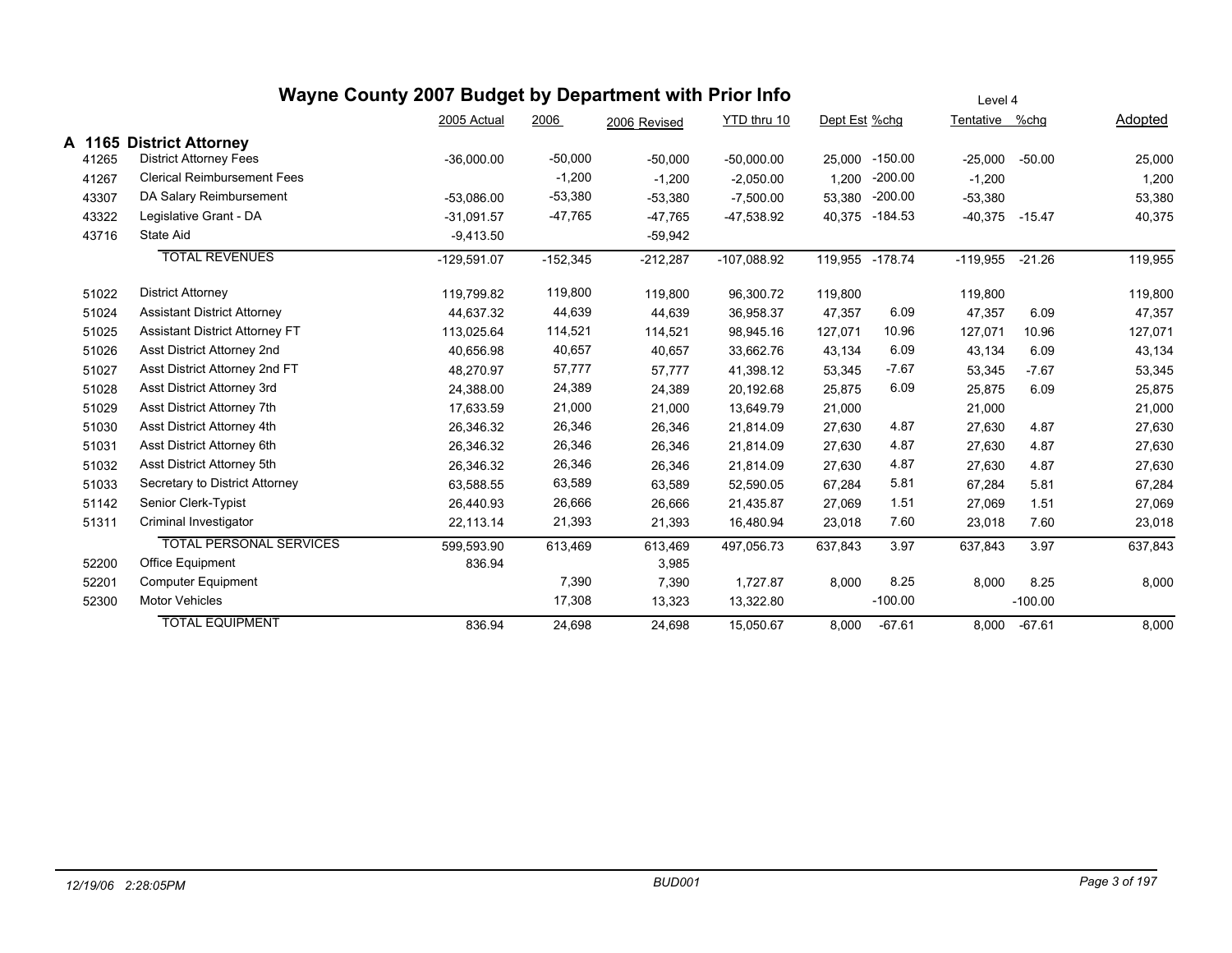|        | Wayne County 2007 Budget by Department with Prior Info |             |         | Level 4      |             |               |          |                |          |         |
|--------|--------------------------------------------------------|-------------|---------|--------------|-------------|---------------|----------|----------------|----------|---------|
|        |                                                        | 2005 Actual | 2006    | 2006 Revised | YTD thru 10 | Dept Est %chg |          | Tentative %chg |          | Adopted |
| A 1165 | <b>District Attorney</b>                               |             |         |              |             |               |          |                |          |         |
| 54114  | Car Expense                                            | 2,496.19    | 2,000   | 2,000        | 2,251.46    | 2,500         | 25.00    | 2,500          | 25.00    | 2,500   |
| 54150  | <b>Office Supplies</b>                                 | 3,555.65    | 5,000   | 5,000        | 1,925.25    | 5,000         |          | 5,000          |          | 5,000   |
| 54166  | Postage                                                | 2,030.74    | 3,000   | 3,000        | 1,473.59    | 3,000         |          | 3,000          |          | 3,000   |
| 54210  | Gas                                                    | 2,006.89    | 2,688   | 2,688        | 2,302.64    | 3,900         | 45.09    | 3,900          | 45.09    | 3,900   |
| 54220  | Light & Power                                          | 6,423.26    | 8,240   | 8,240        | 4,759.56    | 5,500         | $-33.25$ | 5,500          | $-33.25$ | 5,500   |
| 54230  | Telephone                                              | 6,942.75    | 7,000   | 7,000        | 5,206.95    | 7,000         |          | 7,000          |          | 7,000   |
| 54240  | Water                                                  | 309.30      | 370     | 396          | 403.32      | 250           | $-32.43$ | 250            | $-32.43$ | 250     |
| 54410  | Conference                                             | 821.90      | 850     | 850          | 642.00      | 850           |          | 850            |          | 850     |
| 54414  | Data Processing                                        | 10,060.00   | 10,060  | 10,060       | 10,060.00   | 10,460        | 3.98     | 10,460         | 3.98     | 10,460  |
| 54424  | Equipment - Maint Contract                             | 1,072.00    | 1,908   | 1,908        | 777.40      | 1,000         | $-47.59$ | 1,000          | $-47.59$ | 1,000   |
| 54426  | Equipment - Rental                                     | 3,508.80    | 3,510   | 3,510        | 1,963.06    | 2,000         | $-43.02$ | 2,000          | $-43.02$ | 2,000   |
| 54438  | Maintenance/Repairs                                    | 25,488.00   | 25,488  | 25,488       | 25,488.00   | 26,988        | 5.89     | 26,988         | 5.89     | 26,988  |
| 54471  | Secretarial Allowance                                  | 13,500.00   | 13,500  | 13,500       | 9,562.50    | 13,500        |          | 13,500         |          | 13,500  |
| 54472  | Subscriptions                                          | 8,927.77    | 8,000   | 8,000        | 7,190.55    | 10,000        | 25.00    | 10,000         | 25.00    | 10,000  |
| 54483  | Training, Seminars & Schools                           | 2,280.03    | 7,864   | 7,864        | 1,304.84    | 7,254         | $-7.76$  | 7,254          | $-7.76$  | 7,254   |
| 54485  | Travel                                                 | 7,488.29    | 6,000   | 6,000        | 2,727.18    | 7,000         | 16.67    | 7,000          | 16.67    | 7,000   |
| 54500  | Fees for Services, Non-employ                          | 13,832.26   | 10,000  | 10,000       | 3,934.67    | 10,000        |          | 10,000         |          | 10,000  |
| 54513  | Appellate Service                                      | 7,500.00    | 7,500   | 7,500        | 5,489.97    | 7,500         |          | 7,500          |          | 7,500   |
| 54528  | Leglative Grant-DA                                     |             |         | 59,942       |             |               |          |                |          |         |
| 54600  | Misc                                                   | 1,499.88    | 1,500   | 1,500        | 623.74      | 1,500         |          | 1,500          |          | 1,500   |
|        | <b>TOTAL CONTRACTUAL EXPENSES</b>                      | 119,743.71  | 124,478 | 184,446      | 88,086.68   | 125,202       | 0.58     | 125,202        | 0.58     | 125,202 |
| 58100  | Payments to NYS Retirement Sys                         | 70,986.00   | 66,318  | 66,318       |             | 63,379        | $-4.43$  | 63,031         | $-4.96$  | 63,031  |
| 58200  | Payments to Social Security                            | 42,725.94   | 44,712  | 44,712       | 36,432.78   | 46,837        | 4.75     | 46,837         | 4.75     | 46,837  |
| 58400  | Hospitalization                                        | 83,694.99   | 96,332  | 96,332       | 84,222.60   | 125,286       | 30.06    | 102,905        | 6.82     | 102,905 |
| 58600  | <b>Disability</b>                                      | 900.00      | 1,092   | 1,092        | 690.00      | 1,092         |          | 1,092          |          | 1,092   |
| 58901  | Employee Assistance Program                            | 147.50      | 174     | 174          | 167.75      | 176           | 1.15     | 176            | 1.15     | 176     |
|        | <b>TOTAL FRINGE BENEFITS</b>                           | 198,454.43  | 208,628 | 208,628      | 121,513.13  | 236,770       | 13.49    | 214,041        | 2.59     | 214,041 |
|        | <b>Total County Cost</b>                               | 789,037.91  | 818,928 | 818,954      | 614,618.29  | 1,127,770     | 37.71    | 865,131        | 5.64     | 865,131 |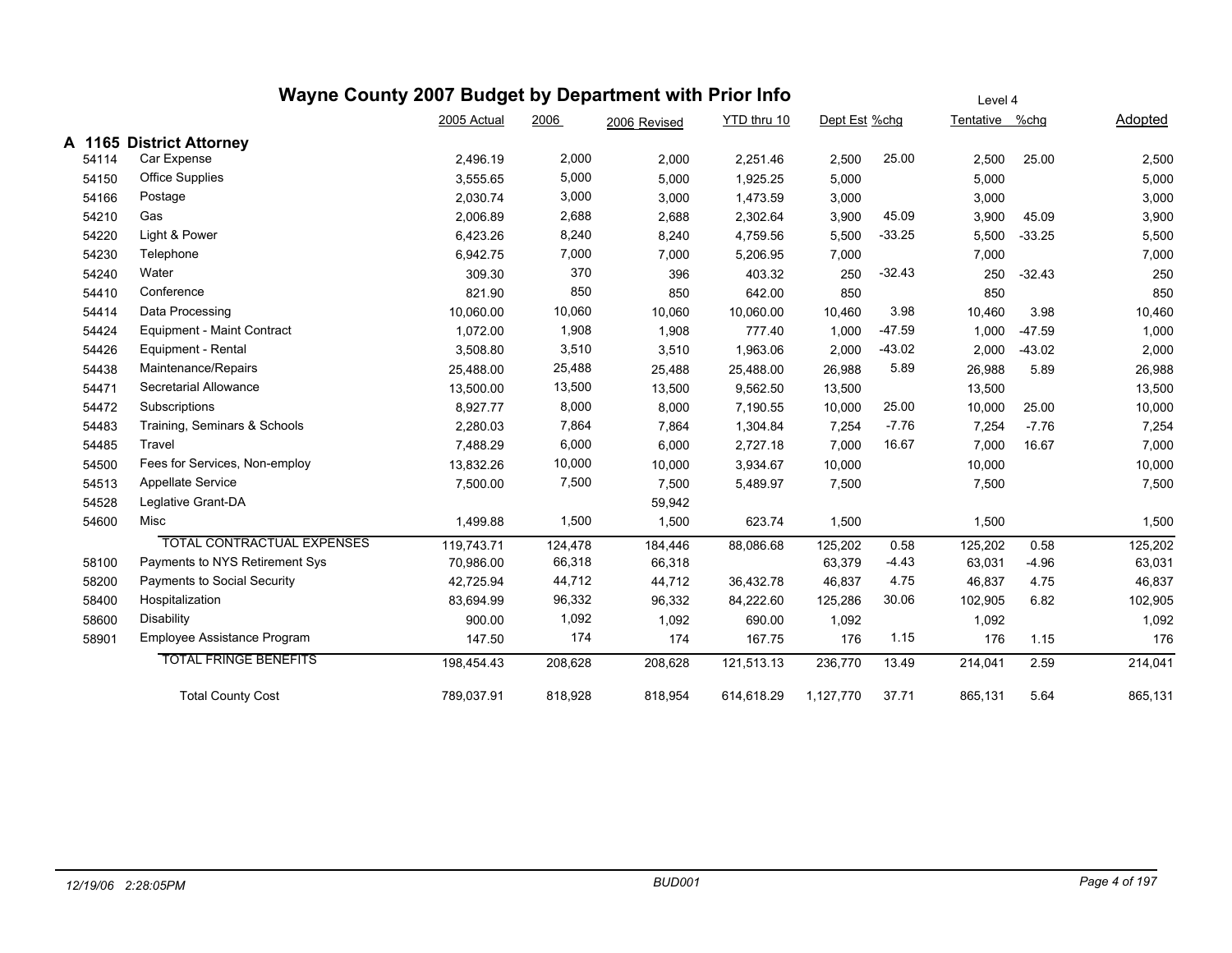|                 | wayne County 2007 Budget by Department with Prior info          |              |           |              |              |               |           | Level 4        |           |         |
|-----------------|-----------------------------------------------------------------|--------------|-----------|--------------|--------------|---------------|-----------|----------------|-----------|---------|
|                 |                                                                 | 2005 Actual  | 2006      | 2006 Revised | YTD thru 10  | Dept Est %chg |           | Tentative %chg |           | Adopted |
| A 1167<br>43026 | <b>Crimes Victims Board Grants</b><br><b>Crime Victim Grant</b> | $-44,336.65$ | $-44,400$ | $-44,400$    | $-44,237.00$ | $-44,400$     |           | $-44,400$      |           | 44,400  |
|                 | <b>TOTAL REVENUES</b>                                           | $-44.336.65$ | $-44,400$ | $-44,400$    | $-44,237.00$ | $-44,400$     |           | $-44.400$      |           | 44,400  |
| 51480           | Victim/Witness Coordinator                                      | 33,740.71    | 27,443    | 27,443       | 22,166.12    | 30,000        | 9.32      | 30,000         | 9.32      | 30,000  |
|                 | <b>TOTAL PERSONAL SERVICES</b>                                  | 33,740.71    | 27,443    | 27,443       | 22,166.12    | 30,000        | 9.32      | 30,000         | 9.32      | 30,000  |
| 52200           | <b>Office Equipment</b>                                         | 2,021.15     | 500       | 500          |              |               | $-100.00$ |                | $-100.00$ |         |
|                 | <b>TOTAL EQUIPMENT</b>                                          | 2,021.15     | 500       | 500          |              |               | $-100.00$ |                | $-100.00$ |         |
| 54150           | <b>Office Supplies</b>                                          | 252.39       | 350       | 350          |              | 350           |           | 350            |           | 350     |
| 54166           | Postage                                                         | 169.41       | 200       | 200          | 77.74        | 200           |           | 200            |           | 200     |
| 54230           | Telephone                                                       | 843.74       | 924       | 924          | 664.03       | 924           |           | 924            |           | 924     |
| 54414           | Data Processing                                                 | 762.00       | 762       | 762          | 762.00       | 774           | 1.57      | 774            | 1.57      | 774     |
| 54456           | Printing                                                        | 96.00        | 350       | 350          |              | 350           |           | 350            |           | 350     |
| 54485           | Travel                                                          | 203.75       | 200       | 200          |              | 250           | 25.00     | 250            | 25.00     | 250     |
| 54493           | <b>Clerical Service Contracts</b>                               |              | 2,050     | 2,050        | 2,050.00     | 2,350         | 14.63     | 2,350          | 14.63     | 2,350   |
| 54600           | Misc                                                            |              | 18,253    | 18,253       |              | 250           | $-98.63$  | 250            | $-98.63$  | 250     |
|                 | <b>TOTAL CONTRACTUAL EXPENSES</b>                               | 2,327.29     | 23,089    | 23,089       | 3,553.77     | 5,448         | $-76.40$  | 5,448          | $-76.40$  | 5,448   |
| 58100           | Payments to NYS Retirement Sys                                  | 1,529.00     |           |              |              | 2,910         |           | 2,910          |           | 2,910   |
| 58200           | Payments to Social Security                                     | 2,500.27     | 2,099     | 2,099        | 1,583.43     | 2,295         | 9.34      | 2,295          | 9.34      | 2,295   |
| 58400           | Hospitalization                                                 | 1,709.20     |           |              | 392.17       | 12,470        |           | 12,470         |           | 12,470  |
| 58600           | Disability                                                      | 51.00        | 156       | 156          |              | 156           |           | 156            |           | 156     |
| 58901           | Employee Assistance Program                                     | 14.75        | 8         | 8            | 7.63         | 16            | 100.00    | 16             | 100.00    | 16      |
|                 | <b>TOTAL FRINGE BENEFITS</b>                                    | 5,804.22     | 2,263     | 2,263        | 1,983.23     | 17,847        | 688.64    | 17.847         | 688.64    | 17,847  |
|                 | <b>Total County Cost</b>                                        | $-443.28$    | 8,895     | 8,895        | $-16,533.88$ | 8,895         |           | 8,895          |           | 8,895   |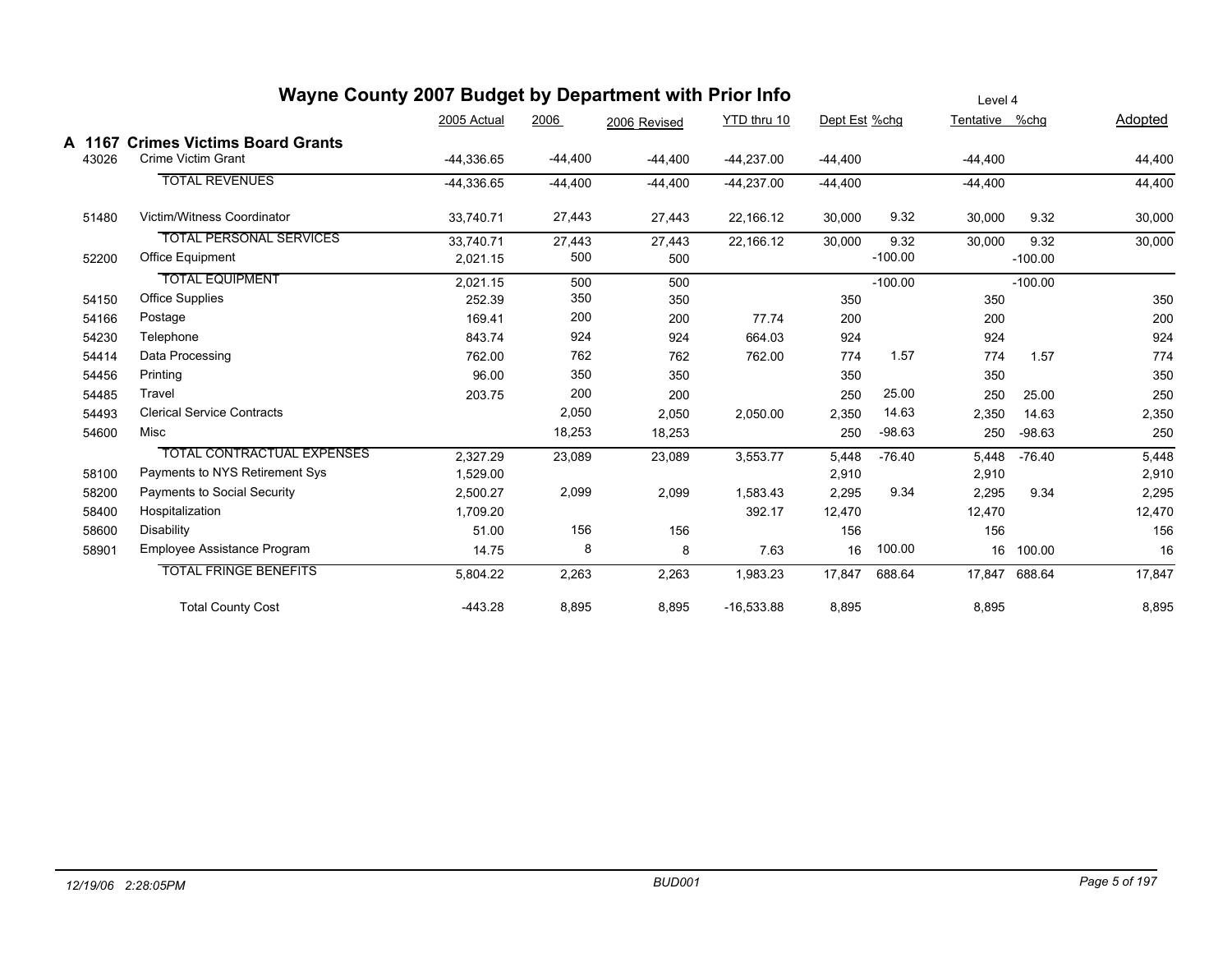|                 |                                     | Wayne County 2007 Budget by Department with Prior Info | Level 4 |              |             |               |           |                |      |                |
|-----------------|-------------------------------------|--------------------------------------------------------|---------|--------------|-------------|---------------|-----------|----------------|------|----------------|
|                 |                                     | 2005 Actual                                            | 2006    | 2006 Revised | YTD thru 10 | Dept Est %chg |           | Tentative %chg |      | <b>Adopted</b> |
| A 1170<br>43716 | <b>Public Defender</b><br>State Aid |                                                        |         |              | $-9,308.50$ |               |           | $-2,473$       |      | 2,473          |
|                 | <b>TOTAL REVENUES</b>               |                                                        |         |              | $-9,308.50$ |               |           | $-2,473$       |      | 2,473          |
| 51040           | <b>Public Defender</b>              | 77,406.98                                              | 75,279  | 75,279       | 62,327.88   | 79,864        | 6.09      | 79,864         | 6.09 | 79,864         |
| 51042           | Asst Public Defender                | 34,350.69                                              | 34,351  | 34,351       | 28,441.21   | 36,444        | 6.09      | 36,444         | 6.09 | 36,444         |
| 51043           | Asst Public Defender FT             | 63,471.77                                              | 62,272  | 62,272       | 52,527.95   | 67,265        | 8.02      | 67,265         | 8.02 | 67,265         |
| 51044           | Asst Public Defender 2nd            | 38.221.83                                              | 38,222  | 38,222       | 31,646.32   |               | $-100.00$ | 40,550         | 6.09 | 40,550         |
| 51045           | Asst Public Defender 2nd FT         | 52,436.58                                              | 52,037  | 52,037       | 43,299.90   |               | $-100.00$ | 55,556         | 6.76 | 55,556         |
| 51046           | Asst Public Defender 3rd            | 26,346.32                                              | 26,348  | 26,348       | 21,814.09   |               | $-100.00$ | 27,953         | 6.09 | 27,953         |
| 51047           | Secretary to Public Defender        | 30,514.71                                              | 30,474  | 30,474       | 25,206.78   |               | $-100.00$ | 32,257         | 5.85 | 32,257         |
| 51048           | Asst Public Defender 4th            | 26,346.32                                              | 26,348  | 26,348       | 21,814.09   |               | $-100.00$ | 27,953         | 6.09 | 27,953         |
| 51051           | Asst Public Defender 6th            | 26,346.32                                              | 26,348  | 26,348       | 21,814.09   |               | $-100.00$ | 27,953         | 6.09 | 27,953         |
| 51053           | Asst Public Defender 7th            | 26,346.32                                              | 26,348  | 26,348       | 21,814.09   |               | $-100.00$ | 27,953         | 6.09 | 27,953         |
| 51104           | <b>Clerk Typist</b>                 | 24,078.21                                              | 25,465  | 25,465       | 20,430.30   |               | $-100.00$ | 25,938         | 1.86 | 25,938         |
| 51139           | Stenographer PT                     | 8,930.67                                               |         |              |             |               |           |                |      |                |
| 51160           | Senior Stenographer                 | 57.017.01                                              | 56,758  | 56,758       | 45,613.22   |               | $-100.00$ | 57,310         | 0.97 | 57,310         |
| 51312           | Investigator                        | 44,063.23                                              | 44,121  | 44,121       | 35,465.84   |               | $-100.00$ | 44,283         | 0.37 | 44,283         |
| 51904           | Overtime                            | 3,395.78                                               | 3,267   | 3,267        | 2,690.87    | 4,500         | 37.74     | 3,500          | 7.13 | 3,500          |
|                 | <b>TOTAL PERSONAL SERVICES</b>      | 539,272.74                                             | 527,638 | 527,638      | 434,906.63  | 188,073       | $-64.36$  | 554,779        | 5.14 | 554,779        |
| 52200           | <b>Office Equipment</b>             | 189.00                                                 |         |              |             |               |           |                |      |                |
|                 | <b>TOTAL EQUIPMENT</b>              | 189.00                                                 |         |              |             |               |           |                |      |                |

#### *12/19/06 2:28:05PM BUD001 Page 6 of 197*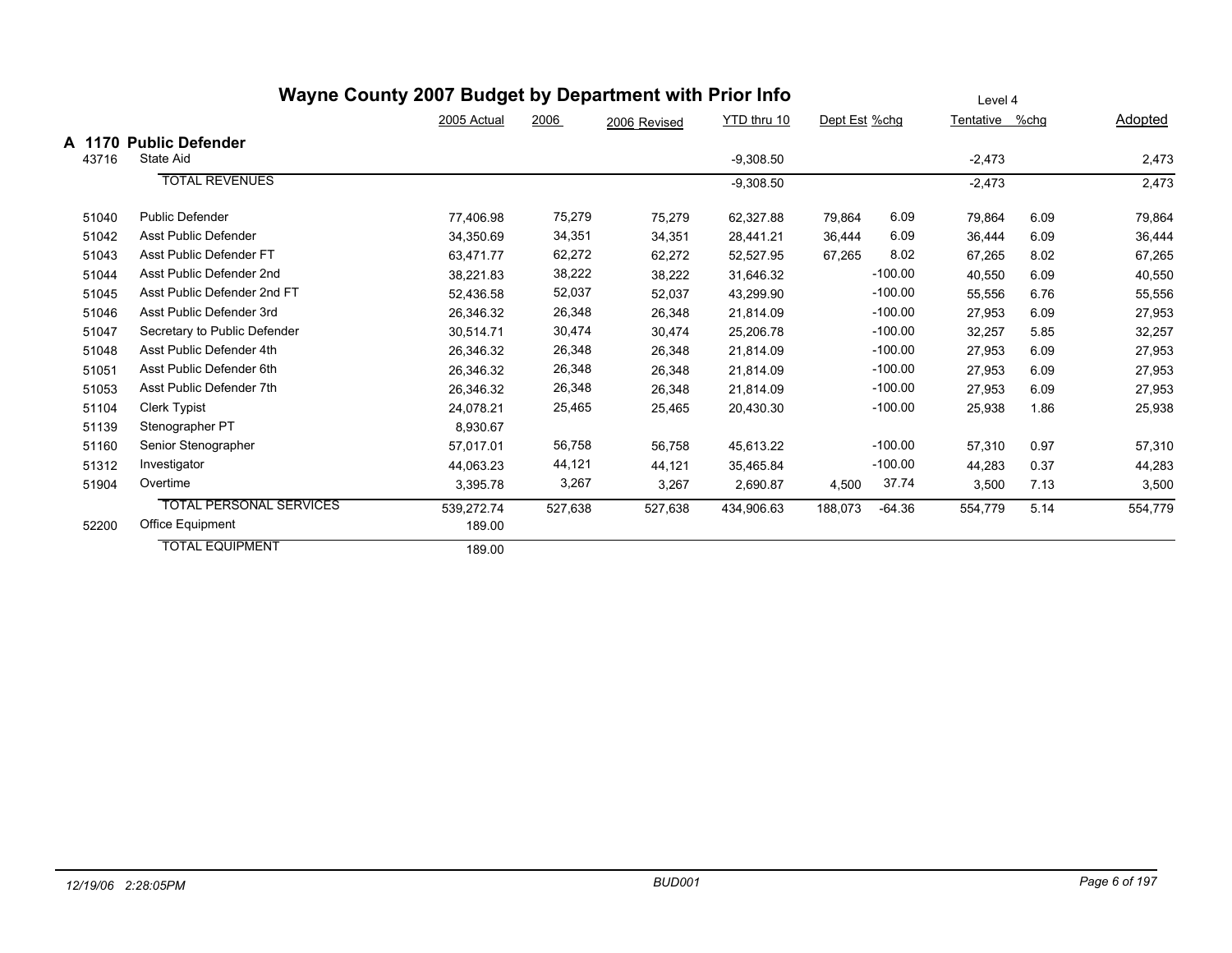|       | Wayne County 2007 Budget by Department with Prior Info |             |         |              | Level 4     |                     |                |              |         |
|-------|--------------------------------------------------------|-------------|---------|--------------|-------------|---------------------|----------------|--------------|---------|
|       |                                                        | 2005 Actual | 2006    | 2006 Revised | YTD thru 10 | Dept Est %chg       | Tentative %chg |              | Adopted |
|       | A 1170 Public Defender                                 |             |         |              |             |                     |                |              |         |
| 54114 | Car Expense                                            | 998.57      | 1,000   | 1,000        | 910.59      | $-100.00$           | 1,000          |              | 1,000   |
| 54150 | <b>Office Supplies</b>                                 | 3,156.57    | 3,000   | 3,000        | 2,268.74    | $-100.00$           | 3,000          |              | 3,000   |
| 54166 | Postage                                                | 1,000.00    | 600     | 600          | 525.57      | $-100.00$           | 600            |              | 600     |
| 54210 | Gas                                                    | 3,467.94    | 4,750   | 4,750        | 4,123.86    | $-100.00$           | 7,000          | 47.37        | 7,000   |
| 54220 | Light & Power                                          | 5,141.94    | 5,360   | 5,360        | 3,455.65    | $-100.00$           | 3,000          | $-44.03$     | 3,000   |
| 54230 | Telephone                                              | 10,407.12   | 7,000   | 7,000        | 5,912.83    | $-100.00$           | 7,000          |              | 7,000   |
| 54240 | Water                                                  | 690.00      | 690     | 690          | 890.72      | $-100.00$           | 260            | $-62.32$     | 260     |
| 54410 | Conference                                             | 1,345.73    | 800     | 800          | 373.00      | $-100.00$           | 1,500          | 87.50        | 1,500   |
| 54414 | Data Processing                                        | 6,860.00    | 6,860   | 6,860        | 6,860.00    | $-100.00$           | 7,972          | 16.21        | 7,972   |
| 54424 | Equipment - Maint Contract                             | 2,350.00    | 2,350   | 2,350        | 1,500.00    | $-100.00$           | 3,249          | 38.26        | 3,249   |
| 54438 | Maintenance/Repairs                                    | 15,930.00   | 15,930  | 15,930       | 15,930.00   | $-100.00$           | 15,930         |              | 15,930  |
| 54471 | Secretarial Allowance                                  | 13,500.00   | 13,500  | 13,500       | 6,750.00    | $-100.00$           | 13,500         |              | 13,500  |
| 54472 | Subscriptions                                          | 7,993.40    | 8,000   | 8,000        | 9,754.35    | $-100.00$           | 8,500          | 6.25         | 8,500   |
| 54475 | Software                                               | 198.00      | 200     | 200          |             | $-100.00$           |                | 1,630 715.00 | 1,630   |
| 54483 | Training, Seminars & Schools                           | 2,697.57    | 2,600   | 2,600        | 689.00      | $-100.00$           | 2,600          |              | 2,600   |
| 54485 | Travel                                                 | 2,186.41    | 2,250   | 2,250        | 2,210.13    | $-100.00$           | 2,600          | 15.56        | 2,600   |
| 54500 | Fees for Services, Non-employ                          | 18,470.16   | 15,000  | 15,000       | 12,164.28   | $-100.00$           | 15,000         |              | 15,000  |
| 54502 | <b>Appeal Service</b>                                  | 23,000.00   | 25,000  | 25,000       | 10,844.92   | $-100.00$           | 25,000         |              | 25,000  |
| 54571 | <b>CPL Costs</b>                                       |             |         |              |             | 54                  |                |              |         |
| 54600 | Misc                                                   | 978.55      | 487     | 487          | 298.15      | $-100.00$           | 487            |              | 487     |
|       | <b>TOTAL CONTRACTUAL EXPENSES</b>                      | 120,371.96  | 115,377 | 115,377      | 85,461.79   | $-99.95$<br>54      | 119,828        | 3.86         | 119,828 |
| 58100 | Payments to NYS Retirement Sys                         | 61,533.00   | 61,331  | 61,331       |             | $-100.00$           | 55,414         | $-9.65$      | 55,414  |
| 58200 | Payments to Social Security                            | 39,354.73   | 40,364  | 40,364       | 31,743.12   | $-100.00$           | 42,366         | 4.96         | 42,366  |
| 58400 | Hospitalization                                        | 54, 147. 48 | 62,183  | 62,183       | 54,298.57   | $-100.00$           | 66,337         | 6.68         | 66,337  |
| 58500 | Unemployment                                           |             |         |              | 2,059.41    |                     |                |              |         |
| 58600 | Disability                                             | 1,078.00    | 1,092   | 1,092        | 805.00      | $-100.00$           | 1,092          |              | 1,092   |
| 58901 | Employee Assistance Program                            | 162.25      | 122     | 122          | 122.00      | $-100.00$           | 168            | 37.70        | 168     |
|       | <b>TOTAL FRINGE BENEFITS</b>                           | 156,275.46  | 165,092 | 165,092      | 89,028.10   | $-100.00$           | 165,377        | 0.17         | 165,377 |
|       | <b>Total County Cost</b>                               | 816,109.16  | 808,107 | 808,107      | 600,088.02  | 188,127<br>$-76.72$ | 837,511        | 3.64         | 837,511 |
|       |                                                        |             |         |              |             |                     |                |              |         |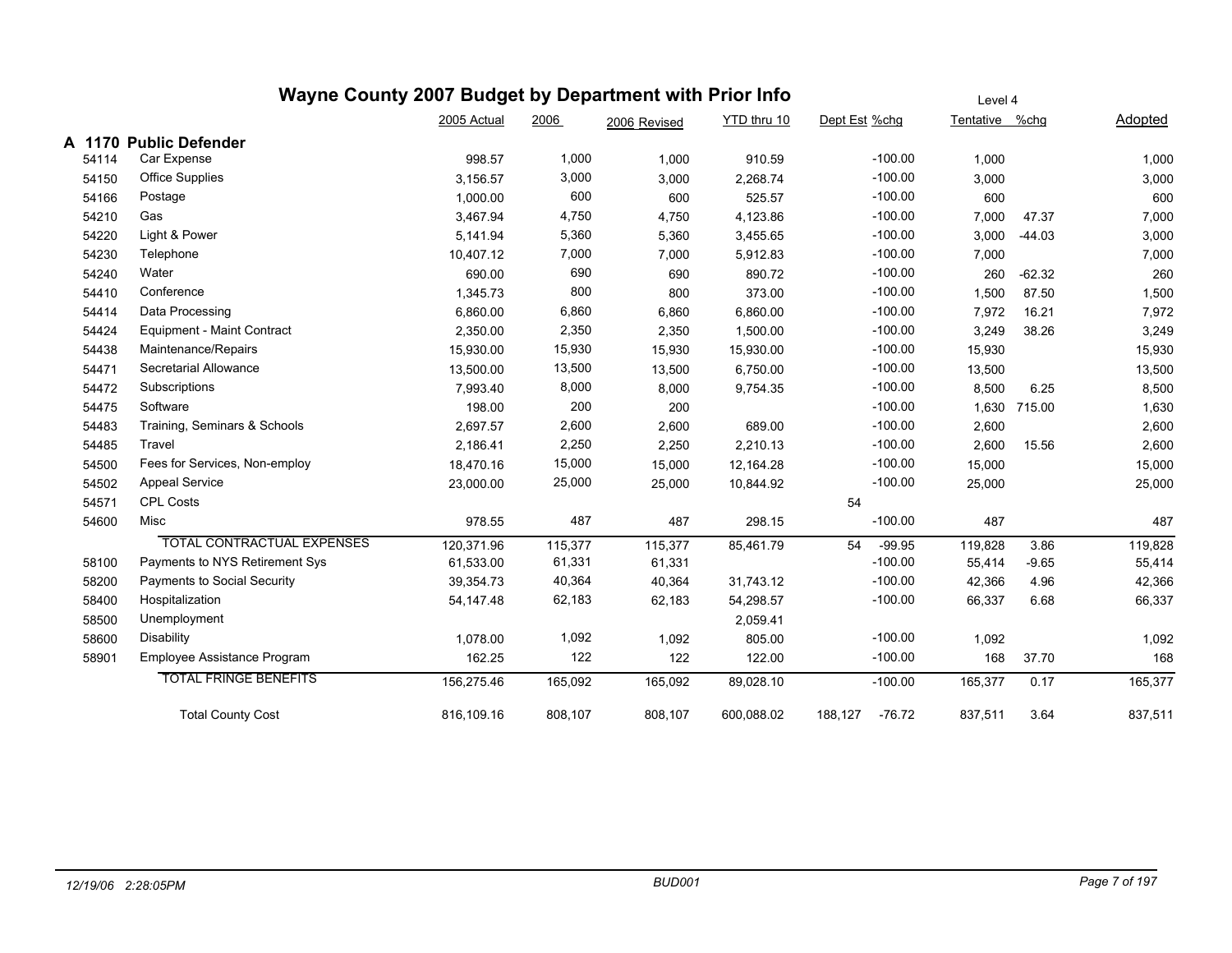|                          |                                                                                | Wayne County 2007 Budget by Department with Prior Info |            |              |               |               | Level 4 |                |         |         |  |
|--------------------------|--------------------------------------------------------------------------------|--------------------------------------------------------|------------|--------------|---------------|---------------|---------|----------------|---------|---------|--|
|                          |                                                                                | 2005 Actual                                            | 2006       | 2006 Revised | YTD thru 10   | Dept Est %chg |         | Tentative %chg |         | Adopted |  |
| A 1172<br>43024<br>43716 | <b>Legal Defense of Indigents</b><br>Indigent Legal Services Fund<br>State Aid | -235,317.99<br>$-9,413.50$                             | $-235,317$ | $-261,000$   | $-261,000.18$ | $-261,000$    | 10.91   | $-261,000$     | 10.91   | 261,000 |  |
|                          | <b>TOTAL REVENUES</b>                                                          | -244,731.49                                            | $-235,317$ | $-261,000$   | $-261,000.18$ | $-261,000$    | 10.91   | $-261,000$     | 10.91   | 261,000 |  |
|                          | <b>TOTAL EQUIPMENT</b>                                                         |                                                        |            |              |               |               |         |                |         |         |  |
| 54000                    | Contractual Expenses                                                           | 1,657.50                                               | 7,500      | 7,500        | 1,162.50      | 7,500         |         | 7,500          |         | 7,500   |  |
| 54505                    | Assigned Counsel - Family                                                      | 204,940.17                                             | 213,350    | 213,350      | 175,523.37    | 213,350       |         | 213,350        |         | 213,350 |  |
| 54507                    | Assigned Counsel - Felony                                                      | 192,028.36                                             | 204,841    | 204,841      | 107,063.26    | 185,000       | $-9.69$ | 185,000        | $-9.69$ | 185,000 |  |
| 54556                    | Assigned Counsel-Misdemeanor                                                   | 51,118.02                                              | 60,000     | 85,683       | 53,070.14     | 85,000        | 41.67   | 85,000         | 41.67   | 85,000  |  |
| 54561                    | Legal Aid For Indigents                                                        | 157,855.92                                             | 157,856    | 157,856      | 131,546.60    | 157,856       |         | 173,643        | 10.00   | 173,643 |  |
|                          | <b>TOTAL CONTRACTUAL EXPENSES</b>                                              | 607,599.97                                             | 643,547    | 669,230      | 468,365.87    | 648,706       | 0.80    | 664,493        | 3.25    | 664,493 |  |
|                          | <b>Total County Cost</b>                                                       | 362,868.48                                             | 408,230    | 408,230      | 207,365.69    | 387,706       | $-5.03$ | 403,493        | $-1.16$ | 403,493 |  |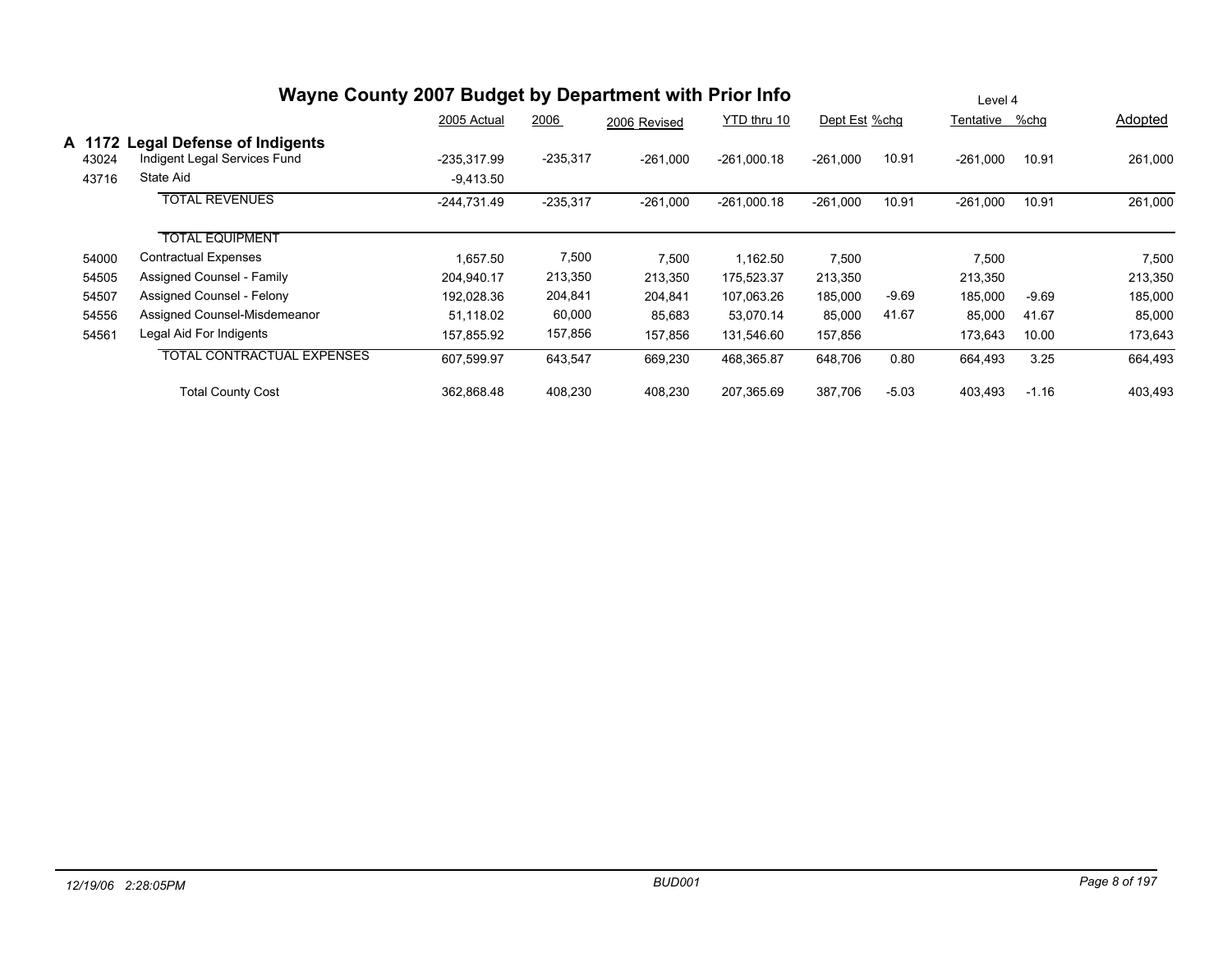|       | Wayne County 2007 Budget by Department with Prior Info     | Level 4      |           |              |             |               |         |                |         |                |
|-------|------------------------------------------------------------|--------------|-----------|--------------|-------------|---------------|---------|----------------|---------|----------------|
| 43279 |                                                            | 2005 Actual  | 2006      | 2006 Revised | YTD thru 10 | Dept Est %chg |         | Tentative %chg |         | <b>Adopted</b> |
|       | A 1173 Wayne Pre-Trial Services, Inc.<br>Pre-Trial Release | $-29.615.49$ | $-31,300$ | $-31,300$    | -45.999.24  | $-31,260$     | $-0.13$ | $-31.260$      | $-0.13$ | 31,260         |
|       | <b>TOTAL REVENUES</b>                                      | $-29.615.49$ | $-31,300$ | $-31,300$    | -45.999.24  | $-31,260$     | $-0.13$ | $-31.260$      | $-0.13$ | 31,260         |
| 54624 | Pre-trial Release                                          | 100.935.96   | 102,334   | 102.334      | 85.278.30   | 106.439       | 4.01    | 106.439        | 4.01    | 106.439        |
|       | <b>TOTAL CONTRACTUAL EXPENSES</b>                          | 100,935.96   | 102.334   | 102,334      | 85,278.30   | 106.439       | 4.01    | 106.439        | 4.01    | 106,439        |
|       | <b>Total County Cost</b>                                   | 71.320.47    | 71.034    | 71.034       | 39.279.06   | 75.179        | 5.84    | 75.179         | 5.84    | 75,179         |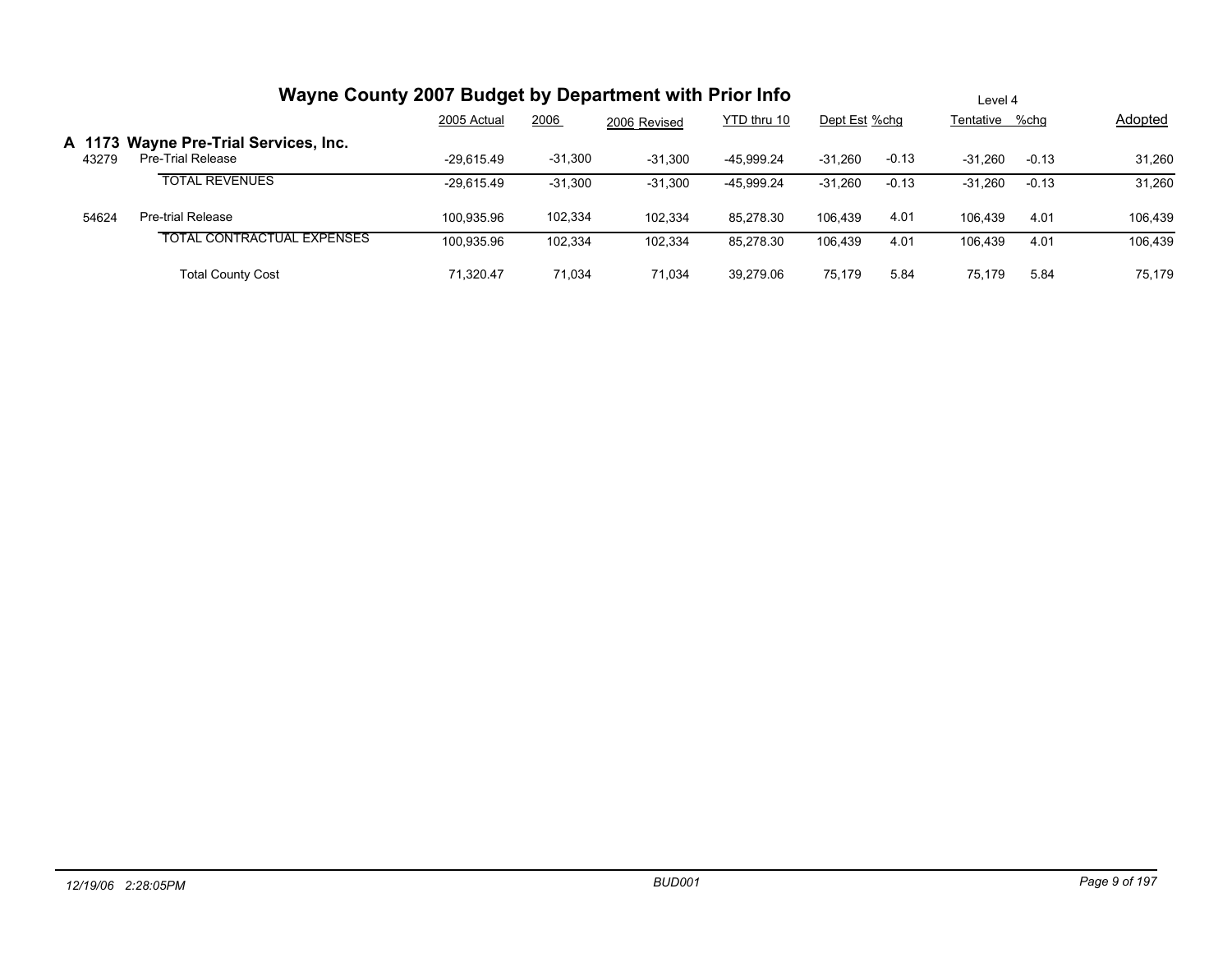|       | Wayne County 2007 Budget by Department with Prior Info |             |      |              |             |               | Level 4        |         |
|-------|--------------------------------------------------------|-------------|------|--------------|-------------|---------------|----------------|---------|
|       |                                                        | 2005 Actual | 2006 | 2006 Revised | YTD thru 10 | Dept Est %chg | Tentative %chg | Adopted |
|       | A 1174 Local Conditional Release Comm                  |             |      |              |             |               |                |         |
| 54514 | Per Diem                                               | 4.050.00    |      |              |             |               |                |         |
|       | TOTAL CONTRACTUAL EXPENSES                             | 4,050.00    |      |              |             |               |                |         |
|       | <b>Total County Cost</b>                               | 4,050.00    |      |              |             |               |                |         |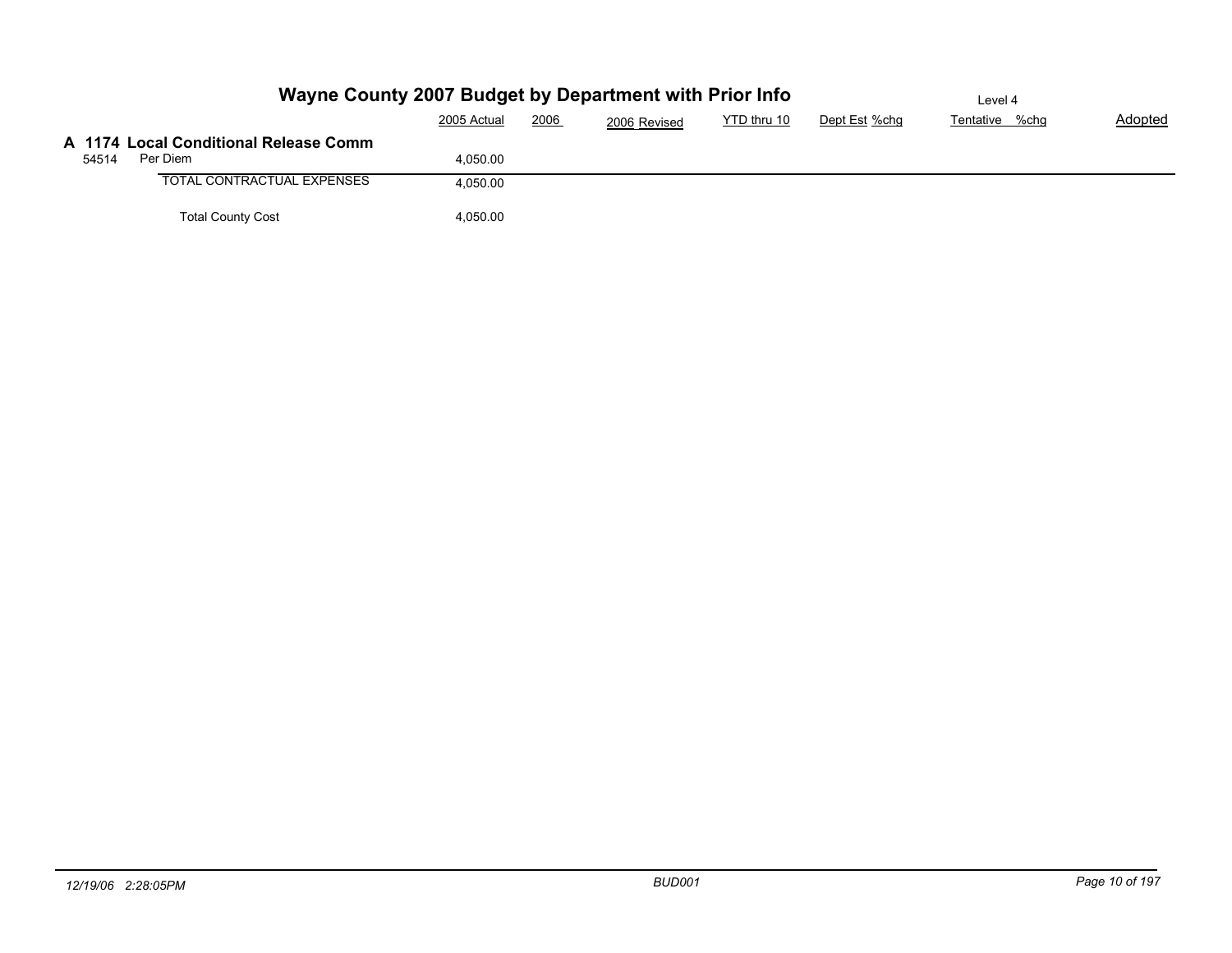|       | Wayne County 2007 Budget by Department with Prior Info      | Level 4     |       |              |             |               |      |           |      |         |
|-------|-------------------------------------------------------------|-------------|-------|--------------|-------------|---------------|------|-----------|------|---------|
|       |                                                             | 2005 Actual | 2006  | 2006 Revised | YTD thru 10 | Dept Est %chg |      | Tentative | %chq | Adopted |
| 54500 | A 1180 J of P & Constables<br>Fees for Services, Non-employ | 6,600.00    | 5,930 | 6,050        | 5,790.00    | 6,000         | 1.18 | 6,000     | 1.18 | 6,000   |
|       | <b>TOTAL CONTRACTUAL EXPENSES</b>                           | 6,600.00    | 5,930 | 6,050        | 5,790.00    | 6,000         | 1.18 | 6.000     | 1.18 | 6,000   |
|       | <b>Total County Cost</b>                                    | 6,600.00    | 5,930 | 6,050        | 5.790.00    | 6,000         | 1.18 | 6.000     | 1.18 | 6,000   |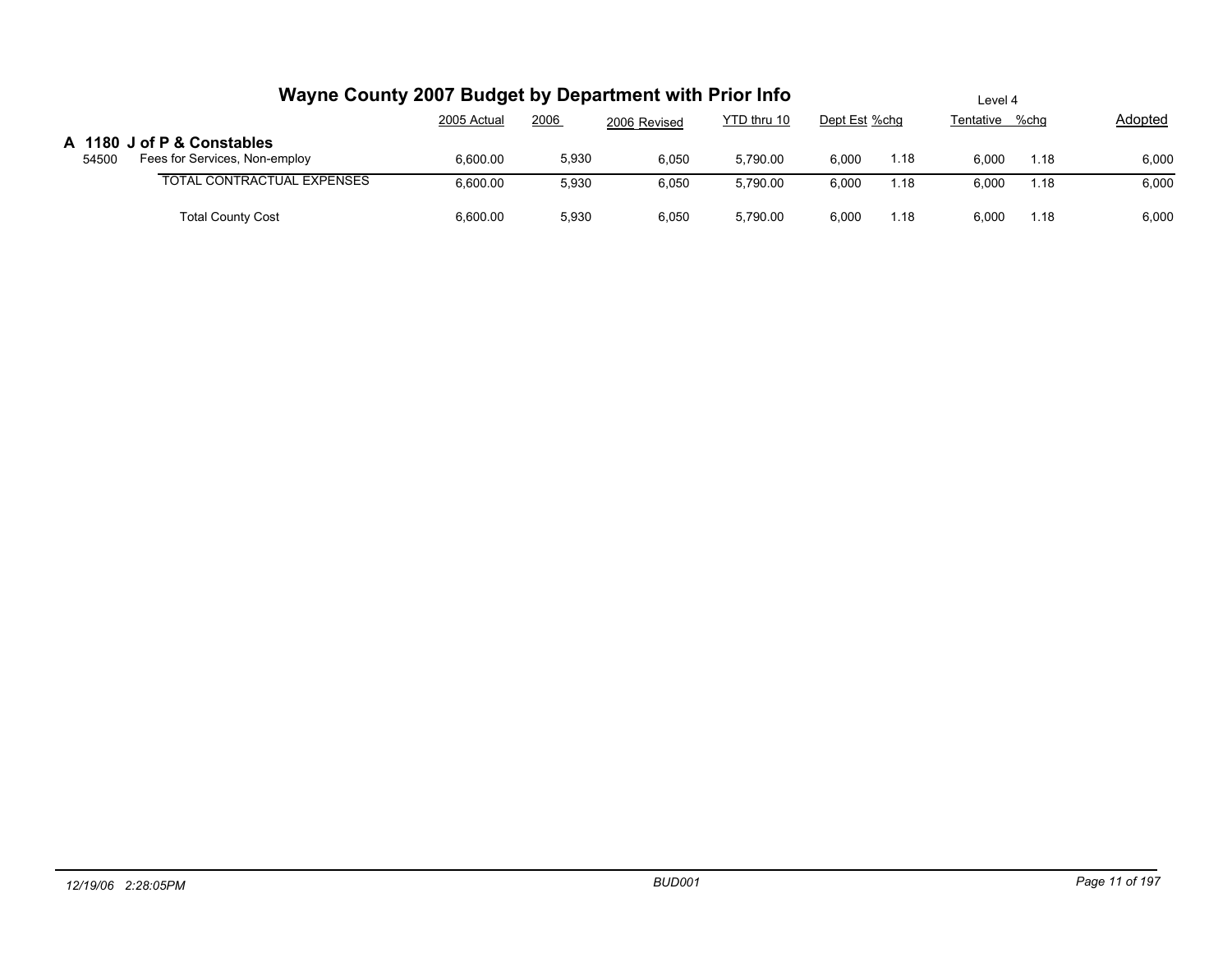|        | Wayne County 2007 Budget by Department with Prior Info |             |         |              |             | Level 4       |       |                |       |         |  |
|--------|--------------------------------------------------------|-------------|---------|--------------|-------------|---------------|-------|----------------|-------|---------|--|
|        |                                                        | 2005 Actual | 2006    | 2006 Revised | YTD thru 10 | Dept Est %chg |       | Tentative %chg |       | Adopted |  |
| A 1185 | Coroner                                                |             |         |              |             |               |       |                |       |         |  |
| 51049  | Coroner                                                | 34,060.39   | 33,125  | 33,125       | 27,426.40   | 35,143        | 6.09  | 35,143         | 6.09  | 35,143  |  |
| 51493  | Coroner Physician                                      | 1,560.00    | 1,737   | 1,737        |             | 1,737         |       | 1,737          |       | 1,737   |  |
|        | <b>TOTAL PERSONAL SERVICES</b>                         | 35,620.39   | 34,862  | 34,862       | 27,426.40   | 36,880        | 5.79  | 36,880         | 5.79  | 36,880  |  |
| 54414  | Data Processing                                        | 50.00       | 52      | 52           |             | 52            |       | 52             |       | 52      |  |
| 54485  | Travel                                                 | 50.00       |         |              | 100.00      | 450           |       | 450            |       | 450     |  |
| 54509  | Autopsies                                              | 44,369.70   | 45,000  | 80,000       | 62,942.00   | 50,000        | 11.11 | 50,000         | 11.11 | 50,000  |  |
|        | <b>TOTAL CONTRACTUAL EXPENSES</b>                      | 44,469.70   | 45,052  | 80,052       | 63,042.00   | 50,502        | 12.10 | 50,502         | 12.10 | 50,502  |  |
| 58100  | Payments to NYS Retirement Sys                         | 3,871.00    | 2,692   | 2,692        |             | 3,409         | 26.63 | 3,409          | 26.63 | 3,409   |  |
| 58200  | Payments to Social Security                            | 2,408.46    | 2,534   | 2,534        | 1,819.57    | 2,689         | 6.12  | 2,689          | 6.12  | 2,689   |  |
| 58400  | Hospitalization                                        | 16,282.56   | 18,563  | 18,563       | 16,866.08   | 20,608        | 11.02 | 20,608         | 11.02 | 20,608  |  |
|        | <b>TOTAL FRINGE BENEFITS</b>                           | 22,562.02   | 23,789  | 23,789       | 18,685.65   | 26,706        | 12.26 | 26,706         | 12.26 | 26,706  |  |
|        | <b>Total County Cost</b>                               | 102,652.11  | 103,703 | 138,703      | 109,154.05  | 114,088       | 10.01 | 114,088        | 10.01 | 114,088 |  |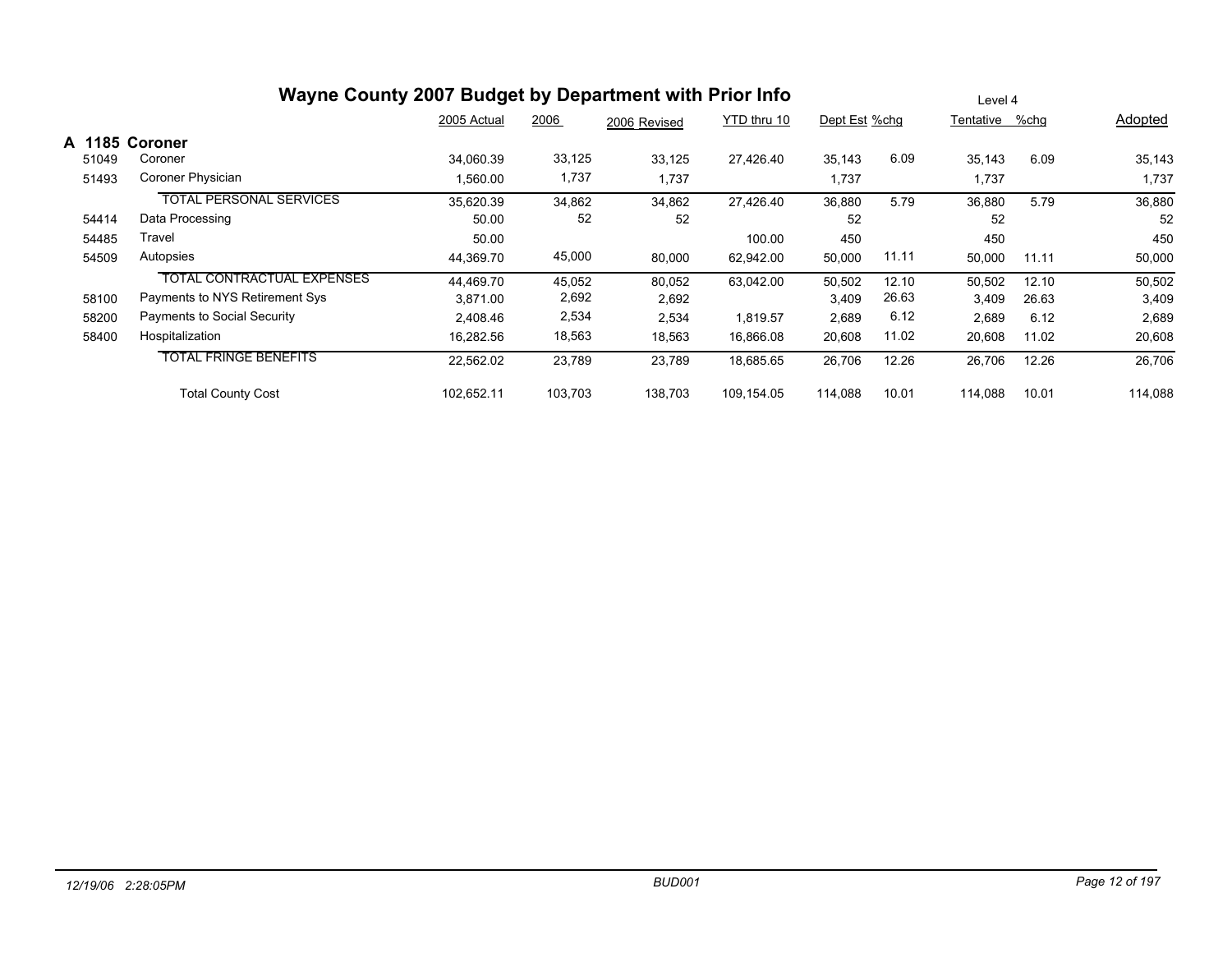|       | Wayne County 2007 Budget by Department with Prior Info |             |        |              |             | Level 4       |                |         |  |  |
|-------|--------------------------------------------------------|-------------|--------|--------------|-------------|---------------|----------------|---------|--|--|
|       |                                                        | 2005 Actual | 2006   | 2006 Revised | YTD thru 10 | Dept Est %chg | Tentative %chg | Adopted |  |  |
| 54500 | A 1190 Grand Jury<br>Fees for Services, Non-employ     | 20.854.23   | 27,000 | 27,000       | 13.854.74   | 27,000        | 27,000         | 27,000  |  |  |
|       | <b>TOTAL CONTRACTUAL EXPENSES</b>                      | 20,854.23   | 27,000 | 27,000       | 13.854.74   | 27,000        | 27,000         | 27,000  |  |  |
|       | <b>Total County Cost</b>                               | 20,854.23   | 27,000 | 27,000       | 13.854.74   | 27,000        | 27,000         | 27,000  |  |  |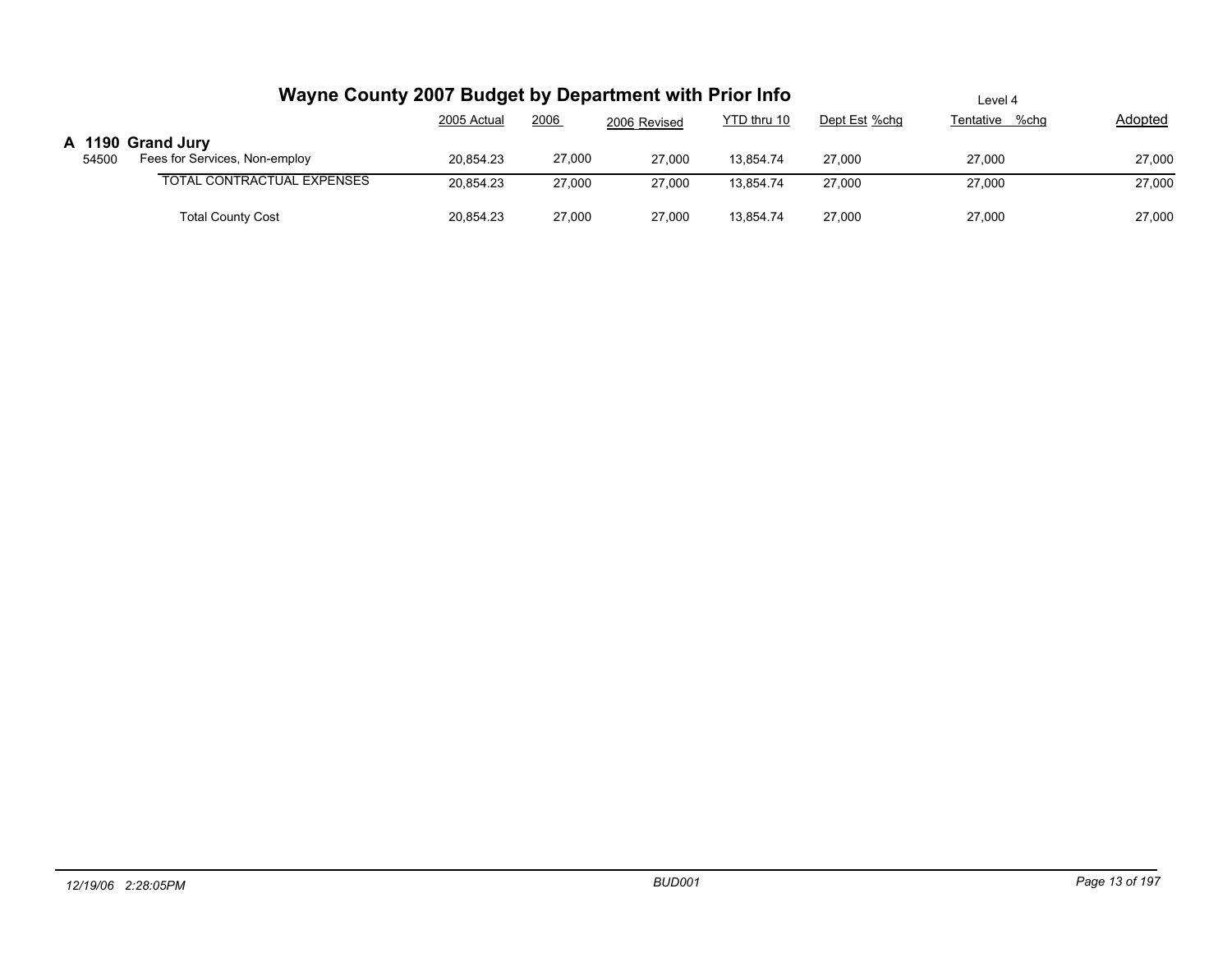|       | Wayne County 2007 Budget by Department with Prior Info | Level 4     |      |              |             |               |                |         |
|-------|--------------------------------------------------------|-------------|------|--------------|-------------|---------------|----------------|---------|
|       |                                                        | 2005 Actual | 2006 | 2006 Revised | YTD thru 10 | Dept Est %chg | Tentative %chg | Adopted |
| 51071 | A 1320 County Auditor<br>Manager of Audit              |             |      |              |             |               | 55,000         | 55,000  |
|       | <b>TOTAL PERSONAL SERVICES</b>                         |             |      |              |             |               | 55,000         | 55,000  |
| 52201 | <b>Computer Equipment</b>                              |             |      |              |             |               | 1,800          | 1,800   |
|       | <b>TOTAL EQUIPMENT</b>                                 |             |      |              |             |               | 1,800          | 1,800   |
| 58100 | Payments to NYS Retirement Sys                         |             |      |              |             |               | 5,335          | 5,335   |
| 58200 | Payments to Social Security                            |             |      |              |             |               | 4,208          | 4,208   |
| 58400 | Hospitalization                                        |             |      |              |             |               | 16,000         | 16,000  |
| 58600 | Disability                                             |             |      |              |             |               | 156            | 156     |
| 58901 | Employee Assistance Program                            |             |      |              |             |               | 16             | 16      |
|       | <b>TOTAL FRINGE BENEFITS</b>                           |             |      |              |             |               | 25,715         | 25,715  |
|       | <b>Total County Cost</b>                               |             |      |              |             |               | 82,515         | 82,515  |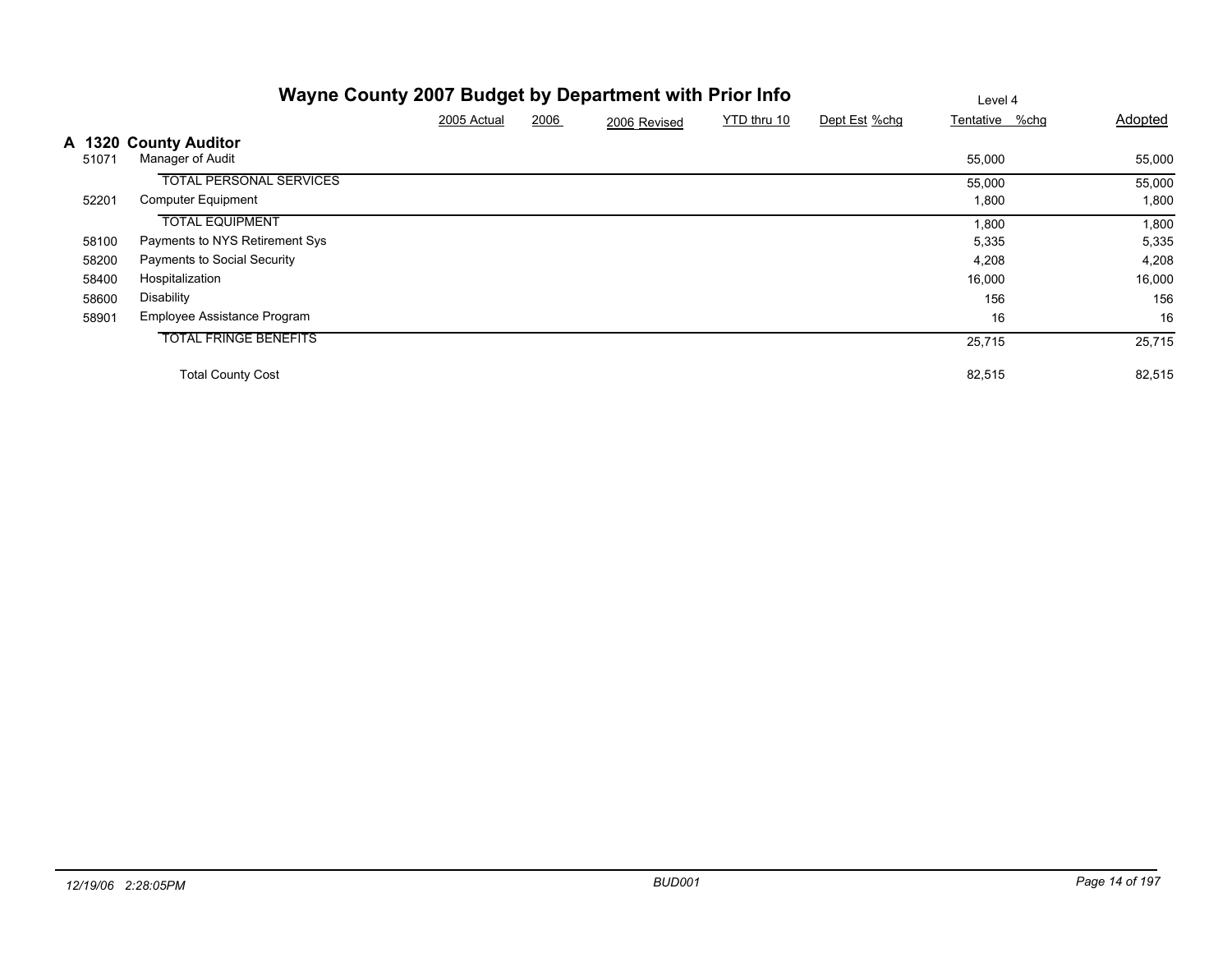|       |                                   | Wayne County 2007 Budget by Department with Prior Info |           |              |              |               |           |                | Level 4       |         |  |  |  |  |
|-------|-----------------------------------|--------------------------------------------------------|-----------|--------------|--------------|---------------|-----------|----------------|---------------|---------|--|--|--|--|
|       |                                   | 2005 Actual                                            | 2006      | 2006 Revised | YTD thru 10  | Dept Est %chg |           | Tentative %chg |               | Adopted |  |  |  |  |
|       | A 1325 Treasurer                  |                                                        |           |              |              |               |           |                |               |         |  |  |  |  |
| 41230 | <b>Treasurer Fees</b>             | $-17,653.35$                                           | $-16,000$ | $-16,000$    | $-12,437.99$ | $-16,000$     |           | $-16,000$      |               | 16,000  |  |  |  |  |
| 41231 | Title Search & Mail Fees          | $-29,757.00$                                           | $-40,000$ | $-40,000$    | $-43,847.00$ | -44,000       | 10.00     | $-44,000$      | 10.00         | 44,000  |  |  |  |  |
|       | <b>TOTAL REVENUES</b>             | -47,410.35                                             | $-56,000$ | $-56,000$    | $-56,284.99$ | $-60,000$     | 7.14      | $-60,000$      | 7.14          | 60,000  |  |  |  |  |
| 51050 | Treasurer                         | 63,589.80                                              | 63,842    | 63,842       | 51,202.82    | 65,608        | 2.77      | 65,608         | 2.77          | 65,608  |  |  |  |  |
| 51052 | Deputy Treasurer                  | 42,620.78                                              | 42,405    | 42,405       | 35,018.60    | 45,082        | 6.31      | 45,082         | 6.31          | 45,082  |  |  |  |  |
| 51055 | Secretary to Treasurer            | 24,498.91                                              | 27,500    | 27,500       | 22,757.85    | 29,141        | 5.97      | 29,141         | 5.97          | 29,141  |  |  |  |  |
| 51056 | County Tax Collector              | 18,771.04                                              |           |              |              |               |           |                |               |         |  |  |  |  |
| 51057 | Deputy County Treasurer 2nd       | 38,076.51                                              | 37,278    | 37,278       | 30,574.00    | 39,393        | 5.67      | 39,393         | 5.67          | 39,393  |  |  |  |  |
| 51110 | Receptionist 7Hr                  |                                                        |           |              | 11,902.33    | 23,704        |           | 23,704         |               | 23,704  |  |  |  |  |
| 51121 | <b>Account Clerk Part Time</b>    | 9,722.91                                               | 10,221    | 10,221       | 7,819.38     | 10,521        | 2.94      | 10,521         | 2.94          | 10,521  |  |  |  |  |
| 51154 | Senior Account Clerk              | 36,241.53                                              | 73,335    | 73,335       | 28,001.60    | 47,590        | $-35.11$  | 47,590         | $-35.11$      | 47,590  |  |  |  |  |
| 51491 | <b>Principal Tax Clerk</b>        | 34,156.08                                              | 33,360    | 33,360       | 26,088.40    | 34,333        | 2.92      | 34,333         | 2.92          | 34,333  |  |  |  |  |
| 51538 | <b>Chief Accountant</b>           |                                                        |           |              |              | 55,000        |           |                |               |         |  |  |  |  |
| 51903 | <b>Non Positions</b>              |                                                        |           |              |              | 55,000        |           |                |               |         |  |  |  |  |
|       | <b>TOTAL PERSONAL SERVICES</b>    | 267,677.56                                             | 287,941   | 287,941      | 213,364.98   | 405,372       | 40.78     | 295,372        | 2.58          | 295,372 |  |  |  |  |
| 52200 | Office Equipment                  | 800.00                                                 |           |              |              | 2,143         |           |                |               |         |  |  |  |  |
|       | <b>TOTAL EQUIPMENT</b>            | 800.00                                                 |           |              |              | 2,143         |           |                |               |         |  |  |  |  |
| 54150 | <b>Office Supplies</b>            | 5,452.40                                               | 6,800     | 6,854        | 3,564.74     | 6,000         | $-11.76$  | 6,343          | $-6.72$       | 6,343   |  |  |  |  |
| 54166 | Postage                           | 11,924.00                                              | 12,000    | 12,000       | 4,466.03     | 13,000        | 8.33      | 13,000         | 8.33          | 13,000  |  |  |  |  |
| 54210 | Gas                               | 1,210.28                                               | 1,680     | 1,680        | 1,008.53     | 1,900         | 13.10     | 1,900          | 13.10         | 1,900   |  |  |  |  |
| 54220 | Light & Power                     | 4,185.50                                               | 4,635     | 4,846        | 4,153.56     | 4,400         | $-5.07$   | 4,400          | $-5.07$       | 4,400   |  |  |  |  |
| 54230 | Telephone                         | 3,372.93                                               | 6,000     | 6,000        | 2,495.98     | 6,000         |           | 6,000          |               | 6,000   |  |  |  |  |
| 54240 | Water                             | 199.77                                                 | 450       | 450          | 270.88       | 250           | -44.44    | 250            | $-44.44$      | 250     |  |  |  |  |
| 54402 | Advertising                       | 5,996.24                                               | 6,000     | 6,000        | 140.00       | 7,000         | 16.67     | 7,000          | 16.67         | 7,000   |  |  |  |  |
| 54408 | Copier Expense                    | 475.00                                                 | 1,000     | 1,000        | 100.00       | 1,500         | 50.00     | 1,500          | 50.00         | 1,500   |  |  |  |  |
| 54410 | Conference                        |                                                        |           |              |              | 3,000         |           | 3,000          |               | 3,000   |  |  |  |  |
| 54411 | <b>Cost Allocation</b>            | 4,000.00                                               | 5,000     | 5,000        | 4,000.00     | 5,000         |           | 5,000          |               | 5,000   |  |  |  |  |
| 54414 | Data Processing                   | 234,220.00                                             | 234,220   | 234,220      | 234,220.00   | 263,288       | 12.41     | 263,288        | 12.41         | 263,288 |  |  |  |  |
| 54424 | Equipment - Maint Contract        |                                                        | 425       | 425          |              |               | $-100.00$ |                | $-100.00$     |         |  |  |  |  |
| 54438 | Maintenance/Repairs               | 13,752.00                                              | 13,752    | 13,752       | 13,752.00    | 19,752        | 43.63     | 19,752         | 43.63         | 19,752  |  |  |  |  |
| 54485 | Travel                            |                                                        | 720       | 720          | 334.34       | 1,000         | 38.89     | 1,000          | 38.89         | 1,000   |  |  |  |  |
| 54501 | <b>Accountants &amp; Auditors</b> | 66,500.00                                              | 70,000    | 70,000       | 60,500.00    | 70,000        |           | 70,000         |               | 70,000  |  |  |  |  |
| 54515 | <b>Estate Expenses</b>            |                                                        | 1,000     | 1,000        |              | 1,000         |           | 1,000          |               | 1,000   |  |  |  |  |
| 54520 | Consultants                       | 1,545.00                                               | 6,423     | 6,423        | 1,635.00     | 30,000        | 367.07    |                | 30,000 367.07 | 30,000  |  |  |  |  |
| 54521 | Record Storage                    | 1,718.50                                               | 3,000     | 3,000        |              | 3,000         |           | 3,000          |               | 3,000   |  |  |  |  |
|       | <b>TOTAL CONTRACTUAL EXPENSES</b> | 354,551.62                                             | 373,105   | 373,370      | 330,641.06   | 436,090       | 16.88     | 436,433        | 16.97         | 436,433 |  |  |  |  |
|       |                                   |                                                        |           |              |              |               |           |                |               |         |  |  |  |  |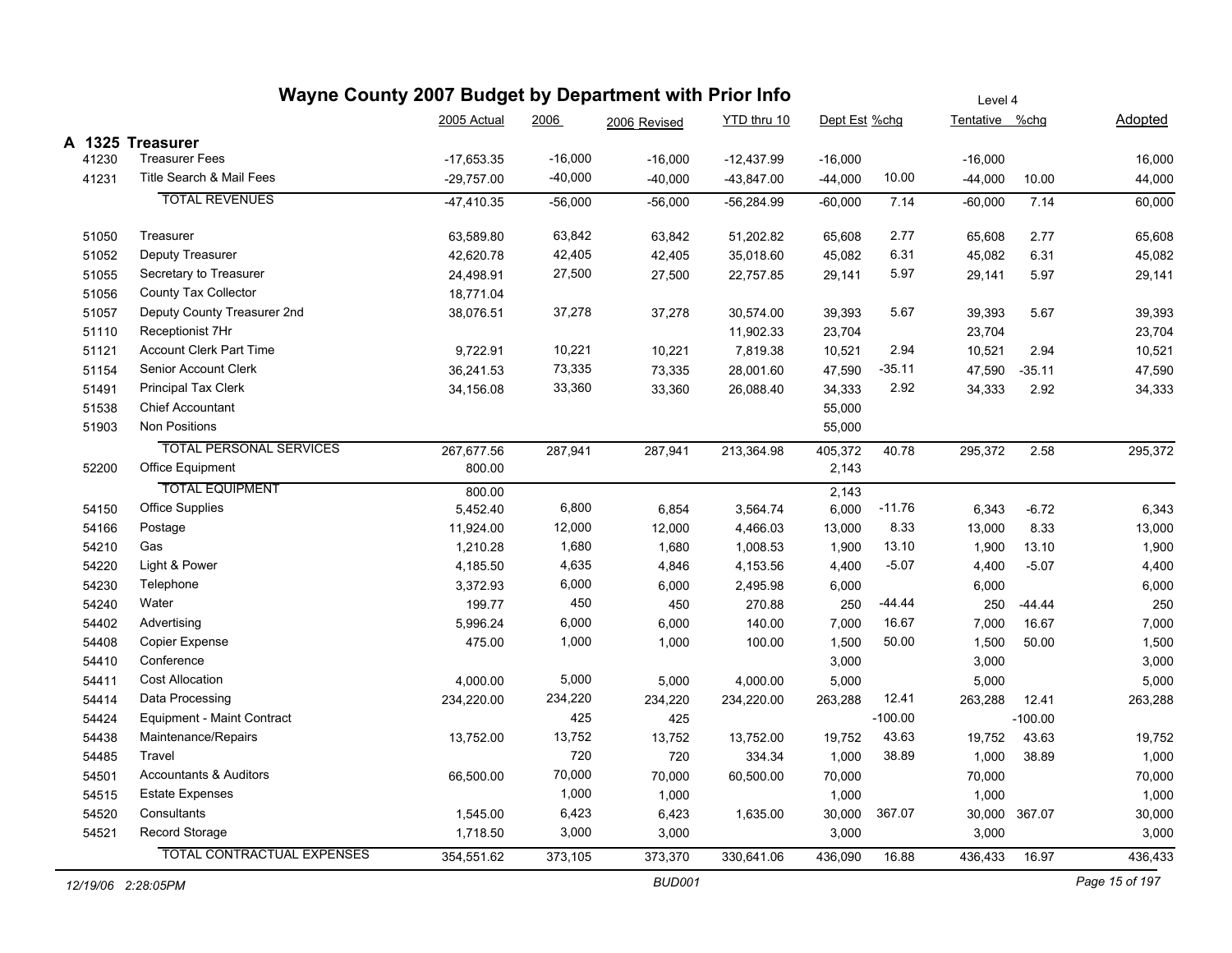|       | Wayne County 2007 Budget by Department with Prior Info | Level 4     |         |              |             |         |               |         |                |         |
|-------|--------------------------------------------------------|-------------|---------|--------------|-------------|---------|---------------|---------|----------------|---------|
|       |                                                        | 2005 Actual | 2006    | 2006 Revised | YTD thru 10 |         | Dept Est %chq |         | Tentative %chg | Adopted |
|       | A 1325 Treasurer                                       |             |         |              |             |         |               |         |                |         |
| 58100 | Payments to NYS Retirement Sys                         | 36.211.00   | 32,241  | 32.241       |             | 40.270  | 24.90         | 29.600  | $-8.19$        | 29,600  |
| 58200 | Payments to Social Security                            | 19.884.44   | 22,028  | 22,028       | 15,986.55   | 30,978  | 40.63         | 22,563  | 2.43           | 22,563  |
| 58400 | Hospitalization                                        | 42.159.00   | 56,571  | 56,571       | 42,535.87   | 87,000  | 53.79         | 71.000  | 25.51          | 71,000  |
| 58600 | Disability                                             | 912.00      | 1,248   | 1,248        | 718.00      | 1,092   | $-12.50$      | 936     | $-25.00$       | 936     |
| 58901 | Employee Assistance Program                            | 125.38      | 134     | 134          | 129.63      | 136     | 1.49          | 120     | -10.45         | 120     |
|       | <b>TOTAL FRINGE BENEFITS</b>                           | 99,291.82   | 112,222 | 112,222      | 59,370.05   | 159.476 | 42.11         | 124.219 | 10.69          | 124.219 |
|       | <b>Total County Cost</b>                               | 674.910.65  | 717.268 | 717.533      | 547.091.10  | 943.081 | 31.48         | 796.024 | 10.98          | 796.024 |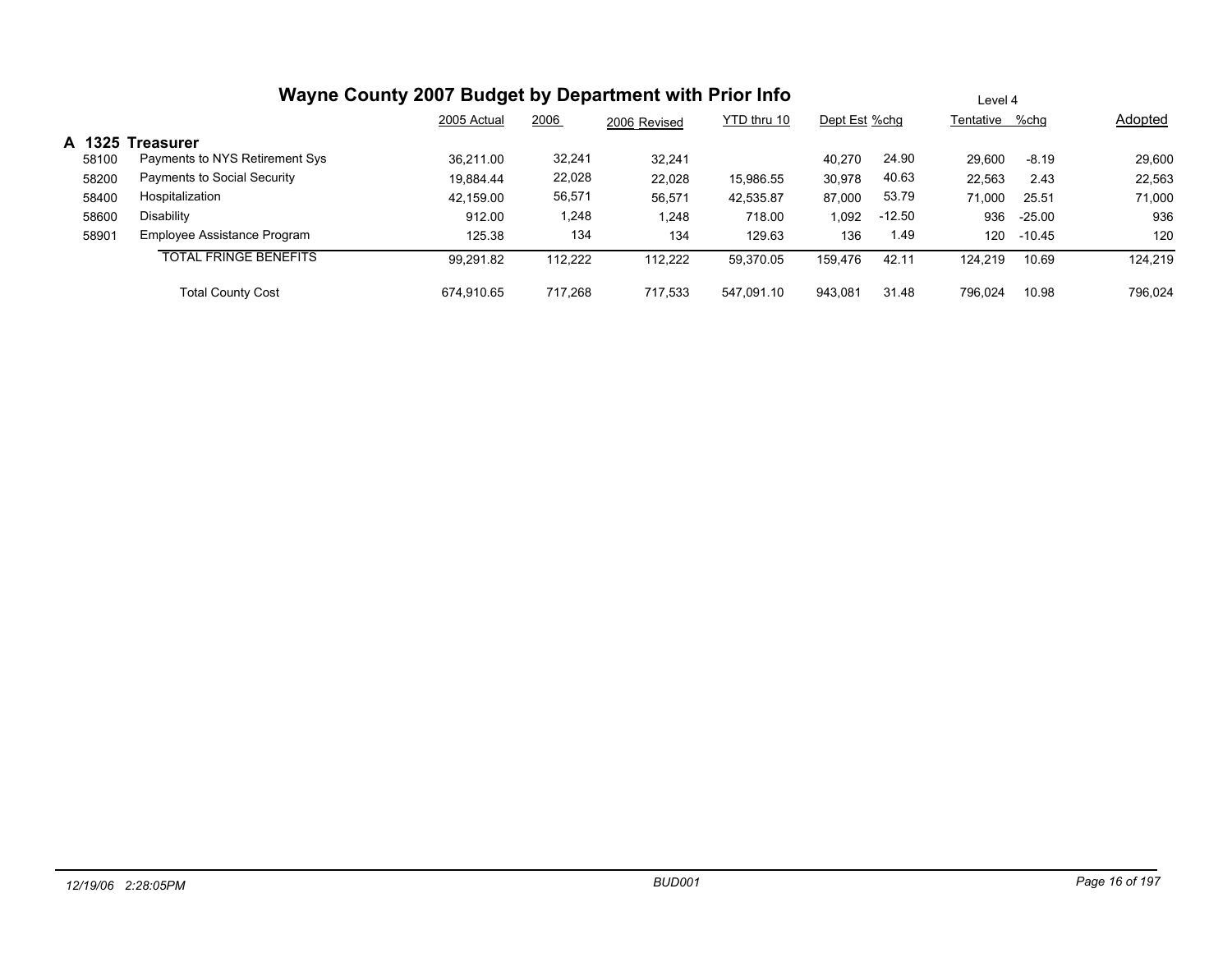| Wayne County 2007 Budget by Department with Prior Info |                                       |              |           |              |                              | Level 4   |                |           |           |         |  |
|--------------------------------------------------------|---------------------------------------|--------------|-----------|--------------|------------------------------|-----------|----------------|-----------|-----------|---------|--|
|                                                        |                                       | 2005 Actual  | 2006      | 2006 Revised | YTD thru 10<br>Dept Est %chg |           | Tentative %chg |           | Adopted   |         |  |
|                                                        | A 1355 Assessment - Real Property Tax |              |           |              |                              |           |                |           |           |         |  |
| 41250                                                  | Real Property/Assessment Fees         | $-4,446.76$  | $-4,000$  | $-4,000$     | $-3,159.00$                  | $-4,000$  |                | $-4,000$  |           | 4,000   |  |
| 42216                                                  | <b>Real Property</b>                  | -48,984.46   | $-46,000$ | $-46,000$    | $-40,635.73$                 | $-51,250$ | 11.41          | $-52,500$ | 14.13     | 52,500  |  |
|                                                        | <b>TOTAL REVENUES</b>                 | $-53,431.22$ | $-50,000$ | $-50,000$    | $-43,794.73$                 | $-55,250$ | 10.50          | $-56,500$ | 13.00     | 56,500  |  |
| 51054                                                  | Director Real Property Tax            | 67,960.59    | 63,189    | 63,189       | 52,171.97                    | 65,387    | 3.48           | 65,387    | 3.48      | 65,387  |  |
| 51220                                                  | Asst Tax Service Aide                 | 100,174.29   | 101,366   | 101,366      | 80,707.07                    | 101,981   | 0.61           | 101,981   | 0.61      | 101,981 |  |
| 51286                                                  | Tax Map Technician                    | 36,157.03    | 36,466    | 36,466       | 29,074.62                    | 36,588    | 0.33           | 36,588    | 0.33      | 36,588  |  |
| 51332                                                  | Tax Map Supervisor                    | 47,406.48    | 47,783    | 47,783       | 38,108.02                    | 47,932    | 0.31           | 47,932    | 0.31      | 47,932  |  |
| 51542                                                  | Senior Real Property Tax Aide         | 40,303.94    | 40,313    | 40,313       | 32,150.90                    | 40,439    | 0.31           | 40,439    | 0.31      | 40,439  |  |
|                                                        | <b>TOTAL PERSONAL SERVICES</b>        | 292,002.33   | 289,117   | 289,117      | 232,212.58                   | 292,327   | 1.11           | 292,327   | 1.11      | 292,327 |  |
| 52200                                                  | Office Equipment                      | 529.00       |           | 396          |                              |           |                |           |           |         |  |
| 52201                                                  | <b>Computer Equipment</b>             |              | 3,200     | 3,200        |                              | 4,000     | 25.00          | 4,000     | 25.00     | 4,000   |  |
| 52500                                                  | Other Equipment                       | 3,386.76     |           |              | 3,196.52                     |           |                |           |           |         |  |
|                                                        | <b>TOTAL EQUIPMENT</b>                | 3,915.76     | 3,200     | 3,596        | 3,196.52                     | 4,000     | 25.00          | 4,000     | 25.00     | 4,000   |  |
| 54116                                                  | <b>Computer Supplies</b>              | 2,341.80     | 3,000     | 3,000        | 2,525.87                     | 3,000     |                | 3,000     |           | 3,000   |  |
| 54150                                                  | Office Supplies                       | 2,742.33     | 3,000     | 2,902        | 2,155.70                     | 3,000     |                | 3,500     | 16.67     | 3,500   |  |
| 54166                                                  | Postage                               | 693.46       | 800       | 800          | 396.76                       | 800       |                | 800       |           | 800     |  |
| 54177                                                  | Tax Map Supplies                      | 1,681.58     | 2,000     | 2,000        |                              | 2,000     |                | 2,000     |           | 2,000   |  |
| 54178                                                  | <b>Tax Roll Supplies</b>              | 1,913.52     | 2,000     | 1,926        | 570.60                       | 2,000     |                | 2,000     |           | 2,000   |  |
| 54210                                                  | Gas                                   | 828.59       | 1,120     | 1,120        | 659.35                       | 1,400     | 25.00          | 1,400     | 25.00     | 1,400   |  |
| 54220                                                  | Light & Power                         | 2,733.58     | 2,900     | 2,966        | 2,644.08                     | 3,500     | 20.69          | 3,500     | 20.69     | 3,500   |  |
| 54230                                                  | Telephone                             | 2,506.61     | 2,300     | 2,300        | 1,952.99                     | 2,300     |                | 2,300     |           | 2,300   |  |
| 54240                                                  | Water                                 | 130.60       | 510       | 510          | 177.09                       | 300       | $-41.18$       | 300       | $-41.18$  | 300     |  |
| 54408                                                  | Copier Expense                        |              | 500       | 400          |                              | 500       |                |           | $-100.00$ |         |  |
| 54410                                                  | Conference                            | 1,317.77     | 1,700     | 1,626        | 1,625.79                     | 1,700     |                | 1,700     |           | 1,700   |  |
| 54414                                                  | Data Processing                       | 176,665.00   | 176,665   | 176,665      | 176,665.00                   | 190,434   | 7.79           | 190,434   | 7.79      | 190,434 |  |
| 54418                                                  | Dues                                  | 300.00       | 300       | 300          | 55.00                        | 300       |                | 300       |           | 300     |  |
| 54424                                                  | Equipment - Maint Contract            | 680.40       |           |              |                              | 1,500     |                | 1,500     |           | 1,500   |  |
| 54438                                                  | Maintenance/Repairs                   | 10,470.00    | 10,470    | 10,470       | 10,470.00                    | 10,470    |                | 10,470    |           | 10,470  |  |
| 54475                                                  | Software                              | 13,250.00    | 13,300    | 13,250       | 13,250.00                    | 19,750    | 48.50          | 19,750    | 48.50     | 19,750  |  |
| 54485                                                  | Travel                                | 624.13       | 1,300     | 1,300        | 431.36                       | 1,300     |                | 1,300     |           | 1,300   |  |
| 54506                                                  | Attorneys                             | 21,330.94    |           | 29,143       | 24,410.99                    |           |                |           |           |         |  |
| 54600                                                  | Misc                                  | 145.00       | 300       | 300          | 105.00                       | 300       |                | 300       |           | 300     |  |
|                                                        | <b>TOTAL CONTRACTUAL EXPENSES</b>     | 240,355.31   | 222.165   | 250,978      | 238,095.58                   | 244,554   | 10.08          | 244,554   | 10.08     | 244,554 |  |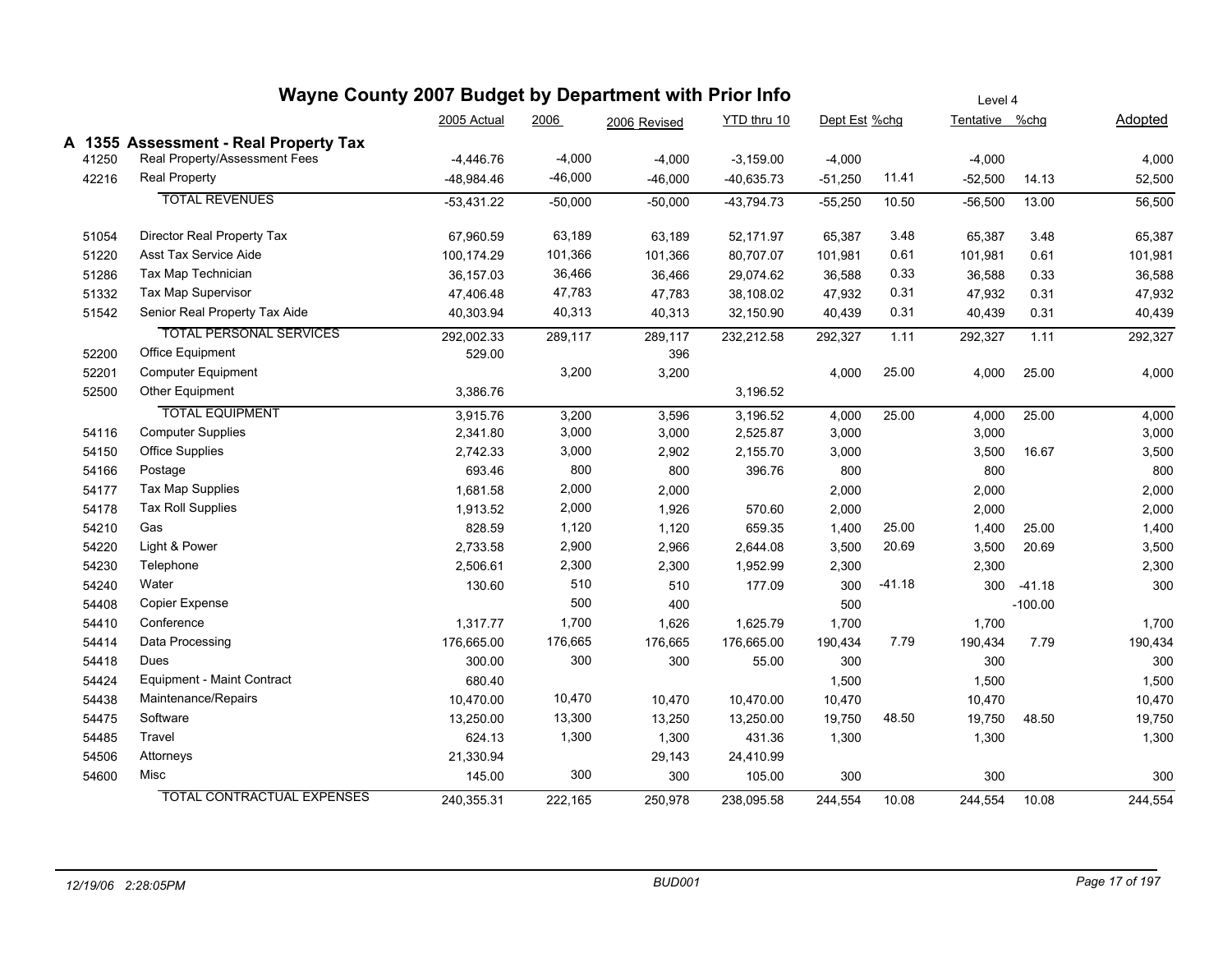|       | Wayne County 2007 Budget by Department with Prior Info | Level 4     |         |              |             |               |          |                |        |         |
|-------|--------------------------------------------------------|-------------|---------|--------------|-------------|---------------|----------|----------------|--------|---------|
|       |                                                        | 2005 Actual | 2006    | 2006 Revised | YTD thru 10 | Dept Est %chq |          | Tentative %chg |        | Adopted |
|       | A 1355 Assessment - Real Property Tax                  |             |         |              |             |               |          |                |        |         |
| 58100 | Payments to NYS Retirement Sys                         | 36,924.00   | 38,353  | 38,353       |             | 33.140        | $-13.59$ | 33.140         | -13.59 | 33,140  |
| 58200 | Payments to Social Security                            | 21.612.00   | 22,118  | 22.118       | 17,086.71   | 22,364        | 1.11     | 22,364         | 1.11   | 22,364  |
| 58400 | Hospitalization                                        | 70.677.42   | 78,766  | 78,766       | 76,090.96   | 92,970        | 18.03    | 92,970         | 18.03  | 92,970  |
| 58600 | Disability                                             | 1.078.00    | 1,092   | 1,092        | 805.00      | 1,092         |          | 1,092          |        | 1,092   |
| 58901 | Employee Assistance Program                            | 103.25      | 111     | 111          | 106.75      | 112           | 0.90     | 112            | 0.90   | 112     |
|       | <b>TOTAL FRINGE BENEFITS</b>                           | 130.394.67  | 140.440 | 140.440      | 94,089.42   | 149.678       | 6.58     | 149.678        | 6.58   | 149,678 |
|       | <b>Total County Cost</b>                               | 613.236.85  | 604.922 | 634.131      | 523,799.37  | 635,309       | 5.02     | 634.059        | 4.82   | 634.059 |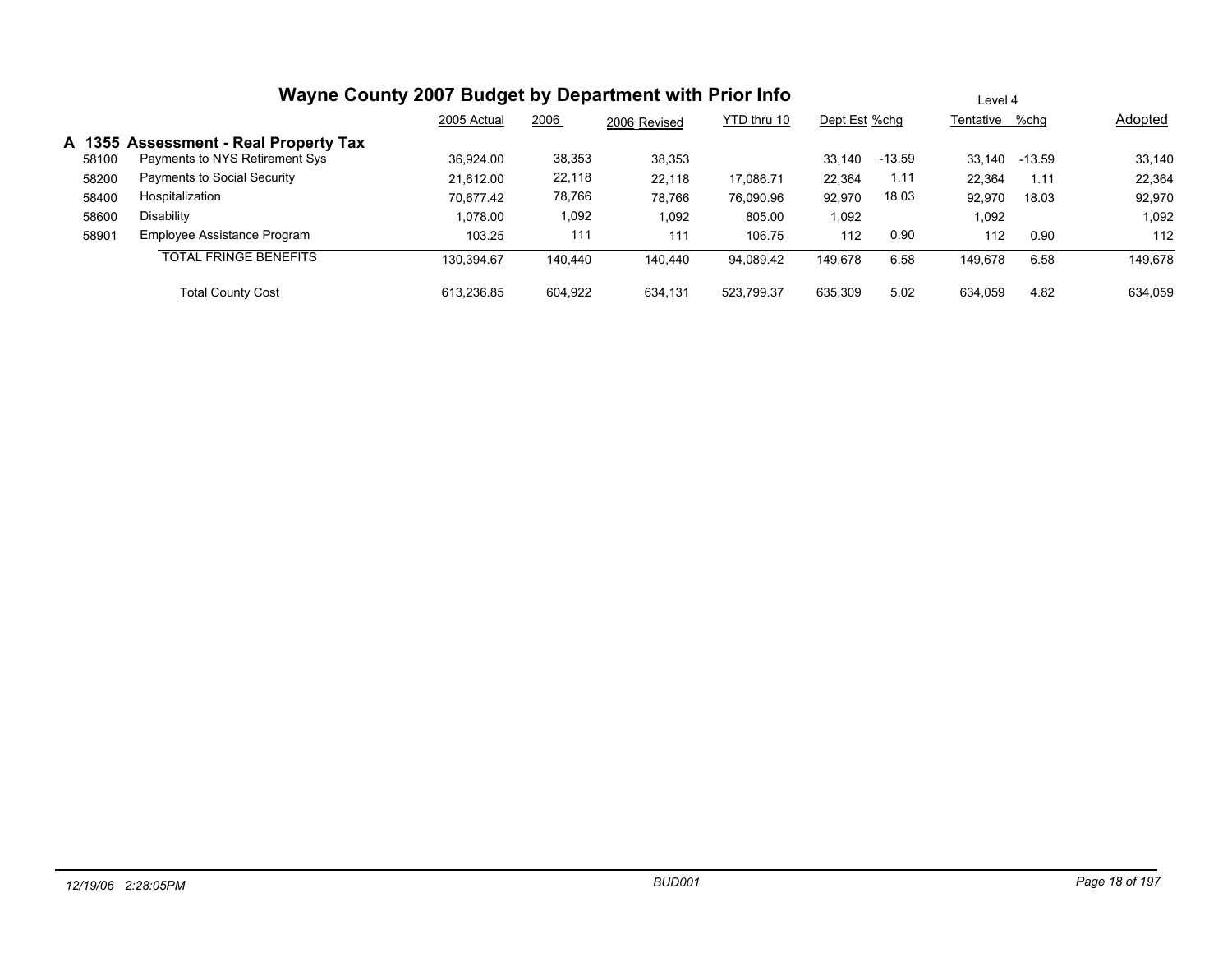|       | Wayne County 2007 Budget by Department with Prior Info         |             | Level 4   |              |             |               |          |                 |              |         |
|-------|----------------------------------------------------------------|-------------|-----------|--------------|-------------|---------------|----------|-----------------|--------------|---------|
|       |                                                                | 2005 Actual | 2006      | 2006 Revised | YTD thru 10 | Dept Est %chg |          | Tentative %chg  |              | Adopted |
| 41235 | A 1362 Tax Advertising & Expense<br>Charge for Tax Advertising |             | $-15,000$ | $-15.000$    |             | $-5.000$      | $-66.67$ | $-5.000 -66.67$ |              | 5,000   |
|       | <b>TOTAL REVENUES</b>                                          |             | $-15.000$ | $-15,000$    |             | $-5,000$      | -66.67   | $-5.000 -66.67$ |              | 5,000   |
| 54402 | Advertising                                                    |             | 15,000    | 15,000       |             | 5.000         | $-66.67$ |                 | 5.000 -66.67 | 5,000   |
|       | TOTAL CONTRACTUAL EXPENSES                                     |             | 15,000    | 15,000       |             | 5,000         | $-66.67$ | 5,000           | -66.67       | 5,000   |
|       |                                                                |             |           |              |             |               |          |                 |              |         |

Total County Cost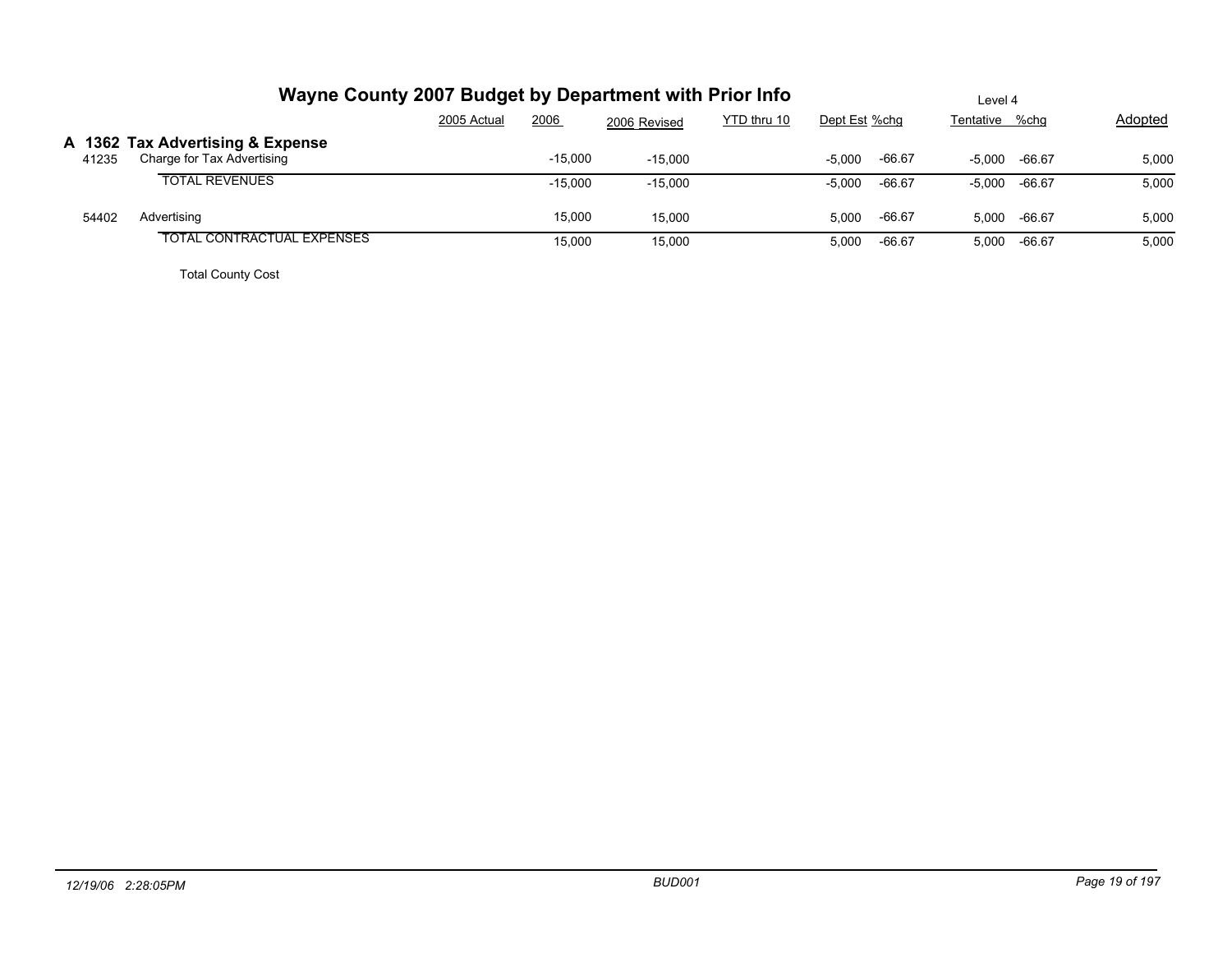|       | Wayne County 2007 Budget by Department with Prior Info              |             | Level 4 |              |             |               |                |                |
|-------|---------------------------------------------------------------------|-------------|---------|--------------|-------------|---------------|----------------|----------------|
|       |                                                                     | 2005 Actual | 2006    | 2006 Revised | YTD thru 10 | Dept Est %chg | Tentative %chg | <b>Adopted</b> |
| 54000 | A 1364 Expenses on Prop Acquired For<br><b>Contractual Expenses</b> | 3,485.90    | 5,750   | 5,750        | 3,786.09    | 5.750         | 5,750          | 5,750          |
|       | <b>TOTAL CONTRACTUAL EXPENSES</b>                                   | 3,485.90    | 5,750   | 5,750        | 3.786.09    | 5,750         | 5,750          | 5,750          |
|       | <b>Total County Cost</b>                                            | 3,485.90    | 5,750   | 5,750        | 3.786.09    | 5.750         | 5,750          | 5,750          |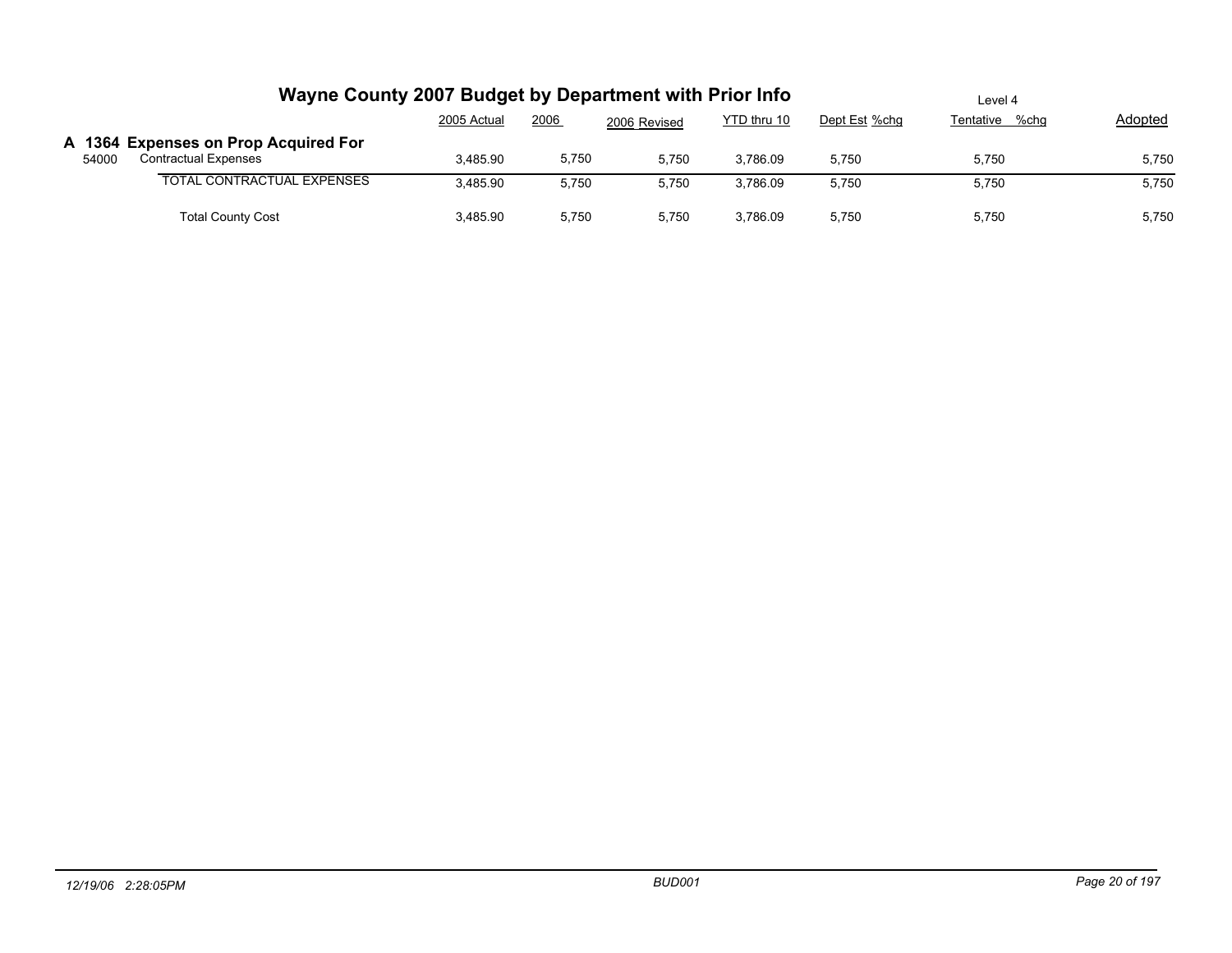|       |                                | Wayne County 2007 Budget by Department with Prior Info |              | Level 4      |                 |                  |           |                |           |           |
|-------|--------------------------------|--------------------------------------------------------|--------------|--------------|-----------------|------------------|-----------|----------------|-----------|-----------|
|       |                                | 2005 Actual                                            | 2006         | 2006 Revised | YTD thru 10     | Dept Est %chg    |           | Tentative %chg |           | Adopted   |
|       | A 1410 County Clerk            |                                                        |              |              |                 |                  |           |                |           |           |
| 41189 | Other Non-Property Tax         | $-124,401.62$                                          | $-642,000$   | $-642,000$   | $-625, 151.71$  | $-642,000$       |           | $-642,000$     |           | 642,000   |
| 41255 | <b>County Clerk Fees</b>       | $-962,018.46$                                          | $-920,000$   | $-920,000$   | $-874,507.88$   | $-1,023,960$     | 11.30     | $-1,023,960$   | 11.30     | 1,023,960 |
| 41256 | <b>Record Retention Fees</b>   | $-8.041.95$                                            | $-7,000$     | $-7,000$     | $-396.00$       | $-7,000$         |           | $-7,000$       |           | 7,000     |
| 41257 | Co Clerk Coverpage Fees        | $-43,443.00$                                           | $-55,000$    | $-55,000$    |                 |                  | $-100.00$ |                | $-100.00$ |           |
| 41258 | Co Clerk Tax Redemption Fees   | $-7.617.50$                                            | $-5,900$     | $-5,900$     | $-2,320.00$     | $-5,900$         |           | $-5,900$       |           | 5,900     |
| 41280 | <b>Shared Services Fees</b>    | $-228.10$                                              | $-200$       | $-200$       |                 |                  | $-100.00$ |                | $-100.00$ |           |
| 42401 | <b>Interest Earnings</b>       | $-829.25$                                              | $-775$       | $-775$       | $-748.51$       | $-900$           | 16.13     | $-900$         | 16.13     | 900       |
| 42412 | <b>Title Company Charges</b>   | $-2,612.50$                                            | $-2,700$     | $-2,700$     | $-2,139.70$     | $-2,600$         | $-3.70$   | $-2,600$       | $-3.70$   | 2,600     |
| 45031 | <b>Interfund Transfers</b>     | $-97,206.00$                                           |              |              |                 |                  |           |                |           |           |
|       | <b>TOTAL REVENUES</b>          | $-1,246,398.38$                                        | $-1,633,575$ | $-1,633,575$ | $-1,505,263.80$ | $-1,682,360$     | 2.99      | $-1,682,360$   | 2.99      | 1,682,360 |
| 51058 | <b>County Clerk</b>            | 67,436.32                                              | 62,632       | 62,632       | 51,202.82       | 65,608           | 4.75      | 65,608         | 4.75      | 65,608    |
| 51059 | Deputy County Clerk 2nd        | 23.574.09                                              | 33,700       | 33,700       | 28,453.75       | 35,949           | 6.67      | 35,949         | 6.67      | 35,949    |
| 51060 | Deputy County Clerk            | 38,087.43                                              | 39,311       | 39,311       | 32,518.59       | 41,617           | 5.87      | 41,617         | 5.87      | 41,617    |
| 51111 | Clerk, PartTime                | 18.637.05                                              | 21,364       | 21,364       | 16,629.82       | 21,445           | 0.38      | 21,445         | 0.38      | 21,445    |
| 51132 | <b>Recording Clerk</b>         | 109,874.79                                             | 109,517      | 109,517      | 88,034.13       | 109,927          | 0.37      | 109,927        | 0.37      | 109,927   |
| 51146 | <b>MV License Clerk</b>        | 150.924.34                                             | 135,986      | 135,986      | 107,245.63      | 137,054          | 0.79      | 137,054        | 0.79      | 137,054   |
| 51147 | MV License Clerk Part Time     | 22,590.11                                              | 23,704       | 36,537       | 21,785.89       | 46,534           | 96.31     | 46,534         | 96.31     | 46,534    |
| 51154 | Senior Account Clerk           | 9,504.20                                               | 27,501       | 14,668       | 5,446.12        | 27,000           | $-1.82$   | 27,000         | $-1.82$   | 27,000    |
| 51166 | Senior Recording Clerk         | 29.415.08                                              | 28,916       | 28,916       | 23,243.73       | 29,321           | 1.40      | 29,321         | 1.40      | 29,321    |
| 51224 | Senior MV License Clerk        | 33,968.38                                              | 33,710       | 33,710       | 27,097.48       | 33,832           | 0.36      | 33,832         | 0.36      | 33,832    |
| 51611 | Account Clerk, PT              | 3,296.33                                               |              |              | 1,079.99        |                  |           |                |           |           |
| 51904 | Overtime                       | 343.50                                                 | 450          | 450          |                 | 450              |           | 450            |           | 450       |
|       | <b>TOTAL PERSONAL SERVICES</b> | 507,651.62                                             | 516,791      | 516,791      | 402,737.95      | 548,736          | 6.18      | 548,736        | 6.18      | 548,736   |
| 52200 | Office Equipment               | 10,156.73                                              | 2,730        | 2,730        | 3,184.84        | 2,440            | $-10.62$  | 2,440          | $-10.62$  | 2,440     |
| 52201 | <b>Computer Equipment</b>      |                                                        | 2,668        | 2,668        | 560.00          | 275,000 0,207.35 |           |                | $-100.00$ |           |
|       | <b>TOTAL EQUIPMENT</b>         | 10,156.73                                              | 5,398        | 5,398        | 3,744.84        | 277,440 5,039.68 |           | 2,440          | $-54.80$  | 2,440     |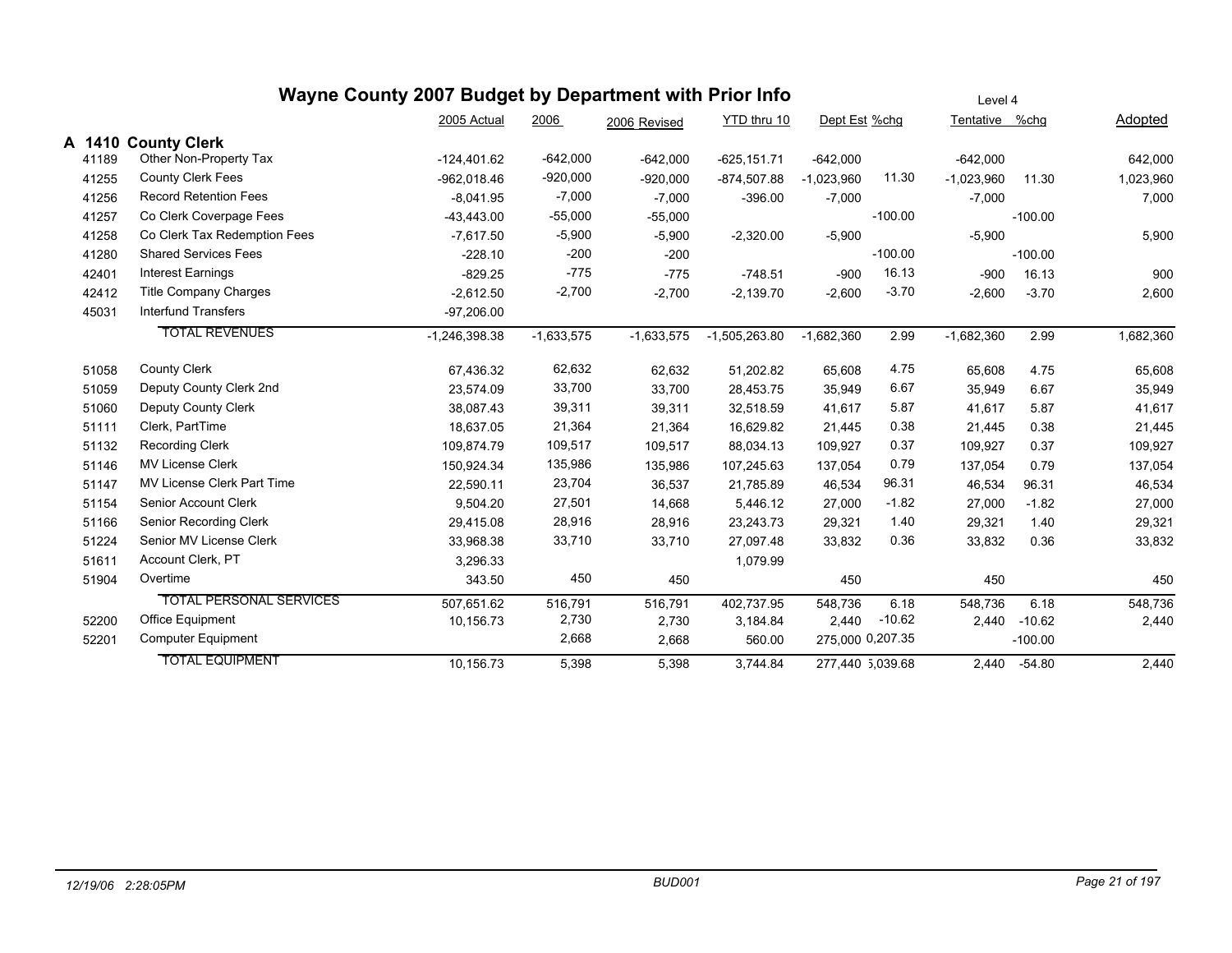#### **Wayne County 2007 Budget by Department with Prior Info** Dept Est %chg Tentative %chg Adopted Level 4 2005 Actual 2006 2006 Revised YTD thru 10 **A 1410 County Clerk** 54106 Book Bindings & Maps 140.76 2,300 1,090.44 2,300 2,300 2,300 54150 Office Supplies 14,765.78 15,000 12,807.81 15,000 15,000 15,000 54166 Postage 12,653.98 18,700 18,700 4,324.93 18,700 18,700 18,700 54210 Gas 7,637.52 10,640 10,640 7,176.22 13,800 29.70 13,800 29.70 13,800 54220 Light & Power 7,944.00 8,549 8,895 9,001.32 8,200 -4.08 8,200 -4.08 8,200 54230 Telephone 5,374.30 5,500 5,500 4,754.16 5,500 5,500 5,500 54240 Water 784.91 1,100 1,293 909.15 950 -13.64 950 -13.64 950 54400 Contracted Services 2008 147.51 1,193.00 54408 Copier Expense 5,307.03 5,350 5,350 3,367.40 5,350 5,350 5,350 54410 Conference 131.00 1,100 75.00 1,100 1,100 1,100 54414 Data Processing 46,680.00 46,680 46,680 46,680.00 57,028 22.17 57,028 22.17 57,028 54418 Dues 200.00 200 200 200.00 200 200 200 54424 Equipment - Maint Contract 16,800.24 18,390 18,390 17,542.00 18,477 0.47 18,477 0.47 18,477 54438 Maintenance/Repairs 60,540.00 61,190 61,190 60,590.00 61,190 61,190 61,190 54442 Micro Records 3,722.37 7,500 7,500 1,807.85 7,500 7,500 7,500 54485 Travel 225.64 500 500 102.34 500 500 500 54572 Tuition Reimbursement 300 300 300 300 300 54600 Misc 150.00 500 1,500 500 500 500 TOTAL CONTRACTUAL EXPENSES 282,205.04 203,499 205,038 171,621.62 216,595 6.44 216,595 6.44 216,595 58100 Payments to NYS Retirement Sys 60,858.00 57,129 57,129 50,890 -10.92 50,890 -10.92 50,890 58200 Payments to Social Security 38,280.14 39,500 39,500 30,104.51 41,982 6.28 41,982 6.28 41,982 58400 Hospitalization 60,230.59 67,453 67,453 62,321.99 77,257 14.53 77,257 14.53 77,257 58600 Disability 2,218.00 2,694 2,694 1,699.00 2,340 -13.14 2,340 -13.14 2,340 58901 Employee Assistance Program 258.13 300 300 289.75 288 -4.00 288 -4.00 288 TOTAL FRINGE BENEFITS 161,844.86 167,076 167,076 94,415.25 172,758 3.40 172,758 3.40 172,758

Total County Cost -284,540.13 -740,811 -739,272 -832,744.14 -466,831 -36.98 -741,831 0.14 -741,831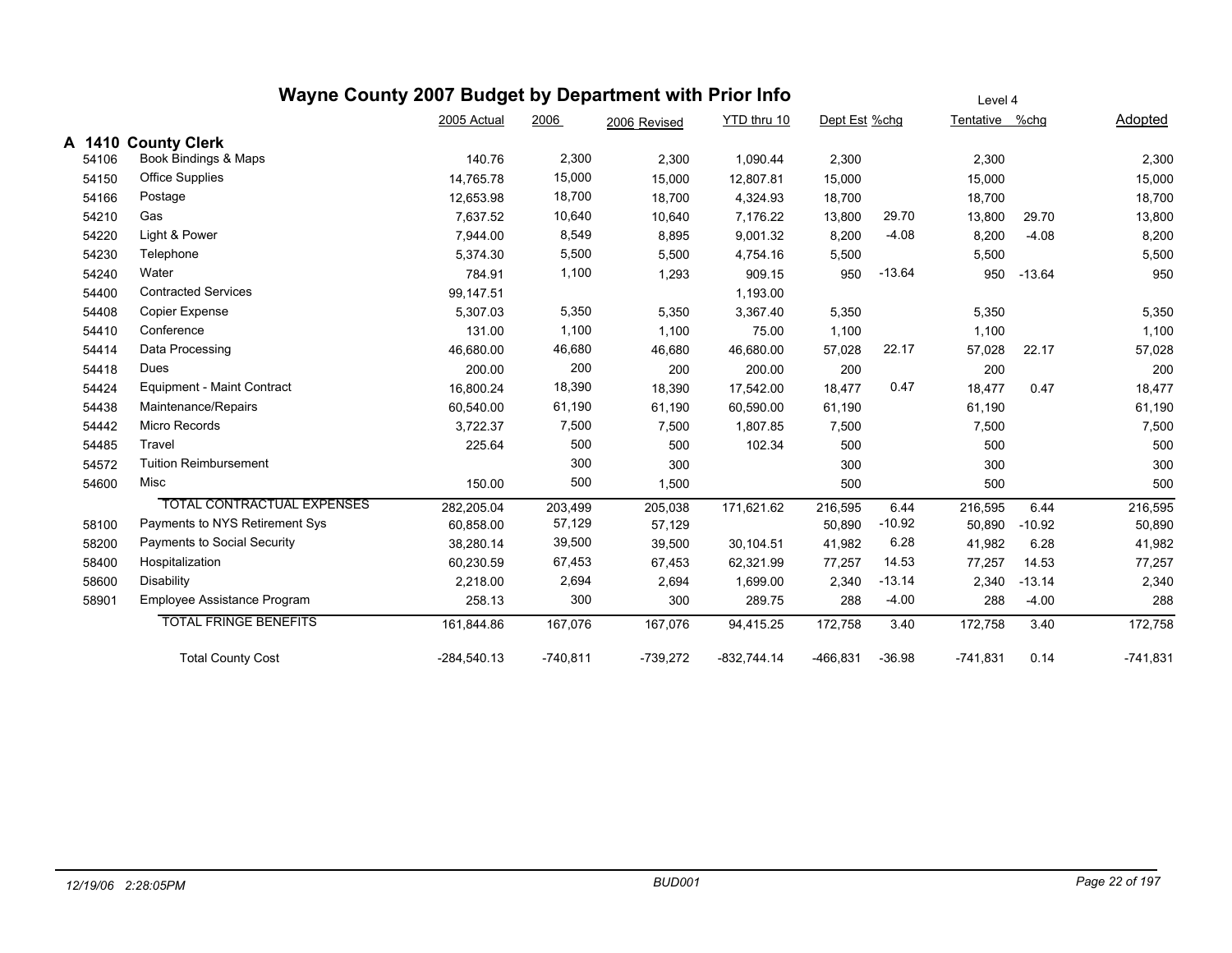| Wayne County 2007 Budget by Department with Prior Info |                                    |             |         |              |             |               | Level 4   |                |           |         |
|--------------------------------------------------------|------------------------------------|-------------|---------|--------------|-------------|---------------|-----------|----------------|-----------|---------|
|                                                        |                                    | 2005 Actual | 2006    | 2006 Revised | YTD thru 10 | Dept Est %chg |           | Tentative %chg |           | Adopted |
|                                                        | A 1420 County Attorney             |             |         |              |             |               |           |                |           |         |
| 42770                                                  | Miscellaneous Revenues             | $-1,636.53$ | $-100$  | $-4,369$     | $-3,000.00$ |               | $-100.00$ |                | $-100.00$ |         |
|                                                        | <b>TOTAL REVENUES</b>              | $-1,636.53$ | $-100$  | $-4,369$     | $-3,000.00$ |               | $-100.00$ |                | $-100.00$ |         |
| 51061                                                  | Secretary to County Attorney       | 55,627.10   | 55,110  | 77,319       | 60,836.11   | 85,732        | 55.57     | 85,732         | 55.57     | 85,732  |
| 51062                                                  | <b>County Attorney</b>             | 83,565.88   | 81,933  | 83,162       | 67,292.01   | 86,802        | 5.94      | 86,802         | 5.94      | 86,802  |
| 51083                                                  | <b>Asst County Attorney</b>        | 63,065.97   | 63,339  | 64,453       | 51,810.06   | 67,273        | 6.21      | 67,273         | 6.21      | 67,273  |
| 51226                                                  | Legal Assistant                    | 21,436.39   | 29,705  | 2,503        |             |               | $-100.00$ |                | $-100.00$ |         |
|                                                        | <b>TOTAL PERSONAL SERVICES</b>     | 223,695.34  | 230,087 | 227,437      | 179,938.18  | 239,807       | 4.22      | 239,807        | 4.22      | 239,807 |
| 52200                                                  | Office Equipment                   | 247.86      |         |              |             |               |           |                |           |         |
| 52201                                                  | <b>Computer Equipment</b>          |             |         | 2,869        |             |               |           |                |           |         |
|                                                        | <b>TOTAL EQUIPMENT</b>             | 247.86      |         | 2,869        |             |               |           |                |           |         |
| 54150                                                  | <b>Office Supplies</b>             | 971.02      | 1,500   | 1,500        | 1,217.99    | 1,500         |           | 1,500          |           | 1,500   |
| 54166                                                  | Postage                            | 712.28      | 1,100   | 1,100        | 477.59      | 1,100         |           | 1,100          |           | 1,100   |
| 54184                                                  | <b>Litigation Expense</b>          | 212.34      | 600     | 600          | 493.96      | 600           |           | 600            |           | 600     |
| 54185                                                  | Transcripts                        | 66.00       | 250     | 250          | 14.00       | 250           |           | 250            |           | 250     |
| 54210                                                  | Gas                                | 1,984.24    | 2,688   | 3,688        | 2,359.52    | 4,000         | 48.81     | 4,000          | 48.81     | 4,000   |
| 54220                                                  | Light & Power                      | 3,000.00    | 3,090   | 3,090        | 1,977.23    | 1,800         | $-41.75$  | 1,800          | $-41.75$  | 1,800   |
| 54230                                                  | Telephone                          | 2,188.34    | 3,500   | 3,500        | 1,857.09    | 3,200         | $-8.57$   | 3,200          | $-8.57$   | 3,200   |
| 54240                                                  | Water                              | 425.00      | 425     | 1,425        | 509.63      | 350           | $-17.65$  | 350            | $-17.65$  | 350     |
| 54408                                                  | <b>Copier Expense</b>              | 1,849.90    | 2,000   | 2,000        | 1,310.86    | 2,300         | 15.00     | 2,300          | 15.00     | 2,300   |
| 54414                                                  | Data Processing                    | 3,640.00    | 3,640   | 3,640        | 3,640.00    | 3,768         | 3.52      | 3,768          | 3.52      | 3,768   |
| 54418                                                  | Dues                               | 484.00      | 600     | 600          | 484.00      | 600           |           | 600            |           | 600     |
| 54438                                                  | Maintenance/Repairs                | 9,114.00    | 9,114   | 9,114        | 9,114.00    | 9,114         |           | 9,114          |           | 9,114   |
| 54472                                                  | Subscriptions                      | 8,489.40    | 8,500   | 10,550       | 8,527.66    | 8,500         |           | 8,500          |           | 8,500   |
| 54475                                                  | Software                           |             |         |              |             |               |           |                |           |         |
| 54483                                                  | Training, Seminars & Schools       | 496.00      | 1,350   | 1,350        | 575.00      | 1,500         | 11.11     | 1,500          | 11.11     | 1,500   |
| 54485                                                  | Travel                             | 839.30      | 1,350   | 1,350        | 711.92      | 1,500         | 11.11     | 1,500          | 11.11     | 1,500   |
| 54486                                                  | <b>Union Contracts</b>             | 6,407.98    |         | 11,000       | 1,624.82    |               |           |                |           |         |
| 54600                                                  | Misc                               | 1,045.65    | 1,500   | 1,500        | 1,018.40    | 1,500         |           | 1,500          |           | 1,500   |
|                                                        | <b>TOTAL CONTRACTUAL EXPENSES</b>  | 41,925.45   | 41,207  | 56,257       | 35,913.67   | 41,582        | 0.91      | 41,582         | 0.91      | 41,582  |
| 58100                                                  | Payments to NYS Retirement Sys     | 26,256.00   | 25,506  | 25,506       |             | 23,010        | -9.79     | 23,010         | $-9.79$   | 23,010  |
| 58200                                                  | <b>Payments to Social Security</b> | 16,308.24   | 17,602  | 17,602       | 13,035.72   | 18,148        | 3.10      | 18,148         | 3.10      | 18,148  |
| 58400                                                  | Hospitalization                    | 29,940.12   | 45,128  | 45,128       | 32,575.85   | 42,903        | $-4.93$   | 42,903         | $-4.93$   | 42,903  |
| 58600                                                  | Disability                         | 717.00      | 780     | 780          | 551.00      | 780           |           | 780            |           | 780     |
| 58901                                                  | Employee Assistance Program        | 73.75       | 77      | 77           | 76.25       | 80            | 3.90      | 80             | 3.90      | 80      |
|                                                        | <b>TOTAL FRINGE BENEFITS</b>       | 73,295.11   | 89,093  | 89,093       | 46,238.82   | 84,921        | $-4.68$   | 84,921         | $-4.68$   | 84,921  |
|                                                        |                                    |             |         |              |             |               |           |                |           |         |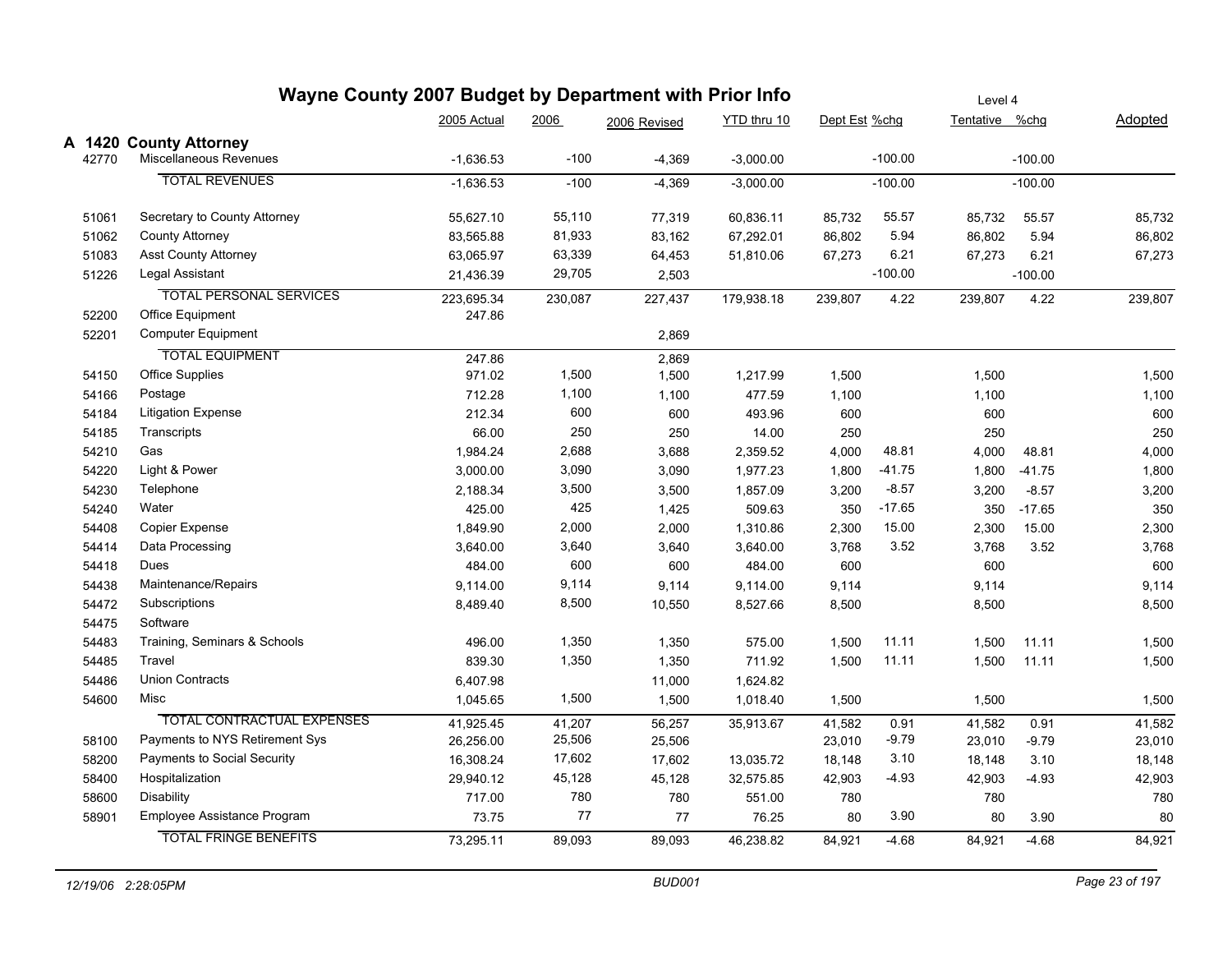| Wayne County 2007 Budget by Department with Prior Info |             |         |              |             |               |      | Level 4           |         |
|--------------------------------------------------------|-------------|---------|--------------|-------------|---------------|------|-------------------|---------|
|                                                        | 2005 Actual | 2006    | 2006 Revised | YTD thru 10 | Dept Est %chq |      | %cha<br>Tentative | Adopted |
| <b>Total County Cost</b>                               | 337.527.23  | 360.287 | 371.287      | 259.090.67  | 366.310       | 1.67 | 366.310<br>1.67   | 366,310 |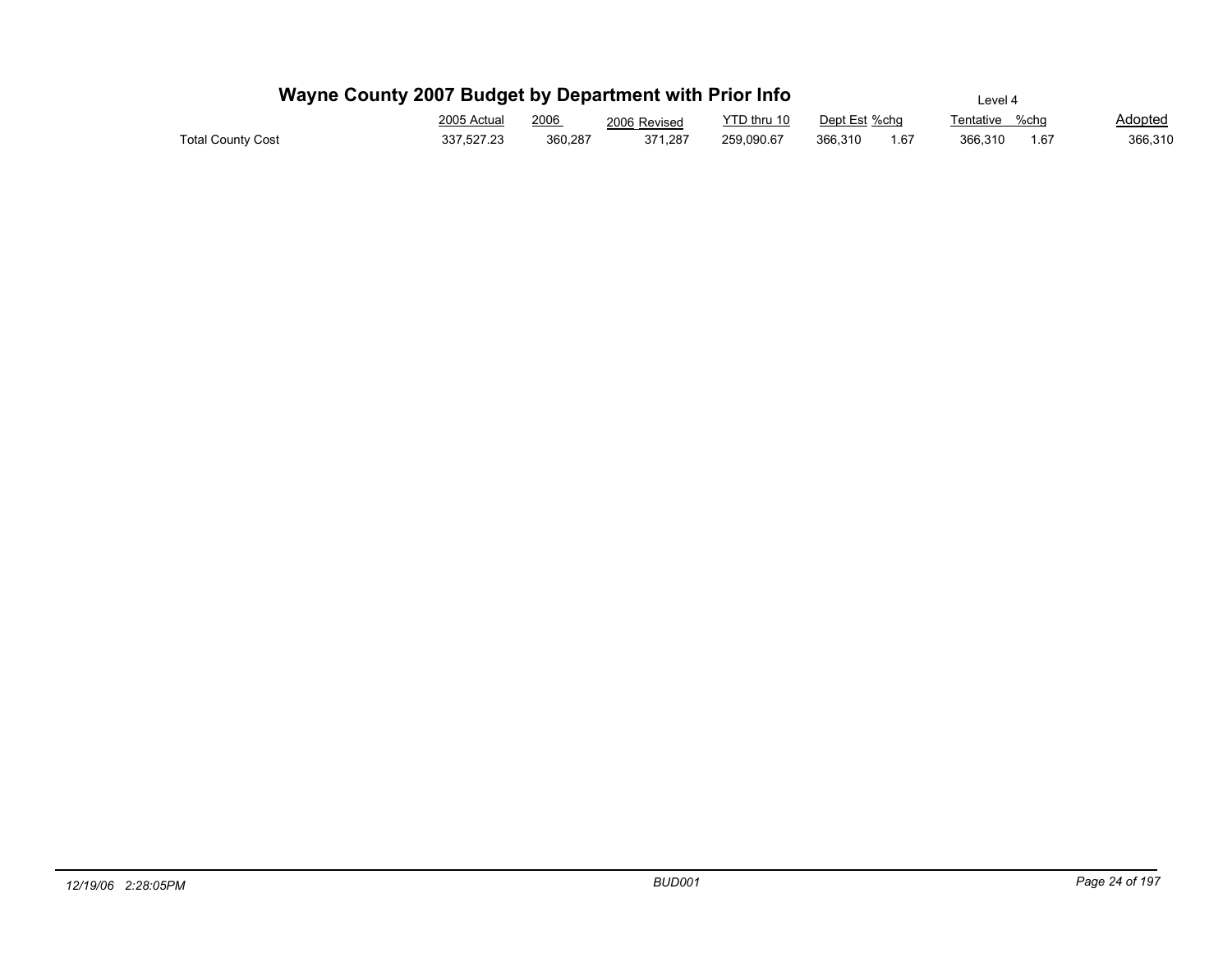| Wayne County 2007 Budget by Department with Prior Info |                                    |              |           |               |              |               |           | Level 4        |           |                |
|--------------------------------------------------------|------------------------------------|--------------|-----------|---------------|--------------|---------------|-----------|----------------|-----------|----------------|
|                                                        |                                    | 2005 Actual  | 2006      | 2006 Revised  | YTD thru 10  | Dept Est %chg |           | Tentative %chg |           | <b>Adopted</b> |
|                                                        | A 1430 Personnel Department        |              |           |               |              |               |           |                |           |                |
| 41280                                                  | <b>Shared Services Fees</b>        | $-22,001.00$ | $-22,001$ | $-22,001$     | $-22,001.00$ | $-22,001$     |           | $-22,001$      |           | 22,001         |
| 41282                                                  | <b>Personnel Fees</b>              | $-3,500.00$  | $-3,500$  | $-3,500$      |              |               | $-100.00$ |                | $-100.00$ |                |
| 41291                                                  | Civil Service Exam Fees            |              |           |               | $-6,640.00$  | $-3,500$      |           | $-3,500$       |           | 3,500          |
|                                                        | <b>TOTAL REVENUES</b>              | $-25,501.00$ | $-25,501$ | $-25,501$     | $-28,641.00$ | $-25,501$     |           | $-25,501$      |           | 25,501         |
| 51063                                                  | <b>Personnel Officer</b>           | 65,976.28    | 62,638    | 62,638        | 53,110.70    | 66,032        | 5.42      | 66,032         | 5.42      | 66,032         |
| 51064                                                  | <b>Personnel Assistant</b>         | 46,469.30    | 44,130    | 44,130        | 38,153.32    | 47,802        | 8.32      | 47,802         | 8.32      | 47,802         |
| 51065                                                  | Senior Personnel Clerk             | 34,410.40    | 32,957    | 32,957        | 28,495.98    | 35,657        | 8.19      | 35,657         | 8.19      | 35,657         |
| 51069                                                  | Personnel Clerk Part Time          | 4,938.84     | 14,680    | 14,680        | 8,073.86     | 14,680        |           | 14,680         |           | 14,680         |
| 51111                                                  | Clerk, PartTime                    |              | 500       | 500           | 470.71       | 500           |           | 500            |           | 500            |
| 51157                                                  | Senior Payroll Clerk               |              |           |               | 19,756.80    | 27,262        |           | 27,262         |           | 27,262         |
| 51296                                                  | Payroll Supervisor                 | 40,396.89    | 30,000    | 30,000        | 5,506.86     |               | $-100.00$ |                | $-100.00$ |                |
| 51552                                                  | Payroll Clerk                      | 25,119.11    | 23,437    | 23,437        | 18,095.59    | 22,870        | $-2.42$   | 22,870         | $-2.42$   | 22,870         |
| 51699                                                  | Personnel Clerk                    | 20,184.50    | 14,694    | 14,694        | 12,944.13    | 16,585        | 12.87     | 16,585         | 12.87     | 16,585         |
| 51904                                                  | Overtime                           | 3,144.71     | 3,000     | 3,000         | 2,452.18     | 3,000         |           | 3,000          |           | 3,000          |
|                                                        | <b>TOTAL PERSONAL SERVICES</b>     | 240,640.03   | 226,036   | 226,036       | 187,060.13   | 234,388       | 3.69      | 234,388        | 3.69      | 234,388        |
|                                                        | <b>TOTAL EQUIPMENT</b>             |              |           |               |              |               |           |                |           |                |
| 54150                                                  | <b>Office Supplies</b>             | 3,382.53     | 1,700     | 1,850         | 857.55       | 1,850         | 8.82      | 1,850          | 8.82      | 1,850          |
| 54166                                                  | Postage                            | 2,805.55     | 2,550     | 2,550         | 1,954.81     | 2,550         |           | 2,550          |           | 2,550          |
| 54210                                                  | Gas                                | 2,235.86     | 2,912     | 2,912         | 3,057.57     | 5,200         | 78.57     | 5,200          | 78.57     | 5,200          |
| 54220                                                  | Light & Power                      | 3,593.50     | 4,017     | 4,017         | 2,562.12     | 2,000         | $-50.21$  | 2,000          | $-50.21$  | 2,000          |
| 54230                                                  | Telephone                          | 2,346.12     | 3,000     | 3,061         | 1,964.25     | 3,000         |           | 3,000          |           | 3,000          |
| 54240                                                  | Water                              | 480.00       | 480       | 480           | 660.40       | 250           | $-47.92$  | 250            | $-47.92$  | 250            |
| 54402                                                  | Advertising                        |              | 50        | 50            | 151.07       | 300           | 500.00    | 300            | 500.00    | 300            |
| 54408                                                  | <b>Copier Expense</b>              | 526.00       | 950       | 950           |              | 950           |           | 950            |           | 950            |
| 54414                                                  | Data Processing                    | 8,151.00     | 8,151     | 8,151         | 8,151.00     | 8,446         | 3.62      | 8,446          | 3.62      | 8,446          |
| 54424                                                  | Equipment - Maint Contract         | 3,257.21     | 3,000     | 3,226         | 2,617.67     | 3,000         |           | 3,000          |           | 3,000          |
| 54438                                                  | Maintenance/Repairs                | 11,808.00    | 11,808    | 11,808        | 11,808.00    | 11,808        |           | 11,808         |           | 11,808         |
| 54456                                                  | Printing                           | 1,592.59     | 1,200     | 1,200         | 271.00       | 1,500         | 25.00     | 1,500          | 25.00     | 1,500          |
| 54472                                                  | Subscriptions                      | 500.00       | 500       | 500           | 589.41       | 650           | 30.00     | 650            | 30.00     | 650            |
| 54479                                                  | <b>Staff Enchancement Training</b> |              |           |               |              |               |           | 40,000         |           | 40,000         |
| 54483                                                  | Training, Seminars & Schools       | 169.00       | 500       | 500           | 138.37       | 500           |           | 500            |           | 500            |
| 54485                                                  | Travel                             | 359.18       | 300       | 300           | 114.13       | 300           |           | 300            |           | 300            |
| 54486                                                  | <b>Union Contracts</b>             | 482.61       | 500       | 500           |              | 500           |           | 500            |           | 500            |
| 54500                                                  | Fees for Services, Non-employ      | 2,499.13     | 2,000     | 2,000         | 1,123.00     | 2,000         |           | 2,000          |           | 2,000          |
| 54600                                                  | Misc                               |              |           |               |              |               |           | 1,500          |           | 1,500          |
|                                                        | <b>TOTAL CONTRACTUAL EXPENSES</b>  | 44,188.28    | 43,618    | 44,055        | 36,020.35    | 44,804        | 2.72      | 86,304         | 97.86     | 86,304         |
|                                                        | 12/19/06 2:28:05PM                 |              |           | <b>BUD001</b> |              |               |           |                |           | Page 25 of 197 |

 $\overline{\phantom{a}}$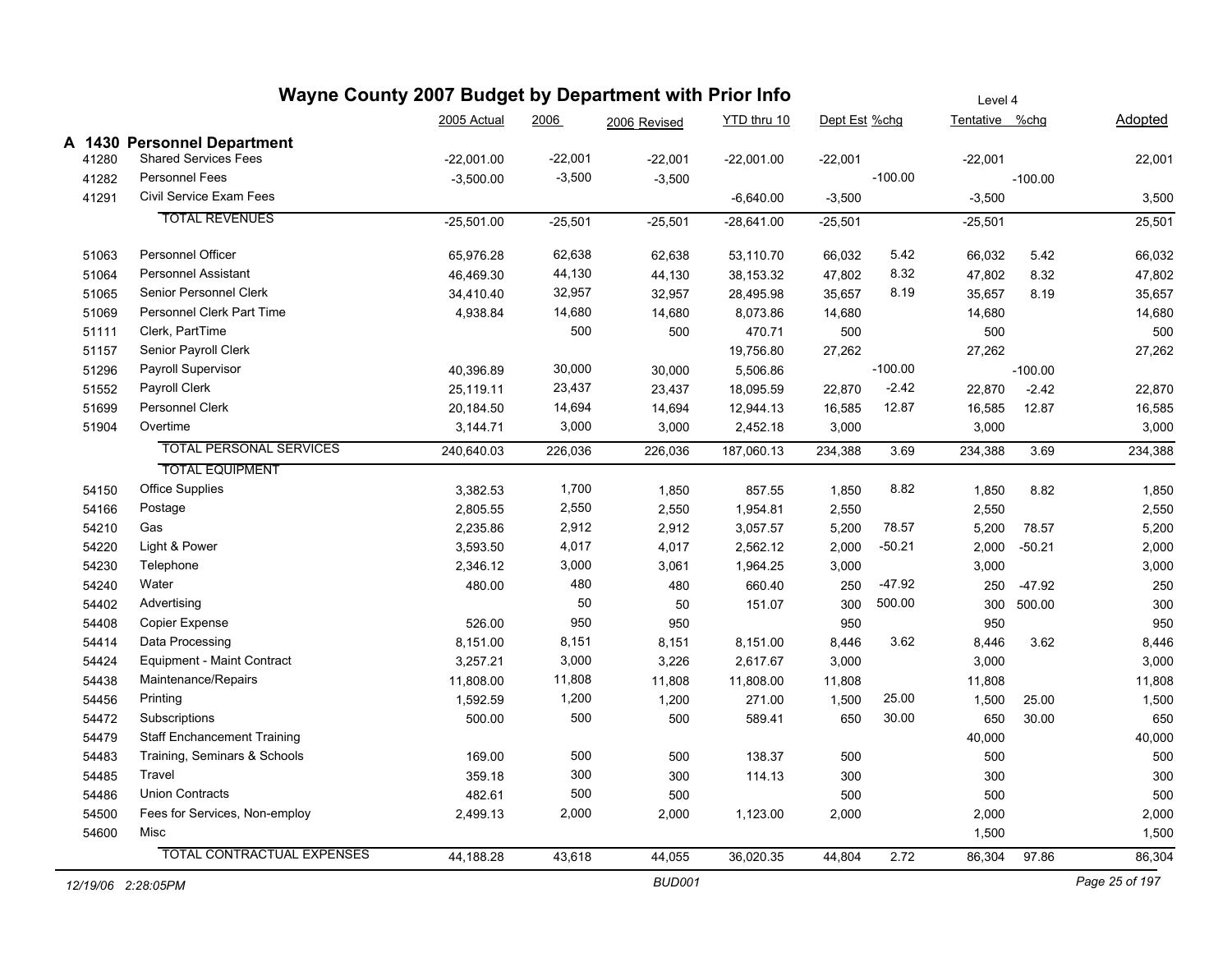|       |                                                               | 2005 Actual | 2006    | 2006 Revised | YTD thru 10 | Dept Est %chg |         | Tentative %chg |         | <b>Adopted</b> |
|-------|---------------------------------------------------------------|-------------|---------|--------------|-------------|---------------|---------|----------------|---------|----------------|
| 58100 | A 1430 Personnel Department<br>Payments to NYS Retirement Sys | 32.848.00   | 28,588  | 28,588       |             | 26.145        | $-8.55$ | 26.145         | $-8.55$ | 26,145         |
| 58200 | Payments to Social Security                                   | 18,580.37   | 17,291  | 17,291       | 13,595.04   | 17,931        | 3.70    | 17,931         | 3.70    | 17,931         |
| 58400 | Hospitalization                                               | 50.811.13   | 57,328  | 55,947       | 46.584.27   | 66,973        | 16.82   | 66,973         | 16.82   | 66,973         |
| 58600 | Disability                                                    | 938.00      | 936     | 936          | 703.00      | 936           |         | 936            |         | 936            |
| 58901 | Employee Assistance Program                                   | 95.88       | 99      | 99           | 95.31       | 104           | 5.05    | 104            | 5.05    | 104            |
|       | <b>TOTAL FRINGE BENEFITS</b>                                  | 103.273.38  | 104.242 | 102,861      | 60,977.62   | 112.089       | 7.53    | 112.089        | 7.53    | 112,089        |
|       | <b>Total County Cost</b>                                      | 362.600.69  | 348.395 | 347.451      | 255.417.10  | 365.780       | 4.99    | 407.280        | 16.90   | 407.280        |

Level 4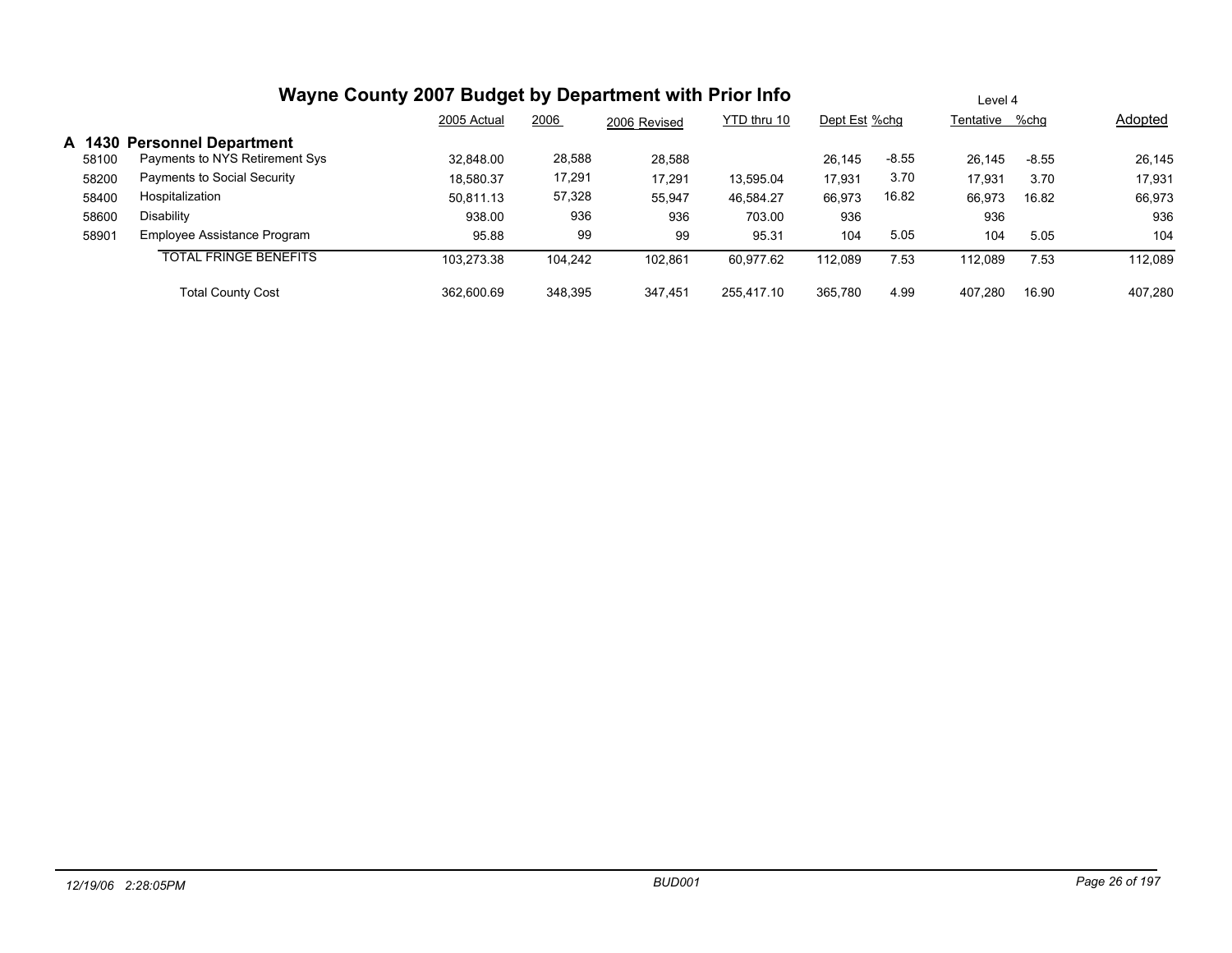|       | Wayne County 2007 Budget by Department with Prior Info | Level 4     |       |              |             |               |                |       |                |
|-------|--------------------------------------------------------|-------------|-------|--------------|-------------|---------------|----------------|-------|----------------|
|       |                                                        | 2005 Actual | 2006  | 2006 Revised | YTD thru 10 | Dept Est %chg | Tentative %chg |       | <b>Adopted</b> |
|       | A 1431 Cafeteria Plan                                  |             |       |              |             |               |                |       |                |
|       | <b>TOTAL REVENUES</b>                                  |             |       |              |             |               |                |       |                |
| 54000 | <b>Contractual Expenses</b>                            | 6.120.00    | 7,200 | 7.200        | 4.361.32    | 7.200         | 8.400          | 16.67 | 8,400          |
|       | <b>TOTAL CONTRACTUAL EXPENSES</b>                      | 6.120.00    | 7.200 | 7,200        | 4.361.32    | 7,200         | 8.400          | 16.67 | 8,400          |
|       | <b>Total County Cost</b>                               | 6.120.00    | 7.200 | 7,200        | 4.361.32    | 7,200         | 8.400          | 16.67 | 8,400          |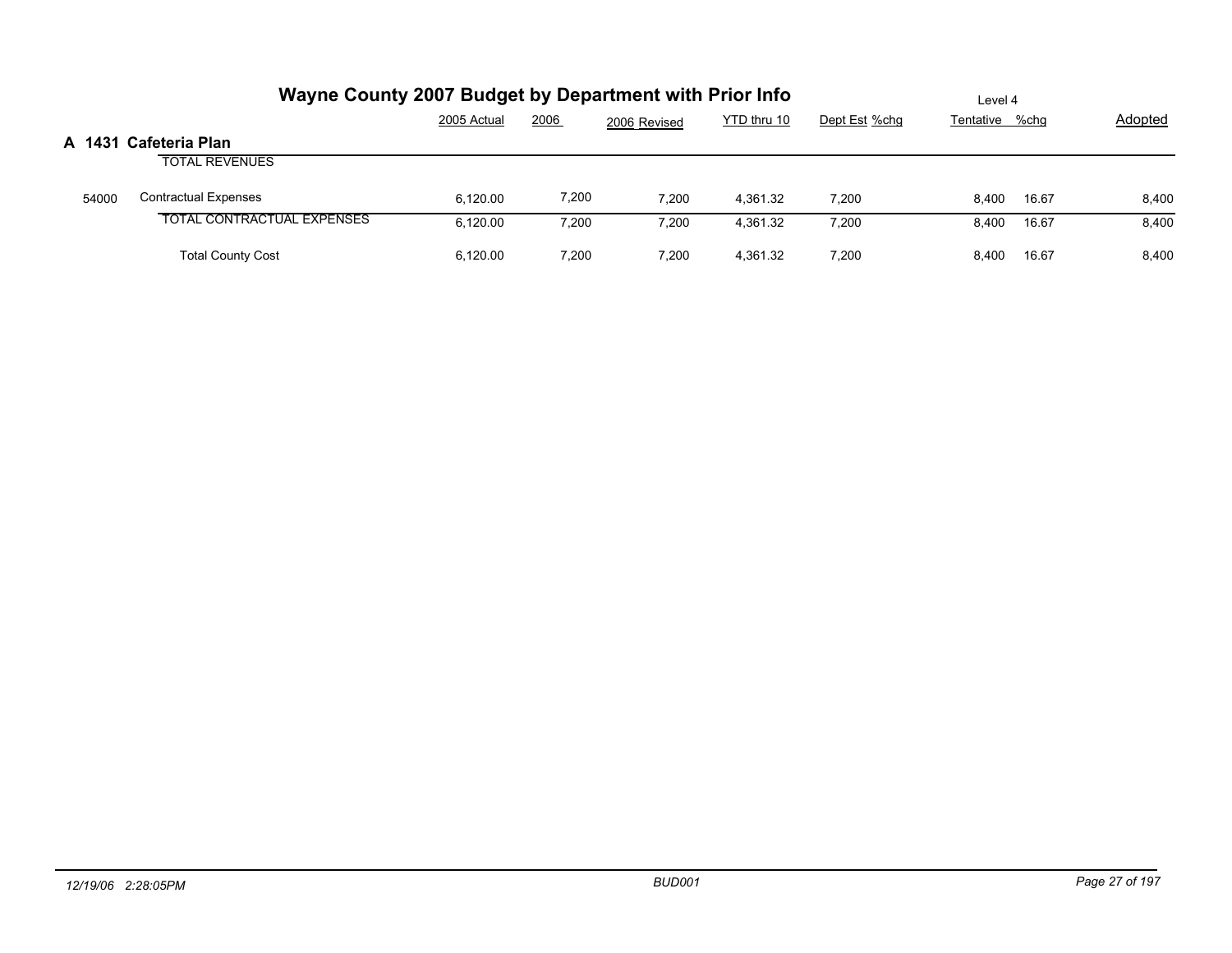|       | Wayne County 2007 Budget by Department with Prior Info |              | Level 4    |              |             |               |           |                |               |         |
|-------|--------------------------------------------------------|--------------|------------|--------------|-------------|---------------|-----------|----------------|---------------|---------|
|       |                                                        | 2005 Actual  | 2006       | 2006 Revised | YTD thru 10 | Dept Est %chg |           | Tentative %chg |               | Adopted |
|       | A 1450 Board of Elections                              |              |            |              |             |               |           |                |               |         |
| 41289 | <b>Board of Elections Fees</b>                         | $-3,718.33$  | $-3,000$   | $-3,000$     | $-2,517.45$ | $-3,000$      |           | $-3,000$       |               | 3,000   |
| 42215 | <b>Election Service Charges</b>                        | $-12.924.83$ | $-107,000$ | $-107,000$   |             |               | $-100.00$ |                | $-100.00$     |         |
| 43961 | <b>HAVA State Aid</b>                                  |              | $-50,000$  | $-50,000$    |             | $-61,500$     | 23.00     | $-61,500$      | 23.00         | 61,500  |
|       | <b>TOTAL REVENUES</b>                                  | $-16,643.16$ | $-160,000$ | $-160,000$   | $-2,517.45$ | $-64,500$     | $-59.69$  | $-64,500$      | $-59.69$      | 64,500  |
| 51066 | <b>Election Commissioner</b>                           | 19,197.38    | 19,199     | 19,199       | 15,895.44   | 20,369        | 6.09      | 20,369         | 6.09          | 20,369  |
| 51068 | <b>Deputy Election Commissioner</b>                    | 71,280.77    | 71,164     | 71,164       | 58,836.17   | 76,052        | 6.87      | 76,052         | 6.87          | 76,052  |
| 51128 | <b>Election Clerk</b>                                  | 49,960.76    | 50,314     | 50,314       | 34,195.55   | 53,379        | 6.09      | 53,379         | 6.09          | 53,379  |
| 51903 | Non Positions                                          |              |            |              |             | 37,970        |           |                |               |         |
|       | <b>TOTAL PERSONAL SERVICES</b>                         | 140,438.91   | 140,677    | 140,677      | 108,927.16  | 187,770       | 33.48     | 149,800        | 6.49          | 149,800 |
| 52000 | Equipment & Other Cap Outlay                           |              |            |              |             | 436,000       |           | 50,000         |               | 50,000  |
| 52200 | Office Equipment                                       | 2,062.31     |            |              |             |               |           |                |               |         |
| 52201 | <b>Computer Equipment</b>                              |              |            |              |             | 13,900        |           | 11,400         |               | 11,400  |
|       | <b>TOTAL EQUIPMENT</b>                                 | 2,062.31     |            |              |             | 449,900       |           | 61,400         |               | 61,400  |
| 54150 | <b>Office Supplies</b>                                 | 854.99       | 1,200      | 1,200        | 647.74      | 1,200         |           | 1,200          |               | 1,200   |
| 54166 | Postage                                                | 14,184.10    | 20,000     | 20,000       | 11,523.39   | 20,000        |           | 20,000         |               | 20,000  |
| 54198 | <b>Training Voting Machines</b>                        |              | 50,000     | 50,000       |             | 50,000        |           | 50,000         |               | 50,000  |
| 54199 | Miscellaneous Expense                                  | 90.00        |            |              |             | 500           |           | 500            |               | 500     |
| 54200 | <b>Utilities</b>                                       |              | 9,000      | 9,000        |             | 9,000         |           | 9,000          |               | 9,000   |
| 54210 | Gas                                                    | 2,080.99     |            | 99           | 1,435.21    |               |           |                |               |         |
| 54220 | Light & Power                                          | 3,200.00     |            |              | 2,431.99    |               |           |                |               |         |
| 54230 | Telephone                                              | 3,100.02     | 3,500      | 3,500        | 2,514.25    | 3,500         |           | 3,500          |               | 3,500   |
| 54240 | Water                                                  | 278.81       |            |              | 182.26      |               |           |                |               |         |
| 54410 | Conference                                             | 256.00       | 1,800      | 1,800        | 587.06      | 1,800         |           | 1,800          |               | 1,800   |
| 54414 | Data Processing                                        | 26,352.00    | 26,352     | 26,352       | 26,352.00   | 28,572        | 8.42      | 28,572         | 8.42          | 28,572  |
| 54418 | Dues                                                   |              | 125        | 125          | 116.00      | 125           |           | 125            |               | 125     |
| 54421 | <b>Election Expense</b>                                | 15,635.04    | 109,455    | 109,455      | 29,721.80   | 130,470       | 19.20     |                | 94,002 -14.12 | 94,002  |
| 54424 | Equipment - Maint Contract                             | 12,437.18    | 15,000     | 15,000       | 14,621.08   | 42,000        | 180.00    |                | 40,500 170.00 | 40,500  |
| 54438 | Maintenance/Repairs                                    | 10,650.00    | 28,650     | 24,613       | 10,650.00   | 38,150        | 33.16     | 38,150         | 33.16         | 38,150  |
| 54475 | Software                                               |              |            |              |             |               |           | 1,500          |               | 1,500   |
| 54483 | Training, Seminars & Schools                           | 60.00        | 450        | 450          | 113.93      | 1,000         | 122.22    | 1,000          | 122.22        | 1,000   |
| 54485 | Travel                                                 | 494.59       | 300        | 300          | 309.28      | 600           | 100.00    | 600            | 100.00        | 600     |
| 54600 | Misc                                                   | 800.00       | 800        | 800          | 600.00      |               | $-100.00$ | 2,000          | 150.00        | 2,000   |
|       | <b>TOTAL CONTRACTUAL EXPENSES</b>                      | 90,473.72    | 266,632    | 262,694      | 101,805.99  | 326,917       | 22.61     | 292,449        | 9.68          | 292.449 |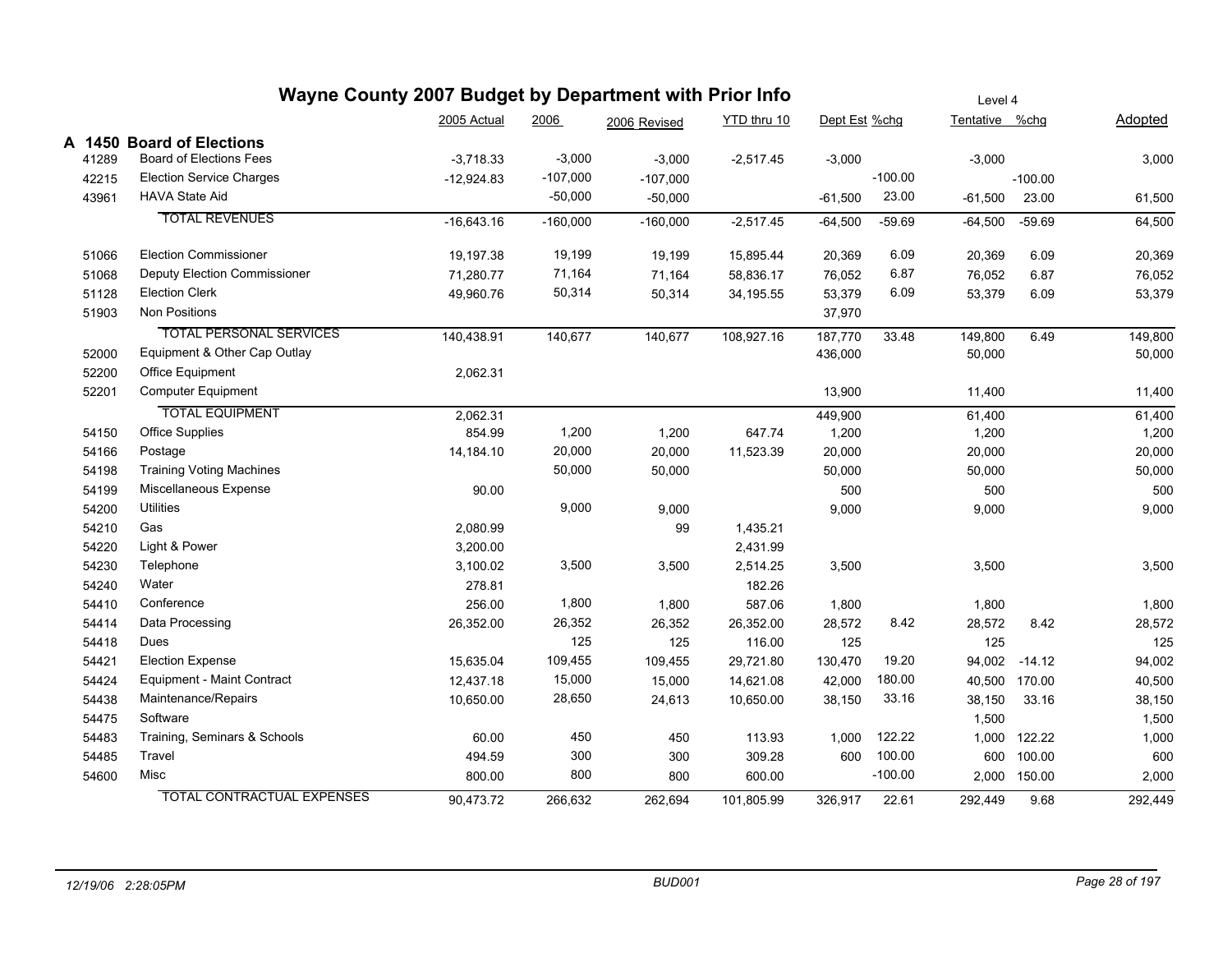| Wayne County 2007 Budget by Department with Prior Info | Level |
|--------------------------------------------------------|-------|
|--------------------------------------------------------|-------|

|       |                                | 2005 Actual | 2006    | 2006 Revised | YTD thru 10 | Dept Est %chg |        | Tentative | %chq    | Adopted |
|-------|--------------------------------|-------------|---------|--------------|-------------|---------------|--------|-----------|---------|---------|
|       | A 1450 Board of Elections      |             |         |              |             |               |        |           |         |         |
| 58100 | Payments to NYS Retirement Sys | 15.575.00   | 13,128  | 13,128       |             | 16,164        | 23.13  | 12.482    | $-4.92$ | 12,482  |
| 58200 | Payments to Social Security    | 10.307.18   | 10,762  | 10,762       | 7.931.26    | 14,307        | 32.94  | 11.460    | 6.49    | 11,460  |
| 58400 | Hospitalization                | 24,263.21   | 30,090  | 30,090       | 27,550.34   | 55,799        | 85.44  | 37,633    | 25.07   | 37,633  |
| 58500 | Unemployment                   |             |         | 4,037        | 4,036.02    |               |        |           |         |         |
| 58600 | Disability                     | 617.00      | 624     | 624          | 437.00      | 780           | 25.00  | 624       |         | 624     |
| 58901 | Employee Assistance Program    | 59.00       | 77      | 77           | 76.25       | 96            | 24.68  | 80        | 3.90    | 80      |
|       | <b>TOTAL FRINGE BENEFITS</b>   | 50.821.39   | 54,681  | 58,718       | 40,030.87   | 87,146        | 59.37  | 62.279    | 13.90   | 62,279  |
|       | <b>Total County Cost</b>       | 267.153.17  | 301.990 | 302.089      | 248,246.57  | 987.233       | 226.91 | 501.428   | 66.04   | 501.428 |

Level 4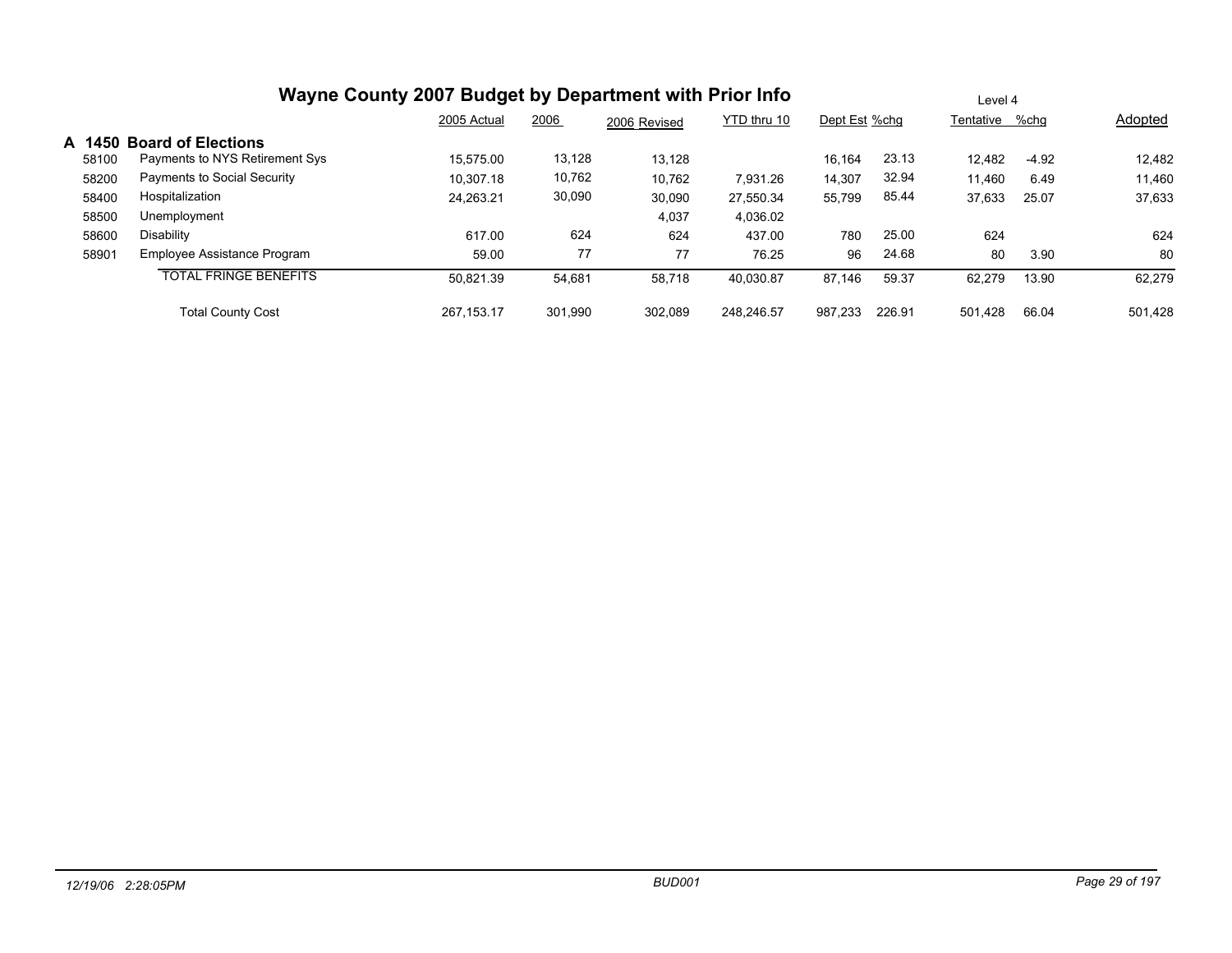|       | Wayne County 2007 Budget by Department with Prior Info    |                   | Level 4      |              |                 |               |          |                  |          |           |
|-------|-----------------------------------------------------------|-------------------|--------------|--------------|-----------------|---------------|----------|------------------|----------|-----------|
|       |                                                           | 2005 Actual       | 2006         | 2006 Revised | YTD thru 10     | Dept Est %chg |          | Tentative %chg   |          | Adopted   |
| 41271 | A 1615 Building & Grounds<br><b>Central Printing Fees</b> |                   |              |              |                 |               |          |                  |          |           |
| 41275 | <b>Building &amp; Grounds Fees</b>                        | $-1, 153, 630.68$ | $-1,100,000$ | $-1,179,426$ | -871,677.42     | $-1,190,000$  | 8.18     | $-1,190,000$     | 8.18     | 1,190,000 |
| 42012 | <b>Recreation Concessions</b>                             | $-994.77$         | $-1,000$     | $-1,000$     | $-1,014.67$     | $-1,000$      |          | $-1,000$         |          | 1,000     |
| 42411 | <b>Rental Fees</b>                                        | $-10,077.50$      | $-9,000$     | $-9,000$     | $-11,140.00$    | $-9,000$      |          | $-9,000$         |          | 9,000     |
| 42770 | Miscellaneous Revenues                                    | $-307.97$         | $-100$       | $-100$       | $-2,246.01$     | $-100$        |          | $-100$           |          | 100       |
| 42778 | Telephone Reimbursement                                   | $-503,926.05$     | $-500,000$   | $-500,000$   | $-332,341.89$   | $-370,000$    | $-26.00$ | $-370,000$       | $-26.00$ | 370,000   |
| 43025 | Court Facility Incentive Aid                              | $-108,235.00$     | $-103,485$   | $-103,485$   | $-26,063.78$    | $-90,000$     | $-13.03$ | $-92,000 -11.10$ |          | 92,000    |
|       | <b>TOTAL REVENUES</b>                                     | $-1,777,171.97$   | $-1,713,585$ | $-1,793,011$ | $-1,244,483.77$ | $-1,660,100$  | $-3.12$  | $-1,662,100$     | $-3.00$  | 1,662,100 |
| 51069 | Personnel Clerk Part Time                                 | 15,078.98         |              |              |                 |               |          |                  |          |           |
| 51070 | Superintendent Building&Ground                            | 61,873.93         | 61,937       | 61,937       | 50,818.26       | 65,065        | 5.05     | 63,796           | 3.00     | 63,796    |
| 51106 | Cleaner                                                   | 68,079.74         | 54,273       | 65,773       | 40,021.99       | 58,898        | 8.52     | 57,241           | 5.47     | 57,241    |
| 51107 | Cleaner, PartTime                                         | 19,099.75         | 43,000       | 43,047       | 20,374.09       | 46,449        | 8.02     | 45,096           | 4.87     | 45,096    |
| 51108 | Sr. Cleaner - 8hr                                         | 31,065.78         | 31,638       | 43,738       | 25,431.33       | 32,663        | 3.24     | 31,753           | 0.36     | 31,753    |
| 51172 | Maintenance Worker                                        | 237,631.90        | 230,903      | 259,274      | 171,396.35      | 297,065       | 28.65    | 288,609          | 24.99    | 288,609   |
| 51181 | Laborer, Seasonal                                         | 48,764.75         | 40,000       | 40,000       | 48,291.25       | 45,000        | 12.50    | 45,000           | 12.50    | 45,000    |
| 51188 | Senior Accountant/Telecomm                                | 34,676.50         | 34,669       | 34,669       | 27,661.97       | 35,524        | 2.47     | 34,538           | $-0.38$  | 34,538    |
| 51240 | Maintenance Mechanic                                      | 131,068.91        | 168,613      | 161,413      | 105,468.51      | 138,377       | -17.93   | 134,457          | $-20.26$ | 134,457   |
| 51262 | <b>Building Maintenance Mechanic</b>                      | 138,512.38        | 142,275      | 142,275      | 108,079.33      | 148,139       | 4.12     | 143,953          | 1.18     | 143,953   |
| 51270 | Working Foreman                                           | 31,616.20         | 36,699       | 36,699       | 29,533.65       | 38,200        | 4.09     | 37,114           | 1.13     | 37,114    |
| 51306 | Senior Maintenance Mechanic                               | 82,700.87         | 82,572       | 82,572       | 66,117.35       | 84,964        | 2.90     | 82,558           | $-0.02$  | 82,558    |
| 51321 | Park Foreman Seasonal                                     | 21,105.00         | 22,000       | 22,000       | 20,611.00       | 20,000        | $-9.09$  | 20,000           | $-9.09$  | 20,000    |
| 51333 | Maintenance Foreman                                       | 45,365.37         | 45,366       | 45,366       | 36,467.15       | 46,839        | 3.25     | 45,533           | 0.37     | 45,533    |
| 51695 | Clerk-Typist (8hr)                                        | 13,446.64         | 29,530       | 29,530       | 23,678.13       | 30,833        | 4.41     | 29,943           | 1.40     | 29,943    |
| 51696 | Account Clerk (8hr)                                       | 43,486.79         | 28,110       | 28,110       | 22,429.57       | 29,064        | 3.39     | 28,217           | 0.38     | 28,217    |
| 51699 | Personnel Clerk                                           |                   | 14,420       | 14,420       | 12,354.71       | 15,250        | 5.76     | 15,250           | 5.76     | 15,250    |
| 51904 | Overtime                                                  | 32,222.44         | 26,000       | 26,000       | 14,638.59       | 26,000        |          | 26,000           |          | 26,000    |
| 51906 | <b>Shift Differential</b>                                 | 2,255.25          | 4,930        | 6,152        | 5,528.89        | 6,000         | 21.70    | 6,000            | 21.70    | 6,000     |
|       | <b>TOTAL PERSONAL SERVICES</b>                            | 1,058,051.18      | 1,096,935    | 1,142,975    | 828,902.12      | 1,164,330     | 6.14     | 1,135,058        | 3.48     | 1,135,058 |
| 52200 | Office Equipment                                          | 3,938.29          |              |              |                 |               |          |                  |          |           |
| 52201 | <b>Computer Equipment</b>                                 |                   | 3,600        | 3,600        | 2,885.38        | 1,800         | $-50.00$ | 1,800            | $-50.00$ | 1,800     |
| 52300 | Motor Vehicles                                            | 23,100.00         | 18,500       | 18,500       | 18,399.40       | 28,500        | 54.05    | 28,500           | 54.05    | 28,500    |
| 52401 | Tools                                                     | 194.96            | 2,243        | 2,243        | 1,625.60        | 2,500         | 11.46    | 2,500            | 11.46    | 2,500     |
| 52500 | Other Equipment                                           | 9,088.36          | 9,676        | 9,676        | 10,782.00       | 13,500        | 39.52    | 13,500           | 39.52    | 13,500    |
|       | <b>TOTAL EQUIPMENT</b>                                    | 36.321.61         | 34.019       | 34.019       | 33,692.38       | 46,300        | 36.10    | 46,300           | 36.10    | 46,300    |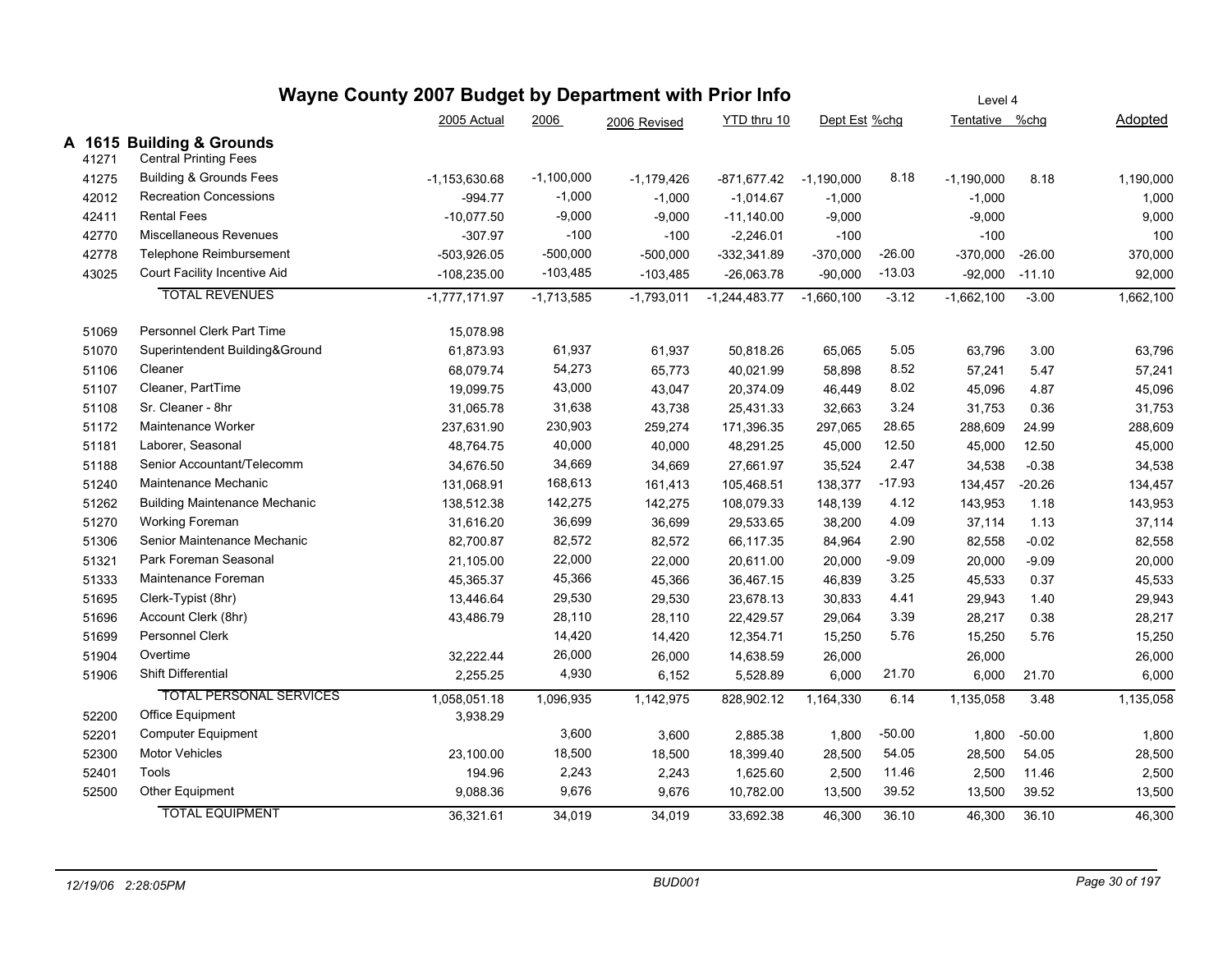|        | Wayne County 2007 Budget by Department with Prior Info |              | Level 4   |              |             |               |           |                |           |           |
|--------|--------------------------------------------------------|--------------|-----------|--------------|-------------|---------------|-----------|----------------|-----------|-----------|
|        |                                                        | 2005 Actual  | 2006      | 2006 Revised | YTD thru 10 | Dept Est %chg |           | Tentative %chg |           | Adopted   |
| A 1615 | <b>Building &amp; Grounds</b>                          |              |           |              |             |               |           |                |           |           |
| 54000  | <b>Contractual Expenses</b>                            |              |           | 113,200      |             |               |           |                |           |           |
| 54125  | Fuel Oil                                               | 114.82       | 2,500     | 2,500        |             | 1,500         | $-40.00$  | 1,500          | $-40.00$  | 1,500     |
| 54128  | Gasoline, Oil, Lube                                    | 10,962.31    | 9,000     | 9,000        | 11,963.90   | 18,000        | 100.00    | 15,000         | 66.67     | 15,000    |
| 54135  | Janitor Supplies                                       | 14,249.68    | 14,250    | 14,250       | 17,241.26   | 16,000        | 12.28     | 16,000         | 12.28     | 16,000    |
| 54137  | <b>Safety Supplies</b>                                 | 2,407.54     | 3,000     | 3,000        | 2,056.75    | 3,000         |           | 3,000          |           | 3,000     |
| 54150  | <b>Office Supplies</b>                                 | 1,792.64     | 1,800     | 1,800        | 1,075.57    | 1,800         |           | 1,800          |           | 1,800     |
| 54166  | Postage                                                | 248.35       | 350       | 350          | 183.25      | 350           |           | 350            |           | 350       |
| 54167  | Propane Gas                                            | 419.23       | 1,000     | 1,000        | 475.22      | 1,000         |           | 1,000          |           | 1,000     |
| 54210  | Gas                                                    | 80,069.05    | 117,000   | 117,777      | 103,225.34  | 125,000       | 6.84      | 125,000        | 6.84      | 125,000   |
| 54220  | Light & Power                                          | 120,913.48   | 118,450   | 118,677      | 121,057.53  | 123,000       | 3.84      | 123,000        | 3.84      | 123,000   |
| 54230  | Telephone                                              | 315,052.45   | 428,000   | 450,541      | 201,298.95  | 300,000       | $-29.91$  | 300,000        | $-29.91$  | 300,000   |
| 54235  | <b>Telephone Repairs</b>                               | 1,995.00     | 18,000    | 18,000       | 3,727.50    | 14,500        | $-19.44$  | 14,500         | $-19.44$  | 14,500    |
| 54240  | Water                                                  | 15,105.02    | 17,000    | 17,403       | 6,671.88    | 20,000        | 17.65     | 20,000         | 17.65     | 20,000    |
| 54250  | Refuse                                                 | 16,874.37    | 21,000    | 21,000       | 13,368.59   | 21,000        |           | 21,000         |           | 21,000    |
| 54400  | <b>Contracted Services</b>                             |              |           | 115,700      |             |               |           |                |           |           |
| 54407  | <b>Building Maintenance &amp; Repair</b>               | 153,795.28   | 160,000   | 160,111      | 169,828.90  | 190,000       | 18.75     | 190,000        | 18.75     | 190,000   |
| 54408  | Copier Expense                                         | 2,668.71     | 4,500     | 4,500        | 7,953.60    | 4,500         |           | 4,500          |           | 4,500     |
| 54414  | Data Processing                                        | 17,846.00    | 17,846    | 17,846       | 17,846.00   | 18,860        | 5.68      | 18,860         | 5.68      | 18,860    |
| 54422  | <b>Elevator Maintenance</b>                            | 20,199.80    | 24,000    | 24,500       | 22,250.74   | 24,000        |           | 24,000         |           | 24,000    |
| 54424  | Equipment - Maint Contract                             | 89,401.73    | 94,800    | 94,866       | 85,476.19   | 95,000        | 0.21      | 95,000         | 0.21      | 95,000    |
| 54425  | Equipment - Maint & Repair                             | 14,611.68    | 15,000    | 15,000       | 12,762.81   | 17,000        | 13.33     | 17,000         | 13.33     | 17,000    |
| 54437  | Lease                                                  | 3,500.00     | 3,500     | 3,500        | 3,500.00    | 3,500         |           | 3,500          |           | 3,500     |
| 54456  | Printing                                               | 190.00       | 500       | 500          | 373.40      | 500           |           | 500            |           | 500       |
| 54474  | Snow Removal                                           | 18,248.94    | 35,000    | 35,945       | 6,878.68    | 30,000        | $-14.29$  | 30,000         | $-14.29$  | 30,000    |
| 54475  | Software                                               | 500.00       | 500       | 500          | 570.36      | 600           | 20.00     | 600            | 20.00     | 600       |
| 54483  | Training, Seminars & Schools                           |              | 900       | 900          | 425.95      | 1,500         | 66.67     | 1,500          | 66.67     | 1,500     |
| 54485  | Travel                                                 | $-128.64$    | 180       | 180          | 170.62      | 250           | 38.89     | 250            | 38.89     | 250       |
| 54500  | Fees for Services, Non-employ                          | 109,825.28   | 109,800   | 109,800      | 77,507.65   | 90,000        | $-18.03$  | 90,000         | $-18.03$  | 90,000    |
| 54525  | Lease-HFB                                              |              |           |              |             |               |           |                |           |           |
| 54600  | Misc                                                   | 149,381.84   | 2,500     | 2,500        | 2,307.63    |               | $-100.00$ |                | $-100.00$ |           |
|        | <b>TOTAL CONTRACTUAL EXPENSES</b>                      | 1,160,244.56 | 1,220,376 | 1,474,846    | 890,198.27  | 1,120,860     | $-8.15$   | 1,117,860      | $-8.40$   | 1,117,860 |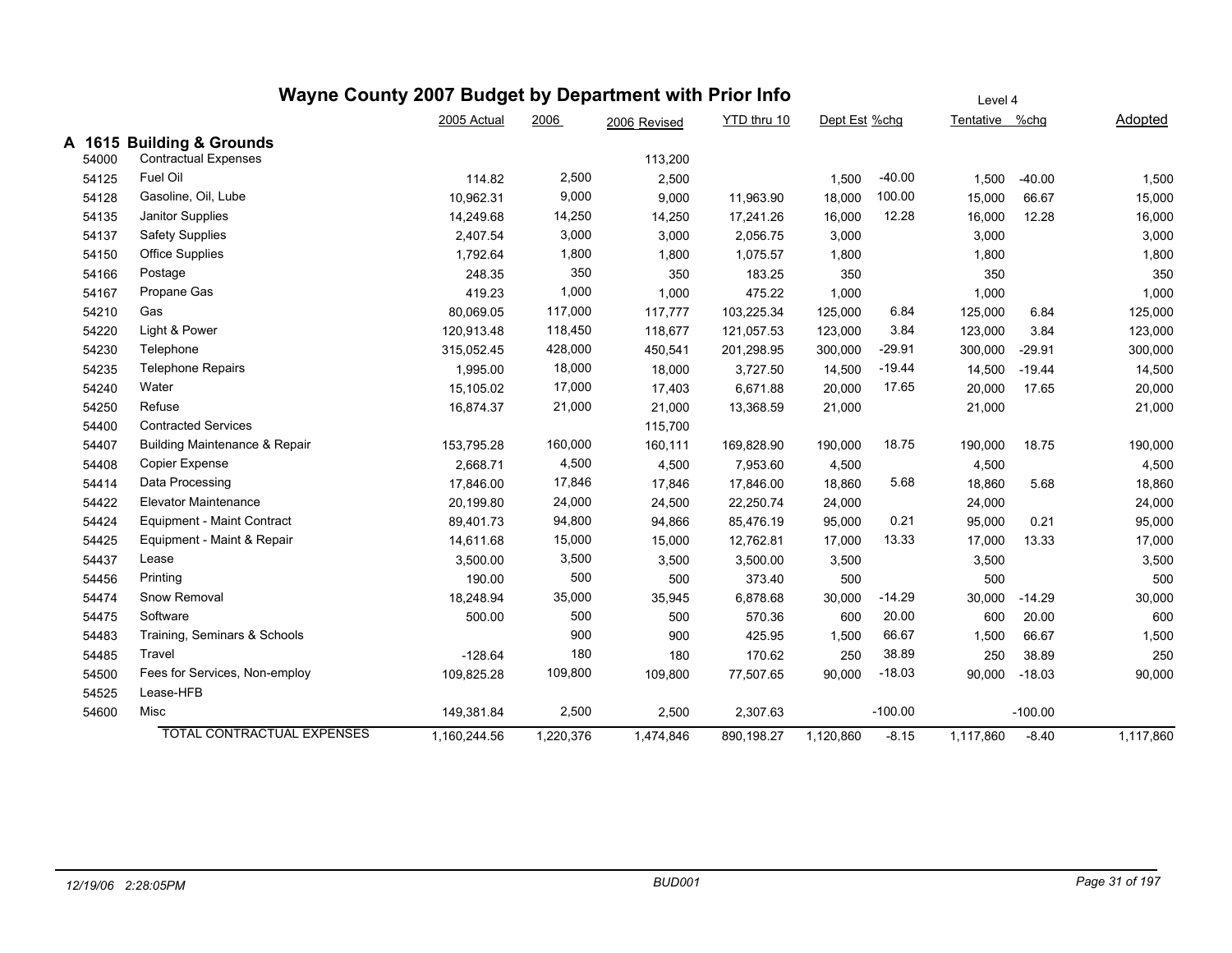|        |                                | 2005 Actual | 2006    | 2006 Revised | YTD thru 10 | Dept Est %chq |         | Tentative %chg |         | Adopted   |
|--------|--------------------------------|-------------|---------|--------------|-------------|---------------|---------|----------------|---------|-----------|
| A 1615 | <b>Building &amp; Grounds</b>  |             |         |              |             |               |         |                |         |           |
| 58100  | Payments to NYS Retirement Sys | 119.916.00  | 108,267 | 114,004      |             | 100.426       | $-7.24$ | 97.761         | $-9.70$ | 97,761    |
| 58200  | Payments to Social Security    | 78.317.33   | 80,332  | 84,502       | 61.266.64   | 88,834        | 10.58   | 82,697         | 2.94    | 82,697    |
| 58400  | Hospitalization                | 154,881.67  | 165,704 | 179,442      | 141,960.52  | 185,995       | 12.25   | 185,995        | 12.25   | 185,995   |
| 58500  | Unemployment                   |             |         | 9,253        | 9,253.00    | 14,000        |         | 14,000         |         | 14,000    |
| 58600  | Disability                     | 4,429.00    | 4,384   | 4,856        | 3,236.00    | 4,524         | 3.19    | 4,524          | 3.19    | 4,524     |
| 58901  | Employee Assistance Program    | 464.63      | 443     | 459          | 437.68      | 608           | 37.25   | 608            | 37.25   | 608       |
|        | <b>TOTAL FRINGE BENEFITS</b>   | 358,008.63  | 359,130 | 392,516      | 216,153.84  | 394,387       | 9.82    | 385,585        | 7.37    | 385,585   |
|        | <b>Total County Cost</b>       | 835.454.01  | 996,875 | ,251,345     | 724.462.84  | 1.065.777     | 6.91    | 1.022.703      | 2.59    | 1,022,703 |

Level 4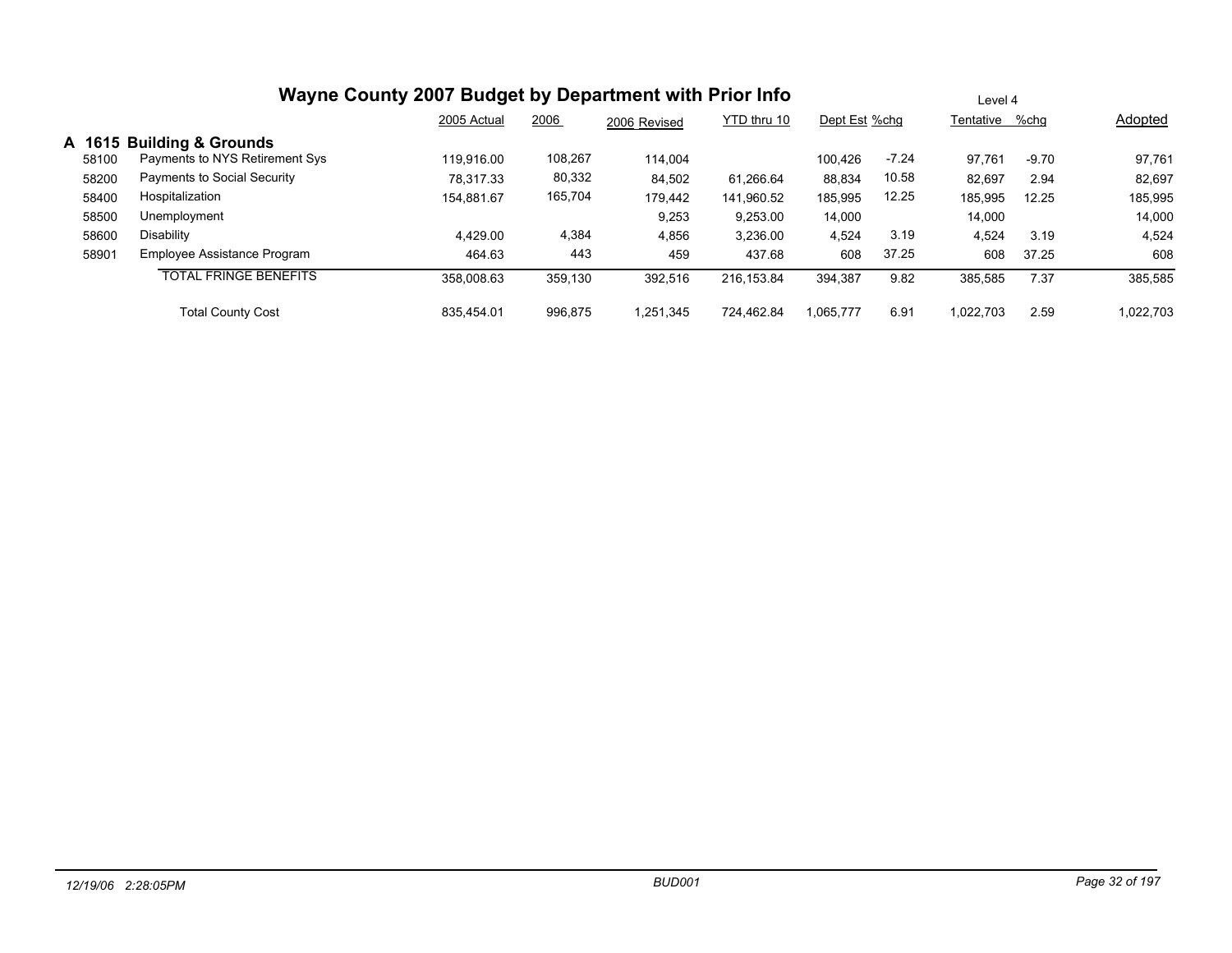|       | Wayne County 2007 Budget by Department with Prior Info |               |            |              |               | Level 4       |           |                |               |         |  |
|-------|--------------------------------------------------------|---------------|------------|--------------|---------------|---------------|-----------|----------------|---------------|---------|--|
|       |                                                        | 2005 Actual   | 2006       | 2006 Revised | YTD thru 10   | Dept Est %chg |           | Tentative %chg |               | Adopted |  |
|       | A 1640 Central Garage                                  |               |            |              |               |               |           |                |               |         |  |
| 41272 | <b>Central Garage Fees</b>                             | $-287,553.39$ | -288,727   | $-303,727$   | $-183,225.19$ | 293,598       | $-201.69$ | $-312,624$     | 8.28          | 312,624 |  |
|       | <b>TOTAL REVENUES</b>                                  | $-287.553.39$ | $-288,727$ | $-303,727$   | $-183,225.19$ | 293,598       | $-201.69$ | $-312,624$     | 8.28          | 312,624 |  |
| 51298 | Automotive Mechanic                                    | 73,257.59     | 72,639     | 72,639       | 59,525.71     | 74,954        | 3.19      | 77,042         | 6.06          | 77,042  |  |
| 51318 | Automotive Mechanic Foreman                            | 41,945.51     | 41,750     | 41,750       | 33,506.63     | 42,101        | 0.84      | 42,101         | 0.84          | 42,101  |  |
| 51904 | Overtime                                               | 90.06         | 90         | 90           |               | 150           | 66.67     | 150            | 66.67         | 150     |  |
|       | <b>TOTAL PERSONAL SERVICES</b>                         | 115,293.16    | 114,479    | 114,479      | 93,032.34     | 117,205       | 2.38      | 119,293        | 4.21          | 119,293 |  |
| 52000 | Equipment & Other Cap Outlay                           |               | 9,000      | 9,000        | 5,663.33      | 25,000        | 177.78    |                | 25,000 177.78 | 25,000  |  |
|       | <b>TOTAL EQUIPMENT</b>                                 |               | 9,000      | 9,000        | 5,663.33      | 25,000        | 177.78    |                | 25,000 177.78 | 25,000  |  |
| 54100 | Supplies & Materials                                   | 77,473.73     | 70,000     | 73,000       | 52,471.62     | 70,000        |           | 70,000         |               | 70,000  |  |
| 54126 | <b>Field Supplies</b>                                  |               |            |              |               | 200           |           | 200            |               | 200     |  |
| 54128 | Gasoline, Oil, Lube                                    | 5,180.99      | 5,500      | 9,500        | 9,399.48      | 5,500         |           | 5,500          |               | 5,500   |  |
| 54150 | <b>Office Supplies</b>                                 | 276.37        | 300        | 300          | 92.48         | 300           |           | 300            |               | 300     |  |
| 54180 | Tires                                                  | 15,999.31     | 16,000     | 24,000       | 13,771.25     | 16,000        |           | 16,000         |               | 16,000  |  |
| 54210 | Gas                                                    | 2,211.92      | 2,500      | 2,685        | 1,879.82      | 2,685         | 7.40      | 2,685          | 7.40          | 2,685   |  |
| 54220 | Light & Power                                          | 2,662.93      | 3,200      | 3,348        | 2,425.61      | 3,100         | $-3.13$   | 3,100          | $-3.13$       | 3,100   |  |
| 54230 | Telephone                                              | 1,153.76      | 1,200      | 1,200        | 969.39        | 1,200         |           | 1,200          |               | 1,200   |  |
| 54240 | Water                                                  | 164.43        | 500        | 500          | 177.78        | 490           | $-2.00$   | 490            | $-2.00$       | 490     |  |
| 54400 | <b>Contracted Services</b>                             | 8,314.30      | 8,500      | 8,500        | 8,125.79      | 8,500         |           | 8,500          |               | 8,500   |  |
| 54414 | Data Processing                                        | 996.00        | 996        | 996          | 996.00        | 1,160         | 16.47     | 1,160          | 16.47         | 1,160   |  |
| 54417 | Dry Cleaning                                           | 1,366.40      | 1,400      | 1,400        | 988.14        | 1,400         |           | 1,400          |               | 1,400   |  |
| 54425 | Equipment - Maint & Repair                             |               |            |              |               | 300           |           | 300            |               | 300     |  |
| 54493 | <b>Clerical Service Contracts</b>                      | 7,877.50      | 7,877      | 7,877        |               | 7,878         | 0.01      | 7,878          | 0.01          | 7,878   |  |
| 54600 | Misc                                                   | 213.84        | 1,000      | 1,000        | 1,009.00      | 500           | $-50.00$  | 500            | $-50.00$      | 500     |  |
|       | <b>TOTAL CONTRACTUAL EXPENSES</b>                      | 123,891.48    | 118,973    | 134,306      | 92,306.36     | 119,213       | 0.20      | 119,213        | 0.20          | 119,213 |  |
| 58100 | Payments to NYS Retirement Sys                         | 12,605.00     | 12,809     | 12,809       |               | 11,354        | $-11.36$  | 11,556         | $-9.78$       | 11,556  |  |
| 58200 | Payments to Social Security                            | 8,345.79      | 8,750      | 8,750        | 6,751.53      | 8,955         | 2.34      | 10,015         | 14.46         | 10,015  |  |
| 58400 | Hospitalization                                        | 25,501.80     | 24,203     | 24,203       | 22,123.20     | 33,789        | 39.61     | 27,031         | 11.68         | 27,031  |  |
| 58600 | Disability                                             | 462.00        | 468        | 468          | 345.00        | 468           |           | 468            |               | 468     |  |
| 58901 | Employee Assistance Program                            | 44.25         | 45         | 45           | 41.94         | 48            | 6.67      | 48             | 6.67          | 48      |  |
|       | <b>TOTAL FRINGE BENEFITS</b>                           | 46,958.84     | 46,275     | 46,275       | 29,261.67     | 54,614        | 18.02     | 49,118         | 6.14          | 49,118  |  |
|       | <b>Total County Cost</b>                               | $-1,409.91$   |            | 333          | 37,038.51     | 609,630       |           |                |               |         |  |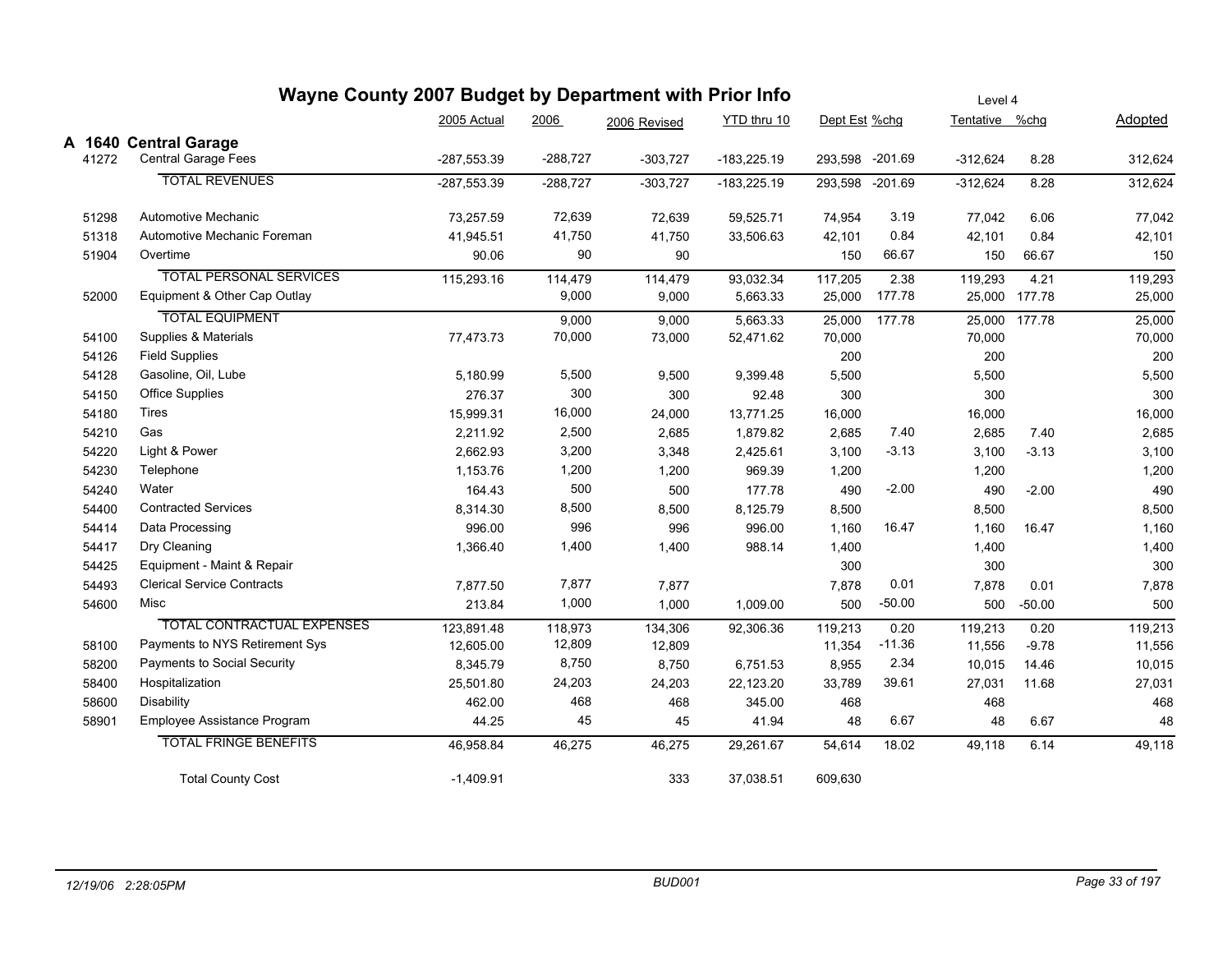|                 | Wayne County 2007 Budget by Department with Prior Info           | Level 4      |           |              |              |               |                |                |
|-----------------|------------------------------------------------------------------|--------------|-----------|--------------|--------------|---------------|----------------|----------------|
|                 |                                                                  | 2005 Actual  | 2006      | 2006 Revised | YTD thru 10  | Dept Est %chg | Tentative %chg | <b>Adopted</b> |
| A 1670<br>41274 | <b>Undistributed Meter Postage</b><br>Postage Reimbursement Fees | $-42.407.97$ | $-60,000$ | $-60,000$    | $-24,698.84$ | $-60,000$     | $-60,000$      | 60,000         |
|                 | <b>TOTAL REVENUES</b>                                            | $-42.407.97$ | $-60,000$ | $-60,000$    | -24,698.84   | $-60,000$     | $-60,000$      | 60,000         |
| 54000           | <b>Contractual Expenses</b>                                      | 42.690.31    | 60,000    | 60,000       | 45.535.00    | 60.000        | 60.000         | 60,000         |
|                 | <b>TOTAL CONTRACTUAL EXPENSES</b>                                | 42.690.31    | 60,000    | 60,000       | 45.535.00    | 60,000        | 60,000         | 60,000         |
|                 | <b>Total County Cost</b>                                         | 282.34       |           |              | 20,836.16    |               |                |                |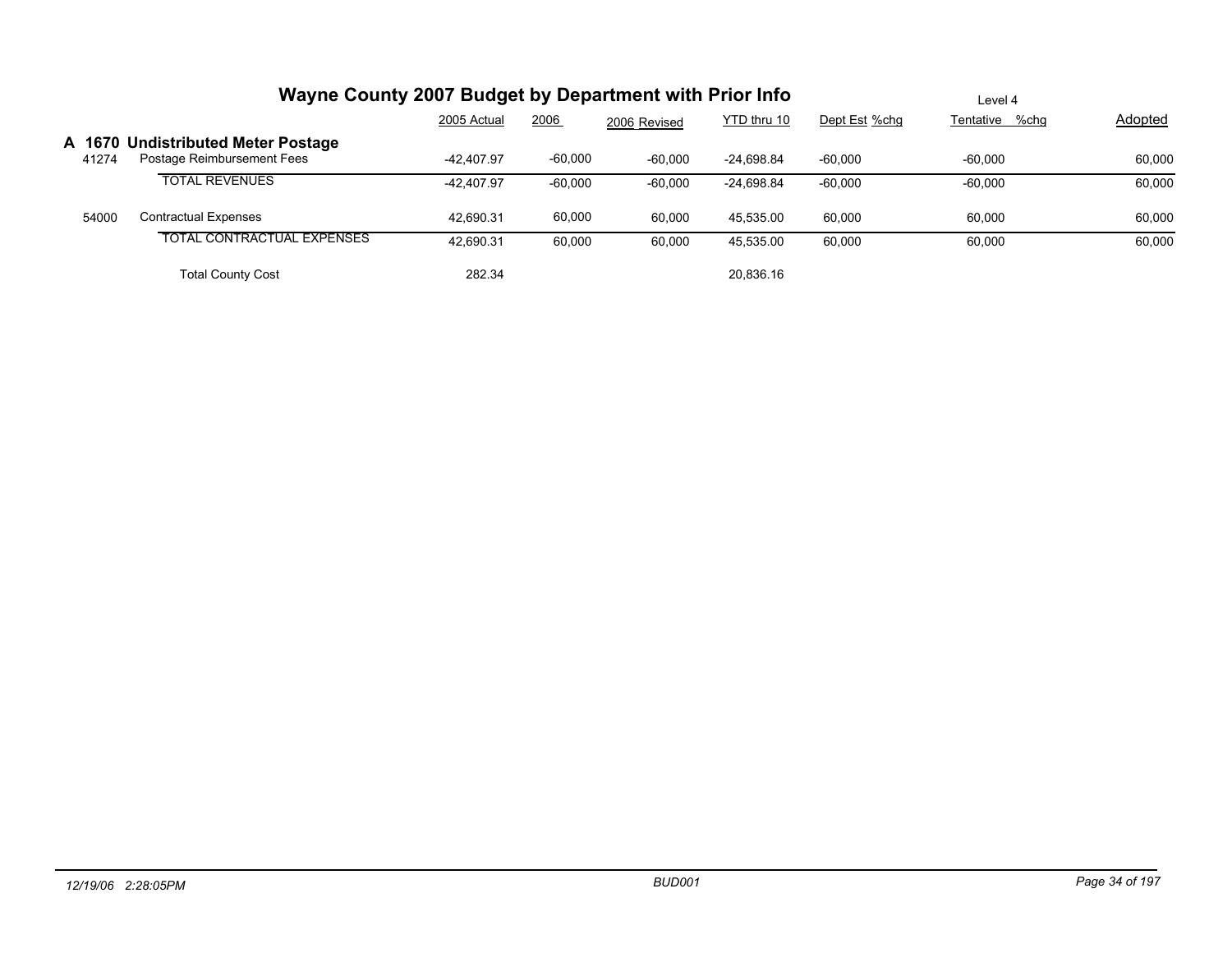|                 | Wayne County 2007 Budget by Department with Prior Info     | Level 4     |           |              |              |               |          |                |          |         |
|-----------------|------------------------------------------------------------|-------------|-----------|--------------|--------------|---------------|----------|----------------|----------|---------|
|                 |                                                            | 2005 Actual | 2006      | 2006 Revised | YTD thru 10  | Dept Est %chg |          | Tentative %chg |          | Adopted |
| A 1671<br>41271 | <b>Printing Department</b><br><b>Central Printing Fees</b> | -47,843.76  | $-58,897$ | $-58,897$    | $-34,777.60$ | $-64,138$     | 8.90     | $-69,138$      | 17.39    | 69,138  |
|                 | <b>TOTAL REVENUES</b>                                      | -47,843.76  | $-58,897$ | $-58,897$    | $-34,777.60$ | $-64,138$     | 8.90     | $-69,138$      | 17.39    | 69,138  |
| 51063           | Personnel Officer                                          | 5,573.11    | 5,635     | 5,635        | 4,507.15     | 5,635         |          | 5,635          |          | 5,635   |
| 51102           | Clerk                                                      | 7,505.20    | 10,000    | 10,000       | 6,180.51     | 10,000        |          | 10,000         |          | 10,000  |
|                 | <b>TOTAL PERSONAL SERVICES</b>                             | 13.078.31   | 15,635    | 15,635       | 10.687.66    | 15.635        |          | 15,635         |          | 15,635  |
| 54100           | Supplies & Materials                                       | 25,999.91   | 21,000    | 29,400       | 25,234.85    | 21,000        |          | 26,000         | 23.81    | 26,000  |
| 54210           | Gas                                                        | 1,110.99    | 1,500     | 1,500        | 1,321.10     | 2,500         | 66.67    | 2,500          | 66.67    | 2,500   |
| 54220           | Light & Power                                              | 1,647.23    | 1,751     | 1,751        | 1,107.00     | 1,300         | $-25.76$ | 1,300          | $-25.76$ | 1,300   |
| 54230           | Telephone                                                  | 177.92      | 180       | 180          | 155.66       | 180           |          | 180            |          | 180     |
| 54240           | Water                                                      | 240.00      | 240       | 240          | 285.35       | 300           | 25.00    | 300            | 25.00    | 300     |
| 54424           | Equipment - Maint Contract                                 | 13,888.67   | 14,000    | 15,600       | 10,327.33    | 14,000        |          | 14,000         |          | 14,000  |
| 54425           | Equipment - Maint & Repair                                 |             | 250       | 250          | 201.50       | 250           |          | 250            |          | 250     |
| 54438           | Maintenance/Repairs                                        | 2,500.00    | 2,500     | 2,500        | 2,500.00     | 5,106         | 104.24   | 5,106          | 104.24   | 5,106   |
|                 | <b>TOTAL CONTRACTUAL EXPENSES</b>                          | 45,564.72   | 41,421    | 51,421       | 41,132.79    | 44,636        | 7.76     | 49,636         | 19.83    | 49,636  |
| 58100           | Payments to NYS Retirement Sys                             |             | 644       | 644          |              | 744           | 15.53    | 744            | 15.53    | 744     |
| 58200           | Payments to Social Security                                | 592.14      | 1,197     | 1,197        | 794.60       | 1,197         |          | 1,197          |          | 1,197   |
| 58400           | Hospitalization                                            |             |           | 1,381        | 1,093.09     | 1,926         |          | 1,926          |          | 1,926   |
|                 | <b>TOTAL FRINGE BENEFITS</b>                               | 592.14      | 1,841     | 3,222        | 1,887.69     | 3,867         | 110.05   | 3,867          | 110.05   | 3,867   |
|                 | <b>Total County Cost</b>                                   | 11,391.41   |           | 11,381       | 18,930.54    |               |          |                |          |         |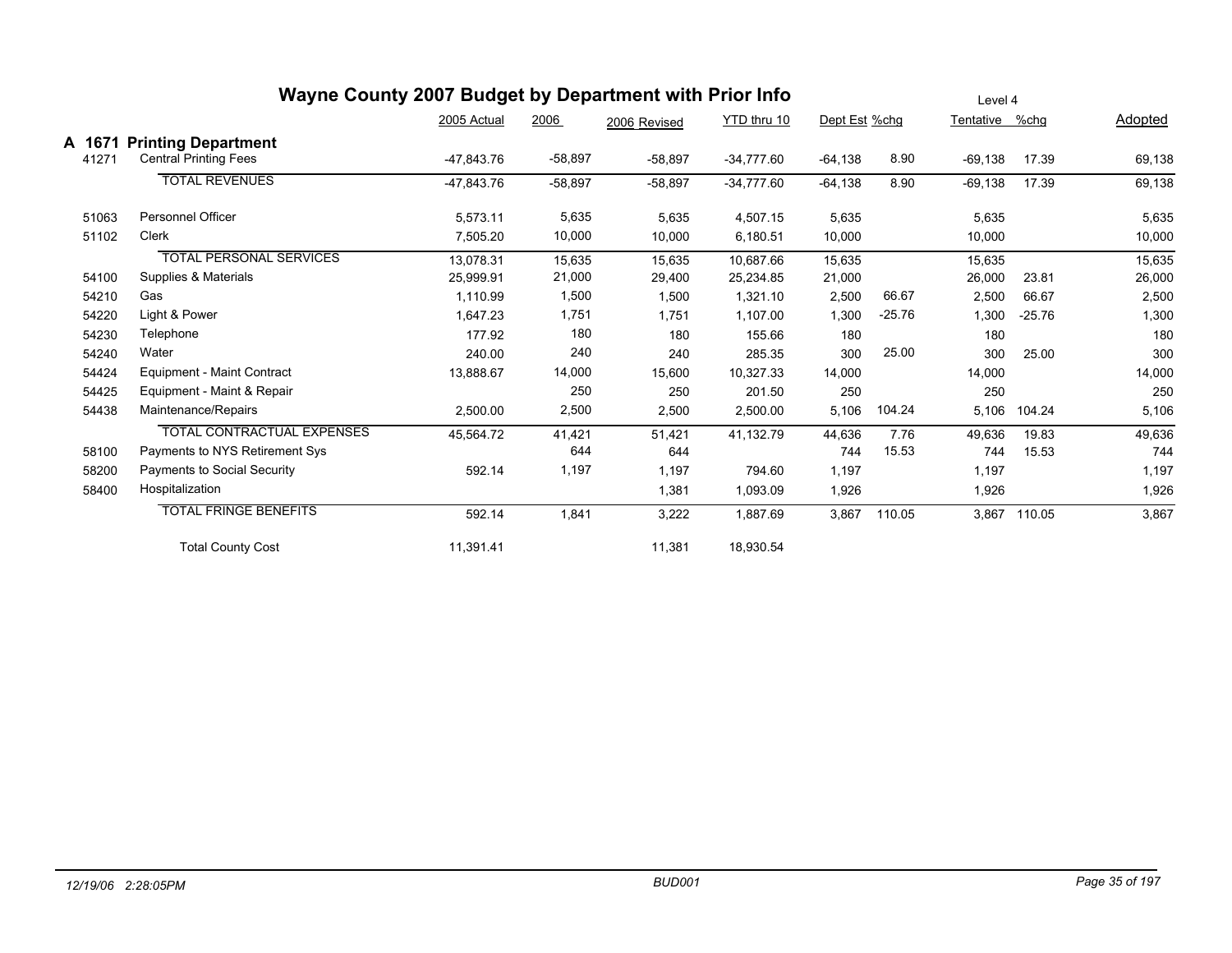|                 | Wayne County 2007 Budget by Department with Prior Info    | Level 4     |          |              |             |               |                |                |
|-----------------|-----------------------------------------------------------|-------------|----------|--------------|-------------|---------------|----------------|----------------|
|                 |                                                           | 2005 Actual | 2006     | 2006 Revised | YTD thru 10 | Dept Est %chg | Tentative %chg | <b>Adopted</b> |
| A 1672<br>41273 | <b>Court House Xerox</b><br>Use of Court House Xerox Fees | $-3.318.60$ | $-3,000$ | $-3.000$     | $-2.361.21$ | $-3.000$      | $-3.000$       | 3,000          |
|                 | <b>TOTAL REVENUES</b>                                     | $-3.318.60$ | $-3,000$ | $-3,000$     | $-2.361.21$ | $-3,000$      | $-3,000$       | 3,000          |
| 54000           | <b>Contractual Expenses</b>                               | 2.785.69    | 4,000    | 4,000        | 1.912.87    | 4.000         | 4,000          | 4,000          |
|                 | <b>TOTAL CONTRACTUAL EXPENSES</b>                         | 2.785.69    | 4.000    | 4,000        | 1.912.87    | 4.000         | 4,000          | 4,000          |
|                 | <b>Total County Cost</b>                                  | $-532.91$   | 1.000    | 1.000        | $-448.34$   | 1.000         | 1.000          | 1,000          |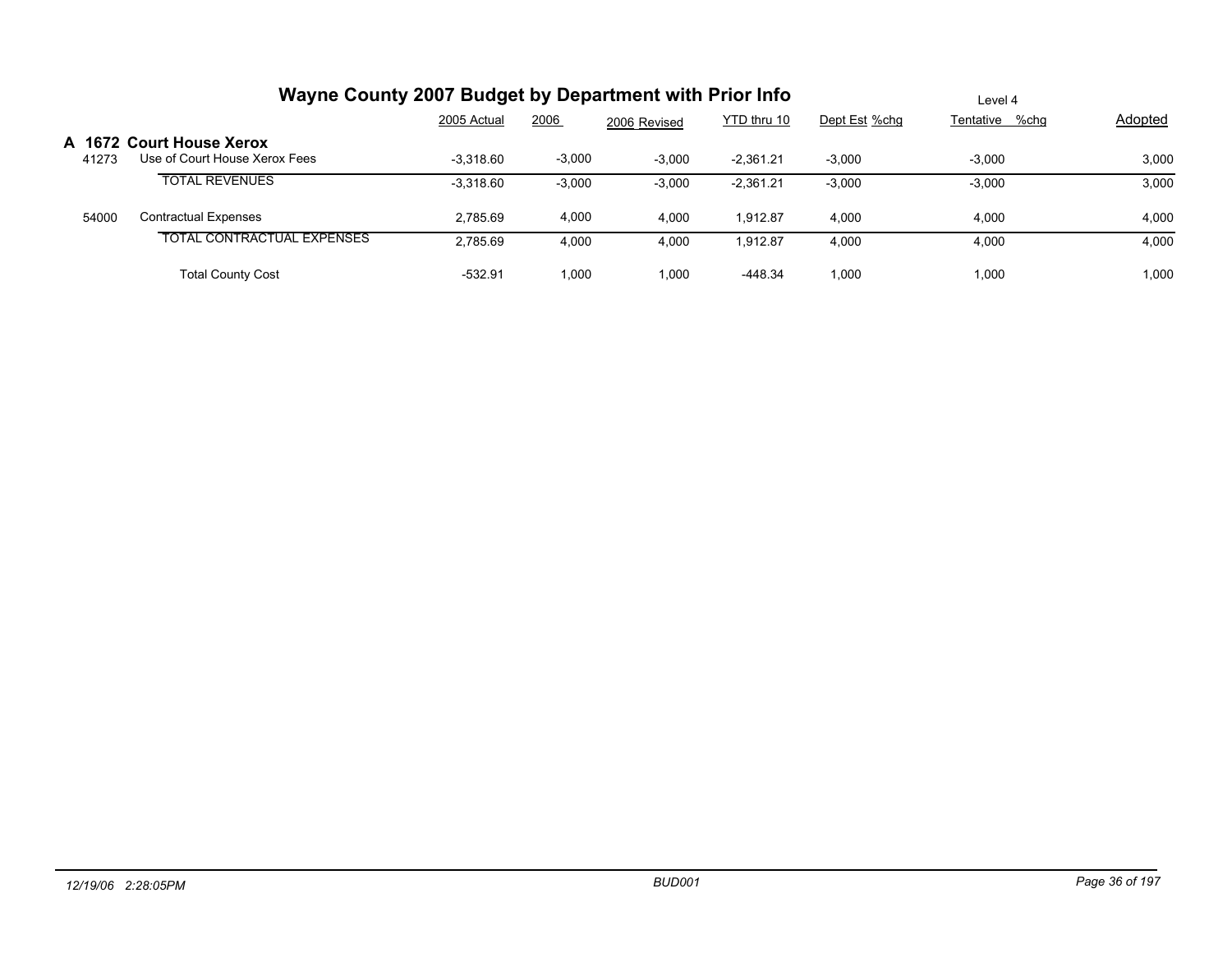|        |                                    | Wayne County 2007 Budget by Department with Prior Info |              |              |                 |               |           | Level 4        |           |           |
|--------|------------------------------------|--------------------------------------------------------|--------------|--------------|-----------------|---------------|-----------|----------------|-----------|-----------|
|        |                                    | 2005 Actual                                            | 2006         | 2006 Revised | YTD thru 10     | Dept Est %chg |           | Tentative %chg |           | Adopted   |
| A 1680 | <b>Information Technology</b>      |                                                        |              |              |                 |               |           |                |           |           |
| 41270  | Data Processing Fees               | $-1,212,357.42$                                        | $-1,139,713$ | $-1,139,713$ | $-1,033,055.40$ | $-1,294,697$  | 13.60     | $-1,294,697$   | 13.60     | 1,294,697 |
| 41271  | <b>Central Printing Fees</b>       | $-1,710.00$                                            | $-3,000$     | $-3,000$     | $-304.00$       | $-3,000$      |           | $-3,000$       |           | 3,000     |
| 41274  | Postage Reimbursement Fees         | $-19.759.63$                                           | $-20,000$    | $-20,000$    | $-16,076.78$    | $-20,000$     |           | $-20,000$      |           | 20,000    |
| 42228  | DP for Other Districts & Govt      | $-23,722.75$                                           | $-29,065$    | $-29,065$    | $-18,199.30$    | $-29,065$     |           | $-29,065$      |           | 29,065    |
| 43089  | <b>STAR Program Administration</b> | $-3,703.23$                                            |              |              | $-4,137.40$     |               |           |                |           |           |
|        | <b>TOTAL REVENUES</b>              | $-1,261,253.03$                                        | $-1,191,778$ | $-1,191,778$ | $-1,071,772.88$ | $-1,346,762$  | 13.00     | $-1,346,762$   | 13.00     | 1,346,762 |
| 51073  | Deputy Director of Data Proc       | 63,484.39                                              | 63,000       | 63,000       | 52,161.62       | 66,835        | 6.09      | 66,835         | 6.09      | 66,835    |
| 51074  | Director of Data Processing        | 76,478.42                                              | 74,704       | 74,704       | 62,821.13       | 80,579        | 7.86      | 80,579         | 7.86      | 80,579    |
| 51194  | <b>Computer Operator</b>           | 9,376.93                                               | 27,089       | 27,089       | 17,711.96       | 28,108        | 3.76      | 28,108         | 3.76      | 28,108    |
| 51337  | Micro Comp Prog                    | 2,909.62                                               | 37,825       | 37,825       | 30,405.53       | 38,064        | 0.63      | 38,064         | 0.63      | 38,064    |
| 51338  | Computer Programmer                | 44,458.87                                              | 44,120       | 44,120       | 35,465.83       | 44,283        | 0.37      | 44,283         | 0.37      | 44,283    |
| 51339  | Asst Director DP Operations        | 47.771.12                                              | 47,407       | 47,407       | 38,108.01       | 47,582        | 0.37      | 47,582         | 0.37      | 47,582    |
| 51346  | Sr. Computer Programmer            | 202,100.04                                             | 113,754      | 113,754      | 93,699.94       | 101,511       | $-10.76$  | 101,511        | $-10.76$  | 101,511   |
| 51351  | <b>Network Support Supervisor</b>  |                                                        |              | 47,975       | 39,896.20       | 55,241        |           | 55,241         |           | 55,241    |
| 51528  | <b>Computer Technicians</b>        | 127.689.60                                             | 165,835      | 165,835      | 116,503.43      | 167,517       | 1.01      | 167,517        | 1.01      | 167,517   |
| 51535  | Senior Network Technician          | 100,547.34                                             | 99,740       | 54,665       | 43,732.23       | 50,360        | -49.51    | 50,360         | $-49.51$  | 50,360    |
| 51537  | Senior MicroComputer Programmr     | 49,669.97                                              | 49,837       | 49,837       | 39,850.69       | 50,060        | 0.45      | 50,060         | 0.45      | 50,060    |
| 51903  | <b>Non Positions</b>               |                                                        | 2,900        |              |                 |               | $-100.00$ |                | $-100.00$ |           |
| 51904  | Overtime                           | 2,324.96                                               | 400          | 400          | 442.80          | 400           |           | 400            |           | 400       |
|        | <b>TOTAL PERSONAL SERVICES</b>     | 726,811.26                                             | 726,611      | 726,611      | 570,799.37      | 730,540       | 0.54      | 730,540        | 0.54      | 730,540   |
| 52000  | Equipment & Other Cap Outlay       | 926.50                                                 |              |              |                 |               |           |                |           |           |
| 52200  | Office Equipment                   | 160,223.80                                             |              |              |                 |               |           |                |           |           |
| 52201  | <b>Computer Equipment</b>          |                                                        | 121,700      | 121,700      | 110,757.31      | 72,800        | $-40.18$  | 72,800         | $-40.18$  | 72,800    |
| 52202  | WI-FI                              |                                                        |              |              |                 | 125,000       |           |                |           |           |
|        | <b>TOTAL EQUIPMENT</b>             | 161,150.30                                             | 121,700      | 121,700      | 110,757.31      | 197,800       | 62.53     | 72,800         | $-40.18$  | 72,800    |
|        |                                    |                                                        |              |              |                 |               |           |                |           |           |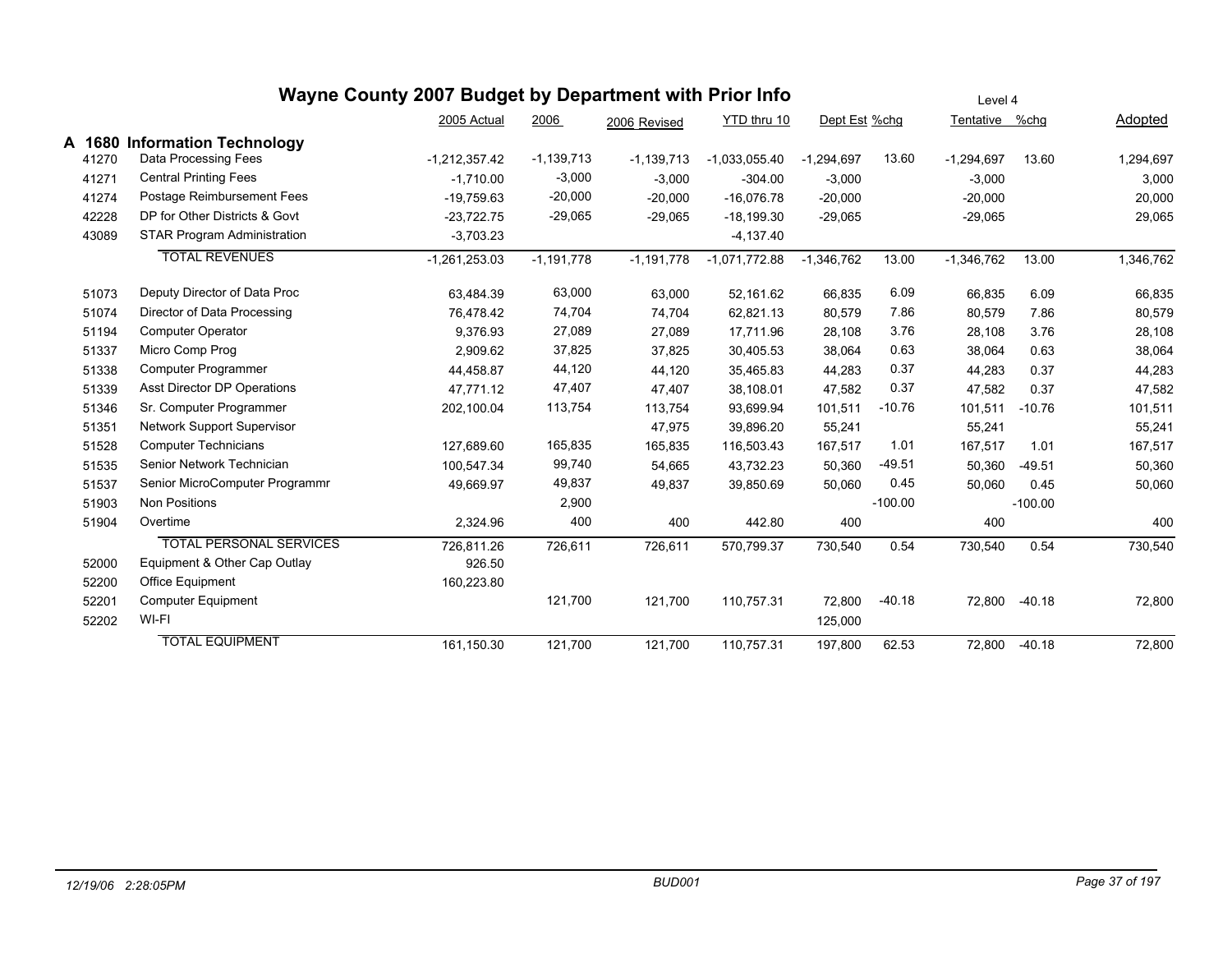### **Wayne County 2007 Budget by Department with Prior Info** Dept Est %chg Tentative %chg Adopted Level 4 2005 Actual 2006 2006 Revised YTD thru 10 **A 1680 Information Technology** 54116 Computer Supplies 30,059.66 26,665 26,665 12,642.85 26,245 -1.58 26,245 -1.58 26,245 54150 Office Supplies 497.32 500 500 170.26 500 500 500 54166 Postage 23,000.00 23,000 23,000 20,000.00 23,000 23,000 23,000 54210 Gas 2,578.91 3,500 3,500 2,331.07 4,500 28.57 4,500 28.57 4,500 54220 Light & Power 8,765.21 9,500 9,735 9,347.95 12,400 30.53 12,400 30.53 12,400 54230 Telephone 11,134.05 17,856 17,856 11,973.62 17,856 17,856 17,856 54240 Water 461.73 1,490 1,490 626.10 760 -48.99 760 -48.99 760 54415 Data Processig - Rental/Lease 2014 7.325.40 11,294 11.294 8.207.04 11.294 11.294 11.294 11.294 11.294 11 54424 Equipment - Maint Contract 36,137.76 26,017 27,761 11,443.10 24,537 -5.69 24,537 -5.69 24,537 54438 Maintenance/Repairs 33,594.00 33,594 33,594 33,594.00 33,594 33,594 33,594 54456 Printing 50 50 100.00 50 50 50 54472 Subscriptions 24.97 150 150 19.95 150 150 150 54475 Software 219,475.50 220,121 234,423 115,951.61 223,275 1.43 223,275 1.43 223,275 54483 Training, Seminars & Schools 222.40 450 450 450 175.70 300 -33.33 300 -33.33 300 -33.33 54485 Travel 3,055.58 2,700 2,700 3,007.15 2,700 2,700 2,700 54600 Misc 3,666.70 6,000 6,000 6,000 6,000 6,000 TOTAL CONTRACTUAL EXPENSES 379,999.19 382,887 399,168 229,590.40 387,161 1.12 387,161 1.12 387,161 58100 Payments to NYS Retirement Sys 96,418.00 88,744 88,744 75,791 -14.60 75,791 -14.60 75,791 58200 Payments to Social Security 57,374.63 55,585 55,585 42,649.87 55,886 0.54 55,886 0.54 55,886 58400 Hospitalization 111,090.23 128,189 128,189 95,284.61 111,475 -13.04 111,475 -13.04 111,475 58600 Disability 2,338.48 2,522 2,522 1,677.00 2,340 -7.22 2,340 -7.22 2,340 58901 Employee Assistance Program 236.00 245 245 244.00 240 -2.04 240 -2.04 240 TOTAL FRINGE BENEFITS 267,457.34 275,285 275,285 139,855.48 245,732 -10.74 245,732 -10.74 245,732 Total County Cost 274,165.06 314,705 330,986 -20,770.32 214,471 -31.85 89,471 -71.57 89,471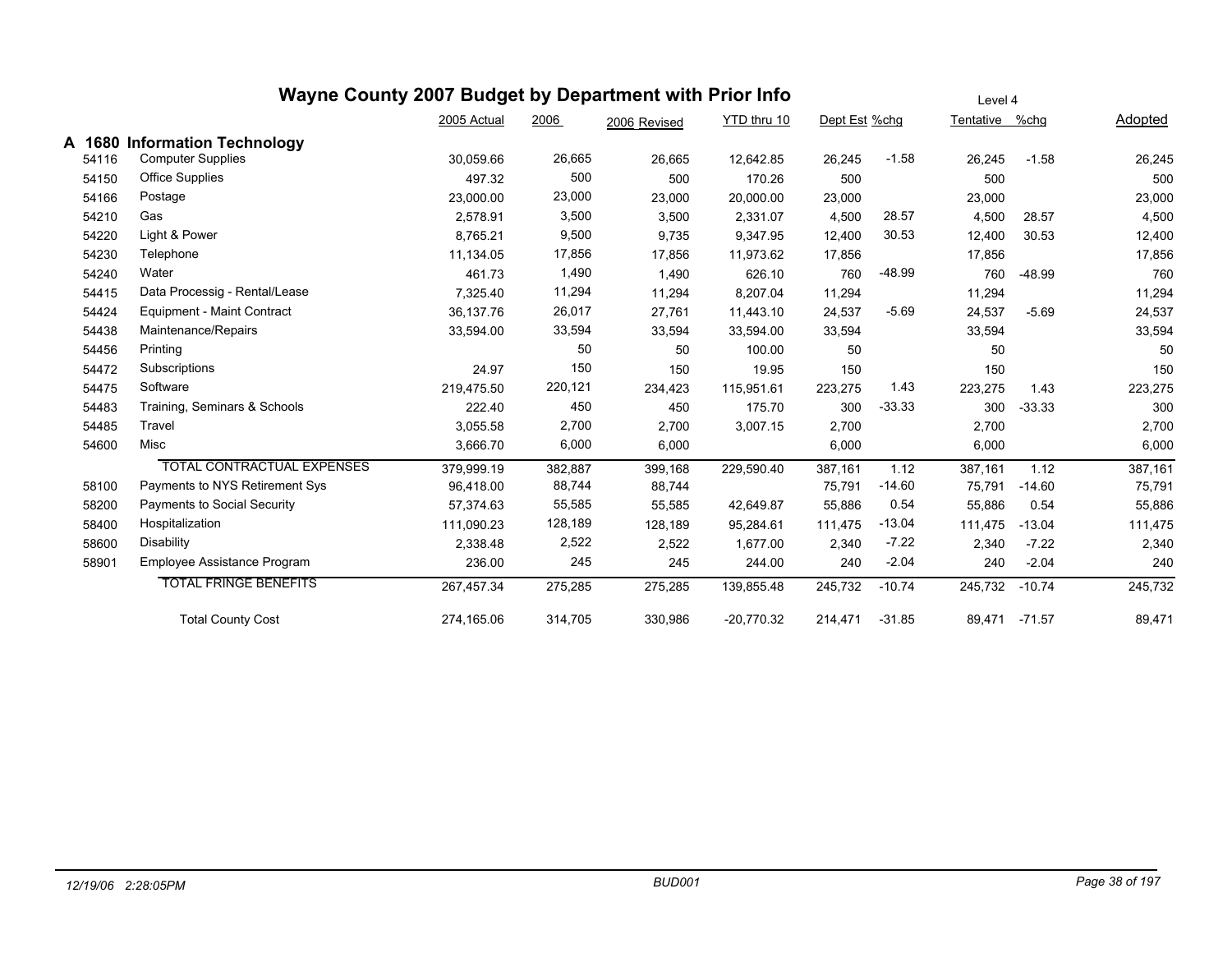|                | Wayne County 2007 Budget by Department with Prior Info |               | Level 4    |              |             |               |          |                |         |         |
|----------------|--------------------------------------------------------|---------------|------------|--------------|-------------|---------------|----------|----------------|---------|---------|
|                |                                                        | 2005 Actual   | 2006       | 2006 Revised | YTD thru 10 | Dept Est %chg |          | Tentative %chg |         | Adopted |
| A 191<br>41295 | Unallocated Insurance<br>Dept Insurance Reimbursement  | $-203.808.71$ | $-203,808$ | $-193.495$   | -193.676.43 | $-218.648$    | 7.28     | $-218.648$     | 7.28    | 218,648 |
|                | <b>TOTAL REVENUES</b>                                  | -203.808.71   | $-203,808$ | $-193,495$   | -193.676.43 | $-218.648$    | 7.28     | $-218,648$     | 7.28    | 218,648 |
| 54300          | Insurance                                              | 297.976.04    | 398,133    | 336.140      | 308.806.78  | 350.000       | $-12.09$ | 360.000        | $-9.58$ | 360,000 |
| 54353          | Insurance Consultant                                   | 12.677.94     | 14,000     | 14,485       | 14.484.41   | 15,208        | 8.63     | 15,208         | 8.63    | 15,208  |
|                | <b>TOTAL CONTRACTUAL EXPENSES</b>                      | 310,653.98    | 412.133    | 350,625      | 323,291.19  | 365,208       | $-11.39$ | 375,208        | $-8.96$ | 375,208 |
|                | <b>Total County Cost</b>                               | 106.845.27    | 208.325    | 157.130      | 129.614.76  | 146.560       | $-29.65$ | 156.560        | -24.85  | 156,560 |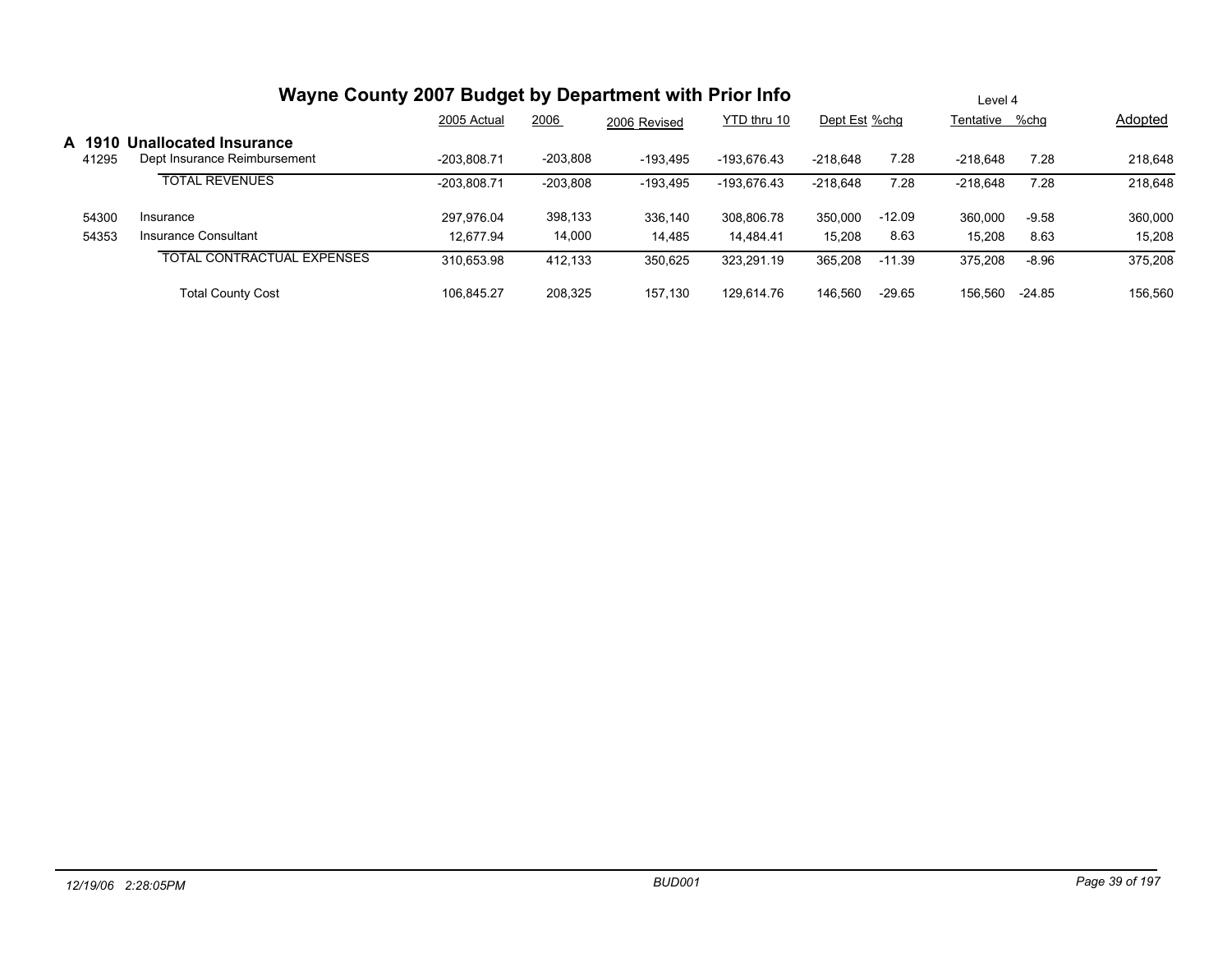|       | Wayne County 2007 Budget by Department with Prior Info           |             | Level 4 |              |             |       |                                 |       |      |         |
|-------|------------------------------------------------------------------|-------------|---------|--------------|-------------|-------|---------------------------------|-------|------|---------|
|       |                                                                  | 2005 Actual | 2006    | 2006 Revised | YTD thru 10 |       | Tentative %chg<br>Dept Est %chg |       |      | Adopted |
| 54000 | A 1920 County Officers Assoc/NACA<br><b>Contractual Expenses</b> | 7.824.00    | 7,824   | 7,824        | 7.824.00    | 8,059 | 3.00                            | 8.059 | 3.00 | 8,059   |
|       | TOTAL CONTRACTUAL EXPENSES                                       | 7.824.00    | 7,824   | 7,824        | 7.824.00    | 8.059 | 3.00                            | 8.059 | 3.00 | 8,059   |
|       | <b>Total County Cost</b>                                         | 7.824.00    | 7,824   | 7,824        | 7.824.00    | 8,059 | 3.00                            | 8.059 | 3.00 | 8,059   |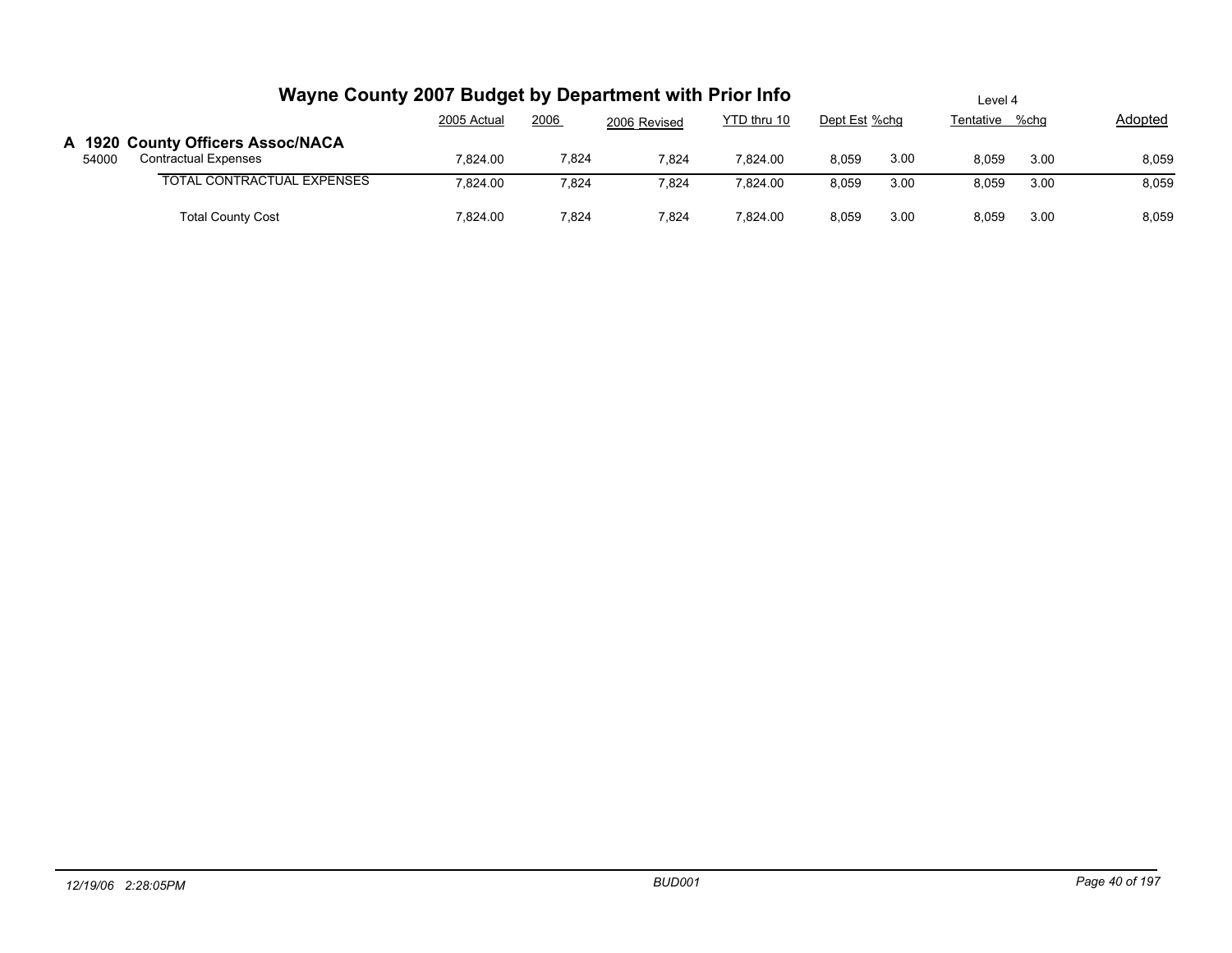|       | Wayne County 2007 Budget by Department with Prior Info | Level 4     |         |              |             |               |                   |         |
|-------|--------------------------------------------------------|-------------|---------|--------------|-------------|---------------|-------------------|---------|
|       |                                                        | 2005 Actual | 2006    | 2006 Revised | YTD thru 10 | Dept Est %chg | %chq<br>Tentative | Adopted |
|       | A 1930 Judgements & Claims                             |             |         |              |             |               |                   |         |
| 54000 | <b>Contractual Expenses</b>                            | 103.534.73  | 125.000 | 125.000      | 103.200.17  | 125.000       | 125.000           | 125,000 |
|       | <b>TOTAL CONTRACTUAL EXPENSES</b>                      | 103.534.73  | 125.000 | 125.000      | 103.200.17  | 125.000       | 125,000           | 125,000 |
|       |                                                        |             |         |              |             |               |                   |         |
|       | <b>Total County Cost</b>                               | 103,534.73  | 125,000 | 125,000      | 103,200.17  | 125,000       | 125,000           | 125,000 |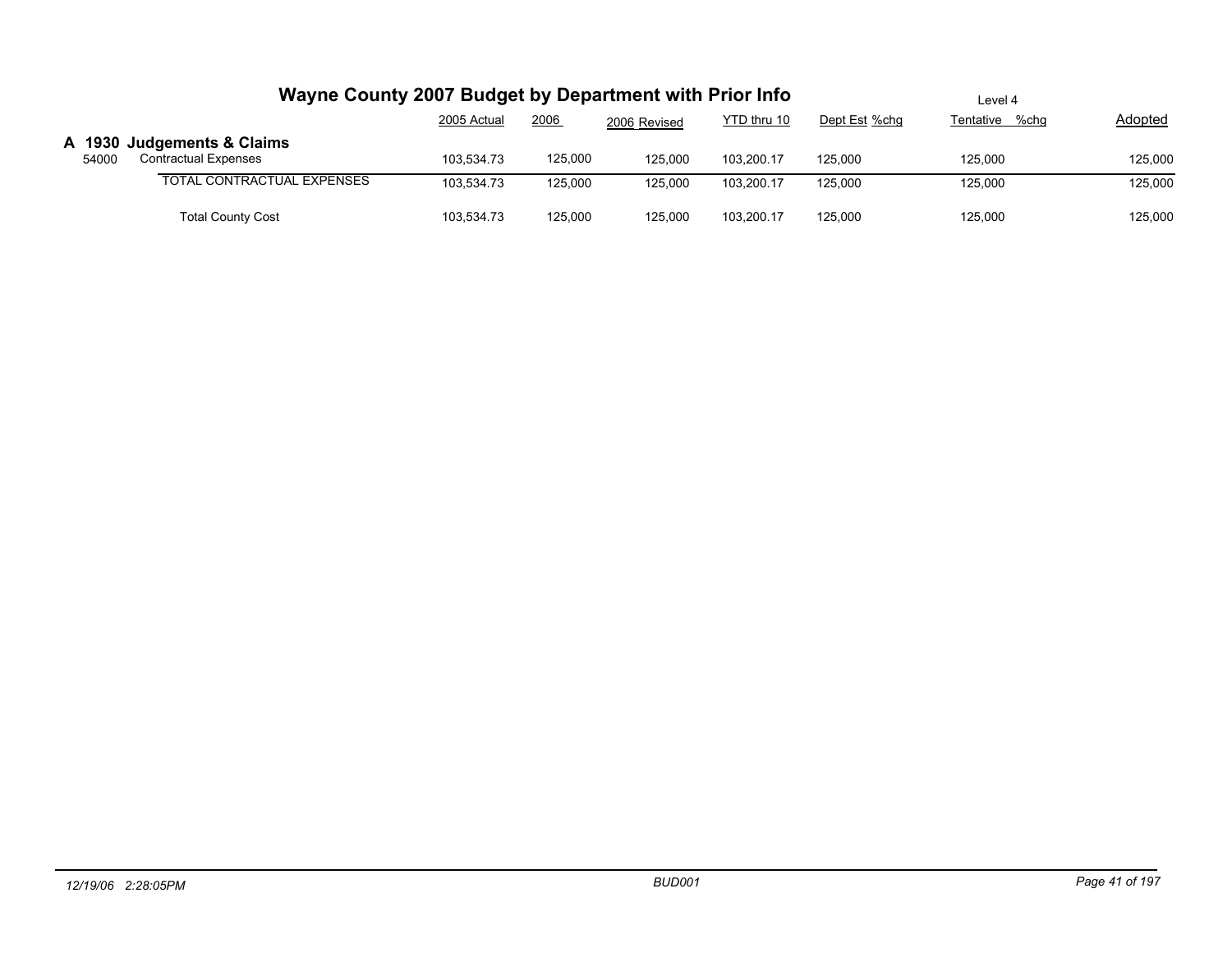|                 | Wayne County 2007 Budget by Department with Prior Info          |             | Level 4 |              |             |               |                |                |
|-----------------|-----------------------------------------------------------------|-------------|---------|--------------|-------------|---------------|----------------|----------------|
|                 |                                                                 | 2005 Actual | 2006    | 2006 Revised | YTD thru 10 | Dept Est %chg | Tentative %chg | <b>Adopted</b> |
| A 1931<br>42680 | <b>Liability &amp; Casualty Reserve</b><br>Insurance Recoveries |             |         |              | $-8.345.00$ |               |                |                |
|                 | <b>TOTAL REVENUES</b>                                           |             |         |              | $-8,345.00$ |               |                |                |
| 54998           | <b>Liability and Casualty</b>                                   | 9.384.20    | 43,831  | 45.251       | 28.202.83   | 43.831        | 43.831         | 43,831         |
|                 | <b>TOTAL CONTRACTUAL EXPENSES</b>                               | 9.384.20    | 43.831  | 45.251       | 28,202.83   | 43.831        | 43,831         | 43,831         |
|                 | <b>Total County Cost</b>                                        | 9.384.20    | 43.831  | 45.251       | 19,857.83   | 43.831        | 43.831         | 43,831         |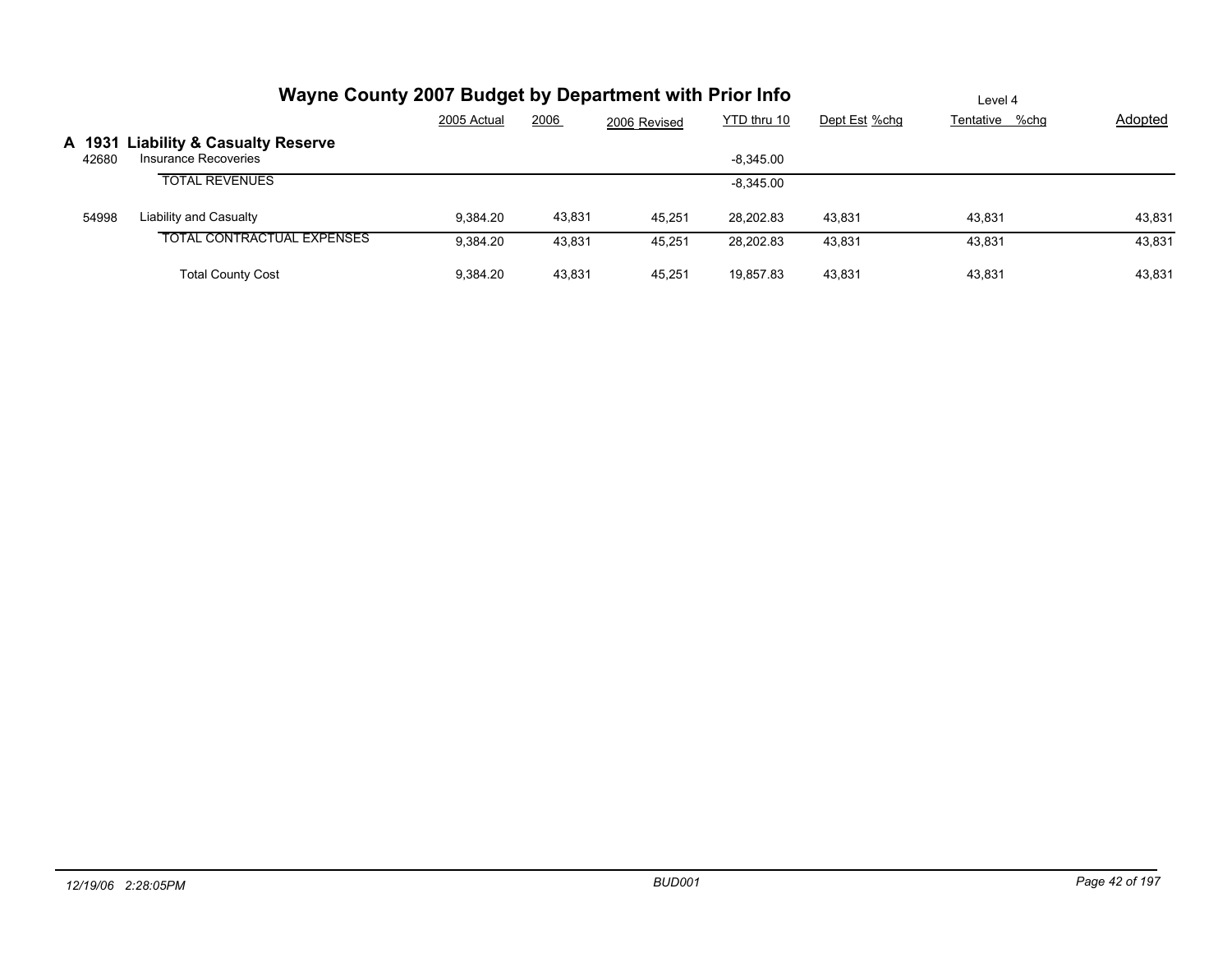|       | Wayne County 2007 Budget by Department with Prior Info |             |      |              |             |               | Level 4        |                |
|-------|--------------------------------------------------------|-------------|------|--------------|-------------|---------------|----------------|----------------|
|       |                                                        | 2005 Actual | 2006 | 2006 Revised | YTD thru 10 | Dept Est %chg | Tentative %chg | <b>Adopted</b> |
| 41110 | A 1985 Distribution of Sales Tax<br>Sales & Use Tax    |             |      |              |             | $-11.150.000$ | -11.150.000    | 11.150.000     |
|       | <b>TOTAL REVENUES</b>                                  |             |      |              |             | $-11,150,000$ | $-11,150,000$  | 11,150,000     |
| 54454 | Payments to School Districts                           |             |      |              |             | 5,400,000     | 5,400,000      | 5,400,000      |
| 54455 | Payments to Towns/Villages                             |             |      |              |             | 5,750,000     | 5.750.000      | 5,750,000      |
|       | <b>TOTAL CONTRACTUAL EXPENSES</b>                      |             |      |              |             | 11,150,000    | 11,150,000     | 11,150,000     |
|       |                                                        |             |      |              |             |               |                |                |

Total County Cost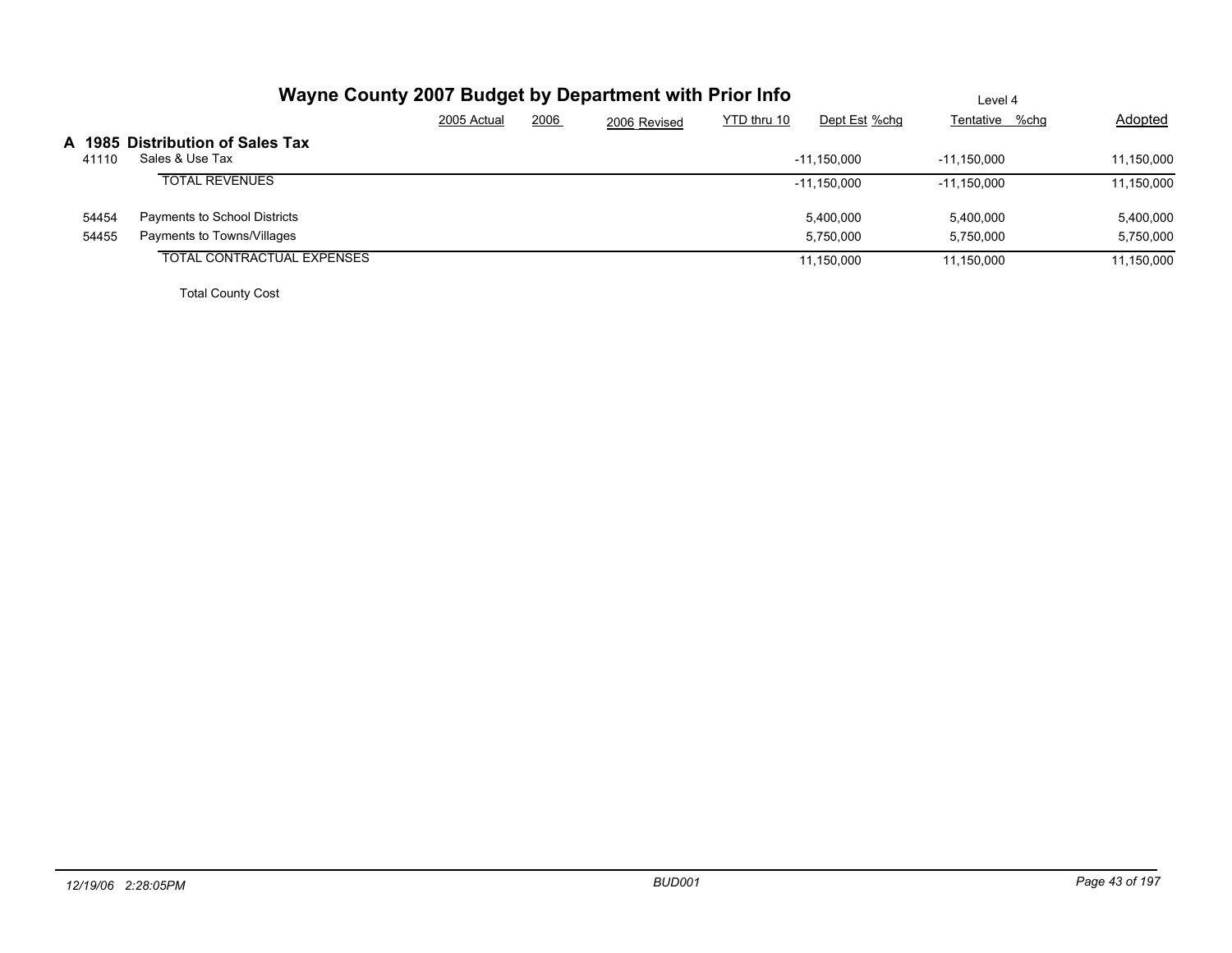|                         | Wayne County 2007 Budget by Department with Prior Info |      |              |             |               | ∟evel 4        |                |
|-------------------------|--------------------------------------------------------|------|--------------|-------------|---------------|----------------|----------------|
|                         | 2005 Actual<br>_________                               | 2006 | 2006 Revised | YTD thru 10 | Dept Est %chq | Tentative %chg | <u>Adopted</u> |
| A 1989 Bad Debt Expense |                                                        |      |              |             |               |                |                |

TOTAL CONTRACTUAL EXPENSES

Total County Cost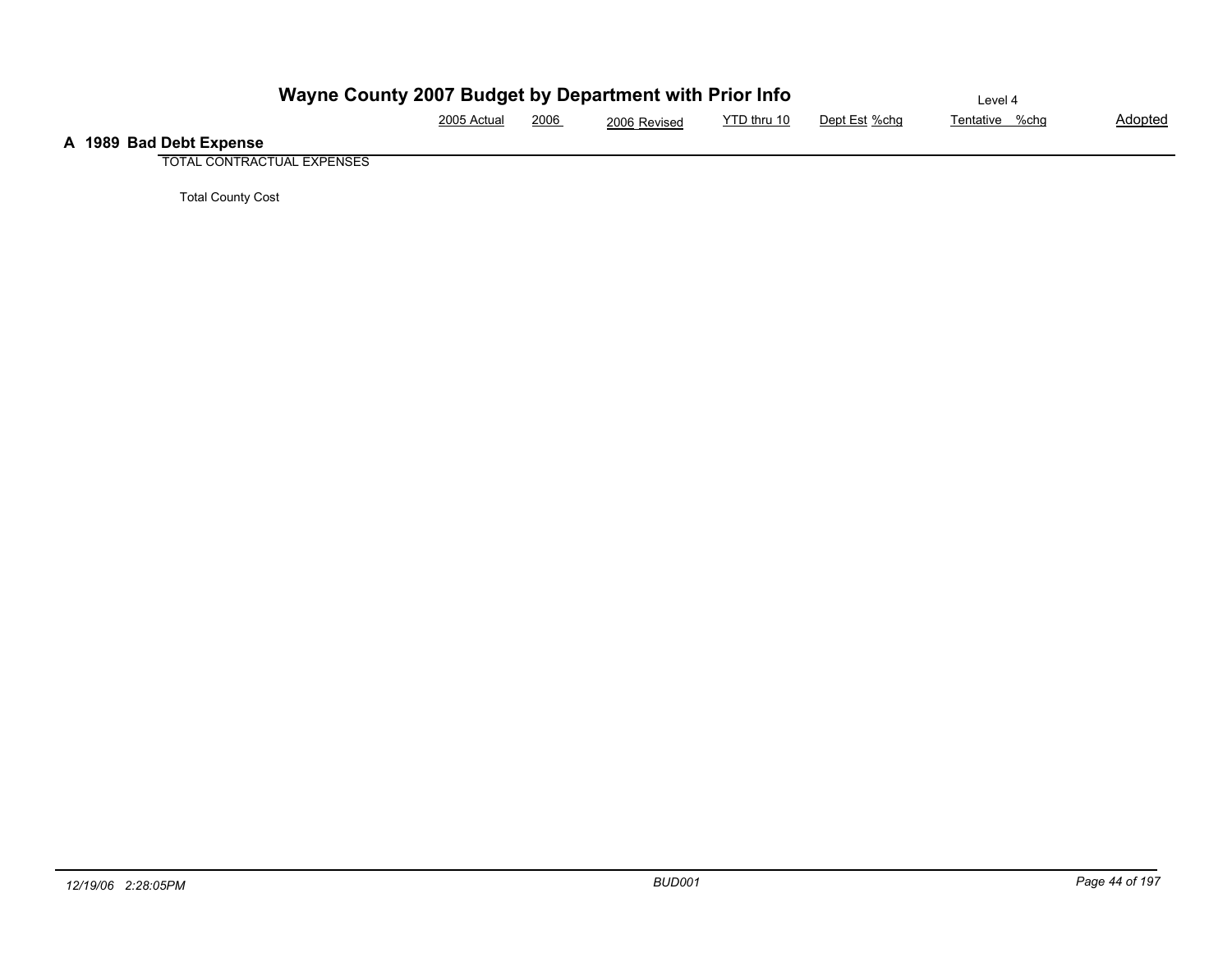|       |                                                           |             | Wayne County 2007 Budget by Department with Prior Info |              |             |               | Level 4 |                |       |           |  |  |
|-------|-----------------------------------------------------------|-------------|--------------------------------------------------------|--------------|-------------|---------------|---------|----------------|-------|-----------|--|--|
|       |                                                           | 2005 Actual | 2006                                                   | 2006 Revised | YTD thru 10 | Dept Est %chg |         | Tentative %chg |       | Adopted   |  |  |
| 54000 | A 1990 Contingent Fund Gen<br><b>Contractual Expenses</b> |             | 1,332,219                                              | 2,918,061    |             | 2.272.587     | 70.59   | 2.272.587      | 70.59 | 2,267,687 |  |  |
|       | <b>TOTAL CONTRACTUAL EXPENSES</b>                         |             | .332.219                                               | 2,918,061    |             | 2.272.587     | 70.59   | 2.272.587      | 70.59 | 2,267,687 |  |  |
|       | <b>Total County Cost</b>                                  |             | .332.219                                               | 2,918,061    |             | 2.272.587     | 70.59   | 2.272.587      | 70.59 | 2,267,687 |  |  |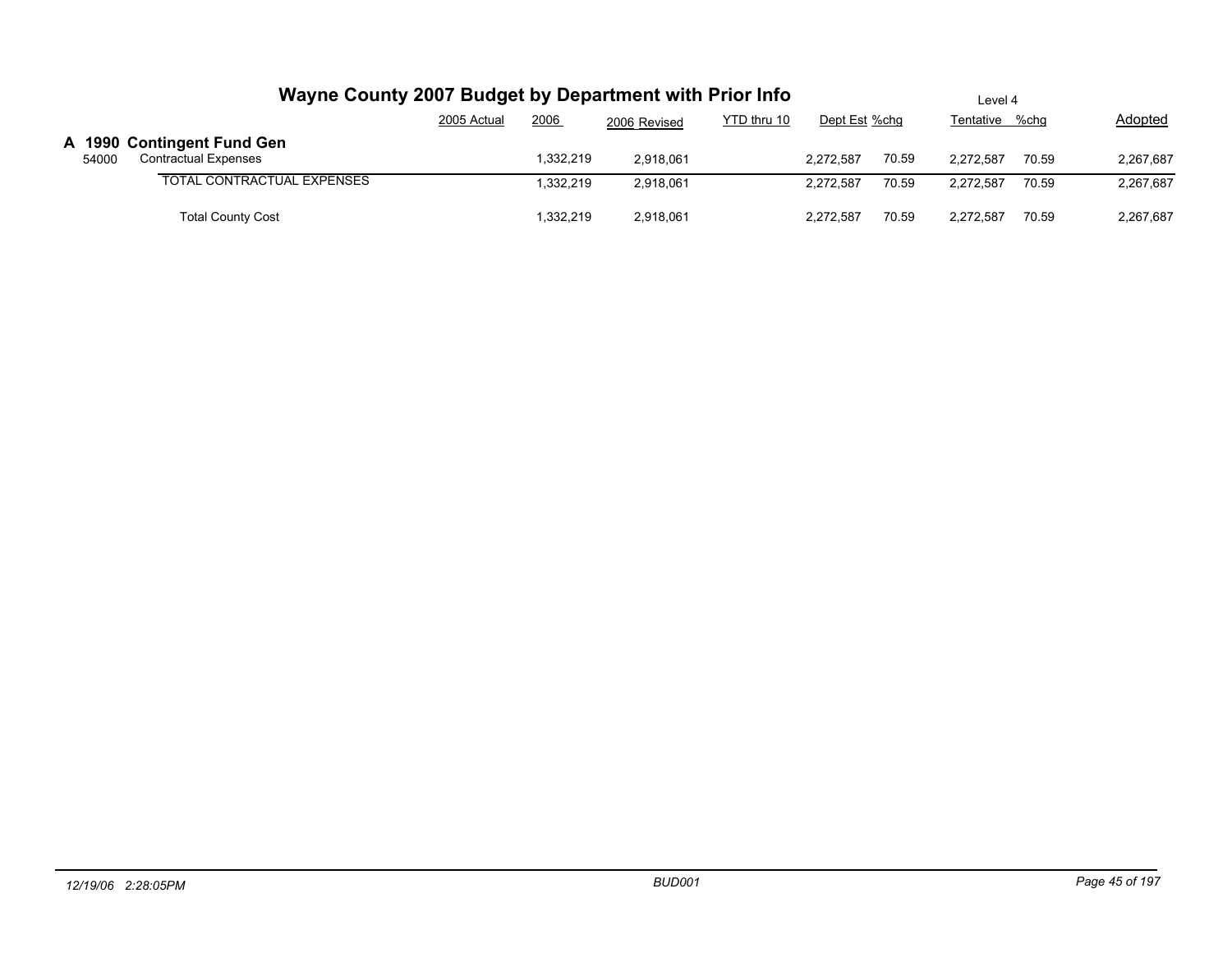|       | Wayne County 2007 Budget by Department with Prior Info  | Level 4      |           |              |              |               |                |       |           |
|-------|---------------------------------------------------------|--------------|-----------|--------------|--------------|---------------|----------------|-------|-----------|
|       |                                                         | 2005 Actual  | 2006      | 2006 Revised | YTD thru 10  | Dept Est %chg | Tentative %chg |       | Adopted   |
| 54000 | A 2490 Community College<br><b>Contractual Expenses</b> | 2,653,307.93 | 2,800,000 | 3.200.000    | 1.586.154.15 | 2.800.000     | 3.200.000      | 14.29 | 3,200,000 |
|       | TOTAL CONTRACTUAL EXPENSES                              | 2,653,307.93 | 2.800.000 | 3,200,000    | 1.586.154.15 | 2,800,000     | 3.200.000      | 14.29 | 3,200,000 |
|       | <b>Total County Cost</b>                                | 2,653,307.93 | 2,800,000 | 3,200,000    | 1,586,154.15 | 2.800.000     | 3.200.000      | 14.29 | 3,200,000 |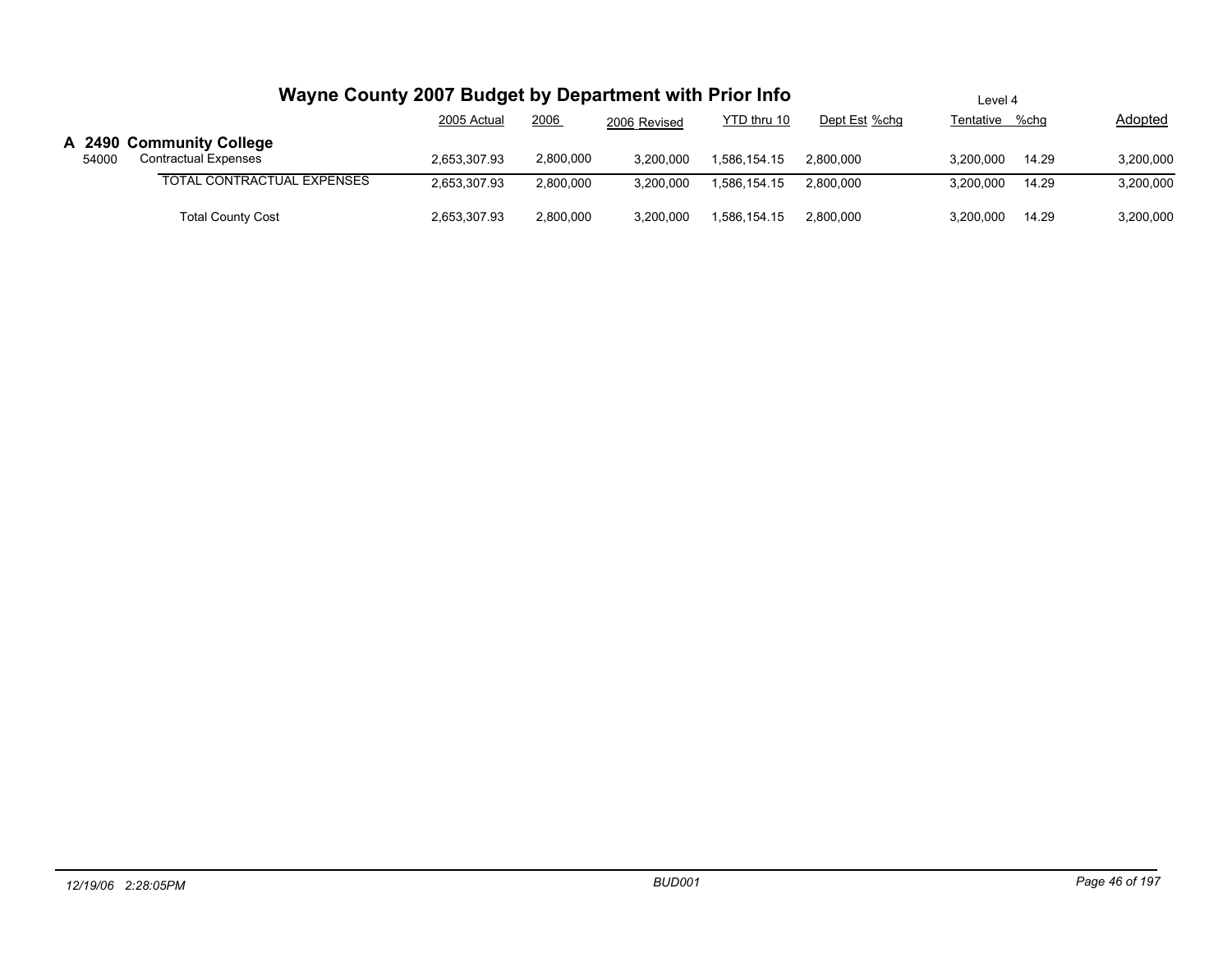|       | Wayne County 2007 Budget by Department with Prior Info | Level 4     |       |              |             |               |                |         |
|-------|--------------------------------------------------------|-------------|-------|--------------|-------------|---------------|----------------|---------|
|       |                                                        | 2005 Actual | 2006  | 2006 Revised | YTD thru 10 | Dept Est %chg | Tentative %chg | Adopted |
|       | A 2910 Educational TV                                  |             |       |              |             |               |                |         |
| 54000 | <b>Contractual Expenses</b>                            | 4,860.00    | 4,860 | 4,860        |             | 4.860         | 4,860          | 4,860   |
|       | <b>TOTAL CONTRACTUAL EXPENSES</b>                      | 4,860.00    | 4,860 | 4,860        |             | 4,860         | 4,860          | 4,860   |
|       | <b>Total County Cost</b>                               | 4.860.00    | 4.860 | 4,860        |             | 4,860         | 4,860          | 4,860   |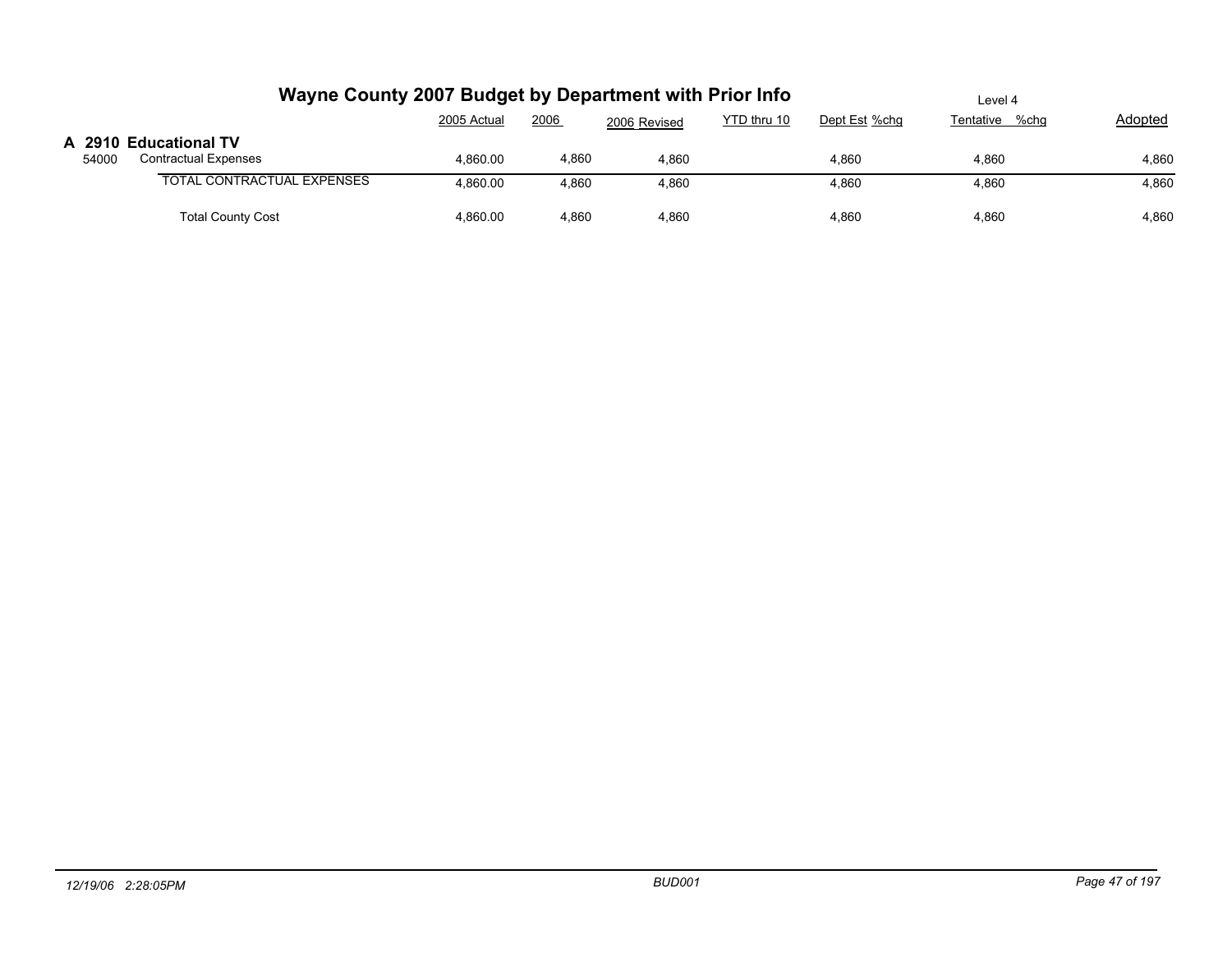|       | Wayne County 2007 Budget by Department with Prior Info       |             | Level 4  |              |             |               |                |         |
|-------|--------------------------------------------------------------|-------------|----------|--------------|-------------|---------------|----------------|---------|
|       |                                                              | 2005 Actual | 2006     | 2006 Revised | YTD thru 10 | Dept Est %chg | Tentative %chg | Adopted |
| 42775 | A 2980 Medical Scholarships<br>Repayment-Medical Scholarship | $-9.329.67$ | $-5,000$ | $-5.000$     |             | $-5,000$      | $-100.00$      |         |
|       | <b>TOTAL REVENUES</b>                                        | $-9,329.67$ | $-5,000$ | $-5,000$     |             | $-5,000$      | $-100.00$      |         |
| 54000 | <b>Contractual Expenses</b>                                  |             | 16,000   | 16.000       |             | 16.000        | $-100.00$      |         |
|       | <b>TOTAL CONTRACTUAL EXPENSES</b>                            |             | 16.000   | 16,000       |             | 16,000        | $-100.00$      |         |
|       | <b>Total County Cost</b>                                     | $-9.329.67$ | 11,000   | 11,000       |             | 11,000        | $-100.00$      |         |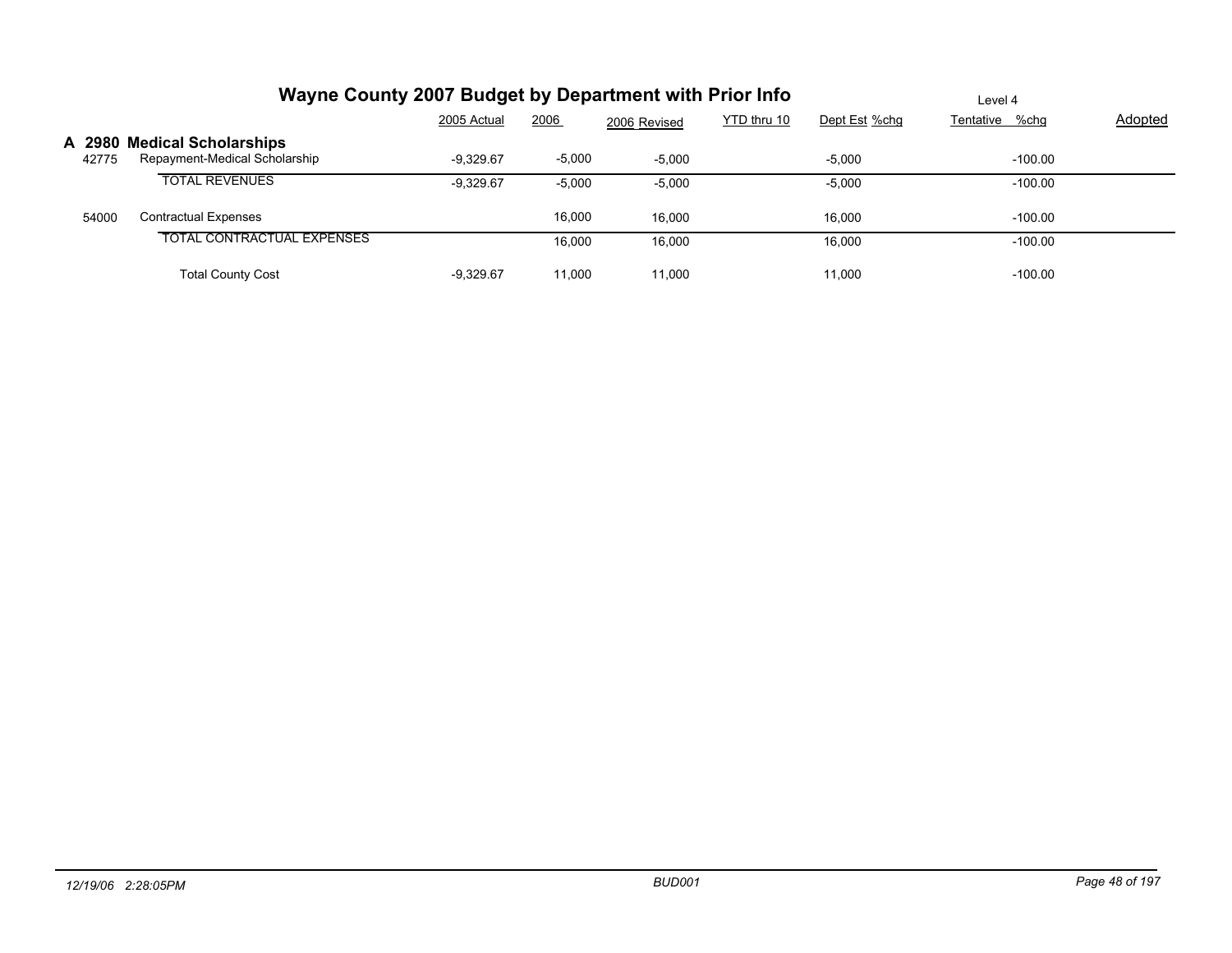|                | Wayne County 2007 Budget by Department with Prior Info | Level 4      |                                            |              |              |                 |           |           |                 |         |
|----------------|--------------------------------------------------------|--------------|--------------------------------------------|--------------|--------------|-----------------|-----------|-----------|-----------------|---------|
|                |                                                        | YTD thru 10  | Dept Est %chg<br>Tentative %chg<br>Adopted |              |              |                 |           |           |                 |         |
| A 3110 Sheriff |                                                        |              |                                            | 2006 Revised |              |                 |           |           |                 |         |
| 41510          | <b>Sheriff Fees</b>                                    | $-11,837.51$ | $-12,000$                                  | $-12,000$    | $-11,496.25$ |                 | $-100.00$ | $-12,000$ |                 | 12,000  |
| 41511          | Sale of ID Cards                                       | $-4,730.00$  | $-4,000$                                   | $-4,000$     | $-6,245.00$  |                 | $-100.00$ | $-5,000$  | 25.00           | 5,000   |
| 42545          | <b>Pistol Permits</b>                                  | $-2,320.00$  | $-2,000$                                   | $-2,000$     | $-2,620.00$  |                 | $-100.00$ | $-2,200$  | 10.00           | 2,200   |
| 43363          | <b>Traffice Safety</b>                                 | $-20,790.00$ |                                            |              | 237.25       |                 |           |           |                 |         |
|                | <b>TOTAL REVENUES</b>                                  | $-39,677.51$ | $-18,000$                                  | $-18,000$    | $-20,124.00$ |                 | $-100.00$ | $-19,200$ | 6.67            | 19,200  |
| 51076          | Sheriff                                                | 79,034.13    | 76,861                                     | 76,861       | 63,638.70    | 81,540          | 6.09      | 81,540    | 6.09            | 81,540  |
| 51077          | UnderSheriff                                           | 65,283.58    | 66,798                                     | 66,798       | 58,757.53    | 68,803          | 3.00      | 68,803    | 3.00            | 68,803  |
| 51078          | <b>Chief Deputy</b>                                    | 63,120.16    | 65,005                                     | 65,005       | 51,935.83    | 68,514          | 5.40      | 68,514    | 5.40            | 68,514  |
| 51081          | Stenograhper Secretary                                 | 34,663.84    | 35,764                                     | 35,764       | 28,417.57    | 36,953          | 3.33      | 36,953    | 3.32            | 36,953  |
| 51105          | Clerk Typist - Part Time                               | 12,113.62    | 12,000                                     | 12,000       | 10,179.77    | 10,723          | $-10.64$  | 10,723    | $-10.64$        | 10,723  |
| 51367          | <b>Criminal Records Clerk</b>                          | 32,909.00    | 33,896                                     | 33,896       | 26,161.18    | 32,734          | $-3.43$   | 32,734    | $-3.43$         | 32,734  |
| 51469          | Senior Criminal Records Clerk                          | 36,369.42    | 37,150                                     | 37,150       | 29,052.02    | 37,303          | 0.41      | 37,303    | 0.41            | 37,303  |
| 51695          | Clerk-Typist (8hr)                                     | 30,250.21    | 31,150                                     | 31,150       | 24,325.22    | 30,593          | $-1.79$   | 30,593    | $-1.79$         | 30,593  |
| 51904          | Overtime                                               | 1,208.04     | 3,000                                      | 3,000        | 2,803.85     | 3,000           |           | 3,000     |                 | 3,000   |
|                | <b>TOTAL PERSONAL SERVICES</b>                         | 354,952.00   | 361,624                                    | 361,624      | 295,271.67   | 370,163         | 2.36      | 370,163   | 2.36            | 370,163 |
| 52500          | Other Equipment                                        | 20,790.00    |                                            |              |              |                 |           |           |                 |         |
|                | <b>TOTAL EQUIPMENT</b>                                 | 20,790.00    |                                            |              |              |                 |           |           |                 |         |
| 54100          | Supplies & Materials                                   | 22,058.26    | 24,600                                     | 24,600       | 16,815.49    | 24,800          | 0.81      | 24,800    | 0.81            | 24,800  |
| 54114          | Car Expense                                            | 3,500.00     | 4,300                                      | 4,300        | 4,168.48     | 5,000           | 16.28     | 5,000     | 16.28           | 5,000   |
| 54150          | Office Supplies                                        | 9,989.32     | 10,000                                     | 10,000       | 7,323.62     | 10,000          |           | 10,000    |                 | 10,000  |
| 54163          | Photo ID                                               | 968.00       | 1,000                                      | 1,000        | 194.00       | 1,000           |           | 1,000     |                 | 1,000   |
| 54166          | Postage                                                | 464.53       | 500                                        | 500          | 320.42       | 10,500 2,000.00 |           |           | 10,500 ',000.00 | 10,500  |
| 54182          | <b>Pistol Permits</b>                                  | 5,625.00     | 2,000                                      | 2,000        | $-1,366.00$  | 2,000           |           | 2,000     |                 | 2,000   |
| 54187          | Uniforms                                               | 1,772.64     | 2,200                                      | 2,200        | 843.52       | 2,200           |           | 2,200     |                 | 2,200   |
| 54210          | Gas                                                    | 160.00       | 150                                        | 150          | 933.47       | 22,000 4,566.67 |           |           | 22,000 1,566.67 | 22,000  |
| 54220          | Light & Power                                          | 10,578.14    | 13,000                                     | 13,549       | 9,057.75     | 23,400          | 80.00     | 23,400    | 80.00           | 23,400  |
| 54232          | <b>NYSPIN Teletype</b>                                 | 672.00       | 2,100                                      | 2,100        |              | 2,100           |           | 2,100     |                 | 2,100   |
| 54240          | Water                                                  | 203.89       | 600                                        | 604          | 157.52       | 600             |           | 600       |                 | 600     |
| 54410          | Conference                                             | 981.00       | 1,620                                      | 1,620        | 872.00       | 2,500           | 54.32     | 2,500     | 54.32           | 2,500   |
| 54414          | Data Processing                                        | 91,019.00    | 91,019                                     | 91,019       | 91,019.00    | 104,944         | 15.30     | 104,944   | 15.30           | 104,944 |
| 54424          | Equipment - Maint Contract                             | 39,000.00    | 46,000                                     | 46,000       | 25,923.64    | 46,000          |           | 46,000    |                 | 46,000  |
| 54425          | Equipment - Maint & Repair                             | 2,600.00     | 2,600                                      | 2,600        | 1,302.10     | 3,000           | 15.38     | 3,000     | 15.38           | 3,000   |
| 54438          | Maintenance/Repairs                                    | 52,363.00    | 52,363                                     | 52,363       | 43,635.80    | 57,311          | 9.45      | 52,363    |                 | 52,363  |
| 54483          | Training, Seminars & Schools                           | 763.17       | 700                                        | 700          | 1,285.48     | 1,800           | 157.14    |           | 1,800 157.14    | 1,800   |
| 54500          | Fees for Services, Non-employ                          | 500.00       | 500                                        | 500          | 170.70       | 500             |           | 500       |                 | 500     |
|                | <b>TOTAL CONTRACTUAL EXPENSES</b>                      | 243,217.95   | 255,252                                    | 255,805      | 202,656.99   | 319,655         | 25.23     | 314,707   | 23.29           | 314,707 |
|                |                                                        |              |                                            |              |              |                 |           |           |                 |         |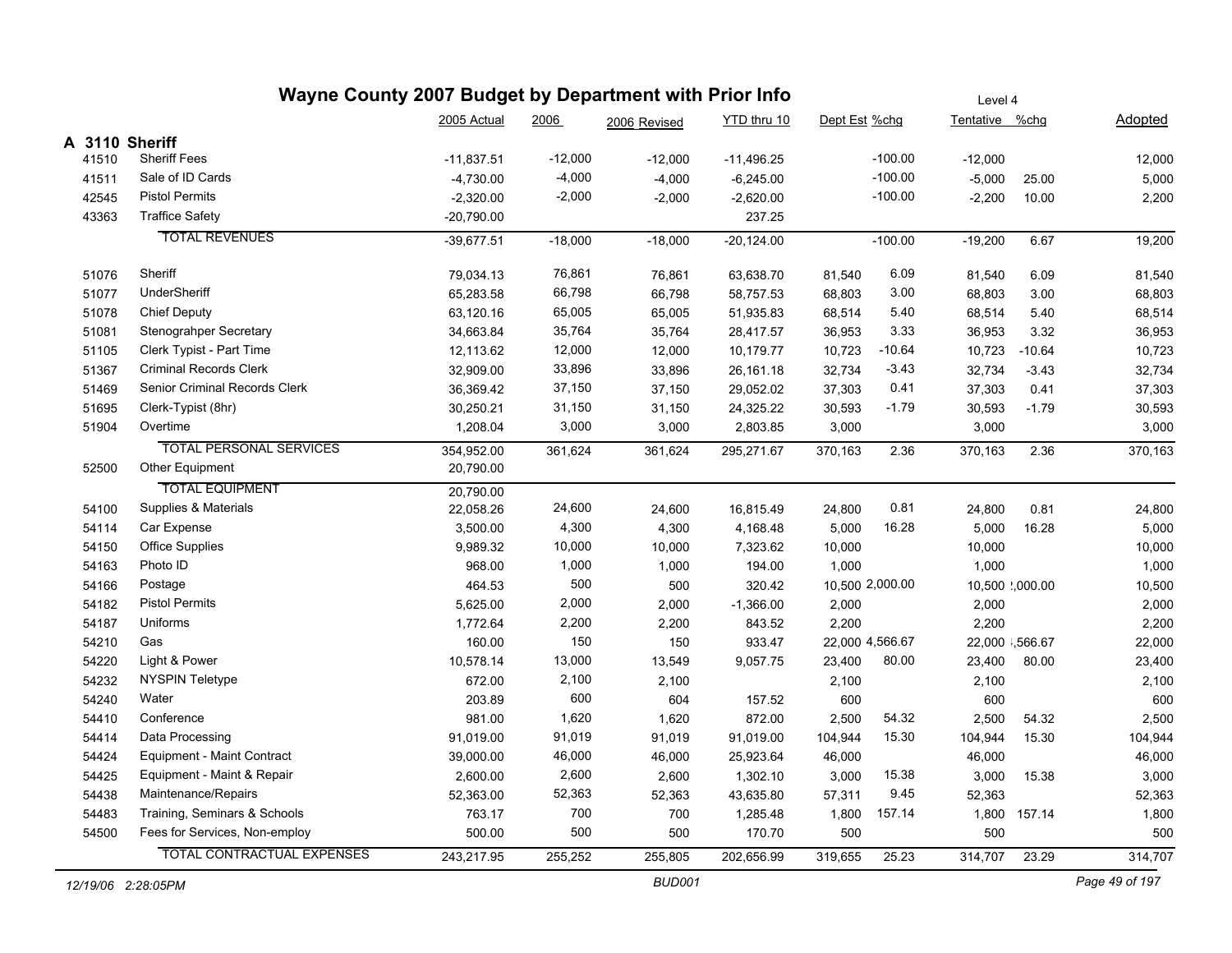|                |                                | 2005 Actual | 2006    | 2006 Revised | YTD thru 10 | Dept Est %chg |       | Tentative %chg |       | <b>Adopted</b> |
|----------------|--------------------------------|-------------|---------|--------------|-------------|---------------|-------|----------------|-------|----------------|
| A 3110 Sheriff |                                |             |         |              |             |               |       |                |       |                |
| 58100          | Payments to NYS Retirement Sys | 49.423.00   | 44,319  | 44,319       |             | 45.655        | 3.01  | 45.655         | 3.01  | 45,655         |
| 58200          | Payments to Social Security    | 26,829.35   | 27,664  | 27,664       | 22,269.89   | 28,250        | 2.12  | 28,250         | 2.12  | 28,250         |
| 58400          | Hospitalization                | 23.539.44   | 26,835  | 26,835       | 28,344.72   | 34,956        | 30.26 | 34,956         | 30.26 | 34,956         |
| 58600          | Disability                     | 924.00      | 1,092   | 1,092        | 690.00      | 1,092         |       | 1,092          |       | 1,092          |
| 58901          | Employee Assistance Program    | 103.25      | 114     | 114          | 110.56      | 120           | 5.26  | 120            | 5.26  | 120            |
|                | <b>TOTAL FRINGE BENEFITS</b>   | 100.819.04  | 100.024 | 100.024      | 51,415.17   | 110.073       | 10.05 | 110,073        | 10.05 | 110,073        |
|                | <b>Total County Cost</b>       | 680.101.48  | 698.900 | 699.453      | 529,219.83  | 799.891       | 14.45 | 775.743        | 10.99 | 775.743        |

Level 4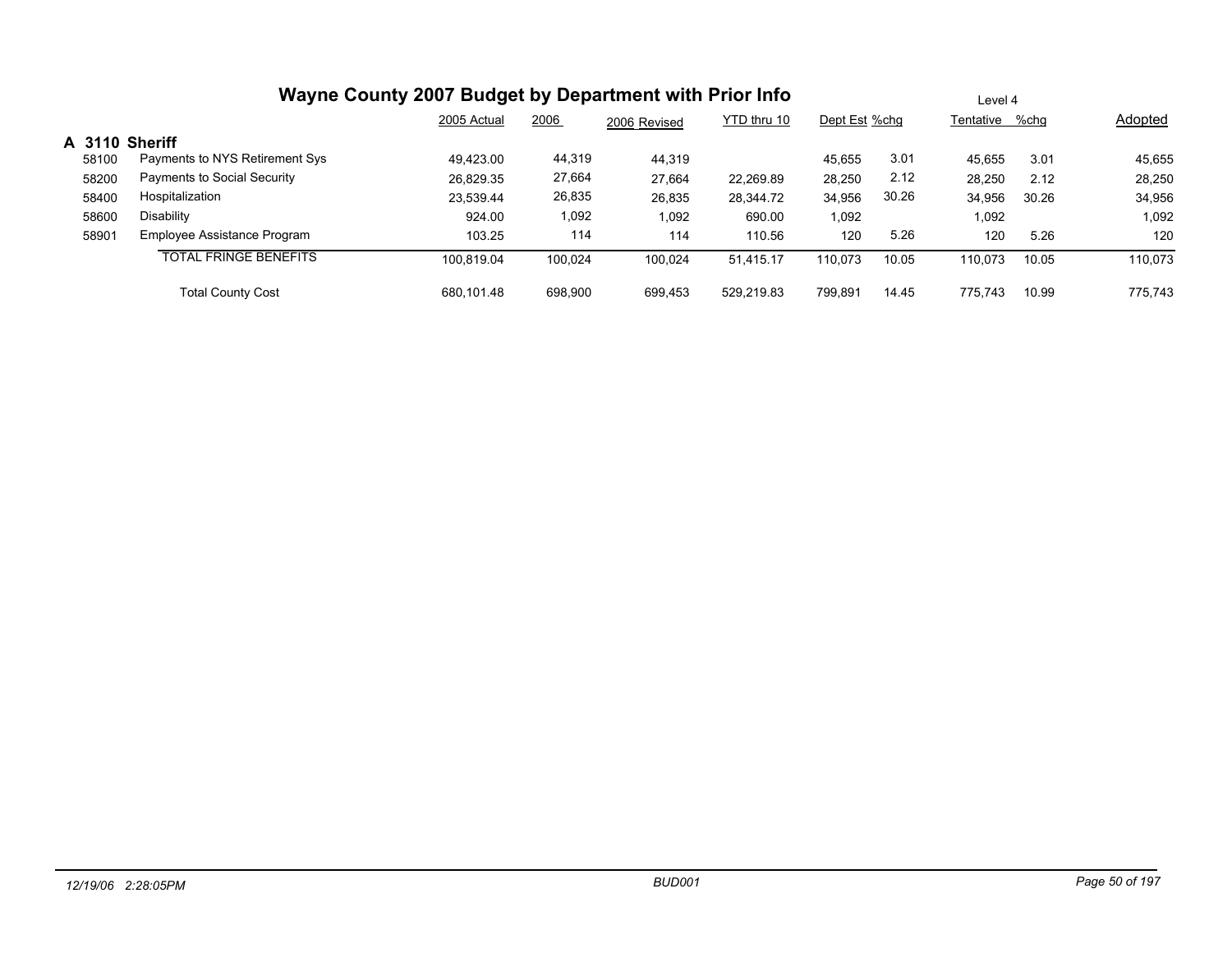|        | Wayne County 2007 Budget by Department with Prior Info |             |           |              |             |               |                | Level 4        |               |         |
|--------|--------------------------------------------------------|-------------|-----------|--------------|-------------|---------------|----------------|----------------|---------------|---------|
|        |                                                        | 2005 Actual | 2006      | 2006 Revised | YTD thru 10 | Dept Est %chg |                | Tentative %chg |               | Adopted |
| A 3111 | <b>Sheriff - Recreational Safety</b>                   |             |           |              |             |               |                |                |               |         |
| 43315  | Navigation Law Enforcement                             | 14,657.45   | $-86,550$ | $-86,550$    | 327.99      |               | $-100.00$      | $-100,000$     | 15.54         | 100,000 |
|        | <b>TOTAL REVENUES</b>                                  | 14.657.45   | $-86,550$ | $-86,550$    | 327.99      |               | $-100.00$      | $-100,000$     | 15.54         | 100,000 |
| 51370  | Deputy Sheriff Sergeant                                | 61,896.95   | 50,724    | 50,724       | 45,468.87   | 51,845        | 2.21           | 51,845         | 2.21          | 51,845  |
| 51377  | Deputy Sheriff Part Time                               | 7,457.01    | 7,500     | 51,400       | 29,394.28   | 37,740        | 403.20         | 37,740         | 403.20        | 37,740  |
| 51904  | Overtime                                               | 6,910.19    | 6,300     | 6,300        | 9,038.22    | 6,500         | 3.17           | 6,500          | 3.17          | 6,500   |
|        | <b>TOTAL PERSONAL SERVICES</b>                         | 76,264.15   | 64,524    | 108,424      | 83,901.37   | 96,085        | 48.91          | 96,085         | 48.91         | 96,085  |
| 52500  | Other Equipment                                        |             |           |              |             | 4,450         |                | 4,450          |               | 4,450   |
|        | <b>TOTAL EQUIPMENT</b>                                 |             |           |              |             | 4,450         |                | 4,450          |               | 4,450   |
| 54105  | <b>Boat Expense</b>                                    | 5,391.25    | 7,250     | 16,500       | 7,822.91    | 16,500        | 127.59         | 16,500         | 127.59        | 16,500  |
| 54114  | Car Expense                                            | 750.00      | 1,100     | 5,000        | 5,698.73    | 6,500         | 490.91         |                | 6,500 490.91  | 6,500   |
| 54187  | Uniforms                                               | 161.70      | 200       | 2,500        | 194.81      |               | 2,500 1,150.00 |                | 2,500 ,150.00 | 2,500   |
| 54191  | Snowmobile Expense                                     |             | 1,000     | 1,000        | 571.28      | 2,000         | 100.00         | 2,000          | 100.00        | 2,000   |
| 54220  | Light & Power                                          | 2,241.47    | 3,600     | 3,600        | 2,134.04    |               | $-100.00$      |                | $-100.00$     |         |
| 54230  | Telephone                                              |             |           |              |             |               |                |                |               |         |
| 54240  | Water                                                  | 605.13      | 700       | 700          | 405.00      |               | $-100.00$      |                | $-100.00$     |         |
| 54438  | Maintenance/Repairs                                    | 689.71      | 1,000     | 1,000        | 246.84      |               | $-100.00$      |                | $-100.00$     |         |
| 54483  | Training, Seminars & Schools                           | 100.00      | 450       | 450          | 200.00      | 950           | 111.11         |                | 950 111.11    | 950     |
|        | <b>TOTAL CONTRACTUAL EXPENSES</b>                      | 9,939.26    | 15,300    | 30,750       | 17,273.61   | 28,450        | 85.95          | 28,450         | 85.95         | 28,450  |
| 58100  | Payments to NYS Retirement Sys                         | 8,707.00    | 6,775     | 6,775        |             | 6,222         | $-8.16$        | 6,222          | $-8.16$       | 6,222   |
| 58200  | Payments to Social Security                            | 6,132.42    | 6,979     | 10,337       | 6,303.21    | 6,854         | $-1.79$        | 6,854          | $-1.79$       | 6,854   |
| 58400  | Hospitalization                                        | 16,686.69   | 21,034    | 21,034       | 11,082.33   | 8,527         | $-59.46$       | 8,527          | $-59.46$      | 8,527   |
| 58600  | Disability                                             | 154.00      | 156       | 156          | 115.00      | 156           |                | 156            |               | 156     |
| 58901  | Employee Assistance Program                            | 14.75       | 38        | 38           | 34.31       | 40            | 5.26           | 40             | 5.26          | 40      |
| 58903  | <b>HRA Plan Cost</b>                                   |             |           |              |             |               |                | 500            |               | 500     |
|        | <b>TOTAL FRINGE BENEFITS</b>                           | 31,694.86   | 34,982    | 38,340       | 17,534.85   | 21,799        | $-37.68$       | 22,299         | $-36.26$      | 22,299  |
|        | <b>Total County Cost</b>                               | 132,555.72  | 28,256    | 90,964       | 119,037.82  | 150,784       | 433.64         | 51,284         | 81.50         | 51,284  |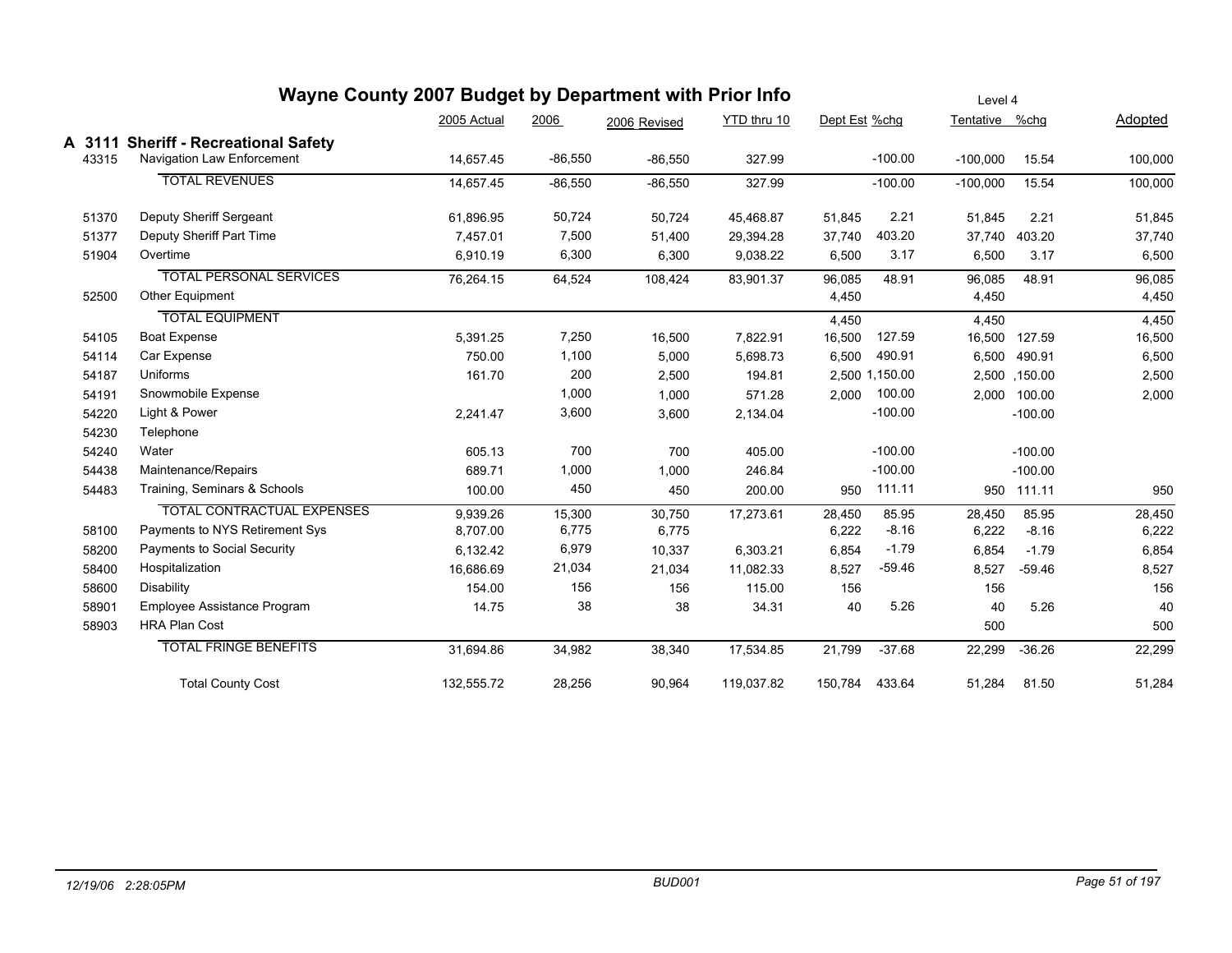|       | Wayne County 2007 Budget by Department with Prior Info |               |            |              |               |               |           | Level 4        |           |                |
|-------|--------------------------------------------------------|---------------|------------|--------------|---------------|---------------|-----------|----------------|-----------|----------------|
|       |                                                        | 2005 Actual   | 2006       | 2006 Revised | YTD thru 10   | Dept Est %chg |           | Tentative %chg |           | <b>Adopted</b> |
|       | A 3112 Sheriff - Civil Office                          |               |            |              |               |               |           |                |           |                |
| 41510 | <b>Sheriff Fees</b>                                    | $-142,002.84$ | $-155,000$ | $-155,000$   | $-107,374.53$ |               | $-100.00$ | $-150,000$     | $-3.23$   | 150,000        |
|       | <b>TOTAL REVENUES</b>                                  | $-142,002.84$ | $-155,000$ | $-155,000$   | $-107,374.53$ |               | $-100.00$ | $-150,000$     | $-3.23$   | 150,000        |
| 51370 | Deputy Sheriff Sergeant                                | 63,025.61     | 50,758     | 50,758       | 47,528.24     | 51,845        | 2.14      | 51,845         | 2.14      | 51,845         |
| 51376 | Deputy Sheriff                                         | 137,891.46    | 131,572    | 131,572      | 106,701.70    | 136,045       | 3.40      | 136,045        | 3.40      | 136,045        |
| 51696 | Account Clerk (8hr)                                    | 32,467.63     | 28,221     | 28,221       | 24,653.64     | 30,788        | 9.09      | 30,788         | 9.10      | 30,788         |
| 51697 | Senior Account Clerk (8hr)                             | 33,343.88     | 34,000     | 34,000       | 26,700.94     | 33,384        | $-1.81$   | 33,384         | $-1.81$   | 33,384         |
| 51904 | Overtime                                               | 10,982.92     | 15,000     | 15,000       | 9,008.86      | 15,600        | 4.00      | 15,600         | 4.00      | 15,600         |
| 51906 | Shift Differential                                     | 576.00        | 1,148      | 1,148        |               |               | $-100.00$ |                | $-100.00$ |                |
|       | <b>TOTAL PERSONAL SERVICES</b>                         | 278,287.50    | 260,699    | 260,699      | 214,593.38    | 267,662       | 2.67      | 267,662        | 2.67      | 267,662        |
| 52300 | <b>Motor Vehicles</b>                                  |               |            |              |               | 22,000        |           | 22,000         |           | 22,000         |
|       | <b>TOTAL EQUIPMENT</b>                                 |               |            |              |               | 22,000        |           | 22,000         |           | 22,000         |
| 54114 | Car Expense                                            | 7,500.00      | 9,500      | 9,500        | 8,809.85      | 10,925        | 15.00     | 10,925         | 15.00     | 10,925         |
| 54166 | Postage                                                | 3,000.00      | 8,000      | 8,000        | 6,000.00      |               | $-100.00$ |                | $-100.00$ |                |
| 54187 | Uniforms                                               | 1,259.30      | 1,500      | 1,500        | 435.90        | 1,500         |           | 1,500          |           | 1,500          |
| 54210 | Gas                                                    | 160.00        | 157        | 157          | 933.47        |               | $-100.00$ |                | $-100.00$ |                |
| 54220 | Light & Power                                          | 10,570.12     | 12,980     | 13,529       | 9,057.75      |               | $-100.00$ |                | $-100.00$ |                |
| 54240 | Water                                                  | 203.89        | 600        | 604          | 157.52        |               | $-100.00$ |                | $-100.00$ |                |
| 54438 | Maintenance/Repairs                                    | 4,769.00      | 4,700      | 4,700        | 3,916.70      |               | $-100.00$ |                | $-100.00$ |                |
| 54483 | Training, Seminars & Schools                           | 500.00        | 900        | 900          | 634.15        | 900           |           | 900            |           | 900            |
| 54600 | Misc                                                   | 105.00        | 500        | 500          | 7.00          | 500           |           | 500            |           | 500            |
|       | <b>TOTAL CONTRACTUAL EXPENSES</b>                      | 28,067.31     | 38,837     | 39,390       | 29,952.34     | 13,825        | $-64.40$  | 13,825         | $-64.40$  | 13,825         |
| 58100 | Payments to NYS Retirement Sys                         | 37,195.00     | 29,774     | 29,774       |               | 32,375        | 8.74      | 32,375         | 8.74      | 32,375         |
| 58200 | Payments to Social Security                            | 20,984.99     | 19,943     | 19,943       | 16,068.68     | 19,306        | $-3.19$   | 19,306         | $-3.19$   | 19,306         |
| 58400 | Hospitalization                                        | 31,525.41     | 34,541     | 34,541       | 30,421.71     | 37,170        | 7.61      | 37,170         | 7.61      | 37,170         |
| 58600 | Disability                                             | 924.00        | 936        | 936          | 690.00        | 936           |           | 936            |           | 936            |
| 58901 | Employee Assistance Program                            | 88.50         | 92         | 92           | 91.50         | 96            | 4.35      | 96             | 4.35      | 96             |
| 58903 | <b>HRA Plan Cost</b>                                   |               |            |              |               |               |           | 1,300          |           | 1,300          |
|       | <b>TOTAL FRINGE BENEFITS</b>                           | 90,717.90     | 85,286     | 85,286       | 47,271.89     | 89,883        | 5.39      | 91,183         | 6.91      | 91,183         |
|       | <b>Total County Cost</b>                               | 255,069.87    | 229,822    | 230,375      | 184,443.08    | 393,371       | 71.16     | 244,670        | 6.46      | 244,670        |

### *12/19/06 2:28:05PM BUD001 Page 52 of 197*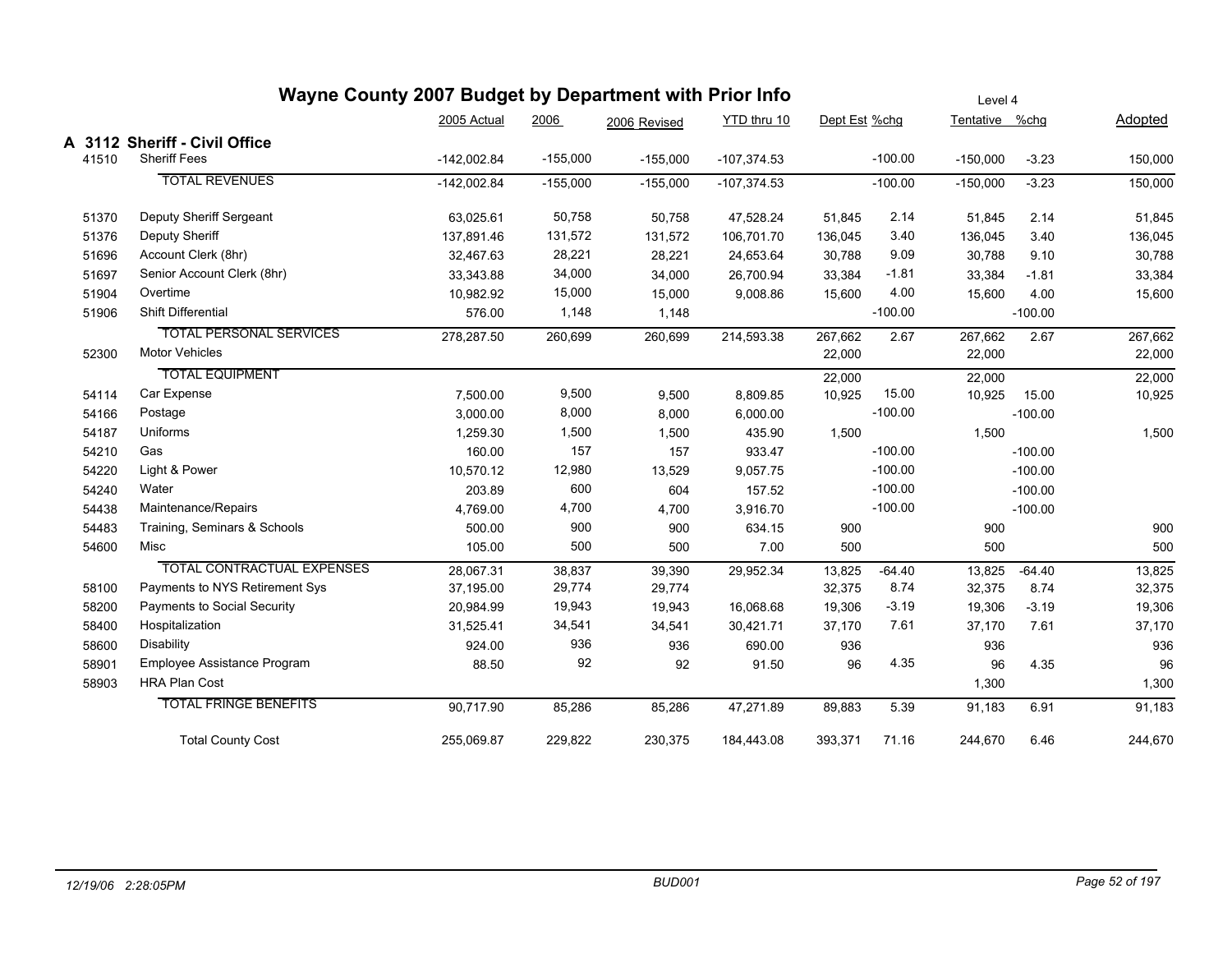|       | Wayne County 2007 Budget by Department with Prior Info |              |          |              |             |               |           | Level 4        |           |         |
|-------|--------------------------------------------------------|--------------|----------|--------------|-------------|---------------|-----------|----------------|-----------|---------|
|       |                                                        | 2005 Actual  | 2006     | 2006 Revised | YTD thru 10 | Dept Est %chg |           | Tentative %chg |           | Adopted |
|       | A 3113 Sheriff - Juvenile Office                       |              |          |              |             |               |           |                |           |         |
| 42770 | Miscellaneous Revenues                                 | $-9,528.16$  | $-8,000$ | $-8,000$     | $-7,982.07$ |               | $-100.00$ |                | $-100.00$ |         |
| 43362 | Child Passenger Safety Program                         | $-7,183.17$  |          | $-8,000$     |             |               |           |                |           |         |
|       | <b>TOTAL REVENUES</b>                                  | $-16,711.33$ | $-8,000$ | $-16,000$    | $-7,982.07$ |               | $-100.00$ |                | $-100.00$ |         |
| 51376 | Deputy Sheriff                                         | 46,776.75    | 44,799   | 44,799       | 36,173.76   | 45,909        | 2.48      | 45,909         | 2.48      | 45,909  |
| 51904 | Overtime                                               | 9,507.67     | 8,000    | 8,000        | 9,609.48    | 10,000        | 25.00     | 10,000         | 25.00     | 10,000  |
|       | <b>TOTAL PERSONAL SERVICES</b>                         | 56,284.42    | 52,799   | 52,799       | 45,783.24   | 55,909        | 5.89      | 55,909         | 5.89      | 55,909  |
| 52500 | Other Equipment                                        |              |          | 3,600        | 3,067.30    |               |           |                |           |         |
|       | <b>TOTAL EQUIPMENT</b>                                 |              |          | 3,600        | 3,067.30    |               |           |                |           |         |
| 54114 | Car Expense                                            | 4,250.00     | 4,320    | 4,320        | 6,055.30    | 6,000         | 38.89     | 6,000          | 38.89     | 6,000   |
| 54187 | Uniforms                                               | 381.50       | 650      | 650          | 867.33      | 650           |           | 650            |           | 650     |
| 54210 | Gas                                                    | 160.00       | 156      | 156          | 933.47      |               | $-100.00$ |                | $-100.00$ |         |
| 54220 | Light & Power                                          | 10,570.12    | 12,980   | 13,529       | 9,057.75    |               | $-100.00$ |                | $-100.00$ |         |
| 54240 | Water                                                  | 203.89       | 600      | 604          | 157.52      |               | $-100.00$ |                | $-100.00$ |         |
| 54438 | Maintenance/Repairs                                    | 4,948.00     | 4,948    | 4,948        | 4,123.30    |               | $-100.00$ |                | $-100.00$ |         |
| 54461 | <b>Public Education</b>                                | 11,733.10    | 10,000   | 14,400       | 11,000.07   | 10,000        |           | 10,000         |           | 10,000  |
| 54483 | Training, Seminars & Schools                           | 100.00       | 1,000    | 1,000        | 100.00      | 1,000         |           | 1,000          |           | 1,000   |
| 54600 | Misc                                                   | 110.23       | 500      | 500          | 56.99       | 500           |           | 500            |           | 500     |
|       | <b>TOTAL CONTRACTUAL EXPENSES</b>                      | 32,456.84    | 35,154   | 40,107       | 32,351.73   | 18,150        | $-48.37$  | 18,150         | $-48.37$  | 18,150  |
| 58100 | Payments to NYS Retirement Sys                         | 10,028.00    | 6,064    | 6,064        |             | 5,510         | $-9.14$   | 5,510          | $-9.14$   | 5,510   |
| 58200 | Payments to Social Security                            | 4,196.22     | 4,039    | 4,039        | 3,391.42    | 3,512         | $-13.05$  | 3,512          | $-13.05$  | 3,512   |
| 58400 | Hospitalization                                        | 5,130.48     | 8,773    | 8,773        | 7,869.10    | 9,826         | 12.00     | 9,826          | 12.00     | 9,826   |
| 58600 | Disability                                             | 154.00       | 156      | 156          | 115.00      | 156           |           | 156            |           | 156     |
| 58901 | Employee Assistance Program                            | 14.75        | 15       | 15           | 11.44       | 16            | 6.67      | 16             | 6.67      | 16      |
| 58903 | <b>HRA Plan Cost</b>                                   |              |          |              |             |               |           | 500            |           | 500     |
|       | <b>TOTAL FRINGE BENEFITS</b>                           | 19,523.45    | 19,047   | 19,047       | 11,386.96   | 19,020        | $-0.14$   | 19,520         | 2.48      | 19,520  |
|       | <b>Total County Cost</b>                               | 91,553.38    | 99,000   | 99,553       | 84,607.16   | 93,078        | $-5.98$   | 93,579         | $-5.48$   | 93,579  |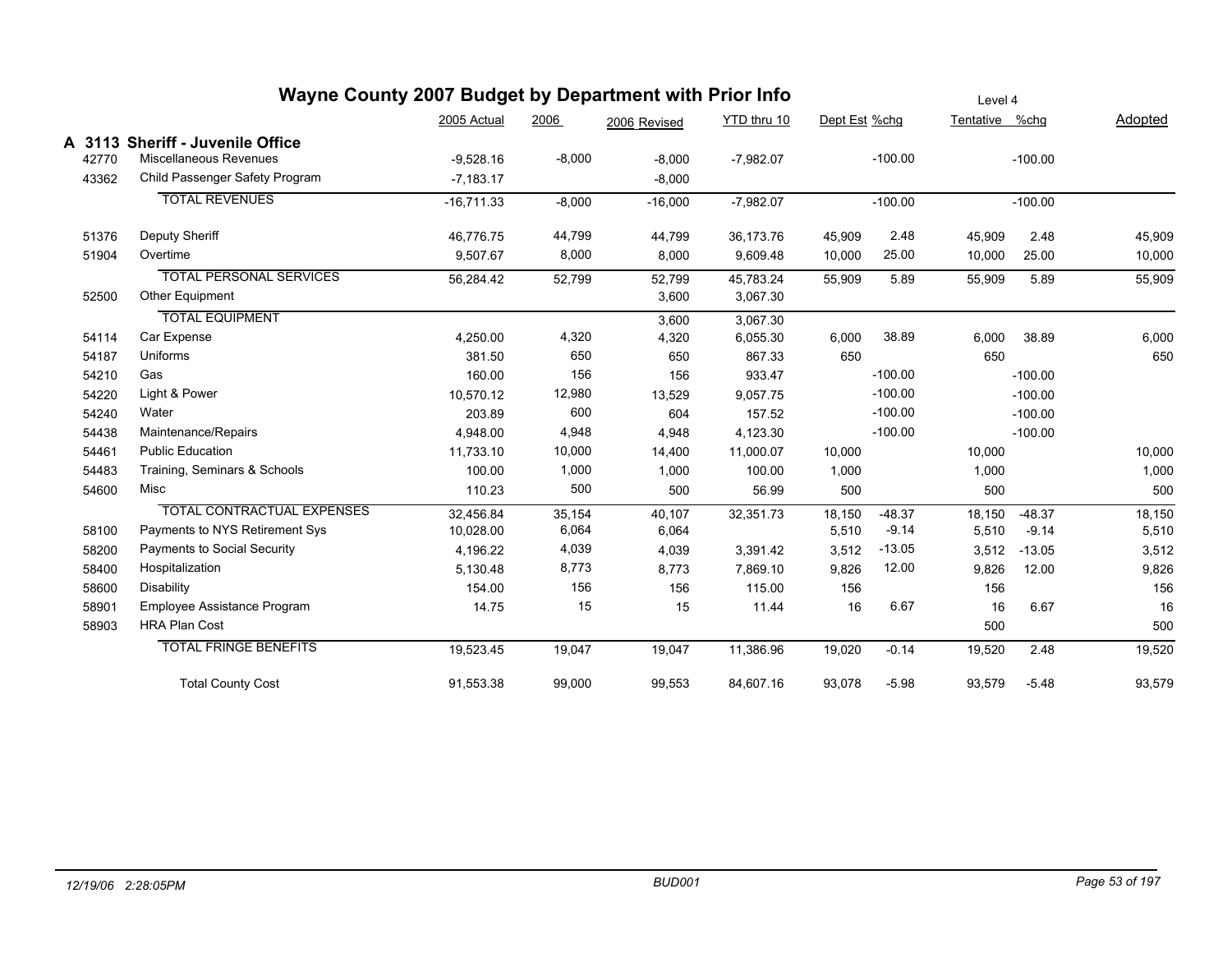|                    | Wayne County 2007 Budget by Department with Prior Info |              |           |               |               |               |           | Level 4        |                |                |
|--------------------|--------------------------------------------------------|--------------|-----------|---------------|---------------|---------------|-----------|----------------|----------------|----------------|
|                    |                                                        | 2005 Actual  | 2006      | 2006 Revised  | YTD thru 10   | Dept Est %chg |           | Tentative %chg |                | <u>Adopted</u> |
|                    | A 3114 Sheriff - Road Patrol                           |              |           |               |               |               |           |                |                |                |
| 41279              | <b>DWI Reimbursement</b>                               | $-4,073.06$  | $-5,000$  | $-5,000$      | $-3,225.32$   |               | $-100.00$ |                | -18,000 260.00 | 18,000         |
| 42770              | Miscellaneous Revenues                                 |              |           |               | $-325.41$     |               |           |                |                |                |
| 43302              | Homeland Security                                      | $-2,475.84$  |           |               | -48,444.77    |               |           |                |                |                |
| 43370              | <b>Traffic Safety Grants</b>                           | $-9,092.81$  |           | $-11,982$     | $-11,982.00$  |               |           |                |                |                |
| 44328              | DOJ - LLEBEG                                           |              |           | $-110,000$    | -49,999.90    |               |           |                |                |                |
|                    | <b>TOTAL REVENUES</b>                                  | $-15,641.71$ | $-5,000$  | $-126,982$    | $-113,977.40$ |               | $-100.00$ | -18,000 260.00 |                | 18,000         |
| 51080              | Deputy Sheriff Lieutenant                              | 62,428.56    | 63,243    | 63,243        | 49,974.76     | 65,140        | 3.00      | 65,140         | 3.00           | 65,140         |
| 51370              | Deputy Sheriff Sergeant                                | 300,955.07   | 300,037   | 300,037       | 231,109.49    | 297,460       | $-0.86$   | 297,460        | $-0.86$        | 297,460        |
| 51376              | Deputy Sheriff                                         | 852,397.21   | 969,038   | 969,038       | 790,206.64    | 1,065,836     | 9.99      | 1,065,836      | 9.99           | 1,065,836      |
| 51377              | Deputy Sheriff Part Time                               | 137,219.65   | 150,542   | 150,542       | 103,957.74    | 113,219       | $-24.79$  | 113,219        | $-24.79$       | 113,219        |
| 51904              | Overtime                                               | 95,586.58    | 125,000   | 125,000       | 98,220.26     | 130,000       | 4.00      | 130,000        | 4.00           | 130,000        |
| 51906              | <b>Shift Differential</b>                              | 8,835.60     | 26,011    | 26,011        |               |               | $-100.00$ |                | $-100.00$      |                |
| 51911              | Overtime-BUNY Program                                  | 2,514.40     | 2,500     | 7,000         | 4,528.76      |               | $-100.00$ |                | $-100.00$      |                |
| 51912              | Overtime STEP Program                                  | 7,027.24     | 7,019     | 14,501        | 6,112.34      |               | $-100.00$ |                | $-100.00$      |                |
|                    | <b>TOTAL PERSONAL SERVICES</b>                         | 1,466,964.31 | 1,643,390 | 1,655,372     | 1,284,109.99  | 1,671,655     | 1.72      | 1,671,655      | 1.72           | 1,671,655      |
| 52300              | <b>Motor Vehicles</b>                                  | 87,210.12    | 90,700    | 95,099        | 95,010.45     | 132,000       | 45.53     | 132,000        | 45.53          | 132,000        |
| 52500              | Other Equipment                                        | 2,475.84     |           | 110,000       | 93,983.58     | 3,600         |           | 3,600          |                | 3,600          |
|                    | <b>TOTAL EQUIPMENT</b>                                 | 89,685.96    | 90,700    | 205,099       | 188,994.03    | 135,600       | 49.50     | 135,600        | 49.50          | 135,600        |
| 54114              | Car Expense                                            | 204,070.85   | 182,315   | 182,315       | 172,817.24    | 209,315       | 14.81     | 209,315        | 14.81          | 209,315        |
| 54187              | Uniforms                                               | 25,067.46    | 27,000    | 27,000        | 21,043.47     | 27,000        |           | 27,000         |                | 27,000         |
| 54210              | Gas                                                    | 160.00       | 167       | 167           | 933.47        |               | $-100.00$ |                | $-100.00$      |                |
| 54220              | Light & Power                                          | 10,570.12    | 12,980    | 13,529        | 9,057.75      |               | $-100.00$ |                | $-100.00$      |                |
| 54240              | Water                                                  | 203.89       | 600       | 604           | 157.52        |               | $-100.00$ |                | $-100.00$      |                |
| 54424              | Equipment - Maint Contract                             | 500.00       | 500       | 500           |               |               | $-100.00$ |                | $-100.00$      |                |
| 54438              | Maintenance/Repairs                                    | 6,100.00     | 6,100     | 6,100         | 5,238.22      |               | $-100.00$ |                | $-100.00$      |                |
| 54483              | Training, Seminars & Schools                           | 4,194.04     | 11,500    | 11,500        | 8,700.15      | 13,000        | 13.04     | 13,000         | 13.04          | 13,000         |
| 54500              | Fees for Services, Non-employ                          | 2,989.99     | 2,500     | 2,500         | 2,480.96      | 2,500         |           | 2,500          |                | 2,500          |
| 54600              | Misc                                                   | 464.01       | 500       | 500           | 1,041.20      | 500           |           | 500            |                | 500            |
|                    | <b>TOTAL CONTRACTUAL EXPENSES</b>                      | 254,320.36   | 244,162   | 244,715       | 221,469.98    | 252,315       | 3.34      | 252,315        | 3.34           | 252,315        |
| 58100              | Payments to NYS Retirement Sys                         | 177,202.00   | 167,033   | 167,033       |               | 172,243       | 3.12      | 172,243        | 3.12           | 172,243        |
| 58200              | Payments to Social Security                            | 109,097.45   | 125,719   | 125,719       | 94,253.44     | 117,933       | $-6.19$   | 117,933        | $-6.19$        | 117,933        |
| 58400              | Hospitalization                                        | 196,619.18   | 239,639   | 239,639       | 207,287.06    | 256,873       | 7.19      | 256,873        | 7.19           | 256,873        |
| 58600              | <b>Disability</b>                                      | 4,110.86     | 4,836     | 4,836         | 3,535.00      | 4,992         | 3.23      | 4,992          | 3.23           | 4,992          |
| 58901              | Employee Assistance Program                            | 472.00       | 532       | 532           | 529.94        | 584           | 9.77      | 584            | 9.77           | 584            |
| 58903              | <b>HRA Plan Cost</b>                                   |              |           |               |               |               |           | 12,750         |                | 12,750         |
|                    | <b>TOTAL FRINGE BENEFITS</b>                           | 487,501.49   | 537,759   | 537,759       | 305,605.44    | 552,625       | 2.76      | 565,375        | 5.14           | 565,375        |
| 12/19/06 2:28:05PM |                                                        |              |           | <b>BUD001</b> |               |               |           |                |                | Page 54 of 197 |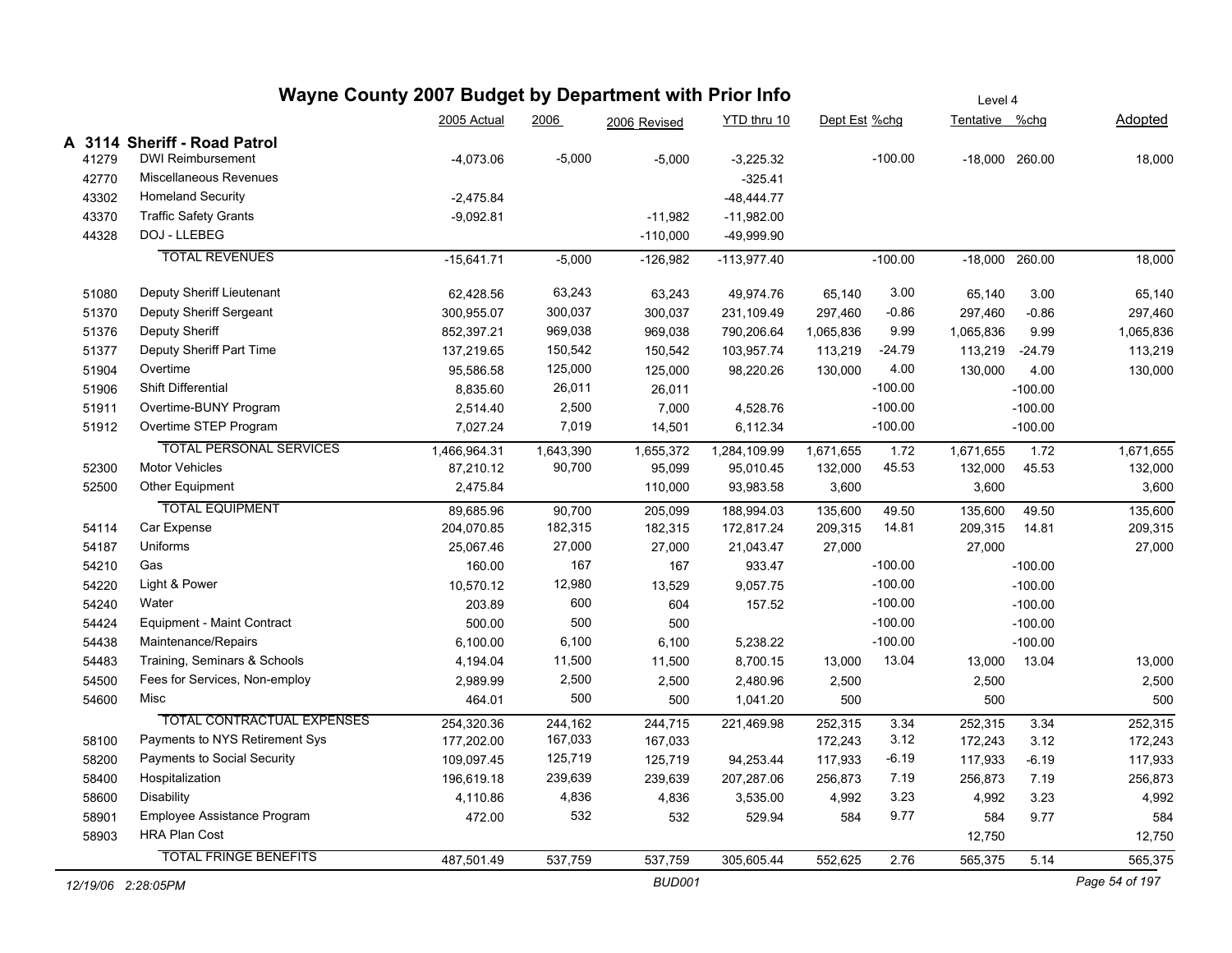|                              | Wayne County 2007 Budget by Department with Prior Info |           |              |              |               |      | Level 4        |      |                |
|------------------------------|--------------------------------------------------------|-----------|--------------|--------------|---------------|------|----------------|------|----------------|
|                              | 2005 Actual                                            | 2006      | 2006 Revised | YTD thru 10  | Dept Est %chg |      | Tentative %chg |      | <b>Adopted</b> |
| A 3114 Sheriff - Road Patrol |                                                        |           |              |              |               |      |                |      |                |
| <b>Total County Cost</b>     | 2,282,830.41                                           | 2,511,011 | 2,515,963    | 1,886,202.04 | 2,612,195     | 4.03 | 2,606,945      | 3.82 | 2,606,945      |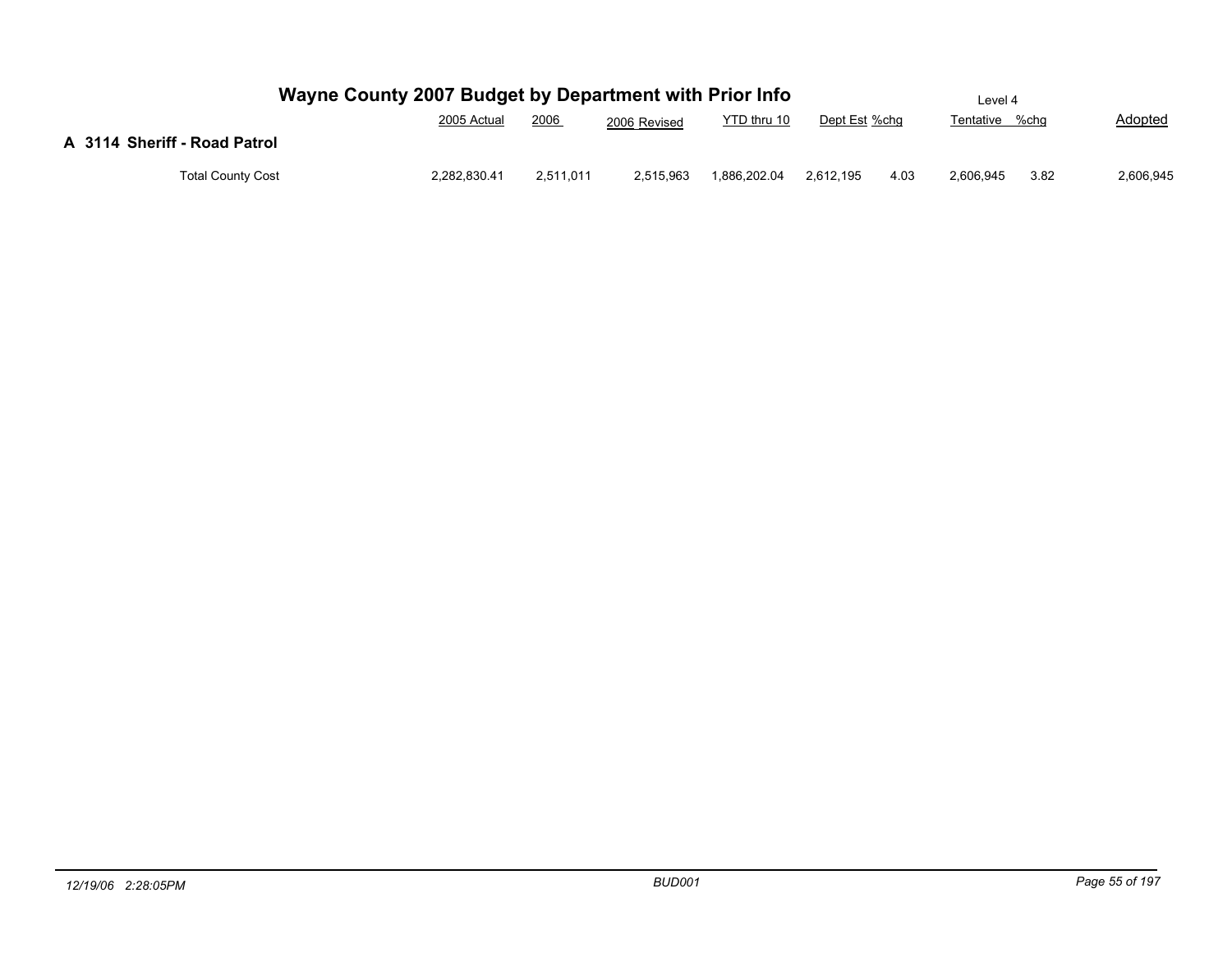|       | Wayne County 2007 Budget by Department with Prior Info |             | Level 4  |              |             |               |           |                |              |         |
|-------|--------------------------------------------------------|-------------|----------|--------------|-------------|---------------|-----------|----------------|--------------|---------|
|       |                                                        | 2005 Actual | 2006     | 2006 Revised | YTD thru 10 | Dept Est %chg |           | Tentative %chg |              | Adopted |
|       | A 3115 Sheriff - Detective Unit                        |             |          |              |             |               |           |                |              |         |
| 41510 | <b>Sheriff Fees</b>                                    | $-1,805.99$ | $-1,500$ | $-1,500$     | $-914.50$   |               | $-100.00$ |                | $-100.00$    |         |
|       | <b>TOTAL REVENUES</b>                                  | $-1,805.99$ | $-1,500$ | $-1,500$     | $-914.50$   |               | $-100.00$ |                | $-100.00$    |         |
| 51080 | Deputy Sheriff Lieutent                                | 67,946.35   | 63,243   | 63,243       | 50,859.27   | 65,140        | 3.00      | 65,140         | 3.00         | 65,140  |
| 51370 | Deputy Sheriff Sergeant                                | 341,739.04  | 295,493  | 295,493      | 248,817.95  | 303,436       | 2.69      | 303,436        | 2.69         | 303,436 |
| 51372 | Dpty Sheriff/Crim Investigator                         | 1,173.61    |          |              |             |               |           |                |              |         |
| 51376 | Deputy Sheriff                                         | 122,173.65  | 120,518  | 120,518      | 99,752.48   | 129,376       | 7.35      | 129,376        | 7.35         | 129,376 |
| 51904 | Overtime                                               | 25,617.57   | 45,000   | 45,000       | 33,919.60   | 46,800        | 4.00      | 46,800         | 4.00         | 46,800  |
| 51906 | Shift Differential                                     | 589.20      | 2,500    | 2,500        |             |               | $-100.00$ |                | $-100.00$    |         |
|       | <b>TOTAL PERSONAL SERVICES</b>                         | 559,239.42  | 526,754  | 526,754      | 433,349.30  | 544,753       | 3.42      | 544,752        | 3.42         | 544,752 |
| 52300 | <b>Motor Vehicles</b>                                  |             |          |              |             | 66,000        |           | 66,000         |              | 66,000  |
| 52500 | Other Equipment                                        |             |          |              |             | 5,400         |           | 5,400          |              | 5,400   |
|       | <b>TOTAL EQUIPMENT</b>                                 |             |          |              |             | 71,400        |           | 71,400         |              | 71,400  |
| 54114 | Car Expense                                            | 23,000.00   | 27,600   | 27,600       | 25,581.00   | 27,600        |           | 27,600         |              | 27,600  |
| 54163 | Photo ID                                               | 2,838.39    | 3,500    | 3,500        | 2,308.51    | 3,500         |           | 3,500          |              | 3,500   |
| 54187 | Uniforms                                               | 5,822.90    | 10,500   | 10,500       | 4,515.69    | 10,500        |           | 10,500         |              | 10,500  |
| 54210 | Gas                                                    | 160.00      | 167      | 167          | 933.47      |               | $-100.00$ |                | $-100.00$    |         |
| 54220 | Light & Power                                          | 10,570.13   | 12,980   | 13,529       | 9,057.75    |               | $-100.00$ |                | $-100.00$    |         |
| 54230 | Telephone                                              | 600.00      | 600      | 600          | 673.01      | 600           |           | 600            |              | 600     |
| 54240 | Water                                                  | 203.89      | 600      | 604          | 157.52      |               | $-100.00$ |                | $-100.00$    |         |
| 54437 | Lease                                                  | 3,500.00    | 2,000    | 2,000        | 1,060.00    | 2,000         |           | 2,000          |              | 2,000   |
| 54483 | Training, Seminars & Schools                           | 1,870.00    | 2,000    | 2,000        | 1,542.98    | 6,510         | 225.50    |                | 6,510 225.50 | 6,510   |
| 54500 | Fees for Services, Non-employ                          | 440.00      | 500      | 500          | 685.00      | 500           |           | 500            |              | 500     |
| 54600 | Misc                                                   | 1,976.08    | 8,000    | 8,000        | 329.05      | 8,000         |           | 8,000          |              | 8,000   |
|       | TOTAL CONTRACTUAL EXPENSES                             | 50,981.39   | 68,447   | 69,000       | 46,843.98   | 59,210        | $-13.50$  | 59,210         | $-13.50$     | 59,210  |
| 58100 | Payments to NYS Retirement Sys                         | 72,030.00   | 65,610   | 65,610       |             | 60,758        | $-7.40$   | 60,758         | $-7.40$      | 60,758  |
| 58200 | Payments to Social Security                            | 41,301.35   | 40,297   | 40,297       | 32,055.46   | 38,099        | $-5.45$   | 38,099         | $-5.45$      | 38,099  |
| 58400 | Hospitalization                                        | 77,455.25   | 78,788   | 78,788       | 62,063.42   | 76,541        | $-2.85$   | 76,541         | $-2.85$      | 76,541  |
| 58600 | <b>Disability</b>                                      | 1,513.00    | 1,560    | 1,560        | 1,137.00    | 1,560         |           | 1,560          |              | 1,560   |
| 58901 | Employee Assistance Program                            | 147.50      | 153      | 153          | 152.50      | 160           | 4.58      | 160            | 4.58         | 160     |
| 58903 | <b>HRA Plan Cost</b>                                   |             |          |              |             |               |           | 1,150          |              | 1,150   |
|       | <b>TOTAL FRINGE BENEFITS</b>                           | 192,447.10  | 186,408  | 186,408      | 95,408.38   | 177,118       | $-4.98$   | 178,268        | $-4.37$      | 178,268 |
|       | <b>Total County Cost</b>                               | 800,861.92  | 780,109  | 780,662      | 574,687.16  | 852,481       | 9.28      | 853,630        | 9.42         | 853,630 |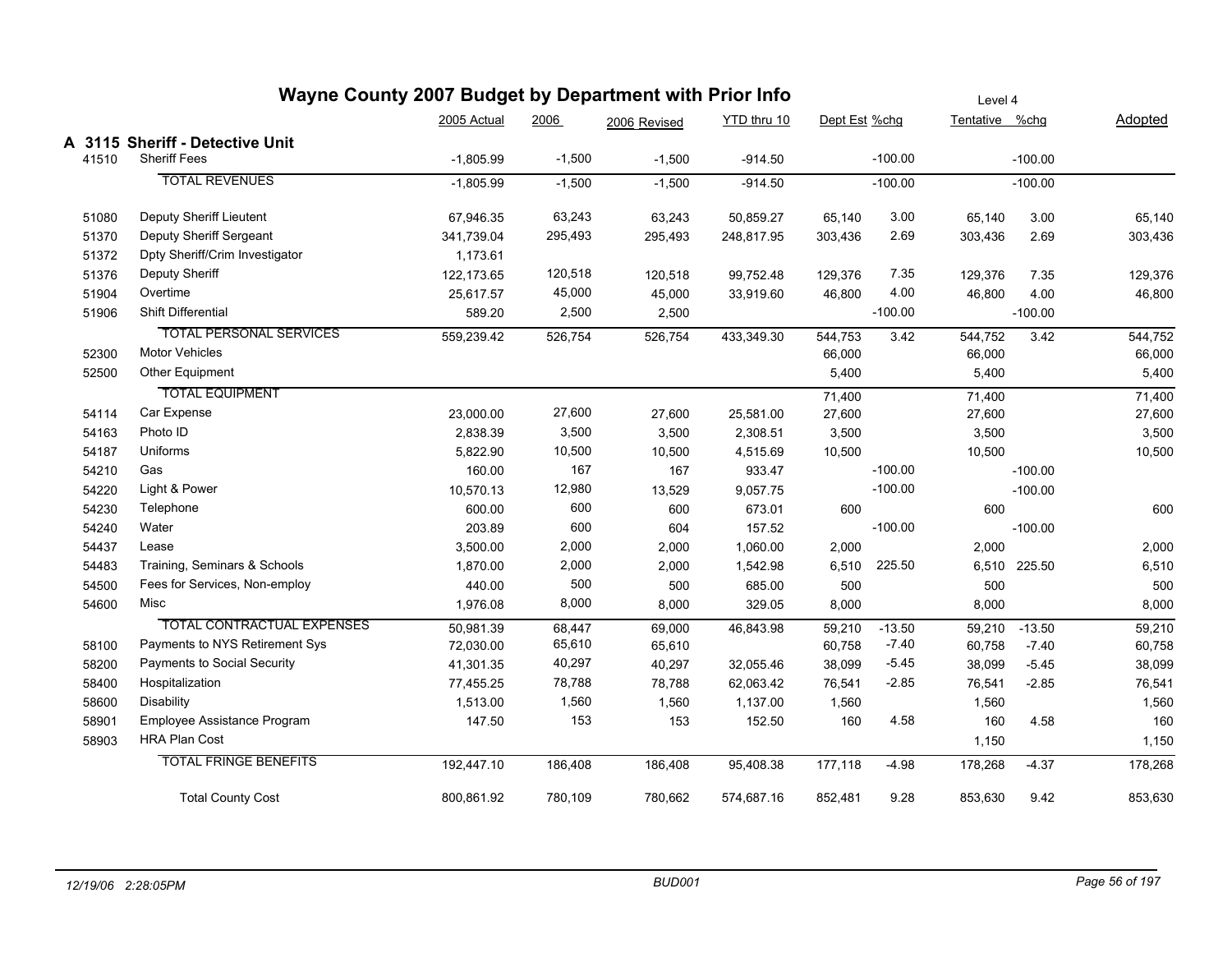|       | Wayne County 2007 Budget by Department with Prior Info            |             |            |              |               |                  |           | Level 4    |          |         |
|-------|-------------------------------------------------------------------|-------------|------------|--------------|---------------|------------------|-----------|------------|----------|---------|
|       |                                                                   | 2005 Actual | 2006       | 2006 Revised | YTD thru 10   | Dept Est %chg    |           | Tentative  | %chg     | Adopted |
| 43312 | A 3116 Sheriff - Court Security<br><b>Court Security Services</b> | -433,286.97 | $-545,389$ | $-545,389$   | $-345,923.17$ |                  | $-100.00$ | $-539,274$ | $-1.12$  | 539,274 |
|       | <b>TOTAL REVENUES</b>                                             | -433,286.97 | $-545,389$ | $-545,389$   | $-345,923.17$ |                  | $-100.00$ | $-539,274$ | $-1.12$  | 539,274 |
| 51368 | <b>Court Attendants</b>                                           | 26,140.48   | 27,215     | 27,215       | 18,715.16     | 28,338           | 4.13      | 28,338     | 4.13     | 28,338  |
| 51369 | <b>Court Atendant Part Time</b>                                   | 3,856.56    | 9,922      | 9,922        | 1,891.96      | 9,249            | $-6.78$   | 9,249      | $-6.78$  | 9,249   |
| 51377 | Deputy Sheriff Part Time                                          |             |            |              | 1,243.53      |                  |           |            |          |         |
| 51499 | <b>Court Security Supervisor</b>                                  | 43,628.08   | 42,978     | 42,978       | 34,539.29     | 45,113           | 4.97      | 45,113     | 4.97     | 45,113  |
| 51503 | <b>Court Security Officer</b>                                     | 221.923.14  | 310,364    | 310,364      | 218,019.26    | 289,976          | $-6.57$   | 289,976    | $-6.57$  | 289,976 |
| 51530 | Court Security Officer PartTim                                    | 13,809.65   | 26,000     | 26,000       | 8,700.63      | 22,149           | $-14.81$  | 22,149     | $-14.81$ | 22,149  |
| 51904 | Overtime                                                          | 6,977.98    | 7,500      | 5,100        | 4,228.14      | 7,500            |           | 7,500      |          | 7,500   |
|       | <b>TOTAL PERSONAL SERVICES</b><br><b>Other Equipment</b>          | 316,335.89  | 423,979    | 421,579      | 287,337.97    | 402,325          | $-5.11$   | 402,325    | $-5.11$  | 402,325 |
| 52500 |                                                                   | 1,721.12    |            | 2,400        | 2,107.87      |                  |           |            |          |         |
|       | <b>TOTAL EQUIPMENT</b>                                            | 1.721.12    |            | 2,400        | 2,107.87      |                  |           |            |          |         |
| 54187 | Uniforms                                                          | 6,054.65    | 6,300      | 6,300        | 5,643.76      | 6,300            |           | 6,300      |          | 6,300   |
| 54483 | Training, Seminars & Schools                                      | 810.00      | 800        | 800          | 1,265.54      | 1,000            | 25.00     | 1,000      | 25.00    | 1,000   |
|       | <b>TOTAL CONTRACTUAL EXPENSES</b>                                 | 6,864.65    | 7,100      | 7,100        | 6,909.30      | 7,300            | 2.82      | 7,300      | 2.82     | 7,300   |
| 58100 | Payments to NYS Retirement Sys                                    | 26,862.00   | 43,322     | 43,322       |               | 35,257           | $-18.62$  | 35,257     | $-18.62$ | 35,257  |
| 58200 | Payments to Social Security                                       | 23,318.75   | 30,644     | 30,644       | 20,722.80     | 30,211           | $-1.41$   | 30,211     | $-1.41$  | 30,211  |
| 58400 | Hospitalization                                                   | 51,447.42   | 60,623     | 60,623       | 59,595.68     | 69,737           | 15.03     | 69,737     | 15.03    | 69,737  |
| 58600 | Disability                                                        | 1,469.00    | 1,950      | 1,950        | 1,244.00      | 1,560            | $-20.00$  | 1,560      | $-20.00$ | 1,560   |
| 58901 | Employee Assistance Program                                       | 125.38      | 191        | 191          | 190.63        | 184              | $-3.66$   | 184        | $-3.66$  | 184     |
|       | <b>TOTAL FRINGE BENEFITS</b>                                      | 103,222.55  | 136,730    | 136,730      | 81,753.11     | 136,949          | 0.16      | 136,949    | 0.16     | 136,949 |
|       | <b>Total County Cost</b>                                          | $-5,142.76$ | 22,420     | 22,420       | 32,185.08     | 546,574 2,337.88 |           | 7,300      | $-67.44$ | 7,300   |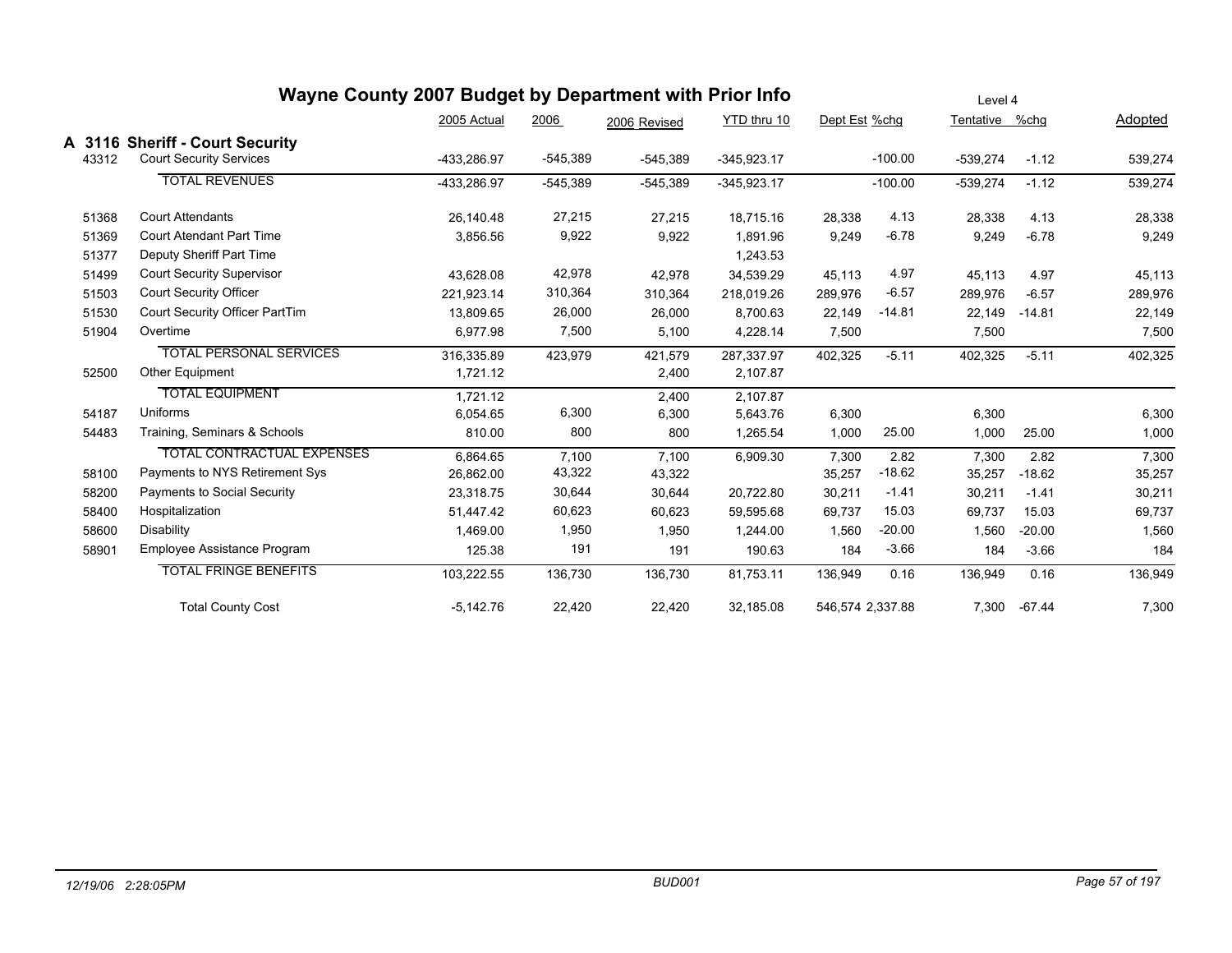|                 | Wayne County 2007 Budget by Department with Prior Info     |             |        |              |             |               |          | Level 4        |          |         |
|-----------------|------------------------------------------------------------|-------------|--------|--------------|-------------|---------------|----------|----------------|----------|---------|
|                 |                                                            | 2005 Actual | 2006   | 2006 Revised | YTD thru 10 | Dept Est %chg |          | Tentative %chg |          | Adopted |
| A 3117<br>51534 | <b>Animal Abuse Investigations</b><br>Animal Abuse Officer | 12.277.53   | 12,000 | 12,000       | 8,850.36    | 12,000        |          | 12,000         |          | 12,000  |
|                 | <b>TOTAL PERSONAL SERVICES</b>                             | 12,277.53   | 12,000 | 12,000       | 8,850.36    | 12,000        |          | 12,000         |          | 12,000  |
|                 | <b>TOTAL EQUIPMENT</b>                                     |             |        |              |             |               |          |                |          |         |
| 54485           | Travel                                                     | 2.294.24    | 5,000  | 5,000        | 1.071.57    | 4,000         | $-20.00$ | 4,000          | $-20.00$ | 4,000   |
| 54500           | Fees for Services, Non-employ                              | 4,482.88    | 5,000  | 5,000        | 706.14      | 5,000         |          | 5,000          |          | 5,000   |
|                 | <b>TOTAL CONTRACTUAL EXPENSES</b>                          | 6.777.12    | 10,000 | 10,000       | 1.777.71    | 9,000         | $-10.00$ | 9,000          | $-10.00$ | 9,000   |
| 58100           | Payments to NYS Retirement Sys                             | 960.00      | 1,023  | 1,023        |             | 776           | $-24.14$ | 776            | $-24.14$ | 776     |
| 58200           | Payments to Social Security                                | 939.05      | 835    | 835          | 676.72      | 918           | 9.94     | 918            | 9.94     | 918     |
|                 | <b>TOTAL FRINGE BENEFITS</b>                               | 1,899.05    | 1,858  | 1,858        | 676.72      | 1,694         | $-8.83$  | .694           | $-8.83$  | 1,694   |
|                 | <b>Total County Cost</b>                                   | 20.953.70   | 23,858 | 23,858       | 11.304.79   | 22,694        | $-4.88$  | 22.694         | $-4.88$  | 22,694  |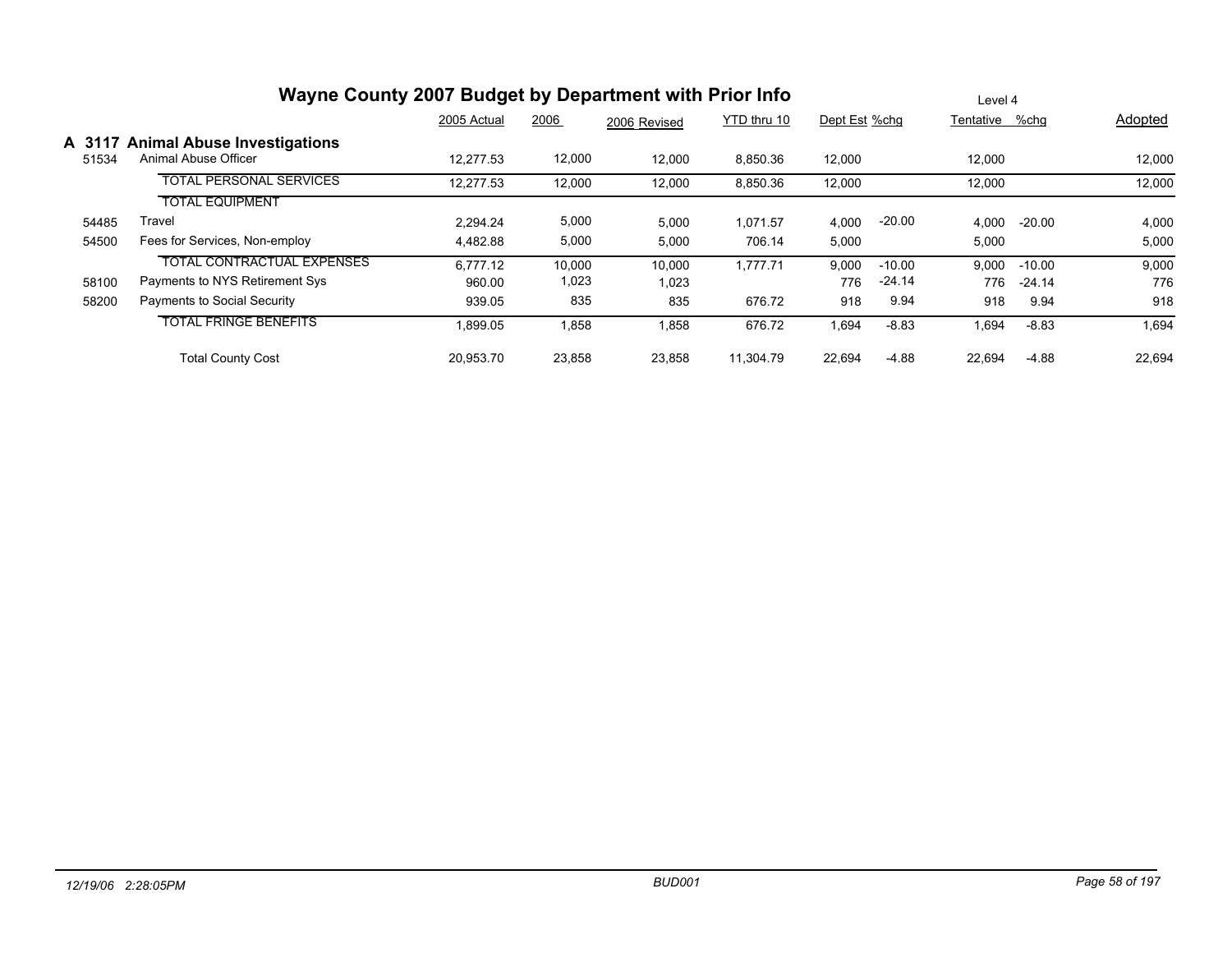|        |                                | Wayne County 2007 Budget by Department with Prior Info |            |              |                |               |           | Level 4        |           |           |
|--------|--------------------------------|--------------------------------------------------------|------------|--------------|----------------|---------------|-----------|----------------|-----------|-----------|
|        |                                | 2005 Actual                                            | 2006       | 2006 Revised | YTD thru 10    | Dept Est %chg |           | Tentative %chg |           | Adopted   |
| A 3140 | <b>Probation</b>               |                                                        |            |              |                |               |           |                |           |           |
| 41580  | <b>Restitution Surcharges</b>  | $-9,543.48$                                            | $-4,000$   | $-4,000$     | $-5,899.50$    | $-6,000$      | 50.00     | $-6,000$       | 50.00     | 6,000     |
| 41588  | <b>EHM Program</b>             | $-15,696.00$                                           | $-18,000$  | $-18,000$    | $-10,452.00$   | $-15,000$     | $-16.67$  | $-15,000$      | $-16.67$  | 15,000    |
| 41589  | STOP DWI Reimbursement         | $-100,000.00$                                          | $-100,000$ | $-100,000$   | $-50,000.00$   | $-75,000$     | $-25.00$  | $-75,000$      | $-25.00$  | 75,000    |
| 41590  | <b>Probation Fees</b>          | $-49,549.70$                                           | $-45,000$  | $-45,000$    | $-34,380.07$   | $-42,000$     | $-6.67$   | $-42,000$      | $-6.67$   | 42,000    |
| 42766  | <b>DSS Reimbursement</b>       |                                                        |            | $-230,182$   | $-118,746.45$  | $-234,988$    |           | $-234,988$     |           | 234,988   |
| 43310  | <b>Probation Services</b>      | -348,808.25                                            | $-264,507$ | $-264,507$   | $-207, 185.00$ | $-268,796$    | 1.62      | $-268,796$     | 1.62      | 268,796   |
| 43313  | Probation ISP                  | $-11,928.05$                                           | $-24,100$  | $-24,100$    | $-22,799.23$   | $-24,100$     |           | $-24,100$      |           | 24,100    |
| 43320  | Probation Grant J - ISP        | $-37,785.69$                                           | $-31,000$  | $-31,000$    | $-35,581.80$   | $-31,000$     |           | $-31,000$      |           | 31,000    |
| 43321  | Probation Operation 360        | $-17,423.22$                                           | $-27,100$  | $-27,100$    | $-28,405.18$   | $-27,100$     |           | $-27,100$      |           | 27,100    |
| 43716  | State Aid                      | $-28,006.35$                                           | $-12,000$  | $-12,000$    | $-6,497.06$    |               | $-100.00$ |                | $-100.00$ |           |
| 44327  | Grant - JAIBG                  |                                                        | $-230,182$ |              |                |               | $-100.00$ |                | $-100.00$ |           |
|        | <b>TOTAL REVENUES</b>          | $-618,740.74$                                          | $-755,889$ | $-755,889$   | -519,946.29    | $-723,984$    | $-4.22$   | $-723,984$     | $-4.22$   | 723,984   |
| 51082  | Director of Probation          | 66,957.32                                              | 66,958     | 66,958       | 54,987.43      | 70,928        | 5.93      | 70,928         | 5.93      | 70,928    |
| 51104  | <b>Clerk Typist</b>            | 27,655.00                                              | 28,052     | 28,052       | 22,377.84      | 28,153        | 0.36      | 28,153         | 0.36      | 28,153    |
| 51140  | Senior Typist                  | 42,419.78                                              | 27,828     | 27,828       | 22,170.32      | 27,932        | 0.37      | 27,932         | 0.37      | 27,932    |
| 51156  | Senior Account Clerk/Typist    | 27,702.00                                              | 28,114     | 28,114       | 22,427.79      | 28,219        | 0.37      | 28,219         | 0.37      | 28,219    |
| 51308  | <b>Probation Officer</b>       | 598,352.19                                             | 606,499    | 606,499      | 474,225.93     | 602,085       | $-0.73$   | 602,085        | $-0.73$   | 602,085   |
| 51329  | Senior Probation Officer(JISP) | 43,083.22                                              | 43,734     | 43,734       | 34,646.77      | 43,893        | 0.36      | 43,893         | 0.36      | 43,893    |
| 51330  | Senior Probation Officer       | 217, 273. 73                                           | 217,767    | 217,767      | 173,202.66     | 218,814       | 0.48      | 218,814        | 0.48      | 218,814   |
| 51340  | <b>Probation Supervisor</b>    | 146,460.82                                             | 145,767    | 145,767      | 117,651.39     | 148,615       | 1.95      | 148,615        | 1.95      | 148,615   |
| 51691  | <b>Probation Assistant</b>     | 58,244.96                                              | 61,666     | 61,666       | 48,497.69      | 65,123        | 5.61      | 65,123         | 5.61      | 65,123    |
| 51904  | Overtime                       | 21,770.75                                              | 28,000     | 28,000       | 22,356.80      | 28,000        |           | 28,000         |           | 28,000    |
|        | <b>TOTAL PERSONAL SERVICES</b> | 1,249,919.77                                           | 1,254,385  | 1,254,385    | 992,544.62     | 1,261,762     | 0.59      | 1,261,762      | 0.59      | 1,261,762 |
| 52000  | Equipment & Other Cap Outlay   | 1,649.54                                               |            |              |                |               |           |                |           |           |
| 52200  | Office Equipment               | 1,512.38                                               | 960        | 960          | 954.00         | 1,172         | 22.08     | 1,172          | 22.08     | 1,172     |
| 52201  | Computer Equipment             |                                                        | 13,700     | 13,700       | 13,545.78      | 12,600        | $-8.03$   | 12,600         | $-8.03$   | 12,600    |
| 52300  | <b>Motor Vehicles</b>          | 14,434.00                                              |            |              |                |               |           |                |           |           |
| 52500  | Other Equipment                |                                                        | 600        | 600          | 587.79         |               | $-100.00$ |                | $-100.00$ |           |
|        | <b>TOTAL EQUIPMENT</b>         | 17,595.92                                              | 15,260     | 15,260       | 15,087.57      | 13,772        | $-9.75$   | 13,772         | $-9.75$   | 13,772    |
|        |                                |                                                        |            |              |                |               |           |                |           |           |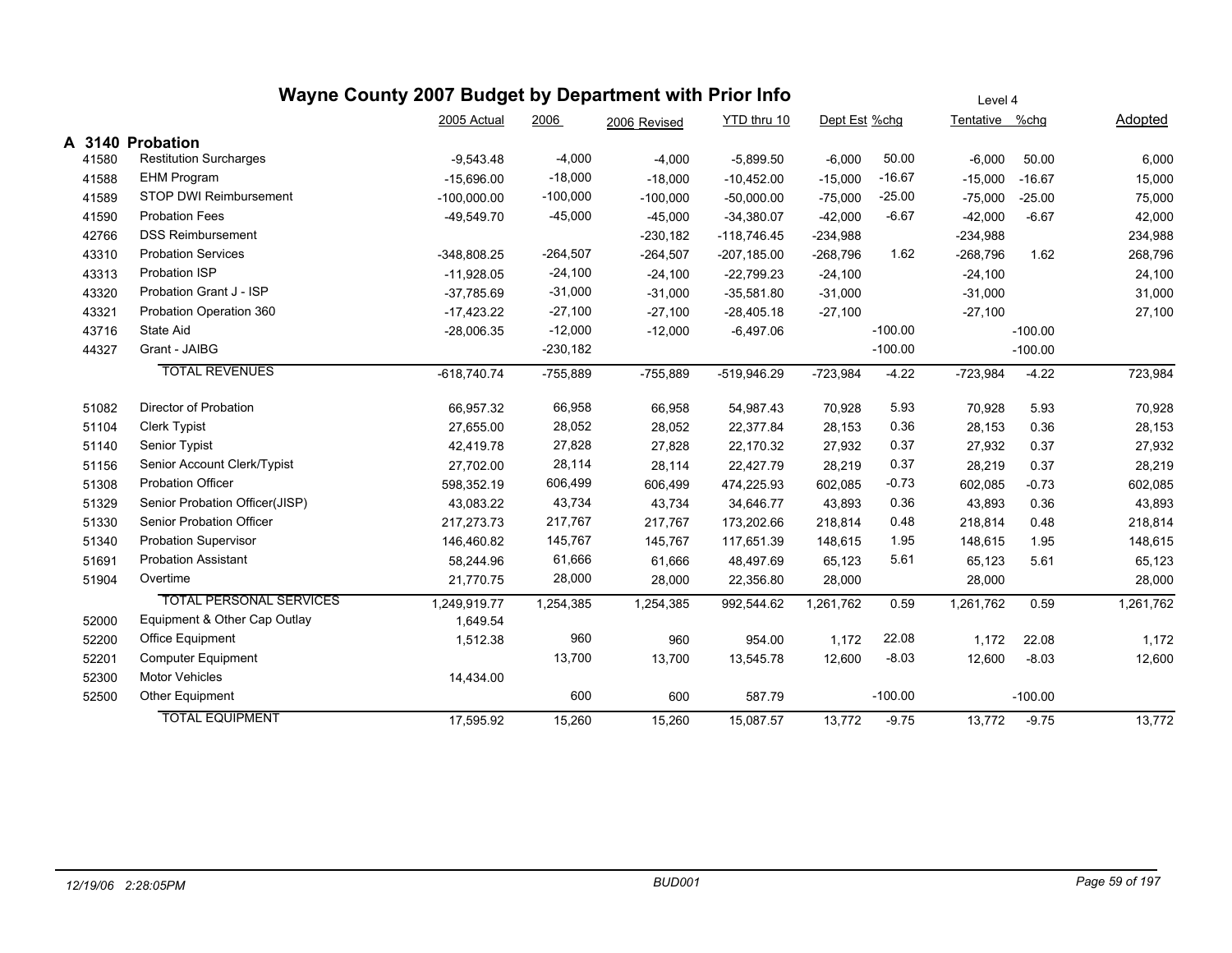### **Wayne County 2007 Budget by Department with Prior Info** Dept Est %chg Tentative %chg Adopted Level 4 2005 Actual 2006 2006 Revised YTD thru 10 **A 3140 Probation** 54100 Supplies & Materials 4,444.06 4,600 4,600 4,484.52 6,000 30.43 6,000 30.43 6,000 54114 Car Expense 5,000.00 6,500 6,500 2,643.36 6,500 6,500 6,500 54150 Office Supplies 5,635.51 6,000 6,336 4,469.72 6,000 6,000 6,000 54166 Postage 3,973.64 5,000 5,000 1,470.39 4,500 -10.00 4,500 -10.00 4,500 54210 Gas 2,866.49 3,810 3,810 3,227.32 6,200 62.73 6,200 62.73 6,200 54220 Light & Power 19,488.79 23,700 24,706 18,922.71 25,600 8.02 25,600 8.02 25,600 54230 Telephone 14,398.18 20,400 20,400 10,068.23 19,000 -6.86 19,000 -6.86 19,000 54240 Water 548.65 1,200 1,200 743.96 900 -25.00 900 -25.00 900 54300 Insurance 7,750.00 9,053 9,053 7,899.52 7,654 -15.45 7,654 -15.45 7,654 54410 Conference 275.00 720 393.00 720 720 720 54414 Data Processing 83,388.63 88,524 88,524 54,512.86 91,940 3.86 91,940 3.86 91,940 54424 Equipment - Maint Contract 11,307.96 13,408 13,408 7,988.16 11,947 -10.90 11,947 -10.90 11,947 54426 Equipment - Rental 25,801.94 38,527 38,527 19,681.74 27,507 -28.60 27,507 -28.60 27,507 54438 Maintenance/Repairs 39,978.00 39,978 39,978 41,686.51 39,978 39,978 39,978 54483 Training, Seminars & Schools 4,611.02 6,000 6,000 3,193.05 6,000 6,000 6,000 54485 Travel 26,013.28 30,000 32,186 23,057.42 30,000 30,000 30,000 54600 Misc 1,514.32 2,200 2,230 683.05 2,200 2,200 2,200 TOTAL CONTRACTUAL EXPENSES 256,995.47 299,620 303,179 205,125.52 292,646 -2.33 292,646 -2.33 292,646 58100 Payments to NYS Retirement Sys 152,678.00 148,756 148,756 127,089 -14.57 127,089 -14.57 127,089 58200 Payments to Social Security 92,928.59 96,169 96,169 73,668.77 96,524 0.37 96,524 0.37 96,524 58400 Hospitalization 157,468.07 173,435 173,435 149,686.75 184,867 6.59 184,867 6.59 184,867 58600 Disability 4,684.00 4,680 4,680 4,680 4,680 4,680 58901 Employee Assistance Program 457.25 458 458 457.50 480 4.80 480 4.80 480 TOTAL FRINGE BENEFITS 408,215.91 423,498 423,498 227,241.02 413,640 -2.33 413,640 -2.33 413,640 Total County Cost 1,313,986.33 1,236,874 1,240,433 920,052.44 1,257,836 1.69 1,257,836 1.69 1,257,836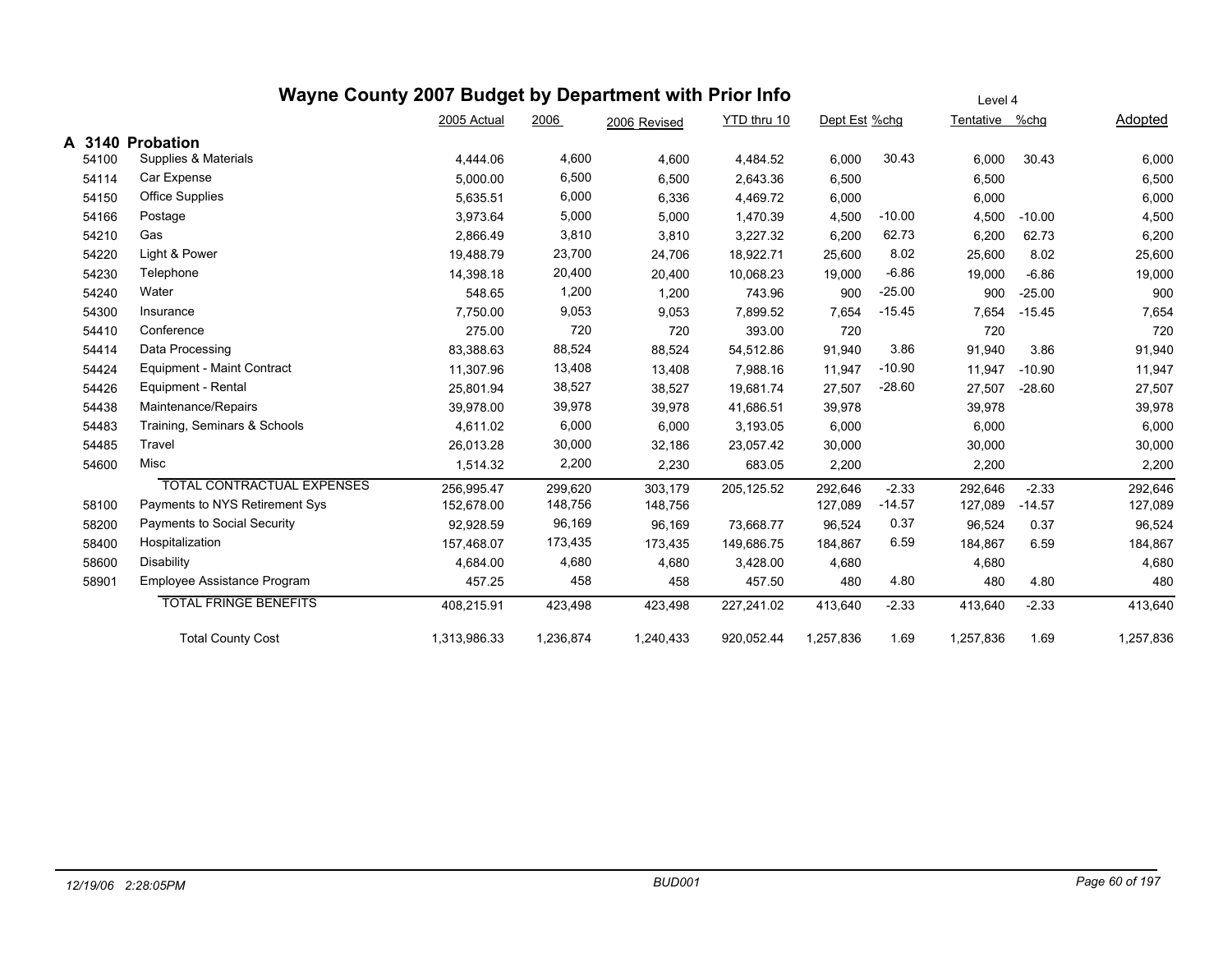|       |       |                                | Wayne County 2007 Budget by Department with Prior Info |            |              |               |               |           | Level 4        |           |           |
|-------|-------|--------------------------------|--------------------------------------------------------|------------|--------------|---------------|---------------|-----------|----------------|-----------|-----------|
|       |       |                                | 2005 Actual                                            | 2006       | 2006 Revised | YTD thru 10   | Dept Est %chg |           | Tentative %chg |           | Adopted   |
|       |       | A 3150 Sheriff - Jail          |                                                        |            |              |               |               |           |                |           |           |
|       | 41512 | <b>IPC Reimbursement</b>       | $-22,372.13$                                           | $-18,000$  | $-18,000$    | $-2,442.33$   |               | $-100.00$ | $-18,000$      |           | 18,000    |
|       | 41513 | <b>Training Fees</b>           | $-1,500.00$                                            |            |              |               |               |           |                |           |           |
|       | 41516 | <b>SSA Funds</b>               | $-6,000.00$                                            | $-6,000$   | $-6,000$     | $-7,400.00$   |               | $-100.00$ | $-6,500$       | 8.33      | 6,500     |
|       | 41526 | Inmate Housing Revenue         | $-329,590.18$                                          | $-98,000$  | $-147,769$   | $-167,260.00$ |               | $-100.00$ | $-100,000$     | 2.04      | 100,000   |
|       | 42264 | Jail Operations - State Felons | $-87,040.00$                                           | $-45,000$  | $-45,000$    | $-141,984.00$ |               | $-100.00$ | $-90,000$      | 100.00    | 90,000    |
|       | 42770 | Miscellaneous Revenues         |                                                        |            |              | $-1,023.00$   |               |           |                |           |           |
| 43311 |       | Prisoner Transport             | $-4,401.21$                                            | $-3,000$   | $-3,000$     | $-3,056.11$   |               | $-100.00$ | $-4,000$       | 33.33     | 4,000     |
|       | 43319 | B & L for Minors               | $-821.00$                                              | $-1,000$   | $-1,000$     | $-689.00$     |               | $-100.00$ | $-500$         | $-50.00$  | 500       |
|       | 44329 | <b>SDFA Funds</b>              | $-8,940.00$                                            | $-15,000$  | $-15,000$    |               |               | $-100.00$ | $-9,000$       | $-40.00$  | 9,000     |
|       | 44333 | <b>USDA</b>                    | $-17,637.00$                                           | $-16,000$  | $-16,000$    | $-15,326.00$  |               | $-100.00$ | $-16,000$      |           | 16,000    |
|       | 44336 | <b>Federal Housing</b>         | $-16,275.00$                                           |            | $-25,000$    | $-210,620.86$ |               |           | $-100,000$     |           | 100,000   |
|       |       | <b>TOTAL REVENUES</b>          | -494,576.52                                            | $-202,000$ | $-276,769$   | $-549,801.30$ |               | $-100.00$ | $-344,000$     | 70.30     | 344,000   |
|       | 51078 | <b>Chief Deputy</b>            | 62,681.70                                              | 65,012     | 65,012       | 51,935.83     | 68,514        | 5.39      | 68,514         | 5.39      | 68,514    |
|       | 51079 | Jail Physician                 | 1,996.80                                               | 3,084      | 3,084        | 883.20        | 1,028         | $-66.66$  | 1,028          | $-66.67$  | 1,028     |
|       | 51109 | Receptionist 8Hr               | 30,284.09                                              | 29,821     | 29,821       | 24,182.59     | 30,593        | 2.59      | 30,593         | 2.59      | 30,593    |
|       | 51370 | Deputy Sheriff Sergeant        | 50,867.21                                              | 48,442     | 48,442       | 38,915.33     | 49,955        | 3.12      | 49,955         | 3.12      | 49,955    |
| 51371 |       | <b>Corrections Sargeant</b>    | 393,361.22                                             | 376,088    | 376,088      | 313,595.56    | 407,803       | 8.43      | 407,803        | 8.43      | 407,803   |
|       | 51374 | <b>Corrections Lieutent</b>    | 63,852.76                                              | 61,183     | 61,183       | 49,178.63     | 65,390        | 6.88      | 65,390         | 6.88      | 65,390    |
|       | 51470 | <b>Corrections Lt PartTime</b> | 970.30                                                 | 5,000      | 5,000        | 801.28        | 11,780        | 135.60    | 11,780         | 135.60    | 11,780    |
|       | 51475 | <b>Corrections Officer</b>     | 2,519,301.16                                           | 2,536,609  | 2,545,849    | 2,053,766.57  | 2,700,192     | 6.45      | 2,700,192      | 6.45      | 2,700,192 |
|       | 51482 | <b>Receptionist Sub</b>        | 17,319.21                                              | 20,771     | 20,771       | 12,510.19     | 19,104        | $-8.02$   | 19,104         | $-8.03$   | 19,104    |
|       | 51483 | Work Program Supervisor PT     | 30,985.06                                              | 23,000     | 23,000       | 15,118.89     | 48,287        | 109.94    | 48,287         | 109.94    | 48,287    |
|       | 51529 | <b>Nurse Practitioner</b>      | 42,465.64                                              | 43,908     | 43,908       | 35,464.63     | 45,226        | 3.00      | 45,226         | 3.00      | 45,226    |
|       | 51695 | Clerk-Typist (8hr)             | 30,979.65                                              | 31,909     | 31,909       | 24,902.98     | 31,093        | $-2.56$   | 31,093         | $-2.56$   | 31,093    |
|       | 51696 | Account Clerk (8hr)            | 61,782.14                                              | 63,638     | 63,638       | 49,664.46     | 62,513        | $-1.77$   | 62,513         | $-1.77$   | 62,513    |
|       | 51698 | R P Nurse (8hr)                | 138,996.69                                             | 139,889    | 139,889      | 115,752.84    | 146,459       | 4.70      | 146,459        | 4.70      | 146,459   |
|       | 51904 | Overtime                       | 366,293.30                                             | 293,000    | 293,000      | 280,457.94    | 304,720       | 4.00      | 304,720        | 4.00      | 304,720   |
|       | 51906 | <b>Shift Differential</b>      | 25,545.15                                              | 56,076     | 56,076       |               |               | $-100.00$ |                | $-100.00$ |           |
|       |       | <b>TOTAL PERSONAL SERVICES</b> | 3,837,682.08                                           | 3,797,430  | 3,806,670    | 3,067,130.92  | 3,992,659     | 5.14      | 3,992,657      | 5.14      | 3,992,657 |
|       | 52300 | <b>Motor Vehicles</b>          |                                                        |            |              |               | 62,000        |           | 40,000         |           | 40,000    |
|       | 52500 | Other Equipment                |                                                        |            |              |               | 10,600        |           | 10,600         |           | 10,600    |
|       |       | <b>TOTAL EQUIPMENT</b>         |                                                        |            |              |               | 72,600        |           | 50,600         |           | 50,600    |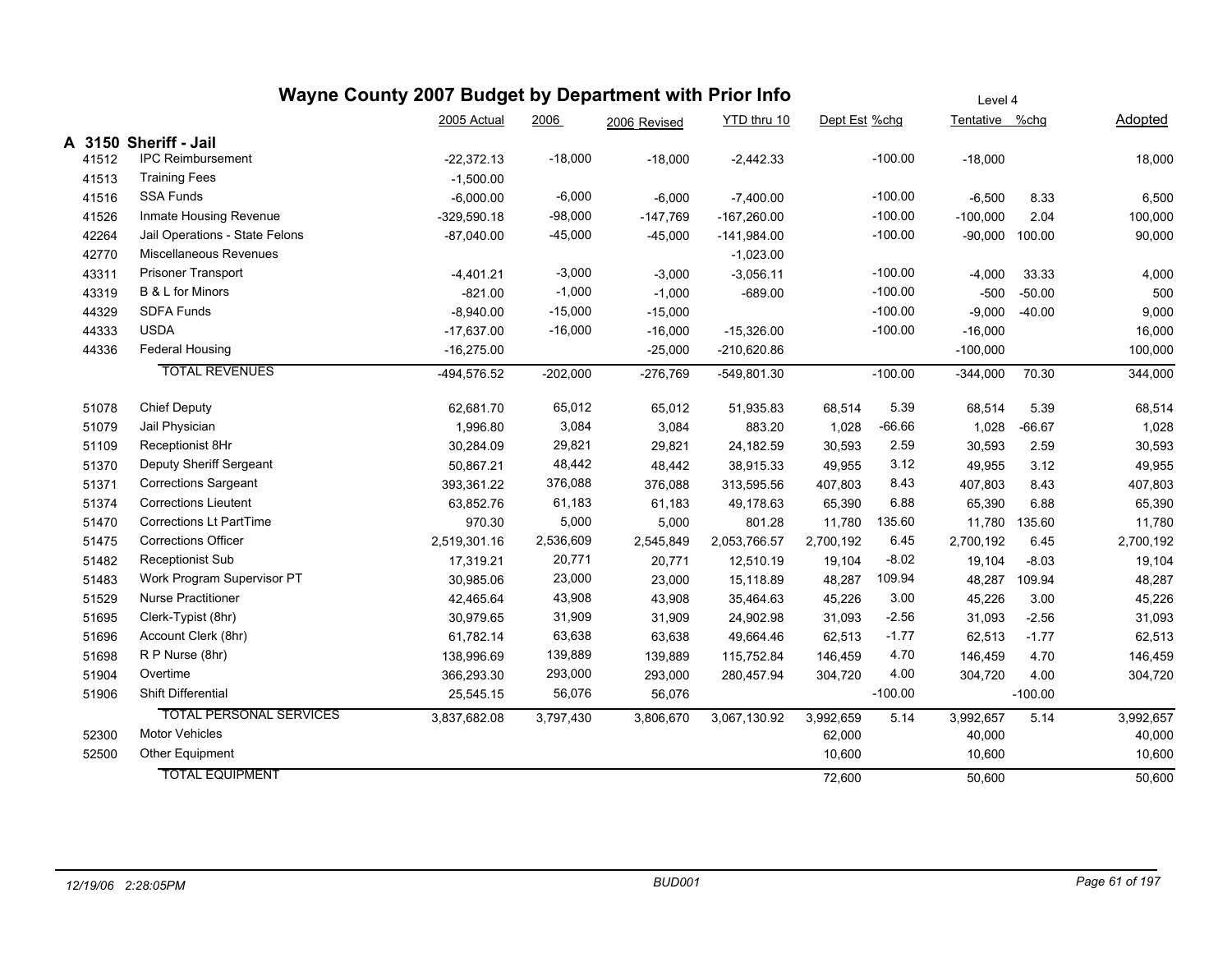|       |       | Wayne County 2007 Budget by Department with Prior Info |              |           |              |              |               |           | Level 4        |           |           |
|-------|-------|--------------------------------------------------------|--------------|-----------|--------------|--------------|---------------|-----------|----------------|-----------|-----------|
|       |       |                                                        | 2005 Actual  | 2006      | 2006 Revised | YTD thru 10  | Dept Est %chg |           | Tentative %chg |           | Adopted   |
|       |       | A 3150 Sheriff - Jail                                  |              |           |              |              |               |           |                |           |           |
| 54114 |       | Car Expense                                            | 10,000.00    | 12,000    | 12,000       | 9,568.72     | 12,000        |           | 12,000         |           | 12,000    |
|       | 54145 | Maintenance Supplies                                   | 1,000.00     | 1,000     | 1,000        | 855.00       | 1,000         |           | 1,000          |           | 1,000     |
|       | 54163 | Photo ID                                               | 1,604.30     | 1,000     | 1,000        |              | 1,000         |           | 1,000          |           | 1,000     |
|       | 54166 | Postage                                                | 80.40        | 500       | 500          |              |               | $-100.00$ |                | $-100.00$ |           |
|       | 54187 | Uniforms                                               | 23,298.20    | 26,000    | 26,000       | 22,230.00    | 28,000        | 7.69      | 28,000         | 7.69      | 28,000    |
|       | 54210 | Gas                                                    | 43,600.00    | 62,616    | 62,616       | 52,764.62    | 92,000        | 46.93     | 92,000         | 46.93     | 92,000    |
|       | 54220 | Light & Power                                          | 57,563.52    | 71,280    | 74,107       | 48,773.90    | 95,000        | 33.28     | 95,000         | 33.28     | 95,000    |
|       | 54230 | Telephone                                              | 60,000.00    | 64,300    | 64,300       | 43,735.11    | 64,800        | 0.78      | 64,300         |           | 64,300    |
|       | 54232 | NYSPIN Teletype                                        | 672.00       | 2,100     | 2,100        |              | 2,100         |           | 2,100          |           | 2,100     |
|       | 54240 | Water                                                  | 38,900.00    | 38,900    | 38,900       | 39,737.97    | 59,000        | 51.67     | 59,000         | 51.67     | 59,000    |
|       | 54408 | Copier Expense                                         | 17,552.14    | 18,735    | 18,735       | 18,882.32    | 18,735        |           | 18,735         |           | 18,735    |
|       | 54435 | Inmate Expense                                         | 495,329.44   | 465,000   | 465,000      | 403,120.15   | 475,000       | 2.15      | 475,000        | 2.15      | 475,000   |
|       | 54438 | Maintenance/Repairs                                    | 143,252.46   | 175,000   | 175,000      | 154,697.04   | 175,000       |           | 175,000        |           | 175,000   |
|       | 54453 | Plant Improvement                                      |              | 1,000     | 1,000        | 117.03       | 1,000         |           | 1,000          |           | 1,000     |
|       | 54483 | Training, Seminars & Schools                           | 10,353.08    | 16,000    | 16,000       | 7,953.76     | 20,000        | 25.00     | 20,000         | 25.00     | 20,000    |
|       | 54485 | Travel                                                 | 1,320.25     | 1,350     | 1,350        | 760.08       | 1,350         |           | 1,350          |           | 1,350     |
|       | 54500 | Fees for Services, Non-employ                          | 144,207.37   | 179,642   | 179,642      | 111,122.80   | 179,642       |           | 179,642        |           | 179,642   |
|       | 54571 | <b>CPL Costs</b>                                       | 7,333.59     | 92,000    | 92,000       | 23,814.46    | 92,000        |           | 92,000         |           | 92,000    |
|       | 54600 | Misc                                                   | 99.73        | 500       | 500          | 99.49        | 500           |           | 500            |           | 500       |
|       |       | <b>TOTAL CONTRACTUAL EXPENSES</b>                      | 1,056,166.48 | 1,228,923 | 1,231,750    | 938,232.45   | 1.318.127     | 7.26      | 1,317,627      | 7.22      | 1,317,627 |
|       | 58100 | Payments to NYS Retirement Sys                         | 535,832.00   | 495,233   | 495,257      |              | 424,813       | $-14.22$  | 424,813        | $-14.22$  | 424,813   |
| 58200 |       | Payments to Social Security                            | 285,151.50   | 290,503   | 290,553      | 225,994.86   | 280,747       | $-3.36$   | 280,747        | $-3.36$   | 280,747   |
|       | 58400 | Hospitalization                                        | 499,420.93   | 582,281   | 585,017      | 511,022.26   | 620,148       | 6.50      | 620,148        | 6.50      | 620,148   |
|       | 58500 | Unemployment                                           |              |           |              | 4,600.50     | 3,500         |           | 3,500          |           | 3,500     |
|       | 58600 | Disability                                             | 12,337.00    | 12,480    | 12,488       | 9,284.00     | 12,480        |           | 12,480         |           | 12,480    |
| 58901 |       | Employee Assistance Program                            | 1,253.75     | 1,260     | 1,263        | 1,258.13     | 1,352         | 7.30      | 1,352          | 7.30      | 1,352     |
|       | 58902 | Flex Plan Cost                                         |              | 14,400    | 14,400       |              |               | $-100.00$ | 12,200         | $-15.28$  | 12,200    |
|       | 58903 | <b>HRA Plan Cost</b>                                   |              |           |              |              |               |           | 1,000          |           | 1,000     |
|       |       | <b>TOTAL FRINGE BENEFITS</b>                           | 1,333,995.18 | 1,396,157 | 1,398,978    | 752,159.75   | 1,343,040     | $-3.80$   | 1,356,240      | $-2.86$   | 1,356,240 |
|       |       | <b>Total County Cost</b>                               | 5,733,267.22 | 6,220,510 | 6,160,629    | 4,207,721.82 | 6,726,426     | 8.13      | 6,373,124      | 2.45      | 6,373,124 |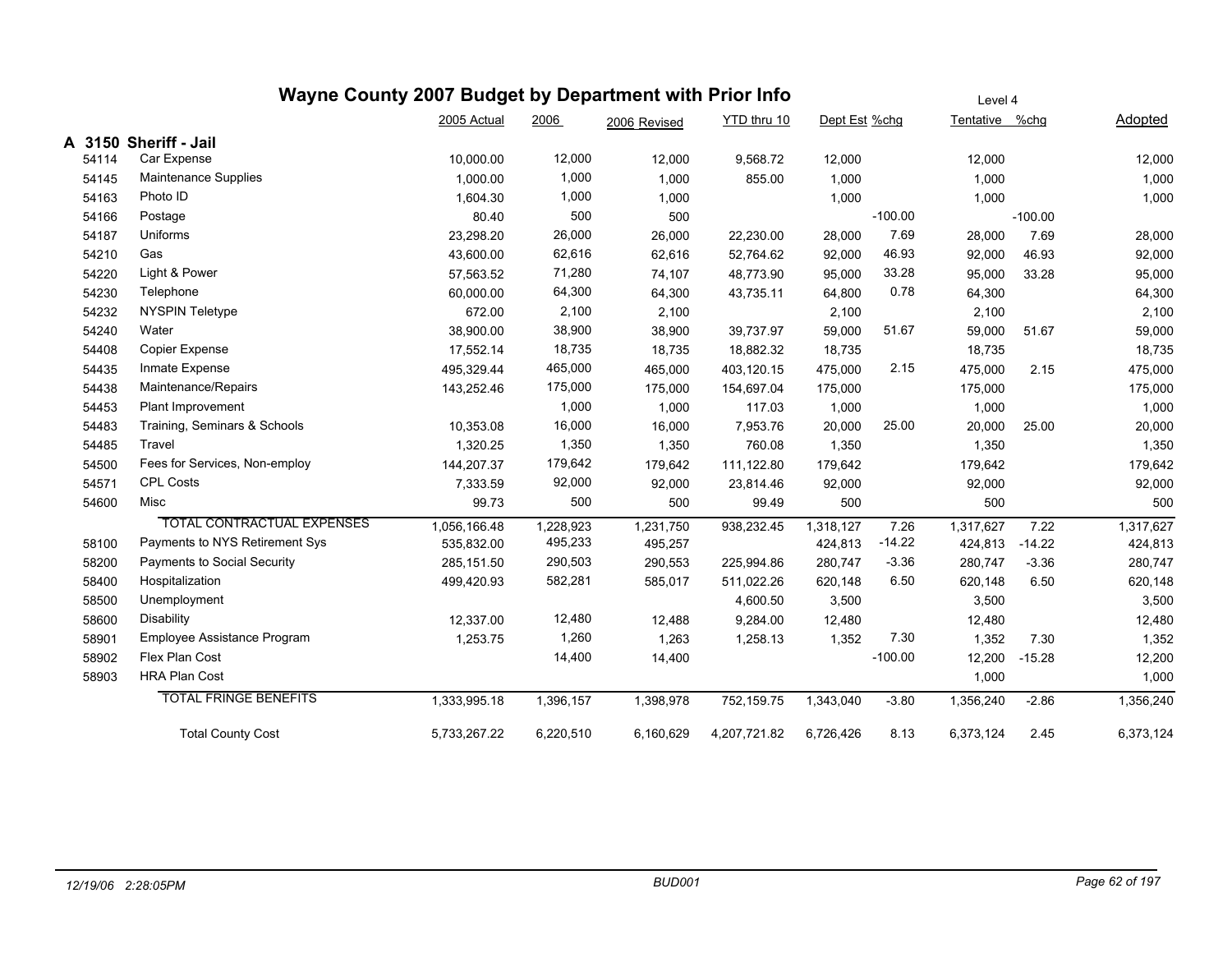|       | Wayne County 2007 Budget by Department with Prior Info |             |        |              |             | Level 4       |                |         |  |  |
|-------|--------------------------------------------------------|-------------|--------|--------------|-------------|---------------|----------------|---------|--|--|
|       |                                                        | 2005 Actual | 2006   | 2006 Revised | YTD thru 10 | Dept Est %chg | Tentative %chq | Adopted |  |  |
|       | A 3170 Other Correctional Agencies                     |             |        |              |             |               |                |         |  |  |
| 54435 | Inmate Expense                                         | 5.066.20    | 35,000 | 35,000       |             | 35.000        | 35.000         | 35,000  |  |  |
|       | <b>TOTAL CONTRACTUAL EXPENSES</b>                      | 5.066.20    | 35,000 | 35,000       |             | 35,000        | 35,000         | 35,000  |  |  |
|       | <b>Total County Cost</b>                               | 5,066.20    | 35,000 | 35,000       |             | 35,000        | 35,000         | 35,000  |  |  |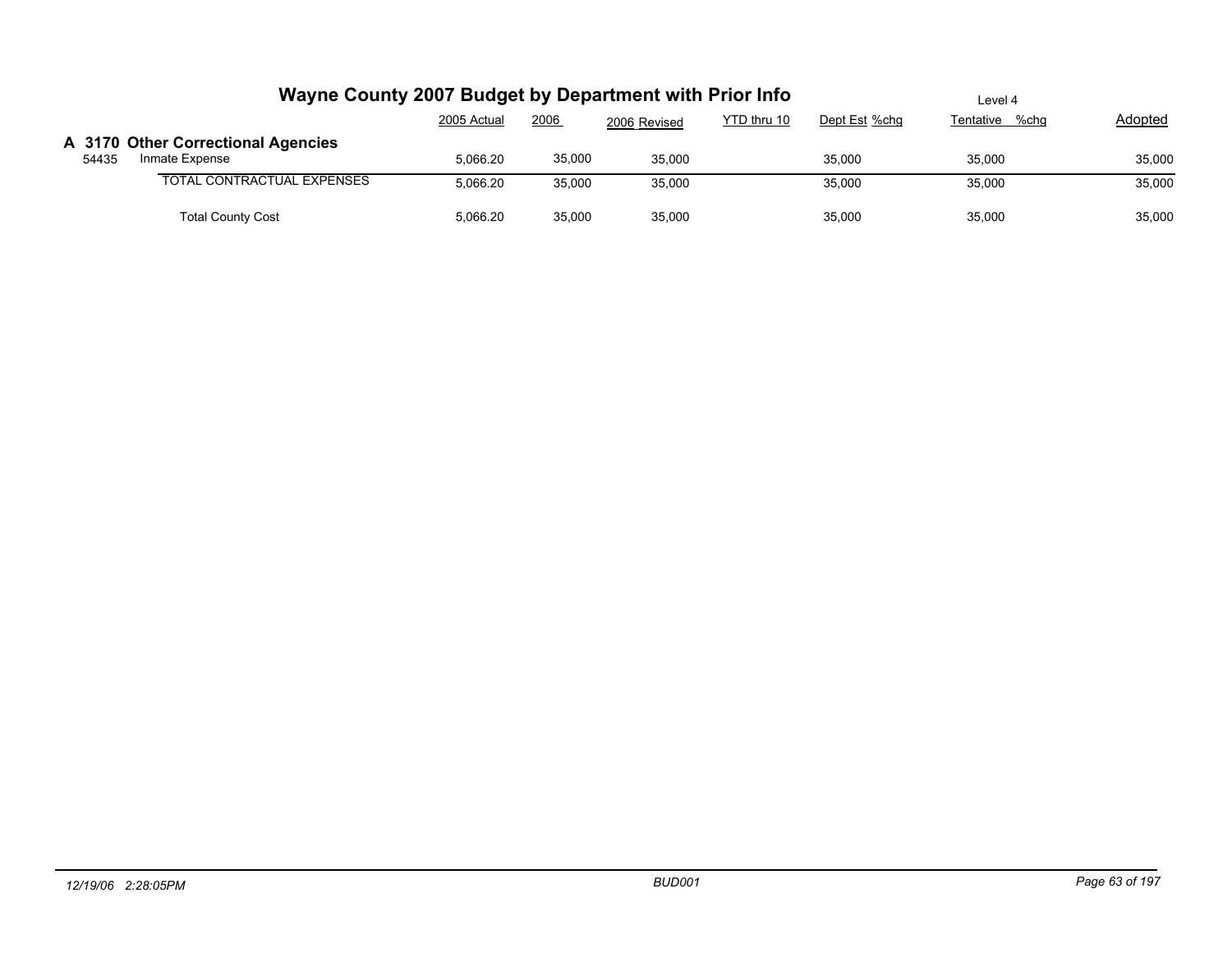|       | Wayne County 2007 Budget by Department with Prior Info         |             |        |              |             | Level 4       |       |           |       |         |  |
|-------|----------------------------------------------------------------|-------------|--------|--------------|-------------|---------------|-------|-----------|-------|---------|--|
|       |                                                                | 2005 Actual | 2006   | 2006 Revised | YTD thru 10 | Dept Est %chg |       | Tentative | %chq  | Adopted |  |
| 54000 | A 3171 Regional Crime Labratory<br><b>Contractual Expenses</b> | 40.030.00   | 41,230 | 41.230       | 41.230.00   | 52.000        | 26.12 | 52.000    | 26.12 | 52,000  |  |
|       | <b>TOTAL CONTRACTUAL EXPENSES</b>                              | 40.030.00   | 41.230 | 41.230       | 41.230.00   | 52.000        | 26.12 | 52.000    | 26.12 | 52,000  |  |
|       | <b>Total County Cost</b>                                       | 40,030.00   | 41,230 | 41,230       | 41,230.00   | 52,000        | 26.12 | 52.000    | 26.12 | 52,000  |  |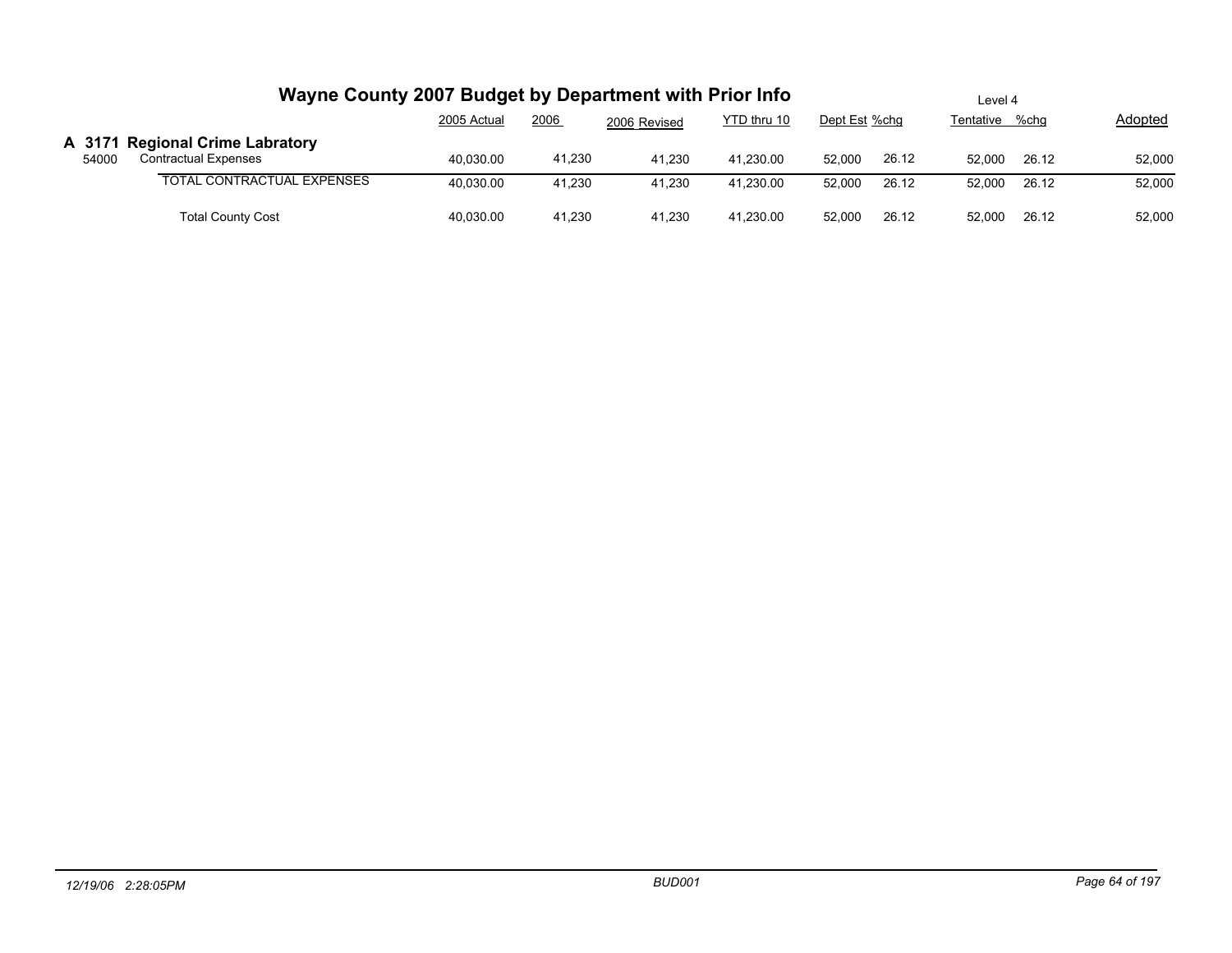|       | Wayne County 2007 Budget by Department with Prior Info |               |            |               |               | Level 4       |           |                     |               |                |  |  |
|-------|--------------------------------------------------------|---------------|------------|---------------|---------------|---------------|-----------|---------------------|---------------|----------------|--|--|
|       |                                                        | 2005 Actual   | 2006       | 2006 Revised  | YTD thru 10   | Dept Est %chg |           | Tentative %chg      |               | Adopted        |  |  |
|       | A 3315 Stop DWI                                        |               |            |               |               |               |           |                     |               |                |  |  |
| 42615 | Fines                                                  | $-264,070.97$ | $-330,576$ | $-330,576$    | $-199,263.61$ | $-282,129$    | $-14.66$  | $-282,129$ $-14.66$ |               | 282,129        |  |  |
| 42770 | Miscellaneous Revenues                                 | -485.95       |            |               |               |               |           |                     |               |                |  |  |
|       | <b>TOTAL REVENUES</b>                                  | $-264,556.92$ | $-330,576$ | $-330,576$    | $-199,263.61$ | $-282,129$    | $-14.66$  | $-282,129$          | $-14.66$      | 282,129        |  |  |
| 51017 | Secy-Chairman/DWI                                      | 22,469.67     | 21,881     | 21,881        | 18,116.56     | 23,214        | 6.09      | 23,214              | 6.09          | 23,214         |  |  |
| 51021 | Coordinator Stop DWI                                   | 18,372.64     | 18,373     | 18,373        | 15,211.85     | 19,791        | 7.72      | 19,791              | 7.72          | 19,791         |  |  |
|       | <b>TOTAL PERSONAL SERVICES</b>                         | 40.842.31     | 40,254     | 40,254        | 33,328.41     | 43,005        | 6.83      | 43,005              | 6.83          | 43,005         |  |  |
| 52200 | Office Equipment                                       |               | 300        | 300           |               |               | $-100.00$ |                     | $-100.00$     |                |  |  |
| 52500 | Other Equipment                                        | 40,352.30     | 20,000     | 20,000        |               | 10,000        | $-50.00$  |                     | 10,000 -50.00 | 10,000         |  |  |
|       | <b>TOTAL EQUIPMENT</b>                                 | 40,352.30     | 20,300     | 20,300        |               | 10,000        | $-50.74$  | 10,000              | $-50.74$      | 10,000         |  |  |
| 54126 | <b>Field Supplies</b>                                  | 1,732.74      | 1,800      | 1,800         | 736.00        | 1,800         |           | 1,800               |               | 1,800          |  |  |
| 54150 | <b>Office Supplies</b>                                 | 206.14        | 400        | 400           | 34.00         | 400           |           | 400                 |               | 400            |  |  |
| 54166 | Postage                                                | 196.79        | 400        | 400           | 90.13         | 400           |           | 400                 |               | 400            |  |  |
| 54210 | Gas                                                    | 1,120.34      | 1,456      | 1,456         | 1,188.27      | 2,200         | 51.10     | 2,200               | 51.10         | 2,200          |  |  |
| 54220 | Light & Power                                          | 979.62        | 1,133      | 1,133         | 2,245.97      | 2,600         | 129.48    |                     | 2,600 129.48  | 2,600          |  |  |
| 54230 | Telephone                                              | 1,132.07      | 1,300      | 1,300         | 1,033.54      | 1,300         |           | 1,300               |               | 1,300          |  |  |
| 54240 | Water                                                  | 77.49         | 200        | 222           | 100.56        | 175           | $-12.50$  | 175                 | $-12.50$      | 175            |  |  |
| 54414 | Data Processing                                        | 3,984.00      | 3,984      | 3,984         | 3,984.00      | 4,136         | 3.82      | 4,136               | 3.82          | 4,136          |  |  |
| 54416 | <b>District Attorney Reimb</b>                         | 36,000.00     | 50,000     | 50,000        | 50,000.00     | 25,000        | $-50.00$  | 25,000              | $-50.00$      | 25,000         |  |  |
| 54424 | Equipment - Maint Contract                             | 785.62        | 1,000      | 1,000         | 897.47        | 1,000         |           | 1,000               |               | 1,000          |  |  |
| 54425 | Equipment - Maint & Repair                             | 508.45        | 3,000      | 3,000         | 196.90        | 3,000         |           | 3,000               |               | 3,000          |  |  |
| 54438 | Maintenance/Repairs                                    | 4,932.00      | 4,932      | 4,932         | 4,932.00      | 4,932         |           | 4,932               |               | 4,932          |  |  |
| 54461 | <b>Public Education</b>                                | 32,011.91     | 43,300     | 43,300        | 20,622.22     | 43,300        |           | 43,300              |               | 43,300         |  |  |
| 54483 | Training, Seminars & Schools                           | 765.25        | 2,250      | 2,250         | 777.47        | 2,000         | $-11.11$  | 2,000               | $-11.11$      | 2,000          |  |  |
| 54485 | Travel                                                 | 857.06        | 1,000      | 1,000         |               | 1,000         |           | 1,000               |               | 1,000          |  |  |
| 54503 | Alcohol Evaluation & Rehab                             | 7,500.00      | 7,500      | 7,500         | 7,500.00      | 7,500         |           | 7,500               |               | 7,500          |  |  |
| 54559 | Jury & Trial Exp/T&V                                   |               | 2,000      | 2,000         | 827.43        | 2,000         |           | 2,000               |               | 2,000          |  |  |
| 54570 | Reimb Town & Village Police                            | 6,360.20      | 17,000     | 17,000        | 5,496.82      | 17,000        |           | 17,000              |               | 17,000         |  |  |
| 54611 | Probation                                              | 100,000.00    | 100,000    | 100,000       | 50,000.00     | 75,000        | $-25.00$  | 75,000              | $-25.00$      | 75,000         |  |  |
| 54613 | Sheriff                                                | 4,073.06      | 18,000     | 18,000        | 3,225.32      | 18,000        |           | 18,000              |               | 18,000         |  |  |
|       | <b>TOTAL CONTRACTUAL EXPENSES</b>                      | 203,222.74    | 260,655    | 260,677       | 153,888.10    | 212,743       | $-18.38$  | 212,743             | $-18.38$      | 212,743        |  |  |
| 58100 | Payments to NYS Retirement Sys                         | 1,457.00      | 2,084      | 2,084         |               | 2,252         | 8.06      | 2,252               | 8.06          | 2,252          |  |  |
| 58200 | Payments to Social Security                            | 3,057.07      | 3,080      | 3,080         | 2,485.36      | 3,290         | 6.82      | 3,290               | 6.82          | 3,290          |  |  |
| 58400 | Hospitalization                                        | 3,032.64      | 4,023      | 4,023         | 3,414.62      | 10,659        | 164.95    | 10,659              | 164.95        | 10,659         |  |  |
| 58600 | <b>Disability</b>                                      | 167.58        | 156        | 156           | 115.00        | 156           |           | 156                 |               | 156            |  |  |
| 58901 | Employee Assistance Program                            | 22.13         | 24         | 24            | 22.88         | 24            |           | 24                  |               | 24             |  |  |
|       | <b>TOTAL FRINGE BENEFITS</b>                           | 7,736.42      | 9,367      | 9,367         | 6,037.86      | 16,381        | 74.88     | 16,381              | 74.88         | 16,381         |  |  |
|       | 12/19/06 2:28:05PM                                     |               |            | <b>BUD001</b> |               |               |           |                     |               | Page 65 of 197 |  |  |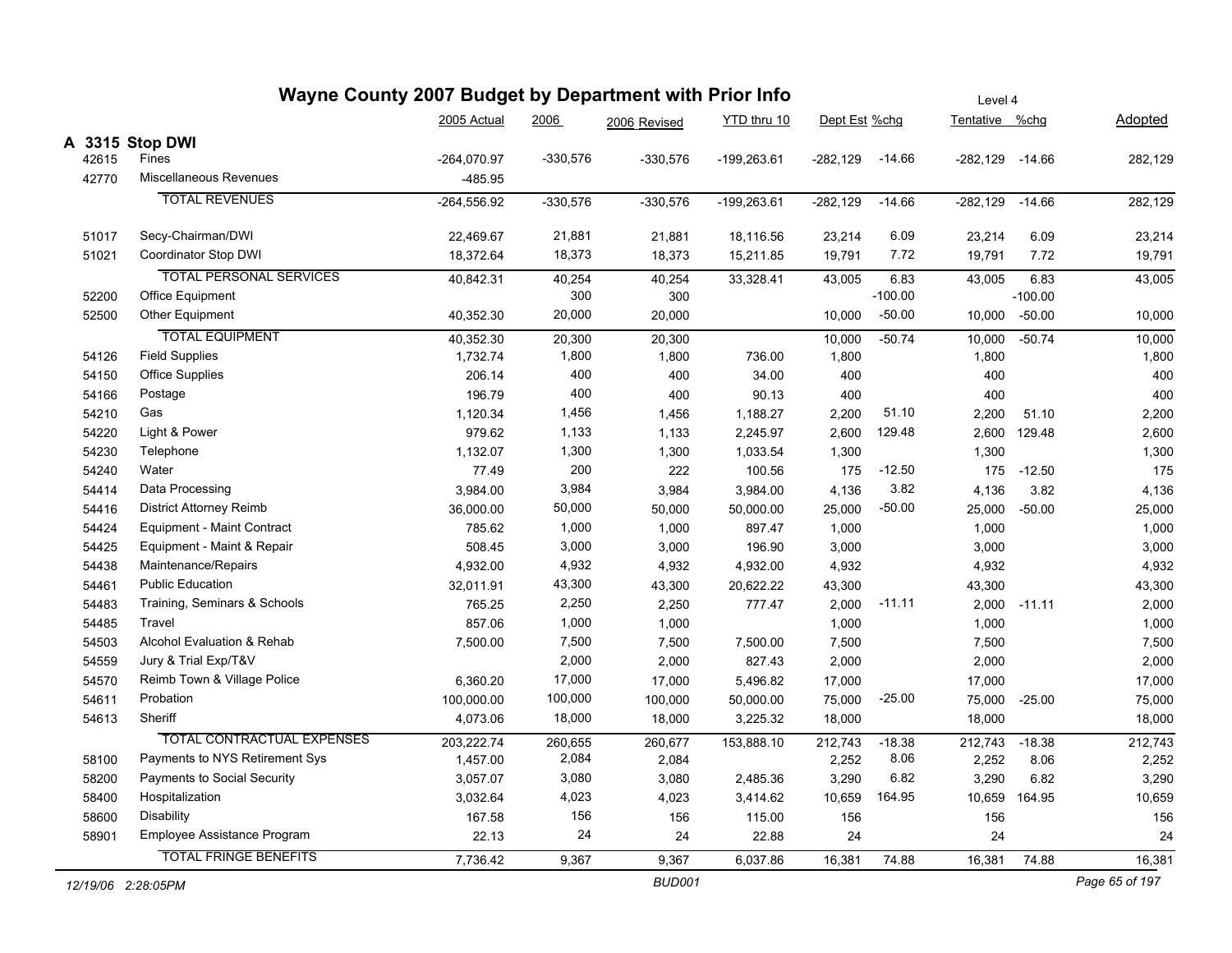|                          | Wayne County 2007 Budget by Department with Prior Info |      |              |             |               | Level 4        |         |
|--------------------------|--------------------------------------------------------|------|--------------|-------------|---------------|----------------|---------|
|                          | 2005 Actual                                            | 2006 | 2006 Revised | YTD thru 10 | Dept Est %chg | Tentative %chg | Adopted |
| A 3315 Stop DWI          |                                                        |      |              |             |               |                |         |
| <b>Total County Cost</b> | 27,596.85                                              |      |              | -6,009.24   |               |                |         |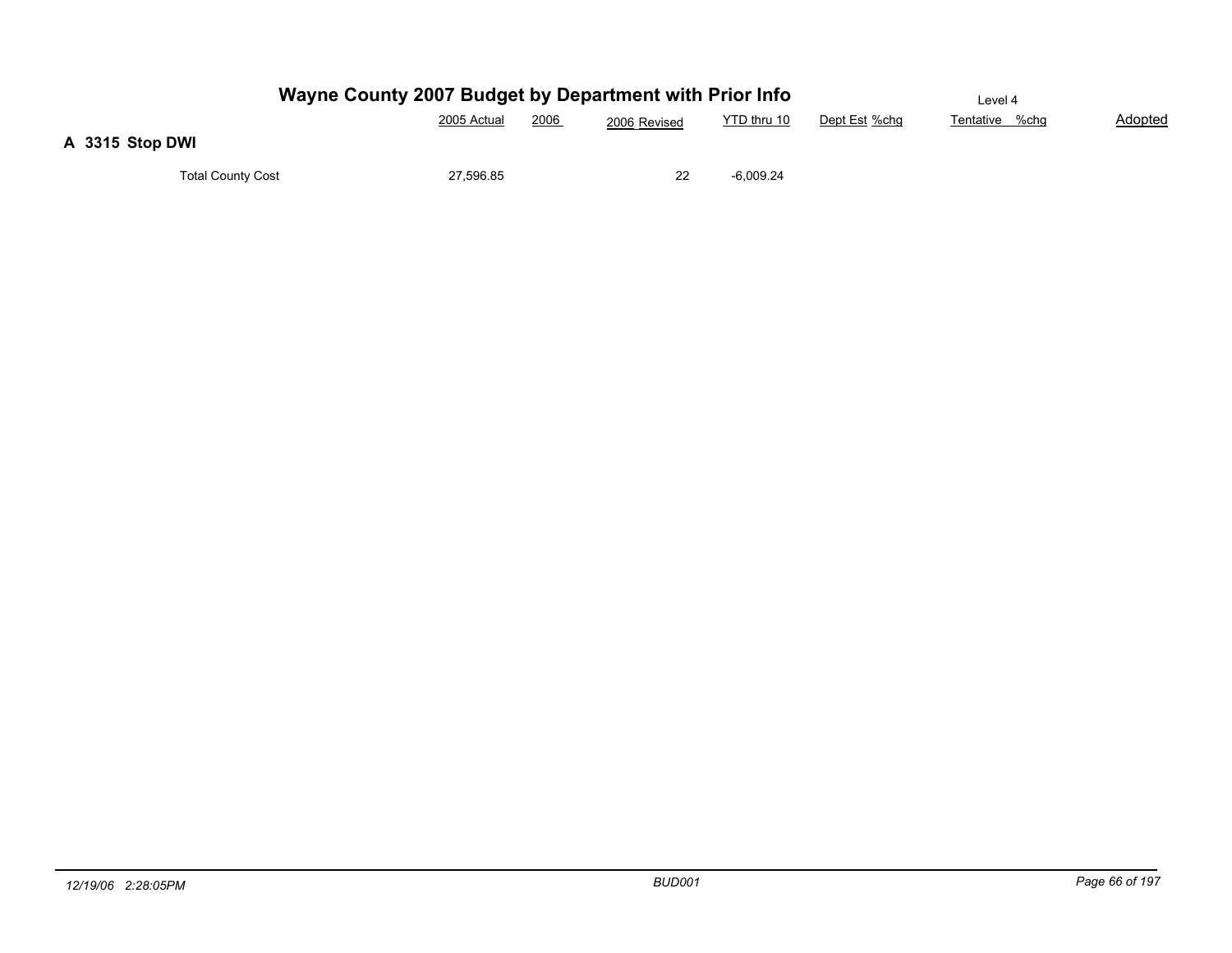|       | Wayne County 2007 Budget by Department with Prior Info |              | Level 4   |              |             |               |          |                |              |         |
|-------|--------------------------------------------------------|--------------|-----------|--------------|-------------|---------------|----------|----------------|--------------|---------|
|       |                                                        | 2005 Actual  | 2006      | 2006 Revised | YTD thru 10 | Dept Est %chg |          | Tentative %chg |              | Adopted |
|       | A 3410 Mutual Aid (Fire Coordinator)                   |              |           |              |             |               |          |                |              |         |
| 41280 | <b>Shared Services Fees</b>                            | $-20,937.00$ | $-20,557$ | $-20,557$    |             | $-22,145$     | 7.72     | $-22,145$      | 7.72         | 22,145  |
| 42665 | Sale of Surplus Equipment                              |              |           | $-20,200$    |             |               |          |                |              |         |
|       | <b>TOTAL REVENUES</b>                                  | $-20,937.00$ | $-20,557$ | $-40,757$    |             | $-22,145$     | 7.72     | $-22,145$      | 7.72         | 22,145  |
| 51084 | <b>Fire Coordinator</b>                                | 24,943.78    | 24,148    | 24,148       | 20,086.89   | 24,872        | 3.00     | 24,872         | 3.00         | 24,872  |
| 51122 | Account Clerk (7hr)                                    | 26,617.29    | 26,440    | 26,440       | 21,253.42   | 26,944        | 1.91     | 26,944         | 1.91         | 26,944  |
|       | <b>TOTAL PERSONAL SERVICES</b>                         | 51,561.07    | 50,588    | 50,588       | 41,340.31   | 51,816        | 2.43     | 51,816         | 2.43         | 51,816  |
| 52100 | Furniture & Furnishings                                | 695.40       |           |              |             |               |          |                |              |         |
| 52300 | <b>Motor Vehicles</b>                                  |              |           | 240,200      | 181,217.00  |               |          |                |              |         |
|       | <b>TOTAL EQUIPMENT</b>                                 | 695.40       |           | 240,200      | 181,217.00  |               |          |                |              |         |
| 54114 | Car Expense                                            | 2,650.00     | 2,200     | 2,200        | 1,991.88    | 2,200         |          | 2,200          |              | 2,200   |
| 54126 | <b>Field Supplies</b>                                  | 3,992.15     | 2,649     | 2,649        | 2,926.39    | 2,649         |          | 2,649          |              | 2,649   |
| 54150 | <b>Office Supplies</b>                                 | 388.05       | 550       | 550          | 479.40      | 550           |          | 550            |              | 550     |
| 54166 | Postage                                                | 1,250.00     | 1,000     | 1,000        | 407.71      | 850           | $-15.00$ | 850            | $-15.00$     | 850     |
| 54181 | <b>Training Materials</b>                              | 2,000.00     | 1,200     | 1,200        | 472.82      | 1,200         |          | 1,200          |              | 1,200   |
| 54187 | Uniforms                                               |              | 625       | 625          |             | 625           |          | 625            |              | 625     |
| 54210 | Gas                                                    | 3,000.00     | 5,720     | 5,720        | 3,600.01    | 7,400         | 29.37    | 7,400          | 29.37        | 7,400   |
| 54220 | Light & Power                                          | 6,037.01     | 7,520     | 7,823        | 5,231.38    | 7,500         | $-0.27$  | 7,500          | $-0.27$      | 7,500   |
| 54230 | Telephone                                              | 2,224.27     | 2,300     | 2,300        | 1,495.77    | 2,300         |          | 2,300          |              | 2,300   |
| 54240 | Water                                                  | 1,367.95     | 1,400     | 1,518        | 1,326.35    | 3,050         | 117.86   |                | 3,050 117.86 | 3,050   |
| 54250 | Refuse                                                 | 350.00       | 350       | 350          | 350.00      | 350           |          | 350            |              | 350     |
| 54414 | Data Processing                                        | 1,252.00     | 1,252     | 1,252        | 1,252.00    | 1,294         | 3.35     | 1,294          | 3.35         | 1,294   |
| 54418 | Dues                                                   | 275.00       | 350       | 350          | 310.00      | 350           |          | 350            |              | 350     |
| 54425 | Equipment - Maint & Repair                             | 6,382.43     | 5,574     | 5,574        | 8,640.89    | 5,574         |          | 5,574          |              | 5,574   |
| 54438 | Maintenance/Repairs                                    | 17,541.31    | 19,260    | 20,947       | 23,555.93   | 16,700        | $-13.29$ | 16,700         | $-13.29$     | 16,700  |
| 54456 | Printing                                               | 650.00       | 650       | 650          |             | 550           | $-15.38$ |                | 550 - 15.38  | 550     |
| 54461 | <b>Public Education</b>                                | 1,500.00     | 1,500     | 1,500        | 198.00      | 1,500         |          | 1,500          |              | 1,500   |
| 54472 | Subscriptions                                          | 259.50       | 350       | 350          | 79.00       | 350           |          | 350            |              | 350     |
| 54483 | Training, Seminars & Schools                           | 821.69       | 945       | 945          | 582.19      | 945           |          | 945            |              | 945     |
| 54485 | Travel                                                 | 2,905.43     | 2,925     | 2,925        | 1,226.93    | 2,925         |          | 2,925          |              | 2,925   |
| 54521 | Record Storage                                         | 488.00       | 440       | 440          |             | 440           |          | 440            |              | 440     |
| 54600 | Misc                                                   | 285.10       | 500       | 500          | 34.31       | 500           |          | 500            |              | 500     |
|       | <b>TOTAL CONTRACTUAL EXPENSES</b>                      | 55.619.89    | 59.260    | 61.368       | 54,160.96   | 59,802        | 0.91     | 59,802         | 0.91         | 59,802  |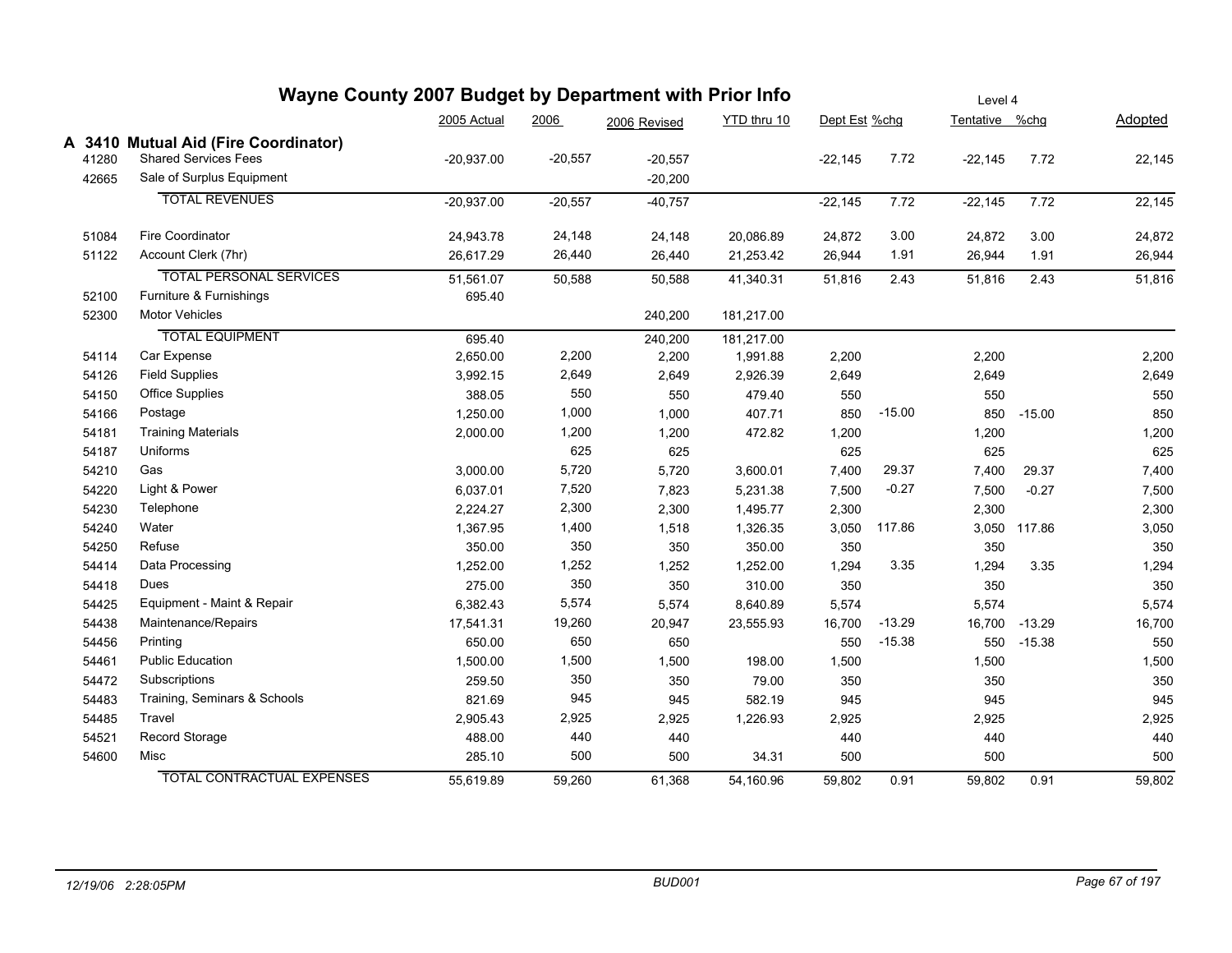|       | Wayne County 2007 Budget by Department with Prior Info | Level 4     |         |              |             |               |          |                |          |         |
|-------|--------------------------------------------------------|-------------|---------|--------------|-------------|---------------|----------|----------------|----------|---------|
|       |                                                        | 2005 Actual | 2006    | 2006 Revised | YTD thru 10 | Dept Est %chg |          | Tentative %chg |          | Adopted |
|       | A 3410 Mutual Aid (Fire Coordinator)                   |             |         |              |             |               |          |                |          |         |
| 58100 | Payments to NYS Retirement Sys                         | 3.045.00    | 2,478   | 2,478        |             | 2,614         | 5.49     | 2.614          | 5.49     | 2,614   |
| 58200 | Payments to Social Security                            | 2.620.95    | 3,869   | 3,869        | 2.945.46    | 3,964         | 2.46     | 3.964          | 2.46     | 3,964   |
| 58400 | Hospitalization                                        | 10,710.94   | 8,975   | 8,975        | 11,300.31   | 12,470        | 38.94    | 12.470         | 38.94    | 12,470  |
| 58600 | Disability                                             | 154.00      | 156     | 156          | 115.00      | 156           |          | 156            |          | 156     |
| 58901 | Employee Assistance Program                            | 14.75       | 24      | 24           | 15.25       | 16            | $-33.33$ | 16             | $-33.33$ | 16      |
|       | <b>TOTAL FRINGE BENEFITS</b>                           | 16.545.64   | 15,502  | 15,502       | 14.376.02   | 19,220        | 23.98    | 19.220         | 23.98    | 19,220  |
|       | <b>Total County Cost</b>                               | 103.485.00  | 104.793 | 326.901      | 291.094.29  | 108.693       | 3.72     | 108.693        | 3.72     | 108,693 |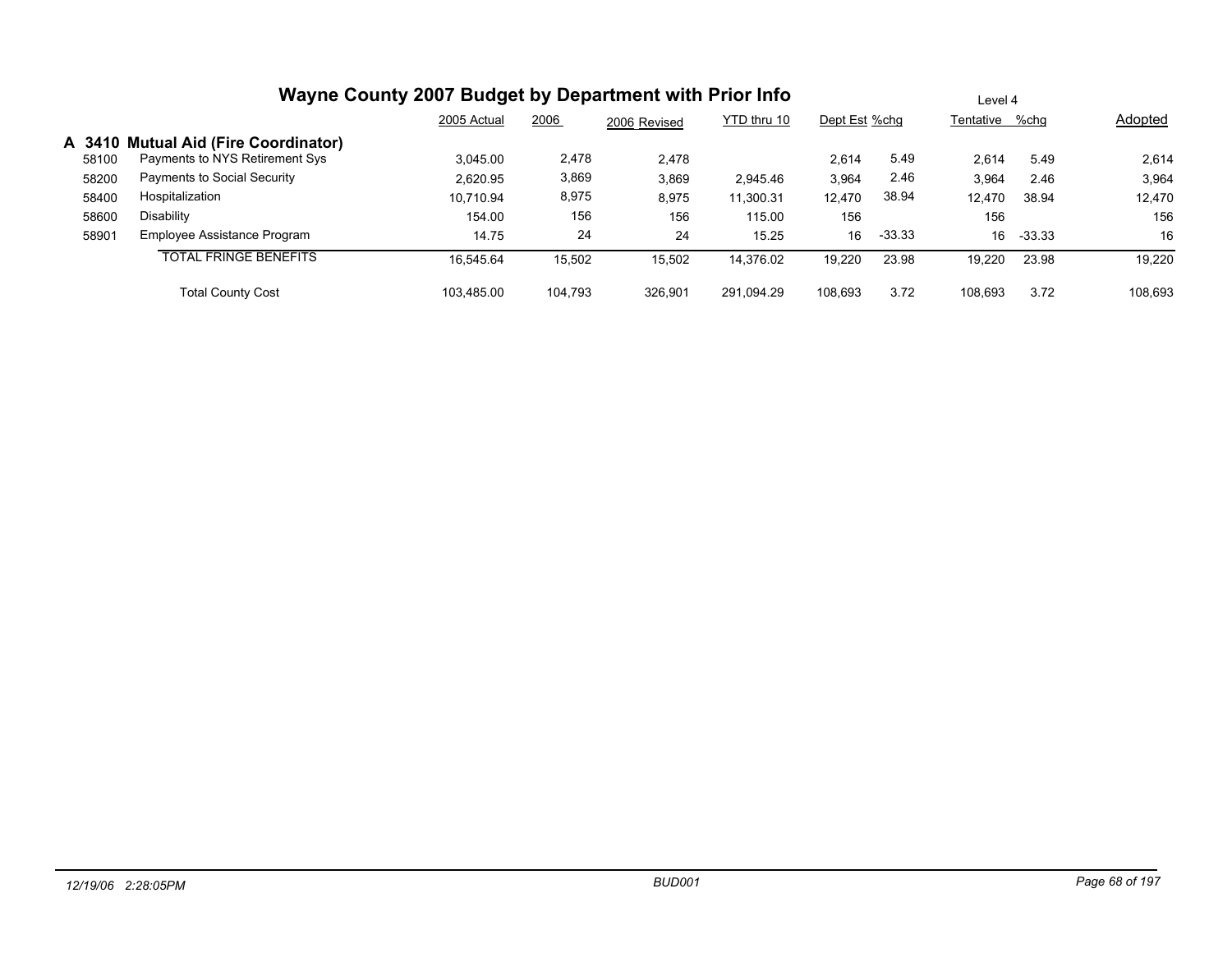|        | Wayne County 2007 Budget by Department with Prior Info | Level 4       |            |              |              |               |           |            |           |         |
|--------|--------------------------------------------------------|---------------|------------|--------------|--------------|---------------|-----------|------------|-----------|---------|
|        |                                                        | 2005 Actual   | 2006       | 2006 Revised | YTD thru 10  | Dept Est %chg |           | Tentative  | %chq      | Adopted |
| A 3640 | <b>Emergency Management Office</b>                     |               |            |              |              |               |           |            |           |         |
| 43302  | Homeland Security                                      | $-4,095.06$   |            |              |              |               |           |            |           |         |
| 43306  | <b>Nuclear Facility Support</b>                        | $-204,600.00$ | $-204,600$ | $-204,600$   |              | $-204,600$    |           | $-204,600$ |           | 204,600 |
| 43317  | Sara Title III                                         |               | $-2,000$   | $-2,000$     | $-2,000.00$  | $-2,000$      |           | $-1,800$   | $-10.00$  | 1,800   |
| 44305  | Civil Defense                                          | $-22,856.00$  | $-22,735$  | $-22,735$    | $-11,369.00$ | $-22,978$     | 1.07      | $-22,978$  | 1.07      | 22,978  |
| 44306  | <b>Homeland Security</b>                               | $-2,621.00$   | $-32,913$  | $-32,913$    |              |               | $-100.00$ |            | $-100.00$ |         |
| 44961  | Fema-Pre Disaster Mitigation                           |               | $-23,213$  | $-23,213$    | $-27,862.22$ | $-2,377$      | $-89.76$  | $-2,377$   | $-89.76$  | 2,377   |
|        | <b>TOTAL REVENUES</b>                                  | -234,172.06   | $-285,461$ | $-285,461$   | $-41,231.22$ | $-231,955$    | $-18.74$  | $-231,755$ | $-18.81$  | 231,755 |
| 51085  | Director ODP                                           | 50,691.28     | 50,698     | 50,698       | 42,426.59    | 54,707        | 7.91      | 54,707     | 7.91      | 54,707  |
| 51112  | Typist                                                 | 27,393.35     | 27,498     | 27,498       | 21,935.80    | 27,597        | 0.36      | 27,597     | 0.36      | 27,597  |
| 51284  | <b>EMT Coordinator</b>                                 | 37,555.52     | 37,611     | 35,111       | 25,405.47    | 8,000         | $-78.73$  | 8,000      | $-78.73$  | 8,000   |
| 51299  | Radiological/Chemical Officer                          | 1,485.00      | 1,500      | 4,000        | 2,925.00     | 5,000         | 233.33    | 5,000      | 233.33    | 5,000   |
| 51494  | <b>Operations Officer</b>                              | 43,124.97     | 43,132     | 43,132       | 34,401.40    | 43,537        | 0.94      | 43,537     | 0.94      | 43,537  |
| 51904  | Overtime                                               | 188.11        |            |              |              |               |           |            |           |         |
|        | <b>TOTAL PERSONAL SERVICES</b>                         | 160,438.23    | 160,439    | 160,439      | 127,094.26   | 138,841       | $-13.46$  | 138,841    | $-13.46$  | 138,841 |
| 52000  | Equipment & Other Cap Outlay                           | 3,534.66      |            | 23,059       | 21,210.04    |               |           |            |           |         |
| 52201  | <b>Computer Equipment</b>                              |               |            |              | 1,848.91     |               |           |            |           |         |
|        | <b>TOTAL EQUIPMENT</b>                                 | 3,534.66      |            | 23,059       | 23,058.95    |               |           |            |           |         |
|        |                                                        |               |            |              |              |               |           |            |           |         |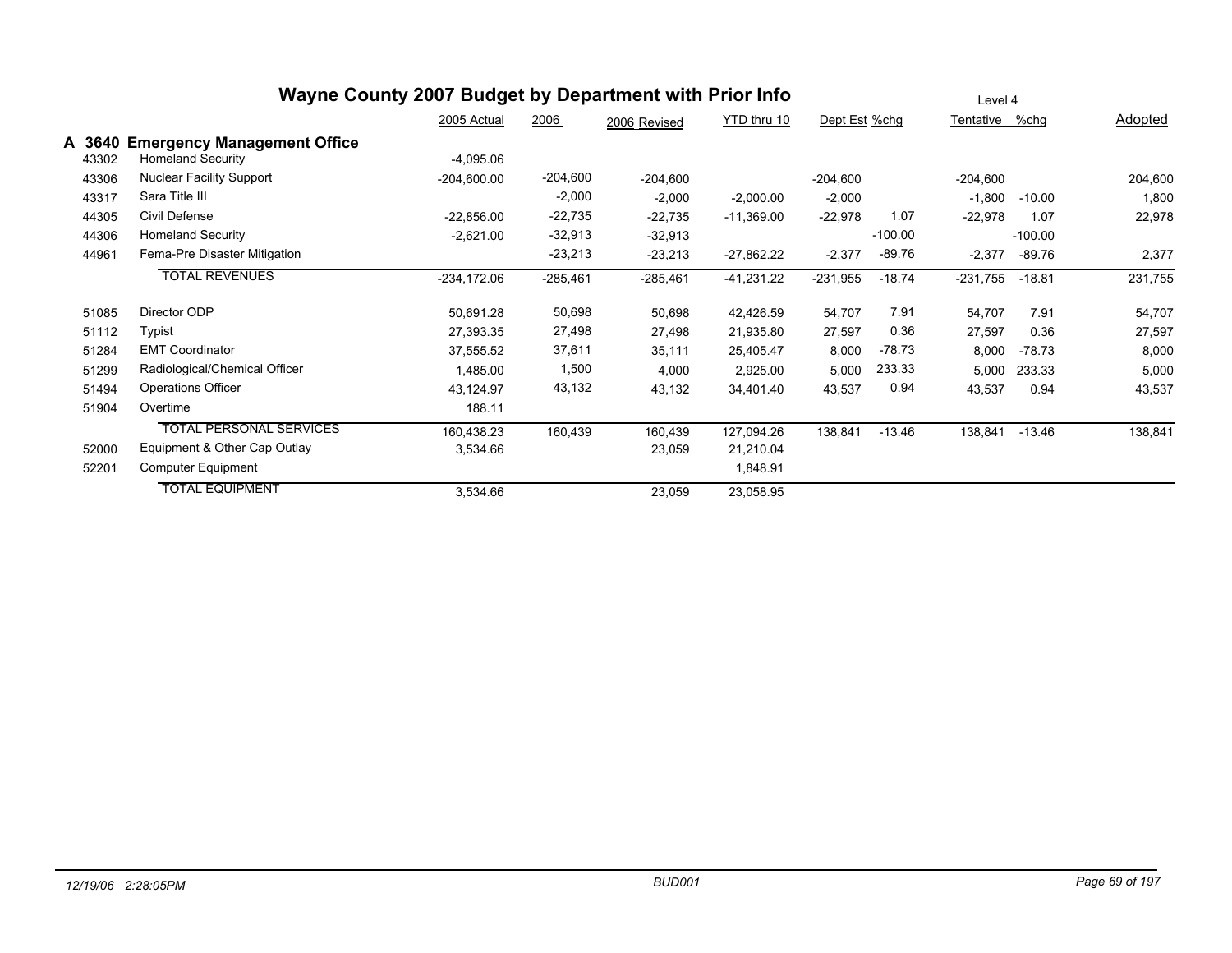### **Wayne County 2007 Budget by Department with Prior Info** Dept Est %chg Tentative %chg Adopted Level 4 2005 Actual 2006 2006 Revised YTD thru 10 **A 3640 Emergency Management Office** 54114 Car Expense 1,900.00 1,500 1,500 2,360.31 2,000 33.33 2,000 33.33 2,000 54126 Field Supplies 3,185.72 1,200 1,200 696.92 2,500 108.33 2,500 108.33 2,500 54150 Office Supplies 1,500.00 1,200 1,200 1,018.24 1,500 25.00 1,500 1,500 54166 Postage 216.00 500 500 500 500 500 54181 Training Materials 1,500.00 1,200 1,200 1,516.42 2,500 108.33 2,500 108.33 2,500 54210 Gas 934.52 960 3,960 2,935.04 6,100 535.42 6,100 535.42 6,100 54220 Light&Power 7,744.09 8,050 9,161 7,262.24 9,150 13.66 9,150 9,150 54230 Telephone 10,214.00 7,000 7,000 6,542.53 10,000 42.86 10,000 42.86 10,000 54240 Water 633.12 1,200 1,214 518.42 1,000 -16.67 1,000 -16.67 1,000 54400 Contracted Services 108 108 107.70 1,070 890.74 1,070 890.74 1,070 54408 Copier Expense 784 784 834.50 1,000 27.55 1,000 27.55 1,000 54410 Conference 630 630 50.00 630 630 630 54414 Data Processing 2,948.00 2,948 2,948 2,948.00 3,772 27.95 3,772 27.95 3,772 54418 Dues 40.00 50 50 15.00 40 -20.00 40 -20.00 40 54425 Equipment - Maint & Repair 1,000 1,000 1,000 1,000 1,000 1,000 1,000 1,000 1,000 1,000 1,000 1,000 1,000 54438 Maintenance/Repairs 18,316.43 10,800 10,800 7,979.18 9,000 -16.67 9,000 -16.67 9,000 54456 Printing 1,500 1,500 1,500 54475 Software 285.18 54485 Travel 1,809.00 1,500 1,500 812.10 2,000 33.33 2,000 33.33 2,000 54500 Fees for Services, Non-employ 6.5500 4,586.90 3,000 3,000 2,750.00 3,500 16.67 3,500 16.67 3,500 3,500 54542 Exercise-420 2,266.04 4,914 -1,630 11,666.26 -100.00 -100.00 54543 Training-420 6,491.50 9,566 9,566 299.86 -100.00 -100.00 54544 Exercise-430 425.00 3,825 -100.00 -100.00 54545 Training-430 2,125.00 14,608 4,608 4,060.43 -100.00 -100.00 54549 Mitigation Planning 2001 2002 47,833.16 23,213 23,213 9,669.69 1,783 -92.32 1,783 -92.32 1,783 54574 Sara Title III 26,855.71 2,000 2,000 940.62 2,000 2,000 2,000 54600 Misc 1,500 1,500 1,500 TOTAL CONTRACTUAL EXPENSES 141,524.19 100,756 88,337 65,268.64 64,045 -36.44 64,045 -36.44 64,045 58100 Payments to NYS Retirement Sys 19,496.00 19,191 19,191 19,191 14,330 -25.33 14,330 -25.33 14,330 14,330 58200 Payments to Social Security 11,586.11 12,253 12,253 9,258.23 10,832 -11.60 10,832 -11.60 10,832 58400 Hospitalization 35,473.61 29,303 29,303 26,626.68 29,928 2.13 29,928 2.13 29,928 58600 Disability 616.00 624 624 449.00 468 -25.00 468 -25.00 468 58901 Employee Assistance Program 59.00 64 64 61.00 64 64 64 TOTAL FRINGE BENEFITS 67,230.72 61,435 61,435 36,394.91 55,622 -9.46 55,622 -9.46 55,622 Total County Cost 138,555.74 37,169 47,809 210,585.54 26,553 -28.56 26,753 -28.02 26,753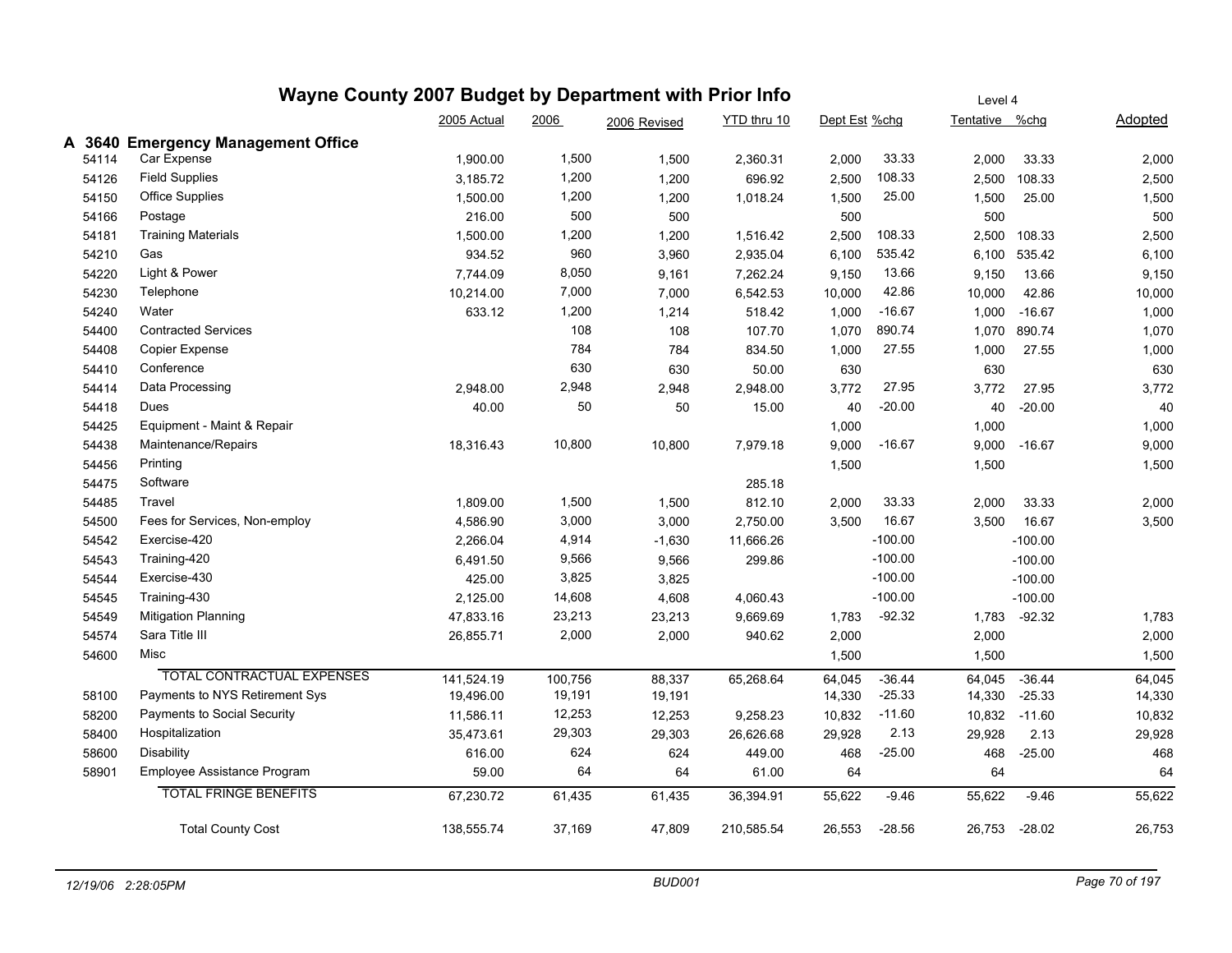|        | Wayne County 2007 Budget by Department with Prior Info |               | Level 4    |              |               |               |           |            |           |           |
|--------|--------------------------------------------------------|---------------|------------|--------------|---------------|---------------|-----------|------------|-----------|-----------|
|        |                                                        | 2005 Actual   | 2006       | 2006 Revised | YTD thru 10   | Dept Est %chg |           | Tentative  | %chg      | Adopted   |
| A 3642 | <b>E911 Communications</b>                             |               |            |              |               |               |           |            |           |           |
| 42091  | E911 Surcharges                                        | -231,675.94   | $-217,300$ | $-217,300$   | $-193,237.33$ | $-217,075$    | $-0.10$   | $-217,075$ | $-0.10$   | 217,075   |
| 42092  | E911 Wireless                                          | $-87.644.39$  | $-96,173$  | $-96.173$    | $-69,409.54$  | $-92,925$     | $-3.38$   | $-92,925$  | $-3.38$   | 92,925    |
| 42770  | Miscellaneous Revenues                                 | $-12,396.99$  | $-12,000$  | $-12,000$    | $-7,210.00$   | $-12,000$     |           | $-12,000$  |           | 12,000    |
| 43302  | <b>Homeland Security</b>                               |               |            | $-100,000$   |               |               |           |            |           |           |
| 44302  | FED-HOMELAND SECURITY                                  |               |            |              | $-100,000.00$ |               |           |            |           |           |
|        | <b>TOTAL REVENUES</b>                                  | $-331,717.32$ | $-325,473$ | $-425,473$   | -369,856.87   | $-322,000$    | $-1.07$   | $-322,000$ | $-1.07$   | 322,000   |
| 51378  | 911 Technology Coordinator                             | 12,250.02     |            |              | 39,388.55     |               |           | 50,470     |           | 50,470    |
| 51489  | <b>Public Safety Dispatcher</b>                        | 714,240.41    | 707,411    | 707,411      | 546,217.99    | 705,403       | $-0.28$   | 705,403    | $-0.28$   | 705,403   |
| 51509  | Public Safety Dispatcher Super                         | 152,402.32    | 112,935    | 112,935      | 121,004.14    | 151,108       | 33.80     | 151,108    | 33.80     | 151,108   |
| 51511  | Public Safety Dispatcher Sub                           | 18,433.68     | 15,800     | 15,800       | 24,758.04     | 21,050        | 33.23     | 21,050     | 33.23     | 21,050    |
| 51512  | Deputy E911 Coordinator                                | 32,018.31     |            |              |               |               |           |            |           |           |
| 51514  | E911 Coordinator                                       | 57,477.12     | 56,528     | 56,528       | 47,570.31     | 60,921        | 7.77      | 60,921     | 7.77      | 60,921    |
| 51515  | 911 Tech Coord                                         |               | 49,000     | 49,000       |               |               | $-100.00$ |            | $-100.00$ |           |
| 51903  | <b>Non Positions</b>                                   |               | 40,021     | 40,021       |               |               | $-100.00$ |            | $-100.00$ |           |
| 51904  | Overtime                                               | 104,291.19    | 84,500     | 84,500       | 92,850.61     | 94,500        | 11.83     | 94,500     | 11.83     | 94,500    |
| 51906  | <b>Shift Differential</b>                              | 8,994.60      | 18,930     | 18,930       |               | 18,930        |           | 18,930     |           | 18,930    |
|        | <b>TOTAL PERSONAL SERVICES</b>                         | 1,100,107.65  | 1,085,125  | 1,085,125    | 871,789.64    | 1,051,912     | $-3.06$   | 1,102,382  | 1.59      | 1,102,382 |
| 52000  | Equipment & Other Cap Outlay                           | 26,159.53     |            |              |               |               |           |            |           |           |
| 52200  | Office Equipment                                       | 1,671.42      |            | 100,000      | 99,999.60     |               |           |            |           |           |
| 52201  | <b>Computer Equipment</b>                              |               | 2,300      | 2,300        | 1,297.50      |               | $-100.00$ | 4,400      | 91.30     | 4,400     |
| 52500  | Other Equipment                                        | 879.00        | 5,601      | 5,601        |               |               | $-100.00$ |            | $-100.00$ |           |
|        | <b>TOTAL EQUIPMENT</b>                                 | 28.709.95     | 7,901      | 107.901      | 101,297.10    |               | $-100.00$ | 4.400      | $-44.31$  | 4,400     |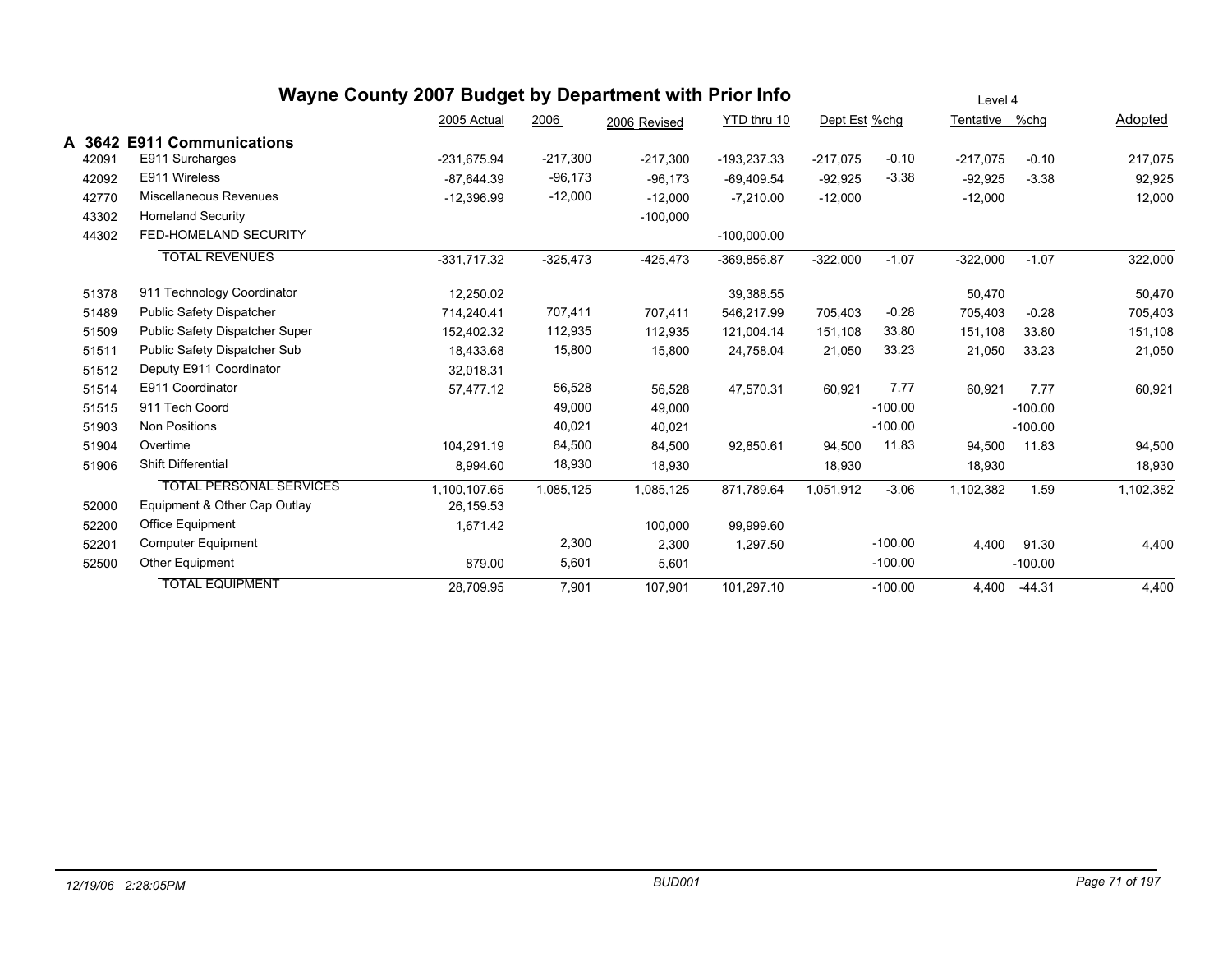|       |                                   | 2005 Actual  | 2006      | 2006 Revised | YTD thru 10  | Dept Est %chg |          | Tentative | %chq     | Adopted   |
|-------|-----------------------------------|--------------|-----------|--------------|--------------|---------------|----------|-----------|----------|-----------|
|       | A 3642 E911 Communications        |              |           |              |              |               |          |           |          |           |
| 54100 | Supplies & Materials              | 1,320.58     | 1,675     | 1,693        | 797.08       | 1.400         | $-16.42$ | 1.400     | $-16.42$ | 1,400     |
| 54114 | Car Expense                       | 2,103.69     | 1,700     | 1,700        | 1,221.01     | 1,800         | 5.88     | 1,800     | 5.88     | 1,800     |
| 54150 | <b>Office Supplies</b>            | 1,646.49     | 1,700     | 1,700        | 1,035.95     | 1,700         |          | 1,700     |          | 1,700     |
| 54166 | Postage                           | 670.00       | 400       | 400          | 96.45        | 500           | 25.00    | 500       | 25.00    | 500       |
| 54187 | Uniforms                          | 3,300.00     | 3,500     | 3,500        | 746.80       | 3,000         | $-14.29$ | 3,000     | $-14.29$ | 3,000     |
| 54210 | Gas                               | 600.00       | 800       | 800          | 1,301.38     | 2,700         | 237.50   | 2,700     | 237.50   | 2,700     |
| 54220 | Light & Power                     | 8,887.43     | 11,000    | 11,331       | 7,985.56     | 11,500        | 4.55     | 11,500    | 4.55     | 11,500    |
| 54230 | Telephone                         | 109,100.00   | 104,800   | 104,800      | 66,249.97    | 52,800        | $-49.62$ | 52,800    | $-49.62$ | 52,800    |
| 54232 | <b>NYSPIN Teletype</b>            | 1,450.60     | 4,408     | 4,408        |              | 2,660         | $-39.66$ | 2,660     | $-39.66$ | 2,660     |
| 54234 | Telephone - Lease Lines           | 15,625.00    | 4,725     | 4,725        | 3,691.45     | 11,124        | 135.43   | 7,800     | 65.08    | 7,800     |
| 54240 | Water                             | 400.00       | 450       | 450          | 288.81       | 550           | 22.22    | 550       | 22.22    | 550       |
| 54408 | Copier Expense                    | 700.00       | 790       | 790          | 800.60       | 832           | 5.32     | 832       | 5.32     | 832       |
| 54414 | Data Processing                   | 16,944.00    | 16,944    | 16,944       | 16,944.00    | 17,840        | 5.29     | 17,840    | 5.29     | 17,840    |
| 54424 | Equipment - Maint Contract        | 56,494.00    | 56,494    | 56,494       | 33,067.94    | 59,686        | 5.65     | 59,686    | 5.65     | 59,686    |
| 54425 | Equipment - Maint & Repair        | 10,922.00    | 6,250     | 6,250        | 13,556.62    | 11,850        | 89.60    | 11,850    | 89.60    | 11,850    |
| 54437 | Lease                             | 12,000.00    | 12,000    | 12,000       | 9,000.00     | 12,000        |          | 12,000    |          | 12,000    |
| 54438 | Maintenance/Repairs               | 24,051.59    | 17,500    | 17,500       | 18,655.09    | 22,128        | 26.45    | 22,128    | 26.45    | 22,128    |
| 54460 | Promotion                         | 685.00       | 700       | 700          | 42.85        | 700           |          | 700       |          | 700       |
| 54475 | Software                          | 72,531.62    | 2,800     | 2,800        | 2,200.50     | 5,000         | 78.57    | 5,000     | 78.57    | 5,000     |
| 54483 | Training, Seminars & Schools      | 3,503.51     | 3,500     | 3,500        | 2,475.06     | 3,500         |          | 3,500     |          | 3,500     |
| 54493 | <b>Clerical Service Contracts</b> | 20,937.00    | 20,557    | 20,557       |              | 22,145        | 7.72     | 22,145    | 7.72     | 22,145    |
| 54533 | Mobile Computer Supply/Repair     | 6,091.77     | 4,000     | 4,000        | 328.22       | 8,000         | 100.00   | 8,000     | 100.00   | 8,000     |
| 54600 | Misc                              | 3,626.40     | 2,500     | 2,500        | 2,073.52     | 2,500         |          | 2,500     |          | 2,500     |
|       | <b>TOTAL CONTRACTUAL EXPENSES</b> | 373,590.68   | 279,193   | 279,542      | 182,558.86   | 255,915       | $-8.34$  | 252,591   | $-9.53$  | 252,591   |
| 58100 | Payments to NYS Retirement Sys    | 126,427.00   | 126,717   | 126,717      |              | 99,500        | $-21.48$ | 99,500    | $-21.48$ | 99,500    |
| 58200 | Payments to Social Security       | 82,467.71    | 83,385    | 83,385       | 64,705.03    | 84,332        | 1.14     | 84,332    | 1.14     | 84,332    |
| 58400 | Hospitalization                   | 166,524.00   | 201,236   | 201,236      | 143,645.45   | 189,543       | $-5.81$  | 189,543   | $-5.81$  | 189,543   |
| 58500 | Unemployment                      |              |           |              | 2,450.13     |               |          |           |          |           |
| 58600 | Disability                        | 4,179.00     | 4,212     | 4,212        | 3,067.00     | 4,212         |          | 4,212     |          | 4,212     |
| 58901 | Employee Assistance Program       | 413.00       | 412       | 412          | 411.75       | 432           | 4.85     | 432       | 4.85     | 432       |
|       | <b>TOTAL FRINGE BENEFITS</b>      | 380,010.71   | 415,962   | 415,962      | 214,279.36   | 378,019       | $-9.12$  | 378,019   | $-9.12$  | 378,019   |
|       | <b>Total County Cost</b>          | 1,550,701.67 | 1,462,708 | 1,463,057    | 1,000,068.09 | 1,363,846     | $-6.76$  | 1,415,392 | $-3.23$  | 1,415,392 |

Level 4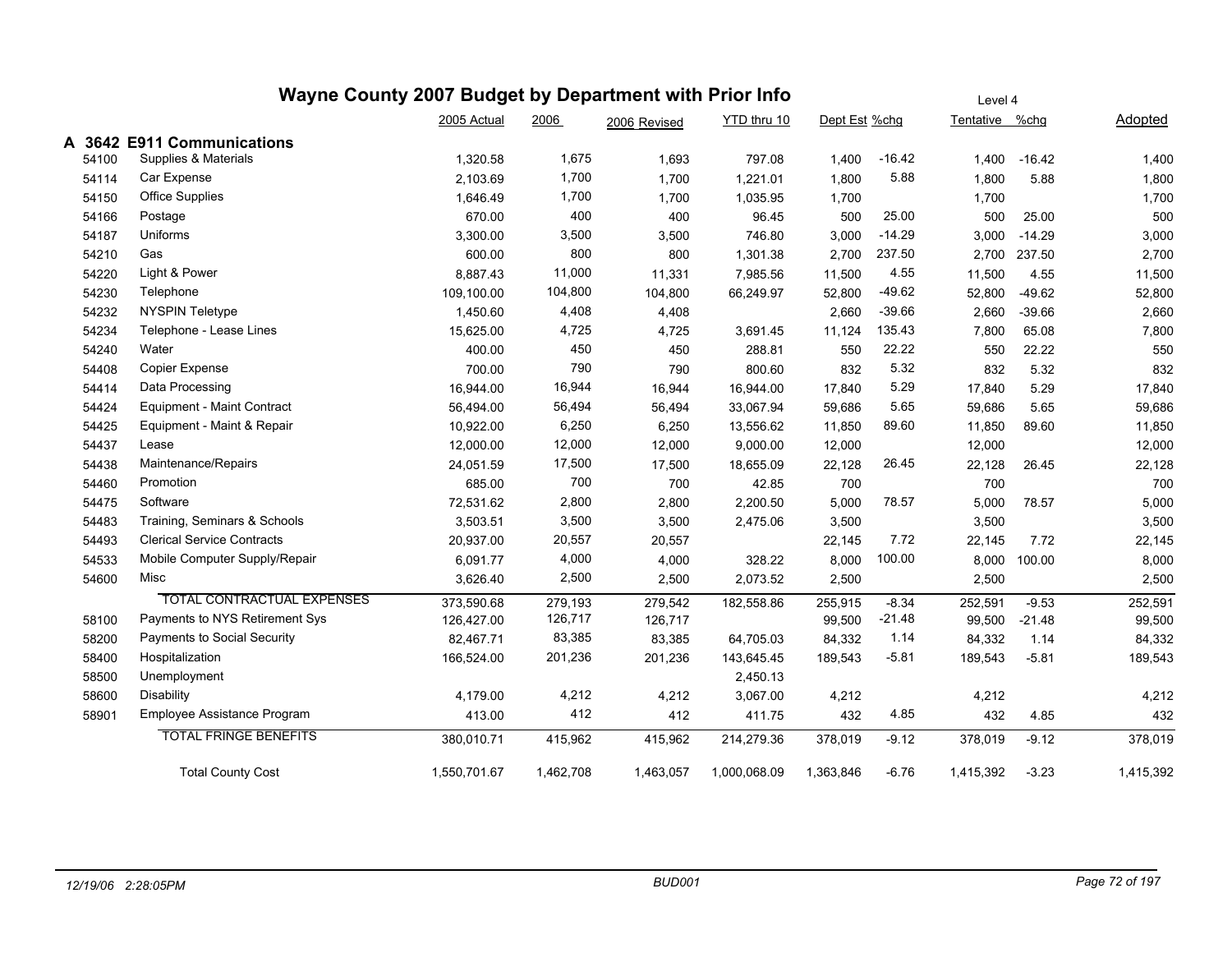| Wayne County 2007 Budget by Department with Prior Info |                                   |               |            |              |               | Level 4<br>Tentative %chg<br>Dept Est %chg |           |                |              |                |  |
|--------------------------------------------------------|-----------------------------------|---------------|------------|--------------|---------------|--------------------------------------------|-----------|----------------|--------------|----------------|--|
|                                                        |                                   | 2005 Actual   | 2006       | 2006 Revised | YTD thru 10   |                                            |           |                |              | <b>Adopted</b> |  |
|                                                        | A 3644 ALS Services               |               |            |              |               |                                            |           |                |              |                |  |
| 41615                                                  | Other Third Party Payer           | $-116,857.56$ | -123,480   | $-131,230$   | $-144,364.78$ | $-166,750$                                 | 35.04     | $-166,750$     | 35.04        | 166,750        |  |
| 43716                                                  | State Aid                         |               |            | $-10,000$    |               |                                            |           |                |              |                |  |
|                                                        | <b>TOTAL REVENUES</b>             | $-116,857.56$ | $-123,480$ | $-141,230$   | $-144,364.78$ | $-166,750$                                 | 35.04     | $-166,750$     | 35.04        | 166,750        |  |
| 51548                                                  | <b>ALS Technician</b>             | 104,642.07    | 112,235    | 112,235      | 86,379.17     | 112,667                                    | 0.38      | 112,667        | 0.38         | 112,667        |  |
| 51549                                                  | <b>ALS Technician Sub</b>         | 13,101.85     | 8,000      | 8,000        | 9,433.05      | 11,700                                     | 46.25     | 11,700         | 46.25        | 11,700         |  |
| 51550                                                  | ALS Technician Part Time          | 19,964.01     | 35,723     | 35,723       | 23,594.24     | 35,112                                     | $-1.71$   | 35,112         | $-1.71$      | 35,112         |  |
| 51904                                                  | Overtime                          | 5,795.23      | 8,000      | 8,000        | 6,345.67      | 7,500                                      | $-6.25$   | 7,500          | $-6.25$      | 7,500          |  |
|                                                        | <b>TOTAL PERSONAL SERVICES</b>    | 143,503.16    | 163,958    | 163,958      | 125,752.13    | 166,979                                    | 1.84      | 166,979        | 1.84         | 166,979        |  |
| 52000                                                  | Equipment & Other Cap Outlay      |               |            |              | 9,912.62      |                                            |           |                |              |                |  |
| 52200                                                  | Office Equipment                  |               |            | 10,000       |               |                                            |           |                |              |                |  |
| 52500                                                  | Other Equipment                   | 104.99        | 1,790      | 1,790        |               |                                            | $-100.00$ |                | $-100.00$    |                |  |
|                                                        | <b>TOTAL EQUIPMENT</b>            | 104.99        | 1,790      | 11,790       | 9,912.62      |                                            | $-100.00$ |                | $-100.00$    |                |  |
| 54100                                                  | Supplies & Materials              | 10,623.92     | 6,750      | 6,750        | 10,246.81     | 9,600                                      | 42.22     | 9,600          | 42.22        | 9,600          |  |
| 54114                                                  | Car Expense                       | 5,300.00      | 5,000      | 5,000        | 7,203.92      | 9,050                                      | 81.00     | 9,050          | 81.00        | 9,050          |  |
| 54187                                                  | Uniforms                          | 1,954.21      | 2,000      | 2,000        | 1,336.45      | 3,500                                      | 75.00     | 3,500          | 75.00        | 3,500          |  |
| 54210                                                  | Gas                               | 1,812.41      | 2,775      | 2,775        | 815.83        | 1,800                                      | $-35.14$  | 1,800          | $-35.14$     | 1,800          |  |
| 54220                                                  | Light & Power                     | 1,224.49      | 1,400      | 1,400        | 929.77        | 1,200                                      | $-14.29$  | 1,200          | $-14.29$     | 1,200          |  |
| 54230                                                  | Telephone                         | 3,600.00      | 3,700      | 3,700        | 3,141.50      | 3,700                                      |           | 3,700          |              | 3,700          |  |
| 54240                                                  | Water                             |               | 200        | 200          |               | 250                                        | 25.00     | 250            | 25.00        | 250            |  |
| 54300                                                  | Insurance                         | 317.69        | 355        | 355          | 317.70        | 360                                        | 1.41      | 360            | 1.41         | 360            |  |
| 54424                                                  | Equipment - Maint Contract        | 2,000.00      | 2,100      | 2,100        | 2,010.00      | 2,010                                      | $-4.29$   | 2,010          | $-4.29$      | 2,010          |  |
| 54425                                                  | Equipment - Maint & Repair        | 973.18        | 1,000      | 1,000        |               | 1,000                                      |           | 1,000          |              | 1,000          |  |
| 54438                                                  | Maintenance/Repairs               | 800.00        | 800        | 2,550        | 1,729.78      | 1,800                                      | 125.00    |                | 1,800 125.00 | 1,800          |  |
| 54483                                                  | Training, Seminars & Schools      | 1,564.21      | 2,800      | 2,800        | 1,203.13      | 2,800                                      |           | 2,800          |              | 2,800          |  |
| 54500                                                  | Fees for Services, Non-employ     | 12,220.00     | 11,232     | 11,232       | 9,760.00      | 15,360                                     | 36.75     | 15,360         | 36.75        | 15,360         |  |
| 54532                                                  | <b>Medical Director</b>           | 3,000.00      | 3,000      | 3,000        | 3,000.00      | 3,000                                      |           | 3,000          |              | 3,000          |  |
| 54600                                                  | Misc                              | 1,226.85      | 1,500      | 7,500        | 6,305.38      | 1,500                                      |           | 1,500          |              | 1,500          |  |
|                                                        | <b>TOTAL CONTRACTUAL EXPENSES</b> | 46,616.96     | 44,612     | 52,362       | 48,000.27     | 56,930                                     | 27.61     | 56,930         | 27.61        | 56,930         |  |
| 58100                                                  | Payments to NYS Retirement Sys    | 12,597.00     | 11,303     | 11,303       |               | 13,264                                     | 17.35     | 13,264         | 17.35        | 13,264         |  |
| 58200                                                  | Payments to Social Security       | 10,392.11     | 12,575     | 12,575       | 9,057.03      | 12,774                                     | 1.58      | 12,774         | 1.58         | 12,774         |  |
| 58400                                                  | Hospitalization                   | 22,424.88     | 25,565     | 25,565       | 23,308.56     | 28,479                                     | 11.40     | 28,479         | 11.40        | 28,479         |  |
| 58600                                                  | <b>Disability</b>                 | 462.00        | 468        | 468          | 359.00        | 468                                        |           | 468            |              | 468            |  |
| 58901                                                  | Employee Assistance Program       | 66.38         | 86         | 86           | 83.88         | 64                                         | $-25.58$  | 64             | $-25.58$     | 64             |  |
|                                                        | <b>TOTAL FRINGE BENEFITS</b>      | 45,942.37     | 49,997     | 49,997       | 32,808.47     | 55,049                                     | 10.10     | 55,049         | 10.10        | 55,049         |  |
|                                                        | <b>Total County Cost</b>          | 119,309.92    | 136,877    | 136,877      | 72,108.71     | 112,208                                    | $-18.02$  | 112,208 -18.02 |              | 112,208        |  |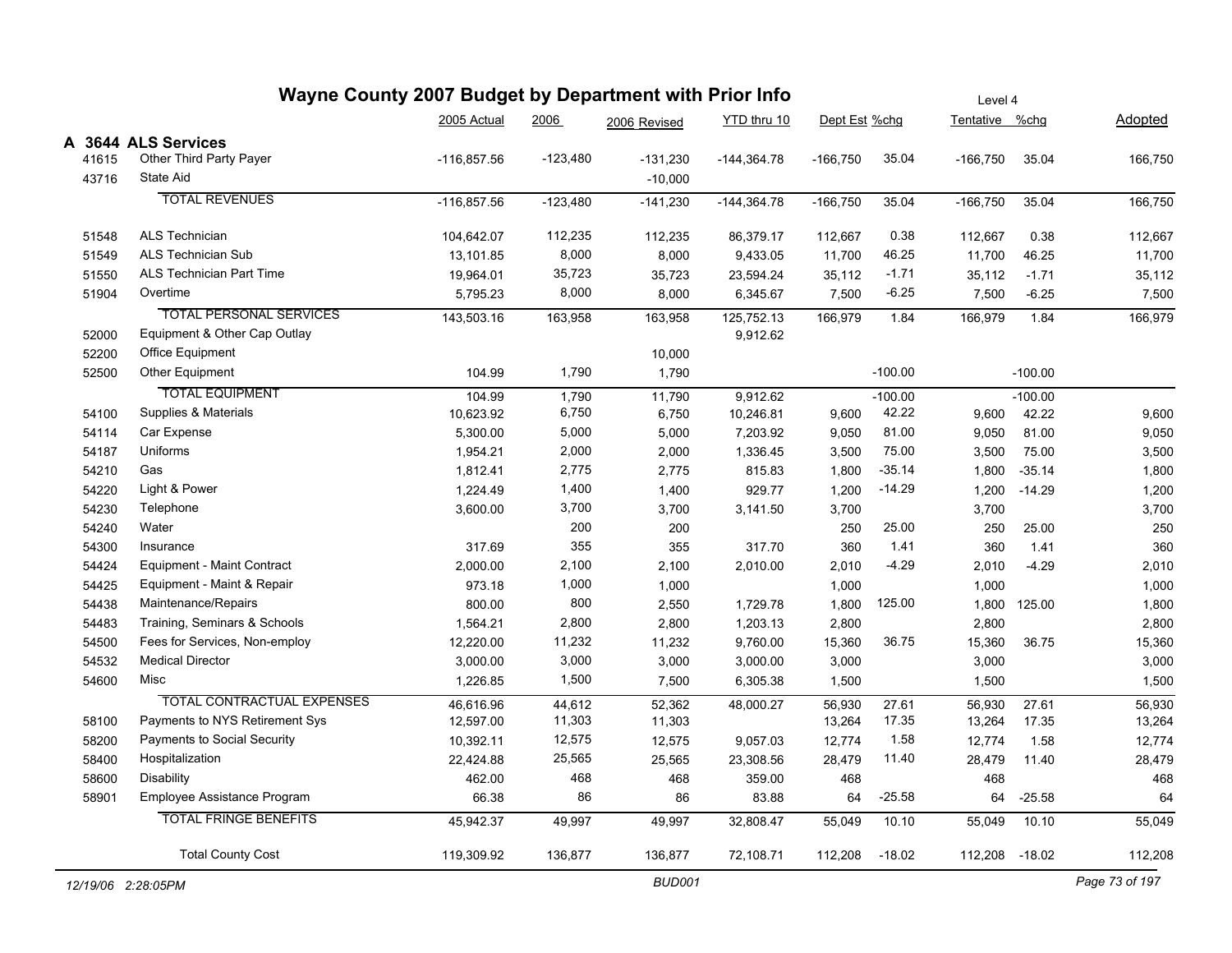|        |                                | Wayne County 2007 Budget by Department with Prior Info |            |              |               |               |           | Level 4    |           |                |
|--------|--------------------------------|--------------------------------------------------------|------------|--------------|---------------|---------------|-----------|------------|-----------|----------------|
|        |                                | 2005 Actual                                            | 2006       | 2006 Revised | YTD thru 10   | Dept Est %chg |           | Tentative  | %chg      | <b>Adopted</b> |
| A 4010 | <b>Public Health</b>           |                                                        |            |              |               |               |           |            |           |                |
| 42770  | Miscellaneous Revenues         | $-818.46$                                              | $-1,000$   | $-1,000$     | $-446.82$     | $-800$        | $-20.00$  | -800       | $-20.00$  | 800            |
| 43401  | <b>Public Health</b>           | $-217,179.54$                                          | $-137,547$ | $-137,547$   | $-128,486.68$ | $-219,291$    | 59.43     | $-219,291$ | 59.43     | 219,291        |
|        | <b>TOTAL REVENUES</b>          | $-217,998.00$                                          | $-138,547$ | $-138,547$   | $-128,933.50$ | $-220,091$    | 58.86     | $-220,091$ | 58.86     | 220,091        |
| 51104  | Clerk Typist                   | 26,149.35                                              | 26,189     | 26,189       | 25,389.90     | 52,749        | 101.42    | 52,749     | 101.42    | 52,749         |
| 51112  | Typist                         | 9,776.45                                               | 21,364     | 21,364       |               |               | $-100.00$ |            | $-100.00$ |                |
| 51122  | <b>Account Clerk</b>           | 21,914.47                                              | 26,590     | 26,590       | 16,701.23     | 22,447        | $-15.58$  | 22,447     | $-15.58$  | 22,447         |
| 51142  | Senior Clerk-Typist            | 28,380.66                                              | 28,515     | 28,515       | 22,438.89     | 28,725        | 0.74      | 28,725     | 0.74      | 28,725         |
| 51154  | Senior Account Clerk           | 56,300.37                                              | 56,369     | 56,369       | 44,855.58     | 56,766        | 0.70      | 56,766     | 0.70      | 56,766         |
| 51477  | Director of Public Health      | 69,451.85                                              | 69,663     | 69,663       | 55,603.76     | 73,846        | 6.00      | 73,846     | 6.00      | 73,846         |
| 51513  | Administrative Aide            | 45,361.62                                              | 45,364     | 45,364       | 40,609.98     | 52,349        | 15.40     | 52,349     | 15.40     | 52,349         |
| 51904  | Overtime                       | 245.62                                                 | 400        | 400          | 245.53        | 400           |           | 400        |           | 400            |
|        | <b>TOTAL PERSONAL SERVICES</b> | 257,580.39                                             | 274,454    | 274,454      | 205,844.87    | 287,282       | 4.67      | 287,282    | 4.67      | 287,282        |
| 52000  | Equipment & Other Cap Outlay   | 2,641.18                                               | 4,800      | 4,800        | 2,415.79      |               | $-100.00$ |            | $-100.00$ |                |
| 52201  | Computer Equipment             |                                                        |            |              |               | 4,800         |           | 4,800      |           | 4,800          |
|        | <b>TOTAL EQUIPMENT</b>         | 2,641.18                                               | 4,800      | 4,800        | 2,415.79      | 4,800         |           | 4,800      |           | 4,800          |

#### *12/19/06 2:28:05PM BUD001 Page 74 of 197*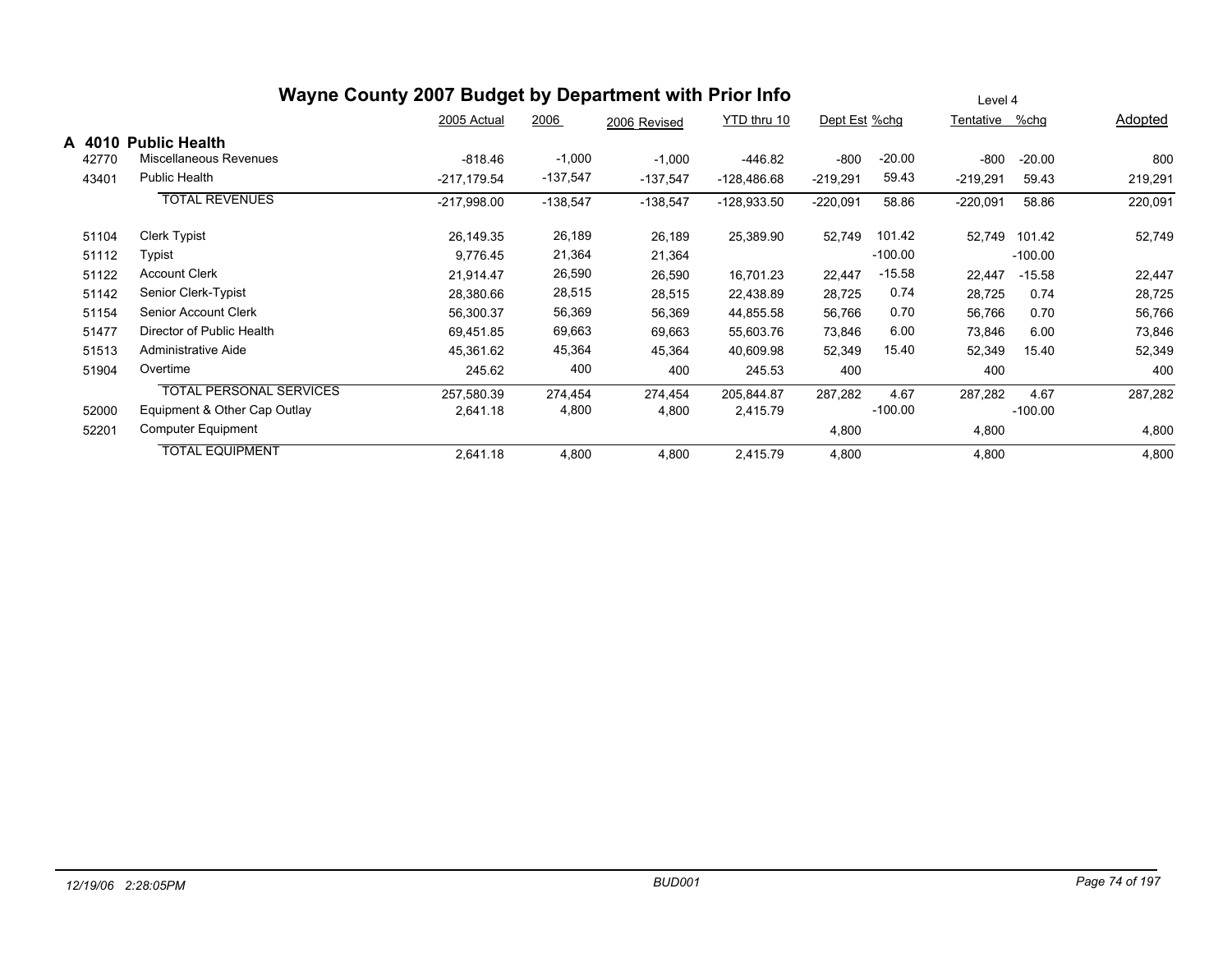|        | Wayne County 2007 Budget by Department with Prior Info |             |         |              |             |               |          | Level 4        |              |         |
|--------|--------------------------------------------------------|-------------|---------|--------------|-------------|---------------|----------|----------------|--------------|---------|
|        |                                                        | 2005 Actual | 2006    | 2006 Revised | YTD thru 10 | Dept Est %chg |          | Tentative %chg |              | Adopted |
| A 4010 | <b>Public Health</b>                                   |             |         |              |             |               |          |                |              |         |
| 54116  | <b>Computer Supplies</b>                               | 1,000.00    | 1,000   | 1,000        | 1,000.00    | 1,000         |          | 1,000          |              | 1,000   |
| 54150  | Office Supplies                                        | 1,853.34    | 2,000   | 2,117        | 1,965.84    | 2,000         |          | 2,000          |              | 2,000   |
| 54166  | Postage                                                | 559.94      | 400     | 400          | 753.90      | 1,000         | 150.00   |                | 1,000 150.00 | 1,000   |
| 54210  | Gas                                                    | 878.31      | 1,365   | 1,561        | 573.34      | 1,466         | 7.40     | 1,466          | 7.40         | 1,466   |
| 54220  | Light & Power                                          | 6,482.13    | 7,840   | 8,339        | 5,268.86    | 7,840         |          | 7,840          |              | 7,840   |
| 54230  | Telephone                                              | 4,861.78    | 5,700   | 5,700        | 5,754.20    | 6,400         | 12.28    | 6,400          | 12.28        | 6,400   |
| 54240  | Water                                                  | 500.00      | 440     | 440          | 441.83      | 550           | 25.00    | 550            | 25.00        | 550     |
| 54300  | Insurance                                              | 4,979.06    | 5,400   | 5,400        | 3,124.87    | 3,532         | $-34.59$ | 3,532          | $-34.59$     | 3,532   |
| 54402  | Advertising                                            | 1,913.45    | 4,000   | 4,174        | 757.57      | 4,000         |          | 4,000          |              | 4,000   |
| 54408  | Copier Expense                                         | 197.50      | 500     | 500          | 55.64       | 500           |          | 500            |              | 500     |
| 54410  | Conference                                             | 216.46      | 1,400   | 1,400        | 377.50      | 1,400         |          | 1,400          |              | 1,400   |
| 54414  | Data Processing                                        | 18,909.50   | 20,000  | 20,000       | 15,019.45   | 24,000        | 20.00    | 24,000         | 20.00        | 24,000  |
| 54418  | Dues                                                   | 14,742.02   | 15,500  | 15,500       | 11,050.00   | 14,700        | $-5.16$  | 14,700         | $-5.16$      | 14,700  |
| 54424  | Equipment - Maint Contract                             | 4,263.20    | 4,800   | 4,800        | 3,160.40    | 3,751         | $-21.85$ | 3,751          | $-21.85$     | 3,751   |
| 54436  | <b>Inservice Education</b>                             | 140.00      | 1,000   | 1,000        |             | 600           | $-40.00$ | 600            | $-40.00$     | 600     |
| 54437  | Lease                                                  | 46,032.40   | 48,491  | 48,491       | 39,582.00   | 47,475        | $-2.10$  | 47,475         | $-2.10$      | 47,475  |
| 54438  | Maintenance/Repairs                                    | 17,995.55   | 16,000  | 16,000       | 11,691.57   | 16,000        |          | 16,000         |              | 16,000  |
| 54456  | Printing                                               | 337.95      | 800     | 800          | 292.00      | 600           | $-25.00$ | 600            | $-25.00$     | 600     |
| 54472  | Subscriptions                                          | 985.89      | 1,100   | 1,100        | 601.60      | 1,000         | $-9.09$  | 1,000          | $-9.09$      | 1,000   |
| 54475  | Software                                               | 854.49      | 1,200   | 1,200        |             | 1,000         | $-16.67$ | 1,000          | $-16.67$     | 1,000   |
| 54500  | Fees for Services, Non-employ                          | 1,000.00    | 2,000   | 2,000        | 1,000.00    | 2,000         |          | 2,000          |              | 2,000   |
| 54572  | <b>Tuition Reimbursement</b>                           | 2,000.00    | 3,000   | 3,000        | 1,212.45    | 11,000        | 266.67   | 11,000         | 266.67       | 11,000  |
| 54600  | Misc                                                   | 157.72      | 400     | 742          | 508.85      | 600           | 50.00    | 600            | 50.00        | 600     |
| 54621  | A & G Travel                                           | 1,909.12    | 2,000   | 2,131        | 905.24      | 2,100         | 5.00     | 2,100          | 5.00         | 2,100   |
| 54638  | <b>Community Assesments</b>                            | 11,721.00   | 11,721  | 11,721       | 11,721.00   | 11,721        |          | 11,721         |              | 11,721  |
|        | <b>TOTAL CONTRACTUAL EXPENSES</b>                      | 144,490.81  | 158,057 | 159,517      | 116,818.11  | 166,235       | 5.17     | 166,235        | 5.17         | 166,235 |
| 58100  | Payments to NYS Retirement Sys                         | 30,913.00   | 30,739  | 30,739       |             | 27,867        | $-9.34$  | 27,867         | $-9.34$      | 27,867  |
| 58200  | Payments to Social Security                            | 19,134.90   | 20,996  | 20,996       | 15,221.37   | 21,977        | 4.67     | 21,977         | 4.67         | 21,977  |
| 58400  | Hospitalization                                        | 34,003.85   | 43,381  | 43,381       | 32,258.12   | 46,229        | 6.57     | 46,229         | 6.57         | 46,229  |
| 58500  | Unemployment                                           |             |         |              |             | 14,000        |          | 14,000         |              | 14,000  |
| 58600  | <b>Disability</b>                                      | 1,170.00    | 1,248   | 1,248        | 889.00      | 1,248         |          | 1,248          |              | 1,248   |
| 58901  | Employee Assistance Program                            | 125.38      | 122     | 122          | 122.00      | 128           | 4.92     | 128            | 4.92         | 128     |
|        | <b>TOTAL FRINGE BENEFITS</b>                           | 85,347.13   | 96,486  | 96,486       | 48,490.49   | 111,449       | 15.51    | 111,449        | 15.51        | 111,449 |
|        | <b>Total County Cost</b>                               | 272,061.51  | 395,250 | 396,710      | 244,635.76  | 349,675       | $-11.53$ | 349,675 -11.53 |              | 349,675 |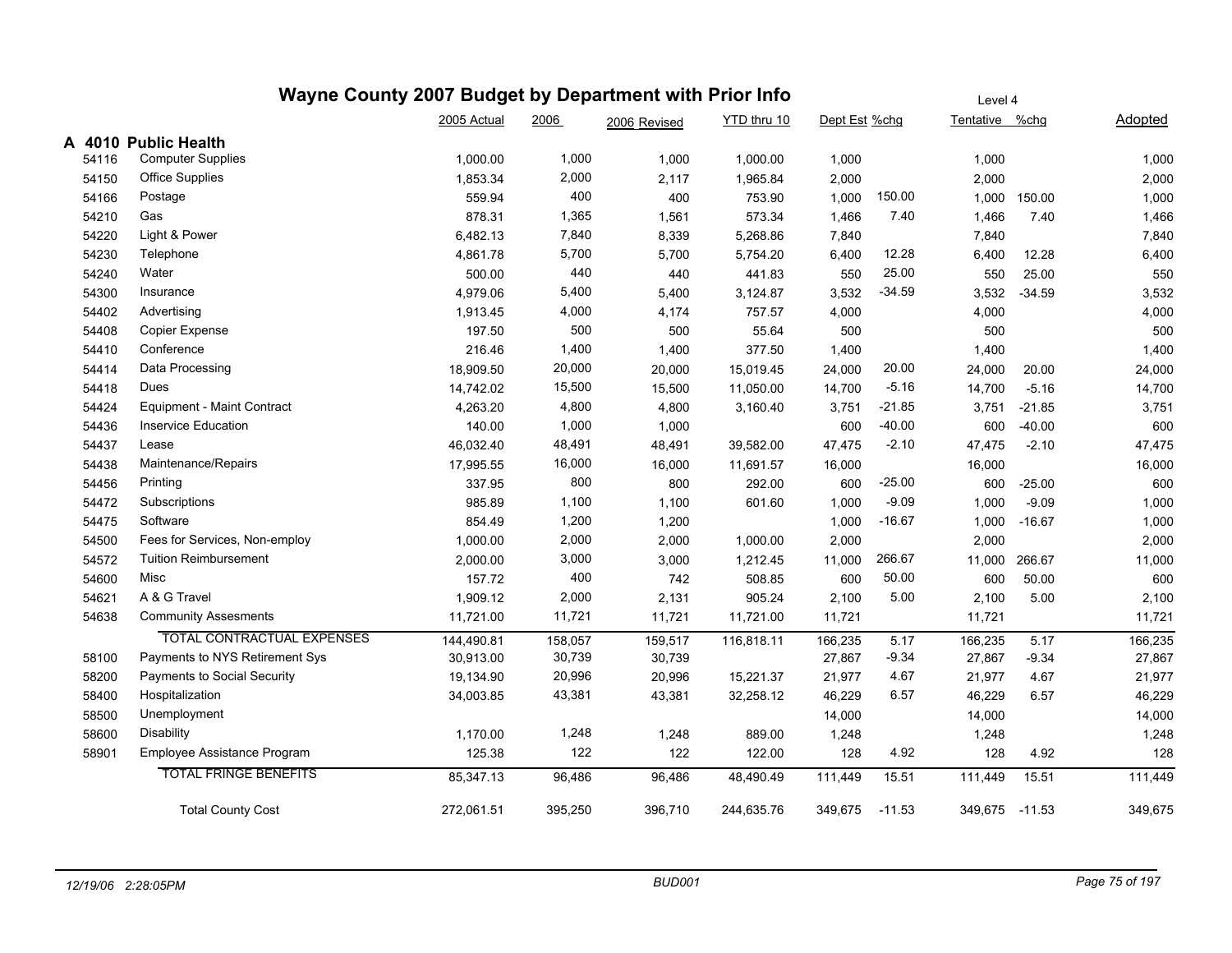#### Dept Est %chg Tentative %chg Adopted Level 4 2005 Actual 2006 2006 Revised YTD thru 10 **A 4011 Public Health Service** 41612 Medicare -24,318.34 -9,000 -9,000 3,589.74 -18,000 100.00 -18,000 100.00 18,000 41613 Medicaid -22,665.88 -28,000 -28,000 -17,569.66 -24,000 -14.29 -24,000 -14.29 24,000 41615 Other Third Party Payer -23,917.77 -15,000 -15,000 -16,000 6.67 16,000 41616 Self Pay -4,943.97 -3,000 -3,000 -4,355.00 -4,000 33.33 -4,000 33.33 4,000 41618 Reimbursement from Towns -459.50 -2,000 -2,000 -347.70 -500 -75.00 -500 -75.00 500 41621 Public Health Clinic Fees -5,785.00 -5,785.00 -6,000 -6,101.85 -7,000 16.67 -7,000 16.67 -7,000 -7,000 -7,000 42770 Miscellaneous Revenues -744.98 -500 -500 -185.85 -500 -500 500 43401 Public Health -183,107.00 -234,833 -234,833 -247,137.00 -249,780 6.36 -252,660 7.59 252,660 43408 Lead Education -13,827.66 -18,300 -18,300 -9,206.15 -18,300 18,300 43409 Partnership Grant -101,005.57 -88,770 -148,037 -50,636.75 -149,806 68.76 -149,806 68.76 149,806 43442 Rabies -14,499.09 -12,000 -5,367.31 -12,000 -12,000 12,000 43461 Asthma Grant -406.36 44457 IAP Claims -16,895.96 -17,000 -17,000 -13,138.27 -17,000 -17,000 17,000 44630 Migrant Grant -62,190.59 -62,190.59 -75,000 -92,903 -52,372.62 -75,000 -75,000 -75,000 -75,000 -75,000 44633 Lead Grant -7,445.66 -11,700 -11,700 -4,957.15 -11,700 -11,700 11,700 44634 HRI Grant -17,890.59 -27,660 -27,660 -9,211.45 -28,412 2.72 -28,412 2.72 28,412 44638 Bio-Terrorism -134,462.85 -108,765 -108,765 -71,554.58 -108,765 -108,765 -108,765 -108,765 TOTAL REVENUES -634,566.77 -657,528 -734,698 -491,359.20 -740,763 12.66 -743,643 13.10 743,643 51210 LPNurse 78,797.82 79,552 79,552 63,853.53 79,032 -0.65 79,032 -0.65 79,032 51282 RPNurse 93,928.14 87,276 87,276 68,646.15 87,605 0.38 87,605 87,605 51302 Public Health Nurse 86,406.71 129,862 129,862 94,268.51 130,936 0.83 130,936 0.83 130,936 51334 Public Health Supervisor 51,643.44 52,027 52,027 41,513.88 52,217 0.37 52,217 0.37 52,217 51458 Medical Director Physically Ha 5,785.38 6,012 6,012 4,650.46 5,959 -0.88 5,959 -0.88 5,959 51481 Physician, Clinical 2,000.00 3,090 3,090 1,600.00 2,400 -22.33 2,400 -22.33 2,400 51527 Community Health Worker 25,888.24 26,103 26,103 20,972.10 26,288 0.71 26,288 0.71 26,288 51904 Overtime 3,461.08 4,500 4,500 1,298.65 3,500 -22.22 3,500 -22.22 3,500 51905 24hr On-call Coverage 8,700.00 8,800 8,800 7,287.00 8,800 8,800 8,800 TOTAL PERSONAL SERVICES 356,610.81 397,222 397,222 304,090.28 396,737 -0.12 396,737 -0.12 396,737 52200 Office Equipment 10 1 100.00 43,764.16 3,845 5,955 5,599.48 -100.00 -100.00 52300 Motor Vehicles 11,700 11,700 11,700

#### **Wayne County 2007 Budget by Department with Prior Info**

TOTAL EQUIPMENT 43,764.16 3,845 5,955 5,599.48 11,700 204.29 11,700 204.29 11,700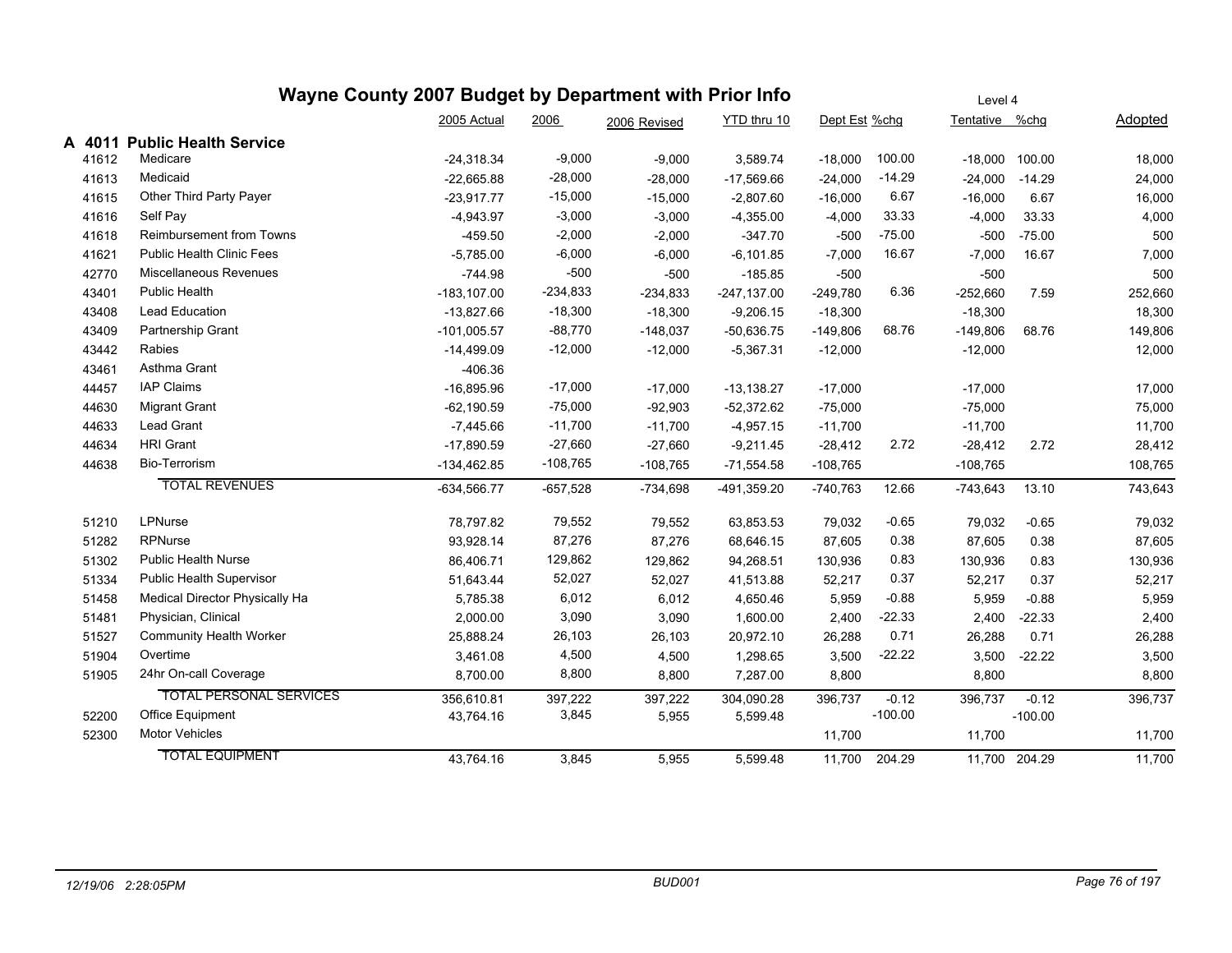|        |       |                                    | Wayne County 2007 Budget by Department with Prior Info |        |              |             |               |          | Level 4        |          |         |
|--------|-------|------------------------------------|--------------------------------------------------------|--------|--------------|-------------|---------------|----------|----------------|----------|---------|
|        |       |                                    | 2005 Actual                                            | 2006   | 2006 Revised | YTD thru 10 | Dept Est %chg |          | Tentative %chg |          | Adopted |
| A 4011 |       | <b>Public Health Service</b>       |                                                        |        |              |             |               |          |                |          |         |
|        | 54000 | <b>Contractual Expenses</b>        | 5,720.37                                               | 6,000  | 6,000        | 2,725.28    | 6,500         | 8.33     | 6,500          | 8.33     | 6,500   |
|        | 54100 | Supplies & Materials               | 258.74                                                 | 300    | 341          | 75.76       | 300           |          | 300            |          | 300     |
|        | 54117 | <b>Nurses Supplies</b>             | 397.19                                                 | 300    | 303          | 39.23       | 300           |          | 300            |          | 300     |
|        | 54150 | <b>Office Supplies</b>             | 354.32                                                 | 440    | 511          | 238.18      | 400           | $-9.09$  | 400            | -9.09    | 400     |
|        | 54166 | Postage                            | 2,528.70                                               | 2,200  | 2,200        | 1,016.70    | 2,000         | $-9.09$  | 2,000          | -9.09    | 2,000   |
|        | 54210 | Gas                                | 769.32                                                 | 1,204  | 1,216        | 502.10      | 1,283         | 6.56     | 1,283          | 6.56     | 1,283   |
|        | 54220 | Light & Power                      | 5,501.14                                               | 6,870  | 6,811        | 4,592.43    | 6,860         | $-0.15$  | 6,860          | $-0.15$  | 6,860   |
|        | 54230 | Telephone                          | 10,617.00                                              | 21,000 | 21,000       | 7,164.74    | 17,424        | $-17.03$ | 17,424         | $-17.03$ | 17,424  |
|        | 54240 | Water                              | 285.09                                                 | 392    | 358          | 314.44      | 481           | 22.70    | 481            | 22.70    | 481     |
|        | 54300 | Insurance                          | 4,167.92                                               | 4,300  | 4,300        | 4,300.00    | 5,152         | 19.81    | 5,152          | 19.81    | 5,152   |
|        | 54414 | Data Processing                    | 15,850.09                                              | 16,000 | 16,000       | 10,484.06   | 17,000        | 6.25     | 17,000         | 6.25     | 17,000  |
|        | 54424 | Equipment - Maint Contract         | 411.40                                                 | 1,253  | 1,156        | 1,664.40    | 1,748         | 39.51    | 1,748          | 39.51    | 1,748   |
|        | 54436 | <b>Inservice Education</b>         | 239.00                                                 | 200    | 200          | 120.00      | 200           |          | 200            |          | 200     |
|        | 54437 | Lease                              | 40,317.60                                              | 42,265 | 42,265       | 34,668.00   | 41,544        | $-1.71$  | 41,544         | $-1.71$  | 41,544  |
|        | 54438 | Maintenance/Repairs                | 12,670.00                                              | 13,630 | 13,630       | 10,092.26   | 11,354        | -16.70   | 11,354         | $-16.70$ | 11,354  |
|        | 54443 | <b>Immunization Clinic</b>         | 2,000.00                                               | 2,500  | 2,500        | 1,474.22    | 2,600         | 4.00     | 2,600          | 4.00     | 2,600   |
|        | 54456 | Printing                           | 264.75                                                 | 300    | 300          | 81.00       | 300           |          | 300            |          | 300     |
|        | 54475 | Software                           | 75.00                                                  | 350    | 350          |             | 350           |          | 350            |          | 350     |
|        | 54480 | T.B. Clinic                        | 5,609.70                                               | 10,400 | 10,400       | 3,128.37    | 9,540         | $-8.27$  | 9,540          | $-8.27$  | 9,540   |
|        | 54492 | Well Child Program                 | 400.00                                                 | 500    | 500          | 126.61      | 500           |          | 500            |          | 500     |
|        | 54500 | Fees for Services, Non-employ      | 6,444.00                                               | 8,884  | 11,032       | 8,914.20    | 9,473         | 6.63     | 17,473         | 96.68    | 17,473  |
|        | 54557 | Womens Health Grant                | 8,730.18                                               | 4,340  | 12,788       | 3,942.50    | 19,037        | 338.64   | 19,037         | 338.64   | 19,037  |
|        | 54558 | Asthma                             | 379.11                                                 | 750    | 750          |             | 500           | $-33.33$ | 500            | $-33.33$ | 500     |
|        | 54569 | Zoonosis                           | 500.00                                                 | 1,400  | 1,400        | 452.46      | 500           | $-64.29$ | 500            | $-64.29$ | 500     |
|        | 54573 | Lead Education                     | 9,732.85                                               | 11,815 | 16,413       | 6,559.03    | 10,500        | $-11.13$ | 10,500         | $-11.13$ | 10,500  |
|        | 54580 | Dental Health                      | 400.00                                                 | 400    | 497          | 496.85      | 1,200         | 200.00   | 1,200          | 200.00   | 1,200   |
|        | 54581 | Primary/Preventive                 | 157.60                                                 | 300    | 300          | 50.00       | 300           |          | 300            |          | 300     |
|        | 54582 | Prenatal Care/ nfant Mortality     | 500.00                                                 | 500    | 500          | 111.52      | 500           |          | 500            |          | 500     |
|        | 54583 | <b>Family Planning</b>             | 100.00                                                 | 100    | 100          |             | 100           |          | 100            |          | 100     |
|        | 54584 | Injury Prevention & Control        | 162.67                                                 | 200    | 200          |             | 200           |          | 200            |          | 200     |
|        | 54585 | <b>Sexual Transmitted Diseases</b> | 14,035.75                                              | 12,200 | 12,440       | 8,076.32    | 13,000        | 6.56     | 13,000         | 6.56     | 13,000  |
|        | 54586 | <b>Chronic Diseases</b>            | 33,079.00                                              | 28,060 | 28,060       | 25,059.34   | 28,412        | 1.25     | 28,412         | 1.25     | 28,412  |
|        | 54587 | HIV                                | 148.34                                                 | 200    | 200          | 39.00       | 200           |          | 200            |          | 200     |
|        | 54590 | Rabies Control                     | 11,766.01                                              | 20,000 | 20,000       | 8,418.22    | 18,000        | $-10.00$ | 18,000         | $-10.00$ | 18,000  |
|        | 54596 | Chronic Disease < 40               | 34,697.00                                              | 34,180 | 80,978       | 36,249.62   | 80,978        | 136.92   | 80,978         | 136.92   | 80,978  |
|        | 54599 | <b>Adult Immunization Clinic</b>   | 33,041.69                                              | 31,500 | 31,500       | 6,575.75    | 35,000        | 11.11    | 35,000         | 11.11    | 35,000  |
|        | 54616 | Car Expense-Nursing                | 2,882.78                                               | 2,000  | 2,000        | 2,100.12    | 2,500         | 25.00    | 2,500          | 25.00    | 2,500   |
|        |       |                                    |                                                        |        |              |             |               |          |                |          |         |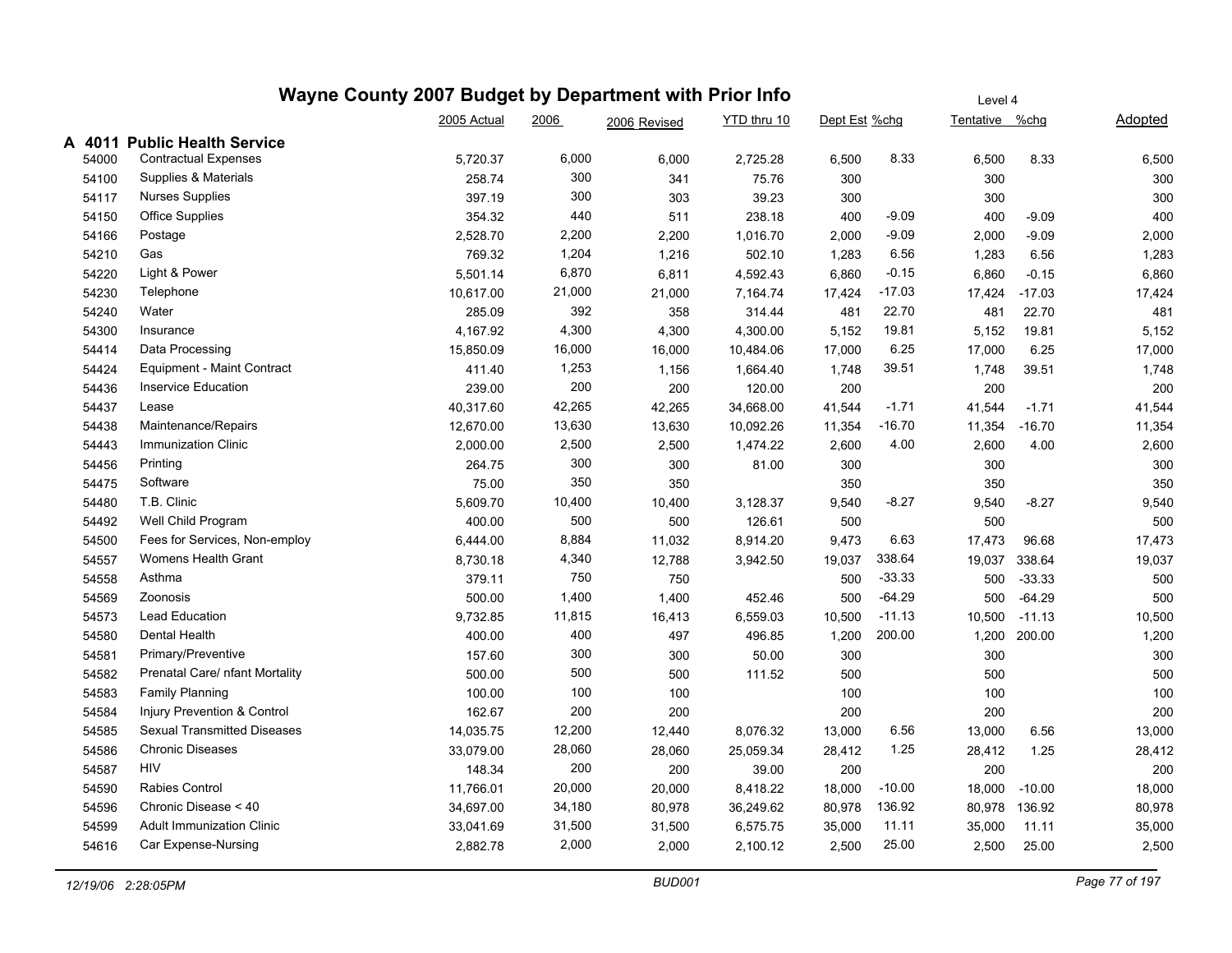|        | Wayne County 2007 Budget by Department with Prior Info |             |         |              |             |               |           | Level 4        |           |         |
|--------|--------------------------------------------------------|-------------|---------|--------------|-------------|---------------|-----------|----------------|-----------|---------|
|        |                                                        | 2005 Actual | 2006    | 2006 Revised | YTD thru 10 | Dept Est %chg |           | Tentative %chg |           | Adopted |
| A 4011 | <b>Public Health Service</b>                           |             |         |              |             |               |           |                |           |         |
| 54621  | A & G Travel                                           | 1,260.86    | 1,320   | 1,329        | 918.55      | 900           | $-31.82$  | 900            | $-31.82$  | 900     |
| 54634  | Migrant Nurse Program                                  | 3,525.79    | 1,800   | 17,703       | 2,578.28    | 4,000         | 122.22    | 4,000          | 122.22    | 4,000   |
| 54650  | Communicable Disease                                   | 300.00      | 350     | 350          | 92.80       | 350           |           | 350            |           | 350     |
| 54679  | <b>Nurse Practitioner</b>                              | 6,273.17    |         | 503          | 7,392.87    | 10,222        |           | 10,222         |           | 10,222  |
| 54694  | Sub Contract-Health Partnershp                         | 28,000.00   | 10,000  | 14,243       | 33,419.74   | 49,791        | 397.91    | 49,791         | 397.91    | 49,791  |
| 54695  | Special Events-Health Prtnship                         |             | 44,548  | 44,548       |             |               | $-100.00$ |                | $-100.00$ |         |
| 54793  | Bio-Terrorism                                          | 39.474.48   | 37,213  | 38,234       | 29,598.06   | 30,160        | $-18.95$  | 30,160         | $-18.95$  | 30,160  |
|        | TOTAL CONTRACTUAL EXPENSES                             | 344,028.61  | 382,464 | 466,409      | 263,853.01  | 441,659       | 15.48     | 449,659        | 17.57     | 449,659 |
| 58100  | Payments to NYS Retirement Sys                         | 44,341.00   | 48,480  | 48,480       |             | 41,293        | $-14.82$  | 41,293         | $-14.82$  | 41,293  |
| 58200  | Payments to Social Security                            | 26,017.61   | 30,388  | 30,388       | 22,292.82   | 30,577        | 0.62      | 30,577         | 0.62      | 30,577  |
| 58400  | Hospitalization                                        | 65,244.70   | 84,951  | 84,951       | 73,047.90   | 92,197        | 8.53      | 92,197         | 8.53      | 92,197  |
| 58600  | Disability                                             | 1,347.50    | 1,482   | 1,482        | 998.00      | 1,482         |           | 1,482          |           | 1,482   |
| 58901  | Employee Assistance Program                            | 140.13      | 146     | 146          | 144.88      | 160           | 9.59      | 160            | 9.59      | 160     |
|        | <b>TOTAL FRINGE BENEFITS</b>                           | 137,090.94  | 165,447 | 165,447      | 96,483.60   | 165,709       | 0.16      | 165,709        | 0.16      | 165,709 |
|        | <b>Total County Cost</b>                               | 246,927.75  | 291,450 | 300,335      | 178,667.17  | 275,042       | $-5.63$   | 280,162        | $-3.87$   | 280,162 |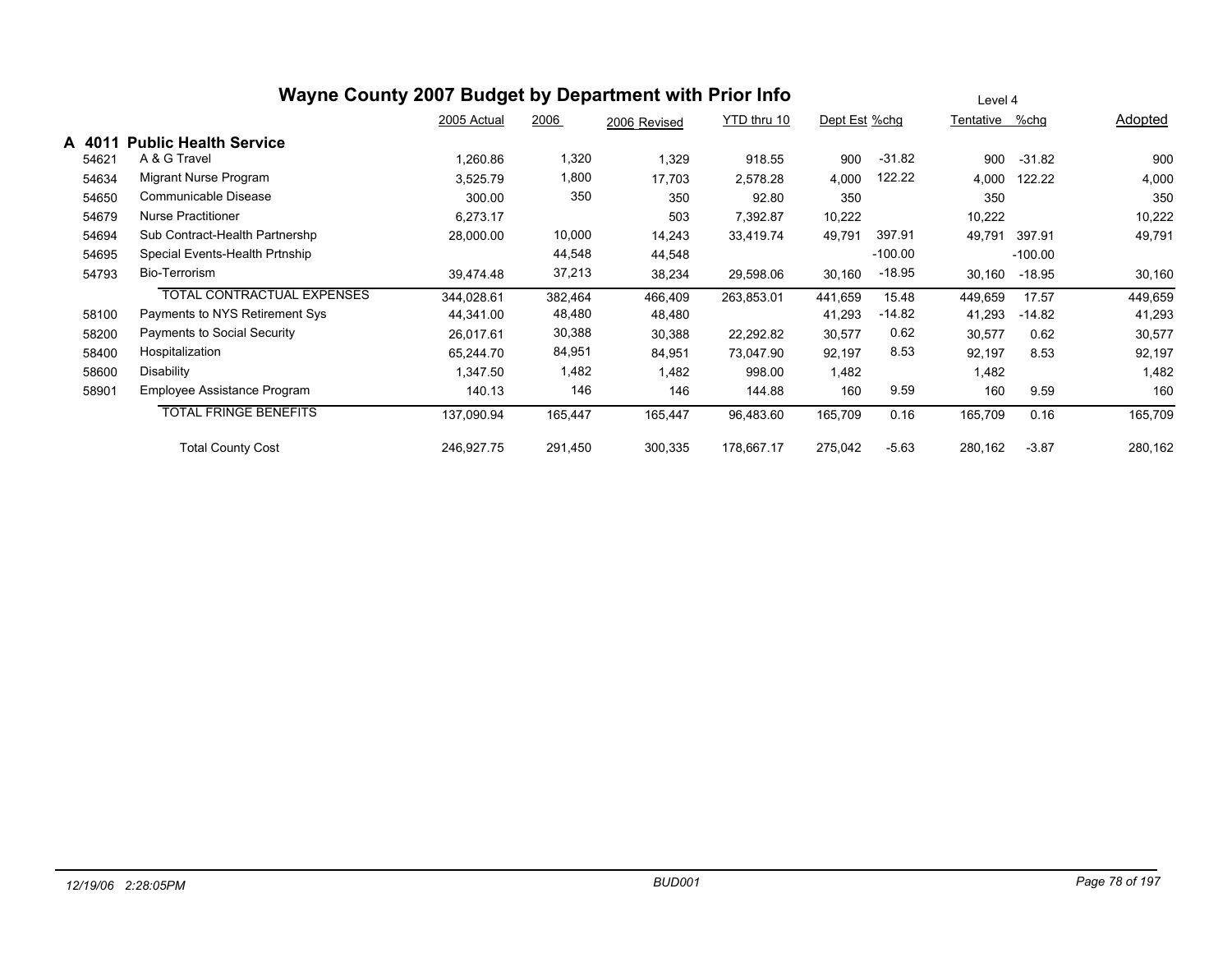|       |                                    | Wayne County 2007 Budget by Department with Prior Info |              |              |                 |               |           | Level 4        |           |           |
|-------|------------------------------------|--------------------------------------------------------|--------------|--------------|-----------------|---------------|-----------|----------------|-----------|-----------|
|       |                                    | 2005 Actual                                            | 2006         | 2006 Revised | YTD thru 10     | Dept Est %chg |           | Tentative %chg |           | Adopted   |
|       | A 4016 PH - Early Intervention 0-1 |                                                        |              |              |                 |               |           |                |           |           |
| 41615 | Other Third Party Payer            | $-30.371.86$                                           | $-22,000$    | $-22,000$    | $-18,658.32$    | $-30,000$     | 36.36     | $-30,000$      | 36.36     | 30,000    |
| 42770 | Miscellaneous Revenues             | $-1,772.69$                                            | $-700$       | $-700$       | $-447.69$       | $-700$        |           | $-700$         |           | 700       |
| 43277 | Physically Handicapped Educatn     | $-601, 170.85$                                         | $-990,000$   | $-990,000$   | $-271,082.42$   | $-660,000$    | $-33.33$  | $-660.000$     | $-33.33$  | 660,000   |
| 43401 | <b>Public Health</b>               | $-45,172.00$                                           | $-39,089$    | $-39,089$    | $-18,472.00$    | $-33,927$     | $-13.21$  | $-33,927$      | $-13.21$  | 33,927    |
| 43414 | <b>Respite Grant</b>               | $-6,972.00$                                            | $-15,000$    | $-15,000$    | $-9,075.54$     | $-5,000$      | $-66.67$  | $-5,000$       | $-66.67$  | 5,000     |
| 43446 | Handicapped Children               |                                                        | $-19,000$    | $-19,000$    | $-4, 153.51$    | $-10,000$     | $-47.37$  | $-10,000$      | $-47.37$  | 10,000    |
| 43513 | Service Coordinator Reimb          | $-37.901.31$                                           | $-70,000$    | $-70,000$    | -47,837.25      | $-70,000$     |           | $-70,000$      |           | 70,000    |
| 43517 | 0-2 Medicaid                       | $-716,552.35$                                          | $-800,000$   | $-800,000$   | $-606,886.54$   | $-800,000$    |           | $-800,000$     |           | 800,000   |
| 44449 | Physically Handicapped Childrn     |                                                        | $-20,819$    | $-20,819$    | $-18,818.17$    | $-20,819$     |           | $-20,819$      |           | 20,819    |
| 44632 | Early Intervention Grant           | $-50,169.37$                                           | $-72,229$    | $-72,229$    | $-72,229.00$    | $-72,229$     |           | $-72,229$      |           | 72,229    |
| 44635 | Medical Assistance Admin           | $-29,908.79$                                           | $-40,000$    | $-40,000$    | 5,970.38        | $-40,000$     |           | $-40,000$      |           | 40,000    |
|       | <b>TOTAL REVENUES</b>              | $-1,519,991.22$                                        | $-2,088,837$ | $-2,088,837$ | $-1,061,690.06$ | $-1,742,675$  | $-16.57$  | $-1,742,675$   | $-16.57$  | 1,742,675 |
| 51123 | <b>Account Clerk - Typist</b>      | 27,038.91                                              | 27,241       | 27,241       | 21,735.79       | 27,488        | 0.91      | 27,488         | 0.91      | 27,488    |
| 51282 | <b>RPNurse</b>                     |                                                        |              |              |                 | 42,853        |           | 42,853         |           | 42,853    |
| 51283 | <b>RPNurse Part Time</b>           | 20,423.67                                              | 42,689       | 42,689       | 7,059.96        |               | $-100.00$ |                | $-100.00$ |           |
| 51334 | Public Health Supervisor           | 37,120.60                                              | 38,202       | 38,202       | 30,261.10       | 38,582        | 0.99      | 38,582         | 0.99      | 38,582    |
| 51458 | Medical Director Physically Ha     |                                                        | 6,012        | 6,012        | 4,650.67        | 5,959         | $-0.88$   | 5,959          | $-0.88$   | 5,959     |
| 51521 | Early Intervention Coordinator     | 52,560.97                                              | 31,435       | 31,435       | 25,295.93       | 31,750        | 1.00      | 31,750         | 1.00      | 31,750    |
| 51531 | <b>Medical Social Worker</b>       | 15,172.34                                              |              |              | 522.84          |               |           |                |           |           |
| 51904 | Overtime                           | 411.92                                                 | 500          | 500          |                 | 400           | $-20.00$  | 400            | $-20.00$  | 400       |
|       | <b>TOTAL PERSONAL SERVICES</b>     | 152,728.41                                             | 146,079      | 146,079      | 89,526.29       | 147,032       | 0.65      | 147,032        | 0.65      | 147,032   |
| 52201 | <b>Computer Equipment</b>          |                                                        | 1,200        | 1,200        | 1,155.02        |               | $-100.00$ |                | $-100.00$ |           |
|       | <b>TOTAL EQUIPMENT</b>             |                                                        | 1,200        | 1,200        | 1.155.02        |               | $-100.00$ |                | $-100.00$ |           |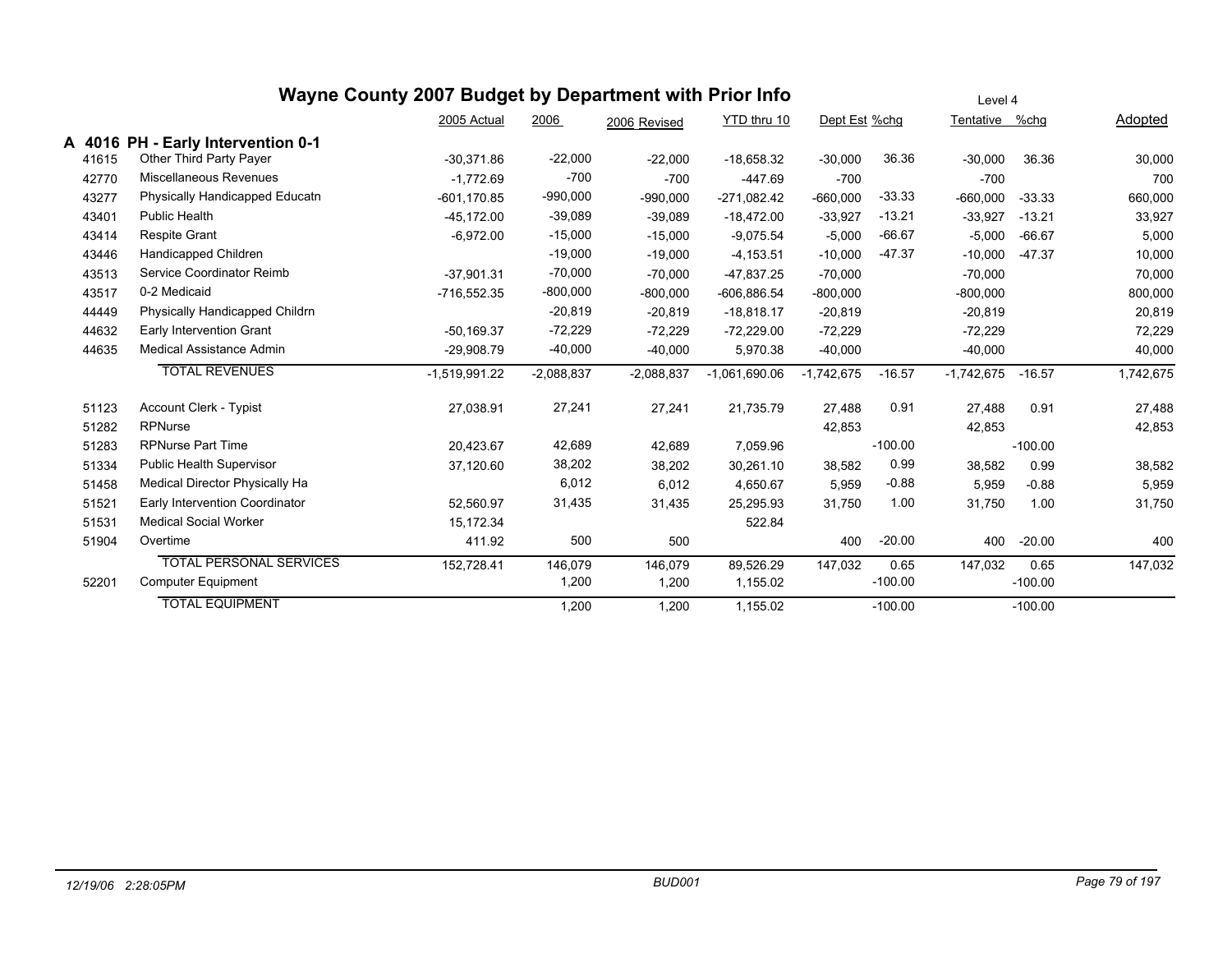|       |                                    | Wayne County 2007 Budget by Department with Prior Info |           |              |              |               |           | Level 4        |           |           |
|-------|------------------------------------|--------------------------------------------------------|-----------|--------------|--------------|---------------|-----------|----------------|-----------|-----------|
|       |                                    | 2005 Actual                                            | 2006      | 2006 Revised | YTD thru 10  | Dept Est %chg |           | Tentative %chg |           | Adopted   |
|       | A 4016 PH - Early Intervention 0-1 |                                                        |           |              |              |               |           |                |           |           |
| 54000 | <b>Contractual Expenses</b>        |                                                        | 38,000    | 38,000       | 10,477.88    | 20,000        | $-47.37$  | 20,000         | $-47.37$  | 20,000    |
| 54100 | Supplies & Materials               | 300.00                                                 | 600       | 600          | 740.61       | 700           | 16.67     | 700            | 16.67     | 700       |
| 54150 | <b>Office Supplies</b>             | 600.00                                                 | 700       | 700          | 326.08       | 700           |           | 700            |           | 700       |
| 54166 | Postage                            | 2,022.97                                               | 2,130     | 2,130        | 2,022.17     | 2,200         | 3.29      | 2,200          | 3.29      | 2,200     |
| 54210 | Gas                                | 314.70                                                 | 582       | 665          | 242.48       | 620           | 6.53      | 620            | 6.53      | 620       |
| 54220 | Light & Power                      | 2,242.73                                               | 3,320     | 3,531        | 2,217.51     | 3,318         | $-0.06$   | 3,318          | $-0.06$   | 3,318     |
| 54230 | Telephone                          | 5,080.13                                               | 6,600     | 6,600        | 3,698.29     | 6,600         |           | 6,600          |           | 6,600     |
| 54240 | Water                              | 115.88                                                 | 195       | 199          | 151.84       | 233           | 19.49     | 233            | 19.49     | 233       |
| 54300 | Insurance                          | 1,898.63                                               | 2,200     | 2,200        | 1,731.59     | 1,957         | $-11.05$  | 1,957          | $-11.05$  | 1,957     |
| 54402 | Advertising                        | 200.00                                                 | 290       | 290          | 250.00       | 290           |           | 290            |           | 290       |
| 54410 | Conference                         | 90.00                                                  | 100       | 100          | 60.00        | 920           | 820.00    | 920            | 820.00    | 920       |
| 54414 | Data Processing                    | 4,046.37                                               | 4,250     | 4,250        | 2,565.91     | 4,312         | 1.46      | 4,312          | 1.46      | 4,312     |
| 54424 | <b>Equipment - Maint Contract</b>  |                                                        | 200       | 200          |              |               | $-100.00$ |                | $-100.00$ |           |
| 54437 | Lease                              | 16,390.80                                              | 20,398    | 20,398       | 16,740.00    | 20,089        | $-1.51$   | 20,089         | $-1.51$   | 20,089    |
| 54438 | Maintenance/Repairs                | 4,935.00                                               | 6,090     | 6,090        | 5,082.47     | 5,218         | $-14.32$  | 5,218          | $-14.32$  | 5,218     |
| 54456 | Printing                           | 231.00                                                 | 525       | 525          | 117.00       | 300           | $-42.86$  | 300            | $-42.86$  | 300       |
| 54483 | Training, Seminars & Schools       | 30.00                                                  | 100       | 100          | 60.00        | 100           |           | 100            |           | 100       |
| 54485 | Travel                             | 3,530.58                                               | 5,100     | 5,100        | 964.26       | 5,000         | $-1.96$   | 5,000          | $-1.96$   | 5,000     |
| 54511 | <b>Other Purchased Services</b>    | 5,431.73                                               | 8,000     | 8,000        | 4,133.05     | 8,000         |           | 8,000          |           | 8,000     |
| 54562 | <b>Medical Social Work</b>         |                                                        | 2,540     | 2,540        |              |               | $-100.00$ |                | $-100.00$ |           |
| 54600 | Misc                               | 179.99                                                 | 200       | 200          |              | 200           |           | 200            |           | 200       |
| 54616 | Car Expense-Nursing                | 4,114.89                                               | 5,200     | 5,200        | 2,521.51     | 6,200         | 19.23     | 6,200          | 19.23     | 6,200     |
| 54645 | PHCE - 0-3 Tuition                 | 1,932,291.92                                           | 2,700,000 | 2,742,414    | 1,286,975.82 | 2,110,000     | $-21.85$  | 2,110,000      | $-21.85$  | 2,110,000 |
| 54648 | PHCE - 0-5 Transportation          | 58,288.43                                              | 90,000    | 90,111       | 55,691.87    | 78,000        | $-13.33$  | 78,000         | $-13.33$  | 78,000    |
| 54688 | Serv. Coordinator Contract         | 37,634.25                                              | 48,000    | 48,000       | 24,353.25    | 39,000        | $-18.75$  | 39,000         | $-18.75$  | 39,000    |
|       | <b>TOTAL CONTRACTUAL EXPENSES</b>  | 2,079,970.00                                           | 2,945,320 | 2,988,142    | 1,421,123.59 | 2,313,957     | $-21.44$  | 2,313,957      | $-21.44$  | 2,313,957 |
| 58100 | Payments to NYS Retirement Sys     | 17,057.00                                              | 17,139    | 17,139       |              | 15,035        | $-12.28$  | 15,035         | $-12.28$  | 15,035    |
| 58200 | Payments to Social Security        | 11,347.09                                              | 11,175    | 11,175       | 6,540.30     | 11,248        | 0.65      | 11,248         | 0.65      | 11,248    |
| 58400 | Hospitalization                    | 22,386.65                                              | 18,534    | 18,534       | 19,393.56    | 28,595        | 54.28     | 28,595         | 54.28     | 28,595    |
| 58600 | Disability                         | 533.25                                                 | 585       | 585          | 345.00       | 585           |           | 585            |           | 585       |
| 58901 | Employee Assistance Program        | 66.38                                                  | 59        | 59           | 57.19        | 60            | 1.69      | 60             | 1.69      | 60        |
|       | <b>TOTAL FRINGE BENEFITS</b>       | 51,390.37                                              | 47,492    | 47,492       | 26,336.05    | 55,523        | 16.91     | 55,523         | 16.91     | 55,523    |
|       | <b>Total County Cost</b>           | 764,097.56                                             | 1,051,254 | 1,094,076    | 476,450.89   | 773,837       | $-26.39$  | 773,837        | $-26.39$  | 773,837   |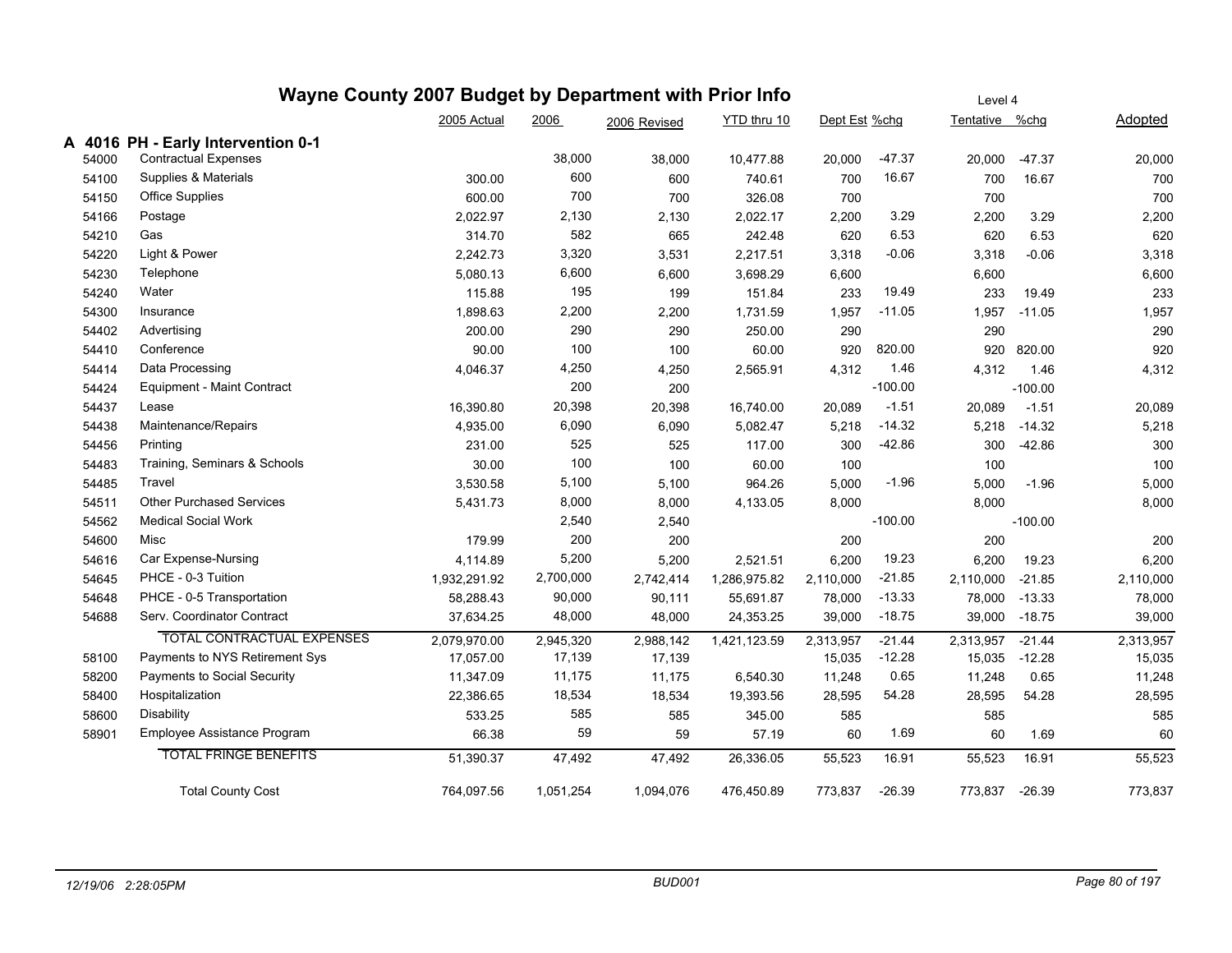| 2005 Actual<br>2006<br>YTD thru 10<br>Dept Est %chg<br>Tentative %chg<br>Adopted<br>2006 Revised<br>A 4017 PH - Child w/Spec Needs 3-5<br>Miscellaneous Revenues<br>42770<br>$-7,523.90$<br>43277<br>Physically Handicapped Educatn<br>$-3,337,797.89$<br>$-4,468,450$<br>1.68<br>$-4,468,450$<br>$-1,810,580.57$<br>$-4,543,420$<br>$-4,543,420$<br>1.68<br><b>Public Health</b><br>$-8,505$<br>13.51<br>43401<br>$-16, 161.00$<br>$-8,505$<br>$-9,654$<br>$-9,654$<br>13.51<br>$-11,539.00$<br>$-90,000$<br>3-5 Administration<br>43515<br>$-82,364.31$<br>$-90,000$<br>$-90,000$<br>$-90,000$<br>$-600,000$<br>43516<br>3-5 Medicaid<br>-546,927.97<br>$-600,000$<br>-367,513.68<br>$-600,000$<br>$-600,000$<br><b>TOTAL REVENUES</b><br>$-3,990,775.07$<br>$-5,166,955$<br>$-5,166,955$<br>-2,189,633.25<br>$-5,243,074$<br>1.47<br>$-5,243,074$<br>1.47<br>Account Clerk - Typist<br>27,601<br>0.14<br>51123<br>27,517.79<br>27,601<br>21,735.79<br>27,641<br>27,641<br>0.14<br>Public Health Supervisor<br>12,734<br>1.00<br>51334<br>12,052.33<br>12,734<br>10,087.18<br>12,861<br>1.00<br>12,861<br><b>TOTAL PERSONAL SERVICES</b><br>39,570.12<br>40,502<br>0.41<br>40,335<br>40,335<br>31,822.97<br>40,502<br>0.41<br>Supplies & Materials<br>70<br>185.71<br>46.74<br>21.64<br>200<br>200<br>185.71<br>54100<br>70<br>230<br><b>Office Supplies</b><br>216.77<br>230<br>230<br>230<br>54150<br>400<br>25.00<br>Postage<br>325.98<br>400<br>500<br>25.00<br>54166<br>410.17<br>500<br>Gas<br>100<br>7.00<br>7.00<br>54210<br>63.50<br>114<br>41.47<br>107<br>107<br>Light & Power<br>570<br>$-0.18$<br>465.86<br>606<br>379.12<br>54220<br>569<br>569<br>$-0.18$<br>650<br>1.54<br>54230<br>Telephone<br>589.26<br>650<br>459.46<br>1.54<br>660<br>660<br>35<br>Water<br>25.90<br>25.98<br>14.29<br>14.29<br>54240<br>36<br>40<br>40<br>500<br>193.65<br>220<br>$-56.00$<br>$-56.00$<br>54300<br>Insurance<br>468.09<br>500<br>220<br>60<br>Advertising<br>60<br>47.37<br>60<br>30.66<br>60<br>54402<br>60<br>Conference<br>60<br>54410<br>20.00<br>60<br>60<br>Data Processing<br>1,400.35<br>1,200<br>956<br>$-20.33$<br>54414<br>1,200<br>763.41<br>956<br>$-20.33$<br>100<br>20.00<br>Equipment - Maint Contract<br>95.00<br>100<br>120<br>20.00<br>54424<br>120<br>$-2.55$<br>3,531<br>$-2.55$<br>54437<br>Lease<br>3,328.40<br>2,862.00<br>3,531<br>3,441<br>3,441<br>$-22.00$<br>Maintenance/Repairs<br>1,100<br>1,089.64<br>878.26<br>858<br>858<br>$-22.00$<br>54438<br>1,100<br>100<br>Printing<br>9.00<br>100<br>100<br>54456<br>100<br>Travel<br>70.38<br>100<br>54485<br>100<br>100<br>100<br><b>Other Purchased Services</b><br>24,000<br>54511<br>14,281.48<br>24,000<br>11,065.07<br>24,000<br>24,000<br>100<br>Misc<br>54600<br>70.00<br>100<br>100<br>100<br>Car Expense-Nursing<br>300<br>54616<br>289.03<br>300<br>PHCE - 3-5 Tuition<br>6,640,000<br>6.33<br>54647<br>4,890,382.91<br>6,926,681<br>4,208,872.29<br>7,060,000<br>7,060,000<br>6.33<br>$-19.20$<br>PHCE - 0-5 Transportation<br>1,500,000<br>54648<br>1,078,858.88<br>1,508,710<br>779,628.31<br>1,212,000<br>1,212,000<br>$-19.20$<br><b>TOTAL CONTRACTUAL EXPENSES</b><br>5,991,855.51<br>5,005,920.52<br>8,304,621<br>8,304,621<br>8,172,906<br>8,468,348<br>1.61<br>1.61<br>Payments to NYS Retirement Sys<br>5,002<br>-12.46<br>58100<br>4,744.00<br>5,002<br>4,379<br>4,379<br>$-12.46$<br>Payments to Social Security<br>3,086<br>0.42<br>58200<br>3,037.03<br>3,086<br>2,434.43<br>3,099<br>3,099<br>0.42<br>195<br>58600<br><b>Disability</b><br>185.75<br>195<br>115.00<br>195<br>195<br>20<br>Employee Assistance Program<br>20<br>20<br>58901<br>14.75<br>20<br>15.25<br><b>TOTAL FRINGE BENEFITS</b><br>$-7.35$<br>7,981.53<br>8,303<br>8,303<br>2,564.68<br>7,693<br>$-7.35$<br>7,693 |  | Wayne County 2007 Budget by Department with Prior Info |  |  |  | Level 4 |  |           |
|--------------------------------------------------------------------------------------------------------------------------------------------------------------------------------------------------------------------------------------------------------------------------------------------------------------------------------------------------------------------------------------------------------------------------------------------------------------------------------------------------------------------------------------------------------------------------------------------------------------------------------------------------------------------------------------------------------------------------------------------------------------------------------------------------------------------------------------------------------------------------------------------------------------------------------------------------------------------------------------------------------------------------------------------------------------------------------------------------------------------------------------------------------------------------------------------------------------------------------------------------------------------------------------------------------------------------------------------------------------------------------------------------------------------------------------------------------------------------------------------------------------------------------------------------------------------------------------------------------------------------------------------------------------------------------------------------------------------------------------------------------------------------------------------------------------------------------------------------------------------------------------------------------------------------------------------------------------------------------------------------------------------------------------------------------------------------------------------------------------------------------------------------------------------------------------------------------------------------------------------------------------------------------------------------------------------------------------------------------------------------------------------------------------------------------------------------------------------------------------------------------------------------------------------------------------------------------------------------------------------------------------------------------------------------------------------------------------------------------------------------------------------------------------------------------------------------------------------------------------------------------------------------------------------------------------------------------------------------------------------------------------------------------------------------------------------------------------------------------------------------------------------------------------------------------------------------------------------------------------------------------------------------------------------------------------------------------------------------------------------------------------------------------------------------------------------------------------------------------------------------------------------------------------------------------------------------------------------------------------------------------------------------------------------------------------------------------------------------------------------------------------------------------------------------|--|--------------------------------------------------------|--|--|--|---------|--|-----------|
|                                                                                                                                                                                                                                                                                                                                                                                                                                                                                                                                                                                                                                                                                                                                                                                                                                                                                                                                                                                                                                                                                                                                                                                                                                                                                                                                                                                                                                                                                                                                                                                                                                                                                                                                                                                                                                                                                                                                                                                                                                                                                                                                                                                                                                                                                                                                                                                                                                                                                                                                                                                                                                                                                                                                                                                                                                                                                                                                                                                                                                                                                                                                                                                                                                                                                                                                                                                                                                                                                                                                                                                                                                                                                                                                                                                                  |  |                                                        |  |  |  |         |  |           |
|                                                                                                                                                                                                                                                                                                                                                                                                                                                                                                                                                                                                                                                                                                                                                                                                                                                                                                                                                                                                                                                                                                                                                                                                                                                                                                                                                                                                                                                                                                                                                                                                                                                                                                                                                                                                                                                                                                                                                                                                                                                                                                                                                                                                                                                                                                                                                                                                                                                                                                                                                                                                                                                                                                                                                                                                                                                                                                                                                                                                                                                                                                                                                                                                                                                                                                                                                                                                                                                                                                                                                                                                                                                                                                                                                                                                  |  |                                                        |  |  |  |         |  |           |
|                                                                                                                                                                                                                                                                                                                                                                                                                                                                                                                                                                                                                                                                                                                                                                                                                                                                                                                                                                                                                                                                                                                                                                                                                                                                                                                                                                                                                                                                                                                                                                                                                                                                                                                                                                                                                                                                                                                                                                                                                                                                                                                                                                                                                                                                                                                                                                                                                                                                                                                                                                                                                                                                                                                                                                                                                                                                                                                                                                                                                                                                                                                                                                                                                                                                                                                                                                                                                                                                                                                                                                                                                                                                                                                                                                                                  |  |                                                        |  |  |  |         |  |           |
|                                                                                                                                                                                                                                                                                                                                                                                                                                                                                                                                                                                                                                                                                                                                                                                                                                                                                                                                                                                                                                                                                                                                                                                                                                                                                                                                                                                                                                                                                                                                                                                                                                                                                                                                                                                                                                                                                                                                                                                                                                                                                                                                                                                                                                                                                                                                                                                                                                                                                                                                                                                                                                                                                                                                                                                                                                                                                                                                                                                                                                                                                                                                                                                                                                                                                                                                                                                                                                                                                                                                                                                                                                                                                                                                                                                                  |  |                                                        |  |  |  |         |  | 4,543,420 |
|                                                                                                                                                                                                                                                                                                                                                                                                                                                                                                                                                                                                                                                                                                                                                                                                                                                                                                                                                                                                                                                                                                                                                                                                                                                                                                                                                                                                                                                                                                                                                                                                                                                                                                                                                                                                                                                                                                                                                                                                                                                                                                                                                                                                                                                                                                                                                                                                                                                                                                                                                                                                                                                                                                                                                                                                                                                                                                                                                                                                                                                                                                                                                                                                                                                                                                                                                                                                                                                                                                                                                                                                                                                                                                                                                                                                  |  |                                                        |  |  |  |         |  | 9,654     |
|                                                                                                                                                                                                                                                                                                                                                                                                                                                                                                                                                                                                                                                                                                                                                                                                                                                                                                                                                                                                                                                                                                                                                                                                                                                                                                                                                                                                                                                                                                                                                                                                                                                                                                                                                                                                                                                                                                                                                                                                                                                                                                                                                                                                                                                                                                                                                                                                                                                                                                                                                                                                                                                                                                                                                                                                                                                                                                                                                                                                                                                                                                                                                                                                                                                                                                                                                                                                                                                                                                                                                                                                                                                                                                                                                                                                  |  |                                                        |  |  |  |         |  | 90,000    |
|                                                                                                                                                                                                                                                                                                                                                                                                                                                                                                                                                                                                                                                                                                                                                                                                                                                                                                                                                                                                                                                                                                                                                                                                                                                                                                                                                                                                                                                                                                                                                                                                                                                                                                                                                                                                                                                                                                                                                                                                                                                                                                                                                                                                                                                                                                                                                                                                                                                                                                                                                                                                                                                                                                                                                                                                                                                                                                                                                                                                                                                                                                                                                                                                                                                                                                                                                                                                                                                                                                                                                                                                                                                                                                                                                                                                  |  |                                                        |  |  |  |         |  | 600,000   |
|                                                                                                                                                                                                                                                                                                                                                                                                                                                                                                                                                                                                                                                                                                                                                                                                                                                                                                                                                                                                                                                                                                                                                                                                                                                                                                                                                                                                                                                                                                                                                                                                                                                                                                                                                                                                                                                                                                                                                                                                                                                                                                                                                                                                                                                                                                                                                                                                                                                                                                                                                                                                                                                                                                                                                                                                                                                                                                                                                                                                                                                                                                                                                                                                                                                                                                                                                                                                                                                                                                                                                                                                                                                                                                                                                                                                  |  |                                                        |  |  |  |         |  | 5,243,074 |
|                                                                                                                                                                                                                                                                                                                                                                                                                                                                                                                                                                                                                                                                                                                                                                                                                                                                                                                                                                                                                                                                                                                                                                                                                                                                                                                                                                                                                                                                                                                                                                                                                                                                                                                                                                                                                                                                                                                                                                                                                                                                                                                                                                                                                                                                                                                                                                                                                                                                                                                                                                                                                                                                                                                                                                                                                                                                                                                                                                                                                                                                                                                                                                                                                                                                                                                                                                                                                                                                                                                                                                                                                                                                                                                                                                                                  |  |                                                        |  |  |  |         |  | 27,641    |
|                                                                                                                                                                                                                                                                                                                                                                                                                                                                                                                                                                                                                                                                                                                                                                                                                                                                                                                                                                                                                                                                                                                                                                                                                                                                                                                                                                                                                                                                                                                                                                                                                                                                                                                                                                                                                                                                                                                                                                                                                                                                                                                                                                                                                                                                                                                                                                                                                                                                                                                                                                                                                                                                                                                                                                                                                                                                                                                                                                                                                                                                                                                                                                                                                                                                                                                                                                                                                                                                                                                                                                                                                                                                                                                                                                                                  |  |                                                        |  |  |  |         |  | 12,861    |
|                                                                                                                                                                                                                                                                                                                                                                                                                                                                                                                                                                                                                                                                                                                                                                                                                                                                                                                                                                                                                                                                                                                                                                                                                                                                                                                                                                                                                                                                                                                                                                                                                                                                                                                                                                                                                                                                                                                                                                                                                                                                                                                                                                                                                                                                                                                                                                                                                                                                                                                                                                                                                                                                                                                                                                                                                                                                                                                                                                                                                                                                                                                                                                                                                                                                                                                                                                                                                                                                                                                                                                                                                                                                                                                                                                                                  |  |                                                        |  |  |  |         |  | 40,502    |
|                                                                                                                                                                                                                                                                                                                                                                                                                                                                                                                                                                                                                                                                                                                                                                                                                                                                                                                                                                                                                                                                                                                                                                                                                                                                                                                                                                                                                                                                                                                                                                                                                                                                                                                                                                                                                                                                                                                                                                                                                                                                                                                                                                                                                                                                                                                                                                                                                                                                                                                                                                                                                                                                                                                                                                                                                                                                                                                                                                                                                                                                                                                                                                                                                                                                                                                                                                                                                                                                                                                                                                                                                                                                                                                                                                                                  |  |                                                        |  |  |  |         |  | 200       |
|                                                                                                                                                                                                                                                                                                                                                                                                                                                                                                                                                                                                                                                                                                                                                                                                                                                                                                                                                                                                                                                                                                                                                                                                                                                                                                                                                                                                                                                                                                                                                                                                                                                                                                                                                                                                                                                                                                                                                                                                                                                                                                                                                                                                                                                                                                                                                                                                                                                                                                                                                                                                                                                                                                                                                                                                                                                                                                                                                                                                                                                                                                                                                                                                                                                                                                                                                                                                                                                                                                                                                                                                                                                                                                                                                                                                  |  |                                                        |  |  |  |         |  | 230       |
|                                                                                                                                                                                                                                                                                                                                                                                                                                                                                                                                                                                                                                                                                                                                                                                                                                                                                                                                                                                                                                                                                                                                                                                                                                                                                                                                                                                                                                                                                                                                                                                                                                                                                                                                                                                                                                                                                                                                                                                                                                                                                                                                                                                                                                                                                                                                                                                                                                                                                                                                                                                                                                                                                                                                                                                                                                                                                                                                                                                                                                                                                                                                                                                                                                                                                                                                                                                                                                                                                                                                                                                                                                                                                                                                                                                                  |  |                                                        |  |  |  |         |  | 500       |
|                                                                                                                                                                                                                                                                                                                                                                                                                                                                                                                                                                                                                                                                                                                                                                                                                                                                                                                                                                                                                                                                                                                                                                                                                                                                                                                                                                                                                                                                                                                                                                                                                                                                                                                                                                                                                                                                                                                                                                                                                                                                                                                                                                                                                                                                                                                                                                                                                                                                                                                                                                                                                                                                                                                                                                                                                                                                                                                                                                                                                                                                                                                                                                                                                                                                                                                                                                                                                                                                                                                                                                                                                                                                                                                                                                                                  |  |                                                        |  |  |  |         |  | 107       |
|                                                                                                                                                                                                                                                                                                                                                                                                                                                                                                                                                                                                                                                                                                                                                                                                                                                                                                                                                                                                                                                                                                                                                                                                                                                                                                                                                                                                                                                                                                                                                                                                                                                                                                                                                                                                                                                                                                                                                                                                                                                                                                                                                                                                                                                                                                                                                                                                                                                                                                                                                                                                                                                                                                                                                                                                                                                                                                                                                                                                                                                                                                                                                                                                                                                                                                                                                                                                                                                                                                                                                                                                                                                                                                                                                                                                  |  |                                                        |  |  |  |         |  | 569       |
|                                                                                                                                                                                                                                                                                                                                                                                                                                                                                                                                                                                                                                                                                                                                                                                                                                                                                                                                                                                                                                                                                                                                                                                                                                                                                                                                                                                                                                                                                                                                                                                                                                                                                                                                                                                                                                                                                                                                                                                                                                                                                                                                                                                                                                                                                                                                                                                                                                                                                                                                                                                                                                                                                                                                                                                                                                                                                                                                                                                                                                                                                                                                                                                                                                                                                                                                                                                                                                                                                                                                                                                                                                                                                                                                                                                                  |  |                                                        |  |  |  |         |  | 660       |
|                                                                                                                                                                                                                                                                                                                                                                                                                                                                                                                                                                                                                                                                                                                                                                                                                                                                                                                                                                                                                                                                                                                                                                                                                                                                                                                                                                                                                                                                                                                                                                                                                                                                                                                                                                                                                                                                                                                                                                                                                                                                                                                                                                                                                                                                                                                                                                                                                                                                                                                                                                                                                                                                                                                                                                                                                                                                                                                                                                                                                                                                                                                                                                                                                                                                                                                                                                                                                                                                                                                                                                                                                                                                                                                                                                                                  |  |                                                        |  |  |  |         |  | 40        |
|                                                                                                                                                                                                                                                                                                                                                                                                                                                                                                                                                                                                                                                                                                                                                                                                                                                                                                                                                                                                                                                                                                                                                                                                                                                                                                                                                                                                                                                                                                                                                                                                                                                                                                                                                                                                                                                                                                                                                                                                                                                                                                                                                                                                                                                                                                                                                                                                                                                                                                                                                                                                                                                                                                                                                                                                                                                                                                                                                                                                                                                                                                                                                                                                                                                                                                                                                                                                                                                                                                                                                                                                                                                                                                                                                                                                  |  |                                                        |  |  |  |         |  | 220       |
|                                                                                                                                                                                                                                                                                                                                                                                                                                                                                                                                                                                                                                                                                                                                                                                                                                                                                                                                                                                                                                                                                                                                                                                                                                                                                                                                                                                                                                                                                                                                                                                                                                                                                                                                                                                                                                                                                                                                                                                                                                                                                                                                                                                                                                                                                                                                                                                                                                                                                                                                                                                                                                                                                                                                                                                                                                                                                                                                                                                                                                                                                                                                                                                                                                                                                                                                                                                                                                                                                                                                                                                                                                                                                                                                                                                                  |  |                                                        |  |  |  |         |  | 60        |
|                                                                                                                                                                                                                                                                                                                                                                                                                                                                                                                                                                                                                                                                                                                                                                                                                                                                                                                                                                                                                                                                                                                                                                                                                                                                                                                                                                                                                                                                                                                                                                                                                                                                                                                                                                                                                                                                                                                                                                                                                                                                                                                                                                                                                                                                                                                                                                                                                                                                                                                                                                                                                                                                                                                                                                                                                                                                                                                                                                                                                                                                                                                                                                                                                                                                                                                                                                                                                                                                                                                                                                                                                                                                                                                                                                                                  |  |                                                        |  |  |  |         |  | 60        |
|                                                                                                                                                                                                                                                                                                                                                                                                                                                                                                                                                                                                                                                                                                                                                                                                                                                                                                                                                                                                                                                                                                                                                                                                                                                                                                                                                                                                                                                                                                                                                                                                                                                                                                                                                                                                                                                                                                                                                                                                                                                                                                                                                                                                                                                                                                                                                                                                                                                                                                                                                                                                                                                                                                                                                                                                                                                                                                                                                                                                                                                                                                                                                                                                                                                                                                                                                                                                                                                                                                                                                                                                                                                                                                                                                                                                  |  |                                                        |  |  |  |         |  | 956       |
|                                                                                                                                                                                                                                                                                                                                                                                                                                                                                                                                                                                                                                                                                                                                                                                                                                                                                                                                                                                                                                                                                                                                                                                                                                                                                                                                                                                                                                                                                                                                                                                                                                                                                                                                                                                                                                                                                                                                                                                                                                                                                                                                                                                                                                                                                                                                                                                                                                                                                                                                                                                                                                                                                                                                                                                                                                                                                                                                                                                                                                                                                                                                                                                                                                                                                                                                                                                                                                                                                                                                                                                                                                                                                                                                                                                                  |  |                                                        |  |  |  |         |  | 120       |
|                                                                                                                                                                                                                                                                                                                                                                                                                                                                                                                                                                                                                                                                                                                                                                                                                                                                                                                                                                                                                                                                                                                                                                                                                                                                                                                                                                                                                                                                                                                                                                                                                                                                                                                                                                                                                                                                                                                                                                                                                                                                                                                                                                                                                                                                                                                                                                                                                                                                                                                                                                                                                                                                                                                                                                                                                                                                                                                                                                                                                                                                                                                                                                                                                                                                                                                                                                                                                                                                                                                                                                                                                                                                                                                                                                                                  |  |                                                        |  |  |  |         |  | 3,441     |
|                                                                                                                                                                                                                                                                                                                                                                                                                                                                                                                                                                                                                                                                                                                                                                                                                                                                                                                                                                                                                                                                                                                                                                                                                                                                                                                                                                                                                                                                                                                                                                                                                                                                                                                                                                                                                                                                                                                                                                                                                                                                                                                                                                                                                                                                                                                                                                                                                                                                                                                                                                                                                                                                                                                                                                                                                                                                                                                                                                                                                                                                                                                                                                                                                                                                                                                                                                                                                                                                                                                                                                                                                                                                                                                                                                                                  |  |                                                        |  |  |  |         |  | 858       |
|                                                                                                                                                                                                                                                                                                                                                                                                                                                                                                                                                                                                                                                                                                                                                                                                                                                                                                                                                                                                                                                                                                                                                                                                                                                                                                                                                                                                                                                                                                                                                                                                                                                                                                                                                                                                                                                                                                                                                                                                                                                                                                                                                                                                                                                                                                                                                                                                                                                                                                                                                                                                                                                                                                                                                                                                                                                                                                                                                                                                                                                                                                                                                                                                                                                                                                                                                                                                                                                                                                                                                                                                                                                                                                                                                                                                  |  |                                                        |  |  |  |         |  | 100       |
|                                                                                                                                                                                                                                                                                                                                                                                                                                                                                                                                                                                                                                                                                                                                                                                                                                                                                                                                                                                                                                                                                                                                                                                                                                                                                                                                                                                                                                                                                                                                                                                                                                                                                                                                                                                                                                                                                                                                                                                                                                                                                                                                                                                                                                                                                                                                                                                                                                                                                                                                                                                                                                                                                                                                                                                                                                                                                                                                                                                                                                                                                                                                                                                                                                                                                                                                                                                                                                                                                                                                                                                                                                                                                                                                                                                                  |  |                                                        |  |  |  |         |  | 100       |
|                                                                                                                                                                                                                                                                                                                                                                                                                                                                                                                                                                                                                                                                                                                                                                                                                                                                                                                                                                                                                                                                                                                                                                                                                                                                                                                                                                                                                                                                                                                                                                                                                                                                                                                                                                                                                                                                                                                                                                                                                                                                                                                                                                                                                                                                                                                                                                                                                                                                                                                                                                                                                                                                                                                                                                                                                                                                                                                                                                                                                                                                                                                                                                                                                                                                                                                                                                                                                                                                                                                                                                                                                                                                                                                                                                                                  |  |                                                        |  |  |  |         |  | 24,000    |
|                                                                                                                                                                                                                                                                                                                                                                                                                                                                                                                                                                                                                                                                                                                                                                                                                                                                                                                                                                                                                                                                                                                                                                                                                                                                                                                                                                                                                                                                                                                                                                                                                                                                                                                                                                                                                                                                                                                                                                                                                                                                                                                                                                                                                                                                                                                                                                                                                                                                                                                                                                                                                                                                                                                                                                                                                                                                                                                                                                                                                                                                                                                                                                                                                                                                                                                                                                                                                                                                                                                                                                                                                                                                                                                                                                                                  |  |                                                        |  |  |  |         |  | 100       |
|                                                                                                                                                                                                                                                                                                                                                                                                                                                                                                                                                                                                                                                                                                                                                                                                                                                                                                                                                                                                                                                                                                                                                                                                                                                                                                                                                                                                                                                                                                                                                                                                                                                                                                                                                                                                                                                                                                                                                                                                                                                                                                                                                                                                                                                                                                                                                                                                                                                                                                                                                                                                                                                                                                                                                                                                                                                                                                                                                                                                                                                                                                                                                                                                                                                                                                                                                                                                                                                                                                                                                                                                                                                                                                                                                                                                  |  |                                                        |  |  |  |         |  | 300       |
|                                                                                                                                                                                                                                                                                                                                                                                                                                                                                                                                                                                                                                                                                                                                                                                                                                                                                                                                                                                                                                                                                                                                                                                                                                                                                                                                                                                                                                                                                                                                                                                                                                                                                                                                                                                                                                                                                                                                                                                                                                                                                                                                                                                                                                                                                                                                                                                                                                                                                                                                                                                                                                                                                                                                                                                                                                                                                                                                                                                                                                                                                                                                                                                                                                                                                                                                                                                                                                                                                                                                                                                                                                                                                                                                                                                                  |  |                                                        |  |  |  |         |  | 7,060,000 |
|                                                                                                                                                                                                                                                                                                                                                                                                                                                                                                                                                                                                                                                                                                                                                                                                                                                                                                                                                                                                                                                                                                                                                                                                                                                                                                                                                                                                                                                                                                                                                                                                                                                                                                                                                                                                                                                                                                                                                                                                                                                                                                                                                                                                                                                                                                                                                                                                                                                                                                                                                                                                                                                                                                                                                                                                                                                                                                                                                                                                                                                                                                                                                                                                                                                                                                                                                                                                                                                                                                                                                                                                                                                                                                                                                                                                  |  |                                                        |  |  |  |         |  | 1,212,000 |
|                                                                                                                                                                                                                                                                                                                                                                                                                                                                                                                                                                                                                                                                                                                                                                                                                                                                                                                                                                                                                                                                                                                                                                                                                                                                                                                                                                                                                                                                                                                                                                                                                                                                                                                                                                                                                                                                                                                                                                                                                                                                                                                                                                                                                                                                                                                                                                                                                                                                                                                                                                                                                                                                                                                                                                                                                                                                                                                                                                                                                                                                                                                                                                                                                                                                                                                                                                                                                                                                                                                                                                                                                                                                                                                                                                                                  |  |                                                        |  |  |  |         |  | 8,304,621 |
|                                                                                                                                                                                                                                                                                                                                                                                                                                                                                                                                                                                                                                                                                                                                                                                                                                                                                                                                                                                                                                                                                                                                                                                                                                                                                                                                                                                                                                                                                                                                                                                                                                                                                                                                                                                                                                                                                                                                                                                                                                                                                                                                                                                                                                                                                                                                                                                                                                                                                                                                                                                                                                                                                                                                                                                                                                                                                                                                                                                                                                                                                                                                                                                                                                                                                                                                                                                                                                                                                                                                                                                                                                                                                                                                                                                                  |  |                                                        |  |  |  |         |  | 4,379     |
|                                                                                                                                                                                                                                                                                                                                                                                                                                                                                                                                                                                                                                                                                                                                                                                                                                                                                                                                                                                                                                                                                                                                                                                                                                                                                                                                                                                                                                                                                                                                                                                                                                                                                                                                                                                                                                                                                                                                                                                                                                                                                                                                                                                                                                                                                                                                                                                                                                                                                                                                                                                                                                                                                                                                                                                                                                                                                                                                                                                                                                                                                                                                                                                                                                                                                                                                                                                                                                                                                                                                                                                                                                                                                                                                                                                                  |  |                                                        |  |  |  |         |  | 3,099     |
|                                                                                                                                                                                                                                                                                                                                                                                                                                                                                                                                                                                                                                                                                                                                                                                                                                                                                                                                                                                                                                                                                                                                                                                                                                                                                                                                                                                                                                                                                                                                                                                                                                                                                                                                                                                                                                                                                                                                                                                                                                                                                                                                                                                                                                                                                                                                                                                                                                                                                                                                                                                                                                                                                                                                                                                                                                                                                                                                                                                                                                                                                                                                                                                                                                                                                                                                                                                                                                                                                                                                                                                                                                                                                                                                                                                                  |  |                                                        |  |  |  |         |  | 195       |
|                                                                                                                                                                                                                                                                                                                                                                                                                                                                                                                                                                                                                                                                                                                                                                                                                                                                                                                                                                                                                                                                                                                                                                                                                                                                                                                                                                                                                                                                                                                                                                                                                                                                                                                                                                                                                                                                                                                                                                                                                                                                                                                                                                                                                                                                                                                                                                                                                                                                                                                                                                                                                                                                                                                                                                                                                                                                                                                                                                                                                                                                                                                                                                                                                                                                                                                                                                                                                                                                                                                                                                                                                                                                                                                                                                                                  |  |                                                        |  |  |  |         |  | 20        |
|                                                                                                                                                                                                                                                                                                                                                                                                                                                                                                                                                                                                                                                                                                                                                                                                                                                                                                                                                                                                                                                                                                                                                                                                                                                                                                                                                                                                                                                                                                                                                                                                                                                                                                                                                                                                                                                                                                                                                                                                                                                                                                                                                                                                                                                                                                                                                                                                                                                                                                                                                                                                                                                                                                                                                                                                                                                                                                                                                                                                                                                                                                                                                                                                                                                                                                                                                                                                                                                                                                                                                                                                                                                                                                                                                                                                  |  |                                                        |  |  |  |         |  | 7,693     |

 $\overline{a}$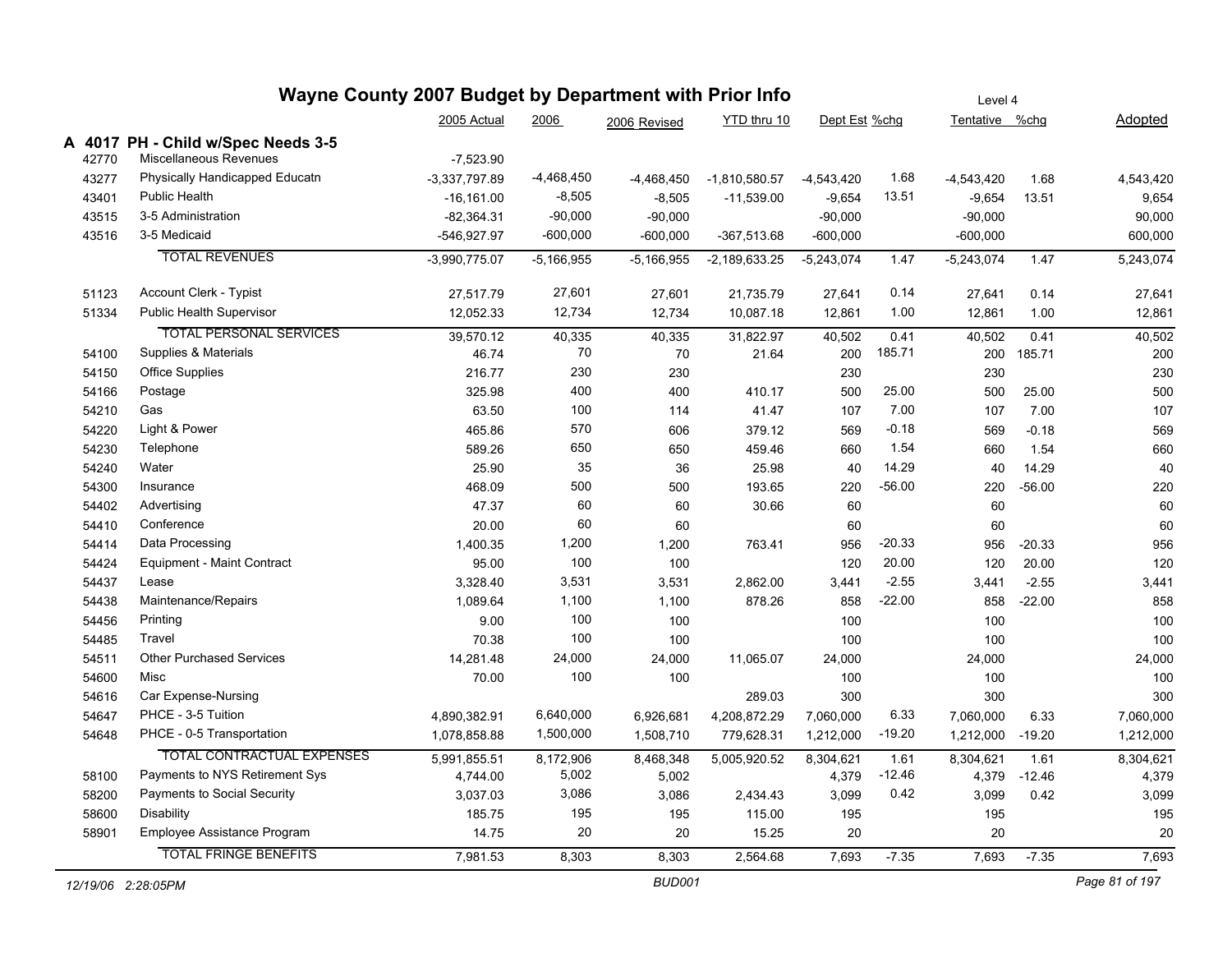| Wayne County 2007 Budget by Department with Prior Info |              |           |              |              |               |      | Level 4        |      |                |
|--------------------------------------------------------|--------------|-----------|--------------|--------------|---------------|------|----------------|------|----------------|
|                                                        | 2005 Actual  | 2006      | 2006 Revised | YTD thru 10  | Dept Est %chg |      | Tentative %chg |      | <b>Adopted</b> |
| A 4017 PH - Child w/Spec Needs 3-5                     |              |           |              |              |               |      |                |      |                |
| <b>Total County Cost</b>                               | 2,048,632.09 | 3.054.589 | 3,350,031    | 2,850,674.92 | 3.109.742     | 1.81 | 3.109.742      | 1.81 | 3,109,742      |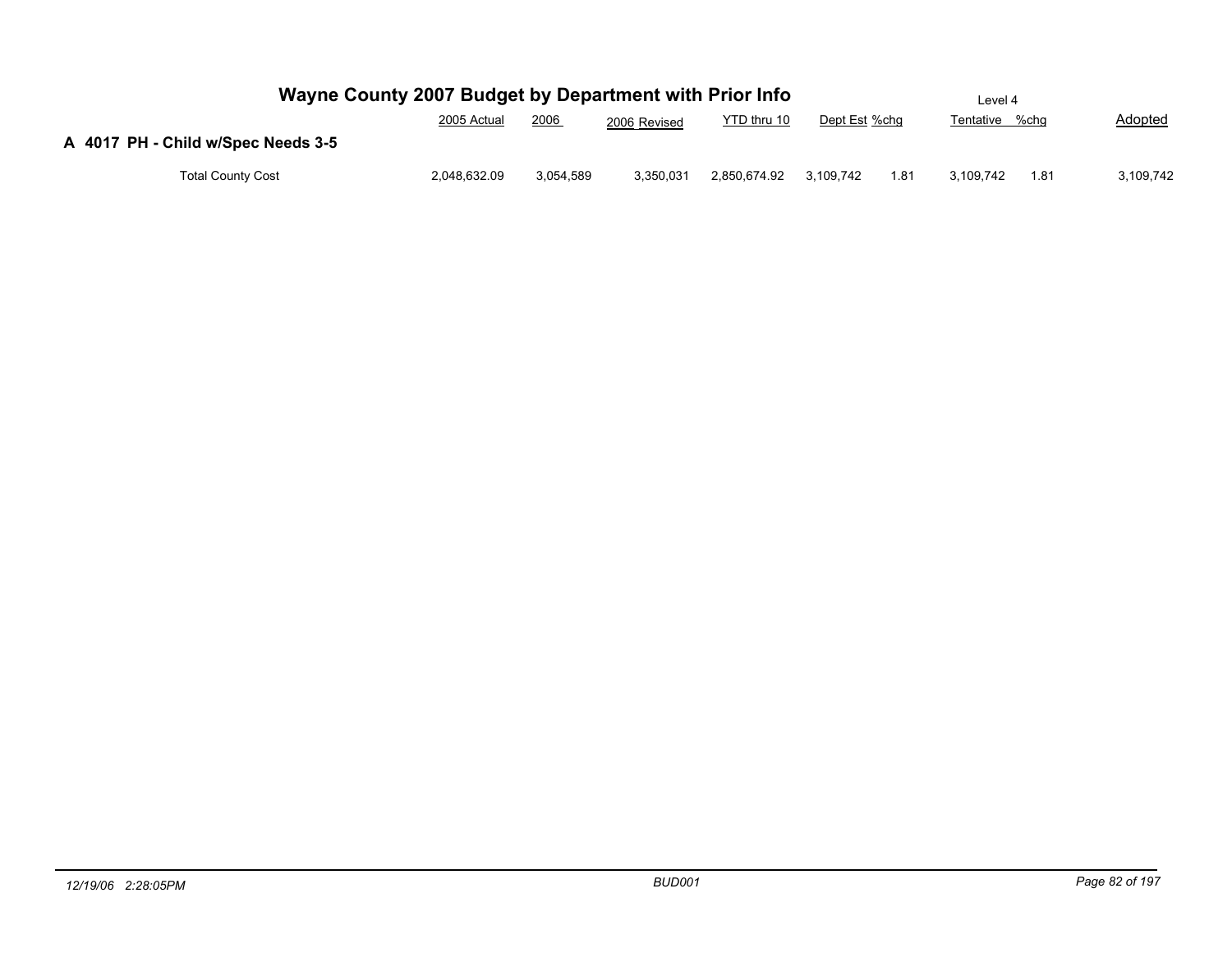|                    | Wayne County 2007 Budget by Department with Prior Info |               |            |               |              |               |          | Level 4        |          |                |
|--------------------|--------------------------------------------------------|---------------|------------|---------------|--------------|---------------|----------|----------------|----------|----------------|
|                    |                                                        | 2005 Actual   | 2006       | 2006 Revised  | YTD thru 10  | Dept Est %chg |          | Tentative %chg |          | <b>Adopted</b> |
|                    | A 4018 Public Health Education                         |               |            |               |              |               |          |                |          |                |
| 41616              | Self Pay                                               | $-740.59$     | $-500$     | $-500$        | $-530.00$    | $-600$        | 20.00    | $-600$         | 20.00    | 600            |
| 42690              | Compensation for Loss- Tobacco                         | $-69,344.44$  | $-68,000$  | $-68,000$     | $-41,261.48$ | $-69,700$     | 2.50     | $-69,700$      | 2.50     | 69,700         |
| 42770              | Miscellaneous Revenues                                 | $-319.77$     | $-150$     | $-150$        | $-129.05$    | $-150$        |          | $-150$         |          | 150            |
| 43401              | Public Health                                          | $-29,786.00$  | $-40,803$  | $-40,803$     | $-21,498.00$ | $-35,530$     | $-12.92$ | $-35,530$      | $-12.92$ | 35,530         |
| 44458              | <b>Traffic Safety Grant</b>                            |               |            |               |              |               |          | $-6,000$       |          | 6,000          |
| 44636              | Child Safety Program                                   | $-15,226.32$  | $-11,600$  | $-11,600$     | $-11,600.00$ | $-11,400$     | $-1.72$  | $-11,400$      | $-1.72$  | 11,400         |
|                    | <b>TOTAL REVENUES</b>                                  | $-115,417.12$ | $-121,053$ | $-121,053$    | $-75,018.53$ | $-117,380$    | $-3.03$  | $-123,380$     | 1.92     | 123,380        |
| 51486              | <b>Public Health Educator</b>                          | 72,675.44     | 72,861     | 72,861        | 58,551.14    | 73,465        | 0.83     | 73,465         | 0.83     | 73,465         |
| 51904              | Overtime                                               |               | 250        | 250           |              | 250           |          | 250            |          | 250            |
|                    | <b>TOTAL PERSONAL SERVICES</b>                         | 72,675.44     | 73,111     | 73,111        | 58,551.14    | 73,715        | 0.83     | 73,715         | 0.83     | 73,715         |
| 52200              | Office Equipment                                       | 604.00        |            |               |              |               |          |                |          |                |
|                    | <b>TOTAL EQUIPMENT</b>                                 | 604.00        |            |               |              |               |          |                |          |                |
| 54150              | Office Supplies                                        | 350.00        | 350        | 350           | 204.62       | 370           | 5.71     | 370            | 5.71     | 370            |
| 54166              | Postage                                                | 299.93        | 300        | 300           | 110.20       | 300           |          | 300            |          | 300            |
| 54210              | Gas                                                    | 113.85        | 180        | 205           | 74.29        | 190           | 5.56     | 190            | 5.56     | 190            |
| 54220              | Light & Power                                          | 838.01        | 1,020      | 1,085         | 679.57       | 1,017         | $-0.29$  | 1,017          | $-0.29$  | 1,017          |
| 54230              | Telephone                                              | 794.16        | 1,100      | 1,100         | 554.09       | 1,000         | $-9.09$  | 1,000          | $-9.09$  | 1,000          |
| 54240              | Water                                                  | 42.18         | 60         | 61            | 46.54        | 72            | 20.00    | 72             | 20.00    | 72             |
| 54300              | Insurance                                              | 904.16        | 950        | 950           | 355.67       | 402           | $-57.68$ | 402            | $-57.68$ | 402            |
| 54414              | Data Processing                                        | 500.00        | 700        | 700           | 550.17       | 754           | 7.71     | 754            | 7.71     | 754            |
| 54437              | Lease                                                  | 5,966.00      | 6,274      | 6,274         | 5,130.00     | 6,157         | $-1.86$  | 6,157          | $-1.86$  | 6,157          |
| 54438              | Maintenance/Repairs                                    | 1,840.00      | 1,900      | 1,900         | 1,516.45     | 1,800         | $-5.26$  | 1,800          | $-5.26$  | 1,800          |
| 54456              | Printing                                               | 14.95         | 100        | 100           | 15.00        | 100           |          | 100            |          | 100            |
| 54580              | Dental Health                                          | 475.15        | 500        | 500           | 500.00       | 500           |          | 500            |          | 500            |
| 54581              | Primary/Preventive                                     | 18,000.00     | 13,000     | 13,000        | 6,809.20     | 12,000        | $-7.69$  | 12,000         | $-7.69$  | 12,000         |
| 54582              | Prenatal Care/ nfant Mortality                         | 100.00        | 100        | 100           | 14.97        | 100           |          | 100            |          | 100            |
| 54583              | <b>Family Planning</b>                                 | 89.76         | 100        | 100           |              | 100           |          | 100            |          | 100            |
| 54584              | Injury Prevention & Control                            | 8,319.00      | 8,600      | 8,677         | 3,524.71     | 8,600         |          | 8,600          |          | 8,600          |
| 54585              | <b>Sexual Transmitted Diseases</b>                     | 195.00        | 300        | 300           | 210.00       | 300           |          | 300            |          | 300            |
| 54587              | <b>HIV</b>                                             |               | 1,000      | 1,000         |              | 100           | $-90.00$ | 100            | $-90.00$ | 100            |
| 54621              | A & G Travel                                           | 4,575.65      | 4,600      | 4,600         | 3,252.48     | 4,800         | 4.35     | 4,800          | 4.35     | 4,800          |
| 54650              | Communicable Disease                                   | 369.21        | 500        | 569           | 343.23       | 400           | $-20.00$ | 400            | $-20.00$ | 400            |
| 54675              | Nutrition                                              | 250.00        | 250        | 250           | 254.23       | 250           |          | 250            |          | 250            |
| 54792              | Child Safety Program                                   | 12,380.00     | 13,420     | 13,420        | 5,266.88     | 13,400        | $-0.15$  | 13,400         | $-0.15$  | 13,400         |
| 54794              | <b>Traffic Safety Helmet</b>                           |               |            |               |              |               |          | 6,000          |          | 6,000          |
|                    | TOTAL CONTRACTUAL EXPENSES                             | 56,417.01     | 55,304     | 55,541        | 29,412.30    | 52,712        | $-4.69$  | 58,712         | 6.16     | 58,712         |
| 12/19/06 2:28:05PM |                                                        |               |            | <b>BUD001</b> |              |               |          |                |          | Page 83 of 197 |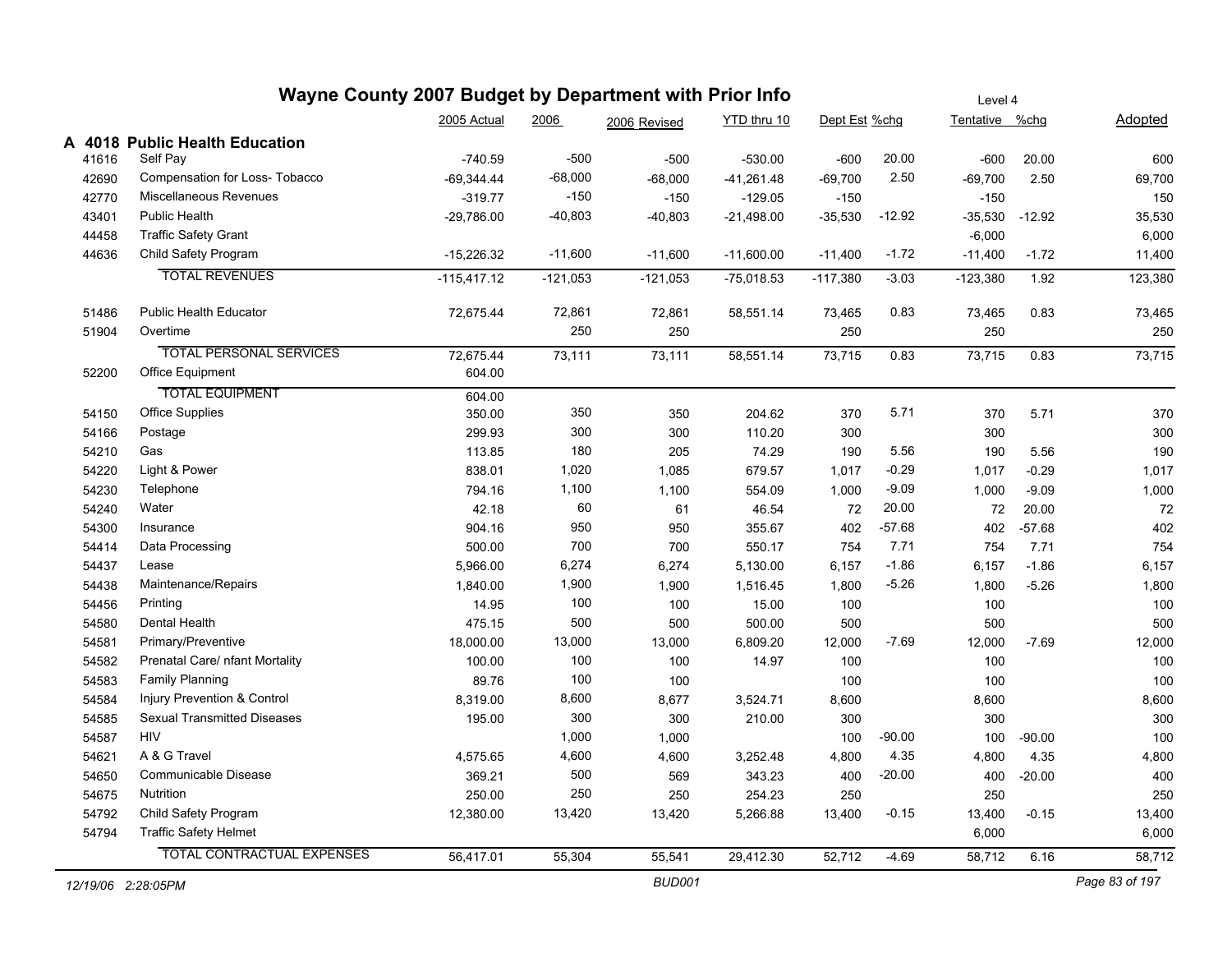|       | Wayne County 2007 Budget by Department with Prior Info |             |        | Level 4      |             |               |          |           |          |         |
|-------|--------------------------------------------------------|-------------|--------|--------------|-------------|---------------|----------|-----------|----------|---------|
|       |                                                        | 2005 Actual | 2006   | 2006 Revised | YTD thru 10 | Dept Est %chg |          | Tentative | %chq     | Adopted |
|       | A 4018 Public Health Education                         |             |        |              |             |               |          |           |          |         |
| 58100 | Payments to NYS Retirement Sys                         | 8,373.00    | 8,217  | 8,217        |             | 7.151         | $-12.97$ | 7.151     | $-12.97$ | 7,151   |
| 58200 | Payments to Social Security                            | 5,530.77    | 5,613  | 5,613        | 4.454.40    | 5,640         | 0.48     | 5,640     | 0.48     | 5,640   |
| 58400 | Hospitalization                                        | 7.028.70    | 7,865  | 7,865        | 7.208.52    | 8,808         | 11.99    | 8,808     | 11.99    | 8,808   |
| 58600 | Disability                                             | 308.00      | 312    | 312          | 230.00      | 312           |          | 312       |          | 312     |
| 58901 | Employee Assistance Program                            | 29.50       | 31     | 31           | 30.50       | 32            | 3.23     | 32        | 3.23     | 32      |
|       | <b>TOTAL FRINGE BENEFITS</b>                           | 21.269.97   | 22,038 | 22,038       | 11.923.42   | 21,943        | $-0.43$  | 21.943    | $-0.43$  | 21,943  |
|       | <b>Total County Cost</b>                               | 35.549.30   | 29.400 | 29,637       | 24,868.33   | 30,990        | 5.41     | 30.990    | 5.41     | 30,990  |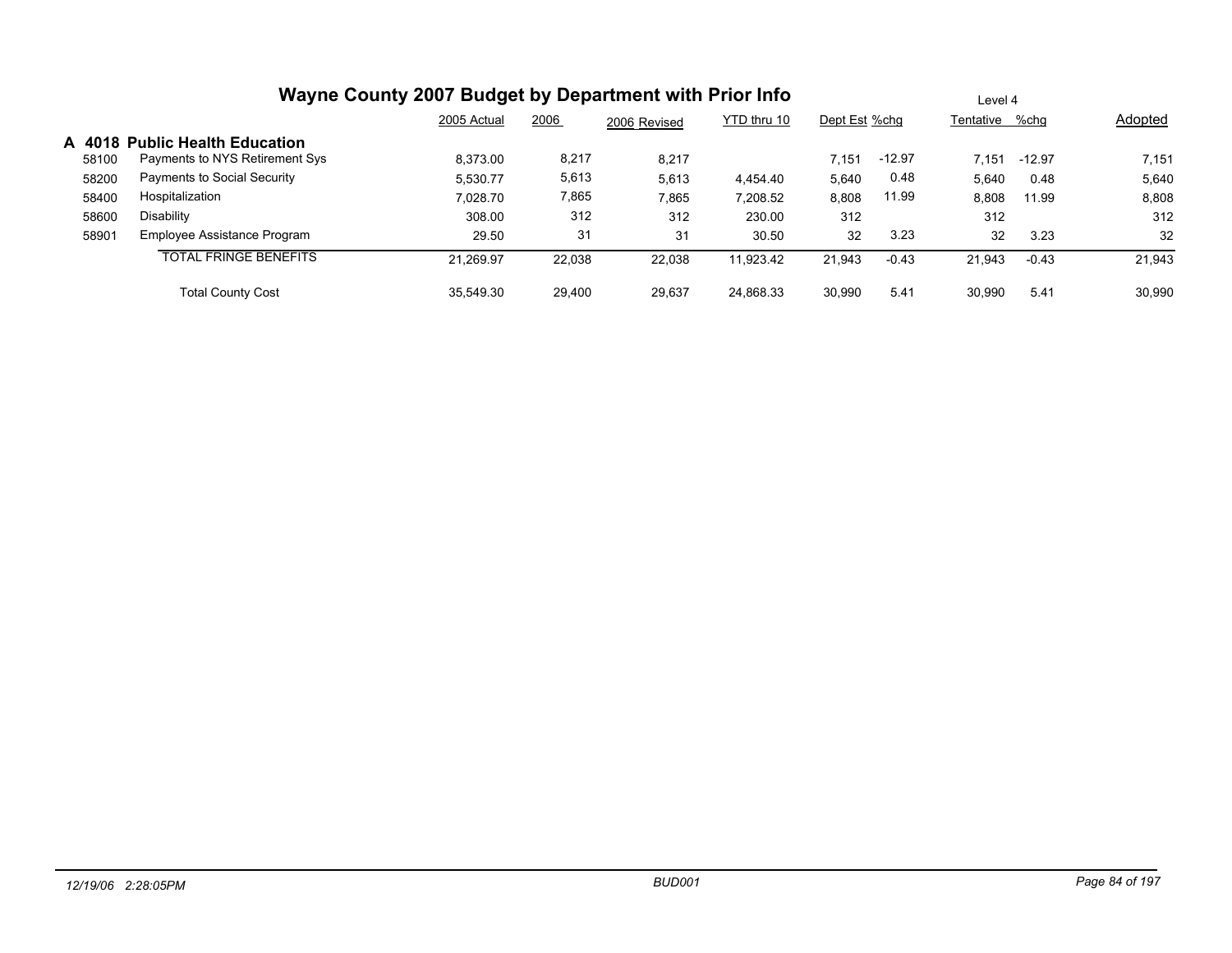|        |                                     | Wayne County 2007 Budget by Department with Prior Info |              |              |              |               |          | Level 4        |          |                |
|--------|-------------------------------------|--------------------------------------------------------|--------------|--------------|--------------|---------------|----------|----------------|----------|----------------|
|        |                                     | 2005 Actual                                            | 2006         | 2006 Revised | YTD thru 10  | Dept Est %chg |          | Tentative %chg |          | <b>Adopted</b> |
| A 4019 | <b>Wayne Community Nursing Care</b> |                                                        |              |              |              |               |          |                |          |                |
| 41612  | Medicare                            | -470.145.33                                            | $-590,000$   | $-618,000$   | -376,988.78  | $-590,000$    |          | $-590,000$     |          | 590,000        |
| 41613  | Medicaid                            | $-581,561.41$                                          | $-580,000$   | $-600,557$   | -410,946.06  | $-580,000$    |          | $-580,000$     |          | 580,000        |
| 41615  | Other Third Party Payer             | $-86,657.35$                                           | $-65,000$    | $-75,000$    | $-74,829.09$ | $-75,000$     | 15.38    | $-75,000$      | 15.38    | 75,000         |
| 41616  | Self Pay                            | $-3,792.34$                                            | $-2,000$     | $-2,000$     | $-2,324.29$  | $-3,000$      | 50.00    | $-3,000$       | 50.00    | 3,000          |
| 41617  | Blue Cross / Blue Shield            | $-24.599.50$                                           | $-15,000$    | $-18,000$    | $-11,156.05$ | $-20,000$     | 33.33    | $-20,000$      | 33.33    | 20,000         |
| 42770  | Miscellaneous Revenues              | $-539.01$                                              | $-500$       | $-500$       | $-2,193.70$  | $-1,000$      | 100.00   | $-1,000$       | 100.00   | 1,000          |
|        | <b>TOTAL REVENUES</b>               | $-1,167,294.94$                                        | $-1,252,500$ | $-1,314,057$ | -878,437.97  | $-1,269,000$  | 1.32     | $-1,269,000$   | 1.32     | 1,269,000      |
| 51152  | Home Health Aide                    | 56,694.42                                              |              |              |              |               |          |                |          |                |
| 51210  | LPNurse                             | 14.785.11                                              | 15,341       | 15,341       | 12,243.29    | 15,488        | 0.96     | 15,488         | 0.96     | 15,488         |
| 51282  | <b>RPNurse</b>                      | 195,635.23                                             | 215,829      | 258,682      | 171,232.93   | 215,731       | $-0.05$  | 215,731        | $-0.05$  | 215,731        |
| 51283  | <b>RPNurse Part Time</b>            | 404.60                                                 | 17,545       | 17,545       | 445.64       | 21,427        | 22.13    | 21,427         | 22.13    | 21,427         |
| 51302  | <b>Public Health Nurse</b>          | 130.916.43                                             | 130,242      | 130,242      | 105,456.09   | 131,039       | 0.61     | 131,039        | 0.61     | 131,039        |
| 51319  | Public Health Nurse Part Time       | 28.779.35                                              | 21,345       | 21,345       | 22,118.11    | 21,727        | 1.79     | 21,727         | 1.79     | 21,727         |
| 51334  | Public Health Supervisor            | 51,421.66                                              | 51,837       | 51,837       | 41,057.81    | 51,586        | $-0.48$  | 51,586         | $-0.48$  | 51,586         |
| 51904  | Overtime                            | 13,391.22                                              | 19,000       | 19,000       | 8,335.94     | 17,500        | $-7.89$  | 17,500         | $-7.89$  | 17,500         |
| 51905  | 24hr On-call Coverage               | 8,748.00                                               | 10,550       | 10,550       | 5,682.00     | 10,550        |          | 10,550         |          | 10,550         |
| 51906  | <b>Shift Differential</b>           | 1,818.33                                               | 5,000        | 5,000        | 646.50       | 2,500         | $-50.00$ | 2,500          | $-50.00$ | 2,500          |
|        | <b>TOTAL PERSONAL SERVICES</b>      | 502,594.35                                             | 486,689      | 529,542      | 367,218.31   | 487,548       | 0.18     | 487,548        | 0.18     | 487,548        |
| 52000  | Equipment & Other Cap Outlay        | 982.01                                                 |              |              |              |               |          |                |          |                |
| 52200  | Office Equipment                    |                                                        |              | 480          | 239.95       |               |          |                |          |                |
| 52201  | <b>Computer Equipment</b>           |                                                        |              |              |              | 21,600        |          | 21,600         |          | 21,600         |
| 52300  | <b>Motor Vehicles</b>               |                                                        |              |              |              | 23,400        |          | 23,400         |          | 23,400         |
|        | <b>TOTAL EQUIPMENT</b>              | 982.01                                                 |              | 480          | 239.95       | 45,000        |          | 45,000         |          | 45,000         |
|        |                                     |                                                        |              |              |              |               |          |                |          |                |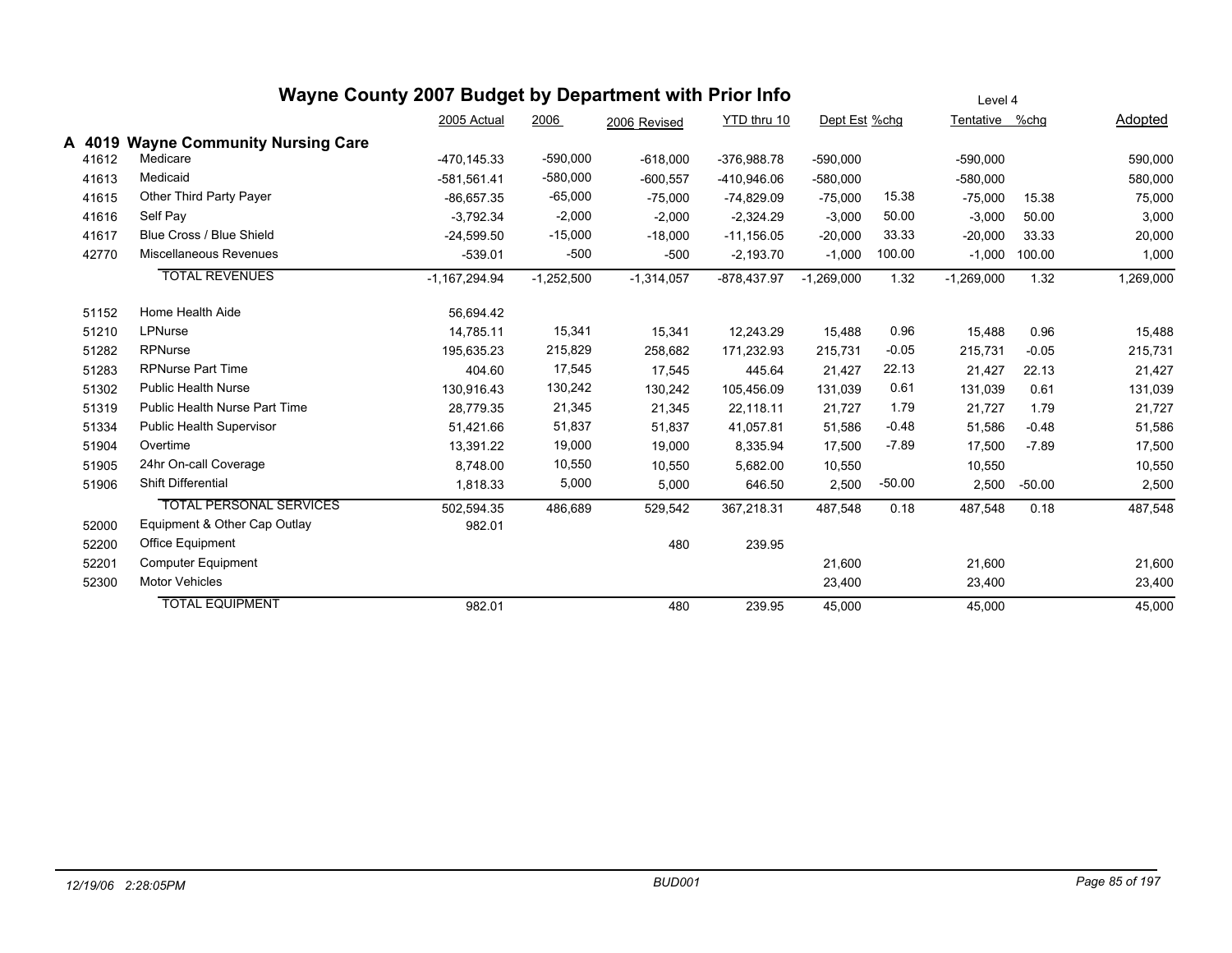|        | Wayne County 2007 Budget by Department with Prior Info | Level 4     |            |              |              |               |           |                |                    |           |
|--------|--------------------------------------------------------|-------------|------------|--------------|--------------|---------------|-----------|----------------|--------------------|-----------|
|        |                                                        | 2005 Actual | 2006       | 2006 Revised | YTD thru 10  | Dept Est %chg |           | Tentative %chg |                    | Adopted   |
| A 4019 | <b>Wayne Community Nursing Care</b>                    |             |            |              |              |               |           |                |                    |           |
| 54118  | Reimburseable Supplies                                 | 9,852.45    | 8,500      | 8,500        | 7,584.58     | 9,400         | 10.59     | 9,400          | 10.59              | 9,400     |
| 54119  | Non-Reimburseable Supplies                             | 3,620.11    | 4,000      | 4,143        | 4,120.05     | 4,500         | 12.50     | 4,500          | 12.50              | 4,500     |
| 54166  | Postage                                                | 1,799.94    | 1,800      | 1,560        | 641.47       | 1,560         | $-13.33$  | 1,560          | $-13.33$           | 1,560     |
| 54210  | Gas                                                    | 662.64      | 1,030      | 1,178        | 432.53       | 1,106         | 7.38      | 1,106          | 7.38               | 1,106     |
| 54220  | Light & Power                                          | 4,890.19    | 5,920      | 6,296        | 3,955.77     | 5,918         | $-0.03$   | 5,918          | $-0.03$            | 5,918     |
| 54230  | Telephone                                              | 14,296.89   | 20,000     | 20,079       | 8,089.24     | 16,000        | $-20.00$  | 16,000         | $-20.00$           | 16,000    |
| 54240  | Water                                                  | 268.23      | 335        | 342          | 270.82       | 415           | 23.88     | 415            | 23.88              | 415       |
| 54300  | Insurance                                              | 6,326.88    | 7,000      | 7,000        | 6,210.78     | 7,019         | 0.27      | 7,019          | 0.27               | 7,019     |
| 54410  | Conference                                             | 540.00      | 1,200      | 1,200        |              | 900           | $-25.00$  | 900            | $-25.00$           | 900       |
| 54414  | Data Processing                                        | 29,786.12   | 33,135     | 33,135       | 10,700.00    | 34,700        | 4.72      | 34,700         | 4.72               | 34,700    |
| 54424  | Equipment - Maint Contract                             | 139.00      | 17,484     | 17,484       | 13,488.00    | 14,164        | -18.99    | 14,164         | $-18.99$           | 14,164    |
| 54437  | Lease                                                  | 34,728.40   | 36,390     | 36,390       | 29,862.00    | 35,835        | $-1.53$   | 35,835         | $-1.53$            | 35,835    |
| 54438  | Maintenance/Repairs                                    | 11,200.00   | 10,730     | 10,730       | 8,389.84     | 8,932         | $-16.76$  | 8,932          | $-16.76$           | 8,932     |
| 54450  | Occupational Therapy                                   | 1,560.00    | 5,500      | 6,020        | 6,940.00     | 9,000         | 63.64     | 9,000          | 63.64              | 9,000     |
| 54452  | <b>Physical Therapy</b>                                | 82,767.00   | 110,000    | 118,303      | 72,227.00    | 114,000       | 3.64      | 114,000        | 3.64               | 114,000   |
| 54456  | Printing                                               | 844.76      | 1,000      | 1,000        | 1,061.76     | 1,100         | 10.00     | 1,100          | 10.00              | 1,100     |
| 54475  | Software                                               | 519.00      | 300        | 300          |              |               | $-100.00$ |                | $-100.00$          |           |
| 54477  | Speech Theraphy                                        | 1,740.00    | 1,950      | 2,370        | 1,920.00     | 3,000         | 53.85     | 3,000          | 53.85              | 3,000     |
| 54500  | Fees for Services, Non-employ                          | 29,000.00   | 26,000     | 26,000       | 12,500.00    | 29,000        | 11.54     | 22,000         | $-15.38$           | 22,000    |
| 54524  | PH- Medical Consultant                                 | 10,000.00   | 10,000     | 10,000       | 7,500.00     | 10,000        |           | 10,000         |                    | 10,000    |
| 54527  | <b>Public Relations</b>                                | 3,622.17    | 6,000      | 8,378        | 4,312.42     | 8,000         | 33.33     | 8,000          | 33.33              | 8,000     |
| 54562  | <b>Medical Social Work</b>                             | 720.00      | 2,000      | 2,000        | 260.00       | 1,500         | -25.00    | 1,500          | $-25.00$           | 1,500     |
| 54594  | <b>Contractual Aides</b>                               | 168,463.98  | 150,000    | 163,998      | 159,133.69   | 197,300       | 31.53     | 197,300        | 31.53              | 197,300   |
| 54616  | Car Expense-Nursing                                    | 13,332.89   | 11,000     | 11,000       | 13,331.84    | 14,750        | 34.09     | 14,750         | 34.09              | 14,750    |
| 54617  | Car Expense-Aides                                      | 1,733.89    |            |              |              |               |           |                |                    |           |
| 54619  | <b>Nursing Travel</b>                                  | 2,253.98    | 9,000      | 8,760        | 249.18       | 1,400         | $-84.44$  | 1,400          | $-84.44$           | 1,400     |
| 54620  | Aides Travel                                           | 1,139.94    |            |              |              |               |           |                |                    |           |
|        | TOTAL CONTRACTUAL EXPENSES                             | 435,808.46  | 480,274    | 506,166      | 373,180.97   | 529,499       | 10.25     | 522,499        | 8.79               | 522,499   |
| 58100  | Payments to NYS Retirement Sys                         | 77,474.00   | 53,435     | 57,721       |              | 49,407        | $-7.54$   | 49,407         | $-7.54$            | 49,407    |
| 58200  | Payments to Social Security                            | 37,731.64   | 37,189     | 40,468       | 27,461.06    | 37,298        | 0.29      | 37,298         | 0.29               | 37,298    |
| 58400  | Hospitalization                                        | 54,255.95   | 51,602     | 62,569       | 36,692.11    | 40,589        | $-21.34$  | 40,589         | $-21.34$           | 40,589    |
| 58500  | Unemployment                                           | 54,502.08   | 20,000     | 20,000       | 8,380.69     |               | $-100.00$ |                | $-100.00$          |           |
| 58600  | <b>Disability</b>                                      | 1,818.50    | 1,482      | 1,638        | 1,149.00     | 1,482         |           | 1,482          |                    | 1,482     |
| 58901  | Employee Assistance Program                            | 272.88      | 162        | 178          | 160.13       | 168           | 3.70      | 168            | 3.70               | 168       |
|        | <b>TOTAL FRINGE BENEFITS</b>                           | 226,055.05  | 163,870    | 182,574      | 73,842.99    | 128,944       | $-21.31$  | 128,944        | $-21.31$           | 128,944   |
|        | <b>Total County Cost</b>                               | $-1,855.07$ | $-121,667$ | $-95,295$    | $-63,955.75$ | $-78,009$     | $-35.88$  |                | $-85,009$ $-30.13$ | $-85,009$ |
|        |                                                        |             |            |              |              |               |           |                |                    |           |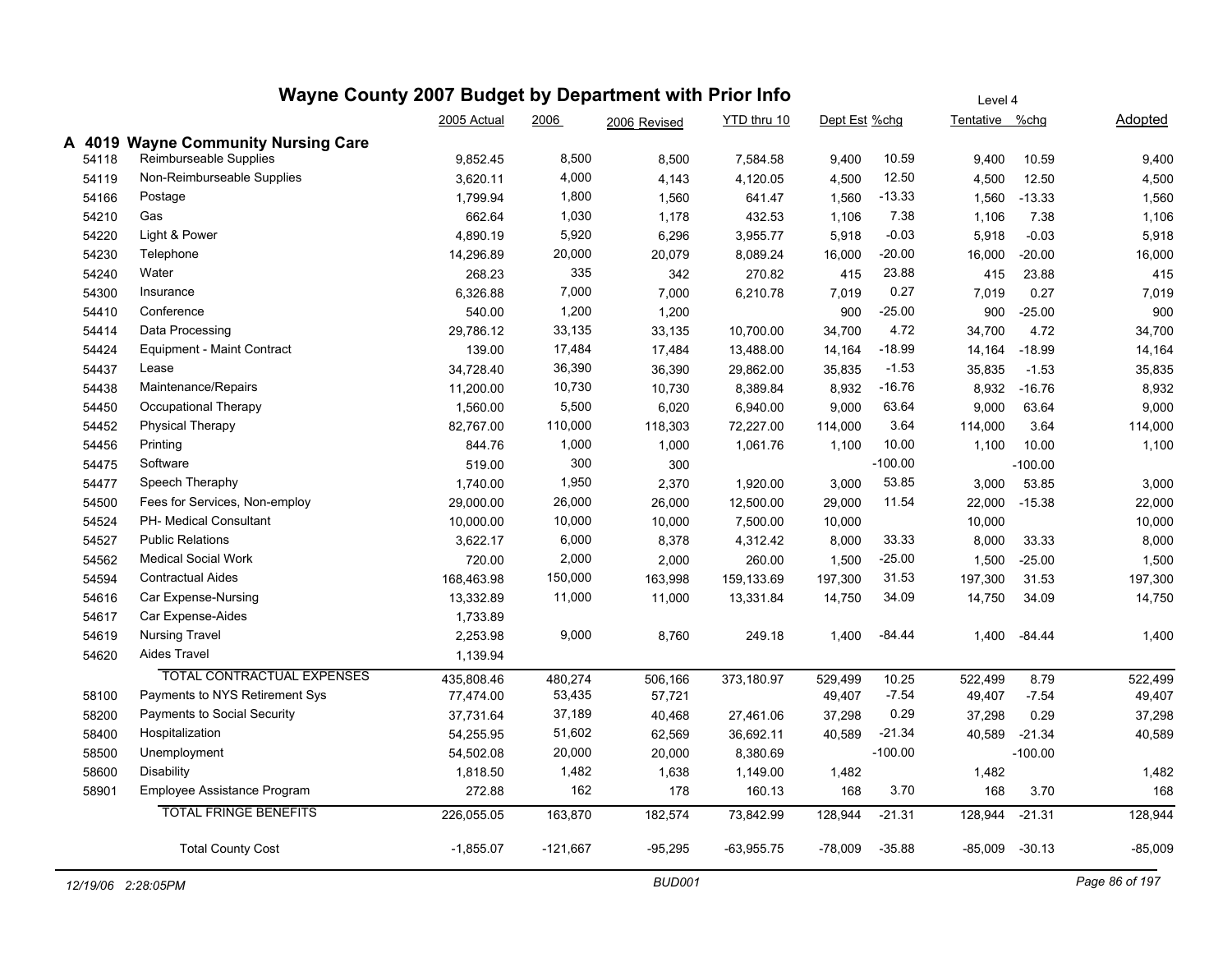|                 | Wayne County 2007 Budget by Department with Prior Info |             | Level 4  |              |             |               |          |           |           |         |
|-----------------|--------------------------------------------------------|-------------|----------|--------------|-------------|---------------|----------|-----------|-----------|---------|
|                 |                                                        | 2005 Actual | 2006     | 2006 Revised | YTD thru 10 | Dept Est %chg |          | Tentative | %chg      | Adopted |
| A 4020<br>43401 | <b>PH - EMS Coordinator</b><br><b>Public Health</b>    | $-4,338.00$ | $-5,003$ | $-5,003$     | $-3,508.00$ | $-6,551$      | 30.94    | $-5,903$  | 17.99     | 5,903   |
|                 | <b>TOTAL REVENUES</b>                                  | $-4,338.00$ | $-5,003$ | $-5,003$     | $-3,508.00$ | $-6,551$      | 30.94    | $-5,903$  | 17.99     | 5,903   |
| 51484           | <b>EMS Coordinator Part Time</b>                       | 9,965.11    | 9,841    | 9,841        | 8,186.92    | 10,482        | 6.51     | 10,482    | 6.51      | 10,482  |
|                 | <b>TOTAL PERSONAL SERVICES</b>                         | 9,965.11    | 9,841    | 9,841        | 8,186.92    | 10,482        | 6.51     | 10,482    | 6.51      | 10,482  |
| 52500           | Other Equipment                                        |             | 1,465    | 1,465        |             | 1,800         | 22.87    |           | $-100.00$ |         |
|                 | <b>TOTAL EQUIPMENT</b>                                 |             | 1,465    | 1,465        |             | 1,800         | 22.87    |           | $-100.00$ |         |
| 54100           | Supplies & Materials                                   | 854.13      | 1,100    | 1,146        | 355.61      | 1,800         | 63.64    | 1,800     | 63.64     | 1,800   |
| 54150           | <b>Office Supplies</b>                                 | 100.00      | 100      | 100          | 100.00      | 400           | 300.00   | 400       | 300.00    | 400     |
| 54166           | Postage                                                | 269.48      | 350      | 425          | 312.55      | 400           | 14.29    | 400       | 14.29     | 400     |
| 54230           | Telephone                                              | 212.28      | 250      | 256          | 180.12      | 260           | 4.00     | 260       | 4.00      | 260     |
| 54300           | Insurance                                              | 55.45       | 70       | 70           | 48.77       | 56            | $-20.00$ | 56        | $-20.00$  | 56      |
| 54425           | Equipment - Maint & Repair                             | 162.45      | 300      | 388          | 107.55      | 300           |          | 300       |           | 300     |
| 54621           | A & G Travel                                           | 2,340.00    | 3,200    | 3,200        | 1,806.67    | 2,700         | $-15.63$ | 2,700     | $-15.63$  | 2,700   |
|                 | <b>TOTAL CONTRACTUAL EXPENSES</b>                      | 3,993.79    | 5,370    | 5,584        | 2.911.27    | 5,916         | 10.17    | 5,916     | 10.17     | 5,916   |
| 58200           | Payments to Social Security                            | 762.41      | 753      | 753          | 626.35      | 802           | 6.51     | 802       | 6.51      | 802     |
| 58901           | Employee Assistance Program                            |             |          |              |             | 8             |          | 8         |           | 8       |
|                 | <b>TOTAL FRINGE BENEFITS</b>                           | 762.41      | 753      | 753          | 626.35      | 810           | 7.57     | 810       | 7.57      | 810     |
|                 | <b>Total County Cost</b>                               | 10,383.31   | 12,426   | 12,640       | 8,216.54    | 12,457        | 0.25     | 11,305    | $-9.02$   | 11,305  |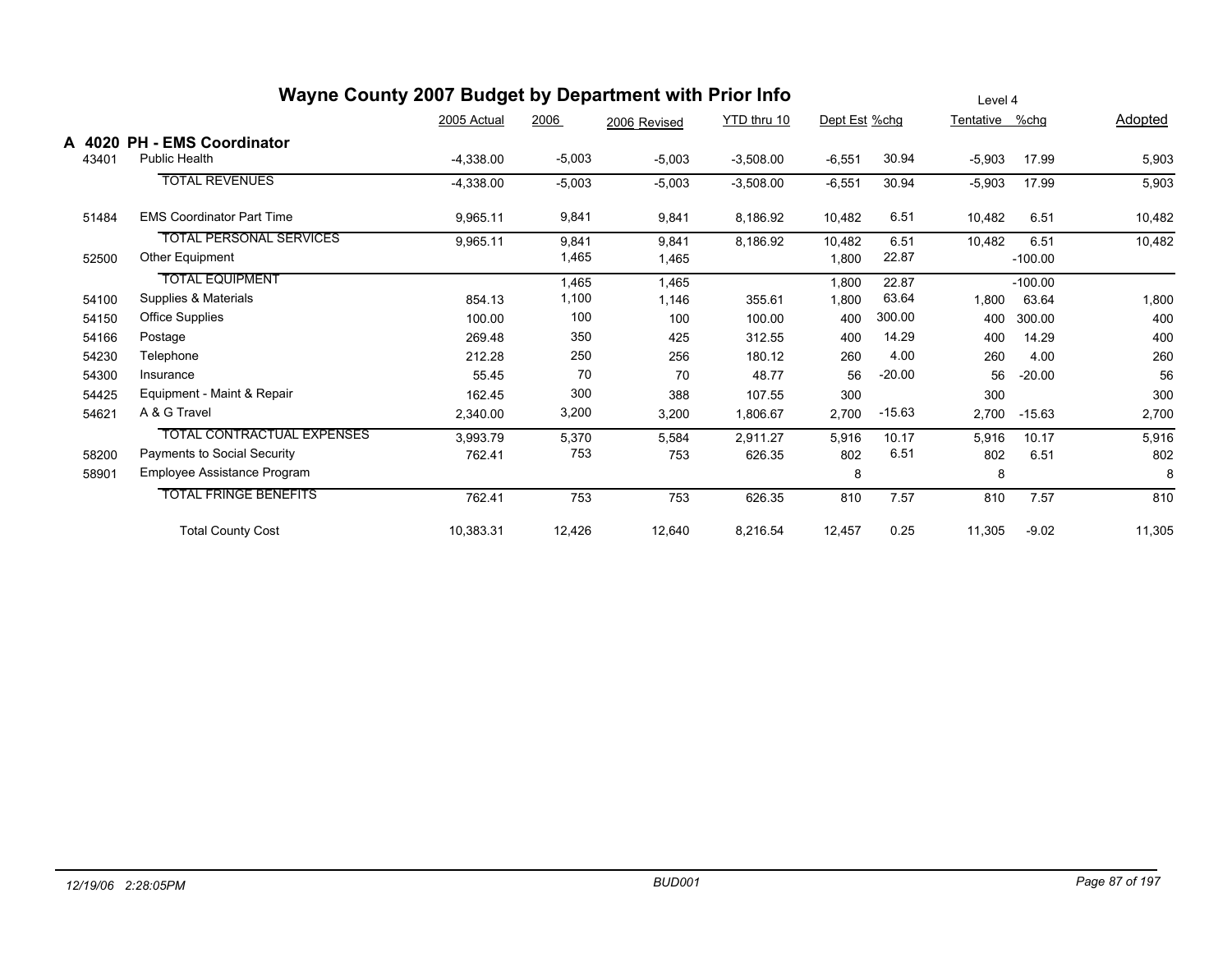|        |                                | Wayne County 2007 Budget by Department with Prior Info |              |              |                 |                  |           | Level 4        |                    |           |
|--------|--------------------------------|--------------------------------------------------------|--------------|--------------|-----------------|------------------|-----------|----------------|--------------------|-----------|
|        |                                | 2005 Actual                                            | 2006         | 2006 Revised | YTD thru 10     | Dept Est %chg    |           | Tentative %chq |                    | Adopted   |
| A 4300 | <b>Behavioral Health</b>       |                                                        |              |              |                 |                  |           |                |                    |           |
| 41284  | <b>Sheriff Reimbursement</b>   | $-49,642.00$                                           | $-49,642$    | $-49,642$    | $-35,827.68$    | $-49,642$        |           | $-49,642$      |                    | 49,642    |
| 41612  | Medicare                       | $-73,179.51$                                           | $-49,000$    | $-49,000$    | 170,778.77      | $-52,000$        | 6.12      | $-52,000$      | 6.12               | 52,000    |
| 41613  | Medicaid                       | $-1,401,867.86$                                        | $-1,731,390$ | $-1,731,390$ | $-1,049,170.45$ | $-1,935,153$     | 11.77     | $-1,935,153$   | 11.77              | 1,935,153 |
| 41616  | Self Pay                       | $-52,861.60$                                           | $-60,000$    | $-54,260$    | 5,402.74        | $-36,000$        | $-40.00$  | $-36,000$      | $-40.00$           | 36,000    |
| 41620  | <b>Mental Health Fees</b>      | $-315,649.41$                                          | $-205,827$   | $-205,827$   | $-261,544.91$   | $-384,000$       | 86.56     | $-384,000$     | 86.56              | 384,000   |
| 41701  | Co Required Match OMH          |                                                        |              |              |                 | $-32,688$        |           | $-32,688$      |                    | 32,688    |
| 41702  | Co Required MAtch OASAS        |                                                        |              |              |                 | $-29,071$        |           | $-29,071$      |                    | 29,071    |
| 41703  | Co Required Match OMRDD        |                                                        |              |              |                 | $-13,375$        |           | $-13,375$      |                    | 13,375    |
| 42770  | Miscellaneous Revenues         | $-11,316.59$                                           | $-34,000$    | $-34,000$    | $-17,440.03$    | $-31,700$        | $-6.76$   | $-31,700$      | $-6.76$            | 31,700    |
| 43473  | ICM SVC                        | $-53,944.25$                                           | $-50,182$    | $-50,182$    | $-38,479.00$    |                  | $-100.00$ |                | $-100.00$          |           |
| 43474  | <b>HCRA ICM</b>                | $-19,032.25$                                           | $-26,654$    | $-26,654$    | $-5,917.98$     |                  | $-100.00$ |                | $-100.00$          |           |
| 43475  | <b>HCRA SCM</b>                | $-50,465.25$                                           | $-66,806$    | $-66,806$    | $-62, 111.83$   |                  | $-100.00$ |                | $-100.00$          |           |
| 43476  | <b>HCRA Adult CM</b>           | $-1,611.00$                                            | $-1,611$     | $-1,611$     |                 |                  | $-100.00$ |                | $-100.00$          |           |
| 43477  | <b>KENDRA</b>                  | $-34,087.00$                                           | $-34,087$    | $-34,087$    | $-38,117.48$    |                  | $-100.00$ |                | $-100.00$          |           |
| 43482  | State Aid - ICM - Adult        | $-16,638.00$                                           | $-40,881$    | $-40,881$    | $-17,773.17$    |                  | $-100.00$ |                | $-100.00$          |           |
| 43483  | State Aid - ICM - Children     | $-15,766.25$                                           | $-13,627$    | $-13,627$    | $-5,917.98$     |                  | $-100.00$ |                | $-100.00$          |           |
| 43490  | State Aid - Mental Health      | $-30,892.00$                                           | $-118,510$   | $-118,510$   | $-130,650.63$   | $-855,401$       | 621.80    | $-855,401$     | 621.80             | 855,401   |
| 43496  | State Aid - CSC                | $-32.168.00$                                           | $-31,648$    | $-31,648$    | $-34,902.17$    |                  | $-100.00$ |                | $-100.00$          |           |
| 43503  | Community Counseling- Co. Drug | $-65, 102.00$                                          | $-78,075$    | $-78,075$    | $-45,350.06$    |                  | $-100.00$ |                | $-100.00$          |           |
| 43509  | State Aid - COPS               | $-741,651.89$                                          | $-883,926$   | $-883,926$   | $-1,493,368.26$ | $-1,051,208$     | 18.92     | $-1,051,208$   | 18.92              | 1,051,208 |
| 43518  | State Aid - Reinvestment       | $-713,548.50$                                          | $-491,135$   | $-491,135$   | $-305,663.94$   |                  | $-100.00$ |                | $-100.00$          |           |
| 43523  | CSP-St Aid                     | $-239,684.47$                                          | $-206,910$   | $-206,910$   | -420,659.52     | $-251,205$       | 21.41     | $-251,205$     | 21.41              | 251,205   |
| 43525  | MICA Grant (PMH)               | $-41,606.00$                                           | $-83,212$    | $-83,212$    | $-138,404.37$   |                  | $-100.00$ |                | $-100.00$          |           |
| 43585  | <b>OMRDD</b>                   | $-27,779.00$                                           | $-25,800$    | $-25,800$    | $-13,011.00$    | $-28,143$        | 9.08      | $-28,143$      | 9.08               | 28,143    |
| 43586  | StAid - OASIS                  | $-7,308.00$                                            | $-6,024$     | $-6,024$     | $-4,349.17$     | -74,402 1,135.09 |           |                | $-74,402$ , 135.09 | 74,402    |
| 44468  | OASAS Salary Share             | $-4,301.00$                                            |              |              |                 |                  |           |                |                    |           |
| 44469  | MH Salary Sharing              | $-650,000.00$                                          | $-902,882$   | $-902,882$   |                 | $-781,538$       | $-13.44$  | $-781,538$     | $-13.44$           | 781,538   |
|        | <b>TOTAL REVENUES</b>          | $-4,650,101.83$                                        | $-5,191,829$ | $-5,186,089$ | $-3,942,478.12$ | $-5,605,526$     | 7.97      | $-5,605,526$   | 7.97               | 5,605,526 |
|        |                                |                                                        |              |              |                 |                  |           |                |                    |           |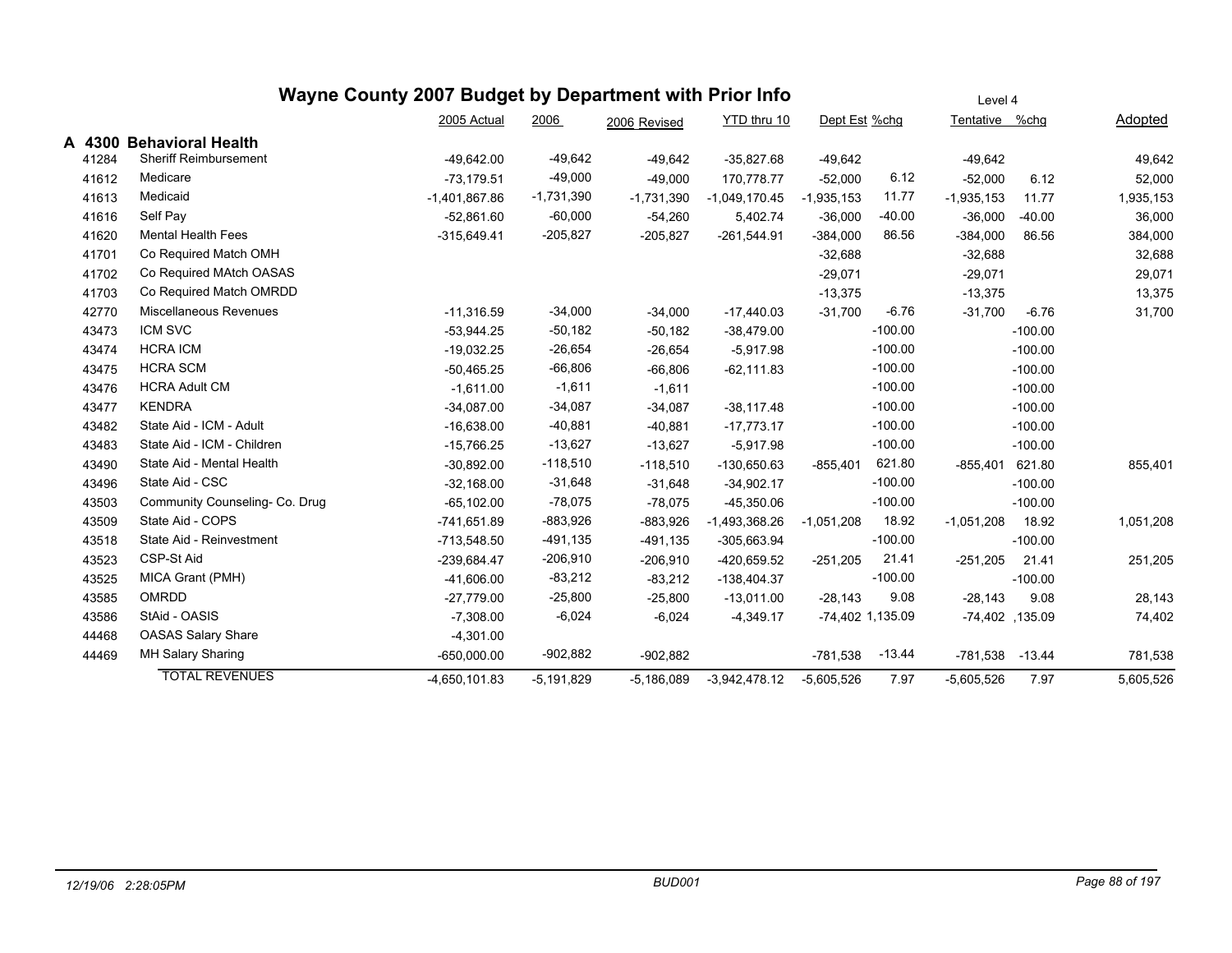|       |                                       | Wayne County 2007 Budget by Department with Prior Info | Level 4   |              |              |               |           |                |           |           |
|-------|---------------------------------------|--------------------------------------------------------|-----------|--------------|--------------|---------------|-----------|----------------|-----------|-----------|
|       |                                       | 2005 Actual                                            | 2006      | 2006 Revised | YTD thru 10  | Dept Est %chg |           | Tentative %chg |           | Adopted   |
|       | A 4300 Behavioral Health              |                                                        |           |              |              |               |           |                |           |           |
| 51086 | Director of Mental Health             | 71,283.97                                              | 73,000    | 73,000       | 60,441.14    | 77,446        | 6.09      | 77,446         | 6.09      | 77,446    |
| 51100 | Vehicle Operator (7Hr)                |                                                        |           |              | 3,329.10     | 21,364        |           | 21,364         |           | 21,364    |
| 51104 | Clerk Typist (7hr)                    | 27,105.16                                              | 36,869    | 36,869       | 42,238.19    | 52,776        | 43.14     | 52,776         | 43.14     | 52,776    |
| 51105 | Clerk Typist - Part Time              | 25,723.92                                              |           |              | 8,697.86     | 10,723        |           | 10,723         |           | 10,723    |
| 51110 | Receptionist 7Hr                      | 52,096.19                                              | 53,677    | 53,677       | 43,249.54    | 53,876        | 0.37      | 53,876         | 0.37      | 53,876    |
| 51111 | Clerk, PartTime                       | 10,986.78                                              | 10,682    | 10,682       | 8,586.35     | 10,723        | 0.38      | 10,723         | 0.38      | 10,723    |
| 51117 | Motor Vehicle Operator, PT            | 16,943.82                                              | 20,742    | 20,742       | 11,726.28    |               | $-100.00$ |                | $-100.00$ |           |
| 51122 | Account Clerk (7hr)                   | 26,439.41                                              | 26,557    | 26,557       | 21,322.63    | 26,740        | 0.69      | 26,740         | 0.69      | 26,740    |
| 51123 | Account Clerk - Typist (7hr)          | 53,678.37                                              | 53,679    | 53,679       | 43,149.93    | 53,880        | 0.37      | 53,880         | 0.37      | 53,880    |
| 51134 | <b>Activity Aide</b>                  | 26,012.15                                              | 26,158    | 26,158       | 20,996.74    | 26,358        | 0.76      | 26,358         | 0.76      | 26,358    |
| 51135 | <b>Activity Aide Part Time</b>        | 6,331.36                                               | 10,135    | 10,135       | 5,195.41     | 10,174        | 0.38      | 10,174         | 0.38      | 10,174    |
| 51140 | Senior Typist                         | 54,496.46                                              | 54,667    | 54,667       | 43,947.76    | 54,840        | 0.32      | 54,840         | 0.32      | 54,840    |
| 51148 | <b>Medical Records Clerk</b>          | 1,376.11                                               | 26,388    | 26,388       |              |               | $-100.00$ |                | $-100.00$ |           |
| 51154 | Senior Account Clerk (7hr)            | 85,142.08                                              | 86,302    | 86,302       | 69,102.75    | 86,613        | 0.36      | 86,613         | 0.36      | 86,613    |
| 51184 | <b>Mental Health Aide</b>             | 170,158.61                                             | 174,624   | 170,326      | 129,053.55   | 198,208       | 13.51     | 198,208        | 13.51     | 198,208   |
| 51210 | LPNurse                               | 32,104.46                                              | 32,132    | 32,132       | 25,855.33    | 32,250        | 0.37      | 32,250         | 0.37      | 32,250    |
| 51258 | <b>Assistant Social Worker</b>        | 230,439.94                                             | 234,615   | 234,615      | 171,641.21   | 236,184       | 0.67      | 236,184        | 0.67      | 236,184   |
| 51282 | <b>RPNurse</b>                        | 42,594.38                                              | 42,688    | 42,688       | 34,408.49    | 42,853        | 0.39      | 42,853         | 0.39      | 42,853    |
| 51283 | <b>RPNurse Part Time</b>              | 17,242.75                                              | 17,567    | 17,567       | 13,522.45    | 17,635        | 0.39      | 17,635         | 0.39      | 17,635    |
| 51309 | <b>Mental Health Nurse</b>            | 111,675.92                                             | 87,817    | 87,817       | 70,558.40    | 88,106        | 0.33      | 88,106         | 0.33      | 88,106    |
| 51322 | Staff Social Worker                   | 531,902.67                                             | 553,985   | 553,985      | 462,640.23   | 670,380       | 21.01     | 670,380        | 21.01     | 670,380   |
| 51325 | <b>CMHP</b>                           | 384,116.11                                             | 384,384   | 384,384      | 278,975.07   | 386,633       | 0.59      | 386,633        | 0.59      | 386,633   |
| 51396 | Psychologist Supervisor               | 128,033.81                                             | 128,416   | 128,416      | 106,460.76   | 136,080       | 5.97      | 136,080        | 5.97      | 136,080   |
| 51397 | Social Worker Supervisor              | 46,866.67                                              | 46,867    | 46,867       | 38,774.86    | 49,634        | 5.90      | 49,634         | 5.90      | 49,634    |
| 51405 | Program Supervisor                    | 138,253.53                                             | 137,793   | 137,793      | 113,956.99   | 146,336       | 6.20      | 146,336        | 6.20      | 146,336   |
| 51496 | <b>Staff Psychiatrist</b>             | 160,621.61                                             | 159,455   | 159,455      | 132,091.79   | 169,146       | 6.08      | 169,146        | 6.08      | 169,146   |
| 51497 | Substance Abuse Counselor             | 79,075.50                                              | 79,236    | 79,236       | 63,941.03    | 79,751        | 0.65      | 79,751         | 0.65      | 79,751    |
| 51504 | Psychology Associate                  | 28,456.62                                              | 43,351    | 43,351       | 13,560.90    |               | $-100.00$ |                | $-100.00$ |           |
| 51507 | <b>Mental Health Activities Coord</b> | 29,685.45                                              | 29,385    | 29,385       | 24,663.25    | 30,800        | 4.82      | 30,800         | 4.82      | 30,800    |
| 51508 | Activity Aide (CMH)                   | 22,367.58                                              | 24,064    | 24,064       | 13,267.10    |               | $-100.00$ |                | $-100.00$ |           |
| 51545 | Psychology Nurse Practitioner         | 6,535.88                                               |           |              |              |               |           |                |           |           |
| 51692 | Deputy Director Mental Health         | 43,145.76                                              | 48,000    | 48,000       | 39,710.01    | 50,882        | 6.00      | 50,882         | 6.00      | 50,882    |
| 51901 | <b>Personal Services</b>              | 9,505.70                                               | 10,000    | 10,000       | 7,287.33     | 14,000        | 40.00     | 14,000         | 40.00     | 14,000    |
| 51904 | Overtime                              | 302.57                                                 |           |              |              |               |           |                |           |           |
|       | <b>TOTAL PERSONAL SERVICES</b>        | 2,670,701.30                                           | 2,713,235 | 2,708,937    | 2,122,352.43 | 2,834,391     | 4.47      | 2,834,391      | 4.47      | 2,834,391 |
|       |                                       |                                                        |           |              |              |               |           |                |           |           |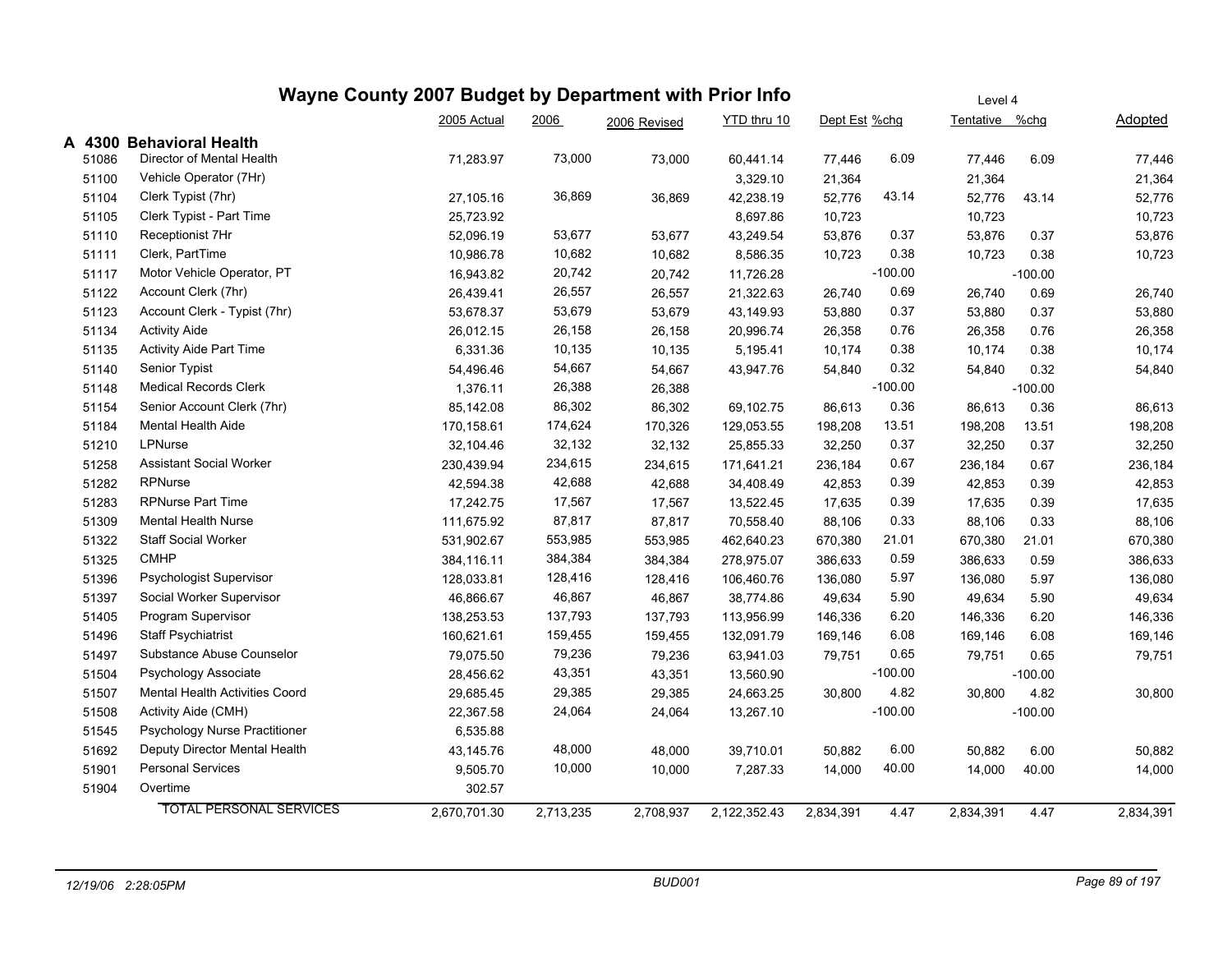|        | Wayne County 2007 Budget by Department with Prior Info |              | Level 4   |              |              |                 |                 |                |                |           |
|--------|--------------------------------------------------------|--------------|-----------|--------------|--------------|-----------------|-----------------|----------------|----------------|-----------|
|        |                                                        | 2005 Actual  | 2006      | 2006 Revised | YTD thru 10  | Dept Est %chg   |                 | Tentative %chg |                | Adopted   |
| A 4300 | <b>Behavioral Health</b>                               |              |           |              |              |                 |                 |                |                |           |
| 52200  | <b>Office Equipment</b>                                | 11,950.13    | 1,343     | 360          | 359.92       | 5,000           | 272.30          |                | 5,000 272.30   | 5,000     |
| 52201  | <b>Computer Equipment</b>                              |              | 1,500     | 1,500        | 1,442.69     | 17,700 1,080.00 |                 |                | 17,700 ,080.00 | 17,700    |
| 52300  | <b>Motor Vehicles</b>                                  | 19,139.00    |           |              |              | 36,000          |                 | 36,000         |                | 36,000    |
|        | <b>TOTAL EQUIPMENT</b>                                 | 31,089.13    | 2,843     | 1,860        | 1,802.61     |                 | 58,700 1,964.72 |                | 58,700 ,964.72 | 58,700    |
| 54100  | Supplies & Materials                                   | 4,835.97     | 5,807     | 6,028        | 4,626.53     | 8,500           | 46.38           | 8,500          | 46.38          | 8,500     |
| 54114  | Car Expense                                            | 29,099.87    | 21,550    | 21,550       | 28,826.91    | 30,500          | 41.53           | 30,500         | 41.53          | 30,500    |
| 54115  | <b>Clinic Supplies</b>                                 | 19,362.21    | 14,500    | 15,219       | 8,148.20     | 16,750          | 15.52           | 16,750         | 15.52          | 16,750    |
| 54138  | <b>Cleaning Expense</b>                                | 46,900.20    | 50,386    | 50,386       | 47,530.11    | 1,000           | $-98.02$        | 1,000          | $-98.02$       | 1,000     |
| 54150  | <b>Office Supplies</b>                                 | 18,953.74    | 15,000    | 15,057       | 10,298.24    | 13,000          | $-13.33$        | 13,000         | $-13.33$       | 13,000    |
| 54166  | Postage                                                | 6,500.00     | 7,000     | 7,000        | 7,096.69     | 8,000           | 14.29           | 8,000          | 14.29          | 8,000     |
| 54210  | Gas                                                    | 7,589.93     | 11,584    | 13,191       | 4,816.98     | 12,465          | 7.61            | 12,465         | 7.61           | 12,465    |
| 54220  | Light & Power                                          | 55,739.15    | 66,638    | 70,875       | 44,612.61    | 66,646          | 0.01            | 66,646         | 0.01           | 66,646    |
| 54230  | Telephone                                              | 46,872.65    | 49,700    | 49,700       | 42,545.93    | 57,200          | 15.09           | 57,200         | 15.09          | 57,200    |
| 54240  | Water                                                  | 3,067.78     | 3,737     | 3,784        | 3,273.08     | 4,680           | 25.23           | 4,680          | 25.23          | 4,680     |
| 54300  | Insurance                                              | 44,033.80    | 44,034    | 44,034       | 44,034.00    | 46,000          | 4.46            | 46,000         | 4.46           | 46,000    |
| 54395  | <b>Bldg Maint - Contracts</b>                          | 4,629.38     | 8,097     | 8,097        |              | 9,038           | 11.62           | 9,038          | 11.62          | 9,038     |
| 54396  | Bldg Maint - Work Orders                               | 2,983.34     | 7,880     | 7,880        | 1,824.00     | 14,300          | 81.47           | 14,300         | 81.47          | 14,300    |
| 54410  | Conference                                             | 1,060.00     | 1,500     | 1,500        | 60.00        | 2,000           | 33.33           | 2,000          | 33.33          | 2,000     |
| 54414  | Data Processing                                        | 107,277.70   | 80,920    | 80,920       | 58,273.27    | 100,600         | 24.32           | 100,600        | 24.32          | 100,600   |
| 54424  | Equipment - Maint Contract                             | 35,694.86    | 64,932    | 70,130       | 34,028.35    | 71,000          | 9.35            | 71,000         | 9.35           | 71,000    |
| 54437  | Lease                                                  | 391,055.90   | 406,616   | 406,616      | 336,258.00   | 403,574         | $-0.75$         | 403,574        | $-0.75$        | 403,574   |
| 54438  | Maintenance/Repairs                                    | 63,716.35    | 59,165    | 60,148       | 79,060.00    | 51,345          | $-13.22$        |                | 51,345 -13.22  | 51,345    |
| 54475  | Software                                               |              | 300       | 300          | 285.18       |                 | 9,300 3,000.00  |                | 9,300 3,000.00 | 9,300     |
| 54483  | Training, Seminars & Schools                           | 4,642.26     | 5,000     | 5,000        | 1,092.40     | 20,600          | 312.00          |                | 20,600 312.00  | 20,600    |
| 54485  | Travel                                                 | 4,185.23     | 8,120     | 8,120        | 7,092.73     | 15,100          | 85.96           | 15,100         | 85.96          | 15,100    |
| 54500  | Fees for Services, Non-employ                          | 6,175.06     |           | 460          | 460.00       | 40,493          |                 | 40,493         |                | 40,493    |
| 54501  | <b>Accountants &amp; Auditors</b>                      | 21,471.95    | 62,500    | 62,500       | 18,486.40    | 42,000          | $-32.80$        | 42,000         | $-32.80$       | 42,000    |
| 54504  | Arbitrators                                            |              |           |              |              | 1,500           |                 | 1,500          |                | 1,500     |
| 54540  | Interpreter                                            |              | 500       | 500          | 331.12       | 1,000           | 100.00          | 1,000          | 100.00         | 1,000     |
| 54563  | <b>Contracted CMHP</b>                                 | 42,836.00    | 50,000    | 51,100       | 38,900.00    | 58,000          | 16.00           | 58,000         | 16.00          | 58,000    |
| 54565  | <b>Physical Exams</b>                                  | 19,850.59    | 17,500    | 17,500       | 17,581.64    | 25,000          | 42.86           | 25,000         | 42.86          | 25,000    |
| 54566  | Physician                                              | 224,237.50   | 354,000   | 354,000      | 294,628.25   | 482,480         | 36.29           | 482,480        | 36.29          | 482,480   |
| 54575  | Sexual Offender Contractor                             |              |           |              |              | 61,000          |                 | 61,000         |                | 61,000    |
| 54600  | Misc                                                   | 11,807.27    | 12,500    | 12,656       | 5,624.49     | 14,350          | 14.80           | 14,350         | 14.80          | 14,350    |
| 54654  | Wrap-around Funds                                      | 55,171.15    | 67,744    | 74,027       | 41,419.55    | 75,271          | 11.11           | 75,271         | 11.11          | 75,271    |
| 54784  | Drug Testing                                           | $-65.00$     | 1,200     | 1,200        | 997.90       | 1,000           | $-16.67$        |                | 1,000 -16.67   | 1,000     |
|        | <b>TOTAL CONTRACTUAL EXPENSES</b>                      | 1,279,684.84 | 1,498,410 | 1,519,477    | 1,182,212.56 | 1,763,692       | 17.70           | 1,763,692      | 17.70          | 1,763,692 |
|        |                                                        |              |           |              |              |                 |                 |                |                |           |

 $\overline{\phantom{a}}$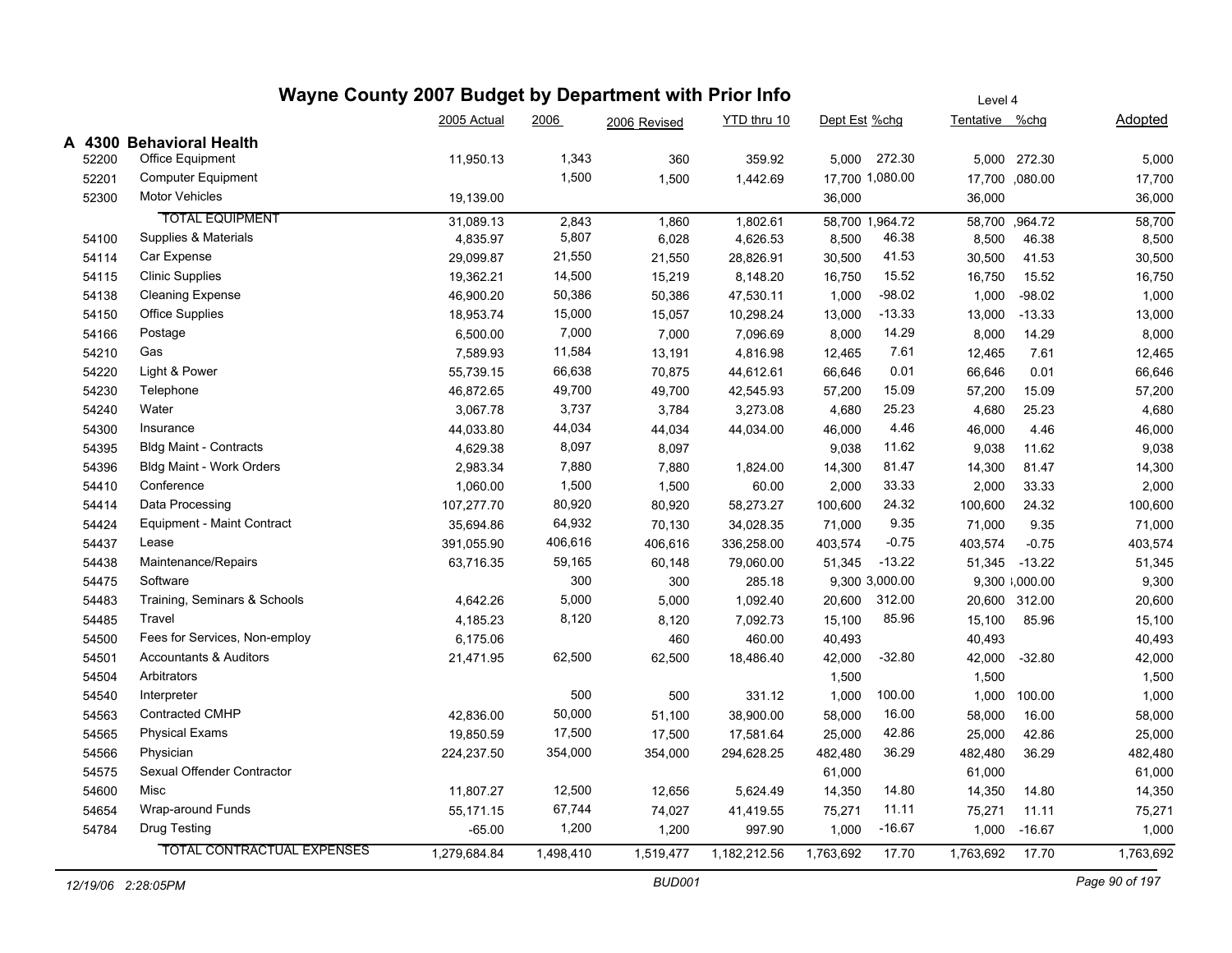|        |                                | 2005 Actual | 2006      | 2006 Revised | YTD thru 10   | Dept Est %chg |           | Tentative %chq |           | Adopted |
|--------|--------------------------------|-------------|-----------|--------------|---------------|---------------|-----------|----------------|-----------|---------|
| A 4300 | <b>Behavioral Health</b>       |             |           |              |               |               |           |                |           |         |
| 58100  | Payments to NYS Retirement Sys | 314.332.00  | 301,605   | 301.605      |               | 274.690       | $-8.92$   | 274.690        | $-8.92$   | 274,690 |
| 58200  | Payments to Social Security    | 194.265.52  | 202,176   | 202.176      | 154,677.28    | 213,583       | 5.64      | 213,583        | 5.64      | 213,583 |
| 58400  | Hospitalization                | 354,634.69  | 407,862   | 407,862      | 342,247.48    | 448,522       | 9.97      | 448,522        | 9.97      | 448,522 |
| 58500  | Unemployment                   |             |           | 4,298        | 4,988.75      |               |           |                |           |         |
| 58600  | Disability                     | 10,312.00   | 10,348    | 10,348       | 7,433.00      | 10,764        | 4.02      | 10,764         | 4.02      | 10,764  |
| 58901  | Employee Assistance Program    | 1.084.13    | 1,080     | 1,080        | 1,067.54      | 1,184         | 9.63      | .184           | 9.63      | 1,184   |
|        | <b>TOTAL FRINGE BENEFITS</b>   | 874,628.34  | 923.071   | 927,369      | 510,414.05    | 948.743       | 2.78      | 948,743        | 2.78      | 948,743 |
|        | <b>Total County Cost</b>       | 206.001.78  | $-54.270$ | $-28,446$    | $-125.696.47$ |               | $-100.00$ |                | $-100.00$ |         |

Level 4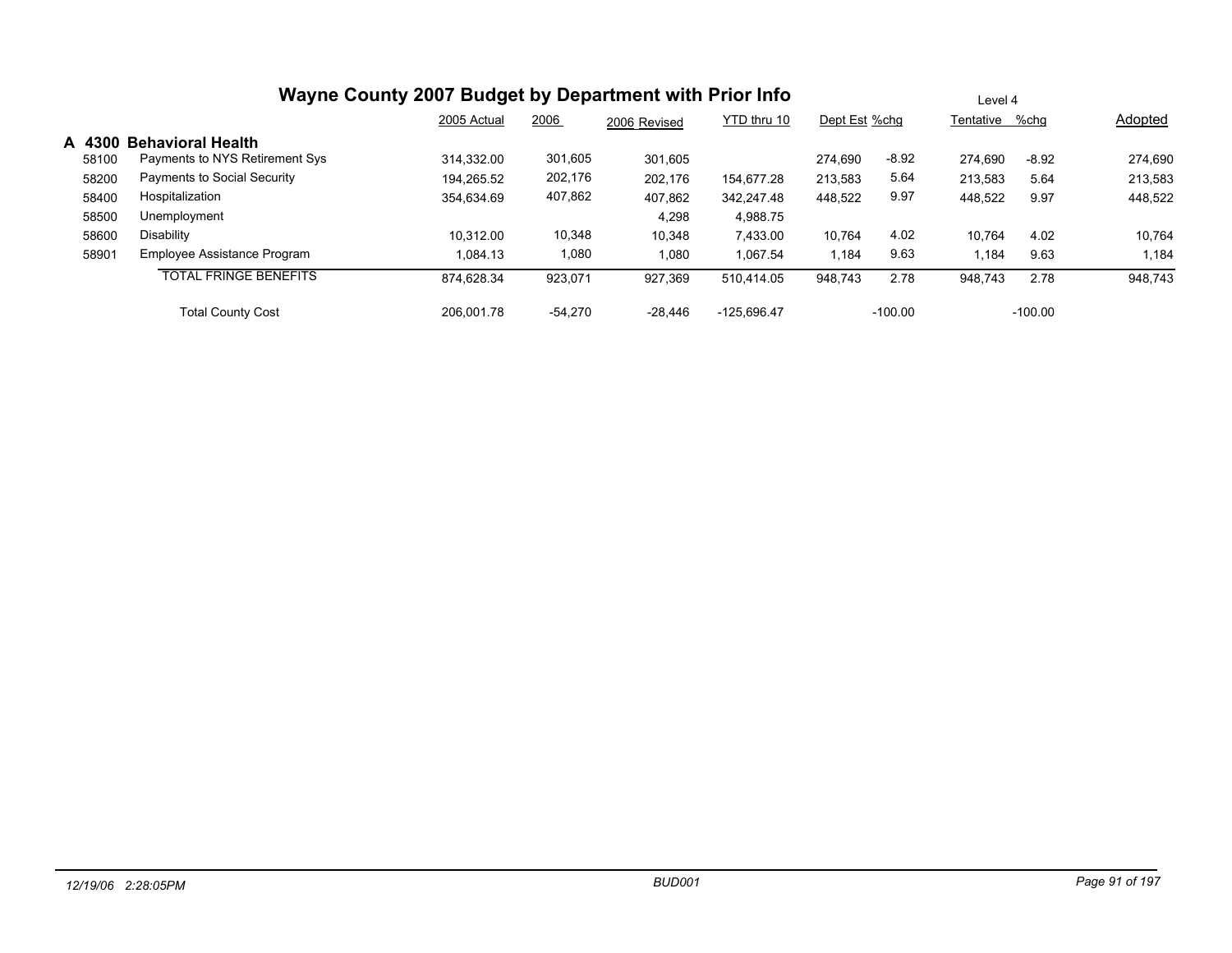|                 | Wayne County 2007 Budget by Department with Prior Info |                 | Level 4      |              |                 |               |         |                |         |                |
|-----------------|--------------------------------------------------------|-----------------|--------------|--------------|-----------------|---------------|---------|----------------|---------|----------------|
|                 |                                                        | 2005 Actual     | 2006         | 2006 Revised | YTD thru 10     | Dept Est %chg |         | Tentative %chg |         | <b>Adopted</b> |
| A 4322<br>42214 | <b>Community Providers</b><br><b>Yates County MATS</b> |                 |              | $-3,800$     | $-3,800.00$     |               |         |                |         |                |
| 42701           | Refund of Prior Yr Expenditure                         | $-1,377.00$     |              |              |                 |               |         |                |         |                |
| 43478           | <b>ARC MH</b>                                          | $-6,924.00$     | $-6,924$     | $-9,264$     | $-4,600.00$     | $-9,458$      | 36.60   | $-9,458$       | 36.60   | 9,458          |
| 43485           | State Aid - Unity House                                | $-85,401.00$    | $-78,477$    | $-87,201$    | $-39,244.50$    | $-97,237$     | 23.91   | $-97,237$      | 23.91   | 97,237         |
| 43488           | <b>Epilepsy Association</b>                            | $-2,899.00$     | $-2,681$     | $-2,700$     |                 | $-2,756$      | 2.80    | $-2,756$       | 2.80    | 2,756          |
| 43494           | Delphi Drug                                            | $-305,623.00$   | $-364,624$   | $-367,176$   | $-322,325.23$   | $-374.833$    | 2.80    | $-374,833$     | 2.80    | 374,833        |
| 43495           | ARC - MR                                               | -435,603.00     | $-420,835$   | $-423,781$   | $-255,361.11$   | $-432,618$    | 2.80    | $-432,618$     | 2.80    | 432,618        |
| 43499           | FLACRA Demo (110-Youth)                                | $-615,601.90$   | $-943,143$   | $-1,027,404$ | $-669,654.17$   | $-1,048,829$  | 11.21   | $-1,048,829$   | 11.21   | 1,048,829      |
| 43504           | Lifeline                                               | $-22,961.00$    | $-22,961$    | $-23,122$    | $-11,480.25$    | $-23,604$     | 2.80    | $-23,604$      | 2.80    | 23,604         |
| 43522           | FLCNCL-ALC                                             | $-111,097.00$   | $-153,097$   | $-161,410$   | $-118,950.20$   | $-161,410$    | 5.43    | $-161,410$     | 5.43    | 161,410        |
| 43526           | <b>WCAP Crisis Respite</b>                             | $-59,087.00$    | $-59,087$    | $-54,143$    | $-40,321.75$    | $-55,272$     | $-6.46$ | $-55,272$      | $-6.46$ | 55,272         |
| 43607           | FL NTWK - Parent                                       | $-24,894.00$    | $-24,894$    | $-22,811$    | $-16,989.00$    | $-23,286$     | $-6.46$ | $-23,286$      | $-6.46$ | 23,286         |
| 43840           | Aging & Youth - RIV                                    | $-36,549.00$    | $-36,549$    | $-36,805$    | $-16,904.00$    | $-37,572$     | 2.80    | $-37,572$      | 2.80    | 37,572         |
| 44586           | <b>OASAS</b>                                           | $-276,268.00$   |              |              |                 |               |         |                |         |                |
|                 | <b>TOTAL REVENUES</b>                                  | $-1,984,284.90$ | $-2,113,272$ | $-2,219,617$ | $-1,499,630.21$ | $-2,266,875$  | 7.27    | $-2,266,875$   | 7.27    | 2,266,875      |
| 54534           | CCSI-Aging/Youth                                       | 36,549.00       | 36,549       | 36,805       | 16,904.00       | 37,572        | 2.80    | 37,572         | 2.80    | 37,572         |
| 54602           | <b>Yates County MATS</b>                               |                 |              | 3,800        | 3,800.00        | 7,600         |         | 7,600          |         | 7,600          |
| 54604           | FLACRA Alcohol (110-Adult)                             | 949,672.00      | 949,745      | 1,034,006    | 718,460.96      | 1,055,431     | 11.13   | 1,055,431      | 11.13   | 1,055,431      |
| 54607           | <b>DELPHI Drug</b>                                     | 364,479.00      | 372,374      | 374,926      | 318,920.09      | 382,583       | 2.74    | 382,583        | 2.74    | 382,583        |
| 54608           | ARC MR                                                 | 386,424.38      | 442,527      | 447,813      | 259,961.11      | 447,386       | 1.10    | 447,386        | 1.10    | 447,386        |
| 54609           | <b>ARC MH</b>                                          |                 |              |              |                 | 9,458         |         | 9,458          |         | 9,458          |
| 54631           | Epilepsy Assoc.                                        | 2,899.00        | 2,899        | 2,918        |                 | 2,974         | 2.59    | 2,974          | 2.59    | 2,974          |
| 54640           | Lifeline                                               | 15,307.34       | 22,961       | 23,122       | 17,220.50       | 23,604        | 2.80    | 23,604         | 2.80    | 23,604         |
| 54685           | Unity House Inc                                        | 85,401.00       | 78,477       | 87,201       | 39,244.50       | 97,237        | 23.91   | 97,237         | 23.91   | 97,237         |
| 54686           | FL Parent NYWK                                         | 24,894.00       | 24,894       | 22,811       | 16,989.00       | 23,286        | $-6.46$ | 23,286         | $-6.46$ | 23,286         |
| 54687           | <b>WBHN</b>                                            |                 |              |              |                 | 75,134        |         | 75,134         |         | 75,134         |
| 54690           | <b>FLCNCL-ALC</b>                                      | 111,097.00      | 153,097      | 161,410      | 118,950.20      | 161,410       | 5.43    | 161,410        | 5.43    | 161,410        |
| 54697           | <b>WCAP Crisis Respite</b>                             | 45,045.62       | 59,087       | 54,143       | 40,321.75       | 55,272        | $-6.46$ | 55,272         | $-6.46$ | 55,272         |
|                 | <b>TOTAL CONTRACTUAL EXPENSES</b>                      | 2,021,768.34    | 2,142,610    | 2,248,955    | 1,550,772.11    | 2,378,947     | 11.03   | 2,378,947      | 11.03   | 2,378,947      |
|                 | <b>Total County Cost</b>                               | 37,483.44       | 29,338       | 29,338       | 51,141.90       | 112,072       | 282.00  | 112,072 282.00 |         | 112,072        |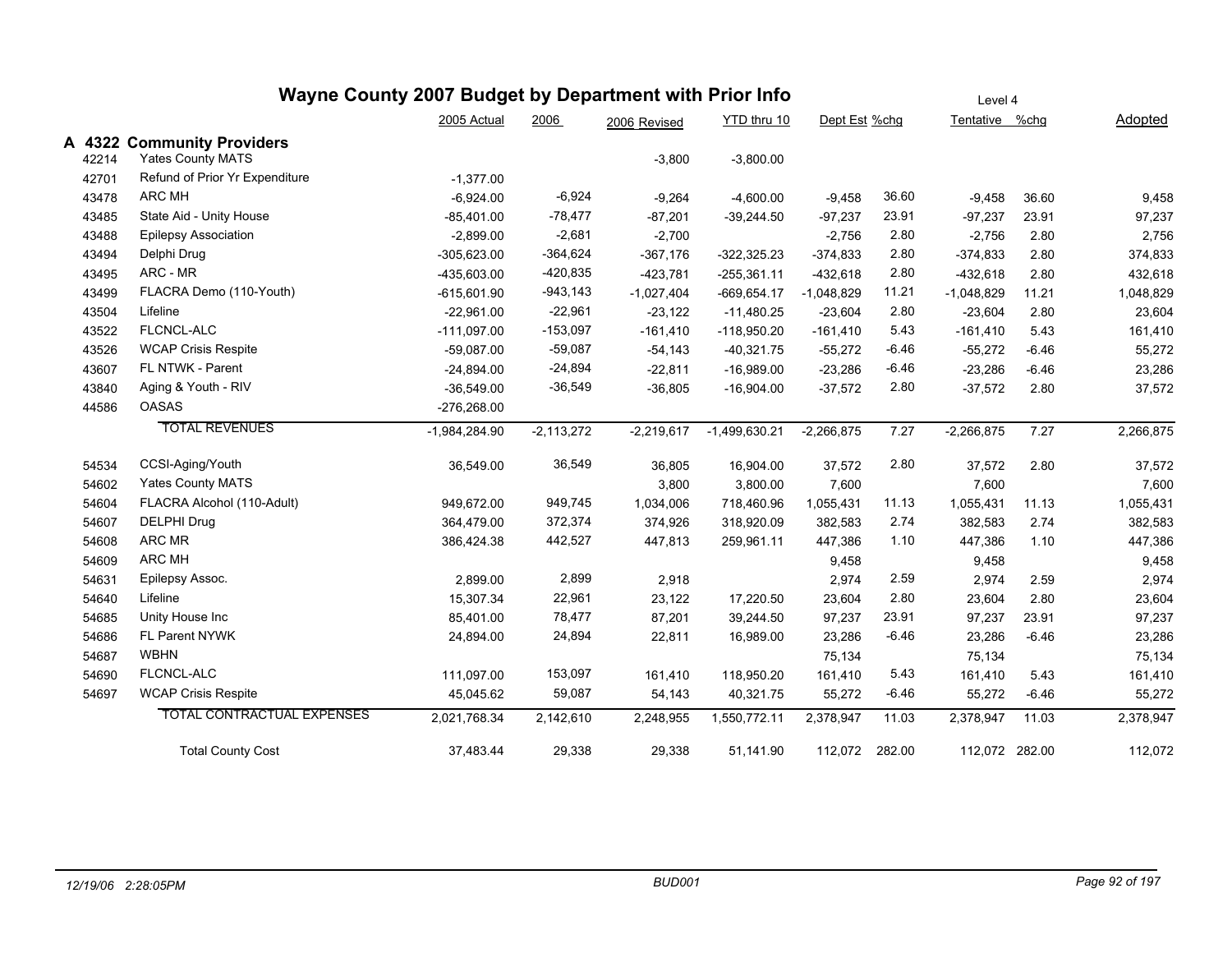| Wayne County 2007 Budget by Department with Prior Info | Level 4     |      |              |             |               |                |                |
|--------------------------------------------------------|-------------|------|--------------|-------------|---------------|----------------|----------------|
|                                                        | 2005 Actual | 2006 | 2006 Revised | YTD thru 10 | Dept Est %chg | Tentative %chg | <b>Adopted</b> |
| A 4341 MH - Local Gov't Unit                           |             |      |              |             |               |                |                |
| <b>TOTAL PERSONAL SERVICES</b>                         |             |      |              |             |               |                |                |
| <b>TOTAL FRINGE BENEFITS</b>                           |             |      |              |             |               |                |                |

Total County Cost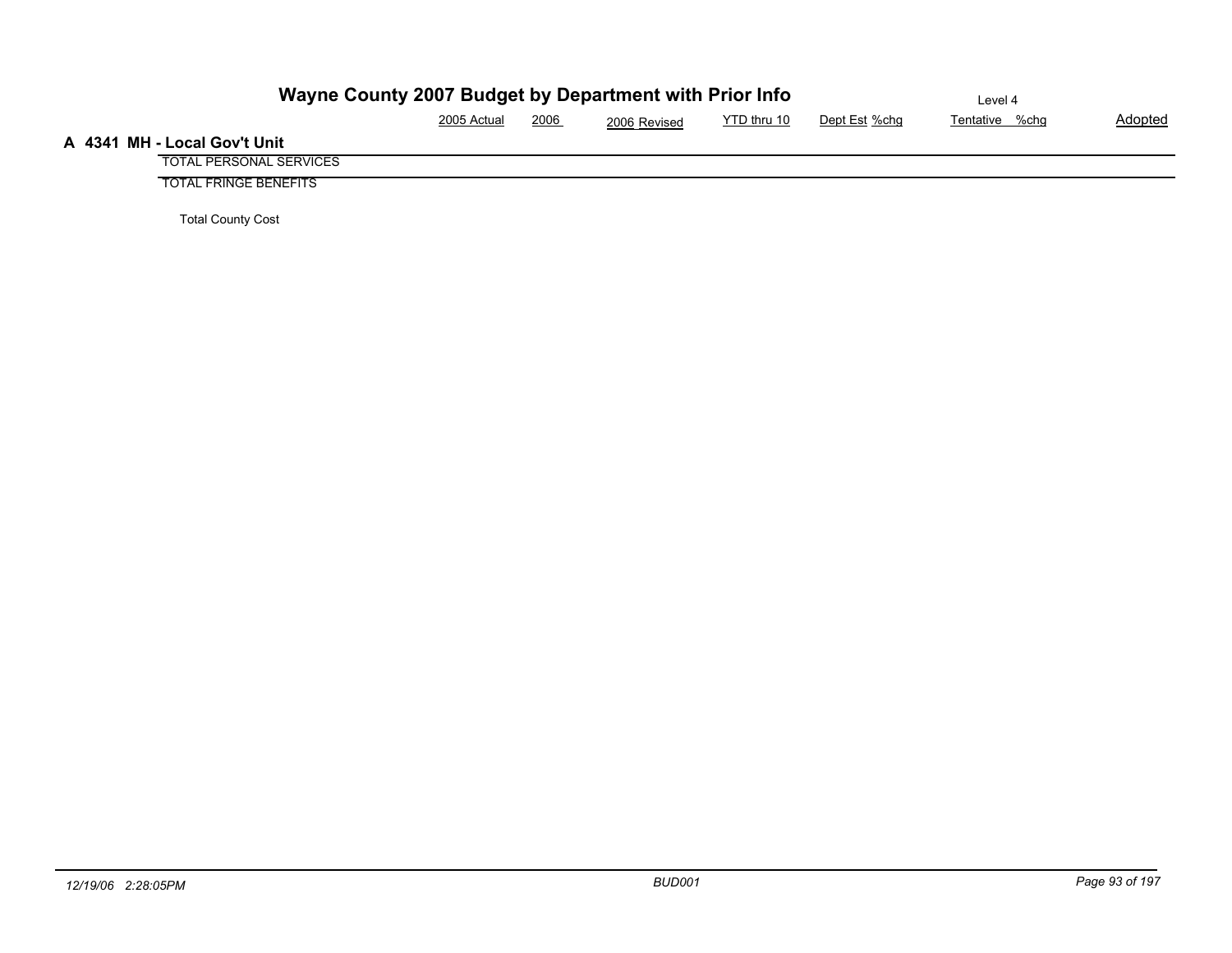| Wayne County 2007 Budget by Department with Prior Info |             | Level 4 |              |             |               |                |         |
|--------------------------------------------------------|-------------|---------|--------------|-------------|---------------|----------------|---------|
|                                                        | 2005 Actual | 2006    | 2006 Revised | YTD thru 10 | Dept Est %chg | Tentative %chg | Adopted |
| A 4527 Finger Lakes Health System                      |             |         |              |             |               |                |         |
| <b>TOTAL REVENUES</b>                                  |             |         |              |             |               |                |         |
|                                                        |             |         |              |             |               |                |         |
| <b>TOTAL CONTRACTUAL EXPENSES</b>                      |             |         |              |             |               |                |         |

Total County Cost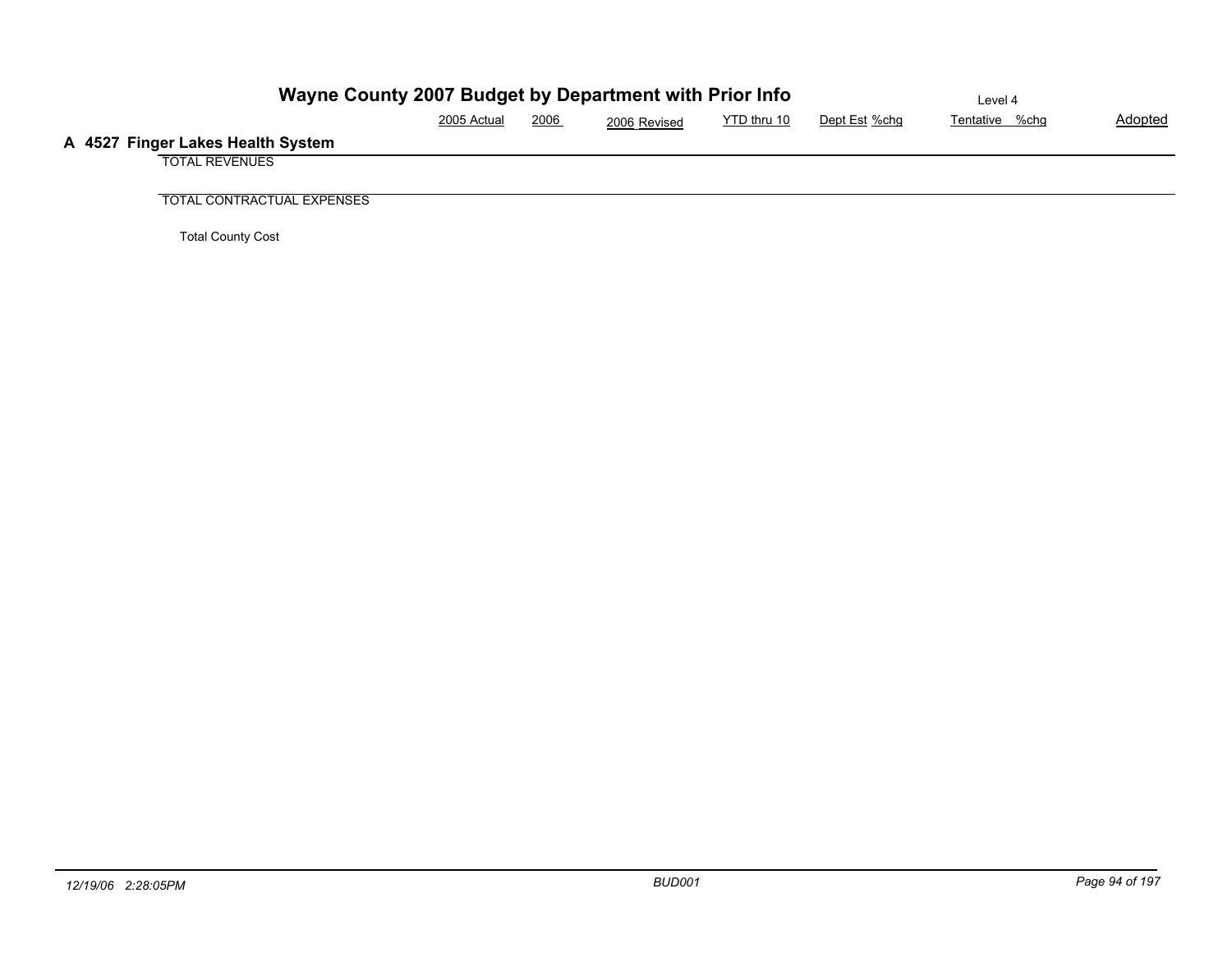|       | Wayne County 2007 Budget by Department with Prior Info | Level 4     |        |              |             |               |                |         |         |
|-------|--------------------------------------------------------|-------------|--------|--------------|-------------|---------------|----------------|---------|---------|
|       |                                                        | 2005 Actual | 2006   | 2006 Revised | YTD thru 10 | Dept Est %chg | Tentative %chg |         | Adopted |
| 54464 | A 5632 Bus Operations<br>Regional Transportation       | 48.181.00   | 38,545 | 38,545       | 38,294.45   | $-100.00$     | 38.378         | $-0.43$ | 38,378  |
|       | <b>TOTAL CONTRACTUAL EXPENSES</b>                      | 48.181.00   | 38,545 | 38,545       | 38,294.45   | $-100.00$     | 38.378         | $-0.43$ | 38,378  |
|       | <b>Total County Cost</b>                               | 48.181.00   | 38,545 | 38,545       | 38.294.45   | $-100.00$     | 38.378         | $-0.43$ | 38,378  |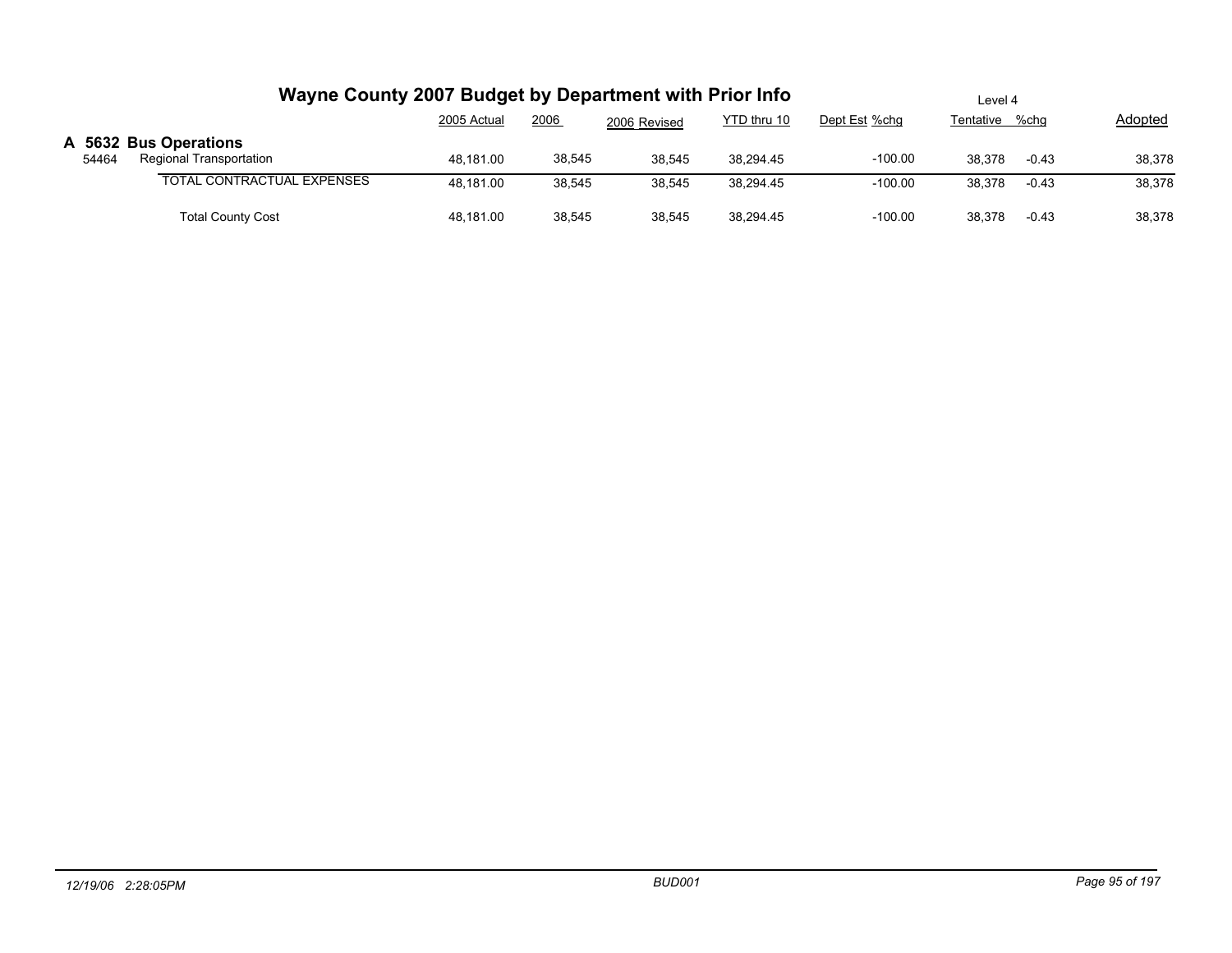|        |                                | Wayne County 2007 Budget by Department with Prior Info |              |              |                 |                   |           | Level 4      |           |           |
|--------|--------------------------------|--------------------------------------------------------|--------------|--------------|-----------------|-------------------|-----------|--------------|-----------|-----------|
|        |                                | 2005 Actual                                            | 2006         | 2006 Revised | YTD thru 10     | Dept Est %chg     |           | Tentative    | %chq      | Adopted   |
| A 6010 | <b>Administration</b>          |                                                        |              |              |                 |                   |           |              |           |           |
| 41811  | Federal Incentives             | $-1.262.32$                                            | $-700$       | $-700$       |                 | $-500$            | $-28.57$  | $-500$       | $-28.57$  | 500       |
| 41880  | Social Services- Recovery Chrg | $-283.13$                                              | $-200$       | $-200$       | $-1,424.16$     | $-1,000$          | 400.00    | $-1,000$     | 400.00    | 1,000     |
| 41894  | Social Services Charges        | $-4.439.55$                                            | $-6,000$     | $-6,000$     | $-6,229.20$     | $-5,000$          | $-16.67$  | $-5,000$     | -16.67    | 5,000     |
| 42701  | Refund of Prior Yr Expenditure | $-4.396.47$                                            | $-2,000$     | $-2,000$     | $-6,365.00$     | $-4,000$          | 100.00    | $-4,000$     | 100.00    | 4,000     |
| 42770  | Miscellaneous Revenues         | $-214.80$                                              |              |              | $-2,690.63$     |                   |           |              |           |           |
| 43610  | Social Services Administration | $-1.424.445.00$                                        | $-1,704,086$ | $-1,704,086$ | $-833.516.00$   | $-707.454$        | $-58.48$  | $-696.024$   | $-59.16$  | 696,024   |
| 43611  | Food Stamp Program             | $-292.377.00$                                          | $-209,266$   | $-209,266$   |                 |                   | $-100.00$ |              | $-100.00$ |           |
| 43616  | Local Admin Fund               |                                                        |              |              | $-84,590.00$    | $-638.130$        |           | $-638,130$   |           | 638.130   |
| 44610  | Social Services Administration | -4.135.396.54                                          | $-4,030,551$ | $-4,030,551$ | $-2.658.393.82$ | -3.117.012        | $-22.67$  | $-3.093.937$ | $-23.24$  | 3,093,937 |
| 44611  | Food Stamp Program             | $-406,366.00$                                          | -282,475     | $-282,475$   | -471,234.00     | $-306, 194$       | 8.40      | $-306, 194$  | 8.40      | 306,194   |
| 44615  | Flex Fund for Fam Serv         |                                                        |              | $-131,167$   | -41,489.00      | 1.451.221<br>$-1$ |           | $-1,451,221$ |           | 1,451,221 |
|        | <b>TOTAL REVENUES</b>          | $-6,269,180.81$                                        | $-6,235,278$ | $-6,366,445$ | -4,105,931.81   | $-6,230,511$      | $-0.08$   | $-6,196,006$ | $-0.63$   | 6,196,006 |
|        |                                |                                                        |              |              |                 |                   |           |              |           |           |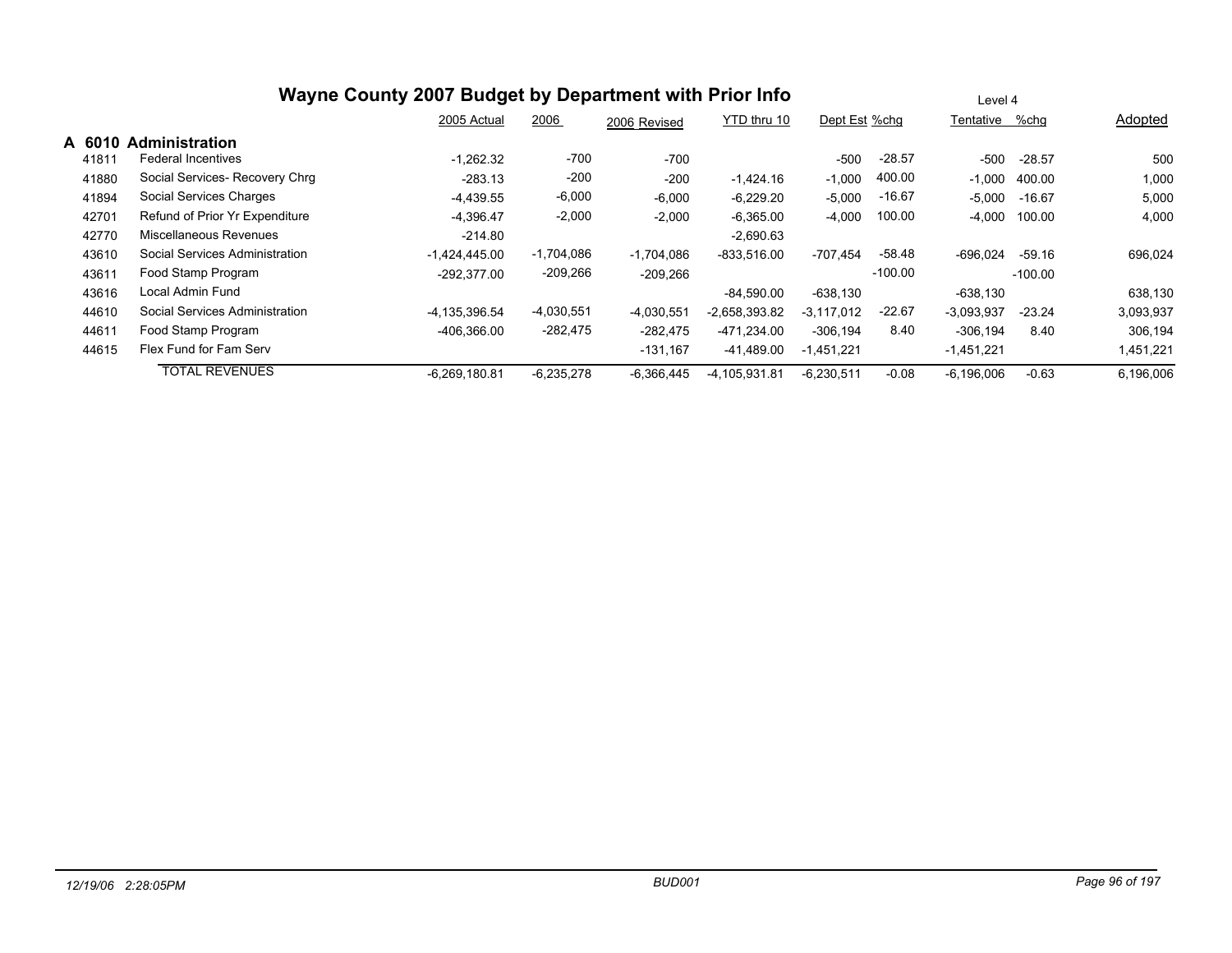|       |                                       | Wayne County 2007 Budget by Department with Prior Info |           |              | Level 4      |               |         |                |         |           |
|-------|---------------------------------------|--------------------------------------------------------|-----------|--------------|--------------|---------------|---------|----------------|---------|-----------|
|       |                                       | 2005 Actual                                            | 2006      | 2006 Revised | YTD thru 10  | Dept Est %chg |         | Tentative %chg |         | Adopted   |
|       | A 6010 Administration                 |                                                        |           |              |              |               |         |                |         |           |
| 51081 | Stenograhper Secretary                | 33,742.72                                              | 33,867    | 33,867       | 27,820.24    | 35,806        | 5.73    | 35,806         | 5.73    | 35,806    |
| 51087 | <b>Commissioner Social Services</b>   | 78,101.46                                              | 76,297    | 76,297       | 61,996.73    | 81,099        | 6.29    | 81,099         | 6.29    | 81,099    |
| 51100 | Vehicle Operator                      | 79,603.10                                              | 80,672    | 80,672       | 64,532.51    | 81,912        | 1.54    | 81,912         | 1.54    | 81,912    |
| 51110 | Receptionist                          | 26,993.78                                              | 26,888    | 26,888       | 21,533.90    | 27,144        | 0.95    | 27,144         | 0.95    | 27,144    |
| 51112 | <b>Typist</b>                         | 204,137.84                                             | 211,573   | 211,573      | 169,391.50   | 214,064       | 1.18    | 214,064        | 1.18    | 214,064   |
| 51118 | <b>Telephone Operator</b>             | 27,125.18                                              | 27,138    | 27,138       | 21,734.75    | 27,538        | 1.47    | 27,538         | 1.47    | 27,538    |
| 51122 | <b>Account Clerk</b>                  | 51,454.89                                              | 53,477    | 53,477       | 42,684.81    | 80,572        | 50.67   | 54,282         | 1.51    | 54,282    |
| 51124 | <b>Audit Clerk</b>                    | 73,848.75                                              | 76,596    | 76,596       | 60,476.45    | 78,985        | 3.12    | 78,985         | 3.12    | 78,985    |
| 51140 | Senior Typist                         | 162,832.24                                             | 164,253   | 164,253      | 125,397.07   | 163,755       | $-0.30$ | 163,755        | $-0.30$ | 163,755   |
| 51154 | Senior Account Clerk                  | 83,385.84                                              | 83,613    | 83,613       | 66,961.72    | 84,437        | 0.99    | 84,437         | 0.99    | 84,437    |
| 51156 | Senior Account Clerk/Typist           | 27,060.27                                              | 27,566    | 27,566       | 18,565.32    | 27,999        | 1.57    | 27,999         | 1.57    | 27,999    |
| 51158 | Senior Audit Clerk                    | 28,870.59                                              | 29,055    | 29,055       | 23,271.73    | 29,158        | 0.35    | 29,158         | 0.35    | 29,158    |
| 51160 | Senior Stenographer                   | 28,399.97                                              | 28,671    | 28,671       | 22,945.02    | 28,858        | 0.65    | 28,858         | 0.65    | 28,858    |
| 51174 | Senior Data Entry Operator            | 28,829.69                                              | 29,022    | 29,022       | 23,243.73    | 29,127        | 0.36    | 29,127         | 0.36    | 29,127    |
| 51191 | Deputy Commissioner of Soc Ser        | 13,564.91                                              |           |              | 31,699.05    |               |         |                |         |           |
| 51200 | Social Welfare Exam                   | 1,043,567.04                                           | 1,061,619 | 1,061,619    | 854,348.05   | 1,126,943     | 6.15    | 1,126,943      | 6.15    | 1,126,943 |
| 51209 | Support Investigator                  | 199,366.50                                             | 217,832   | 217,832      | 175,180.41   | 221,939       | 1.89    | 221,939        | 1.89    | 221,939   |
| 51227 | Legal Assistant                       | 34,226.05                                              | 34,351    | 34,351       | 27,512.97    | 34,475        | 0.36    | 34,475         | 0.36    | 34,475    |
| 51232 | <b>Principal Account Clerk</b>        |                                                        |           |              |              | 32,028        |         | 32,028         |         | 32,028    |
| 51234 | <b>Principal Audit Clerk</b>          | 34,756.13                                              | 34,636    | 34,636       | 27,739.94    | 34,762        | 0.36    | 34,762         | 0.36    | 34,762    |
| 51242 | Senior Social Welfare Exam            | 299,150.89                                             | 298,284   | 298,284      | 238,917.46   | 299,992       | 0.57    | 299,992        | 0.57    | 299,992   |
| 51243 | <b>Employment Coordinator</b>         | 37,512.03                                              | 37,868    | 37,868       | 30,329.24    | 38,006        | 0.36    | 38,006         | 0.36    | 38,006    |
| 51248 | Senior Support Investigator           | 38,019.78                                              | 37,868    | 37,868       | 30,329.24    | 38,006        | 0.36    | 38,006         | 0.36    | 38,006    |
| 51301 | <b>Supervising Support Investigat</b> | 41,653.76                                              | 41,306    | 41,306       | 33,081.35    | 41,758        | 1.09    | 41,758         | 1.09    | 41,758    |
| 51305 | Principal Soc Welfare Examiner        | 124,679.16                                             | 124,767   | 124,767      | 99,911.08    | 125,573       | 0.65    | 125,573        | 0.65    | 125,573   |
| 51307 | <b>Accounting Supervisor</b>          | 40,295.73                                              | 40,444    | 40,444       | 32,392.07    | 40,592        | 0.37    | 40,592         | 0.37    | 40,592    |
| 51331 | <b>Head Social Welfare Examiner</b>   | 49,161.79                                              | 49,045    | 49,045       | 40,355.96    | 52,228        | 6.49    | 52,228         | 6.49    | 52,228    |
| 51360 | Caseworker                            | 1,230,093.93                                           | 1,305,116 | 1,305,116    | 1,016,223.16 | 1,352,448     | 3.63    | 1,352,448      | 3.63    | 1,352,448 |
| 51362 | Senior Caseworker                     | 389,240.62                                             | 398,855   | 398,855      | 305,177.70   | 414,112       | 3.83    | 414,112        | 3.83    | 414,112   |
| 51364 | Case Supervisor                       | 188,114.52                                             | 193,421   | 193,421      | 154,909.76   | 199,705       | 3.25    | 199,705        | 3.25    | 199,705   |
| 51380 | InformationTech Coordinator           | 9,384.61                                               | 42,318    | 42,318       |              | 42,318        |         | 42,318         |         | 42,318    |
| 51381 | Social Services Attorney              | 76,729.37                                              | 76,445    | 76,445       | 63,020.95    | 80,995        | 5.95    | 80,995         | 5.95    | 80,995    |
| 51382 | Director Administrative Servic        | 56,639.57                                              | 56,431    | 56,431       | 46,518.24    | 59,778        | 5.93    | 59,778         | 5.93    | 59,778    |
| 51383 | <b>ISS Specialist</b>                 | 31,680.75                                              | 31,750    | 31,750       | 26,157.79    | 33,950        | 6.93    | 33,950         | 6.93    | 33,950    |
| 51384 | <b>Staff Development Coordinator</b>  | 46,902.58                                              | 46,821    | 46,821       | 38,587.27    | 49,568        | 5.87    | 49,568         | 5.87    | 49,568    |
| 51387 | Director of Social Services           | 62,938.94                                              | 62,674    | 62,674       | 51,662.54    | 66,861        | 6.68    | 66,861         | 6.68    | 66,861    |
| 51492 | <b>Assistant DSS Attorney</b>         | 100,876.04                                             | 100,819   | 100,819      | 83,148.26    | 107,328       | 6.46    | 107,328        | 6.46    | 107,328   |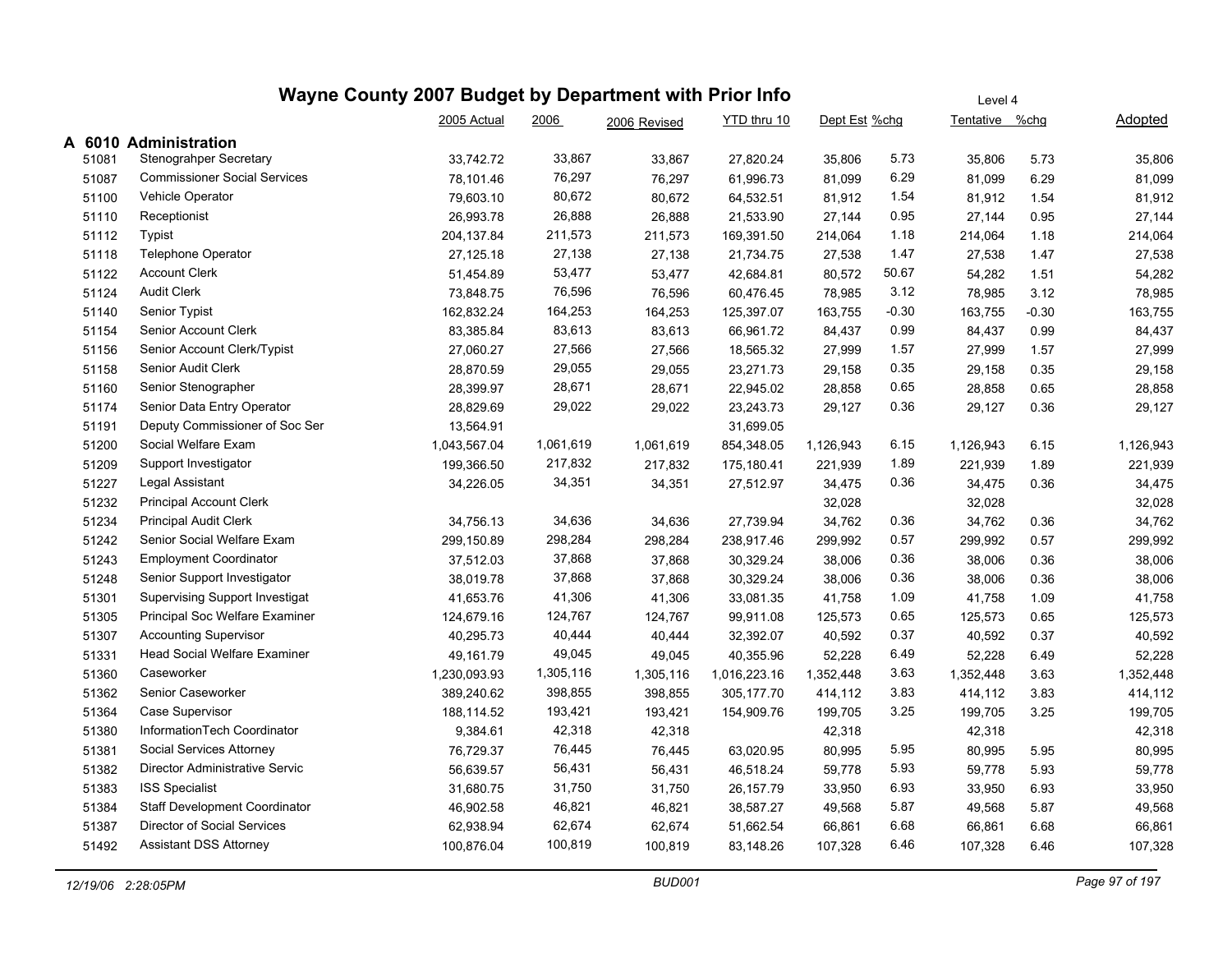|        | Wayne County 2007 Budget by Department with Prior Info | Level 4      |           |              |              |               |           |                |           |           |
|--------|--------------------------------------------------------|--------------|-----------|--------------|--------------|---------------|-----------|----------------|-----------|-----------|
|        |                                                        | 2005 Actual  | 2006      | 2006 Revised | YTD thru 10  | Dept Est %chg |           | Tentative %chq |           | Adopted   |
| A 6010 | <b>Administration</b>                                  |              |           |              |              |               |           |                |           |           |
| 51904  | Overtime                                               | 10.659.30    | 12,000    | 12,000       | 9.489.10     | 20,000        | 66.67     | 12.000         |           | 12,000    |
| 51905  | 24hr On-call Coverage                                  | 11.753.00    | 12,000    | 12,000       | 9.276.00     | 12,500        | 4.17      | 12,500         | 4.17      | 12,500    |
|        | <b>TOTAL PERSONAL SERVICES</b>                         | 5,105,353.32 | 5,265,358 | 5,265,358    | 4,176,523.07 | 5,516,319     | 4.77      | 5,482,029      | 4.12      | 5,482,029 |
| 52000  | Equipment & Other Cap Outlay                           | 4.736.01     |           |              | 3.577.92     |               |           |                |           |           |
| 52200  | Office Equipment                                       |              | 3,580     | 3,580        | 3.527.15     | 4,965         | 38.69     | 3,895          | 8.80      | 3,895     |
| 52201  | <b>Computer Equipment</b>                              |              | 34,400    | 27,398       | 9.896.69     | 35,150        | 2.18      | 35,150         | 2.18      | 35,150    |
| 52300  | <b>Motor Vehicles</b>                                  | 22.130.21    | 24,000    | 24,000       | 20.893.50    | 24,000        |           | 24,000         |           | 24,000    |
| 52500  | <b>Other Equipment</b>                                 |              | 320       | 320          | 44.88        |               | $-100.00$ |                | $-100.00$ |           |
|        | <b>TOTAL EQUIPMENT</b>                                 | 26.866.22    | 62.300    | 55,298       | 37.940.14    | 64.115        | 2.91      | 63.045         | 1.20      | 63,045    |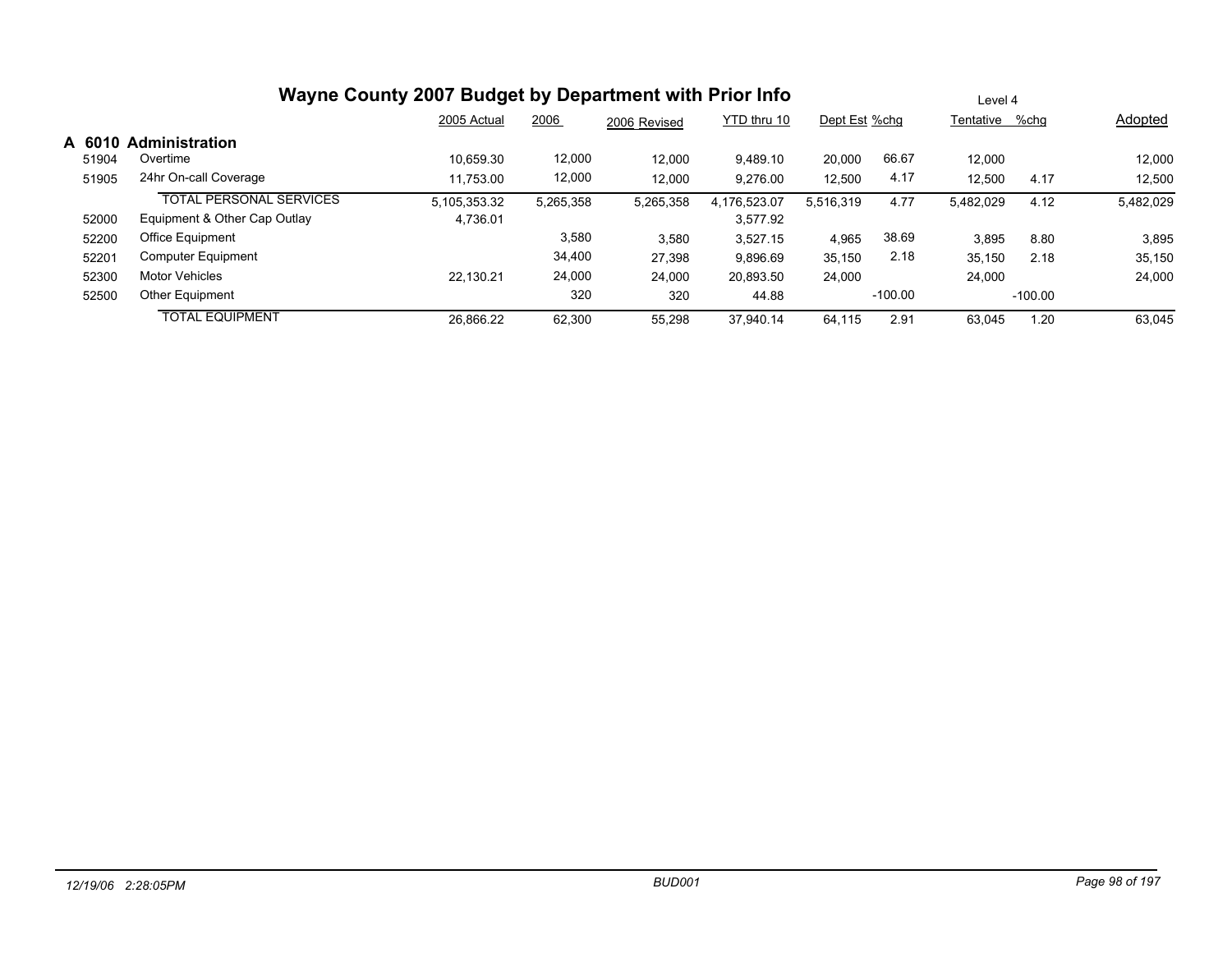|       | Wayne County 2007 Budget by Department with Prior Info |             |         |              |             |               | Level 4  |                |          |         |  |  |
|-------|--------------------------------------------------------|-------------|---------|--------------|-------------|---------------|----------|----------------|----------|---------|--|--|
|       |                                                        | 2005 Actual | 2006    | 2006 Revised | YTD thru 10 | Dept Est %chg |          | Tentative %chg |          | Adopted |  |  |
| A     | 6010 Administration                                    |             |         |              |             |               |          |                |          |         |  |  |
| 54110 | <b>Building Supplies &amp; Materials</b>               | 18,869.88   | 20,000  | 20,000       | 3,133.83    | 8,000         | $-60.00$ | 8,000          | $-60.00$ | 8,000   |  |  |
| 54150 | <b>Office Supplies</b>                                 | 57,000.00   | 52,000  | 52,000       | 48,812.98   | 57,000        | 9.62     | 58,070         | 11.67    | 58,070  |  |  |
| 54166 | Postage                                                | 54,217.14   | 58,000  | 58,000       | 46.082.93   | 57,000        | $-1.72$  | 57,000         | $-1.72$  | 57,000  |  |  |
| 54185 | Transcripts                                            | 1,669.11    | 1,500   | 1,500        | 516.94      | 2,000         | 33.33    | 2,000          | 33.33    | 2,000   |  |  |
| 54210 | Gas                                                    | 19,542.10   | 20,160  | 20,160       | 16,357.08   | 34,000        | 68.65    | 34,000         | 68.65    | 34,000  |  |  |
| 54220 | Light & Power                                          | 69,794.71   | 85,500  | 89,705       | 61,801.48   | 90,000        | 5.26     | 90,000         | 5.26     | 90,000  |  |  |
| 54230 | Telephone                                              | 67,345.29   | 60,000  | 60,000       | 41,002.14   | 70,000        | 16.67    | 70,000         | 16.67    | 70,000  |  |  |
| 54240 | Water                                                  | 6,390.24    | 6,100   | 6,560        | 7,696.57    | 10,300        | 68.85    | 10,300         | 68.85    | 10,300  |  |  |
| 54250 | Refuse                                                 | 1,985.04    | 2,100   | 2,100        | 1,513.56    | 2,100         |          | 2,100          |          | 2,100   |  |  |
| 54300 | Insurance                                              | 34,064.04   | 38,152  | 38,152       | 28,788.39   | 38,493        | 0.89     | 38,493         | 0.89     | 38,493  |  |  |
| 54401 | <b>ASCU Charges</b>                                    |             | 4,000   | 4,000        |             | 1,500         | $-62.50$ | 1,500          | $-62.50$ | 1,500   |  |  |
| 54407 | Building Maintenance & Repair                          | 93,000.00   | 81,000  | 81,000       | 42,472.27   | 175,000       | 116.05   | 175,000        | 116.05   | 175,000 |  |  |
| 54411 | <b>Cost Allocation</b>                                 | 4,000.00    | 4,400   | 4,400        | 4,000.00    | 4,000         | $-9.09$  | 4,000          | $-9.09$  | 4,000   |  |  |
| 54414 | Data Processing                                        | 154,453.65  | 113,907 | 113,907      | 102,730.52  | 144,972       | 27.27    | 144,972        | 27.27    | 144,972 |  |  |
| 54424 | <b>Equipment - Maint Contract</b>                      | 14,400.03   | 26,230  | 26,230       | 7,998.50    | 11,181        | $-57.37$ | 11,181         | $-57.37$ | 11,181  |  |  |
| 54437 | Lease                                                  | 12,941.90   | 18,192  | 25,194       | 18,734.30   | 19,260        | 5.87     | 19,260         | 5.87     | 19,260  |  |  |
| 54440 | <b>Medical Travel</b>                                  | 11,686.96   | 12,000  | 12,006       | 9,222.35    | 13,804        | 15.03    | 13,804         | 15.03    | 13,804  |  |  |
| 54448 | Non-Reimburseable                                      |             | 1,000   | 1,000        |             | 1,000         |          | 1,000          |          | 1,000   |  |  |
| 54465 | Rental - Office Space                                  | 532,256.31  | 508,117 | 508,117      | 406,975.36  | 600,000       | 18.08    | 600,000        | 18.08    | 600,000 |  |  |
| 54475 | Software                                               | 1,890.54    | 16,600  | 16,600       |             | 15,000        | $-9.64$  | 15,000         | $-9.64$  | 15,000  |  |  |
| 54482 | Fair Hearing Charges                                   | 1,706.00    | 2,200   | 2,200        |             | 2,500         | 13.64    | 2,500          | 13.64    | 2,500   |  |  |
| 54483 | Training, Seminars & Schools                           | 12,514.68   | 12,412  | 12,412       | 6,614.10    | 12,500        | 0.71     | 12,500         | 0.71     | 12,500  |  |  |
| 54485 | Travel                                                 | 96,054.38   | 85,000  | 85,000       | 66,081.65   | 100,000       | 17.65    | 95,000         | 11.76    | 95,000  |  |  |
| 54487 | Vehicle Maintenance & Repair                           | 16,452.27   | 12,000  | 12,548       | 14,181.50   | 18,000        | 50.00    | 18,000         | 50.00    | 18,000  |  |  |
| 54500 | Fees for Services, Non-employ                          | 451,468.72  | 329,170 | 610,337      | 530,202.16  | 442,754       | 34.51    | 442,754        | 34.51    | 442,754 |  |  |
| 54516 | <b>Check Transaction Fee</b>                           | 3,495.00    | 6,000   | 6,000        |             | 6,000         |          | 6,000          |          | 6,000   |  |  |
| 54518 | Disb Advocacy Program Charges                          | 10,864.00   | 15,000  | 15,000       |             | 15,000        |          | 15,000         |          | 15,000  |  |  |
| 54519 | Single Audit Charge                                    | 10,000.00   | 9,900   | 9,900        |             | 10,000        | 1.01     | 10,000         | 1.01     | 10,000  |  |  |
| 54535 | <b>FLCC/DSS Training</b>                               | 56,259.58   | 39,968  | 39,968       | 16,032.70   | 39,968        |          | 39,968         |          | 39,968  |  |  |
| 54591 | CBIC-Common Benefit & ISS Card                         | 3,042.00    | 5,000   | 5,000        |             | 5,000         |          | 5,000          |          | 5,000   |  |  |
| 54592 | <b>CNS-Client Notice System</b>                        | 12,108.00   | 12,000  | 12,000       |             | 14,000        | 16.67    | 14,000         | 16.67    | 14,000  |  |  |
| 54593 | Finger Imaging Chargeback                              | 1,608.00    | 5,000   | 5,000        |             | 5,000         |          | 5,000          |          | 5,000   |  |  |
| 54600 | Misc                                                   | 24,527.67   | 20,000  | 20,028       | 6,333.63    | 27,000        | 35.00    | 27,000         | 35.00    | 27,000  |  |  |
| 54748 | <b>Legal Adoption Fees</b>                             | 3,600.00    | 5,000   | 5,000        | 4,800.00    | 6,000         | 20.00    | 6,000          | 20.00    | 6,000   |  |  |
| 54758 | Non-Res. Dom. Viol. Services                           |             |         |              |             | 2,000         |          | 2,000          |          | 2,000   |  |  |
| 54777 | Centralized Supp. Coll. Chgbac                         | 32,118.00   | 36,000  | 36,000       |             | 40,000        | 11.11    | 40,000         | 11.11    | 40,000  |  |  |
| 54778 | Q.A. & Audit Chargeback                                |             | 5,000   | 5,000        |             | 1,500         | $-70.00$ | 1,500          | $-70.00$ | 1,500   |  |  |
|       |                                                        |             |         |              |             |               |          |                |          |         |  |  |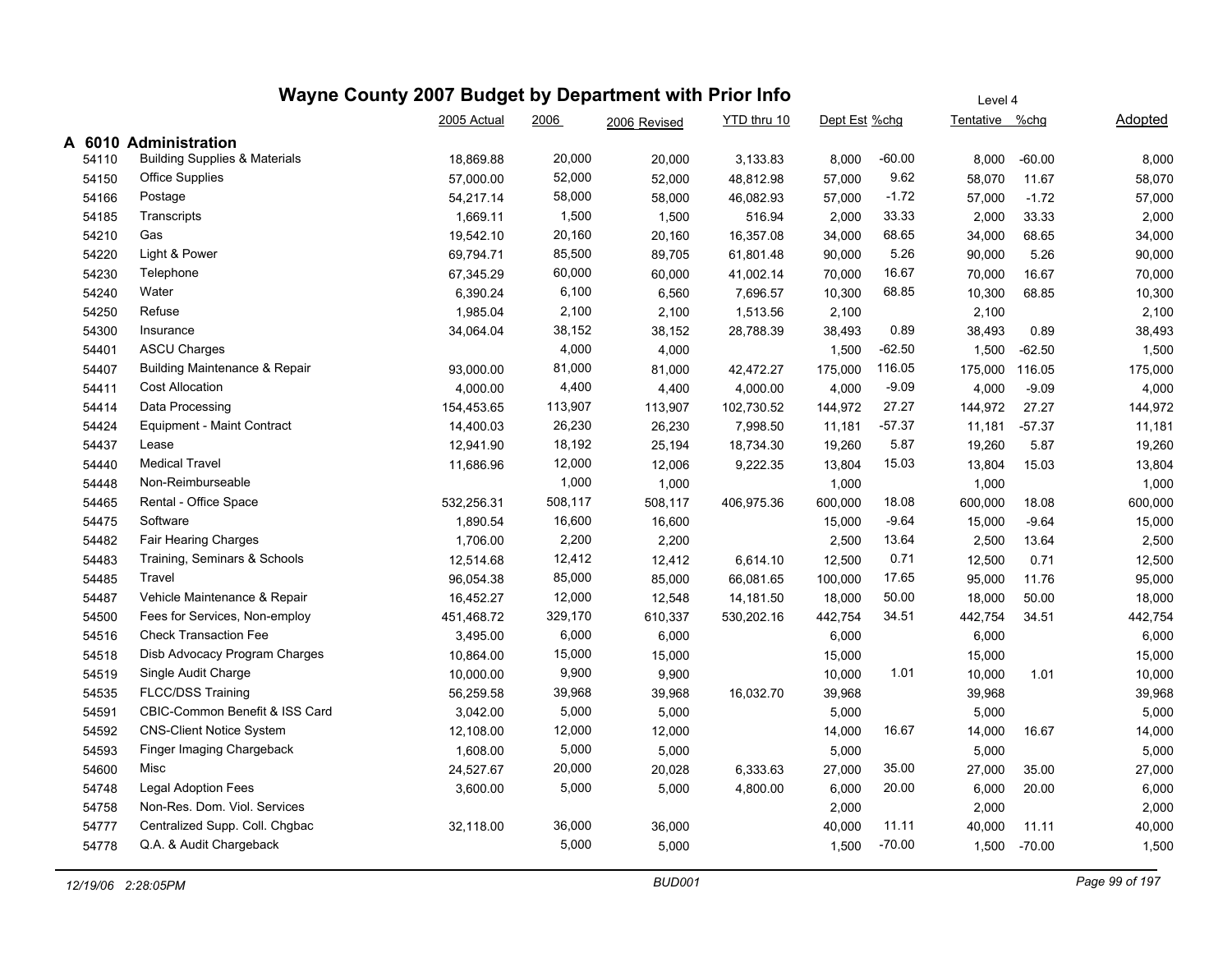|        | Wayne County 2007 Budget by Department with Prior Info | Level 4      |           |              |              |               |          |                   |          |           |
|--------|--------------------------------------------------------|--------------|-----------|--------------|--------------|---------------|----------|-------------------|----------|-----------|
|        |                                                        | 2005 Actual  | 2006      | 2006 Revised | YTD thru 10  | Dept Est %chg |          | %chq<br>Tentative |          | Adopted   |
| A 6010 | <b>Administration</b>                                  |              |           |              |              |               |          |                   |          |           |
|        | <b>TOTAL CONTRACTUAL EXPENSES</b>                      | 1,891,325.24 | 1,728,608 | 2,022,024    | 1,492,084.94 | 2,101,832     | 21.59    | 2,097,902         | 21.36    | 2,097,902 |
| 58100  | Payments to NYS Retirement Sys                         | 590,689.00   | 606,625   | 606,625      |              | 548,775       | $-9.54$  | 546,225           | $-9.96$  | 546,225   |
| 58200  | Payments to Social Security                            | 378.849.42   | 400,682   | 400,682      | 309,923.63   | 419,370       | 4.66     | 417,053           | 4.09     | 417,053   |
| 58300  | Workmens Comp                                          | 93.149.49    | 86,370    | 86,370       | 57,568.42    | 81,816        | $-5.27$  | 81,816            | $-5.27$  | 81,816    |
| 58400  | Hospitalization                                        | 1,076,030.74 | 1,200,887 | 1,200,887    | 1,046,305.17 | 1,325,670     | 10.39    | 1,317,143         | 9.68     | 1,317,143 |
| 58402  | Dental - Caseworkers                                   | 252.46       | 400       | 400          |              | 500           | 25.00    | 500               | 25.00    | 500       |
| 58500  | Unemployment                                           | 5.449.25     | 12,000    | 12,000       | 531.36       | 5,000         | $-58.33$ | 5,000             | $-58.33$ | 5,000     |
| 58600  | Disability                                             | 23.818.57    | 22,464    | 22,464       | 16,679.00    | 23,088        | 2.78     | 22,932            | 2.08     | 22,932    |
| 58901  | Employee Assistance Program                            | 2,116.63     | 2,196     | 2,196        | 2,188.38     | 2,368         | 7.83     | 2,352             | 7.10     | 2,352     |
|        | <b>TOTAL FRINGE BENEFITS</b>                           | 2,170,355.56 | 2,331,624 | 2,331,624    | 1,433,195.96 | 2,406,587     | 3.22     | 2,393,021         | 2.63     | 2,393,021 |
|        | <b>Total County Cost</b>                               | 2,924,719.53 | 3,152,612 | 3,307,859    | 3,033,812.30 | 3,858,342     | 22.39    | 3,839,991         | 21.80    | 3,839,991 |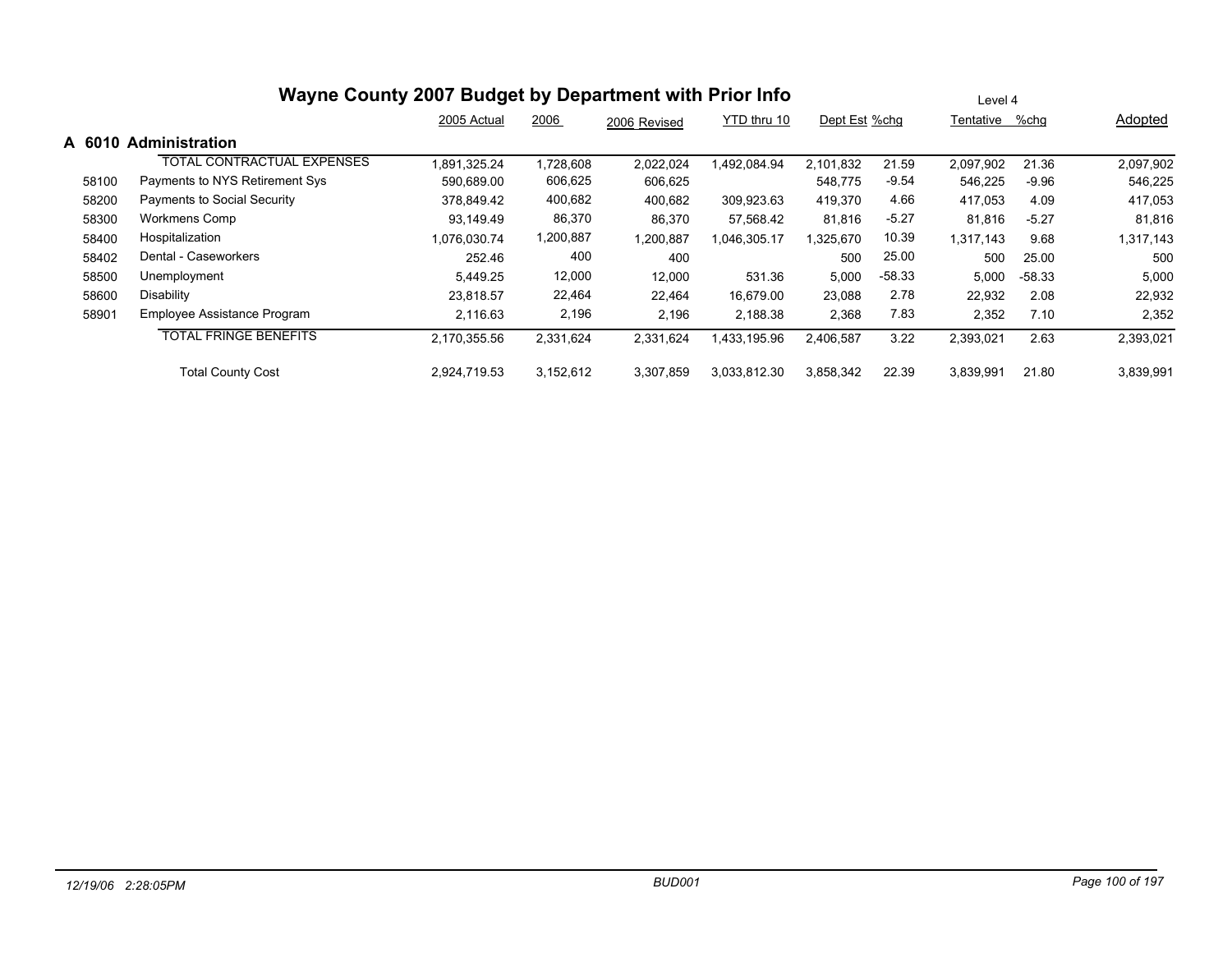|       | Wayne County 2007 Budget by Department with Prior Info | Level 4         |            |              |             |               |       |                |       |           |
|-------|--------------------------------------------------------|-----------------|------------|--------------|-------------|---------------|-------|----------------|-------|-----------|
|       |                                                        | 2005 Actual     | 2006       | 2006 Revised | YTD thru 10 | Dept Est %chg |       | Tentative %chg |       | Adopted   |
|       | A 6055 Day Care                                        |                 |            |              |             |               |       |                |       |           |
| 41855 | Repay - Day Care                                       | $-652.00$       |            |              | $-4,125.90$ | $-500$        |       | $-500$         |       | 500       |
| 43655 | Repay - Day Care                                       | $-1,132,832.00$ | $-860,584$ | $-1,032,752$ | -773.153.00 | $-960.084$    | 11.56 | $-960.084$     | 11.56 | 960,084   |
|       | <b>TOTAL REVENUES</b>                                  | $-1,133,484.00$ | $-860,584$ | $-1,032,752$ | -777,278.90 | $-960.584$    | 11.62 | $-960.584$     | 11.62 | 960,584   |
| 54000 | <b>Contractual Expenses</b>                            | 814.113.14      | 900,000    | 1,072,168    | 838.204.92  | 1.000.000     | 11.11 | 1.000.000      | 11.11 | 1,000,000 |
|       | <b>TOTAL CONTRACTUAL EXPENSES</b>                      | 814.113.14      | 900,000    | 1,072,168    | 838,204.92  | 1,000,000     | 11.11 | 1.000.000      | 11.11 | 1,000,000 |
|       | <b>Total County Cost</b>                               | -319.370.86     | 39,416     | 39,416       | 60.926.02   | 39,416        |       | 39,416         |       | 39,416    |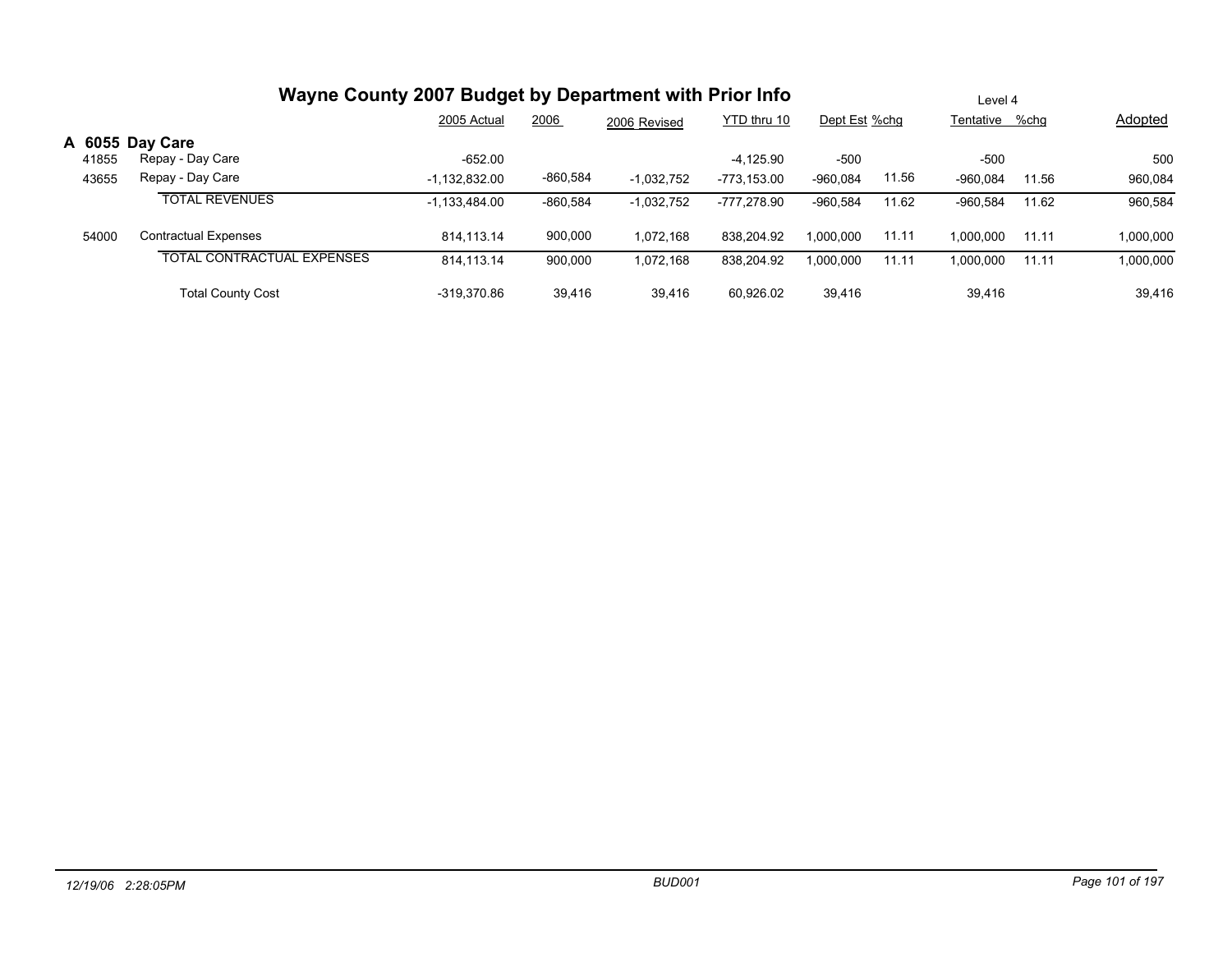|                 | Wayne County 2007 Budget by Department with Prior Info        | Level 4       |            |              |              |               |           |            |           |           |
|-----------------|---------------------------------------------------------------|---------------|------------|--------------|--------------|---------------|-----------|------------|-----------|-----------|
|                 |                                                               | 2005 Actual   | 2006       | 2006 Revised | YTD thru 10  | Dept Est %chg |           | Tentative  | %chg      | Adopted   |
| A 6070<br>41870 | <b>Purchase of Services</b><br>Repay - SocServ for Recipients | $-7.60$       |            |              |              |               |           |            |           |           |
| 43670           | Services for Recipients                                       | $-77,572.00$  | -497,438   | $-497,438$   |              | $-706,225$    | 41.97     | $-706,225$ | 41.97     | 706,225   |
| 44615           | Flex Fund for Fam Serv                                        |               |            |              |              | $-63,000$     |           | $-63,000$  |           | 63,000    |
| 44670           | Services to Recipients                                        | $-151.379.00$ | $-114,150$ | $-114,150$   | $-37,499.00$ |               | $-100.00$ |            | $-100.00$ |           |
|                 | <b>TOTAL REVENUES</b>                                         | $-228,958.60$ | $-611,588$ | $-611,588$   | $-37,499.00$ | $-769,225$    | 25.78     | $-769,225$ | 25.78     | 769,225   |
| 54637           | Child Sexual Abuse Treatment                                  | 36,000.00     | 42,000     | 42,000       | 29,664.00    | 93,000        | 121.43    | 93,000     | 121.43    | 93,000    |
| 54755           | Preventive SVC, Child                                         | 229,551.63    | 583,000    | 583,000      | 173,635.15   | 800,000       | 37.22     | 800,000    | 37.22     | 800,000   |
| 54758           | Non-Res. Dom. Viol. Services                                  | 22,716.00     | 65,716     | 65,716       | 22,716.00    | 45,000        | $-31.52$  | 45,000     | $-31.52$  | 45,000    |
| 54779           | Res. Dom. Viol. Services                                      | 1,116.94      | 2,000      | 2,000        |              | 2,000         |           | 2,000      |           | 2,000     |
| 54780           | <b>Family Violence Parent Educ</b>                            |               | 18,000     | 18,000       | 3,000.00     | 18,000        |           | 18,000     |           | 18,000    |
| 54790           | Intensive School Based Educ                                   |               | 230,189    | 230,189      | 118,746.45   | 245,000       | 6.43      | 245,000    | 6.43      | 245,000   |
|                 | <b>TOTAL CONTRACTUAL EXPENSES</b>                             | 289,384.57    | 940,905    | 940,905      | 347,761.60   | ,203,000      | 27.86     | 1,203,000  | 27.86     | 1,203,000 |
|                 | <b>Total County Cost</b>                                      | 60,425.97     | 329,317    | 329,317      | 310,262.60   | 433,775       | 31.72     | 433,775    | 31.72     | 433,775   |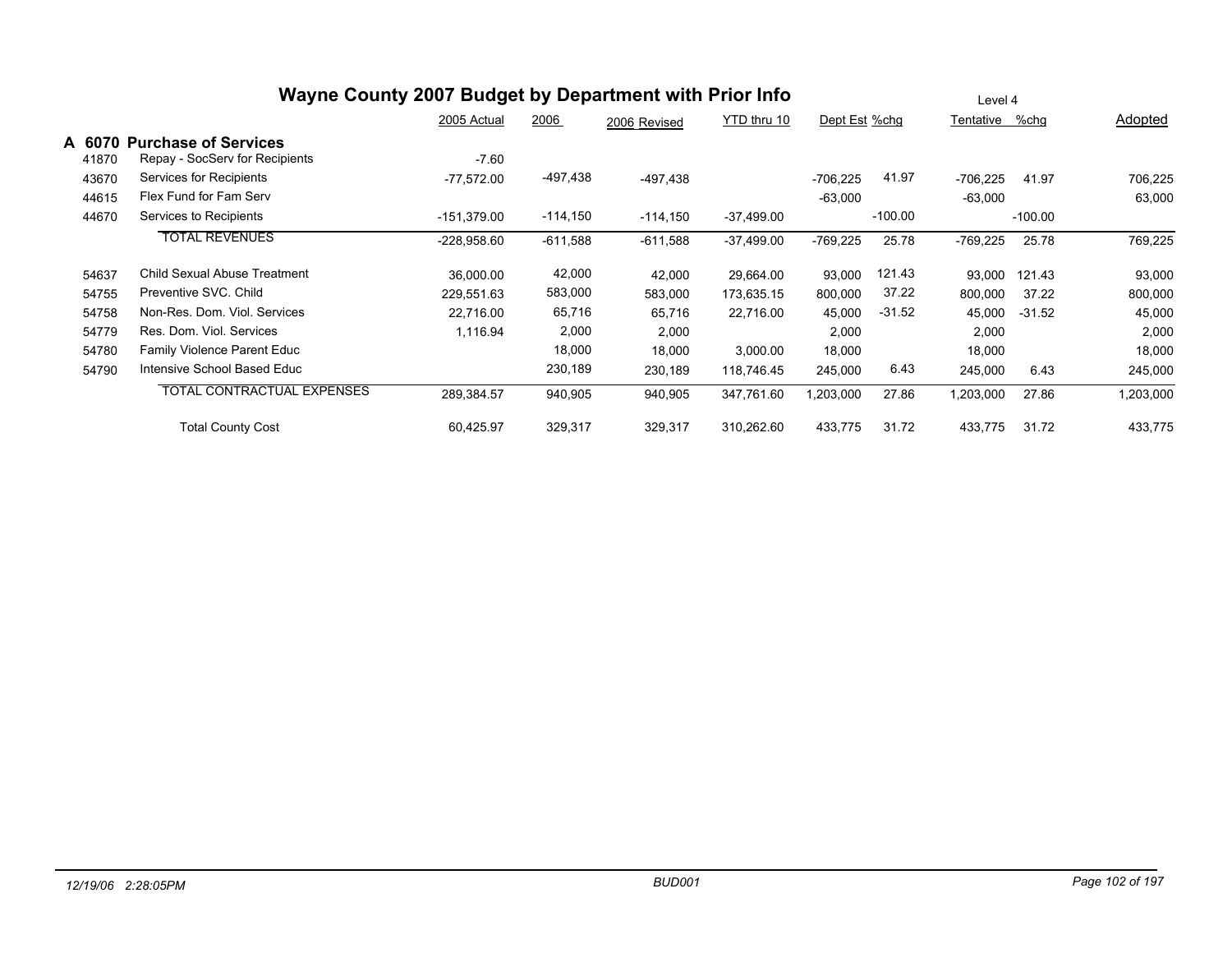|       |                                              | Wayne County 2007 Budget by Department with Prior Info |            |              |                           |               |         |                | Level 4 |                |  |  |  |
|-------|----------------------------------------------|--------------------------------------------------------|------------|--------------|---------------------------|---------------|---------|----------------|---------|----------------|--|--|--|
|       |                                              | 2005 Actual                                            | 2006       | 2006 Revised | YTD thru 10               | Dept Est %chg |         | Tentative %chg |         | <b>Adopted</b> |  |  |  |
| 43601 | A 6100 Medicaid<br><b>Medical Assistance</b> |                                                        |            | $-682.074$   | -976.304.00               |               |         |                |         |                |  |  |  |
|       | <b>TOTAL REVENUES</b>                        |                                                        |            | $-682.074$   | -976.304.00               |               |         |                |         |                |  |  |  |
| 54000 | <b>Contractual Expenses</b>                  |                                                        | 13,757,085 | 12.417.220   | 10.681.351.72  12.970.481 |               | $-5.72$ | 12.970.481     | $-5.72$ | 12,970,481     |  |  |  |
|       | <b>TOTAL CONTRACTUAL EXPENSES</b>            |                                                        | 13.757.085 | 12.417.220   | 10,681,351.72  12,970,481 |               | $-5.72$ | 12.970.481     | $-5.72$ | 12,970,481     |  |  |  |
|       | <b>Total County Cost</b>                     |                                                        | 13.757.085 | 11.735.146   | 9,705,047.72 12,970,481   |               | $-5.72$ | 12.970.481     | $-5.72$ | 12,970,481     |  |  |  |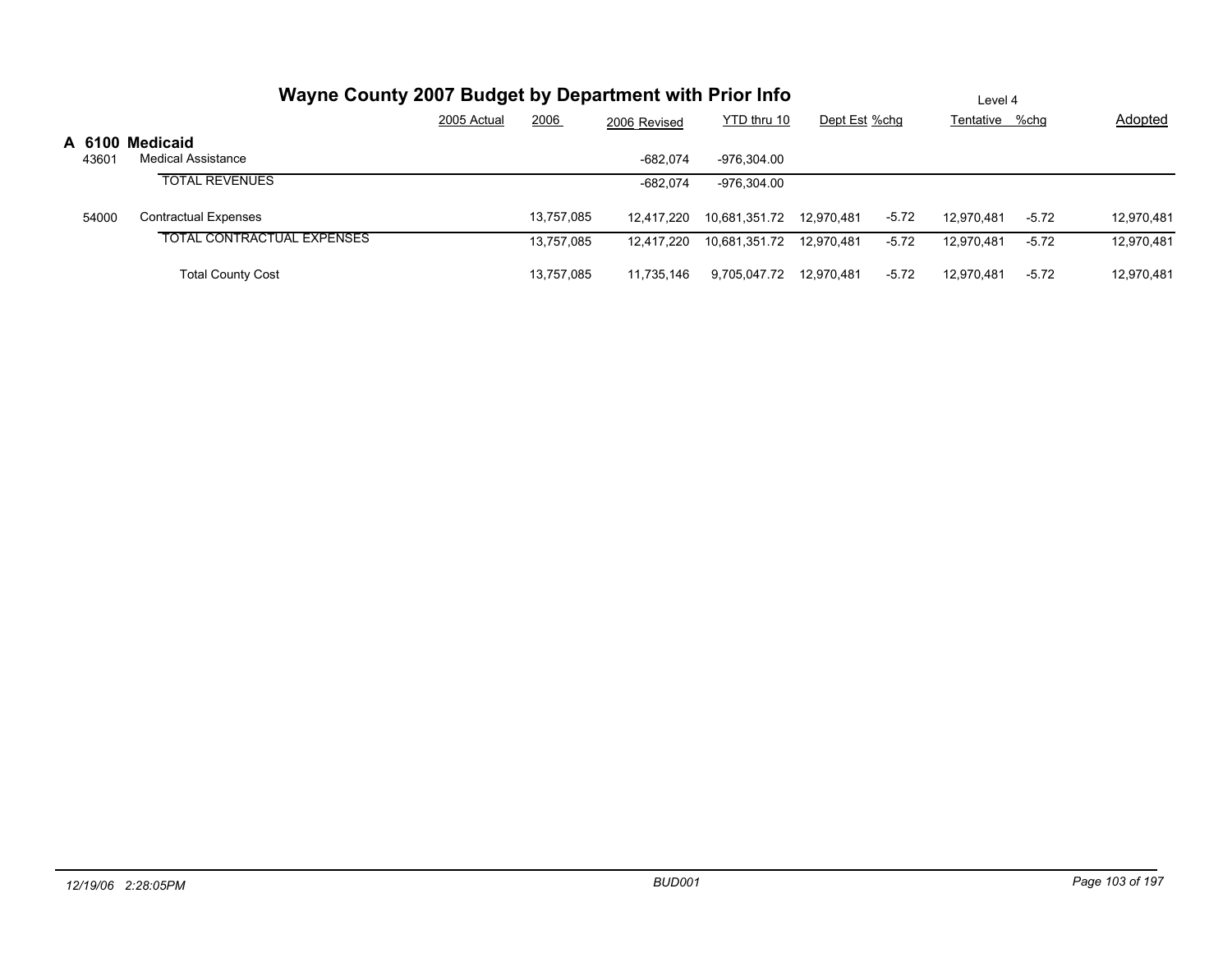|        | Wayne County 2007 Budget by Department with Prior Info | Level 4       |            |              |               |                     |                |           |                |
|--------|--------------------------------------------------------|---------------|------------|--------------|---------------|---------------------|----------------|-----------|----------------|
|        |                                                        | 2005 Actual   | 2006       | 2006 Revised | YTD thru 10   | Dept Est %chg       | Tentative %chg |           | <b>Adopted</b> |
| A 6101 | <b>Medical Assistance</b>                              |               |            |              |               |                     |                |           |                |
| 41801  | Repay - Medical Assistance                             | $-842.987.21$ | $-450,000$ | $-450,000$   | -838.170.84   | 11.11<br>$-500,000$ | -500.000       | 11.11     | 500,000        |
| 43601  | <b>Medical Assistance</b>                              | 238.436.00    | 118,003    | 118,003      | 267,460.00    | 92.79<br>227,500    | 227.500        | 92.79     | 227,500        |
| 44601  | Medical Assistance                                     | 380.269.00    | 192,500    | 192,500      | 344,533.00    | 18.18<br>227,500    | 227.500        | 18.18     | 227,500        |
|        | <b>TOTAL REVENUES</b>                                  | $-224.282.21$ | $-139.497$ | $-139,497$   | $-226.177.84$ | -67.74<br>$-45,000$ | -45.000        | -67.74    | 45,000         |
| 54000  | <b>Contractual Expenses</b>                            | 38.306.87     | 65,000     | 65,000       | 29.961.97     | $-30.77$<br>45,000  | 45.000         | $-30.77$  | 45,000         |
|        | <b>TOTAL CONTRACTUAL EXPENSES</b>                      | 38,306.87     | 65,000     | 65,000       | 29,961.97     | $-30.77$<br>45,000  | 45,000         | $-30.77$  | 45,000         |
|        | <b>Total County Cost</b>                               | $-185.975.34$ | $-74.497$  | $-74.497$    | -196.215.87   | $-100.00$           |                | $-100.00$ |                |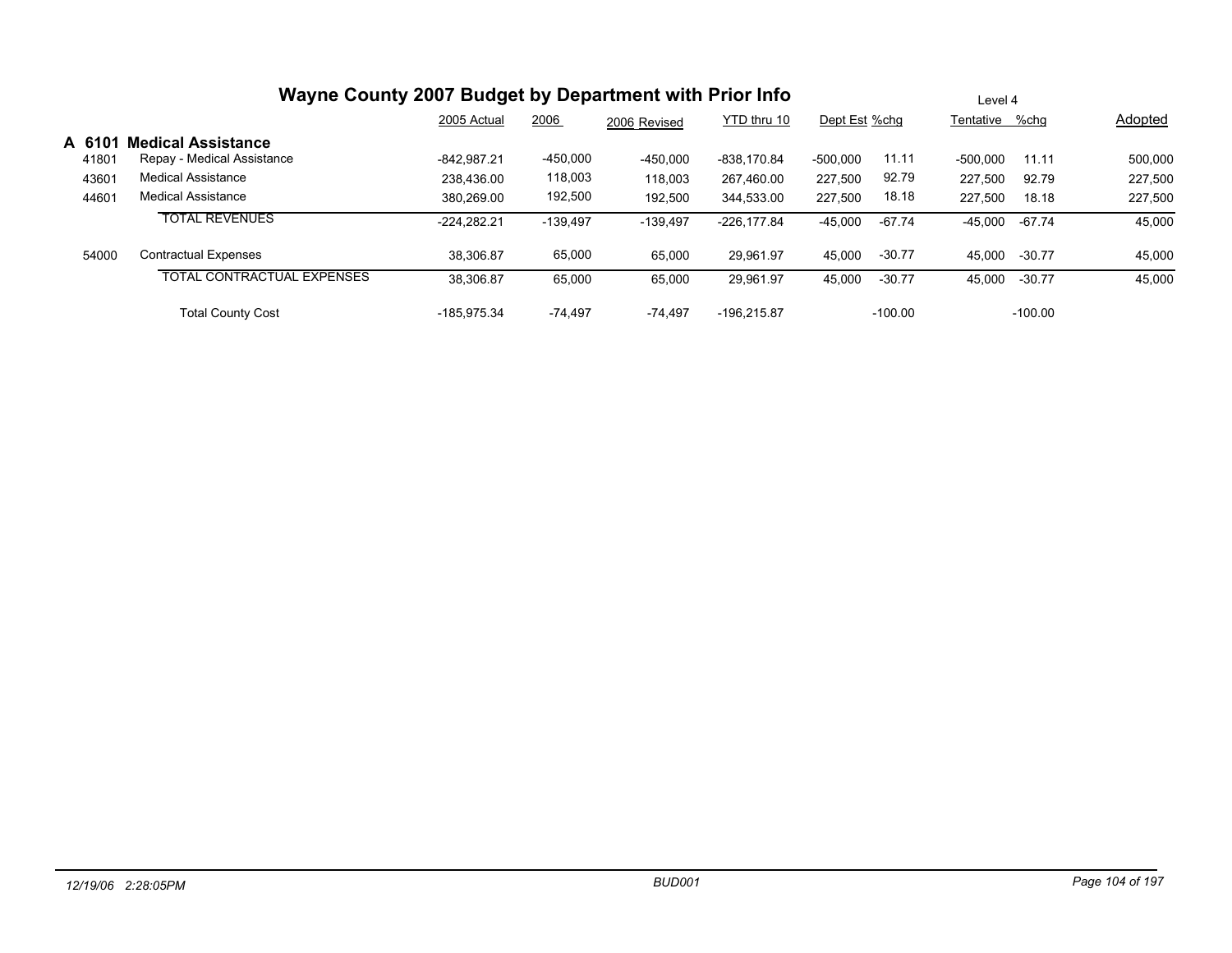|       | Wayne County 2007 Budget by Department with Prior Info           | Level 4         |      |              |             |               |                |         |
|-------|------------------------------------------------------------------|-----------------|------|--------------|-------------|---------------|----------------|---------|
|       |                                                                  | 2005 Actual     | 2006 | 2006 Revised | YTD thru 10 | Dept Est %chg | Tentative %chg | Adopted |
| 43602 | A 6102 MMIS Medical Assistance<br>Med Assist - Mentally Disabled | -3.278.330.99   |      |              |             |               |                |         |
|       | <b>TOTAL REVENUES</b>                                            | $-3,278,330.99$ |      |              |             |               |                |         |
| 54000 | <b>Contractual Expenses</b>                                      | 13,798,216.11   |      |              |             |               |                |         |
|       | TOTAL CONTRACTUAL EXPENSES                                       | 13,798,216.11   |      |              |             |               |                |         |
|       | <b>Total County Cost</b>                                         | 10,519,885.12   |      |              |             |               |                |         |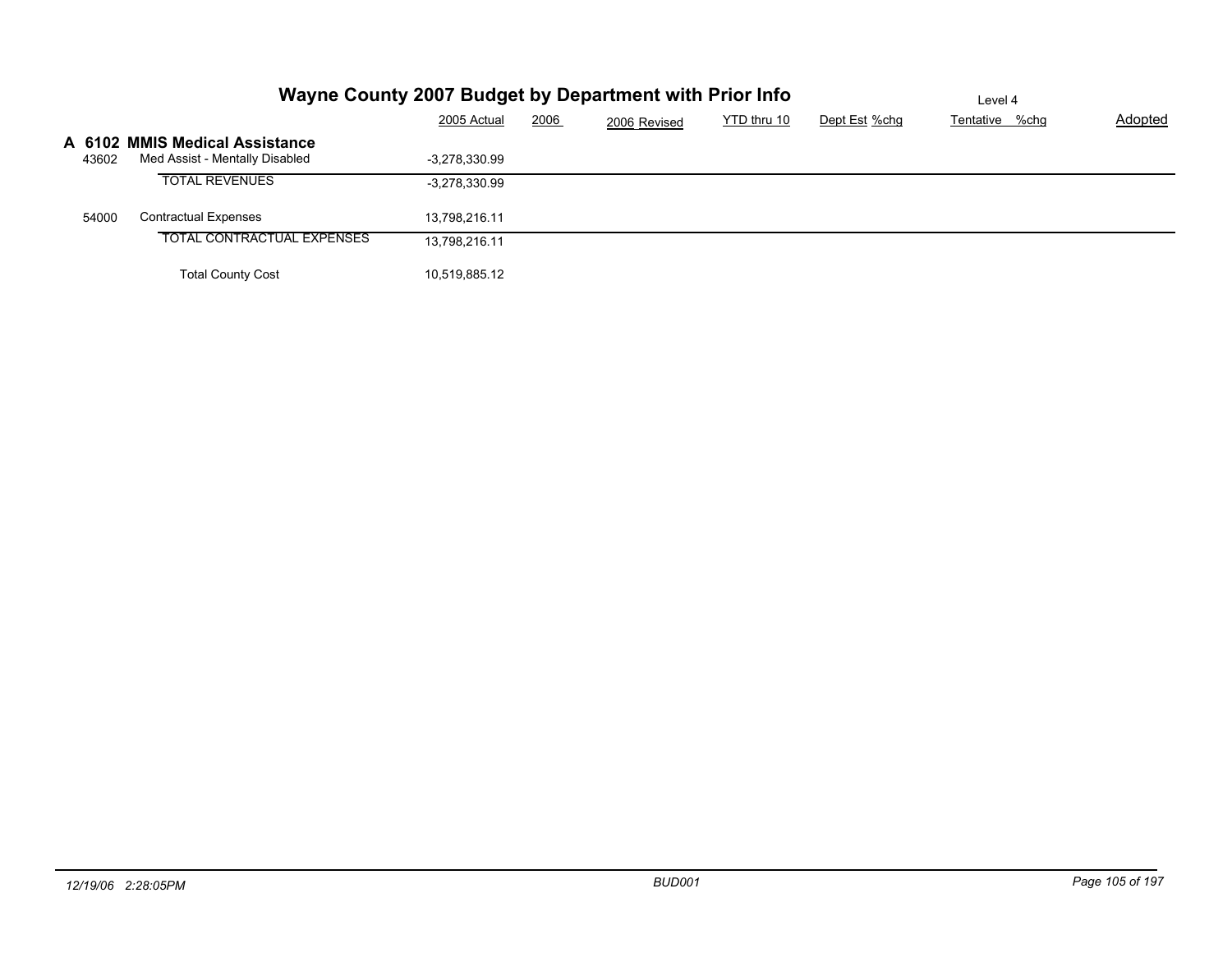|       |                                                   | Wayne County 2007 Budget by Department with Prior Info | Level 4 |              |             |               |                |         |
|-------|---------------------------------------------------|--------------------------------------------------------|---------|--------------|-------------|---------------|----------------|---------|
|       |                                                   | 2005 Actual                                            | 2006    | 2006 Revised | YTD thru 10 | Dept Est %chg | Tentative %chg | Adopted |
| 43606 | A 6106 Family Type Homes<br>Special Needs Program | $-250.00$                                              | $-500$  | $-500$       |             | $-500$        | -500           | 500     |
|       | <b>TOTAL REVENUES</b>                             | $-250.00$                                              | $-500$  | $-500$       |             | $-500$        | $-500$         | 500     |
| 54000 | Contractual Expenses                              | 250.00                                                 | 500     | 500          |             | 500           | 500            | 500     |
|       | TOTAL CONTRACTUAL EXPENSES                        | 250.00                                                 | 500     | 500          |             | 500           | 500            | 500     |
|       |                                                   |                                                        |         |              |             |               |                |         |

Total County Cost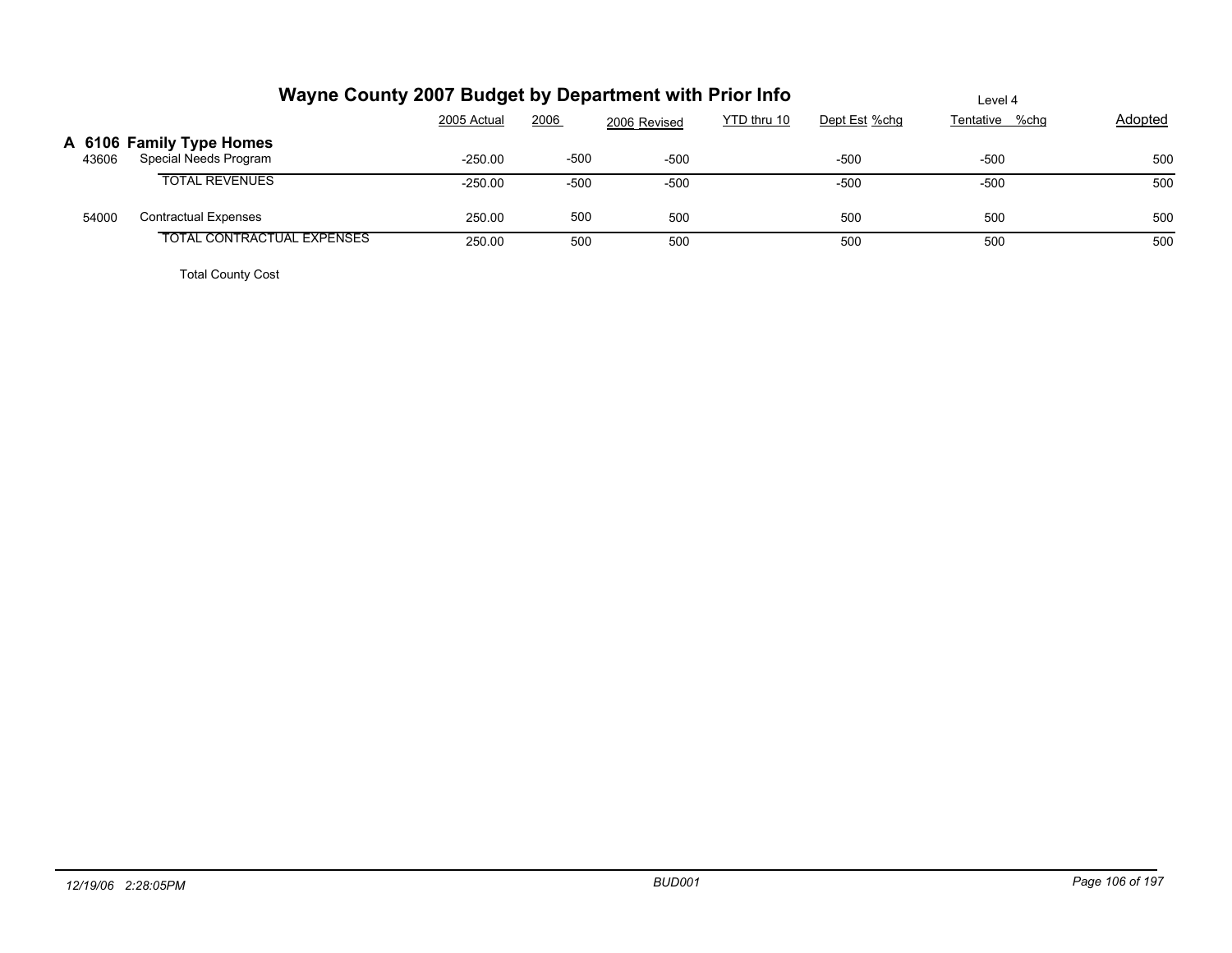|                                   |                                                                                | Level 4      |              |                 |                                                        |          |               |          |                |
|-----------------------------------|--------------------------------------------------------------------------------|--------------|--------------|-----------------|--------------------------------------------------------|----------|---------------|----------|----------------|
|                                   | 2005 Actual                                                                    | 2006         | 2006 Revised | YTD thru 10     |                                                        |          |               |          | Adopted        |
| <b>Family Assistance</b>          |                                                                                |              |              |                 |                                                        |          |               |          |                |
| Repay - Family Assistance         | -406.248.33                                                                    | $-350,000$   | $-369,980$   | $-372, 197.54$  | $-350,000$                                             |          | $-350,000$    |          | 350,000        |
| Federal Incentives                | $-68,200.00$                                                                   | $-70,000$    | $-73,960$    | $-49,568.00$    | $-54,000$                                              | $-22.86$ | $-54,000$     | $-22.86$ | 54,000         |
| Family Assistance                 | -473,723.00                                                                    | $-519,180$   | $-548,700$   | $-308,790.00$   | $-532,338$                                             | 2.53     | $-532,338$    | 2.53     | 532,338        |
| <b>Family Assistance</b>          | $-1,843,088.00$                                                                | $-2,221,371$ | $-2,347,911$ | $-1,377,114.00$ | $-1,214,675$                                           | $-45.32$ | $-1,214,675$  | $-45.32$ | 1,214,675      |
| Flex Fund for Fam Serv            |                                                                                |              |              |                 | $-1,200,000$                                           |          | $-1,200,000$  |          | 1,200,000      |
| <b>TOTAL REVENUES</b>             | $-2,791,259.33$                                                                | $-3,160,551$ | $-3,340,551$ | $-2,107,669.54$ | $-3,351,013$                                           | 6.03     | $-3,351,013$  | 6.03     | 3,351,013      |
| <b>Family Assistance</b>          | 2,098,762.00                                                                   | 2,182,067    | 2,182,067    | 1,521,591.15    | 2,241,850                                              | 2.74     | 2,182,067     |          | 2,182,067      |
| EAF- Vendor                       | 49,826.29                                                                      | 45,000       | 45,000       | 30,015.87       | 45,000                                                 |          | 45,000        |          | 45,000         |
| EAF-FC                            | 2,187,947.22                                                                   | 2,500,000    | 2,680,000    | 2,158,611.34    | 2,000,000                                              | $-20.00$ | 2,000,000     | $-20.00$ | 2,000,000      |
| FA Disregard                      |                                                                                | 2,000        | 2,000        | 168.43          | 2,000                                                  |          | 2,000         |          | 2,000          |
| <b>TOTAL CONTRACTUAL EXPENSES</b> | 4,336,535.51                                                                   | 4,729,067    | 4,909,067    | 3,710,386.79    | 4,288,850                                              | $-9.31$  | 4,229,067     | $-10.57$ | 4,229,067      |
| <b>Total County Cost</b>          | 1,545,276.18                                                                   | ,568,516     | 1,568,516    | 602,717.25      | 937,837                                                | $-40.21$ | 878,054       | -44.02   | 878,054        |
| 41811                             | A 6109<br>41809<br>43609<br>44609<br>44615<br>54710<br>54720<br>54722<br>54799 |              |              |                 | Wayne County 2007 Budget by Department with Prior Info |          | Dept Est %chg |          | Tentative %chg |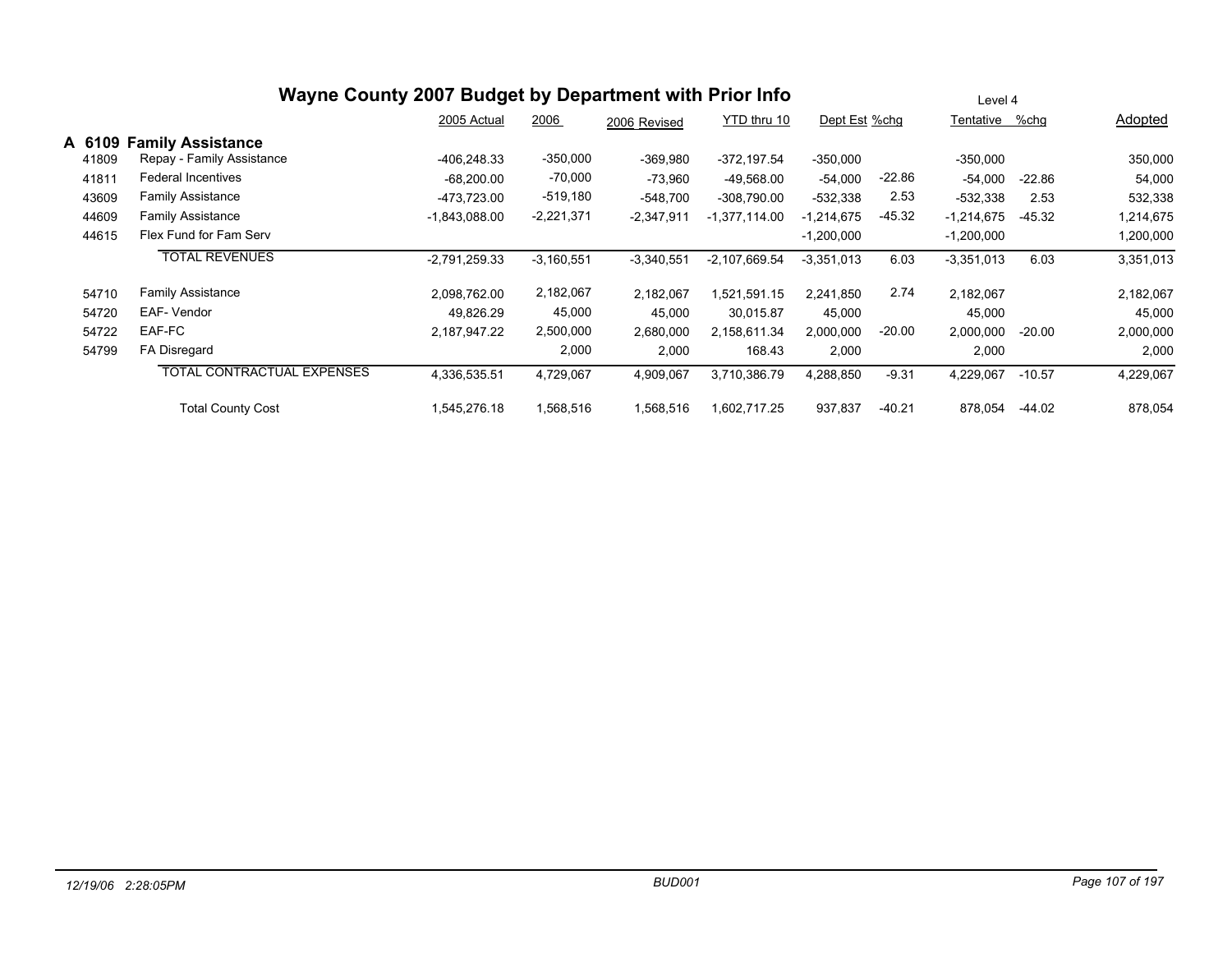|        |                                       | Wayne County 2007 Budget by Department with Prior Info |              |              | Level 4       |               |          |              |          |           |
|--------|---------------------------------------|--------------------------------------------------------|--------------|--------------|---------------|---------------|----------|--------------|----------|-----------|
|        |                                       | 2005 Actual                                            | 2006         | 2006 Revised | YTD thru 10   | Dept Est %chg |          | Tentative    | %chg     | Adopted   |
| A 6119 | <b>Soc Serv Foster Care</b>           |                                                        |              |              |               |               |          |              |          |           |
| 41819  | Repay - Foster Care                   | $-96,733.11$                                           | $-110,000$   | $-92,000$    | -48,806.76    | $-60,000$     | $-45.45$ | -60,000      | $-45.45$ | 60,000    |
| 43619  | Foster Care/Handicapped Child         | -748,200.00                                            | -496,345     | $-415,345$   | $-221,131.00$ | $-724,810$    | 46.03    | -724,810     | 46.03    | 724,810   |
| 44619  | Federal Aid - Foster Care             | $-333,263.00$                                          | -499,940     | $-418,940$   | $-281,750.00$ | $-427,915$    | $-14.41$ | -427,915     | -14.41   | 427,915   |
|        | <b>TOTAL REVENUES</b>                 | $-1,178,196.11$                                        | $-1,106,285$ | $-926,285$   | -551,687.76   | 1,212,725     | 9.62     | $-1,212,725$ | 9.62     | 1,212,725 |
| 54713  | IV-E                                  | 241.808.69                                             | 424,000      | 334,000      | 101,048.15    | 200,000       | $-52.83$ | 200,000      | $-52.83$ | 200,000   |
| 54714  | IV-E JD/Pins                          | 379,837.88                                             | 438,000      | 438,000      | 394,037.48    | 475,000       | 8.45     | 475,000      | 8.45     | 475,000   |
| 54742  | <b>Residential Treatment Facility</b> |                                                        | 5,000        | 5,000        |               | 5,000         |          | 5,000        |          | 5,000     |
| 54743  | <b>COH Maintenance</b>                | 135,355.53                                             | 250,000      | 160,000      | 66,544.97     | 200,000       | $-20.00$ | 200,000      | $-20.00$ | 200,000   |
| 54744  | Adoption Subsidy IV-E                 | 568,831.81                                             | 568,000      | 568,000      | 494,142.60    | 450,000       | $-20.77$ | 450,000      | $-20.77$ | 450,000   |
| 54745  | <b>Adoption Subsidy</b>               | 13,254.72                                              | 100,000      | 100,000      |               | 200,000       | 100.00   | 200,000      | 100.00   | 200,000   |
| 54747  | <b>Medical Adoption Subsidy</b>       | 162.28                                                 | 500          | 500          |               | 500           |          | 500          |          | 500       |
|        | <b>TOTAL CONTRACTUAL EXPENSES</b>     | 1,339,250.91                                           | 1,785,500    | 1,605,500    | 1,055,773.20  | ,530,500      | $-14.28$ | 1,530,500    | -14.28   | 1,530,500 |
|        | <b>Total County Cost</b>              | 161,054.80                                             | 679,215      | 679,215      | 504,085.44    | 317,775       | $-53.21$ | 317,775      | $-53.21$ | 317,775   |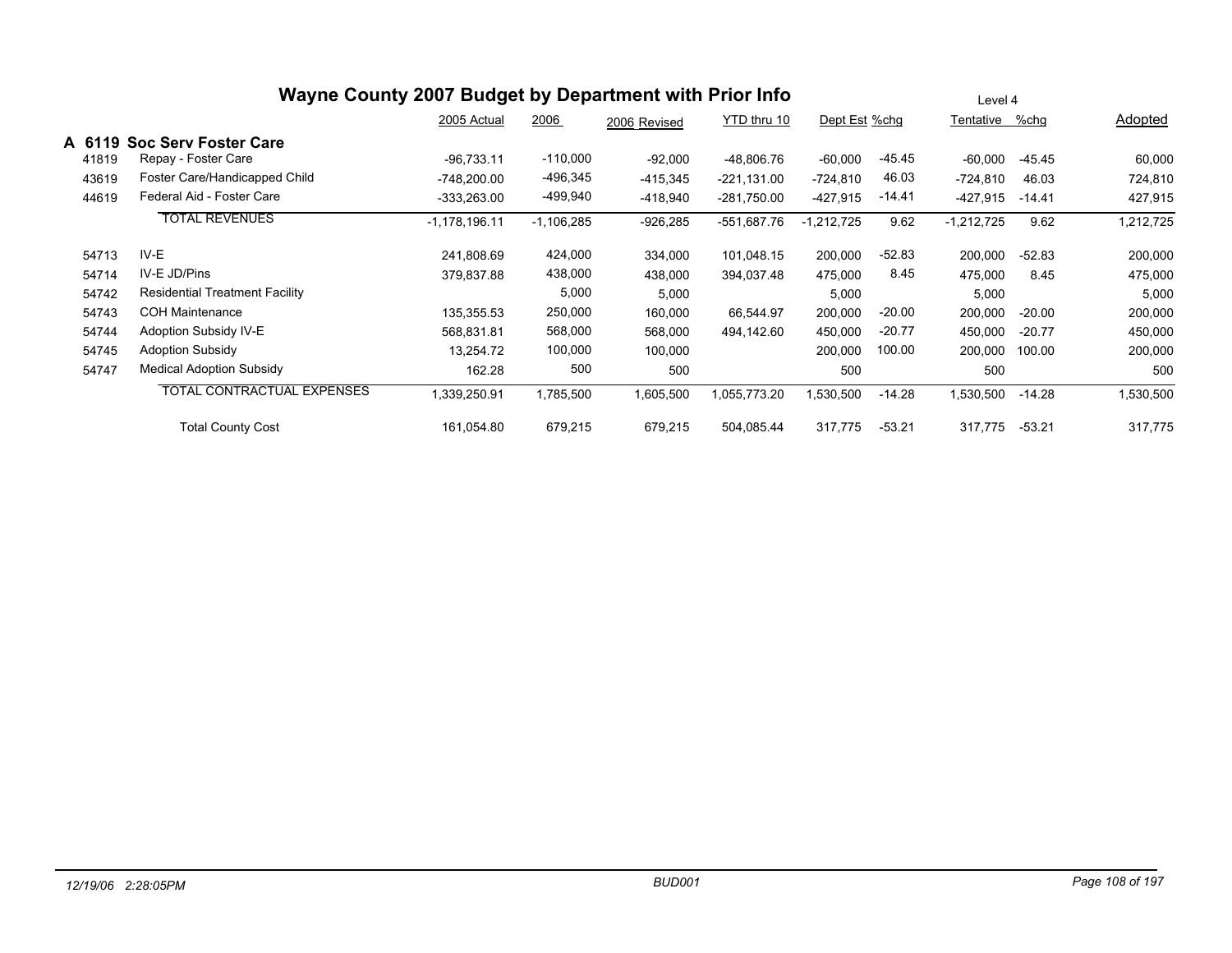|       | Wayne County 2007 Budget by Department with Prior Info    |              |            |              | Level 4     |               |          |                |          |         |
|-------|-----------------------------------------------------------|--------------|------------|--------------|-------------|---------------|----------|----------------|----------|---------|
|       |                                                           | 2005 Actual  | 2006       | 2006 Revised | YTD thru 10 | Dept Est %chg |          | Tentative %chg |          | Adopted |
| 41823 | A 6123 Juv Delinguent Care<br>Repay - Juvenile Delinquent | $-942.00$    |            |              |             |               |          |                |          |         |
| 43623 | Juvenile Delinguent Care                                  | $-69.650.37$ | $-157,500$ | $-157,500$   |             | $-171,900$    | 9.14     | $-171.900$     | 9.14     | 171,900 |
|       | <b>TOTAL REVENUES</b>                                     | $-70,592.37$ | $-157,500$ | $-157,500$   |             | $-171,900$    | 9.14     | $-171,900$     | 9.14     | 171,900 |
| 54742 | <b>Residential Treatment Facility</b>                     |              | 2,000      | 2,000        |             | 2,000         |          | 2,000          |          | 2,000   |
| 54750 | Secure Detention                                          | 13.920.15    | 18,000     | 18,000       | 458.47      | 15,000        | $-16.67$ | 15,000         | $-16.67$ | 15,000  |
| 54751 | Non-Secure Detention                                      | 189.617.33   | 190,000    | 190,000      | 20,289.98   | 200,000       | 5.26     | 200,000        | 5.26     | 200,000 |
| 54752 | Foster Care - JD                                          | 6,088.53     | 10,000     | 10,000       | 22,748.38   | 40,000        | 300.00   | 40,000         | 300.00   | 40,000  |
| 54753 | Hopewell                                                  | 82.410.00    | 125,000    | 125,000      | 59,245.00   | 125,000       |          | 125,000        |          | 125,000 |
|       | <b>TOTAL CONTRACTUAL EXPENSES</b>                         | 292,036.01   | 345,000    | 345,000      | 102,741.83  | 382,000       | 10.72    | 382,000        | 10.72    | 382,000 |
|       | <b>Total County Cost</b>                                  | 221.443.64   | 187.500    | 187,500      | 102.741.83  | 210,100       | 12.05    | 210.100        | 12.05    | 210,100 |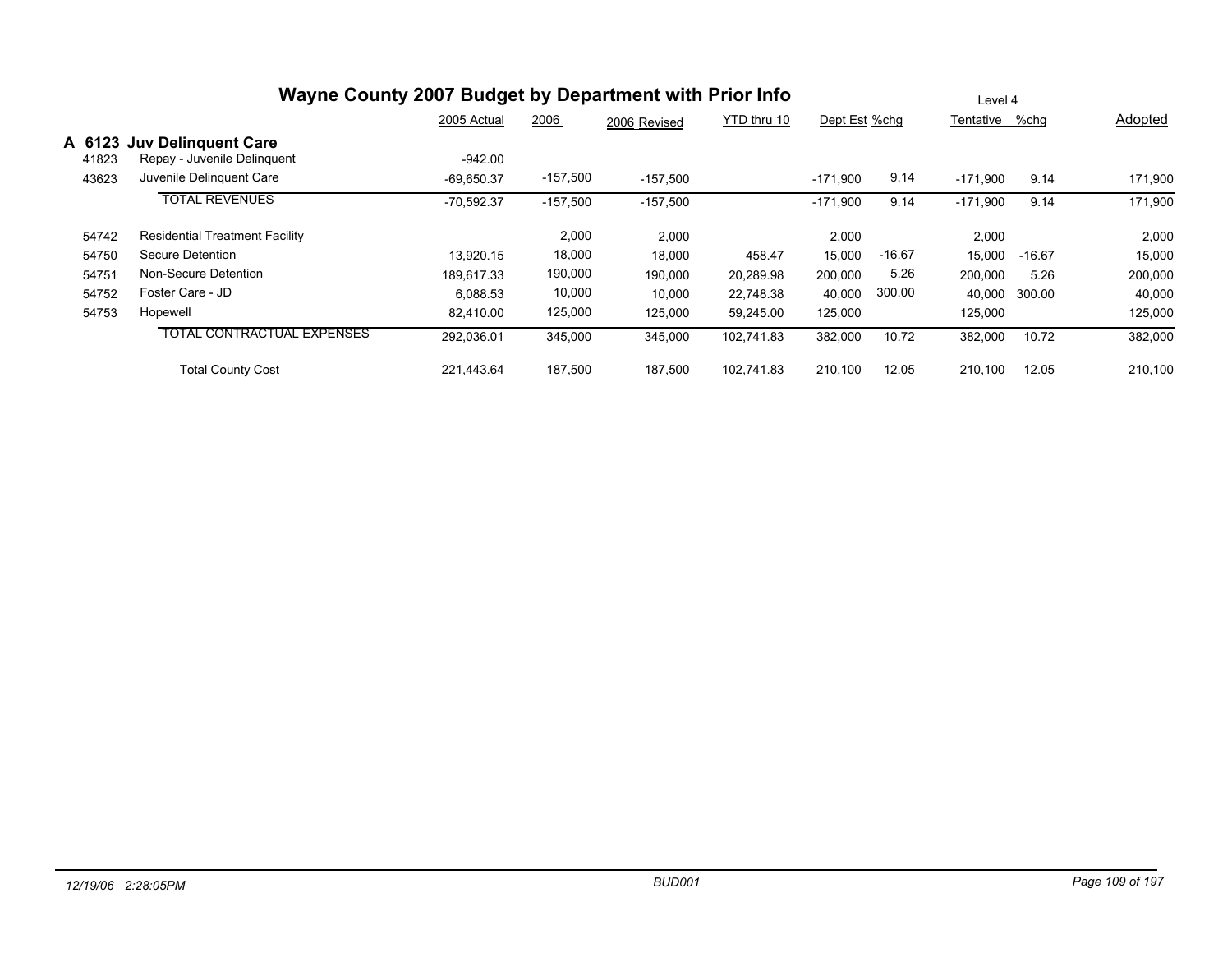|       | Wayne County 2007 Budget by Department with Prior Info        |              | Level 4   |              |              |               |         |                |         |                |
|-------|---------------------------------------------------------------|--------------|-----------|--------------|--------------|---------------|---------|----------------|---------|----------------|
|       |                                                               | 2005 Actual  | 2006      | 2006 Revised | YTD thru 10  | Dept Est %chg |         | Tentative %chg |         | <b>Adopted</b> |
| 41829 | A 6129 State Training School<br>Repay - State Training School | $-16.634.88$ | $-10,000$ | $-10,000$    | $-18,707.61$ | $-12,000$     | 20.00   | $-12.000$      | 20.00   | 12,000         |
|       | <b>TOTAL REVENUES</b>                                         | $-16.634.88$ | $-10,000$ | $-10,000$    | $-18,707.61$ | $-12,000$     | 20.00   | $-12.000$      | 20.00   | 12,000         |
| 54000 | Contractual Expenses                                          | 635.230.88   | 700,000   | 700.000      | 190.662.27   | 700.000       |         | 700.000        |         | 700,000        |
|       | <b>TOTAL CONTRACTUAL EXPENSES</b>                             | 635.230.88   | 700.000   | 700.000      | 190.662.27   | 700.000       |         | 700.000        |         | 700,000        |
|       | <b>Total County Cost</b>                                      | 618.596.00   | 690.000   | 690.000      | 171,954.66   | 688,000       | $-0.29$ | 688,000        | $-0.29$ | 688,000        |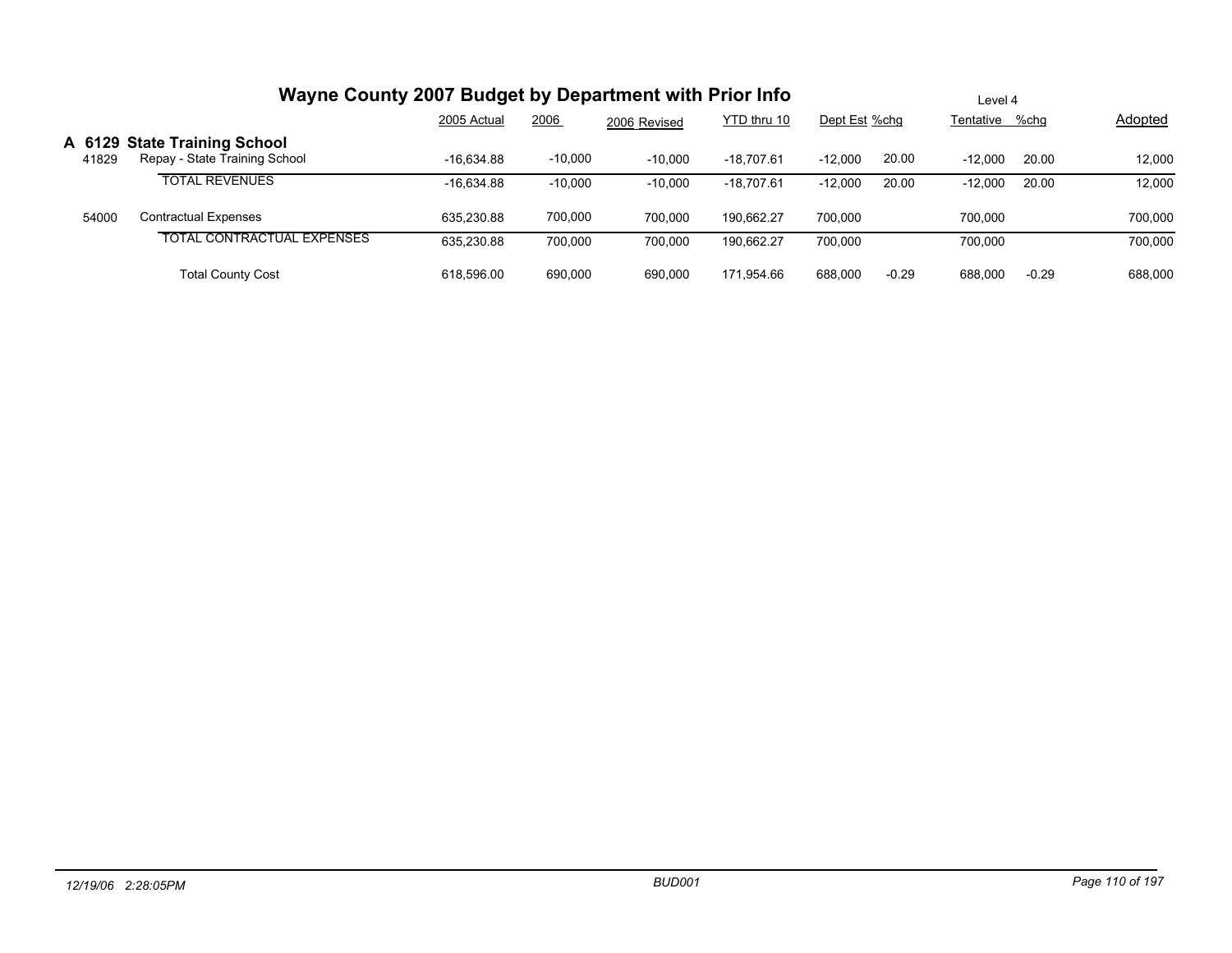|       | Wayne County 2007 Budget by Department with Prior Info | Level 4       |            |              |               |               |       |              |       |           |
|-------|--------------------------------------------------------|---------------|------------|--------------|---------------|---------------|-------|--------------|-------|-----------|
|       |                                                        | 2005 Actual   | 2006       | 2006 Revised | YTD thru 10   | Dept Est %chg |       | Tentative    | %chq  | Adopted   |
|       | A 6140 Safety Net                                      |               |            |              |               |               |       |              |       |           |
| 41840 | Repay - Safety Net<br>Local Admin Fund                 | $-221,304.22$ | $-200,000$ | $-200,000$   | $-311,851.77$ | $-200.000$    |       | $-200,000$   |       | 200,000   |
| 43616 |                                                        |               |            |              |               | $-1,000$      |       | $-1,000$     |       | 1,000     |
| 43640 | Safety Net                                             | $-628.670.00$ | -756,788   | -756,788     | $-387.342.00$ | $-823,988$    | 8.88  | $-823,988$   | 8.88  | 823,988   |
| 44640 | Tanf B.G to Safety Net                                 | $-34.855.00$  | $-36,425$  | $-36,425$    | $-24.881.00$  | $-40.524$     | 11.25 | $-40.524$    | 11.25 | 40,524    |
|       | <b>TOTAL REVENUES</b>                                  | $-884.829.22$ | $-993,213$ | $-993,213$   | $-724,074.77$ | $-1.065.512$  | 7.28  | $-1,065,512$ | 7.28  | 1,065,512 |
| 54000 | <b>Contractual Expenses</b>                            | 1.565.380.07  | 1,750,000  | 1.750.000    | 1.369.311.15  | 1.928.500     | 10.20 | 1.928.500    | 10.20 | 1,928,500 |
|       | <b>TOTAL CONTRACTUAL EXPENSES</b>                      | 1,565,380.07  | 1,750,000  | 1,750,000    | 1,369,311.15  | 1,928,500     | 10.20 | 1,928,500    | 10.20 | 1,928,500 |
|       | <b>Total County Cost</b>                               | 680.550.85    | 756.787    | 756,787      | 645.236.38    | 862,988       | 14.03 | 862.988      | 14.03 | 862,988   |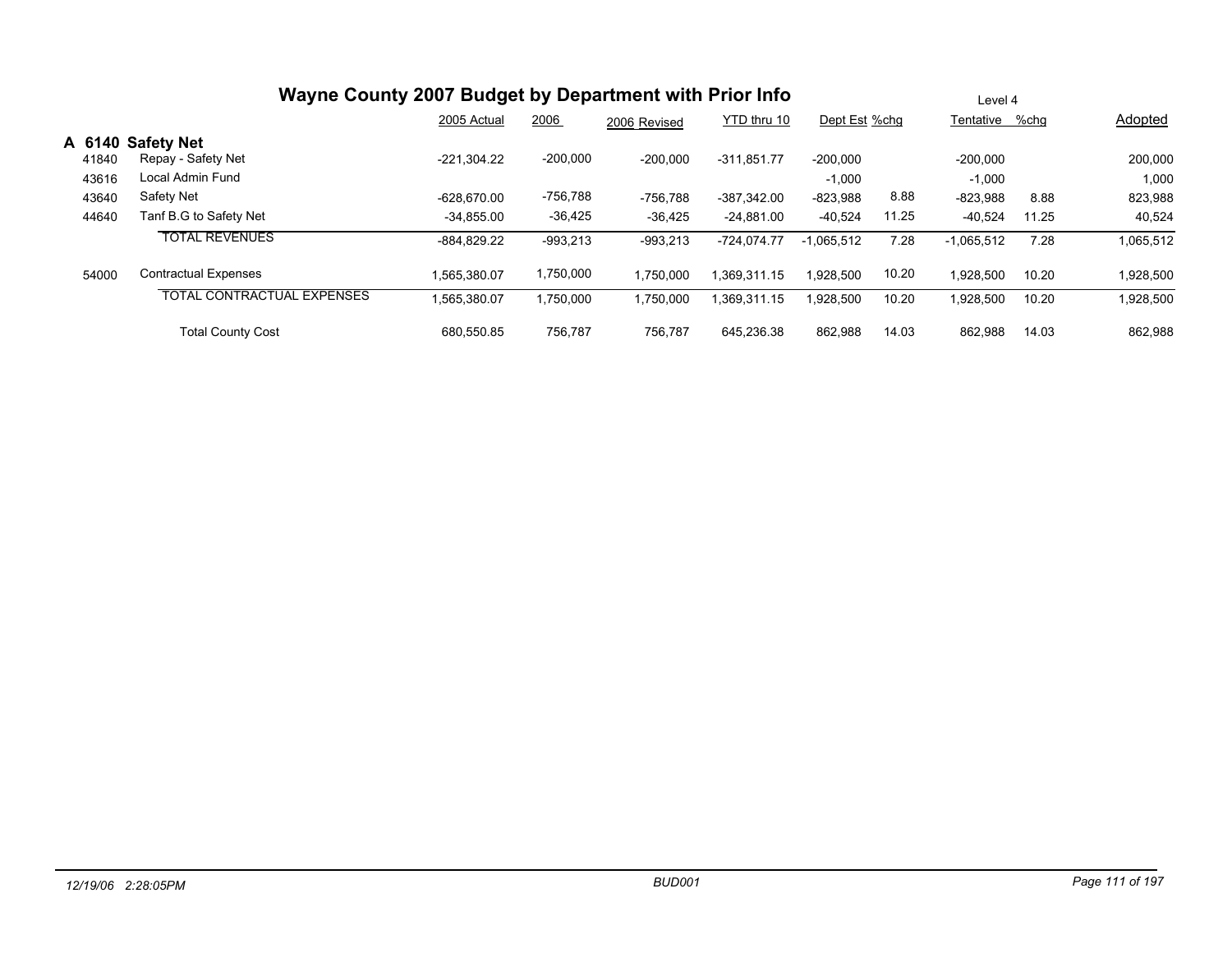|       | Wayne County 2007 Budget by Department with Prior Info |                 |              |              |                 |               | Level 4        |       |           |
|-------|--------------------------------------------------------|-----------------|--------------|--------------|-----------------|---------------|----------------|-------|-----------|
|       |                                                        | 2005 Actual     | 2006         | 2006 Revised | YTD thru 10     | Dept Est %chg | Tentative %chg |       | Adopted   |
| 41841 | A 6141 Home Energy Assistance Program<br>Repay - HEAP  | $-34.142.24$    | $-25,000$    | $-25,000$    | $-36.833.25$    | $-25.000$     | $-25.000$      |       | 25,000    |
| 44641 | <b>HEAP</b>                                            | $-2.157.024.00$ | $-1,375,000$ | $-2,237,000$ | -1,215,117.00   | $-1.375.000$  | $-1.975.000$   | 43.64 | 1,975,000 |
|       | <b>TOTAL REVENUES</b>                                  | $-2,191,166.24$ | $-1,400,000$ | $-2,262,000$ | $-1.251.950.25$ | $-1.400.000$  | $-2.000.000$   | 42.86 | 2,000,000 |
| 54000 | <b>Contractual Expenses</b>                            | 2.187.749.97    | 1,400,000    | 2.262.000    | 1.261.437.65    | 1.400.000     | 2.000.000      | 42.86 | 2,000,000 |
|       | <b>TOTAL CONTRACTUAL EXPENSES</b>                      | 2,187,749.97    | 1,400,000    | 2,262,000    | 1.261.437.65    | 1,400,000     | 2.000.000      | 42.86 | 2,000,000 |
|       | <b>Total County Cost</b>                               | $-3.416.27$     |              |              | 9.487.40        |               |                |       |           |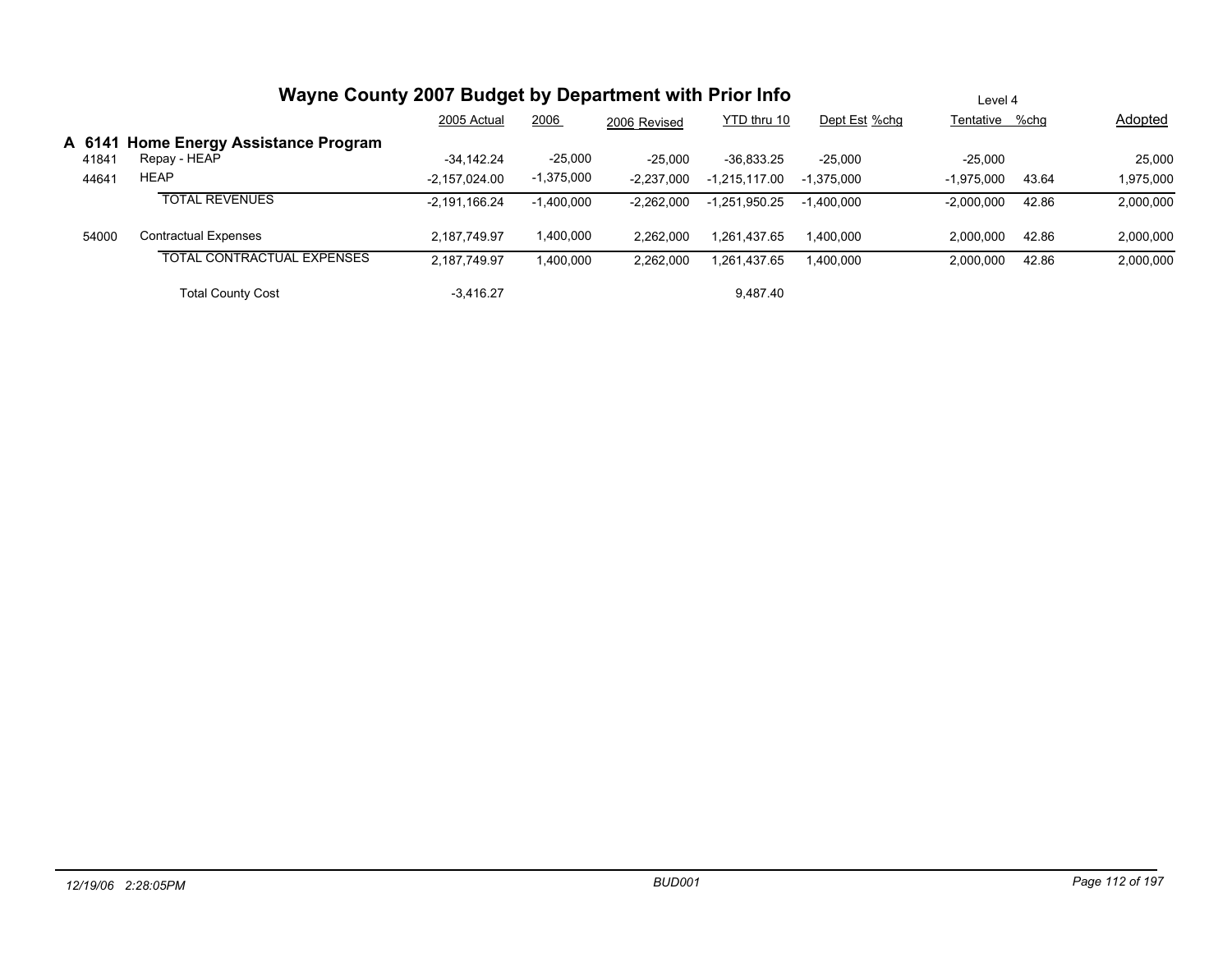|       | Wayne County 2007 Budget by Department with Prior Info       |             | Level 4  |              |             |                      |                      |         |
|-------|--------------------------------------------------------------|-------------|----------|--------------|-------------|----------------------|----------------------|---------|
|       |                                                              | 2005 Actual | 2006     | 2006 Revised | YTD thru 10 | Dept Est %chq        | Tentative %chg       | Adopted |
| 43642 | A 6142 Emer Assistance for Adults<br>Emergency Aid to Adults | $-1.426.00$ | $-3,210$ | $-3,210$     | $-1.044.00$ | $-22.12$<br>$-2,500$ | -2.500<br>$-22.12$   | 2,500   |
|       | <b>TOTAL REVENUES</b>                                        | $-1,426.00$ | $-3,210$ | $-3,210$     | $-1,044.00$ | $-22.12$<br>$-2,500$ | $-22.12$<br>$-2,500$ | 2,500   |
| 54000 | Contractual Expenses                                         | 2.429.14    | 6,000    | 6,000        | 5.190.02    | $-16.67$<br>5.000    | 5.000<br>-16.67      | 5,000   |
|       | TOTAL CONTRACTUAL EXPENSES                                   | 2,429.14    | 6,000    | 6,000        | 5.190.02    | 5,000<br>$-16.67$    | 5,000<br>-16.67      | 5,000   |
|       | <b>Total County Cost</b>                                     | 1.003.14    | 2.790    | 2,790        | 4.146.02    | 2,500<br>$-10.39$    | $-10.39$<br>2.500    | 2,500   |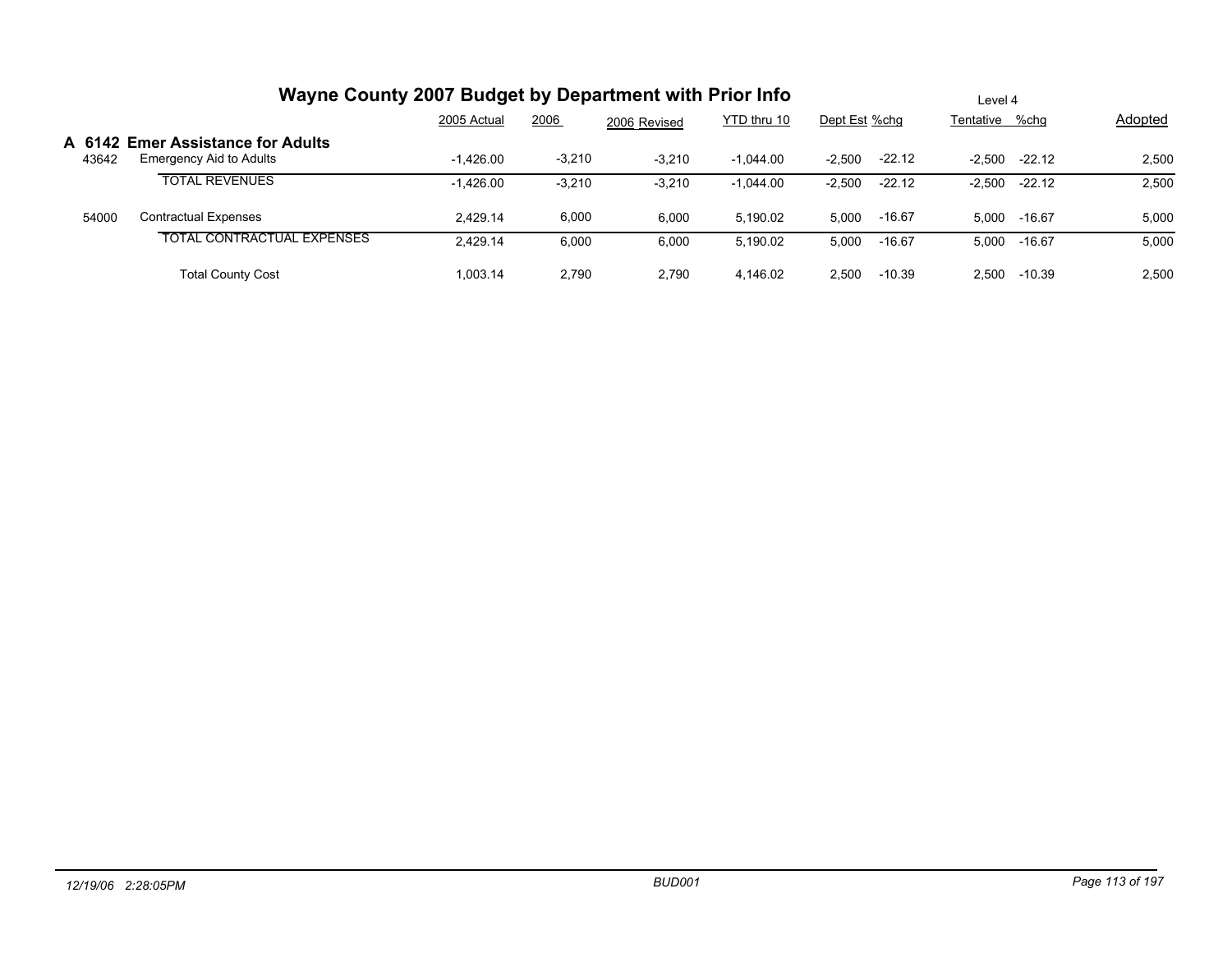|        | Wayne County 2007 Budget by Department with Prior Info |              |           |              | Level 4       |               |             |           |           |         |
|--------|--------------------------------------------------------|--------------|-----------|--------------|---------------|---------------|-------------|-----------|-----------|---------|
|        |                                                        | 2005 Actual  | 2006      | 2006 Revised | YTD thru 10   | Dept Est %chg |             | Tentative | %chg      | Adopted |
| A 6211 | <b>Title V Senior Comm Service</b>                     |              |           |              |               |               |             |           |           |         |
| 42761  | <b>CETA SCSEP Title V</b>                              | $-24,783.53$ | $-34,806$ | $-34,806$    | $-24, 136.31$ | $-35,552$     | 2.14        | $-35,552$ | 2.14      | 35,552  |
|        | <b>TOTAL REVENUES</b>                                  | $-24,783.53$ | $-34,806$ | $-34,806$    | $-24, 136.31$ | $-35,552$     | 2.14        | $-35,552$ | 2.14      | 35,552  |
| 51256  | Empl & Training Coordinator                            | 5,715.55     | 6,000     | 6,000        | 2,176.39      | 2,330         | $-61.17$    | 2.330     | $-61.17$  | 2,330   |
| 51357  | <b>JTPA</b>                                            | 14,146.50    | 22,000    | 22,000       | 22,388.32     | 27,198        | 23.63       | 27,198    | 23.63     | 27,198  |
|        | <b>TOTAL PERSONAL SERVICES</b>                         | 19,862.05    | 28,000    | 28,000       | 24,564.71     | 29,528        | 5.46        | 29,528    | 5.46      | 29,528  |
| 54150  | <b>Office Supplies</b>                                 | 106.13       |           |              |               |               |             |           |           |         |
| 54199  | Miscellaneous Expense                                  |              | 1,000     |              | 99.00         |               | $-100.00$   |           | $-100.00$ |         |
| 54300  | Insurance                                              |              | 204       | 204          |               |               | $-100.00$   |           | $-100.00$ |         |
| 54410  | Conference                                             |              | 500       | 500          |               |               | $-100.00$   |           | $-100.00$ |         |
| 54414  | Data Processing                                        |              |           |              |               | 297           |             | 297       |           | 297     |
| 54485  | Travel                                                 | 88.75        | 400       | 400          |               | 100           | $-75.00$    | 100       | $-75.00$  | 100     |
|        | <b>TOTAL CONTRACTUAL EXPENSES</b>                      | 194.88       | 2,104     | 1,104        | 99.00         | 397           | $-81.13$    | 397       | $-81.13$  | 397     |
| 58100  | Payments to NYS Retirement Sys                         | 753.00       | 232       | 232          |               | 233           | 0.43        | 233       | 0.43      | 233     |
| 58200  | Payments to Social Security                            | 1,496.28     | 2,142     | 2,142        | 1,868.47      | 2,259         | 5.46        | 2,259     | 5.46      | 2,259   |
| 58300  | <b>Workmens Comp</b>                                   | 545.00       | 840       | 840          |               | 1,181         | 40.60       | 1.181     | 40.60     | 1,181   |
| 58400  | Hospitalization                                        |              | 1,450     | 1,450        | 564.89        | 650           | $-55.17$    | 650       | $-55.17$  | 650     |
| 58500  | Unemployment                                           |              |           | 1,000        | 1,171.29      | 1,244         |             | 1,289     |           | 1,289   |
| 58600  | Disability                                             |              | 34        | 34           |               | 10            | $-70.59$    | 10        | $-70.59$  | 10      |
| 58901  | Employee Assistance Program                            |              | 4         | 4            | 3.81          |               | 50 1,150.00 | 5         | 25.00     | 5       |
|        | <b>TOTAL FRINGE BENEFITS</b>                           | 2,794.28     | 4,702     | 5,702        | 3,608.46      | 5,627         | 19.67       | 5,627     | 19.67     | 5,627   |
|        | <b>Total County Cost</b>                               | $-1,932.32$  |           |              | 4,135.86      |               |             |           |           |         |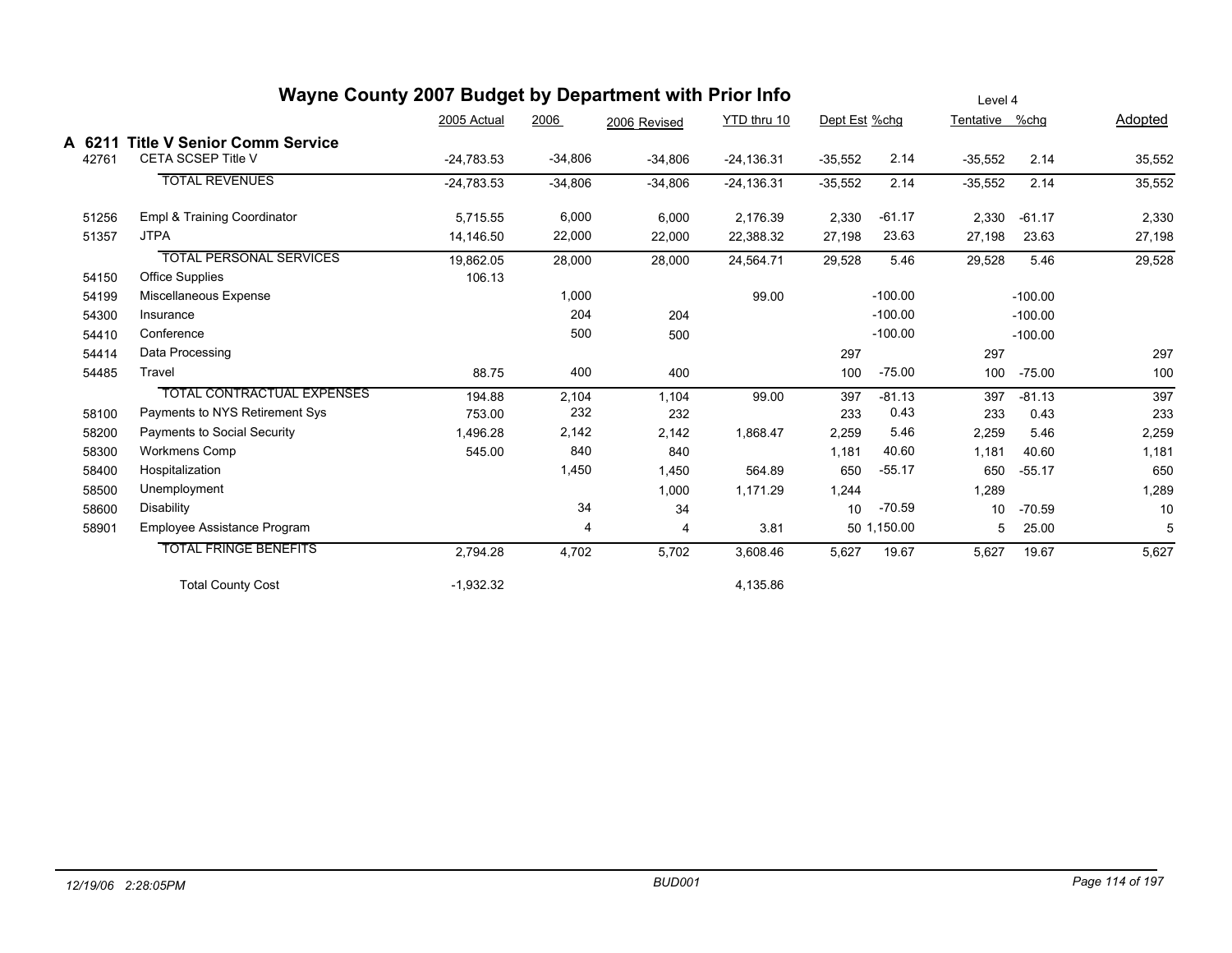|       | wayne County 2007 Budget by Department with Prior info |               |            |              |              |               |          | Level 4        |          |                |  |  |  |  |
|-------|--------------------------------------------------------|---------------|------------|--------------|--------------|---------------|----------|----------------|----------|----------------|--|--|--|--|
|       |                                                        | 2005 Actual   | 2006       | 2006 Revised | YTD thru 10  | Dept Est %chg |          | Tentative %chg |          | <b>Adopted</b> |  |  |  |  |
|       | A 6212 WFD/DSS Intensive Employment                    |               |            |              |              |               |          |                |          |                |  |  |  |  |
| 42766 | <b>DSS Reimbursement</b>                               | $-143,414.91$ | $-118,405$ | $-118,405$   | $-68,352.27$ | $-120,332$    | 1.63     | $-120,332$     | 1.63     | 120,332        |  |  |  |  |
|       | <b>TOTAL REVENUES</b>                                  | $-143.414.91$ | $-118,405$ | $-118,405$   | $-68,352.27$ | $-120,332$    | 1.63     | $-120,332$     | 1.63     | 120,332        |  |  |  |  |
| 51252 | <b>Employment &amp; Training Counsel</b>               | 68,530.90     | 75,000     | 65,000       | 50,276.98    | 54,438        | $-27.42$ | 54,438         | $-27.42$ | 54,438         |  |  |  |  |
| 51256 | Empl & Training Coordinator                            | 284.76        |            | 10,000       | 2,908.68     | 18,579        |          | 18,579         |          | 18,579         |  |  |  |  |
|       | <b>TOTAL PERSONAL SERVICES</b>                         | 68,815.66     | 75,000     | 75,000       | 53,185.66    | 73,017        | $-2.64$  | 73,017         | $-2.64$  | 73,017         |  |  |  |  |
| 54150 | <b>Office Supplies</b>                                 | 769.22        | 500        | 500          | 374.36       | 600           | 20.00    | 600            | 20.00    | 600            |  |  |  |  |
| 54166 | Postage                                                |               | 400        | 800          | 873.00       | 900           | 125.00   | 900            | 125.00   | 900            |  |  |  |  |
| 54199 | Miscellaneous Expense                                  | 315.00        | 400        | 434          | 34.15        | 500           | 25.00    | 500            | 25.00    | 500            |  |  |  |  |
| 54210 | Gas                                                    | 75.41         | 1,012      | 1,012        |              | 1,700         | 67.98    | 1,700          | 67.98    | 1,700          |  |  |  |  |
| 54220 | Light & Power                                          | 6.55          | 722        | 722          |              | 800           | 10.80    | 800            | 10.80    | 800            |  |  |  |  |
| 54230 | Telephone                                              | 1,368.67      | 1,500      | 1,500        | 871.81       | 1,925         | 28.33    | 1,925          | 28.33    | 1,925          |  |  |  |  |
| 54240 | Water                                                  |               | 120        | 120          |              | 55            | $-54.17$ | 55             | $-54.17$ | 55             |  |  |  |  |
| 54300 | Insurance                                              |               | 482        | 482          |              | 400           | $-17.01$ | 400            | $-17.01$ | 400            |  |  |  |  |
| 54407 | <b>Building Maintenance &amp; Repair</b>               | 3,999.06      | 3,000      | 3,000        | 2,753.98     | 3,000         |          | 3,000          |          | 3,000          |  |  |  |  |
| 54408 | <b>Copier Expense</b>                                  | 79.99         | 900        | 900          | 565.53       | 1,200         | 33.33    | 1,200          | 33.33    | 1,200          |  |  |  |  |
| 54414 | Data Processing                                        | 1,556.00      | 1,850      | 1,850        | 1,391.00     | 2,088         | 12.86    | 2,088          | 12.86    | 2,088          |  |  |  |  |
| 54426 | Equipment - Rental                                     | 768.88        |            | 160          | 184.94       |               |          |                |          |                |  |  |  |  |
| 54456 | Printing                                               | 100.00        | 100        | 100          |              | 500           | 400.00   | 500            | 400.00   | 500            |  |  |  |  |
| 54485 | Travel                                                 | 1,087.38      | 1,900      | 1,953        | 1,531.42     | 3,000         | 57.89    | 3,000          | 57.89    | 3,000          |  |  |  |  |
|       | <b>TOTAL CONTRACTUAL EXPENSES</b>                      | 10,126.16     | 12,886     | 13,533       | 8,580.19     | 16,668        | 29.35    | 16,668         | 29.35    | 16,668         |  |  |  |  |
| 58100 | Payments to NYS Retirement Sys                         | 9,080.00      | 8,400      | 8,400        |              | 7,082         | $-15.69$ | 7,082          | $-15.69$ | 7,082          |  |  |  |  |
| 58200 | Payments to Social Security                            | 5,561.57      | 5,738      | 5,738        | 3,905.38     | 5,585         | $-2.67$  | 5,585          | $-2.67$  | 5,585          |  |  |  |  |
| 58300 | <b>Workmens Comp</b>                                   | 1,957.00      | 2,250      | 2,250        |              | 2,190         | $-2.67$  | 2,190          | $-2.67$  | 2,190          |  |  |  |  |
| 58400 | Hospitalization                                        | 8,973.17      | 13,772     | 13,772       | 10,560.06    | 15,446        | 12.16    | 15,446         | 12.16    | 15,446         |  |  |  |  |
| 58600 | Disability                                             | 334.00        | 326        | 326          | 230.00       | 312           | $-4.29$  | 312            | $-4.29$  | 312            |  |  |  |  |
| 58901 | Employee Assistance Program                            | 44.25         | 33         | 33           | 30.50        | 32            | $-3.03$  | 32             | $-3.03$  | 32             |  |  |  |  |
|       | <b>TOTAL FRINGE BENEFITS</b>                           | 25,949.99     | 30,519     | 30,519       | 14,725.94    | 30,647        | 0.42     | 30,647         | 0.42     | 30,647         |  |  |  |  |
|       | <b>Total County Cost</b>                               | $-38,523.10$  |            | 647          | 8,139.52     |               |          |                |          |                |  |  |  |  |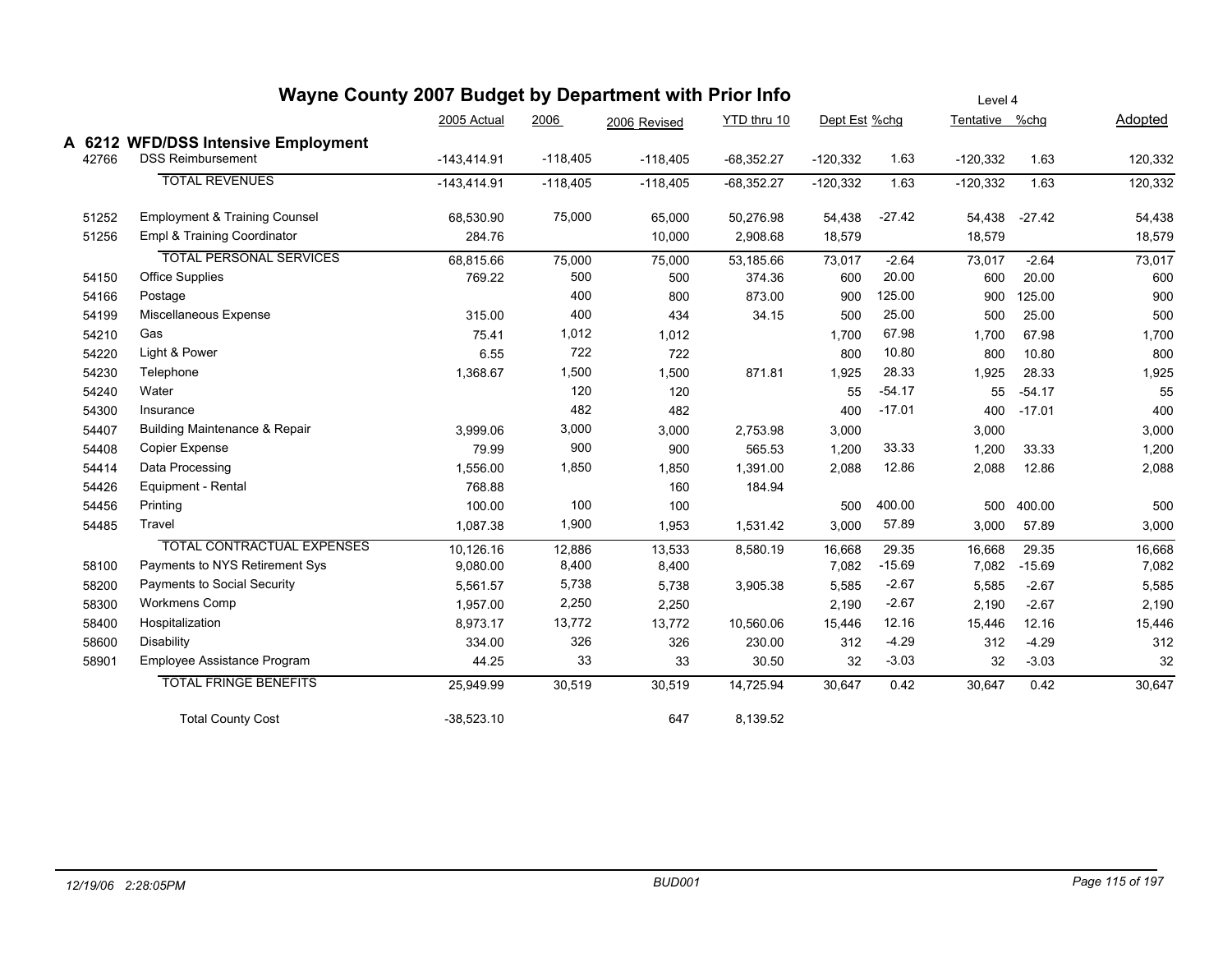|                         | Wayne County 2007 Budget by Department with Prior Info |      |              |             |               | Level 4        |         |
|-------------------------|--------------------------------------------------------|------|--------------|-------------|---------------|----------------|---------|
|                         | 2005 Actual                                            | 2006 | 2006 Revised | YTD thru 10 | Dept Est %chq | Tentative %chg | Adopted |
| A 6213 WFD/CASP Funding |                                                        |      |              |             |               |                |         |

TOTAL CONTRACTUAL EXPENSES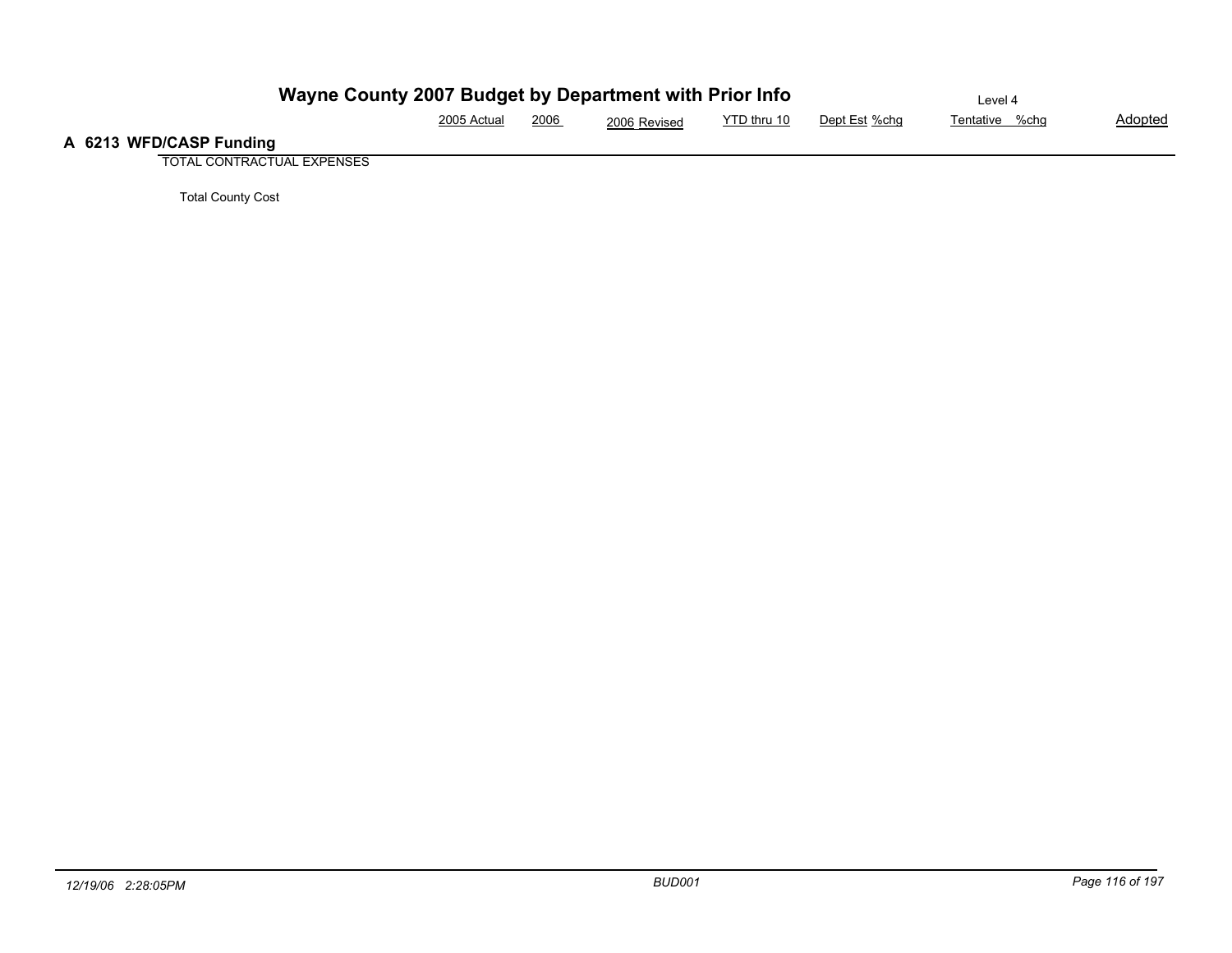|       | Wayne County 2007 Budget by Department with Prior Info |              | Level 4   |              |              |               |           |                |               |         |
|-------|--------------------------------------------------------|--------------|-----------|--------------|--------------|---------------|-----------|----------------|---------------|---------|
|       |                                                        | 2005 Actual  | 2006      | 2006 Revised | YTD thru 10  | Dept Est %chg |           | Tentative %chg |               | Adopted |
|       | A 6214 Economic Opportuntly & Develop                  |              |           |              |              |               |           |                |               |         |
| 42766 | <b>DSS Reimbursement</b>                               | $-55,516.04$ | $-56,358$ | $-56,358$    | $-28,403.21$ | $-61,584$     | 9.27      | $-61,584$      | 9.27          | 61,584  |
|       | <b>TOTAL REVENUES</b>                                  | $-55,516.04$ | $-56,358$ | $-56,358$    | $-28,403.21$ | $-61,584$     | 9.27      | $-61,584$      | 9.27          | 61,584  |
| 51088 | E & T Director II                                      | 5,490.88     | 5,000     | 5,000        | 3,548.78     | 5,225         | 4.50      | 5,225          | 4.50          | 5,225   |
| 51104 | Clerk Typist (7hr)                                     | 5,281.23     | 4,500     | 4,500        | 1,179.91     |               | $-100.00$ |                | $-100.00$     |         |
| 51123 | Account Clerk - Typist (7hr)                           |              |           |              | 817.14       | 2,714         |           | 2,714          |               | 2,714   |
| 51252 | <b>Employment &amp; Training Counsel</b>               | 11,401.66    | 7,000     | 7,000        | 13,261.62    | 21,605        | 208.64    |                | 21,605 208.64 | 21,605  |
| 51256 | Empl & Training Coordinator                            | 8,400.49     | 15,000    | 15,000       | 5,268.13     | 7,431         | $-50.46$  | 7,431          | $-50.46$      | 7,431   |
|       | <b>TOTAL PERSONAL SERVICES</b>                         | 30,574.26    | 31,500    | 31,500       | 24,075.58    | 36,975        | 17.38     | 36,975         | 17.38         | 36,975  |
| 54150 | <b>Office Supplies</b>                                 | 385.40       | 400       | 400          | 122.70       | 450           | 12.50     | 450            | 12.50         | 450     |
| 54166 | Postage                                                |              | 300       | 900          | 673.28       | 800           | 166.67    | 800            | 166.67        | 800     |
| 54199 | Miscellaneous Expense                                  | 1,490.70     | 5,500     | 5,500        | 451.97       | 1,500         | $-72.73$  | 1,500          | $-72.73$      | 1,500   |
| 54210 | Gas                                                    | 70.72        | 432       | 432          |              | 862           | 99.54     | 862            | 99.54         | 862     |
| 54220 | Light & Power                                          |              | 308       | 308          |              | 410           | 33.12     | 410            | 33.12         | 410     |
| 54230 | Telephone                                              | 605.14       | 650       | 650          | 444.47       | 975           | 50.00     | 975            | 50.00         | 975     |
| 54240 | Water                                                  |              | 51        | 51           |              | 30            | $-41.18$  | 30             | $-41.18$      | 30      |
| 54300 | Insurance                                              |              | 204       | 204          |              | 200           | $-1.96$   | 200            | $-1.96$       | 200     |
| 54407 | <b>Building Maintenance &amp; Repair</b>               | 1,900.00     | 1,280     | 1,280        | 903.63       | 1,525         | 19.14     | 1,525          | 19.14         | 1,525   |
| 54408 | Copier Expense                                         |              | 700       | 700          | 258.94       | 600           | $-14.29$  | 600            | $-14.29$      | 600     |
| 54414 | Data Processing                                        | 700.00       | 770       | 770          | 452.00       | 1,060         | 37.66     | 1,060          | 37.66         | 1,060   |
| 54426 | Equipment - Rental                                     | 439.83       |           |              |              |               |           |                |               |         |
| 54456 | Printing                                               | 125.00       | 100       | 100          |              | 300           | 200.00    | 300            | 200.00        | 300     |
| 54485 | Travel                                                 | 564.56       | 700       | 700          | 356.01       | 900           | 28.57     | 900            | 28.57         | 900     |
|       | <b>TOTAL CONTRACTUAL EXPENSES</b>                      | 6,281.35     | 11,395    | 11,995       | 3,663.00     | 9,612         | $-15.65$  | 9,612          | $-15.65$      | 9,612   |
| 58100 | Payments to NYS Retirement Sys                         | 4,139.00     | 4,158     | 4,158        |              | 3,715         | $-10.65$  |                | 3,715 -10.65  | 3,715   |
| 58200 | Payments to Social Security                            | 2,275.24     | 2,410     | 2,410        | 1,773.95     | 2,830         | 17.43     | 2,830          | 17.43         | 2,830   |
| 58300 | <b>Workmens Comp</b>                                   | 892.00       | 945       | 945          |              | 1,110         | 17.46     | 1,110          | 17.46         | 1,110   |
| 58400 | Hospitalization                                        |              | 5,799     | 5,799        | 3,519.28     | 7,172         | 23.68     | 7,172          | 23.68         | 7,172   |
| 58600 | <b>Disability</b>                                      |              | 137       | 137          |              | 160           | 16.79     | 160            | 16.79         | 160     |
| 58901 | Employee Assistance Program                            |              | 14        | 14           | 12.96        | 10            | $-28.57$  | 10             | $-28.57$      | 10      |
|       | <b>TOTAL FRINGE BENEFITS</b>                           | 7,306.24     | 13,463    | 13,463       | 5,306.19     | 14,997        | 11.39     | 14,997         | 11.39         | 14,997  |
|       | <b>Total County Cost</b>                               | $-11,354.19$ |           | 600          | 4,641.56     |               |           |                |               |         |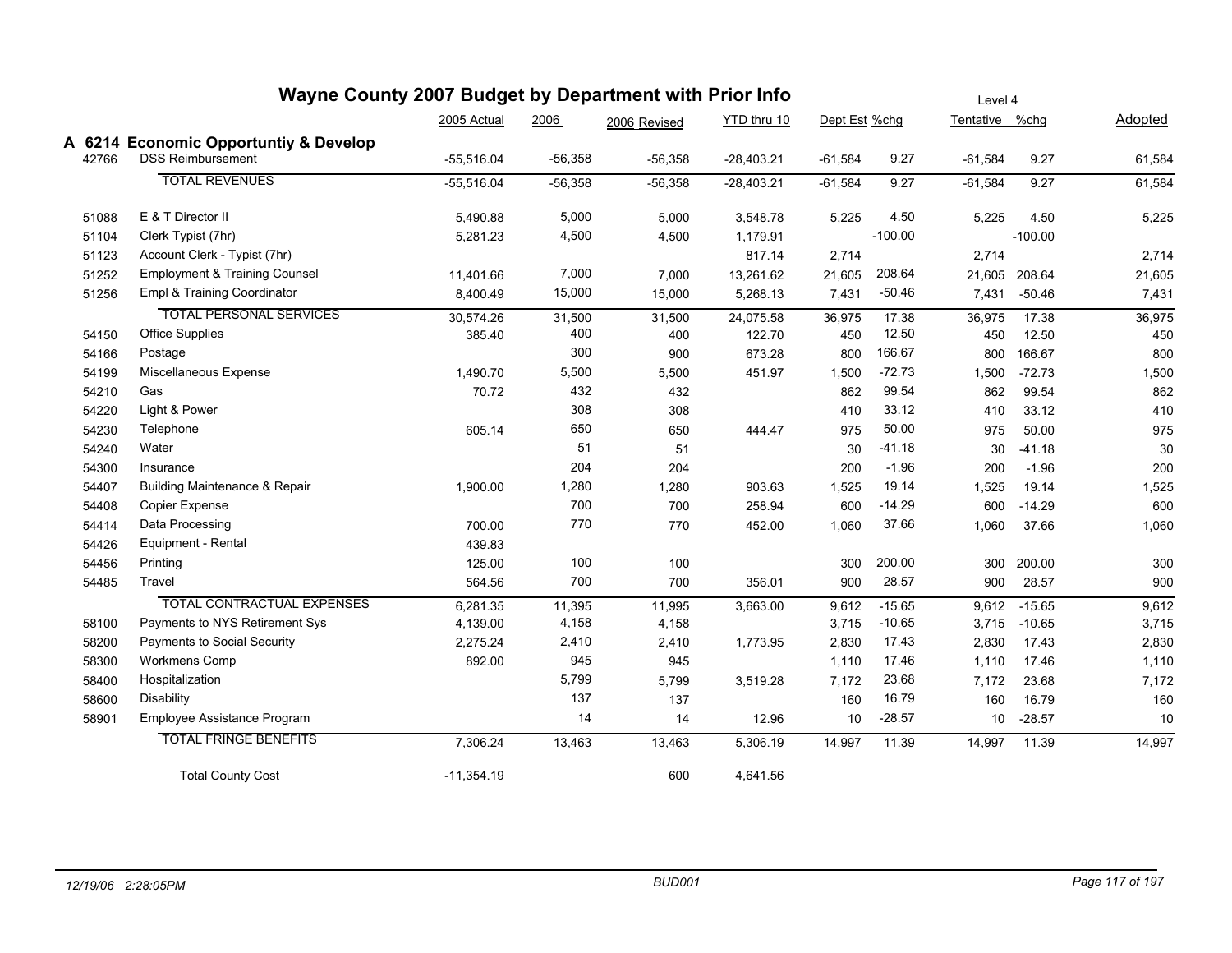|       | Wayne County 2007 Budget by Department with Prior Info |             | Level 4 |              |             |               |                |         |
|-------|--------------------------------------------------------|-------------|---------|--------------|-------------|---------------|----------------|---------|
|       |                                                        | 2005 Actual | 2006    | 2006 Revised | YTD thru 10 | Dept Est %chg | Tentative %chg | Adopted |
|       | A 6293 WIA Adult                                       |             |         |              |             |               |                |         |
| 44712 | <b>WFD Revenue</b>                                     |             |         |              |             | $-64,517$     | $-64,517$      | 64,517  |
| 45031 | <b>Interfund Transfers</b>                             |             |         |              |             | $-8,779$      |                |         |
|       | <b>TOTAL REVENUES</b>                                  |             |         |              |             | $-73,296$     | $-64,517$      | 64,517  |
| 51088 | E & T Director II                                      |             |         |              |             | 7,850         | 7,850          | 7,850   |
| 51123 | Account Clerk - Typist                                 |             |         |              |             | 5,450         | 5,450          | 5,450   |
| 51252 | <b>Employment &amp; Training Counsel</b>               |             |         |              |             | 18,000        | 18,000         | 18,000  |
| 51256 | Empl & Training Coordinator                            |             |         |              |             | 4,475         | 4,475          | 4,475   |
| 51300 | Senior Employment & Training C                         |             |         |              |             | 7,400         | 7,400          | 7,400   |
|       | <b>TOTAL PERSONAL SERVICES</b>                         |             |         |              |             | 43,175        | 43,175         | 43,175  |
| 54150 | <b>Office Supplies</b>                                 |             |         |              |             | 1,500         | 1,500          | 1,500   |
| 54166 | Postage                                                |             |         |              |             | 800           | 800            | 800     |
| 54210 | Gas                                                    |             |         |              |             | 1,025         | 1,025          | 1,025   |
| 54220 | Light & Power                                          |             |         |              |             | 475           | 475            | 475     |
| 54230 | Telephone                                              |             |         |              |             | 1,150         | 1,150          | 1,150   |
| 54240 | Water                                                  |             |         |              |             | 50            | 50             | 50      |
| 54300 | Insurance                                              |             |         |              |             | 600           | 600            | 600     |
| 54407 | <b>Building Maintenance &amp; Repair</b>               |             |         |              |             | 1,800         | 1,800          | 1,800   |
| 54408 | Copier Expense                                         |             |         |              |             | 725           | 725            | 725     |
| 54410 | Conference                                             |             |         |              |             | 300           | 300            | 300     |
| 54414 | Data Processing                                        |             |         |              |             | 1,250         | 815            | 815     |
| 54456 | Printing                                               |             |         |              |             | 350           | 350            | 350     |
| 54485 | Travel                                                 |             |         |              |             | 1,500         | 1,500          | 1,500   |
|       | <b>TOTAL CONTRACTUAL EXPENSES</b>                      |             |         |              |             | 11,525        | 11,090         | 11,090  |
| 58100 | Payments to NYS Retirement Sys                         |             |         |              |             | 4,375         | 4,375          | 4,375   |
| 58200 | Payments to Social Security                            |             |         |              |             | 3,295         | 3,295          | 3,295   |
| 58300 | Workmens Comp                                          |             |         |              |             | 1,300         | 1,300          | 1,300   |
| 58400 | Hospitalization                                        |             |         |              |             | 9,425         | 9,425          | 9,425   |
| 58600 | Disability                                             |             |         |              |             | 185           | 185            | 185     |
| 58901 | Employee Assistance Program                            |             |         |              |             | 16            | 16             | 16      |
|       | <b>TOTAL FRINGE BENEFITS</b>                           |             |         |              |             | 18,596        | 18,596         | 18,596  |
|       | <b>Total County Cost</b>                               |             |         |              |             |               | 8,344          | 8,344   |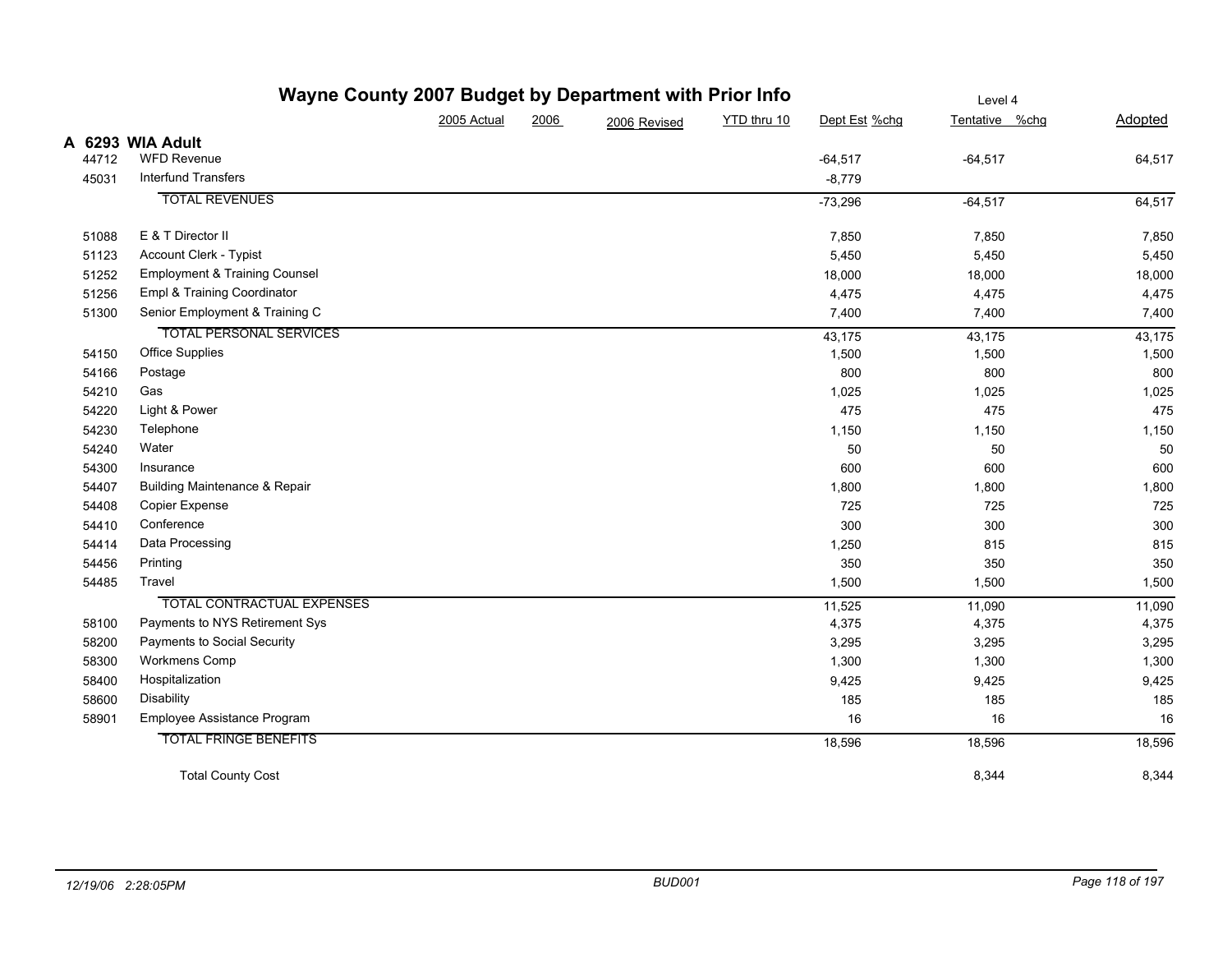|       | Wayne County 2007 Budget by Department with Prior Info |             | Level 4 |              |             |               |                |         |
|-------|--------------------------------------------------------|-------------|---------|--------------|-------------|---------------|----------------|---------|
|       |                                                        | 2005 Actual | 2006    | 2006 Revised | YTD thru 10 | Dept Est %chg | Tentative %chg | Adopted |
|       | A 6294 WIA Dislocated                                  |             |         |              |             |               |                |         |
| 44712 | WFD Revenue                                            |             |         |              |             | $-154,039$    | $-154,039$     | 154,039 |
| 45031 | Interfund Transfers                                    |             |         |              |             | $-12,932$     |                |         |
|       | <b>TOTAL REVENUES</b>                                  |             |         |              |             | $-166,971$    | $-154,039$     | 154,039 |
| 51088 | E & T Director II                                      |             |         |              |             | 23,525        | 23,525         | 23,525  |
| 51123 | Account Clerk - Typist                                 |             |         |              |             | 13,600        | 13,600         | 13,600  |
| 51252 | <b>Employment &amp; Training Counsel</b>               |             |         |              |             | 35,900        | 35,900         | 35,900  |
| 51300 | Senior Employment & Training C                         |             |         |              |             | 25,834        | 25,834         | 25,834  |
|       | <b>TOTAL PERSONAL SERVICES</b>                         |             |         |              |             | 98,859        | 98,859         | 98,859  |
|       | <b>TOTAL EQUIPMENT</b>                                 |             |         |              |             |               |                |         |
| 54150 | <b>Office Supplies</b>                                 |             |         |              |             | 2,500         | 2,500          | 2,500   |
| 54166 | Postage                                                |             |         |              |             | 1,500         | 1,500          | 1,500   |
| 54210 | Gas                                                    |             |         |              |             | 2,325         | 2,325          | 2,325   |
| 54220 | Light & Power                                          |             |         |              |             | 1,100         | 1,100          | 1,100   |
| 54230 | Telephone                                              |             |         |              |             | 2,600         | 2,600          | 2,600   |
| 54240 | Water                                                  |             |         |              |             | 75            | 75             | 75      |
| 54300 | Insurance                                              |             |         |              |             | 775           | 775            | 775     |
| 54407 | <b>Building Maintenance &amp; Repair</b>               |             |         |              |             | 4,075         | 4,075          | 4,075   |
| 54408 | <b>Copier Expense</b>                                  |             |         |              |             | 1,650         | 1,650          | 1,650   |
| 54410 | Conference                                             |             |         |              |             | 500           | 500            | 500     |
| 54414 | Data Processing                                        |             |         |              |             | 2,850         | 1,854          | 1,854   |
| 54456 | Printing                                               |             |         |              |             | 1,375         | 1,375          | 1,375   |
| 54485 | Travel                                                 |             |         |              |             | 4,500         | 4,500          | 4,500   |
|       | <b>TOTAL CONTRACTUAL EXPENSES</b>                      |             |         |              |             | 25,825        | 24,829         | 24,829  |
| 58100 | Payments to NYS Retirement Sys                         |             |         |              |             | 10,150        | 10,150         | 10,150  |
| 58200 | Payments to Social Security                            |             |         |              |             | 7,557         | 7,557          | 7,557   |
| 58300 | Workmens Comp                                          |             |         |              |             | 2,975         | 2,975          | 2,975   |
| 58400 | Hospitalization                                        |             |         |              |             | 21,100        | 21,100         | 21,100  |
| 58600 | Disability                                             |             |         |              |             | 425           | 425            | 425     |
| 58901 | Employee Assistance Program                            |             |         |              |             | 80            | 80             | 80      |
|       | <b>TOTAL FRINGE BENEFITS</b>                           |             |         |              |             | 42,287        | 42,287         | 42,287  |
|       | <b>Total County Cost</b>                               |             |         |              |             |               | 11,936         | 11,936  |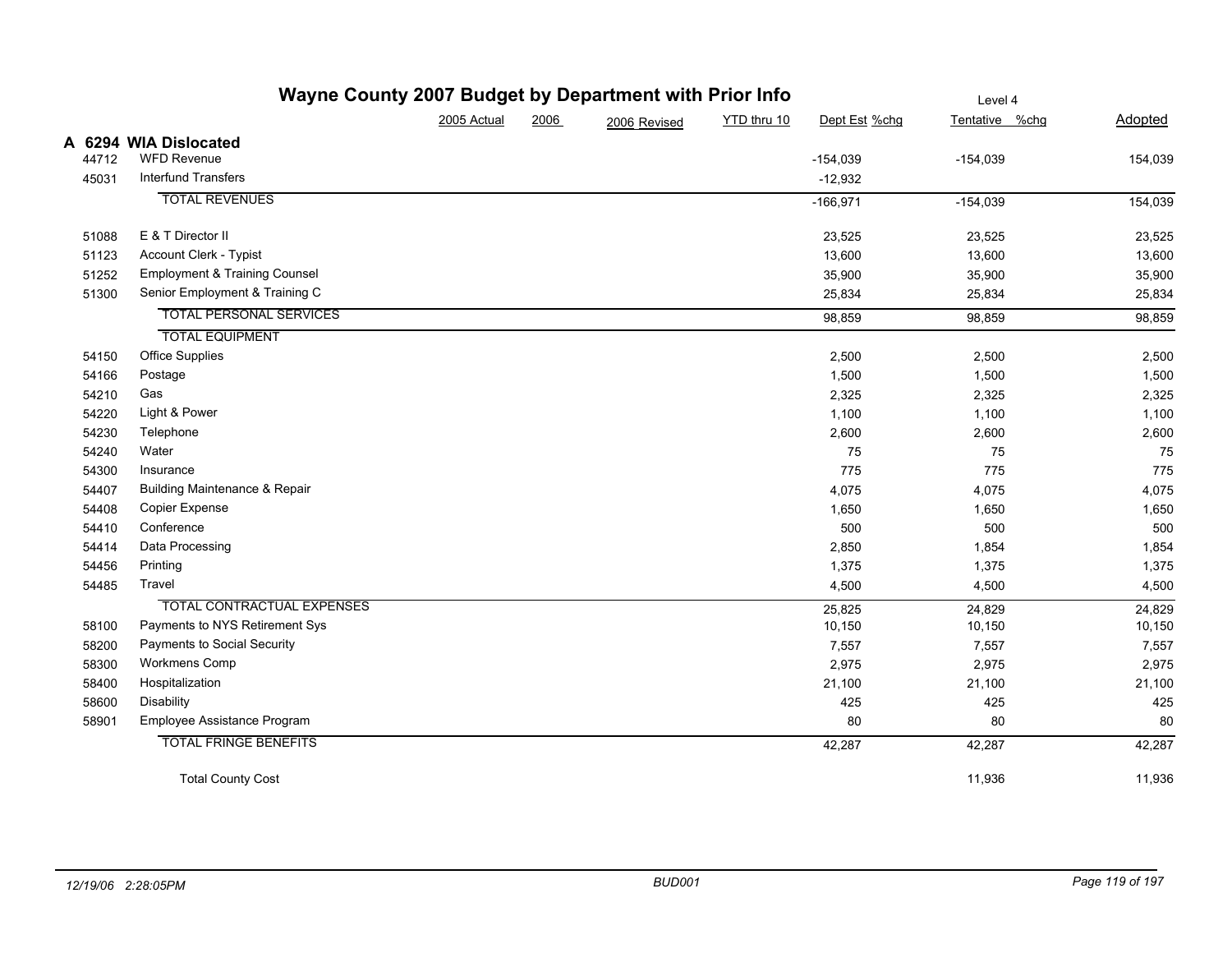|       | <b>Wayne County 2007 Budget by Department with Prior into</b> |             |      |              |             | Level 4       |                |         |  |
|-------|---------------------------------------------------------------|-------------|------|--------------|-------------|---------------|----------------|---------|--|
|       |                                                               | 2005 Actual | 2006 | 2006 Revised | YTD thru 10 | Dept Est %chg | Tentative %chg | Adopted |  |
|       | A 6295 WIA Youth                                              |             |      |              |             |               |                |         |  |
| 44712 | <b>WFD Revenue</b>                                            |             |      |              |             | $-113,315$    | $-113,315$     | 113,315 |  |
| 45031 | <b>Interfund Transfers</b>                                    |             |      |              |             | $-6,676$      |                |         |  |
|       | <b>TOTAL REVENUES</b>                                         |             |      |              |             | $-119,991$    | $-113,315$     | 113,315 |  |
| 51088 | E & T Director II                                             |             |      |              |             | 7,850         | 7,850          | 7,850   |  |
| 51123 | Account Clerk - Typist                                        |             |      |              |             | 4,070         | 4,070          | 4,070   |  |
| 51252 | <b>Employment &amp; Training Counsel</b>                      |             |      |              |             | 35,900        | 35,900         | 35,900  |  |
| 51256 | Empl & Training Coordinator                                   |             |      |              |             | 1,850         | 1,850          | 1,850   |  |
| 51357 | <b>JTPA</b>                                                   |             |      |              |             | 30,000        | 30,000         | 30,000  |  |
|       | <b>TOTAL PERSONAL SERVICES</b>                                |             |      |              |             | 79,670        | 79,670         | 79,670  |  |
|       | <b>TOTAL EQUIPMENT</b>                                        |             |      |              |             |               |                |         |  |
| 54150 | Office Supplies                                               |             |      |              |             | 500           | 500            | 500     |  |
| 54166 | Postage                                                       |             |      |              |             | 300           | 300            | 300     |  |
| 54199 | Miscellaneous Expense                                         |             |      |              |             | 2,700         | 2,700          | 2,700   |  |
| 54210 | Gas                                                           |             |      |              |             | 1,350         | 1,350          | 1,350   |  |
| 54220 | Light & Power                                                 |             |      |              |             | 640           | 640            | 640     |  |
| 54230 | Telephone                                                     |             |      |              |             | 1,300         | 1,300          | 1,300   |  |
| 54240 | Water                                                         |             |      |              |             | 40            | 40             | 40      |  |
| 54300 | Insurance                                                     |             |      |              |             | 300           | 300            | 300     |  |
| 54407 | <b>Building Maintenance &amp; Repair</b>                      |             |      |              |             | 2,400         | 2,400          | 2,400   |  |
| 54408 | Copier Expense                                                |             |      |              |             | 975           | 975            | 975     |  |
| 54410 | Conference                                                    |             |      |              |             | 400           | 400            | 400     |  |
| 54414 | Data Processing                                               |             |      |              |             | 1,675         | 1,106          | 1,106   |  |
| 54456 | Printing                                                      |             |      |              |             | 600           | 600            | 600     |  |
| 54485 | Travel                                                        |             |      |              |             | 2,100         | 2,100          | 2,100   |  |
|       | <b>TOTAL CONTRACTUAL EXPENSES</b>                             |             |      |              |             | 15,280        | 14,711         | 14,711  |  |
| 58100 | Payments to NYS Retirement Sys                                |             |      |              |             | 5,650         | 5,650          | 5,650   |  |
| 58200 | Payments to Social Security                                   |             |      |              |             | 6,303         | 6,303          | 6,303   |  |
| 58300 | Workmens Comp                                                 |             |      |              |             | 2,532         | 2,532          | 2,532   |  |
| 58400 | Hospitalization                                               |             |      |              |             | 9,500         | 9,500          | 9,500   |  |
| 58500 | Unemployment                                                  |             |      |              |             | 800           | 800            | 800     |  |
| 58600 | Disability                                                    |             |      |              |             | 240           | 240            | 240     |  |
| 58901 | Employee Assistance Program                                   |             |      |              |             | 16            | 16             | 16      |  |
|       | <b>TOTAL FRINGE BENEFITS</b>                                  |             |      |              |             | 25,041        | 25,041         | 25,041  |  |
|       | <b>Total County Cost</b>                                      |             |      |              |             |               | 6,107          | 6,107   |  |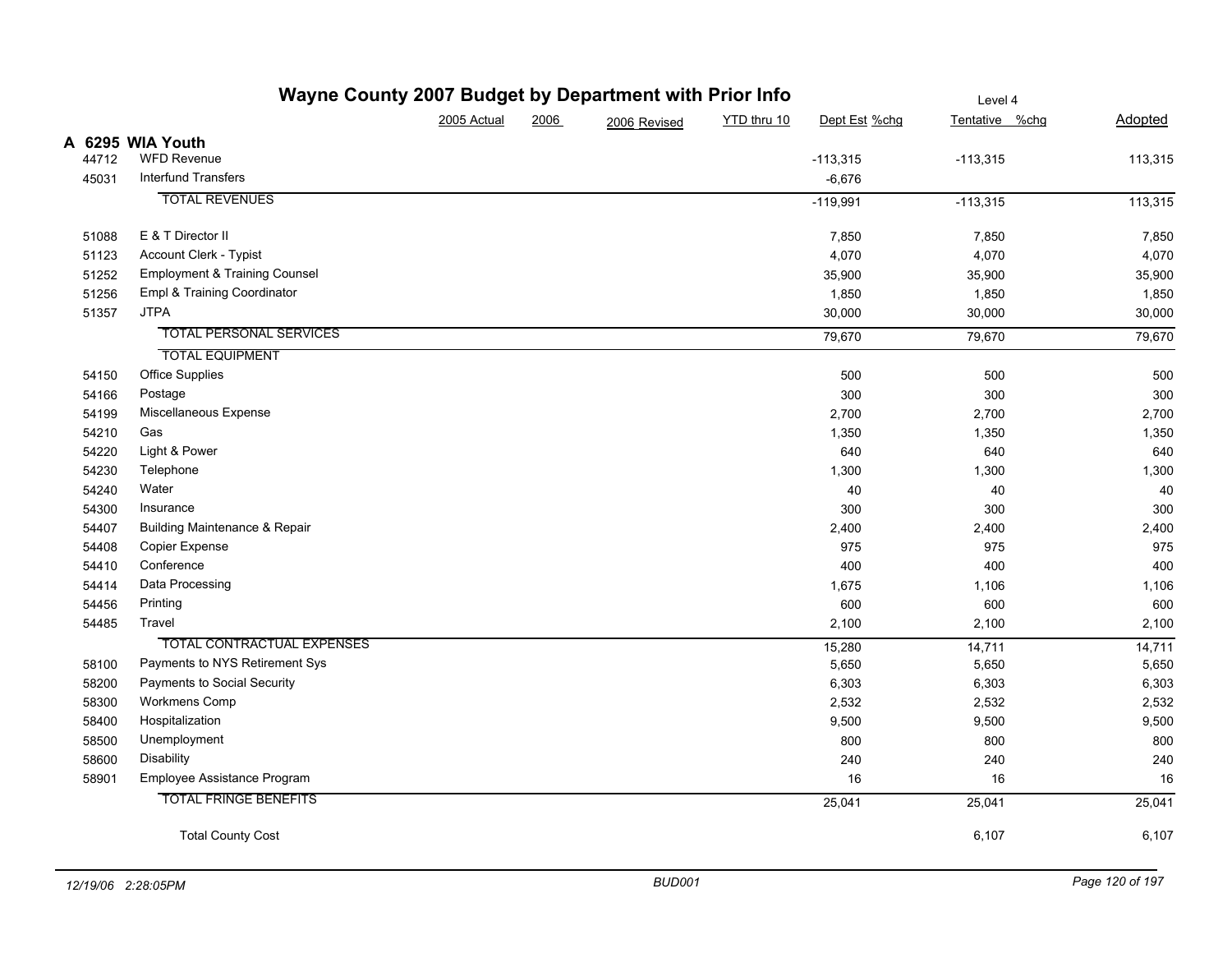|       | Wayne County 2007 Budget by Department with Prior Info |             | Level 4 |              |             |               |                |         |
|-------|--------------------------------------------------------|-------------|---------|--------------|-------------|---------------|----------------|---------|
|       |                                                        | 2005 Actual | 2006    | 2006 Revised | YTD thru 10 | Dept Est %chg | Tentative %chg | Adopted |
| 44712 | A 6296 TANF Summer<br><b>WFD Revenue</b>               |             |         |              |             | $-132,585$    | $-132,585$     | 132,585 |
|       | <b>TOTAL REVENUES</b>                                  |             |         |              |             | $-132,585$    | $-132,585$     | 132,585 |
| 51088 | E & T Director II                                      |             |         |              |             | 5,224         | 5,224          | 5,224   |
| 51123 | Account Clerk - Typist                                 |             |         |              |             | 1,375         | 1,375          | 1,375   |
| 51251 | Employment & training Coun, PT                         |             |         |              |             | 1,700         | 1,700          | 1,700   |
| 51252 | <b>Employment &amp; Training Counsel</b>               |             |         |              |             | 10,705        | 10,705         | 10,705  |
| 51256 | Empl & Training Coordinator                            |             |         |              |             | 1,900         | 1,900          | 1,900   |
| 51357 | <b>JTPA</b>                                            |             |         |              |             | 84,000        | 84,000         | 84,000  |
|       | <b>TOTAL PERSONAL SERVICES</b>                         |             |         |              |             | 104,904       | 104,904        | 104,904 |
| 54150 | <b>Office Supplies</b>                                 |             |         |              |             | 400           | 400            | 400     |
| 54166 | Postage                                                |             |         |              |             | 400           | 400            | 400     |
| 54199 | Miscellaneous Expense                                  |             |         |              |             | 3,500         | 3,500          | 3,500   |
| 54210 | Gas                                                    |             |         |              |             | 425           | 425            | 425     |
| 54220 | Light & Power                                          |             |         |              |             | 212           | 212            | 212     |
| 54230 | Telephone                                              |             |         |              |             | 500           | 500            | 500     |
| 54240 | Water                                                  |             |         |              |             | 15            | 15             | 15      |
| 54300 | Insurance                                              |             |         |              |             | 150           | 150            | 150     |
| 54407 | <b>Building Maintenance &amp; Repair</b>               |             |         |              |             | 750           | 750            | 750     |
| 54408 | Copier Expense                                         |             |         |              |             | 350           | 350            | 350     |
| 54414 | Data Processing                                        |             |         |              |             | 600           | 600            | 600     |
| 54456 | Printing                                               |             |         |              |             | 350           | 350            | 350     |
| 54485 | Travel                                                 |             |         |              |             | 2,600         | 2,600          | 2,600   |
|       | <b>TOTAL CONTRACTUAL EXPENSES</b>                      |             |         |              |             | 10,252        | 10,252         | 10,252  |
| 58100 | Payments to NYS Retirement Sys                         |             |         |              |             | 1,975         | 1,975          | 1,975   |
| 58200 | Payments to Social Security                            |             |         |              |             | 8,043         | 8,043          | 8,043   |
| 58300 | Workmens Comp                                          |             |         |              |             | 3,900         | 3,900          | 3,900   |
| 58400 | Hospitalization                                        |             |         |              |             | 3,261         | 3,261          | 3,261   |
| 58600 | <b>Disability</b>                                      |             |         |              |             | 234           | 234            | 234     |
| 58901 | Employee Assistance Program                            |             |         |              |             | 16            | 16             | 16      |
|       | <b>TOTAL FRINGE BENEFITS</b>                           |             |         |              |             | 17,429        | 17,429         | 17,429  |
|       |                                                        |             |         |              |             |               |                |         |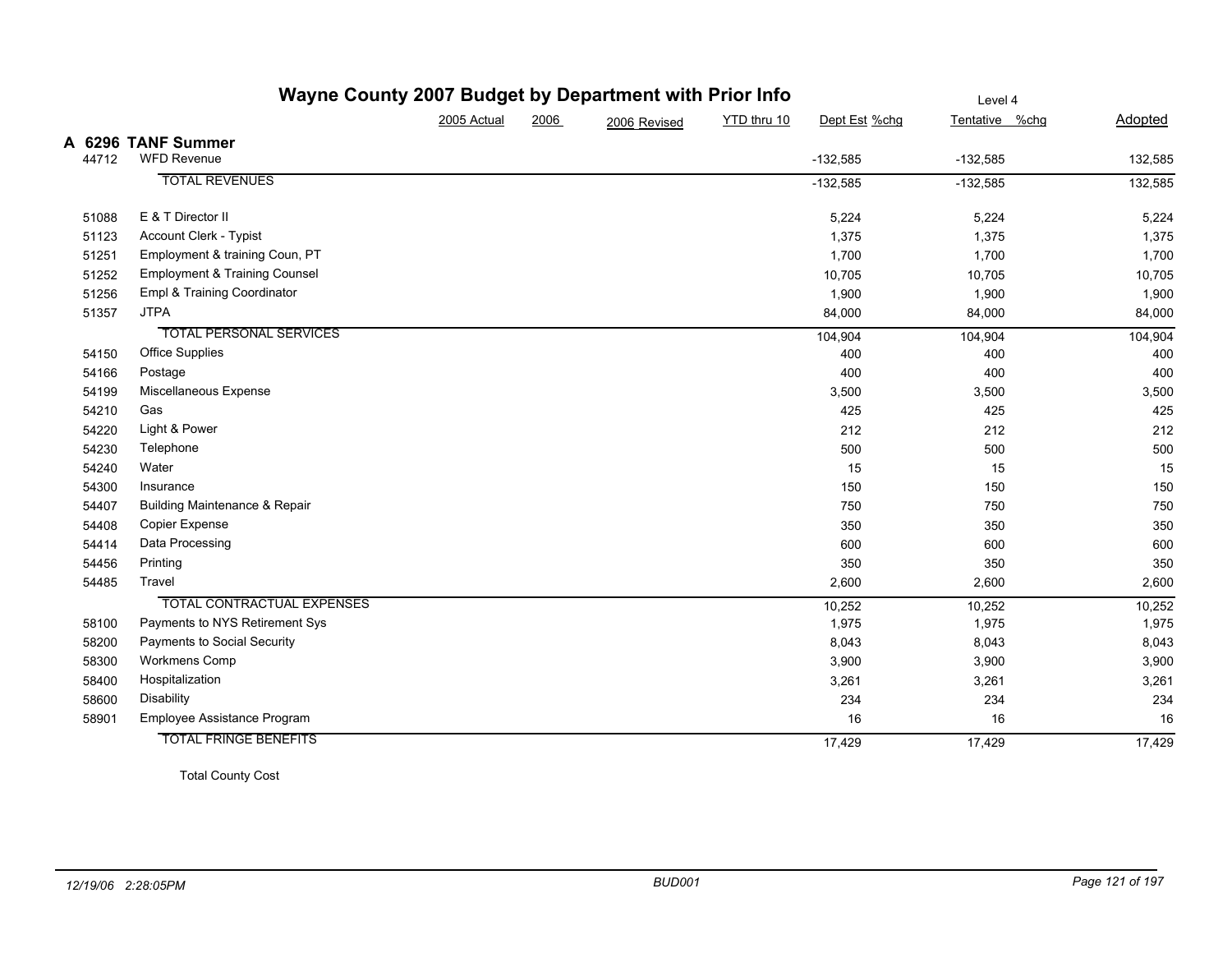|       | Wayne County 2007 Budget by Department with Prior Info |             |      |              |             |               | Level 4        |         |
|-------|--------------------------------------------------------|-------------|------|--------------|-------------|---------------|----------------|---------|
|       |                                                        | 2005 Actual | 2006 | 2006 Revised | YTD thru 10 | Dept Est %chg | Tentative %chg | Adopted |
|       | A 6298 WIA TTA                                         |             |      |              |             |               |                |         |
| 44712 | <b>WFD Revenue</b>                                     |             |      |              |             | $-58,800$     | $-58,800$      | 58,800  |
|       | <b>TOTAL REVENUES</b>                                  |             |      |              |             | $-58,800$     | $-58,800$      | 58,800  |
| 51252 | <b>Employment &amp; Training Counsel</b>               |             |      |              |             | 35,217        | 35,217         | 35,217  |
|       | <b>TOTAL PERSONAL SERVICES</b>                         |             |      |              |             | 35,217        | 35,217         | 35,217  |
| 54150 | Office Supplies                                        |             |      |              |             | 2,056         | 2,056          | 2,056   |
| 54166 | Postage                                                |             |      |              |             | 600           | 600            | 600     |
| 54210 | Gas                                                    |             |      |              |             | 850           | 850            | 850     |
| 54220 | Light & Power                                          |             |      |              |             | 425           | 425            | 425     |
| 54230 | Telephone                                              |             |      |              |             | 950           | 950            | 950     |
| 54240 | Water                                                  |             |      |              |             | 50            | 50             | 50      |
| 54300 | Insurance                                              |             |      |              |             | 350           | 350            | 350     |
| 54407 | <b>Building Maintenance &amp; Repair</b>               |             |      |              |             | 1,500         | 1,500          | 1,500   |
| 54408 | Copier Expense                                         |             |      |              |             | 700           | 700            | 700     |
| 54410 | Conference                                             |             |      |              |             | 600           | 600            | 600     |
| 54414 | Data Processing                                        |             |      |              |             | 1,025         | 1,025          | 1,025   |
| 54485 | Travel                                                 |             |      |              |             | 2,500         | 2,500          | 2,500   |
|       | <b>TOTAL CONTRACTUAL EXPENSES</b>                      |             |      |              |             | 11,606        | 11,606         | 11,606  |
| 58100 | Payments to NYS Retirement Sys                         |             |      |              |             | 3,416         | 3,416          | 3,416   |
| 58200 | Payments to Social Security                            |             |      |              |             | 2,694         | 2,694          | 2,694   |
| 58300 | Workmens Comp                                          |             |      |              |             | 1,060         | 1,060          | 1,060   |
| 58400 | Hospitalization                                        |             |      |              |             | 4,635         | 4,635          | 4,635   |
| 58600 | Disability                                             |             |      |              |             | 156           | 156            | 156     |
| 58901 | Employee Assistance Program                            |             |      |              |             | 16            | 16             | 16      |
|       | <b>TOTAL FRINGE BENEFITS</b>                           |             |      |              |             | 11,977        | 11,977         | 11,977  |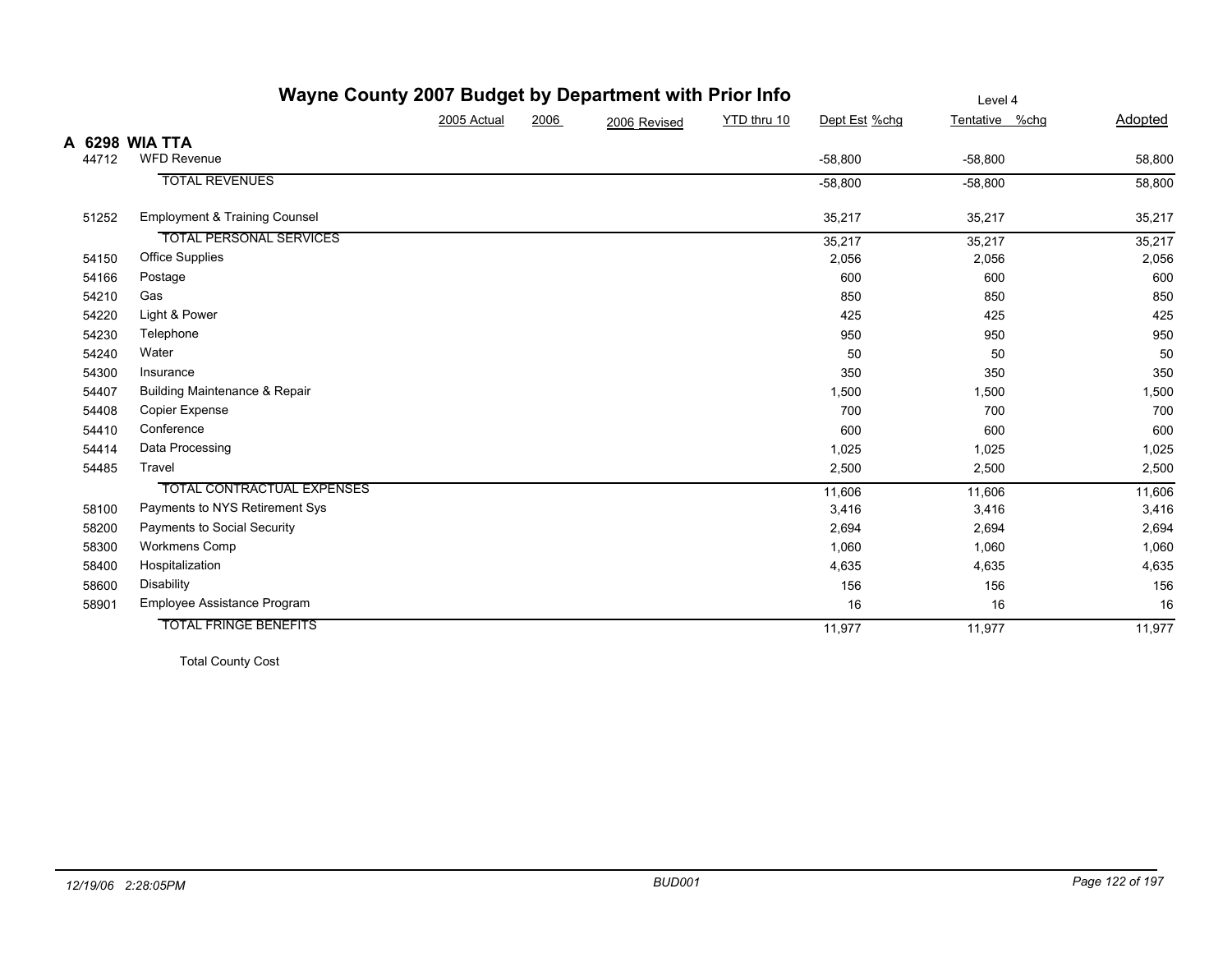|       |                                                   |             |      | Wayne County 2007 Budget by Department with Prior Info |             |               | Level 4        |         |
|-------|---------------------------------------------------|-------------|------|--------------------------------------------------------|-------------|---------------|----------------|---------|
|       |                                                   | 2005 Actual | 2006 | 2006 Revised                                           | YTD thru 10 | Dept Est %chg | Tentative %chg | Adopted |
| 44712 | A 6299 WFD - Administration<br><b>WFD Revenue</b> |             |      |                                                        |             | $-3,332$      | $-3,332$       | 3,332   |
|       | <b>TOTAL REVENUES</b>                             |             |      |                                                        |             | $-3,332$      | $-3,332$       | 3,332   |
| 51088 | E & T Director II                                 |             |      |                                                        |             | 2,500         | 2,500          | 2,500   |
|       | <b>TOTAL PERSONAL SERVICES</b>                    |             |      |                                                        |             | 2,500         | 2,500          | 2,500   |
| 58100 | Payments to NYS Retirement Sys                    |             |      |                                                        |             | 310           | 310            | 310     |
| 58200 | Payments to Social Security                       |             |      |                                                        |             | 199           | 199            | 199     |
| 58300 | Workmens Comp                                     |             |      |                                                        |             | 75            | 75             | 75      |
| 58400 | Hospitalization                                   |             |      |                                                        |             | 240           | 240            | 240     |
| 58600 | Disability                                        |             |      |                                                        |             | 8             | 8              | 8       |
|       | <b>TOTAL FRINGE BENEFITS</b>                      |             |      |                                                        |             | 832           | 832            | 832     |
|       |                                                   |             |      |                                                        |             |               |                |         |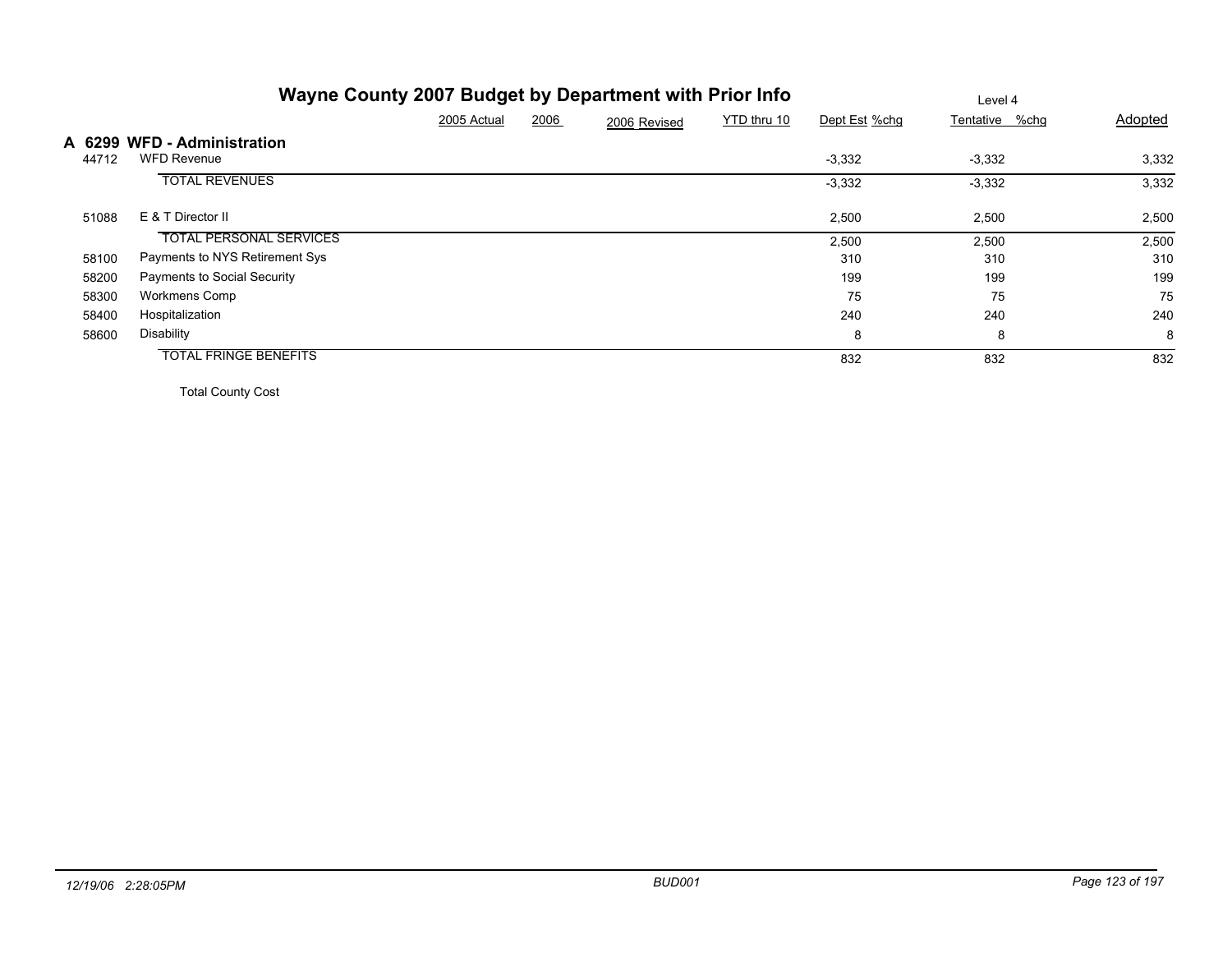|       | Wayne County 2007 Budget by Department with Prior Info |             |        |              |             |               | Level 4        |         |
|-------|--------------------------------------------------------|-------------|--------|--------------|-------------|---------------|----------------|---------|
|       |                                                        | 2005 Actual | 2006   | 2006 Revised | YTD thru 10 | Dept Est %chg | Tentative %chq | Adopted |
|       | A 6310 Community Action Program                        |             |        |              |             |               |                |         |
| 54495 | Wayne Cap                                              | 43.983.00   | 43,983 | 43.983       | 43.983.00   | 43.983        | 43.983         | 43,983  |
|       | TOTAL CONTRACTUAL EXPENSES                             | 43,983.00   | 43,983 | 43,983       | 43,983.00   | 43,983        | 43,983         | 43,983  |
|       | <b>Total County Cost</b>                               | 43,983.00   | 43,983 | 43,983       | 43,983.00   | 43,983        | 43,983         | 43,983  |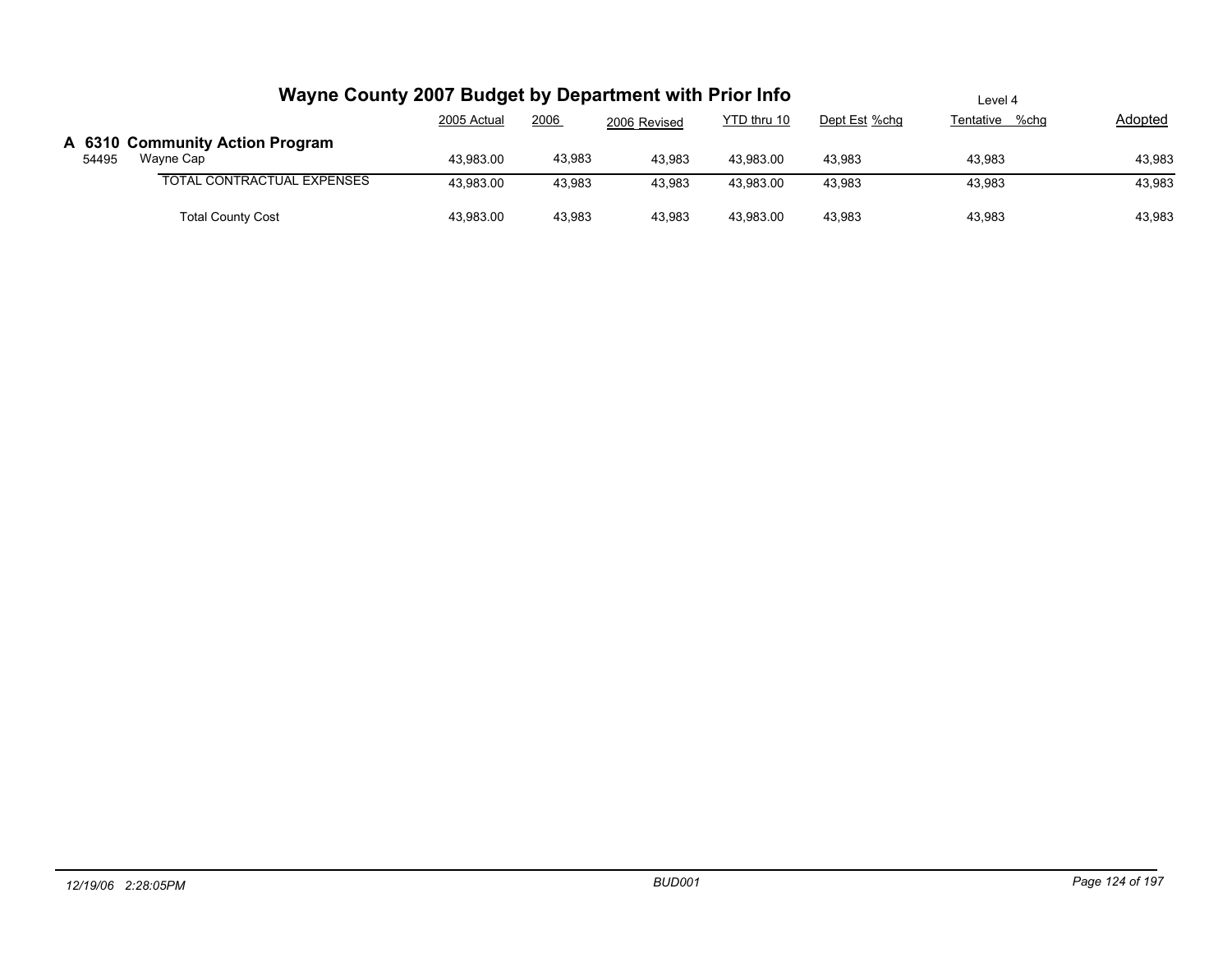|                 |                                                   | 2005 Actual    | 2006    | 2006 Revised | YTD thru 10   | Dept Est %chq |       | Tentative | %chq  | Adopted |
|-----------------|---------------------------------------------------|----------------|---------|--------------|---------------|---------------|-------|-----------|-------|---------|
| A 6326<br>44718 | <b>Economic Development Admin</b><br>Home Program | $-236, 153.00$ |         |              | $-165.003.20$ |               |       |           |       |         |
|                 | <b>TOTAL REVENUES</b>                             | $-236.153.00$  |         |              | $-165.003.20$ |               |       |           |       |         |
| 54000           | <b>Contractual Expenses</b>                       | 186.300.00     | 257,400 | 257,400      | 257.400.00    | 257,400       |       | 257,400   |       | 257,400 |
| 54400           | <b>Contracted Services</b>                        | 20.000.00      | 292,600 | 292,600      | 292,600.00    | 292,600       |       | 292,600   |       | 292,600 |
| 54550           | <b>Bishop Sheen Funding</b>                       | 249.480.50     |         |              | 145,263.00    |               |       |           |       |         |
| 54552           | Joint Municipal Improvement                       | 3,800.00       |         | 171.207      |               | 175.007       |       | 75.000    |       | 75,000  |
| 54553           | Industrial Development Progrm                     | 100.000.00     | 200,000 | 638,672      |               | 200,000       |       | 200,000   |       | 200,000 |
|                 | <b>TOTAL CONTRACTUAL EXPENSES</b>                 | 559,580.50     | 750,000 | ,359,879     | 695,263.00    | 925,007       | 23.33 | 825,000   | 10.00 | 825,000 |
|                 | <b>Total County Cost</b>                          | 323.427.50     | 750,000 | 359,879      | 530.259.80    | 925,007       | 23.33 | 825,000   | 10.00 | 825,000 |

Level 4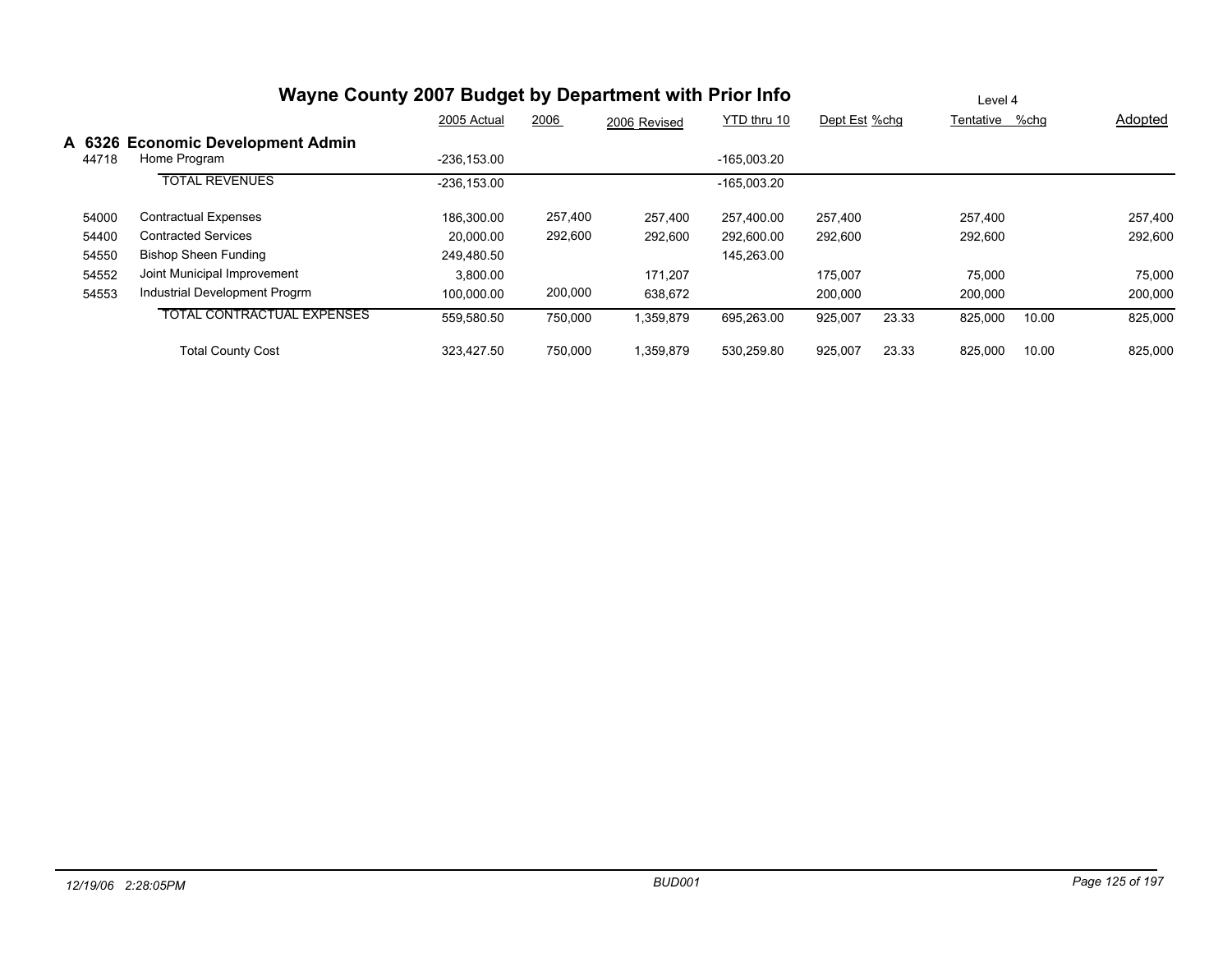|                    | Wayne County 2007 Budget by Department with Prior Info |              |           |               | Level 4      |               |           |                |           |                 |
|--------------------|--------------------------------------------------------|--------------|-----------|---------------|--------------|---------------|-----------|----------------|-----------|-----------------|
|                    |                                                        | 2005 Actual  | 2006      | 2006 Revised  | YTD thru 10  | Dept Est %chg |           | Tentative %chg |           | Adopted         |
|                    | A 6410 Publicity (Tourism)                             |              |           |               |              |               |           |                |           |                 |
| 42089              | Departmental Income                                    | $-13,663.48$ | $-16,000$ | $-16,000$     | $-11,271.50$ | $-16,000$     |           | $-16,000$      |           | 16,000          |
|                    | <b>TOTAL REVENUES</b>                                  | $-13,663.48$ | $-16,000$ | $-16,000$     | $-11,271.50$ | $-16,000$     |           | $-16,000$      |           | 16,000          |
| 51104              | Clerk Typist                                           | 26,488.27    | 26,689    | 26,689        | 21,212.23    | 26,788        | 0.37      | 26,788         | 0.37      | 26,788          |
| 51416              | Director Tourism & Promotions                          | 45,806.88    | 45,752    | 45,752        | 37,852.89    | 48,577        | 6.17      | 48,577         | 6.17      | 48,577          |
| 51432              | <b>Outdoor Recreation Coordinator</b>                  | 16,931.06    | 16,932    | 16,932        | 14,036.83    | 16,932        |           | 16,932         |           | 16,932          |
| 51536              | <b>Tourism Assistant</b>                               | 18,799.83    |           |               | 15,184.51    | 18,800        |           | 18,800         |           | 18,800          |
| 51541              | Group Tourism Coordinator                              |              | 18,800    | 18,800        |              |               | $-100.00$ |                | $-100.00$ |                 |
|                    | <b>TOTAL PERSONAL SERVICES</b>                         | 108,026.04   | 108,173   | 108,173       | 88,286.46    | 111,097       | 2.70      | 111,097        | 2.70      | 111,097         |
| 52500              | Other Equipment                                        | 1,954.78     |           |               |              |               |           |                |           |                 |
|                    | <b>TOTAL EQUIPMENT</b>                                 | 1,954.78     |           |               |              |               |           |                |           |                 |
| 54120              | County Info Packets                                    | 1,500.00     | 1,500     | 1,500         |              | 1,000         | $-33.33$  | 1,000          | $-33.33$  | 1,000           |
| 54150              | <b>Office Supplies</b>                                 | 1,200.00     | 1,200     | 1,200         | 1,045.98     | 1,200         |           | 1,200          |           | 1,200           |
| 54166              | Postage                                                | 1,931.27     | 2,000     | 2,000         | 1,036.35     | 2,000         |           | 2,000          |           | 2,000           |
| 54210              | Gas                                                    | 466.44       | 820       | 820           | 438.27       | 900           | 9.76      | 900            | 9.76      | 900             |
| 54220              | Light & Power                                          | 547.19       | 580       | 593           | 473.16       | 600           | 3.45      | 600            | 3.45      | 600             |
| 54230              | Telephone                                              | 1,699.16     | 2,000     | 2,000         | 1,095.94     | 1,750         | $-12.50$  | 1,750          | $-12.50$  | 1,750           |
| 54240              | Water                                                  | 36.11        | 90        | 102           | 55.52        | 110           | 22.22     | 110            | 22.22     | 110             |
| 54402              | Advertising                                            | 11,000.00    | 11,000    | 11,000        | 2,334.12     | 11,000        |           | 11,000         |           | 11,000          |
| 54410              | Conference                                             | 371.00       | 800       | 800           | 658.97       | 800           |           | 800            |           | 800             |
| 54414              | Data Processing                                        | 3,268.00     | 3,268     | 3,268         | 3,268.00     | 3,676         | 12.48     | 3,676          | 12.48     | 3,676           |
| 54424              | <b>Equipment - Maint Contract</b>                      | 830.00       | 830       | 830           | 830.00       | 830           |           | 830            |           | 830             |
| 54434              | <b>Information Centers</b>                             | 1,000.00     | 1,000     | 1,000         | 350.00       | 1,000         |           | 1,000          |           | 1,000           |
| 54438              | Maintenance/Repairs                                    | 3,702.00     | 3,702     | 3,702         | 3,702.00     | 3,702         |           | 3,702          |           | 3,702           |
| 54457              | Printing Literature & Brochure                         | 9,601.44     | 10,500    | 10,500        | 6,306.61     | 10,000        | -4.76     | 10,000         | $-4.76$   | 10,000          |
| 54460              | Promotion                                              | 18,364.00    | 19,000    | 19,000        | 3,687.73     | 18,500        | $-2.63$   | 18,500         | $-2.63$   | 18,500          |
| 54483              | Training, Seminars & Schools                           | 139.00       |           |               |              |               |           |                |           |                 |
| 54485              | Travel                                                 | 4,708.40     | 4,085     | 4,085         | 3,657.69     | 4,200         | 2.82      | 4,200          | 2.82      | 4,200           |
| 54539              | Brochure/AD Development                                | 3,000.00     | 2,000     | 2,000         | 456.25       | 2,000         |           | 2,000          |           | 2,000           |
| 54603              | <b>Fishing Derby</b>                                   | 4,499.83     | 4,500     | 4,500         | 2,842.77     | 4,300         | $-4.44$   | 4,300          | $-4.44$   | 4,300           |
|                    | <b>TOTAL CONTRACTUAL EXPENSES</b>                      | 67,863.84    | 68,875    | 68,900        | 32,239.36    | 67,568        | $-1.90$   | 67,568         | $-1.90$   | 67,568          |
| 58100              | Payments to NYS Retirement Sys                         | 10,365.00    | 9,841     | 9,841         |              | 9,133         | $-7.19$   | 9,133          | $-7.19$   | 9,133           |
| 58200              | Payments to Social Security                            | 8,068.66     | 8,276     | 8,276         | 6,579.27     | 8,499         | 2.69      | 8,499          | 2.69      | 8,499           |
| 58400              | Hospitalization                                        | 4,625.28     | 7,909     | 7,909         | 7,196.64     | 8,793         | 11.18     | 8,793          | 11.18     | 8,793           |
| 58600              | Disability                                             | 334.00       | 312       | 312           | 230.00       | 312           |           | 312            |           | 312             |
| 58901              | Employee Assistance Program                            | 51.63        | 46        | 46            | 45.75        | 48            | 4.35      | 48             | 4.35      | 48              |
|                    | <b>TOTAL FRINGE BENEFITS</b>                           | 23,444.57    | 26,384    | 26,384        | 14,051.66    | 26,785        | 1.52      | 26,785         | 1.52      | 26,785          |
| 12/19/06 2:28:05PM |                                                        |              |           | <b>BUD001</b> |              |               |           |                |           | Page 126 of 197 |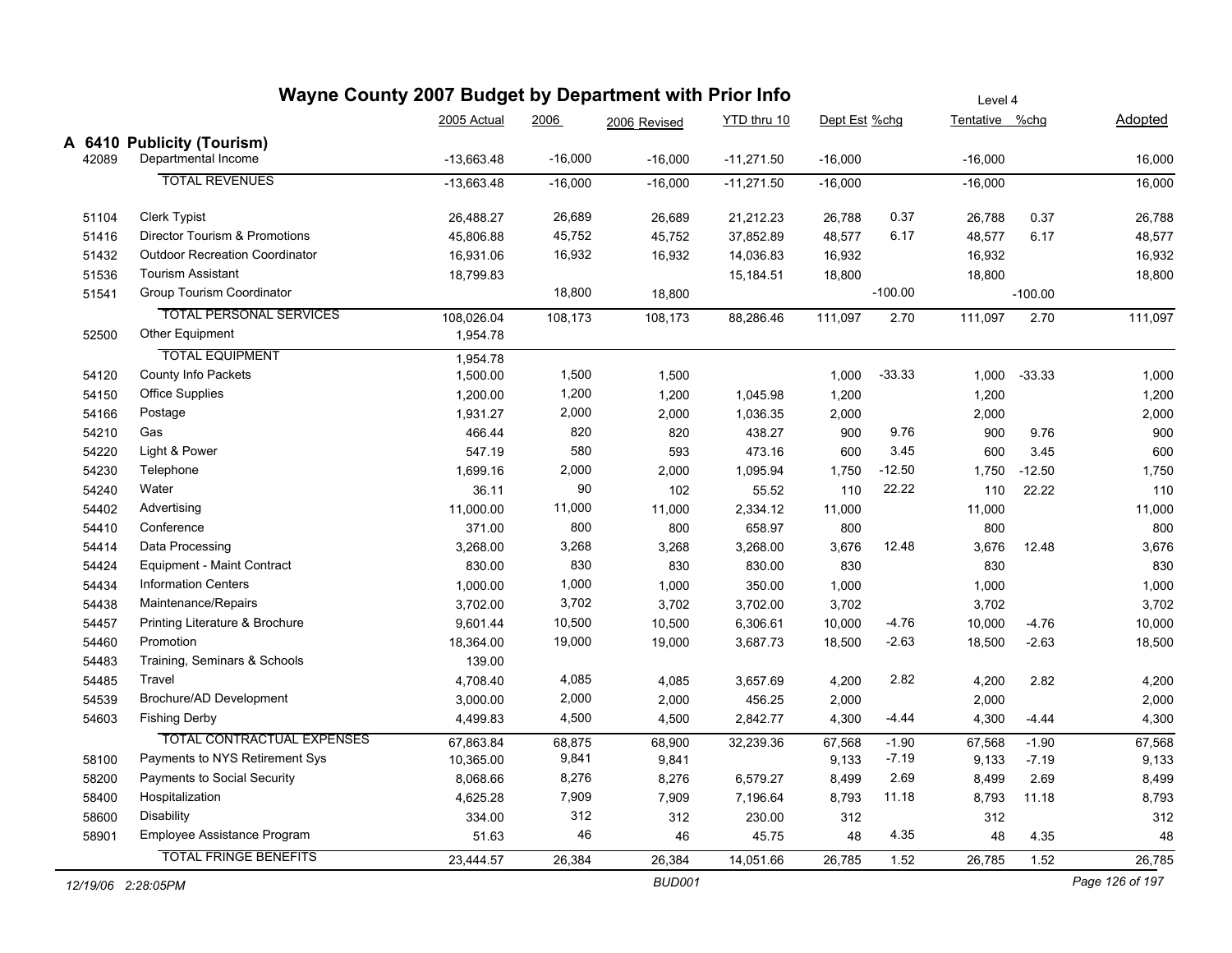| Wayne County 2007 Budget by Department with Prior Info |             |         |              |             |               |      | Level 4        |      |                |
|--------------------------------------------------------|-------------|---------|--------------|-------------|---------------|------|----------------|------|----------------|
|                                                        | 2005 Actual | 2006    | 2006 Revised | YTD thru 10 | Dept Est %chg |      | Tentative %chg |      | <b>Adopted</b> |
| A 6410 Publicity (Tourism)                             |             |         |              |             |               |      |                |      |                |
| <b>Total County Cost</b>                               | 187,625.75  | 187.432 | 187.457      | 123,305.98  | 189.450       | 1.08 | 189.450        | 1.08 | 189,450        |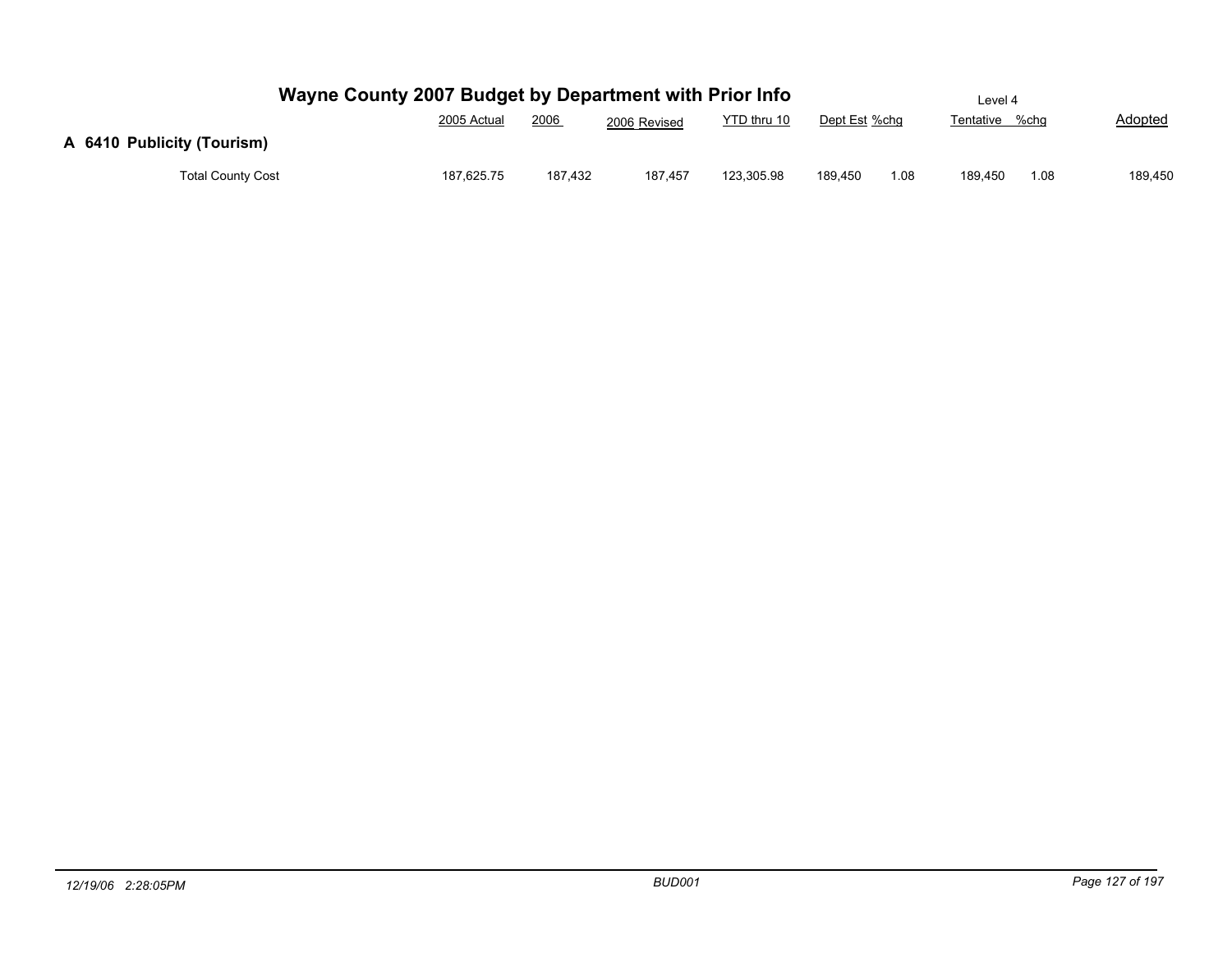|        | Wayne County 2007 Budget by Department with Prior Info |              | Level 4   |              |              |               |          |                |         |         |
|--------|--------------------------------------------------------|--------------|-----------|--------------|--------------|---------------|----------|----------------|---------|---------|
|        |                                                        | 2005 Actual  | 2006      | 2006 Revised | YTD thru 10  | Dept Est %chg |          | Tentative %chg |         | Adopted |
| A 6411 | <b>Tourism Matching Funds Program</b>                  |              |           |              |              |               |          |                |         |         |
| 42089  | Departmental Income                                    | $-9,868.52$  | $-8,000$  | $-8,000$     | $-7,184.81$  | $-8,000$      |          | $-8,000$       |         | 8,000   |
| 43716  | State Aid                                              | $-68,232.00$ | $-72,227$ | $-72,227$    | $-72,227.00$ | $-72,227$     |          | $-72,069$      | $-0.22$ | 72,069  |
|        | <b>TOTAL REVENUES</b>                                  | $-78,100.52$ | $-80,227$ | $-80,227$    | $-79,411.81$ | $-80,227$     |          | $-80,069$      | $-0.20$ | 80,069  |
| 54166  | Postage                                                | 6,982.28     | 7,000     | 7,000        | 6,303.05     | 7,000         |          | 7,000          |         | 7,000   |
| 54230  | Telephone                                              | 1,579.26     | 1,600     | 1,600        | 754.94       | 1,600         |          | 1,600          |         | 1,600   |
| 54397  | <b>Tourism Direct Mail</b>                             | 2,000.00     | 2,000     | 2,000        | 2,000.00     | 2,000         |          | 2,000          |         | 2,000   |
| 54398  | Tourism Research                                       | 1,000.00     | 1,000     | 1,000        |              | 5,000         | 400.00   | 1,000          |         | 1,000   |
| 54399  | Video Production                                       | 2,000.00     | 2,000     | 2,000        | 2,000.00     | 2,000         |          | 2,000          |         | 2,000   |
| 54402  | Advertising                                            | 72,538.00    | 76,533    | 76,533       | 38,861.03    | 75,533        | $-1.31$  | 75,375         | $-1.51$ | 75,375  |
| 54434  | <b>Information Centers</b>                             | 14,000.00    | 14,000    | 14,000       | 9,335.58     | 13,000        | $-7.14$  | 14,000         |         | 14,000  |
| 54457  | Printing Literature & Brochure                         | 35,000.00    | 35,000    | 35,000       | 34,750.50    | 34,000        | $-2.86$  | 35,000         |         | 35,000  |
| 54460  | Promotion                                              | 8,000.00     | 8,000     | 8,000        |              | 8,000         |          | 8,000          |         | 8,000   |
| 54539  | Brochure/AD Development                                | 8,000.00     | 8,000     | 8,000        | 2,252.50     | 7,000         | $-12.50$ | 8,000          |         | 8,000   |
|        | <b>TOTAL CONTRACTUAL EXPENSES</b>                      | 151,099.54   | 155,133   | 155,133      | 96,257.60    | 155,133       |          | 153,975        | $-0.75$ | 153,975 |
|        | <b>Total County Cost</b>                               | 72,999.02    | 74,906    | 74,906       | 16,845.79    | 74,906        |          | 73,906         | $-1.34$ | 73,906  |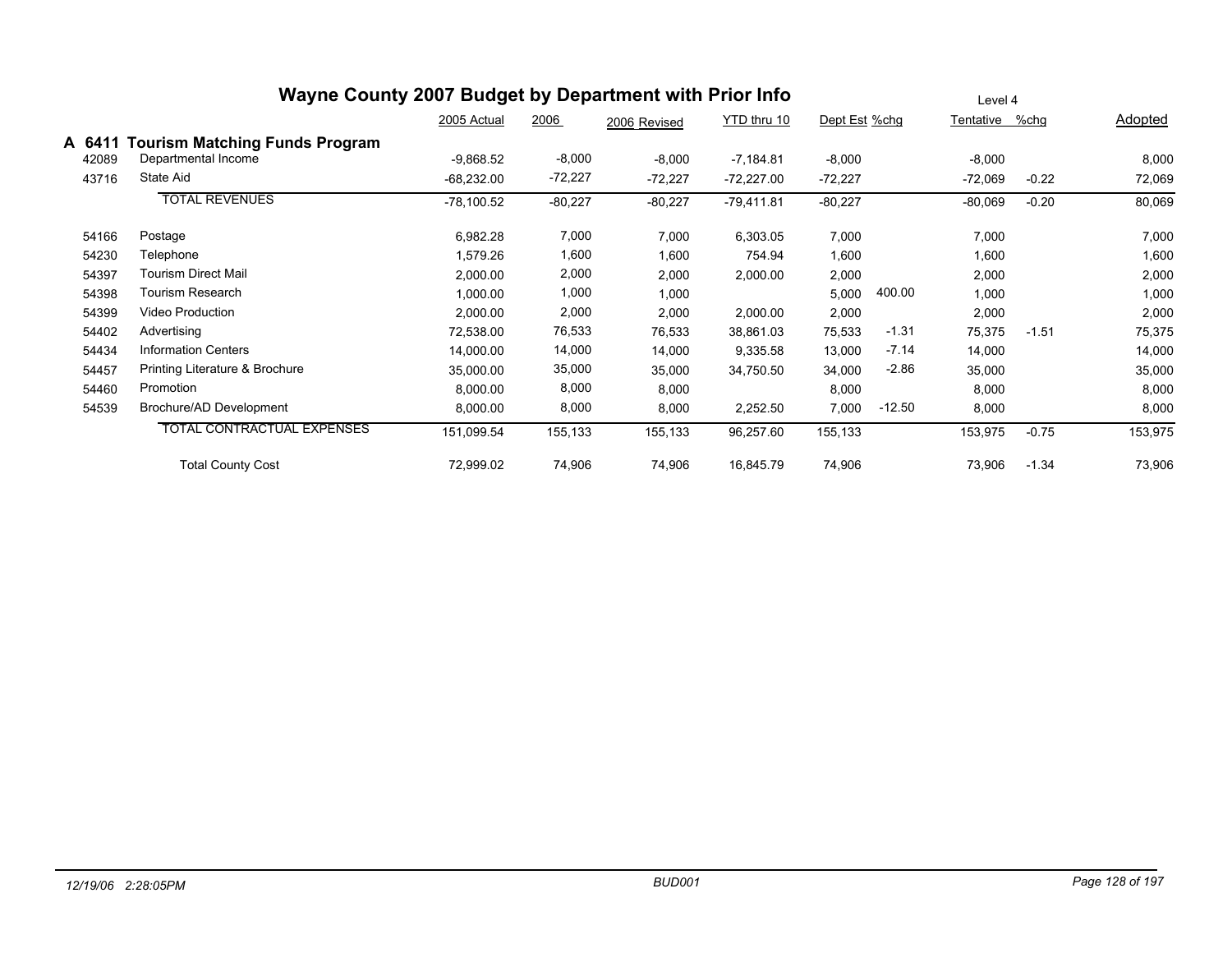| 2005 Actual<br>2006<br>YTD thru 10<br>Dept Est %chg<br>Tentative %chg<br>2006 Revised<br>A 6510 Veteran Services<br>Repay - Burials<br>$-3.25$<br>$-30,000$<br>41848<br><b>DSS Reimbursement</b><br>42766<br>$-5,000$<br>Social Services Burials<br>$-5,000$<br>43648<br>$-5,850.00$<br>$-5,000$<br>$-5,000$<br>$-5,000$<br>$-5,000$<br>43710<br>Veteran Service Agencies<br>$-5,000$<br>$-6,860.00$<br>$-25,000$<br>$-5,000.00$<br>$-5,000$<br><b>TOTAL REVENUES</b><br>$-12.710.00$<br>$-10,000$<br>$-30,000$<br>$-5,003.25$<br>$-45,000$<br>350.00<br>$-10,000$<br>Personnel Clerk Part Time<br>14,688<br>45.55<br>51069<br>15,994.74<br>18,635<br>15,055.16<br>21,378<br>21,378<br>45.55<br>11,000<br><b>Director Veteran Services</b><br>5.81<br>51089<br>11,040.56<br>11,000<br>7,593.98<br>11,639<br>11,639<br>5.81<br>Vehicle Operator (7Hr)<br>51100<br>758<br>736<br>Motor Vehicle Operator, PT<br>2.99<br>51117<br>731.26<br>736<br>568.08<br>758<br>758<br>2.99<br>Veteran Services Officer<br>30,682<br>51206<br>1.53<br>30,464.57<br>30,682<br>24,663.26<br>31,150<br>31,150<br>1.53<br>Vehicle Operator (8hr)<br>30,080<br>0.38<br>51694<br>0.38<br>30,310.69<br>30,080<br>24,179.42<br>30,194<br>30,194<br><b>TOTAL PERSONAL SERVICES</b><br>88,541.82<br>72,059.90<br>95,877<br>9.97<br>95,119<br>87,186<br>91,133<br>9.10<br>Office Equipment<br>52200<br>498.19<br><b>Motor Vehicles</b><br>52300<br>20,000<br>17,505.05<br><b>TOTAL EQUIPMENT</b><br>498.19<br>17,505.05<br>20,000<br>Car Expense<br>8,000<br>8,000<br>54114<br>9,628.45<br>8,000<br>5,666.80<br>8,000<br>358<br><b>Office Supplies</b><br>54150<br>349.51<br>259.74<br>358<br>358<br>358<br>800<br>54166<br>Postage<br>525.53<br>800<br>472.15<br>800<br>800<br>Gas<br>770<br>6.49<br>54210<br>350.31<br>770<br>382.13<br>820<br>820<br>6.49<br>Light & Power<br>1,340<br>15.67<br>54220<br>1,248.90<br>1,391<br>1,550<br>1,550<br>15.67<br>1,545.02<br>2,000<br>25.00<br>54230<br>Telephone<br>1,965.96<br>1,791.16<br>2,500<br>2,500<br>25.00<br>2,000<br>170<br>Water<br>$-11.76$<br>53.98<br>170<br>102.64<br>150<br>54240<br>150<br>$-11.76$<br><b>Contracted Services</b><br>17,250<br>4.35<br>54400<br>19,311.50<br>17,250<br>17,017.00<br>18,000<br>4.35<br>18,000<br>960<br>Copier Expense<br>999.77<br>4.17<br>4.17<br>54408<br>960<br>757.68<br>1,000<br>1,000<br>750<br>Conference<br>633.66<br>750<br>750<br>54410<br>750<br>2,898<br>Data Processing<br>2,950<br>1.79<br>54414<br>2,898.00<br>2,898<br>2,898.00<br>2,950<br>1.79<br>Equipment - Maint Contract<br>697.00<br>1,100<br>1,100<br>54424<br>1,100<br>1,100<br>Maintenance/Repairs<br>3,240<br>54438<br>3,240.00<br>3,240<br>3,240.00<br>3,240<br>3,240<br>350<br>Printing<br>54456<br>251.15<br>57.00<br>350<br>350<br>350<br>Software<br>1,000<br>$-30.00$<br>54475<br>1,000.00<br>1,150.00<br>700<br>700<br>1,000<br>$-30.00$<br>Training, Seminars & Schools<br>900<br>54483<br>900<br>1,024.05<br>900<br>88.31<br>900<br>1,170<br>54485<br>Travel<br>993.92<br>627.30<br>1,170<br>1,170<br>1,170<br><b>Burials</b><br>25,000<br>20.00<br>54510<br>30,000<br>17,801.00<br>40,000<br>24,318.75<br>30,000<br>20.00<br>54600<br>Misc<br>50<br>36.00<br>35.00<br>50<br>50<br>50<br><b>TOTAL CONTRACTUAL EXPENSES</b><br>63,008.69<br>83,157<br>60,408.68<br>74,388<br>9.22<br>74,388<br>9.22<br>68,106 |  | Wayne County 2007 Budget by Department with Prior Info |  |  |  |  |  | Level 4 |  |         |  |  |
|---------------------------------------------------------------------------------------------------------------------------------------------------------------------------------------------------------------------------------------------------------------------------------------------------------------------------------------------------------------------------------------------------------------------------------------------------------------------------------------------------------------------------------------------------------------------------------------------------------------------------------------------------------------------------------------------------------------------------------------------------------------------------------------------------------------------------------------------------------------------------------------------------------------------------------------------------------------------------------------------------------------------------------------------------------------------------------------------------------------------------------------------------------------------------------------------------------------------------------------------------------------------------------------------------------------------------------------------------------------------------------------------------------------------------------------------------------------------------------------------------------------------------------------------------------------------------------------------------------------------------------------------------------------------------------------------------------------------------------------------------------------------------------------------------------------------------------------------------------------------------------------------------------------------------------------------------------------------------------------------------------------------------------------------------------------------------------------------------------------------------------------------------------------------------------------------------------------------------------------------------------------------------------------------------------------------------------------------------------------------------------------------------------------------------------------------------------------------------------------------------------------------------------------------------------------------------------------------------------------------------------------------------------------------------------------------------------------------------------------------------------------------------------------------------------------------------------------------------------------------------------------------------------------------------------------------------------------------------------------------------------------------------------------------------------------------------------------------------------------------------------------------------------------------------------------------------------------------------------------------------------------------------------------------------------------------------------------------------------------------|--|--------------------------------------------------------|--|--|--|--|--|---------|--|---------|--|--|
|                                                                                                                                                                                                                                                                                                                                                                                                                                                                                                                                                                                                                                                                                                                                                                                                                                                                                                                                                                                                                                                                                                                                                                                                                                                                                                                                                                                                                                                                                                                                                                                                                                                                                                                                                                                                                                                                                                                                                                                                                                                                                                                                                                                                                                                                                                                                                                                                                                                                                                                                                                                                                                                                                                                                                                                                                                                                                                                                                                                                                                                                                                                                                                                                                                                                                                                                                                     |  |                                                        |  |  |  |  |  |         |  | Adopted |  |  |
|                                                                                                                                                                                                                                                                                                                                                                                                                                                                                                                                                                                                                                                                                                                                                                                                                                                                                                                                                                                                                                                                                                                                                                                                                                                                                                                                                                                                                                                                                                                                                                                                                                                                                                                                                                                                                                                                                                                                                                                                                                                                                                                                                                                                                                                                                                                                                                                                                                                                                                                                                                                                                                                                                                                                                                                                                                                                                                                                                                                                                                                                                                                                                                                                                                                                                                                                                                     |  |                                                        |  |  |  |  |  |         |  |         |  |  |
|                                                                                                                                                                                                                                                                                                                                                                                                                                                                                                                                                                                                                                                                                                                                                                                                                                                                                                                                                                                                                                                                                                                                                                                                                                                                                                                                                                                                                                                                                                                                                                                                                                                                                                                                                                                                                                                                                                                                                                                                                                                                                                                                                                                                                                                                                                                                                                                                                                                                                                                                                                                                                                                                                                                                                                                                                                                                                                                                                                                                                                                                                                                                                                                                                                                                                                                                                                     |  |                                                        |  |  |  |  |  |         |  |         |  |  |
|                                                                                                                                                                                                                                                                                                                                                                                                                                                                                                                                                                                                                                                                                                                                                                                                                                                                                                                                                                                                                                                                                                                                                                                                                                                                                                                                                                                                                                                                                                                                                                                                                                                                                                                                                                                                                                                                                                                                                                                                                                                                                                                                                                                                                                                                                                                                                                                                                                                                                                                                                                                                                                                                                                                                                                                                                                                                                                                                                                                                                                                                                                                                                                                                                                                                                                                                                                     |  |                                                        |  |  |  |  |  |         |  |         |  |  |
|                                                                                                                                                                                                                                                                                                                                                                                                                                                                                                                                                                                                                                                                                                                                                                                                                                                                                                                                                                                                                                                                                                                                                                                                                                                                                                                                                                                                                                                                                                                                                                                                                                                                                                                                                                                                                                                                                                                                                                                                                                                                                                                                                                                                                                                                                                                                                                                                                                                                                                                                                                                                                                                                                                                                                                                                                                                                                                                                                                                                                                                                                                                                                                                                                                                                                                                                                                     |  |                                                        |  |  |  |  |  |         |  | 5,000   |  |  |
|                                                                                                                                                                                                                                                                                                                                                                                                                                                                                                                                                                                                                                                                                                                                                                                                                                                                                                                                                                                                                                                                                                                                                                                                                                                                                                                                                                                                                                                                                                                                                                                                                                                                                                                                                                                                                                                                                                                                                                                                                                                                                                                                                                                                                                                                                                                                                                                                                                                                                                                                                                                                                                                                                                                                                                                                                                                                                                                                                                                                                                                                                                                                                                                                                                                                                                                                                                     |  |                                                        |  |  |  |  |  |         |  | 5,000   |  |  |
|                                                                                                                                                                                                                                                                                                                                                                                                                                                                                                                                                                                                                                                                                                                                                                                                                                                                                                                                                                                                                                                                                                                                                                                                                                                                                                                                                                                                                                                                                                                                                                                                                                                                                                                                                                                                                                                                                                                                                                                                                                                                                                                                                                                                                                                                                                                                                                                                                                                                                                                                                                                                                                                                                                                                                                                                                                                                                                                                                                                                                                                                                                                                                                                                                                                                                                                                                                     |  |                                                        |  |  |  |  |  |         |  | 10,000  |  |  |
|                                                                                                                                                                                                                                                                                                                                                                                                                                                                                                                                                                                                                                                                                                                                                                                                                                                                                                                                                                                                                                                                                                                                                                                                                                                                                                                                                                                                                                                                                                                                                                                                                                                                                                                                                                                                                                                                                                                                                                                                                                                                                                                                                                                                                                                                                                                                                                                                                                                                                                                                                                                                                                                                                                                                                                                                                                                                                                                                                                                                                                                                                                                                                                                                                                                                                                                                                                     |  |                                                        |  |  |  |  |  |         |  | 21,378  |  |  |
|                                                                                                                                                                                                                                                                                                                                                                                                                                                                                                                                                                                                                                                                                                                                                                                                                                                                                                                                                                                                                                                                                                                                                                                                                                                                                                                                                                                                                                                                                                                                                                                                                                                                                                                                                                                                                                                                                                                                                                                                                                                                                                                                                                                                                                                                                                                                                                                                                                                                                                                                                                                                                                                                                                                                                                                                                                                                                                                                                                                                                                                                                                                                                                                                                                                                                                                                                                     |  |                                                        |  |  |  |  |  |         |  | 11,639  |  |  |
|                                                                                                                                                                                                                                                                                                                                                                                                                                                                                                                                                                                                                                                                                                                                                                                                                                                                                                                                                                                                                                                                                                                                                                                                                                                                                                                                                                                                                                                                                                                                                                                                                                                                                                                                                                                                                                                                                                                                                                                                                                                                                                                                                                                                                                                                                                                                                                                                                                                                                                                                                                                                                                                                                                                                                                                                                                                                                                                                                                                                                                                                                                                                                                                                                                                                                                                                                                     |  |                                                        |  |  |  |  |  |         |  |         |  |  |
|                                                                                                                                                                                                                                                                                                                                                                                                                                                                                                                                                                                                                                                                                                                                                                                                                                                                                                                                                                                                                                                                                                                                                                                                                                                                                                                                                                                                                                                                                                                                                                                                                                                                                                                                                                                                                                                                                                                                                                                                                                                                                                                                                                                                                                                                                                                                                                                                                                                                                                                                                                                                                                                                                                                                                                                                                                                                                                                                                                                                                                                                                                                                                                                                                                                                                                                                                                     |  |                                                        |  |  |  |  |  |         |  | 758     |  |  |
|                                                                                                                                                                                                                                                                                                                                                                                                                                                                                                                                                                                                                                                                                                                                                                                                                                                                                                                                                                                                                                                                                                                                                                                                                                                                                                                                                                                                                                                                                                                                                                                                                                                                                                                                                                                                                                                                                                                                                                                                                                                                                                                                                                                                                                                                                                                                                                                                                                                                                                                                                                                                                                                                                                                                                                                                                                                                                                                                                                                                                                                                                                                                                                                                                                                                                                                                                                     |  |                                                        |  |  |  |  |  |         |  | 31,150  |  |  |
|                                                                                                                                                                                                                                                                                                                                                                                                                                                                                                                                                                                                                                                                                                                                                                                                                                                                                                                                                                                                                                                                                                                                                                                                                                                                                                                                                                                                                                                                                                                                                                                                                                                                                                                                                                                                                                                                                                                                                                                                                                                                                                                                                                                                                                                                                                                                                                                                                                                                                                                                                                                                                                                                                                                                                                                                                                                                                                                                                                                                                                                                                                                                                                                                                                                                                                                                                                     |  |                                                        |  |  |  |  |  |         |  | 30,194  |  |  |
|                                                                                                                                                                                                                                                                                                                                                                                                                                                                                                                                                                                                                                                                                                                                                                                                                                                                                                                                                                                                                                                                                                                                                                                                                                                                                                                                                                                                                                                                                                                                                                                                                                                                                                                                                                                                                                                                                                                                                                                                                                                                                                                                                                                                                                                                                                                                                                                                                                                                                                                                                                                                                                                                                                                                                                                                                                                                                                                                                                                                                                                                                                                                                                                                                                                                                                                                                                     |  |                                                        |  |  |  |  |  |         |  | 95,119  |  |  |
|                                                                                                                                                                                                                                                                                                                                                                                                                                                                                                                                                                                                                                                                                                                                                                                                                                                                                                                                                                                                                                                                                                                                                                                                                                                                                                                                                                                                                                                                                                                                                                                                                                                                                                                                                                                                                                                                                                                                                                                                                                                                                                                                                                                                                                                                                                                                                                                                                                                                                                                                                                                                                                                                                                                                                                                                                                                                                                                                                                                                                                                                                                                                                                                                                                                                                                                                                                     |  |                                                        |  |  |  |  |  |         |  |         |  |  |
|                                                                                                                                                                                                                                                                                                                                                                                                                                                                                                                                                                                                                                                                                                                                                                                                                                                                                                                                                                                                                                                                                                                                                                                                                                                                                                                                                                                                                                                                                                                                                                                                                                                                                                                                                                                                                                                                                                                                                                                                                                                                                                                                                                                                                                                                                                                                                                                                                                                                                                                                                                                                                                                                                                                                                                                                                                                                                                                                                                                                                                                                                                                                                                                                                                                                                                                                                                     |  |                                                        |  |  |  |  |  |         |  |         |  |  |
|                                                                                                                                                                                                                                                                                                                                                                                                                                                                                                                                                                                                                                                                                                                                                                                                                                                                                                                                                                                                                                                                                                                                                                                                                                                                                                                                                                                                                                                                                                                                                                                                                                                                                                                                                                                                                                                                                                                                                                                                                                                                                                                                                                                                                                                                                                                                                                                                                                                                                                                                                                                                                                                                                                                                                                                                                                                                                                                                                                                                                                                                                                                                                                                                                                                                                                                                                                     |  |                                                        |  |  |  |  |  |         |  |         |  |  |
|                                                                                                                                                                                                                                                                                                                                                                                                                                                                                                                                                                                                                                                                                                                                                                                                                                                                                                                                                                                                                                                                                                                                                                                                                                                                                                                                                                                                                                                                                                                                                                                                                                                                                                                                                                                                                                                                                                                                                                                                                                                                                                                                                                                                                                                                                                                                                                                                                                                                                                                                                                                                                                                                                                                                                                                                                                                                                                                                                                                                                                                                                                                                                                                                                                                                                                                                                                     |  |                                                        |  |  |  |  |  |         |  | 8,000   |  |  |
|                                                                                                                                                                                                                                                                                                                                                                                                                                                                                                                                                                                                                                                                                                                                                                                                                                                                                                                                                                                                                                                                                                                                                                                                                                                                                                                                                                                                                                                                                                                                                                                                                                                                                                                                                                                                                                                                                                                                                                                                                                                                                                                                                                                                                                                                                                                                                                                                                                                                                                                                                                                                                                                                                                                                                                                                                                                                                                                                                                                                                                                                                                                                                                                                                                                                                                                                                                     |  |                                                        |  |  |  |  |  |         |  | 358     |  |  |
|                                                                                                                                                                                                                                                                                                                                                                                                                                                                                                                                                                                                                                                                                                                                                                                                                                                                                                                                                                                                                                                                                                                                                                                                                                                                                                                                                                                                                                                                                                                                                                                                                                                                                                                                                                                                                                                                                                                                                                                                                                                                                                                                                                                                                                                                                                                                                                                                                                                                                                                                                                                                                                                                                                                                                                                                                                                                                                                                                                                                                                                                                                                                                                                                                                                                                                                                                                     |  |                                                        |  |  |  |  |  |         |  | 800     |  |  |
|                                                                                                                                                                                                                                                                                                                                                                                                                                                                                                                                                                                                                                                                                                                                                                                                                                                                                                                                                                                                                                                                                                                                                                                                                                                                                                                                                                                                                                                                                                                                                                                                                                                                                                                                                                                                                                                                                                                                                                                                                                                                                                                                                                                                                                                                                                                                                                                                                                                                                                                                                                                                                                                                                                                                                                                                                                                                                                                                                                                                                                                                                                                                                                                                                                                                                                                                                                     |  |                                                        |  |  |  |  |  |         |  | 820     |  |  |
|                                                                                                                                                                                                                                                                                                                                                                                                                                                                                                                                                                                                                                                                                                                                                                                                                                                                                                                                                                                                                                                                                                                                                                                                                                                                                                                                                                                                                                                                                                                                                                                                                                                                                                                                                                                                                                                                                                                                                                                                                                                                                                                                                                                                                                                                                                                                                                                                                                                                                                                                                                                                                                                                                                                                                                                                                                                                                                                                                                                                                                                                                                                                                                                                                                                                                                                                                                     |  |                                                        |  |  |  |  |  |         |  | 1,550   |  |  |
|                                                                                                                                                                                                                                                                                                                                                                                                                                                                                                                                                                                                                                                                                                                                                                                                                                                                                                                                                                                                                                                                                                                                                                                                                                                                                                                                                                                                                                                                                                                                                                                                                                                                                                                                                                                                                                                                                                                                                                                                                                                                                                                                                                                                                                                                                                                                                                                                                                                                                                                                                                                                                                                                                                                                                                                                                                                                                                                                                                                                                                                                                                                                                                                                                                                                                                                                                                     |  |                                                        |  |  |  |  |  |         |  | 2,500   |  |  |
|                                                                                                                                                                                                                                                                                                                                                                                                                                                                                                                                                                                                                                                                                                                                                                                                                                                                                                                                                                                                                                                                                                                                                                                                                                                                                                                                                                                                                                                                                                                                                                                                                                                                                                                                                                                                                                                                                                                                                                                                                                                                                                                                                                                                                                                                                                                                                                                                                                                                                                                                                                                                                                                                                                                                                                                                                                                                                                                                                                                                                                                                                                                                                                                                                                                                                                                                                                     |  |                                                        |  |  |  |  |  |         |  | 150     |  |  |
|                                                                                                                                                                                                                                                                                                                                                                                                                                                                                                                                                                                                                                                                                                                                                                                                                                                                                                                                                                                                                                                                                                                                                                                                                                                                                                                                                                                                                                                                                                                                                                                                                                                                                                                                                                                                                                                                                                                                                                                                                                                                                                                                                                                                                                                                                                                                                                                                                                                                                                                                                                                                                                                                                                                                                                                                                                                                                                                                                                                                                                                                                                                                                                                                                                                                                                                                                                     |  |                                                        |  |  |  |  |  |         |  | 18,000  |  |  |
|                                                                                                                                                                                                                                                                                                                                                                                                                                                                                                                                                                                                                                                                                                                                                                                                                                                                                                                                                                                                                                                                                                                                                                                                                                                                                                                                                                                                                                                                                                                                                                                                                                                                                                                                                                                                                                                                                                                                                                                                                                                                                                                                                                                                                                                                                                                                                                                                                                                                                                                                                                                                                                                                                                                                                                                                                                                                                                                                                                                                                                                                                                                                                                                                                                                                                                                                                                     |  |                                                        |  |  |  |  |  |         |  | 1,000   |  |  |
|                                                                                                                                                                                                                                                                                                                                                                                                                                                                                                                                                                                                                                                                                                                                                                                                                                                                                                                                                                                                                                                                                                                                                                                                                                                                                                                                                                                                                                                                                                                                                                                                                                                                                                                                                                                                                                                                                                                                                                                                                                                                                                                                                                                                                                                                                                                                                                                                                                                                                                                                                                                                                                                                                                                                                                                                                                                                                                                                                                                                                                                                                                                                                                                                                                                                                                                                                                     |  |                                                        |  |  |  |  |  |         |  | 750     |  |  |
|                                                                                                                                                                                                                                                                                                                                                                                                                                                                                                                                                                                                                                                                                                                                                                                                                                                                                                                                                                                                                                                                                                                                                                                                                                                                                                                                                                                                                                                                                                                                                                                                                                                                                                                                                                                                                                                                                                                                                                                                                                                                                                                                                                                                                                                                                                                                                                                                                                                                                                                                                                                                                                                                                                                                                                                                                                                                                                                                                                                                                                                                                                                                                                                                                                                                                                                                                                     |  |                                                        |  |  |  |  |  |         |  | 2,950   |  |  |
|                                                                                                                                                                                                                                                                                                                                                                                                                                                                                                                                                                                                                                                                                                                                                                                                                                                                                                                                                                                                                                                                                                                                                                                                                                                                                                                                                                                                                                                                                                                                                                                                                                                                                                                                                                                                                                                                                                                                                                                                                                                                                                                                                                                                                                                                                                                                                                                                                                                                                                                                                                                                                                                                                                                                                                                                                                                                                                                                                                                                                                                                                                                                                                                                                                                                                                                                                                     |  |                                                        |  |  |  |  |  |         |  | 1,100   |  |  |
|                                                                                                                                                                                                                                                                                                                                                                                                                                                                                                                                                                                                                                                                                                                                                                                                                                                                                                                                                                                                                                                                                                                                                                                                                                                                                                                                                                                                                                                                                                                                                                                                                                                                                                                                                                                                                                                                                                                                                                                                                                                                                                                                                                                                                                                                                                                                                                                                                                                                                                                                                                                                                                                                                                                                                                                                                                                                                                                                                                                                                                                                                                                                                                                                                                                                                                                                                                     |  |                                                        |  |  |  |  |  |         |  | 3,240   |  |  |
|                                                                                                                                                                                                                                                                                                                                                                                                                                                                                                                                                                                                                                                                                                                                                                                                                                                                                                                                                                                                                                                                                                                                                                                                                                                                                                                                                                                                                                                                                                                                                                                                                                                                                                                                                                                                                                                                                                                                                                                                                                                                                                                                                                                                                                                                                                                                                                                                                                                                                                                                                                                                                                                                                                                                                                                                                                                                                                                                                                                                                                                                                                                                                                                                                                                                                                                                                                     |  |                                                        |  |  |  |  |  |         |  | 350     |  |  |
|                                                                                                                                                                                                                                                                                                                                                                                                                                                                                                                                                                                                                                                                                                                                                                                                                                                                                                                                                                                                                                                                                                                                                                                                                                                                                                                                                                                                                                                                                                                                                                                                                                                                                                                                                                                                                                                                                                                                                                                                                                                                                                                                                                                                                                                                                                                                                                                                                                                                                                                                                                                                                                                                                                                                                                                                                                                                                                                                                                                                                                                                                                                                                                                                                                                                                                                                                                     |  |                                                        |  |  |  |  |  |         |  | 700     |  |  |
|                                                                                                                                                                                                                                                                                                                                                                                                                                                                                                                                                                                                                                                                                                                                                                                                                                                                                                                                                                                                                                                                                                                                                                                                                                                                                                                                                                                                                                                                                                                                                                                                                                                                                                                                                                                                                                                                                                                                                                                                                                                                                                                                                                                                                                                                                                                                                                                                                                                                                                                                                                                                                                                                                                                                                                                                                                                                                                                                                                                                                                                                                                                                                                                                                                                                                                                                                                     |  |                                                        |  |  |  |  |  |         |  | 900     |  |  |
|                                                                                                                                                                                                                                                                                                                                                                                                                                                                                                                                                                                                                                                                                                                                                                                                                                                                                                                                                                                                                                                                                                                                                                                                                                                                                                                                                                                                                                                                                                                                                                                                                                                                                                                                                                                                                                                                                                                                                                                                                                                                                                                                                                                                                                                                                                                                                                                                                                                                                                                                                                                                                                                                                                                                                                                                                                                                                                                                                                                                                                                                                                                                                                                                                                                                                                                                                                     |  |                                                        |  |  |  |  |  |         |  | 1,170   |  |  |
|                                                                                                                                                                                                                                                                                                                                                                                                                                                                                                                                                                                                                                                                                                                                                                                                                                                                                                                                                                                                                                                                                                                                                                                                                                                                                                                                                                                                                                                                                                                                                                                                                                                                                                                                                                                                                                                                                                                                                                                                                                                                                                                                                                                                                                                                                                                                                                                                                                                                                                                                                                                                                                                                                                                                                                                                                                                                                                                                                                                                                                                                                                                                                                                                                                                                                                                                                                     |  |                                                        |  |  |  |  |  |         |  | 30,000  |  |  |
|                                                                                                                                                                                                                                                                                                                                                                                                                                                                                                                                                                                                                                                                                                                                                                                                                                                                                                                                                                                                                                                                                                                                                                                                                                                                                                                                                                                                                                                                                                                                                                                                                                                                                                                                                                                                                                                                                                                                                                                                                                                                                                                                                                                                                                                                                                                                                                                                                                                                                                                                                                                                                                                                                                                                                                                                                                                                                                                                                                                                                                                                                                                                                                                                                                                                                                                                                                     |  |                                                        |  |  |  |  |  |         |  | 50      |  |  |
|                                                                                                                                                                                                                                                                                                                                                                                                                                                                                                                                                                                                                                                                                                                                                                                                                                                                                                                                                                                                                                                                                                                                                                                                                                                                                                                                                                                                                                                                                                                                                                                                                                                                                                                                                                                                                                                                                                                                                                                                                                                                                                                                                                                                                                                                                                                                                                                                                                                                                                                                                                                                                                                                                                                                                                                                                                                                                                                                                                                                                                                                                                                                                                                                                                                                                                                                                                     |  |                                                        |  |  |  |  |  |         |  | 74,388  |  |  |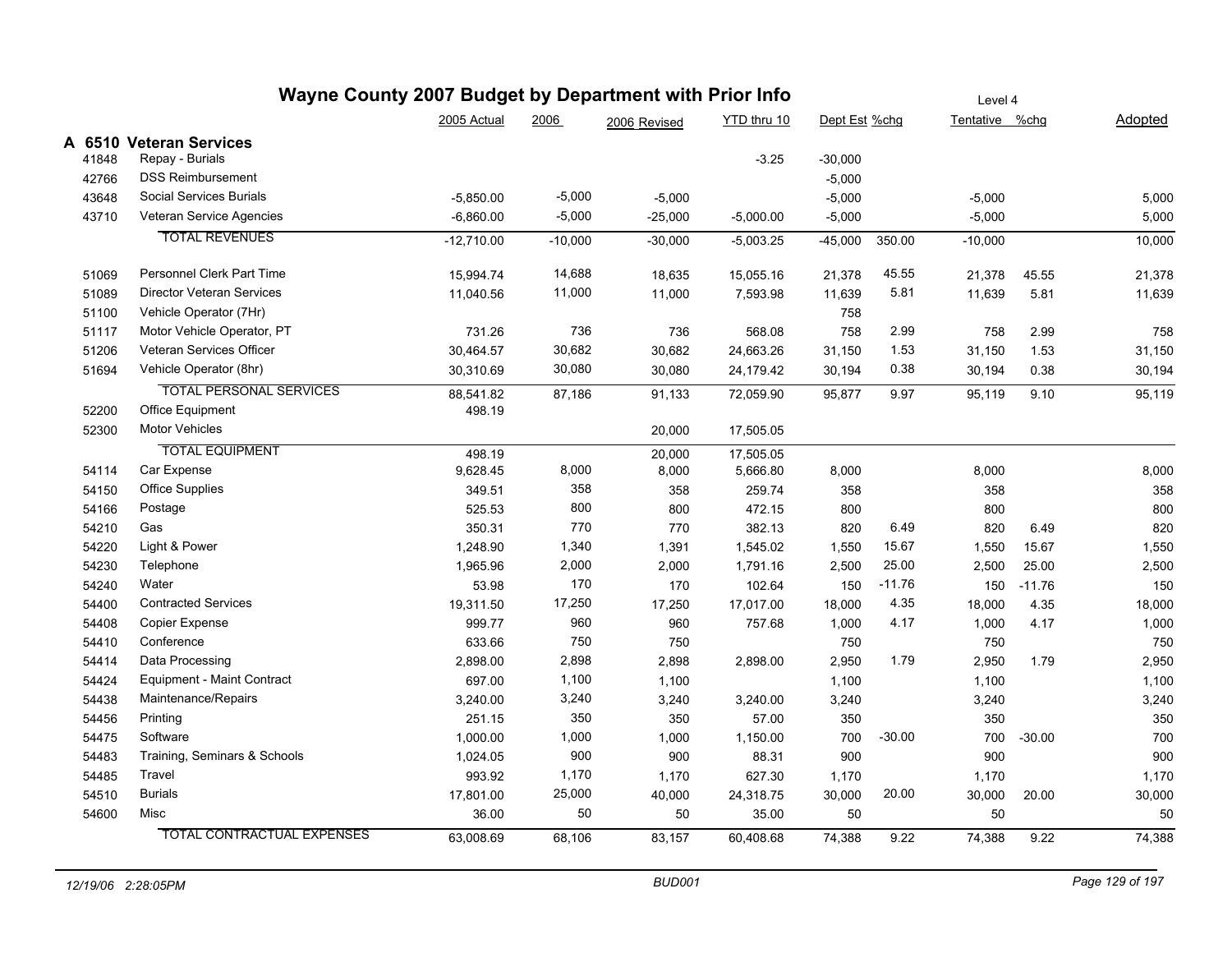|        | Wayne County 2007 Budget by Department with Prior Info | Level 4     |         |              |             |               |          |                |        |         |
|--------|--------------------------------------------------------|-------------|---------|--------------|-------------|---------------|----------|----------------|--------|---------|
|        |                                                        | 2005 Actual | 2006    | 2006 Revised | YTD thru 10 | Dept Est %chg |          | Tentative %chg |        | Adopted |
| A 6510 | <b>Veteran Services</b>                                |             |         |              |             |               |          |                |        |         |
| 58100  | Payments to NYS Retirement Sys                         | 10,033.00   | 10,810  | 11.205       |             | 9.207         | $-14.83$ | 9.207          | -14.83 | 9,207   |
| 58200  | Payments to Social Security                            | 6.674.44    | 6,669   | 6,973        | 5.430.13    | 7,277         | 9.12     | 7.277          | 9.12   | 7,277   |
| 58400  | Hospitalization                                        | 11,326.32   | 12,912  | 12.912       | 11,835.78   | 14,462        | 12.00    | 14.462         | 12.00  | 14,462  |
| 58600  | Disability                                             | 308.00      | 312     | 312          | 230.00      | 312           |          | 312            |        | 312     |
| 58901  | Employee Assistance Program                            | 51.63       | 46      | 46           | 45.75       | 56            | 21.74    | 56             | 21.74  | 56      |
|        | <b>TOTAL FRINGE BENEFITS</b>                           | 28,393.39   | 30.749  | 31,448       | 17,541.66   | 31,314        | 1.84     | 31.314         | 1.84   | 31,314  |
|        | <b>Total County Cost</b>                               | 167.732.09  | 176.041 | 195.738      | 162.512.04  | 156.579       | $-11.06$ | 190.821        | 8.40   | 190,821 |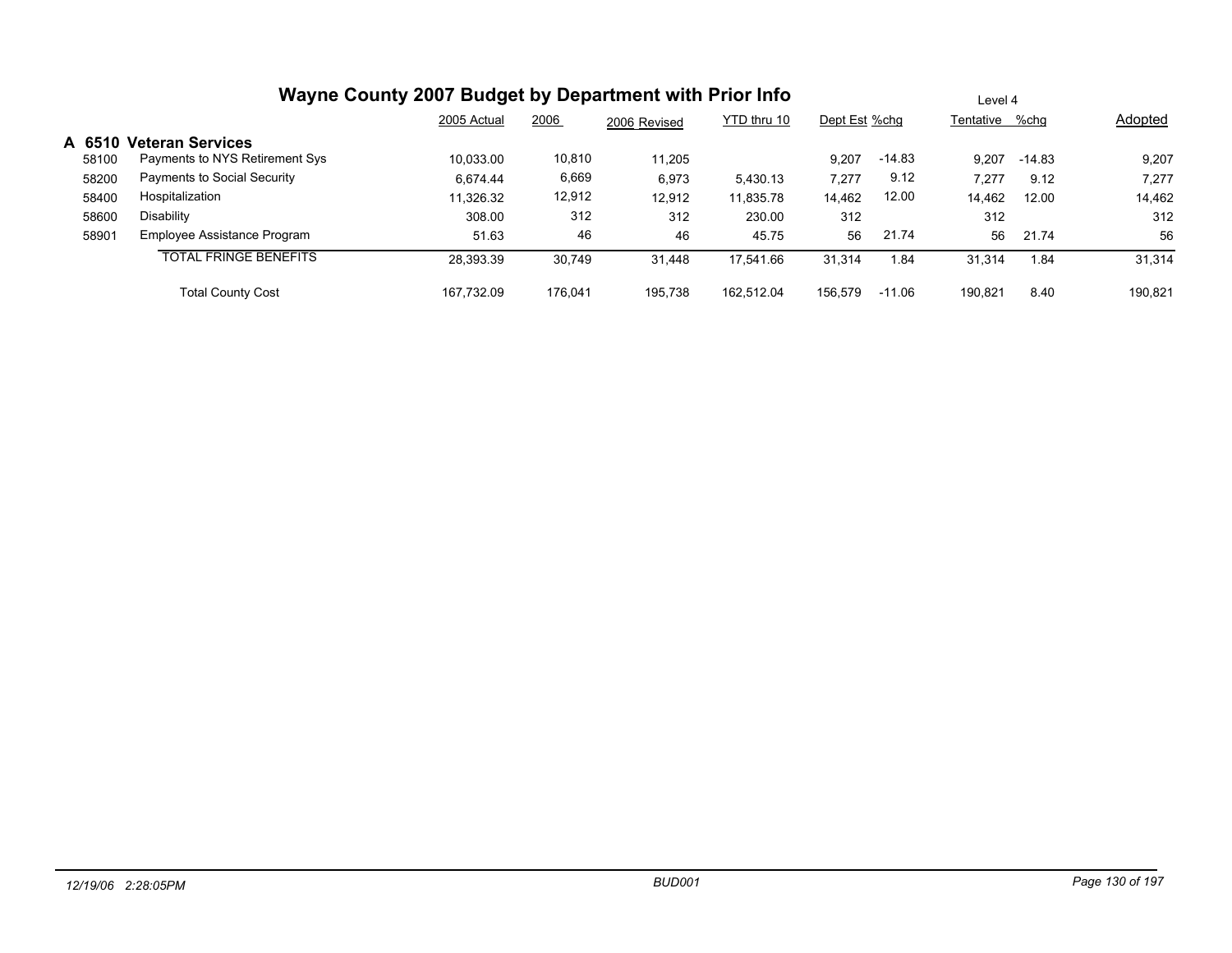|       | Wayne County 2007 Budget by Department with Prior Info |             | Level 4  |              |              |               |           |                |              |         |
|-------|--------------------------------------------------------|-------------|----------|--------------|--------------|---------------|-----------|----------------|--------------|---------|
|       |                                                        | 2005 Actual | 2006     | 2006 Revised | YTD thru 10  | Dept Est %chg |           | Tentative %chg |              | Adopted |
|       | A 6610 Consumer Affairs (W&M)                          |             |          |              |              |               |           |                |              |         |
| 42620 | Fines & Forteitures                                    | $-950.00$   | $-1,500$ | $-18,800$    | $-26,230.00$ | $-1,000$      | $-33.33$  | $-1,000$       | $-33.33$     | 1,000   |
| 42770 | Miscellaneous Revenues                                 |             | $-2,000$ | $-2,000$     |              |               | $-100.00$ | $-6,000$       | 200.00       |         |
| 43717 | Weights & Measures                                     | $-5,660.62$ | $-5,000$ | $-5,000$     | $-5,156.95$  | $-4,500$      | $-10.00$  | $-4,500$       | $-10.00$     | 4,500   |
|       | <b>TOTAL REVENUES</b>                                  | $-6,610.62$ | $-8,500$ | $-25,800$    | $-31,386.95$ | $-5,500$      | $-35.29$  | $-11,500$      | 35.29        | 5,500   |
| 51090 | Director Weights & Measures                            | 44, 141. 38 | 44,011   | 44,011       | 36,398.77    | 46,570        | 5.81      | 46,570         | 5.81         | 46,570  |
| 51228 | Deputy Director Weights&Measur                         | 33,528.61   | 33,475   | 33,475       | 26,455.11    | 33,900        | 1.27      | 33,900         | 1.27         | 33,900  |
|       | <b>TOTAL PERSONAL SERVICES</b>                         | 77,669.99   | 77,486   | 77,486       | 62,853.88    | 80,470        | 3.85      | 80,470         | 3.85         | 80,470  |
| 52300 | <b>Motor Vehicles</b>                                  |             |          | 16,000       |              | 15,000        |           |                |              |         |
|       | <b>TOTAL EQUIPMENT</b>                                 |             |          | 16,000       |              | 15,000        |           |                |              |         |
| 54150 | Office Supplies                                        | 871.54      | 200      | 1,500        | 122.12       | 1,000         | 400.00    |                | 1,300 550.00 | 200     |
| 54166 | Postage                                                | 137.90      | 250      | 250          | 151.22       | 250           |           | 250            |              | 250     |
| 54210 | Gas                                                    | 1,105.96    | 1,400    | 1,492        | 939.89       | 1,600         | 14.29     | 1,600          | 14.29        | 1,600   |
| 54220 | Light & Power                                          | 1,331.46    | 1,600    | 1,674        | 1,212.80     | 1,600         |           | 1,600          |              | 1,600   |
| 54230 | Telephone                                              | 283.58      | 350      | 350          | 271.26       | 350           |           | 350            |              | 350     |
| 54240 | Water                                                  | 82.16       | 245      | 245          | 88.87        | 245           |           | 245            |              | 245     |
| 54410 | Conference                                             |             |          |              |              | 300           |           | 300            |              | 300     |
| 54414 | Data Processing                                        | 574.00      | 574      | 574          | 574.00       | 916           | 59.58     | 916            | 59.58        | 916     |
| 54438 | Maintenance/Repairs                                    |             | 100      | 100          |              | 100           |           | 100            |              | 100     |
| 54485 | Travel                                                 | 156.65      | 80       | 80           | 37.00        | 200           | 150.00    | 200            | 150.00       | 200     |
| 54487 | Vehicle Maintenance & Repair                           | 2,953.95    | 4,000    | 4,000        | 2,413.63     | 4,000         |           | 4,000          |              | 4,000   |
| 54511 | <b>Other Purchased Services</b>                        | 990.00      |          |              |              | 1,360         |           | 1,360          |              | 1,360   |
| 54600 | Misc                                                   | 173.66      | 200      | 200          | 180.02       | 200           |           | 200            |              | 200     |
|       | <b>TOTAL CONTRACTUAL EXPENSES</b>                      | 8,660.86    | 8,999    | 10,465       | 5,990.81     | 12,121        | 34.69     | 12,421         | 38.03        | 11,321  |
| 58100 | Payments to NYS Retirement Sys                         | 9,737.00    | 9,909    | 9,909        |              | 8,895         | $-10.23$  | 8,895          | $-10.23$     | 8,895   |
| 58200 | Payments to Social Security                            | 5,788.77    | 5,928    | 5,928        | 4,673.45     | 6,133         | 3.46      | 6,133          | 3.46         | 6,133   |
| 58400 | Hospitalization                                        | 7,872.96    | 8,976    | 8,976        | 8,164.64     | 9,976         | 11.14     | 9,976          | 11.14        | 9,976   |
| 58600 | Disability                                             | 334.00      | 312      | 312          | 230.00       | 312           |           | 312            |              | 312     |
| 58901 | Employee Assistance Program                            | 29.50       | 32       | 32           | 30.50        | 32            |           | 32             |              | 32      |
|       | <b>TOTAL FRINGE BENEFITS</b>                           | 23,762.23   | 25,157   | 25,157       | 13,098.59    | 25,348        | 0.76      | 25,348         | 0.76         | 25,348  |
|       | <b>Total County Cost</b>                               | 103,482.46  | 103,142  | 103,308      | 50,556.33    | 127,439       | 23.56     | 106,739        | 3.49         | 111,639 |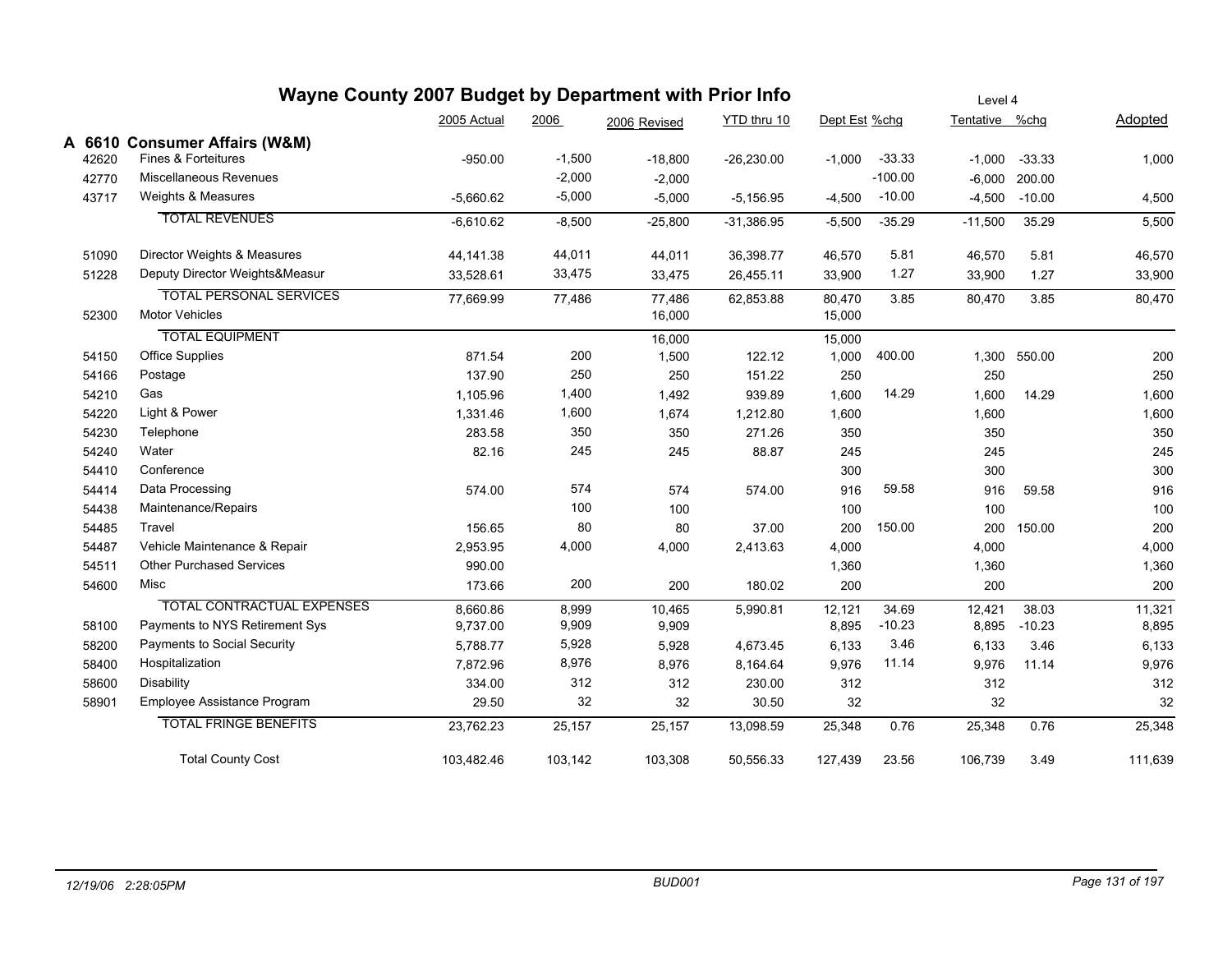|        |                                       | Wayne County 2007 Budget by Department with Prior Info |              |              |               |               |           | Level 4        |           |           |
|--------|---------------------------------------|--------------------------------------------------------|--------------|--------------|---------------|---------------|-----------|----------------|-----------|-----------|
|        |                                       | 2005 Actual                                            | 2006         | 2006 Revised | YTD thru 10   | Dept Est %chg |           | Tentative %chg |           | Adopted   |
| A 6772 | <b>Area Agency on Aging</b>           |                                                        |              |              |               |               |           |                |           |           |
| 41281  | Aging Reimbursement                   | $-70.078.00$                                           | $-56,400$    | $-56,400$    | $-49,112.32$  | $-65,640$     | 16.38     | $-65,640$      | 16.38     | 65,640    |
| 42772  | Office of the Aging                   | $-33,944.75$                                           | $-43,300$    | $-43,300$    | $-28,408.05$  | $-43,300$     |           | $-43,300$      |           | 43,300    |
| 43772  | State Aid - Program for Aging         | $-423,254.22$                                          | $-524,016$   | $-581,076$   | $-394,968.54$ | $-577,060$    | 10.12     | $-577,060$     | 10.12     | 577,060   |
| 44772  | Programs for the Aging                | -452,451.16                                            | $-439,779$   | $-439,779$   | $-264,058.21$ | -493,034      | 12.11     | $-493,034$     | 12.11     | 493,034   |
|        | <b>TOTAL REVENUES</b>                 | $-979,728.13$                                          | $-1,063,495$ | $-1,120,555$ | $-736,547.12$ | $-1,179,034$  | 10.86     | $-1,179,034$   | 10.86     | 1,179,034 |
| 51092  | Director Office of Aging              | 50,777.27                                              | 51,210       | 51,210       | 42,069.76     | 54,444        | 6.32      | 54,444         | 6.32      | 54,444    |
| 51100  | <b>Vehicle Operator</b>               | 26,350.52                                              | 26,592       | 26,592       | 21,212.25     | 26,488        | $-0.39$   | 26,488         | $-0.39$   | 26,488    |
| 51110  | Receptionist                          | 14,720.32                                              | 21,364       | 21,364       | 12,324.90     | 22,744        | 6.46      | 22,744         | 6.46      | 22,744    |
| 51122  | <b>Account Clerk</b>                  | 25,865.68                                              | 26,090       | 26,090       | 20,972.10     | 26,540        | 1.72      | 26,540         | 1.72      | 26,540    |
| 51142  | Senior Clerk-Typist                   | 28,080.69                                              | 28,334       | 28,334       | 22,592.81     | 28,219        | $-0.41$   | 28,219         | $-0.41$   | 28,219    |
| 51149  | Aging Service Worker                  | 22,436.31                                              | 23,436       | 23,436       | 18,876.78     | 24,511        | 4.59      | 24,511         | 4.59      | 24,511    |
| 51222  | <b>Aging Services Assistant</b>       | 115,895.04                                             | 135,982      | 135,982      | 105,797.22    | 134,242       | $-1.28$   | 134,242        | $-1.28$   | 134,242   |
| 51232  | <b>Principal Account Clerk</b>        | 34,858.73                                              | 35,077       | 35,077       | 27,981.12     | 34,935        | $-0.40$   | 34,935         | $-0.40$   | 34,935    |
| 51253  | Caseworker Aging                      | 58,021.24                                              | 59,880       | 59,880       | 47,608.37     | 70,235        | 17.29     | 70,235         | 17.29     | 70,235    |
| 51276  | <b>Aging Services Specialist</b>      | 37,818.65                                              | 37,820       | 37,820       | 28,737.15     | 35,960        | $-4.92$   | 35,960         | $-4.92$   | 35,960    |
| 51278  | <b>Nutrition Services Coordinator</b> | 36,401.43                                              | 37,053       | 37,053       | 29,556.99     | 36,907        | $-0.39$   | 36,907         | $-0.39$   | 36,907    |
| 51283  | RPNurse Part Time                     | 28,615.25                                              | 42,688       | 42,688       | 36,601.63     | 42,853        | 0.39      | 42,853         | 0.39      | 42,853    |
| 51297  | Deputy Director of Aging              | 39,629.76                                              | 39,630       | 39,630       | 32,787.76     | 42,220        | 6.54      | 42,220         | 6.54      | 42,220    |
| 51362  | Senior Caseworker                     | 33,391.87                                              | 35,000       | 35,000       | 27,564.24     | 35,957        | 2.73      | 35,957         | 2.73      | 35,957    |
| 51385  | Aging Services Aide                   | 30,045.48                                              | 32,032       | 32,032       | 25,815.69     | 32,036        | 0.01      | 32,036         | 0.01      | 32,036    |
|        | <b>TOTAL PERSONAL SERVICES</b>        | 582,908.24                                             | 632,188      | 632,188      | 500,498.77    | 648,291       | 2.55      | 648,291        | 2.55      | 648,291   |
| 52200  | Office Equipment                      | 9,530.46                                               | 1,079        | 9,112        | 7,720.31      |               | $-100.00$ |                | $-100.00$ |           |
| 52201  | Computer Equipment                    |                                                        | 1,500        | 12,889       | 12,518.04     |               | $-100.00$ |                | $-100.00$ |           |
| 52300  | Motor Vehicles                        | 37,600.00                                              |              |              |               |               |           |                |           |           |
|        | <b>TOTAL EQUIPMENT</b>                | 47,130.46                                              | 2,579        | 22,001       | 20,238.35     |               | $-100.00$ |                | $-100.00$ |           |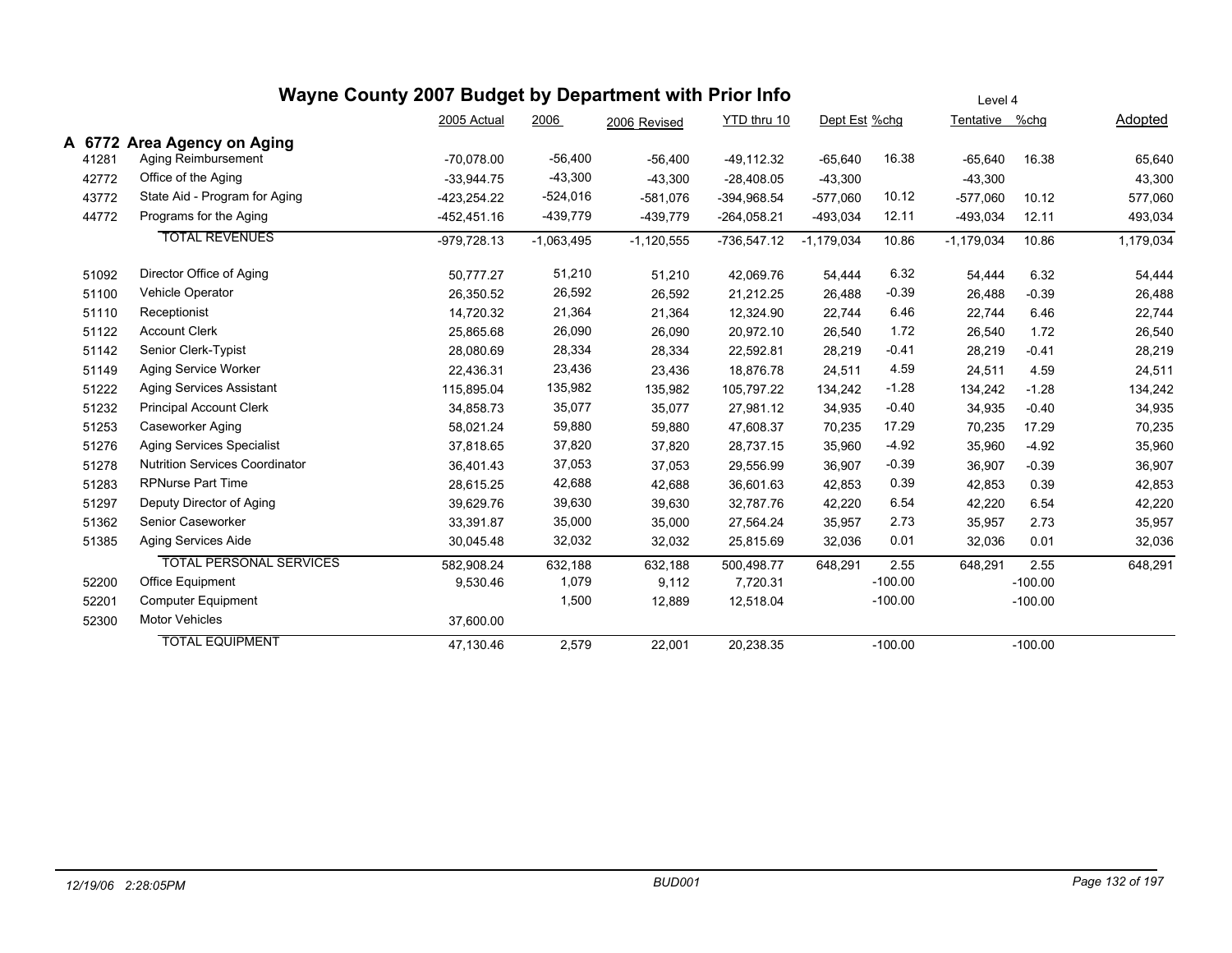|       |                                   | Wayne County 2007 Budget by Department with Prior Info |         |              |             | Level 4       |          |                |          |                |  |
|-------|-----------------------------------|--------------------------------------------------------|---------|--------------|-------------|---------------|----------|----------------|----------|----------------|--|
|       |                                   | 2005 Actual                                            | 2006    | 2006 Revised | YTD thru 10 | Dept Est %chg |          | Tentative %chg |          | <b>Adopted</b> |  |
|       | A 6772 Area Agency on Aging       |                                                        |         |              |             |               |          |                |          |                |  |
| 54166 | Postage                           | 3,700.00                                               | 5,000   | 6,000        | 4,560.00    | 5,000         |          | 5,000          |          | 5,000          |  |
| 54210 | Gas                               | 1,662.15                                               | 2,580   | 2,951        | 1,085.09    | 2,775         | 7.56     | 2,775          | 7.56     | 2,775          |  |
| 54220 | Light & Power                     | 12,325.81                                              | 14,845  | 15,789       | 9,936.99    | 14,845        |          | 14,845         |          | 14,845         |  |
| 54230 | Telephone                         | 12,560.38                                              | 14,000  | 14,023       | 9,637.72    | 15,600        | 11.43    | 15,600         | 11.43    | 15,600         |  |
| 54240 | Water                             | 694.00                                                 | 832     | 832          | 716.82      | 1,041         | 25.12    | 1,041          | 25.12    | 1,041          |  |
| 54410 | Conference                        | 1,561.53                                               | 1,500   | 1,500        | 993.60      | 1,500         |          | 1,500          |          | 1,500          |  |
| 54414 | Data Processing                   | 18,512.00                                              | 13,512  | 13,512       | 12,587.26   | 13,528        | 0.12     | 13,528         | 0.12     | 13,528         |  |
| 54418 | Dues                              | 600.00                                                 | 1,100   | 1,100        | 1,050.00    | 1,100         |          | 1,100          |          | 1,100          |  |
| 54424 | Equipment - Maint Contract        | 2,000.00                                               | 2,000   | 2,000        | 1,351.05    | 3,880         | 94.00    | 3,880          | 94.00    | 3,880          |  |
| 54437 | Lease                             | 87,103.60                                              | 89,898  | 89,898       | 74,898.00   | 89,898        |          | 89,898         |          | 89,898         |  |
| 54438 | Maintenance/Repairs               | 32,050.88                                              | 26,672  | 26,672       | 22,548.52   | 26,700        | 0.10     | 26,700         | 0.10     | 26,700         |  |
| 54456 | Printing                          | 12,055.23                                              | 10,000  | 12,737       | 8,524.09    | 10,000        |          | 10,000         |          | 10,000         |  |
| 54465 | Rental - Office Space             | 6,540.00                                               | 6,700   | 6,700        | 5,600.00    | 7,320         | 9.25     | 7,320          | 9.25     | 7,320          |  |
| 54466 | <b>Home Delivered Meals</b>       | 100,367.80                                             | 132,000 | 141,863      | 109,363.04  | 130,000       | $-1.52$  | 130,000        | $-1.52$  | 130,000        |  |
| 54472 | Subscriptions                     | 562.00                                                 | 700     | 700          | 449.00      | 700           |          | 700            |          | 700            |  |
| 54475 | Software                          | 1,130.00                                               | 1,000   | 1,000        | 860.00      | 10,300        | 930.00   | 10,300         | 930.00   | 10,300         |  |
| 54483 | Training, Seminars & Schools      | 668.00                                                 | 1,000   | 1,000        | 1,296.00    | 1,500         | 50.00    | 1,500          | 50.00    | 1,500          |  |
| 54485 | Travel                            | 13,196.04                                              | 10,000  | 18,946       | 13,247.18   | 19,000        | 90.00    | 19,000         | 90.00    | 19,000         |  |
| 54487 | Vehicle Maintenance & Repair      | 1,848.62                                               | 2,000   | 2,000        | 900.50      | 1,000         | $-50.00$ | 1,000          | $-50.00$ | 1,000          |  |
| 54520 | Consultants                       | 16,673.00                                              | 17,000  | 17,000       | 10,151.23   | 21,504        | 26.49    | 21,504         | 26.49    | 21,504         |  |
| 54600 | Misc                              | 997.62                                                 | 2,000   | 27,078       | 11,301.17   | 9,000         | 350.00   | 9,000          | 350.00   | 9,000          |  |
| 54657 | <b>JTPA</b>                       | 25,818.63                                              | 30,776  | 30,776       | 24,136.31   | 30,776        |          | 30,776         |          | 30,776         |  |
| 54658 | Genesee Regional                  | 133,637.73                                             | 150,000 | 155,862      | 125,020.03  | 225,000       | 50.00    | 225,000        | 50.00    | 225,000        |  |
| 54659 | Legal Aid Agency                  | 4,686.00                                               | 8,000   | 8,000        | 4,512.00    | 8,000         |          | 8,000          |          | 8,000          |  |
| 54660 | Key Industries                    | 62,221.95                                              | 75,000  | 75,000       | 61,160.40   | 86,000        | 14.67    | 86,000         | 14.67    | 86,000         |  |
| 54661 | V/O Newark                        | 3,975.00                                               | 3,975   | 3,975        | 3,975.00    | 3,975         |          | 3,975          |          | 3,975          |  |
| 54662 | T/O Ontario                       | 6,200.00                                               | 6,200   | 6,200        | 6,200.00    | 6,200         |          | 6,200          |          | 6,200          |  |
| 54668 | Sodus Site                        | 8,000.00                                               | 8,000   | 8,000        | 6,702.05    | 8,000         |          | 8,000          |          | 8,000          |  |
| 54891 | Other Direct Expenses             | 7,645.68                                               | 15,000  | 15,000       | 6,658.70    | 8,716         | $-41.89$ | 8,716          | -41.89   | 8,716          |  |
|       | <b>TOTAL CONTRACTUAL EXPENSES</b> | 578,993.65                                             | 651,290 | 706,113      | 539,421.75  | 762,858       | 17.13    | 762,858        | 17.13    | 762,858        |  |
| 58100 | Payments to NYS Retirement Sys    | 69,197.00                                              | 74,409  | 74,409       |             | 62,174        | $-16.44$ | 62,174         | $-16.44$ | 62,174         |  |
| 58200 | Payments to Social Security       | 42,808.81                                              | 48,362  | 48,362       | 36,331.59   | 49,594        | 2.55     | 49,594         | 2.55     | 49,594         |  |
| 58400 | Hospitalization                   | 85,642.83                                              | 111,536 | 111,536      | 90,683.10   | 112,830       | 1.16     | 112,830        | 1.16     | 112,830        |  |
| 58600 | <b>Disability</b>                 | 2,751.00                                               | 2,652   | 2,652        | 1,906.00    | 2,808         | 5.88     | 2,808          | 5.88     | 2,808          |  |
| 58901 | Employee Assistance Program       | 272.88                                                 | 300     | 300          | 297.38      | 300           |          | 300            |          | 300            |  |
|       | <b>TOTAL FRINGE BENEFITS</b>      | 200,672.52                                             | 237,259 | 237,259      | 129,218.07  | 227,706       | $-4.03$  | 227,706        | $-4.03$  | 227,706        |  |
|       |                                   |                                                        |         |              |             |               |          |                |          |                |  |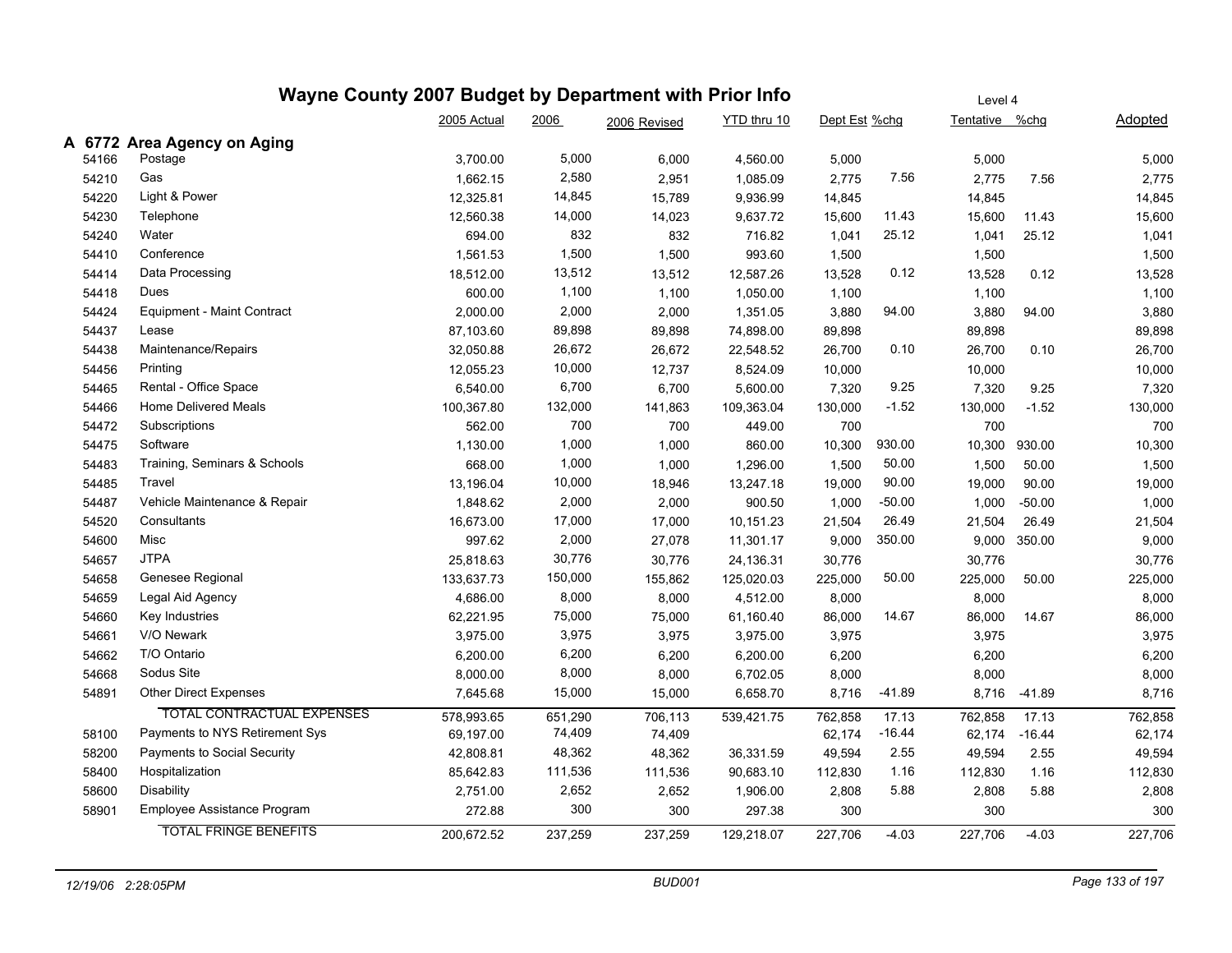| Wayne County 2007 Budget by Department with Prior Info |                                                                          | Level 4 |              |             |               |                |                |
|--------------------------------------------------------|--------------------------------------------------------------------------|---------|--------------|-------------|---------------|----------------|----------------|
|                                                        | 2005 Actual<br><u> 1980 - Johann Barnett, fransk politiker (d. 1980)</u> | 2006    | 2006 Revised | YTD thru 10 | Dept Est %chq | Tentative %chq | <b>Adopted</b> |
| <b>Total County Cost</b>                               | 429.976.74                                                               | 459.821 | 477.006      | 452.829.82  | 459.821       | 459.821        | 459,821        |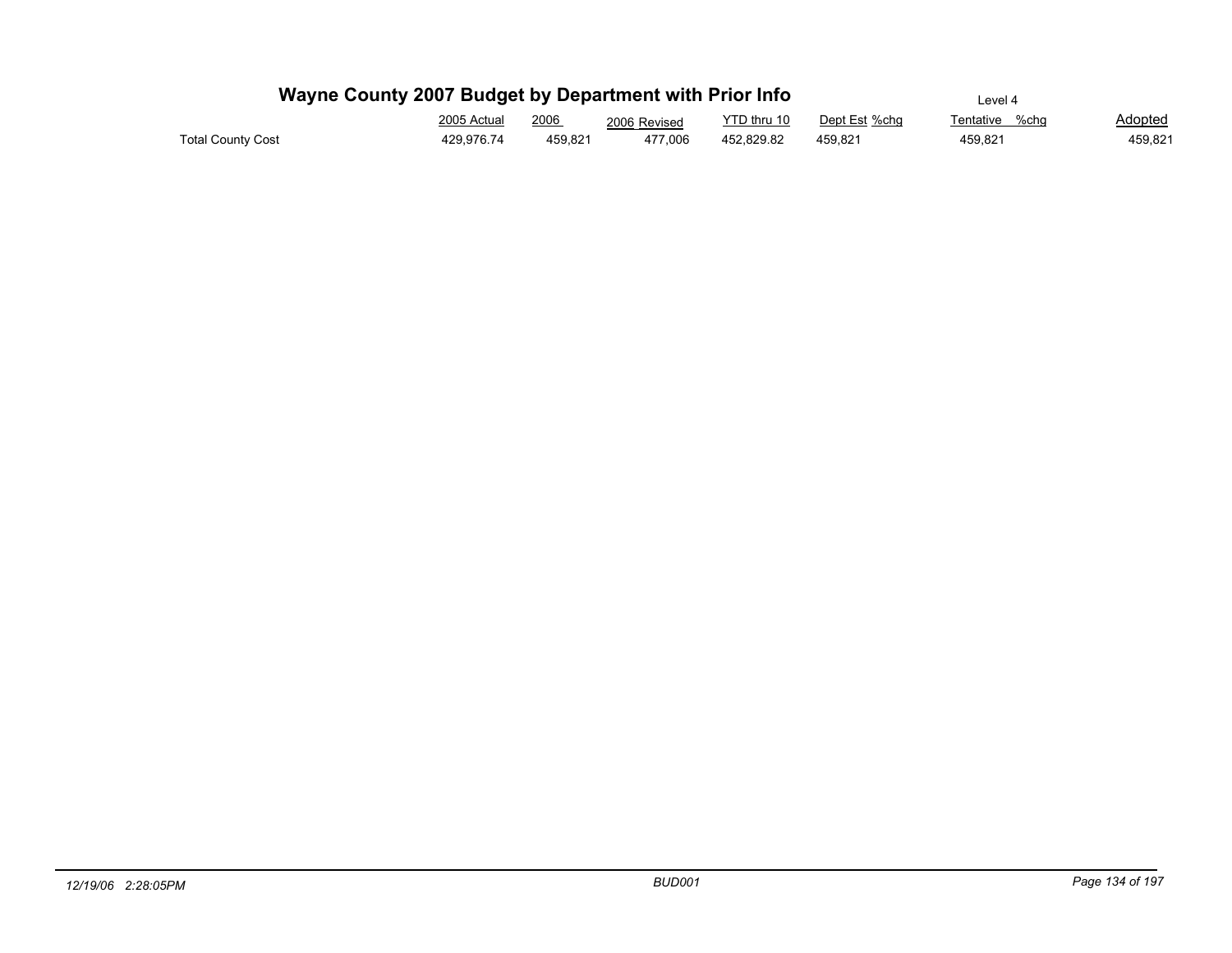|       | Wayne County 2007 Budget by Department with Prior Info |               |            |              |              |               |           | Level 4        |              |         |
|-------|--------------------------------------------------------|---------------|------------|--------------|--------------|---------------|-----------|----------------|--------------|---------|
|       |                                                        | 2005 Actual   | 2006       | 2006 Revised | YTD thru 10  | Dept Est %chg |           | Tentative %chg |              | Adopted |
|       | A 7310 Youth Bureau                                    |               |            |              |              |               |           |                |              |         |
| 42760 | FACT Program                                           | -43,819.00    | $-62,700$  | $-62,700$    | $-45,900.00$ | $-72,000$     | 14.83     | $-72,000$      | 14.83        | 72,000  |
| 42770 | Miscellaneous Revenues                                 | $-700.00$     |            | $-6,460$     |              | $-6,460$      |           | $-6,460$       |              | 6,460   |
| 43278 | <b>Pre-Trial Diversion</b>                             | $-18,385.00$  | $-18,353$  | $-18,353$    | $-18,385.00$ |               | $-100.00$ |                | $-100.00$    |         |
| 43283 | Pre-Trial Diversion SDPP                               | $-17,387.00$  | $-17,387$  | $-17,387$    | $-13,520.03$ |               | $-100.00$ |                | $-100.00$    |         |
| 43435 | <b>Family Counseling</b>                               | $-31,531.07$  | $-39,384$  | $-39,384$    | $-31,202.19$ |               | $-100.00$ |                | $-100.00$    |         |
| 43584 | OMH                                                    | $-24,779.00$  | $-36,549$  | $-36,549$    | $-16,904.00$ | $-36,549$     |           | $-36,549$      |              | 36,549  |
| 43820 | Youth Bureau                                           | $-21,457.00$  | $-26,431$  | $-26,431$    | $-26,598.90$ |               | $-100.00$ |                | $-100.00$    |         |
| 43823 | <b>ARC</b>                                             | $-1,655.00$   | $-1,655$   | $-1,655$     |              |               | $-100.00$ |                | $-100.00$    |         |
| 43836 | Youth Bureau / YDPP                                    | $-38,672.00$  | $-38,672$  | $-38,672$    | $-20,716.80$ | $-100,461$    | 159.78    | -100,461       | 159.78       | 100,461 |
| 43837 | Youth Bureau / SDPP                                    | -40,974.00    | $-40,975$  | $-40,975$    | $-26,724.08$ | $-58,362$     | 42.43     | $-58,362$      | 42.43        | 58,362  |
| 43838 | Runaway / Homeless Youth                               | $-13,570.18$  | $-20,500$  | $-20,500$    | $-11,316.53$ |               | $-100.00$ |                | $-100.00$    |         |
| 43839 | Runaway / Homeless Youth II                            | $-38,991.00$  | $-38,991$  | $-38,991$    | $-30,909.16$ | $-93,311$     | 139.31    | -93,311 139.31 |              | 93,311  |
|       | <b>TOTAL REVENUES</b>                                  | $-291,920.25$ | $-341,597$ | $-348,057$   | -242,176.69  | $-367, 143$   | 7.48      | $-367,143$     | 7.48         | 367,143 |
| 51203 | Youth Services Assistant                               | 32,174.07     | 32,175     | 32,175       | 21,777.14    | 27,193        | $-15.48$  | 27,193         | $-15.48$     | 27,193  |
| 51253 | Caseworker Aging                                       | 66,669.93     | 67,742     | 71,926       | 54,403.24    | 100,863       | 48.89     | 100,863        | 48.89        | 100,863 |
| 51540 | Deputy Director for Youth                              | 38,429.78     | 38,694     | 38,694       | 31,885.91    | 41,121        | 6.27      | 41,121         | 6.27         | 41,121  |
|       | <b>TOTAL PERSONAL SERVICES</b>                         | 137,273.78    | 138,611    | 142,795      | 108,066.29   | 169,177       | 22.05     | 169,177        | 22.05        | 169,177 |
| 52200 | Office Equipment                                       |               |            | 1,447        |              |               |           |                |              |         |
|       | <b>TOTAL EQUIPMENT</b>                                 |               |            | 1,447        |              |               |           |                |              |         |
| 54000 | <b>Contractual Expenses</b>                            | 80,439.00     | 80,439     | 80,439       | 73,736.00    | 31,000        | $-61.46$  | 31,000         | -61.46       | 31,000  |
| 54150 | Office Supplies                                        | 3,940.56      | 4,500      | 6,500        | 2,513.95     | 3,492         | $-22.40$  |                | 3,492 -22.40 | 3,492   |
| 54166 | Postage                                                | 102.34        | 1,400      | 856          |              | 1,400         |           | 1,400          |              | 1,400   |
| 54230 | Telephone                                              | 1,576.44      | 1,750      | 1,750        | 1,584.46     | 2,500         | 42.86     | 2,500          | 42.86        | 2,500   |
| 54400 | <b>Contracted Services</b>                             | 25,650.00     | 58,385     | 49,335       | 49,335.00    | 79,335        | 35.88     | 79,335         | 35.88        | 79,335  |
| 54410 | Conference                                             | 654.80        | 1,000      | 2,500        | 76.49        | 1,000         |           | 1,000          |              | 1,000   |
| 54414 | Data Processing                                        | 924.00        | 1,000      | 1,000        | 629.88       | 966           | $-3.40$   | 966            | $-3.40$      | 966     |
| 54438 | Maintenance/Repairs                                    | 9,881.18      | 12,000     | 12,000       | 9,700.00     | 12,000        |           | 12,000         |              | 12,000  |
| 54485 | Travel                                                 | 4,460.00      | 4,500      | 8,510        | 5,064.08     | 5,000         | 11.11     | 5,000          | 11.11        | 5,000   |
| 54493 | <b>Clerical Service Contracts</b>                      | 40,651.83     | 30,000     | 30,000       | 18,598.34    | 37,300        | 24.33     | 37,300         | 24.33        | 37,300  |
| 54608 | ARC MR                                                 | 1,655.00      | 1,655      | 1,655        |              | 1,655         |           | 1,655          |              | 1,655   |
| 54623 | Pre-trial Diversion                                    | 104,080.00    | 104,080    | 104,080      | 95,407.00    | 105,580       | 1.44      | 104,080        |              | 104,080 |
| 54654 | Wrap-around Funds                                      | 1,841.18      | 3,000      | 3,000        | 1,702.02     | 3,000         |           | 3,000          |              | 3,000   |
| 54671 | Runaway/Homeless Youth                                 | 31,752.00     | 34,167     | 34,167       | 31,320.00    | 43,217        | 26.49     | 43,217         | 26.49        | 43,217  |
| 54672 | Runaway/Homeless Youth II                              | 38,991.00     | 38,991     | 38,991       | 35,742.00    | 38,991        |           | 40,491         | 3.85         | 40,491  |
|       | <b>TOTAL CONTRACTUAL EXPENSES</b>                      | 346,599.33    | 376,867    | 374,783      | 325,409.22   | 366,436       | $-2.77$   | 366,436        | $-2.77$      | 366,436 |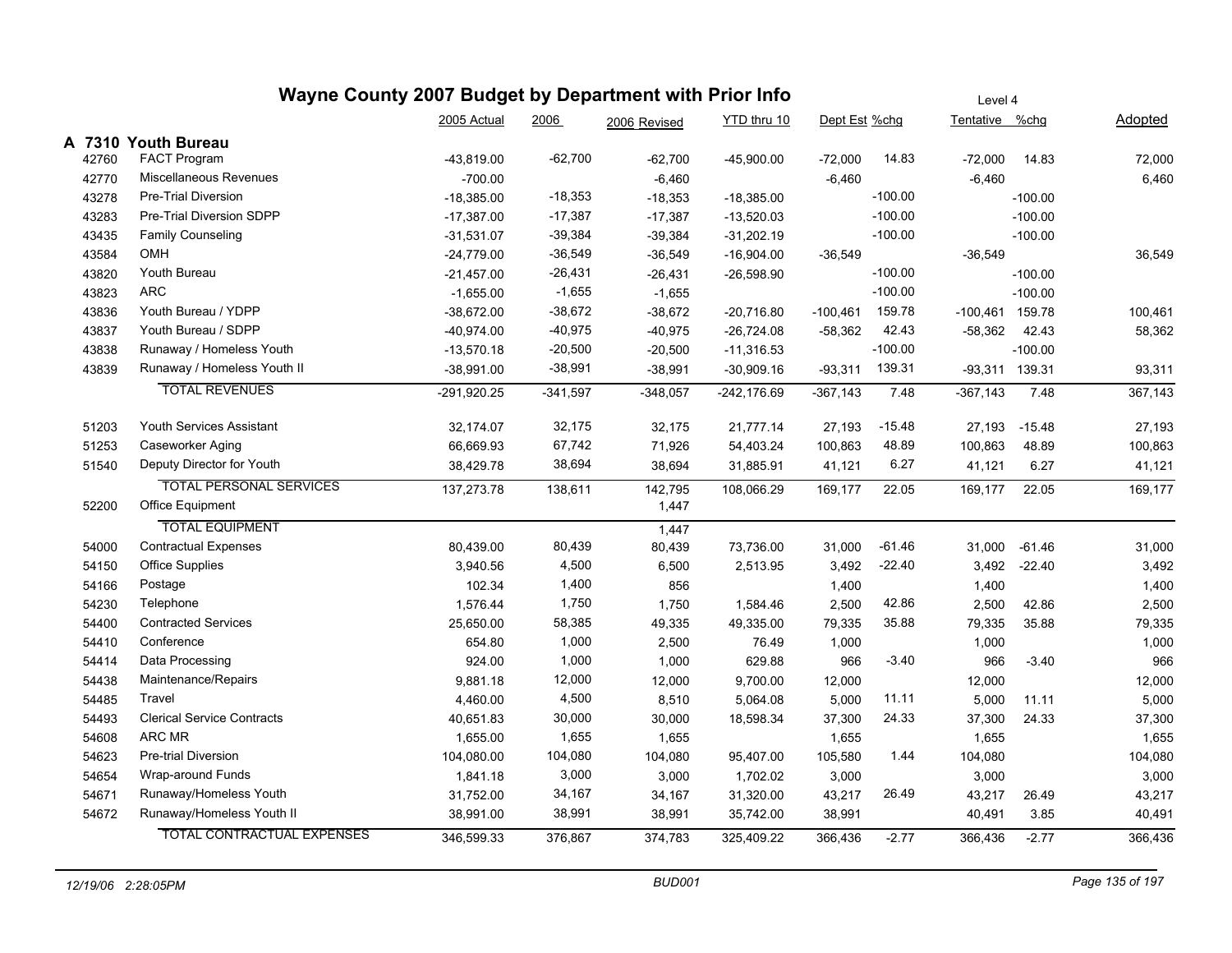|       | Wayne County 2007 Budget by Department with Prior Info | Level 4     |         |              |             |               |       |                |       |         |
|-------|--------------------------------------------------------|-------------|---------|--------------|-------------|---------------|-------|----------------|-------|---------|
|       |                                                        | 2005 Actual | 2006    | 2006 Revised | YTD thru 10 | Dept Est %chq |       | Tentative %chq |       | Adopted |
|       | A 7310 Youth Bureau                                    |             |         |              |             |               |       |                |       |         |
| 58100 | Payments to NYS Retirement Sys                         | 14,988.00   | 15,525  | 16,111       |             | 16.411        | 5.71  | 16.411         | 5.71  | 16,411  |
| 58200 | Payments to Social Security                            | 10.331.22   | 10,604  | 11,066       | 8.102.32    | 12,942        | 22.05 | 12.942         | 22.05 | 12,942  |
| 58400 | Hospitalization                                        | 11,033.04   | 12,059  | 12,939       | 11,514.91   | 14,070        | 16.68 | 14,070         | 16.68 | 14,070  |
| 58600 | <b>Disability</b>                                      | 668.00      | 624     | 657          | 446.00      | 780           | 25.00 | 780            | 25.00 | 780     |
| 58901 | Employee Assistance Program                            | 59.00       | 60      | 65           | 57.19       | 80            | 33.33 | 80             | 33.33 | 80      |
|       | <b>TOTAL FRINGE BENEFITS</b>                           | 37,079.26   | 38,872  | 40,838       | 20,120.42   | 44,283        | 13.92 | 44,283         | 13.92 | 44,283  |
|       | <b>Total County Cost</b>                               | 229.032.12  | 212.753 | 211.806      | 211.419.24  | 212.753       |       | 212.753        |       | 212.753 |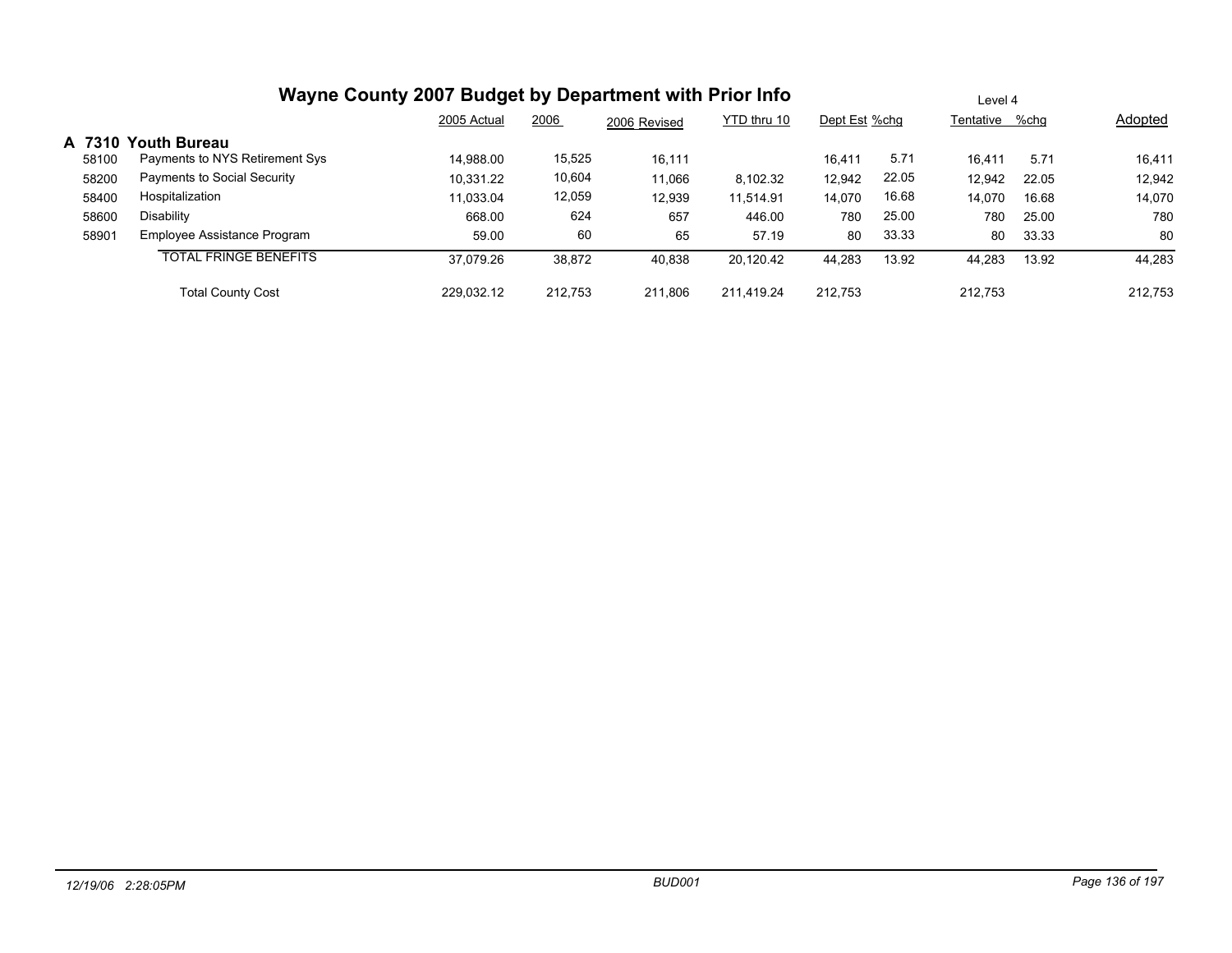|                 | Wayne County 2007 Budget by Department with Prior Info             |              |           |              |             |               |       | Level 4        |       |         |
|-----------------|--------------------------------------------------------------------|--------------|-----------|--------------|-------------|---------------|-------|----------------|-------|---------|
|                 |                                                                    | 2005 Actual  | 2006      | 2006 Revised | YTD thru 10 | Dept Est %chg |       | Tentative %chq |       | Adopted |
| A 7311<br>42012 | <b>Youth Program - Recreation</b><br><b>Recreation Concessions</b> | $-233.50$    |           |              |             |               |       |                |       |         |
| 43716           | State Aid                                                          |              | $-19,355$ | $-19,355$    |             | $-19,355$     |       | $-19,355$      |       | 19,355  |
| 43821           | <b>Youth Recreation</b>                                            | $-19,802.00$ | $-200$    | $-200$       | $-320.00$   | $-300$        | 50.00 | $-300$         | 50.00 | 300     |
|                 | <b>TOTAL REVENUES</b>                                              | $-20,035.50$ | $-19,555$ | $-19,555$    | $-320.00$   | $-19,655$     | 0.51  | $-19,655$      | 0.51  | 19,655  |
| 51459           | Director of Recreation                                             | 4,008.68     | 5,200     | 4,185        | 4,184.97    | 5,200         |       | 5,200          |       | 5,200   |
| 51461           | Lifeguard                                                          | 28.459.02    | 30,620    | 29,334       | 28,370.35   | 30,620        |       | 30,620         |       | 30,620  |
| 51467           | Lifeguard in Charge                                                | 248.05       | 275       | 275          | 268.24      | 275           |       | 275            |       | 275     |
| 51906           | <b>Shift Differential</b>                                          | 526.85       | 500       | 500          | 606.78      | 500           |       | 500            |       | 500     |
|                 | <b>TOTAL PERSONAL SERVICES</b>                                     | 33,242.60    | 36,595    | 34,294       | 33,430.34   | 36,595        |       | 36,595         |       | 36,595  |
| 52000           | Equipment & Other Cap Outlay                                       | 283.80       |           |              |             |               |       |                |       |         |
|                 | <b>TOTAL EQUIPMENT</b>                                             | 283.80       |           |              |             |               |       |                |       |         |
| 54100           | Supplies & Materials                                               | 5,199.91     | 4,570     | 1,502        | 1,777.08    | 4,670         | 2.19  | 4.670          | 2.19  | 4,670   |
| 54166           | Postage                                                            |              | 68        | 68           |             | 68            |       | 68             |       | 68      |
| 54230           | Telephone                                                          | 6.44         | 999       | 999          |             | 999           |       | 999            |       | 999     |
| 54485           | Travel                                                             | 102.00       | 402       | 402          | 412.07      | 402           |       | 402            |       | 402     |
| 54500           | Fees for Services, Non-employ                                      | 1,000.00     | 1,000     | 1,000        | 1,000.00    | 1,000         |       | 1,000          |       | 1,000   |
|                 | <b>TOTAL CONTRACTUAL EXPENSES</b>                                  | 6,308.35     | 7,039     | 3,971        | 3,189.15    | 7,139         | 1.42  | 7,139          | 1.42  | 7,139   |
| 58100           | Payments to NYS Retirement Sys                                     | 509.00       |           |              |             |               |       |                |       |         |
| 58200           | Payments to Social Security                                        | 2,543.08     | 2,799     | 2,799        | 2,557.40    | 2,799         |       | 2,799          |       | 2,799   |
| 58500           | Unemployment                                                       |              |           | 3,068        | 3,067.29    |               |       |                |       |         |
|                 | <b>TOTAL FRINGE BENEFITS</b>                                       | 3,052.08     | 2,799     | 5,867        | 5,624.69    | 2,799         |       | 2,799          |       | 2,799   |
|                 | <b>Total County Cost</b>                                           | 22,851.33    | 26,878    | 24,577       | 41,924.18   | 26,878        |       | 26,878         |       | 26,878  |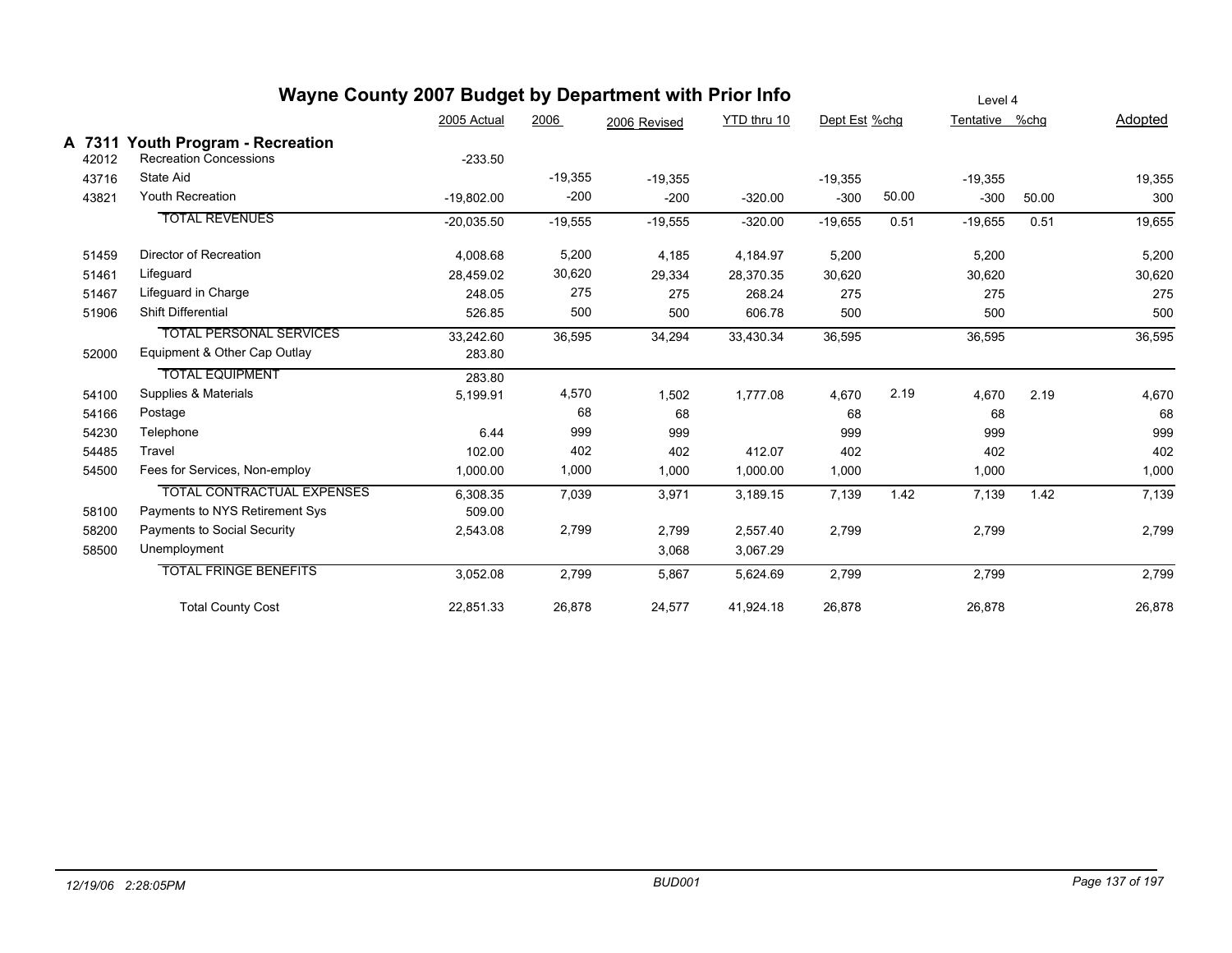| Wayne County 2007 Budget by Department with Prior Info | Level 4     |             |              |             |               |                |                |
|--------------------------------------------------------|-------------|-------------|--------------|-------------|---------------|----------------|----------------|
|                                                        | 2005 Actual | <u>2006</u> | 2006 Revised | YTD thru 10 | Dept Est %chg | Tentative %chg | <b>Adopted</b> |
| A 7312 Youth Programs-Other                            |             |             |              |             |               |                |                |
| <b>TOTAL REVENUES</b>                                  |             |             |              |             |               |                |                |
|                                                        |             |             |              |             |               |                |                |
| <b>TOTAL CONTRACTUAL EXPENSES</b>                      |             |             |              |             |               |                |                |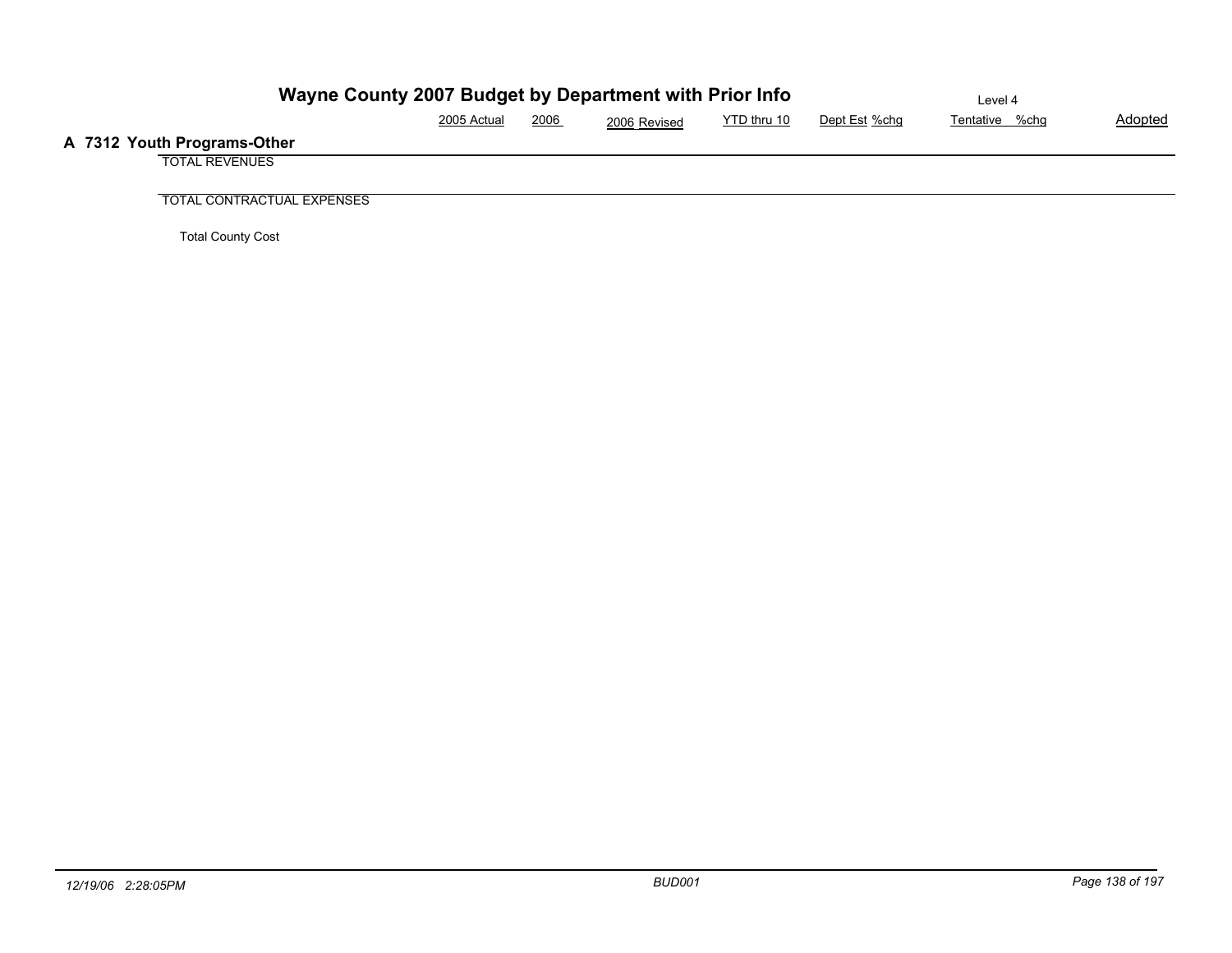|                         | Wayne County 2007 Budget by Department with Prior Info |             | Level 4 |              |             |               |                |         |
|-------------------------|--------------------------------------------------------|-------------|---------|--------------|-------------|---------------|----------------|---------|
|                         |                                                        | 2005 Actual | 2006    | 2006 Revised | YTD thru 10 | Dept Est %chg | Tentative %chg | Adopted |
| A 7410 Library<br>54000 | <b>Contractual Expenses</b>                            | 94.365.00   | 94,365  | 94.365       | 94.365.00   | 94.365        | 94,365         | 94,365  |
|                         | <b>TOTAL CONTRACTUAL EXPENSES</b>                      | 94,365.00   | 94,365  | 94.365       | 94.365.00   | 94,365        | 94,365         | 94,365  |
|                         | <b>Total County Cost</b>                               | 94,365.00   | 94,365  | 94,365       | 94,365.00   | 94,365        | 94,365         | 94,365  |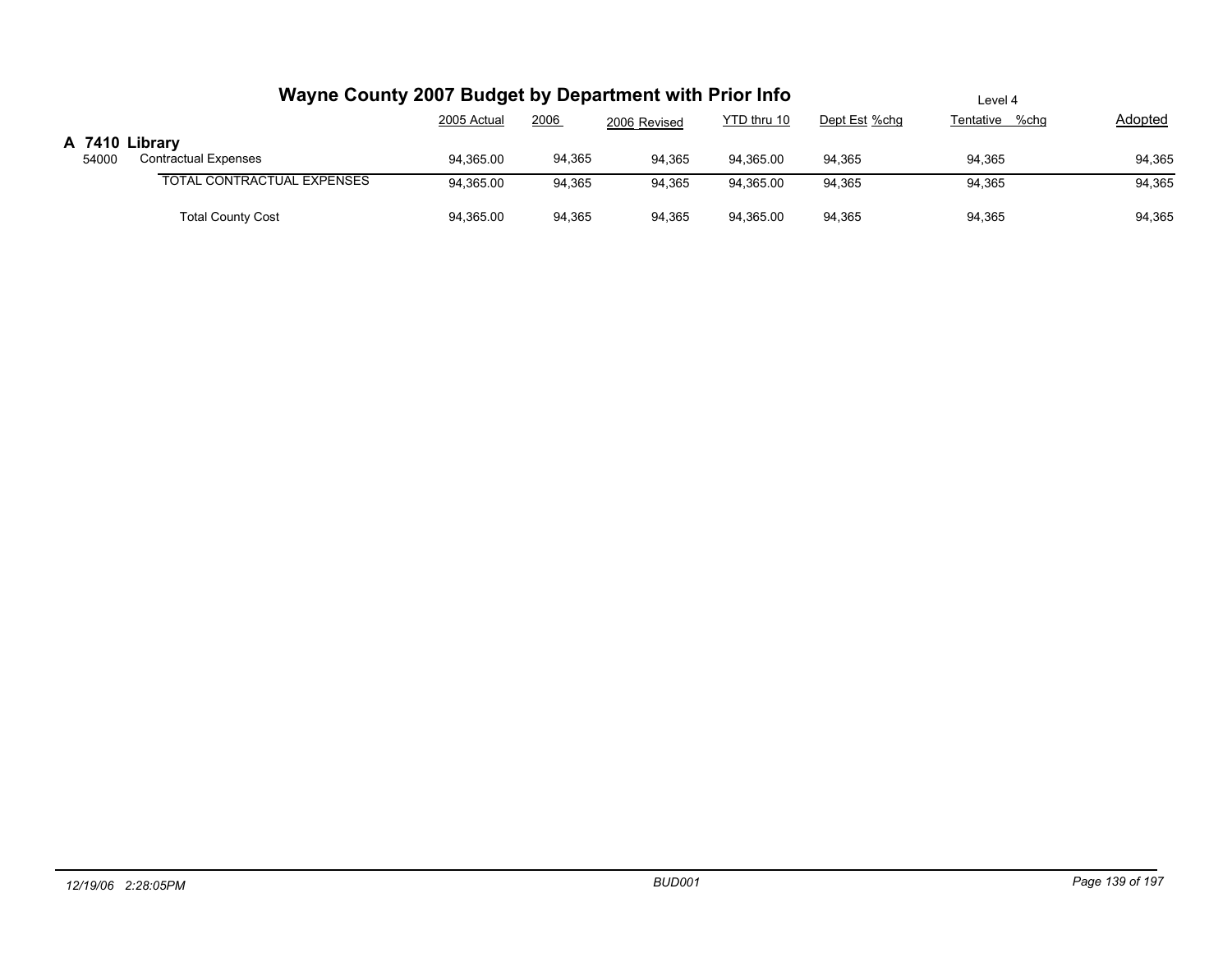|       | Wayne County 2007 Budget by Department with Prior Info | Level 4     |          |              |             |               |          |                |            |         |
|-------|--------------------------------------------------------|-------------|----------|--------------|-------------|---------------|----------|----------------|------------|---------|
|       |                                                        | 2005 Actual | 2006     | 2006 Revised | YTD thru 10 | Dept Est %chg |          | Tentative %chg |            | Adopted |
|       | A 7510 County Historian                                |             |          |              |             |               |          |                |            |         |
| 42089 | Departmental Income                                    | $-3.598.60$ | $-3,000$ | $-3,000$     | $-3,278.32$ | $-3,000$      |          | $-3,000$       |            | 3,000   |
|       | <b>TOTAL REVENUES</b>                                  | $-3,598.60$ | $-3,000$ | $-3,000$     | $-3,278.32$ | $-3,000$      |          | $-3,000$       |            | 3,000   |
| 51075 | County Historian                                       | 25,985.15   | 31,000   | 31,000       | 22,063.78   | 31,000        |          | 28,914         | $-6.73$    | 28,914  |
| 51105 | Clerk Typist - Part Time                               | 11,033.73   | 11,001   | 11,001       | 8,627.43    | 11,001        |          | 11,001         |            | 11,001  |
|       | <b>TOTAL PERSONAL SERVICES</b>                         | 37,018.88   | 42,001   | 42,001       | 30,691.21   | 42,001        |          | 39,915         | $-4.97$    | 39,915  |
| 52200 | Office Equipment                                       | 127.11      |          |              |             |               |          |                |            |         |
| 52500 | Other Equipment                                        |             | 2,500    | 2,500        |             | 2,500         |          | 2,500          |            | 2,500   |
|       | <b>TOTAL EQUIPMENT</b>                                 | 127.11      | 2,500    | 2,500        |             | 2,500         |          | 2,500          |            | 2,500   |
| 54150 | <b>Office Supplies</b>                                 | 1,237.82    | 1,400    | 1,400        | 769.05      | 1,400         |          | 1,400          |            | 1,400   |
| 54166 | Postage                                                | 325.77      | 800      | 800          | 235.53      | 600           | $-25.00$ | 600            | $-25.00$   | 600     |
| 54210 | Gas                                                    | 1,015.96    | 1,456    | 1,456        | 954.59      | 1,800         | 23.63    | 1,800          | 23.63      | 1,800   |
| 54220 | Light & Power                                          | 1,199.84    | 1,236    | 1,236        | 1,002.81    | 1,000         | $-19.09$ | 1,000          | $-19.09$   | 1,000   |
| 54230 | Telephone                                              | 462.89      | 500      | 500          | 520.00      | 650           | 30.00    | 650            | 30.00      | 650     |
| 54240 | Water                                                  | 78.67       | 220      | 246          | 120.94      | 246           | 11.82    | 246            | 11.82      | 246     |
| 54410 | Conference                                             |             | 300      | 300          |             | 400           | 33.33    | 400            | 33.33      | 400     |
| 54414 | Data Processing                                        | 2,304.00    | 2,304    | 2,304        | 2,304.00    | 2,388         | 3.65     | 2,388          | 3.65       | 2,388   |
| 54424 | <b>Equipment - Maint Contract</b>                      | 1,570.07    | 2,000    | 2,000        | 434.07      | 1,800         | $-10.00$ | 1,800          | $-10.00$   | 1,800   |
| 54438 | Maintenance/Repairs                                    | 8,052.00    | 8,052    | 8,052        | 8,052.00    | 8,052         |          | 8,052          |            | 8,052   |
| 54442 | Micro Records                                          |             | 500      | 500          |             | 500           |          | 500            |            | 500     |
| 54460 | Promotion                                              | 1,799.73    | 2,500    | 2,500        |             | 2,500         |          | 2,500          |            | 2,500   |
| 54475 | Software                                               |             | 400      | 400          |             | 400           |          | 400            |            | 400     |
| 54478 | <b>Student History</b>                                 |             | 500      | 500          |             | 500           |          | 500            |            | 500     |
| 54483 | Training, Seminars & Schools                           | 476.42      | 300      | 300          |             | 300           |          | 300            |            | 300     |
| 54485 | Travel                                                 | 61.59       | 150      | 150          |             | 350           | 133.33   |                | 350 133.33 | 350     |
| 54521 | Record Storage                                         | 838.00      | 1,200    | 1,200        |             | 1,200         |          | 1,200          |            | 1,200   |
| 54600 | Misc                                                   | 167.00      | 500      | 500          | 70.00       | 500           |          | 500            |            | 500     |
|       | <b>TOTAL CONTRACTUAL EXPENSES</b>                      | 19,589.76   | 24,318   | 24,344       | 14,462.99   | 24,586        | 1.10     | 24,586         | 1.10       | 24,586  |
| 58100 | Payments to NYS Retirement Sys                         | 1,769.00    | 4,704    | 4,704        |             | 4,704         |          | 2,805          | $-40.37$   | 2,805   |
| 58200 | Payments to Social Security                            | 2,755.46    | 3,213    | 3,213        | 2,347.88    | 2,973         | $-7.47$  | 3,054          | $-4.95$    | 3,054   |
| 58400 | Hospitalization                                        | 1,282.70    |          |              |             |               |          |                |            |         |
| 58600 | Disability                                             | 167.00      | 156      | 156          | 115.00      | 156           |          | 156            |            | 156     |
| 58901 | Employee Assistance Program                            | 22.13       | 24       | 24           | 22.88       | 24            |          | 24             |            | 24      |
|       | <b>TOTAL FRINGE BENEFITS</b>                           | 5,996.29    | 8,097    | 8,097        | 2,485.76    | 7,857         | $-2.96$  | 6,039          | $-25.42$   | 6,039   |
|       | <b>Total County Cost</b>                               | 59,133.44   | 73,916   | 73,942       | 44,361.64   | 73,944        | 0.04     | 70,040         | $-5.24$    | 70,040  |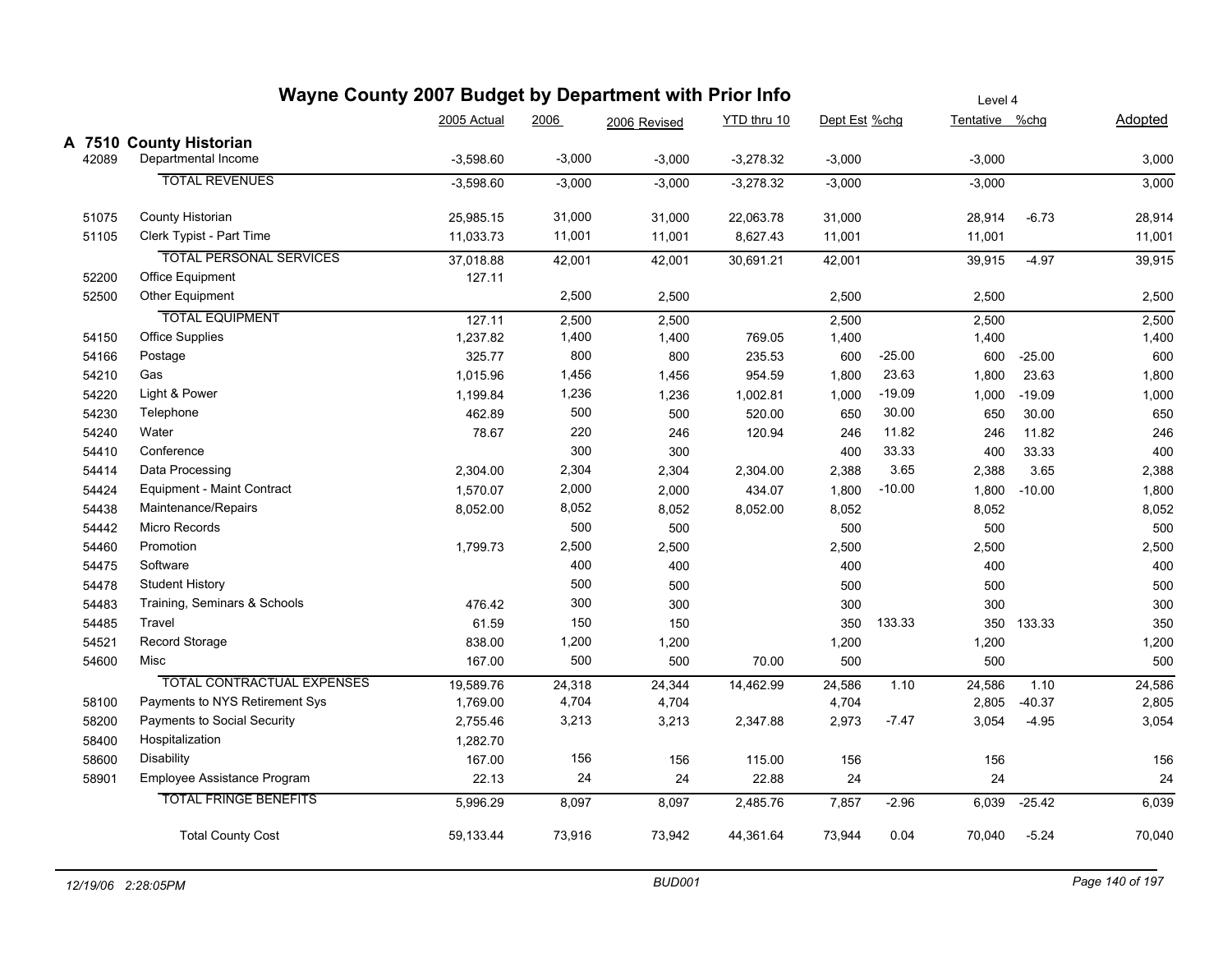|       | Wayne County 2007 Budget by Department with Prior Info   |             |        |              | Level 4     |               |                |         |
|-------|----------------------------------------------------------|-------------|--------|--------------|-------------|---------------|----------------|---------|
|       |                                                          | 2005 Actual | 2006   | 2006 Revised | YTD thru 10 | Dept Est %chg | Tentative %chg | Adopted |
| 54000 | A 7520 Historical Society<br><b>Contractual Expenses</b> | 16.200.00   | 16,200 | 16,200       | 16,200.00   | 16,200        | 16,200         | 16,200  |
|       | TOTAL CONTRACTUAL EXPENSES                               | 16.200.00   | 16,200 | 16,200       | 16.200.00   | 16,200        | 16.200         | 16,200  |
|       | <b>Total County Cost</b>                                 | 16,200.00   | 16,200 | 16,200       | 16,200.00   | 16,200        | 16,200         | 16,200  |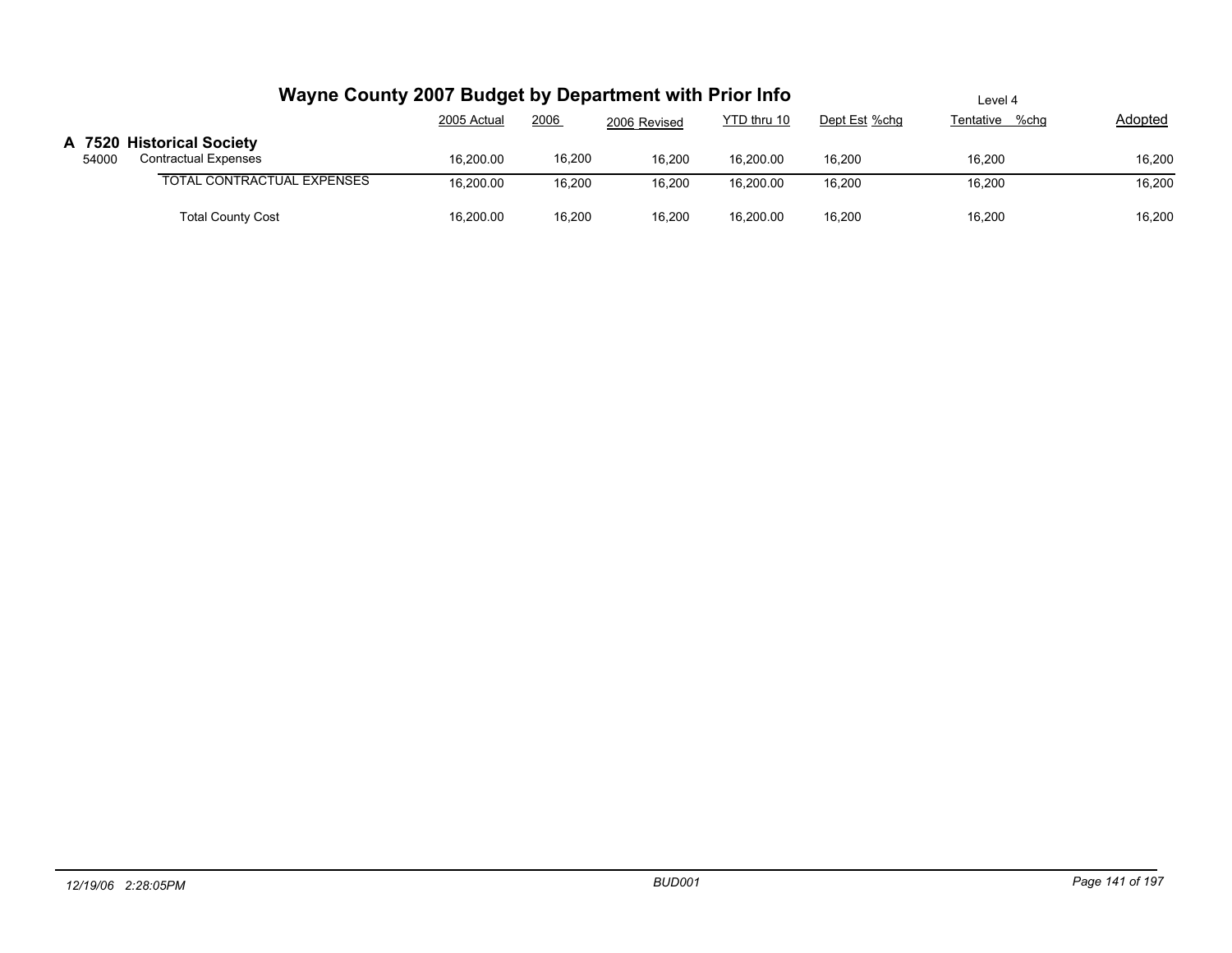|                             | Wayne County 2007 Budget by Department with Prior Info | Level 4 |              |             |               |                |                |
|-----------------------------|--------------------------------------------------------|---------|--------------|-------------|---------------|----------------|----------------|
|                             | 2005 Actual                                            | 2006    | 2006 Revised | YTD thru 10 | Dept Est %chq | Tentative %chg | <b>Adopted</b> |
| A 7560 Council for the Arts |                                                        |         |              |             |               |                |                |

TOTAL CONTRACTUAL EXPENSES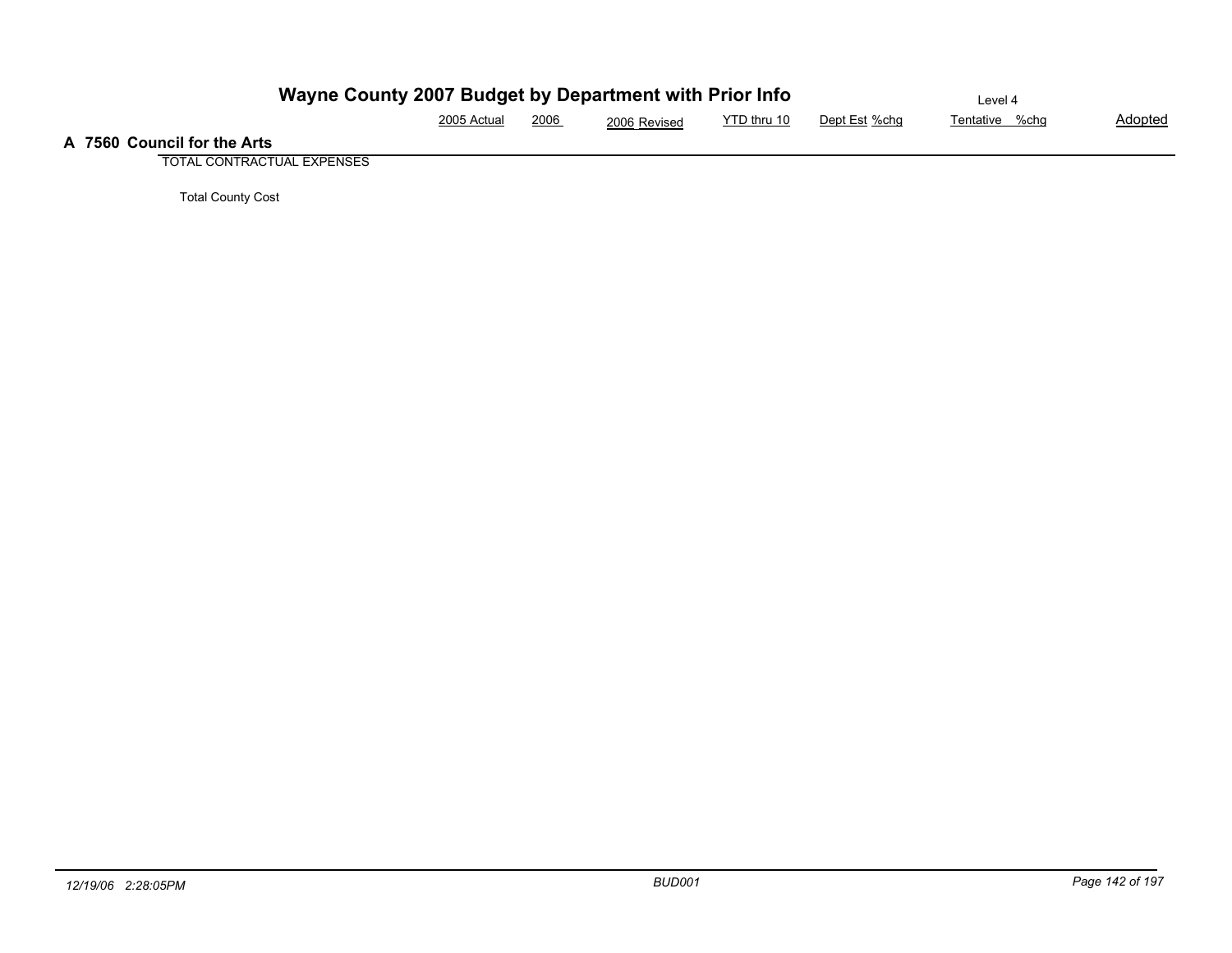|        |                                       | Wayne County 2007 Budget by Department with Prior Info |            |              |               |               |           | Level 4    |           |         |
|--------|---------------------------------------|--------------------------------------------------------|------------|--------------|---------------|---------------|-----------|------------|-----------|---------|
|        |                                       | 2005 Actual                                            | 2006       | 2006 Revised | YTD thru 10   | Dept Est %chg |           | Tentative  | %chg      | Adopted |
| A 8020 | <b>Planning Board</b>                 |                                                        |            |              |               |               |           |            |           |         |
| 41277  | <b>Planning Fees</b>                  | $-1,307.00$                                            | $-19,475$  | $-19,475$    | $-5,591.65$   | $-7,225$      | $-62.90$  | $-12,725$  | $-34.66$  | 12,725  |
| 41294  | Solid Waste Authority Fees            | $-29,250.00$                                           | $-27,000$  | $-27,000$    | $-20,250.00$  | $-27,000$     |           | $-27,000$  |           | 27,000  |
| 42096  | Local Aid - Harbor Management         |                                                        | $-30,354$  | $-30,354$    |               | $-30.354$     |           | $-30,354$  |           | 30,354  |
| 42098  | Snowmobile Registration Fees          |                                                        | $-45,000$  | $-45,000$    | $-11,579.30$  |               | $-100.00$ |            | $-100.00$ |         |
| 43014  | <b>LGRMIF GIS Study</b>               |                                                        |            | $-37,960$    |               | $-37,960$     |           | $-37,960$  |           | 37,960  |
| 43713  | St Aid-Sodus Bay Harbor Manage        |                                                        | $-30,000$  | $-30,000$    | $-13,058.50$  | $-16,942$     | $-43.53$  | $-16,942$  | $-43.53$  | 16,942  |
| 43714  | Snowmobile fund trail fees            | $-17,310.00$                                           |            |              | $-41, 177.50$ | $-50,000$     |           | $-50,000$  |           | 50,000  |
| 43715  | Clyde River Dredging                  |                                                        | $-20,550$  | $-35,550$    |               | $-19,954$     | $-2.90$   | $-19,954$  | $-2.90$   | 19,954  |
| 43721  | Savannah Elem School Study            |                                                        | $-74,400$  | $-74,400$    |               | $-74,400$     |           | $-74,400$  |           | 74,400  |
| 44091  | <b>CDBG</b>                           |                                                        | $-32,000$  | $-32,000$    | $-15, 173.63$ | $-22,500$     | $-29.69$  | $-25,500$  | $-20.31$  | 25,500  |
| 44092  | <b>Erie Canal Parks</b>               |                                                        | $-76,528$  | $-76,528$    |               | $-76,528$     |           | $-76,528$  |           | 76,528  |
| 44093  | <b>SARE Planning Grant</b>            |                                                        |            | $-9,250$     |               | $-8,449$      |           | $-8,449$   |           | 8,449   |
| 44923  | Fed Aid-NDC Reuse Study               |                                                        | $-99,410$  | $-99,410$    |               | $-99,410$     |           | $-99,410$  |           | 99,410  |
|        | <b>TOTAL REVENUES</b>                 | -47,867.00                                             | $-454,717$ | $-516,927$   | $-106,830.58$ | $-470,722$    | 3.52      | $-479,222$ | 5.39      | 479,222 |
| 51099  | Director of Planning                  | 71,103.18                                              | 59,397     | 59,397       | 67,893.15     | 61,587        | 3.69      | 61,587     | 3.69      | 61,587  |
| 51142  | Senior Clerk-Typist                   | 30,044.08                                              | 29,467     | 29,467       | 23,043.50     | 28,990        | $-1.62$   | 28,990     | $-1.62$   | 28,990  |
| 51342  | <b>Senior Planner</b>                 | 94,452.78                                              | 90,279     | 90,279       | 70,698.96     | 90,203        | $-0.08$   | 90,203     | $-0.08$   | 90,203  |
| 51532  | <b>Agricultural Devlop Specialist</b> | 44,272.61                                              | 45,144     | 45,144       | 36,290.72     | 47,140        | 4.42      | 47,140     | 4.42      | 47,140  |
| 51901  | <b>Personal Services</b>              | 11,508.24                                              | 24,934     | 24,934       |               | 24,934        |           | 24,934     |           | 24,934  |
|        | <b>TOTAL PERSONAL SERVICES</b>        | 251,380.89                                             | 249,221    | 249,221      | 197,926.33    | 252,854       | 1.46      | 252,854    | 1.46      | 252,854 |
| 52201  | Computer Equipment                    |                                                        | 1,750      | 1,750        | 1,596.69      | 2,629         | 50.23     | 2,629      | 50.23     | 2,629   |
|        | <b>TOTAL EQUIPMENT</b>                |                                                        | 1,750      | 1,750        | 1,596.69      | 2,629         | 50.23     | 2,629      | 50.23     | 2,629   |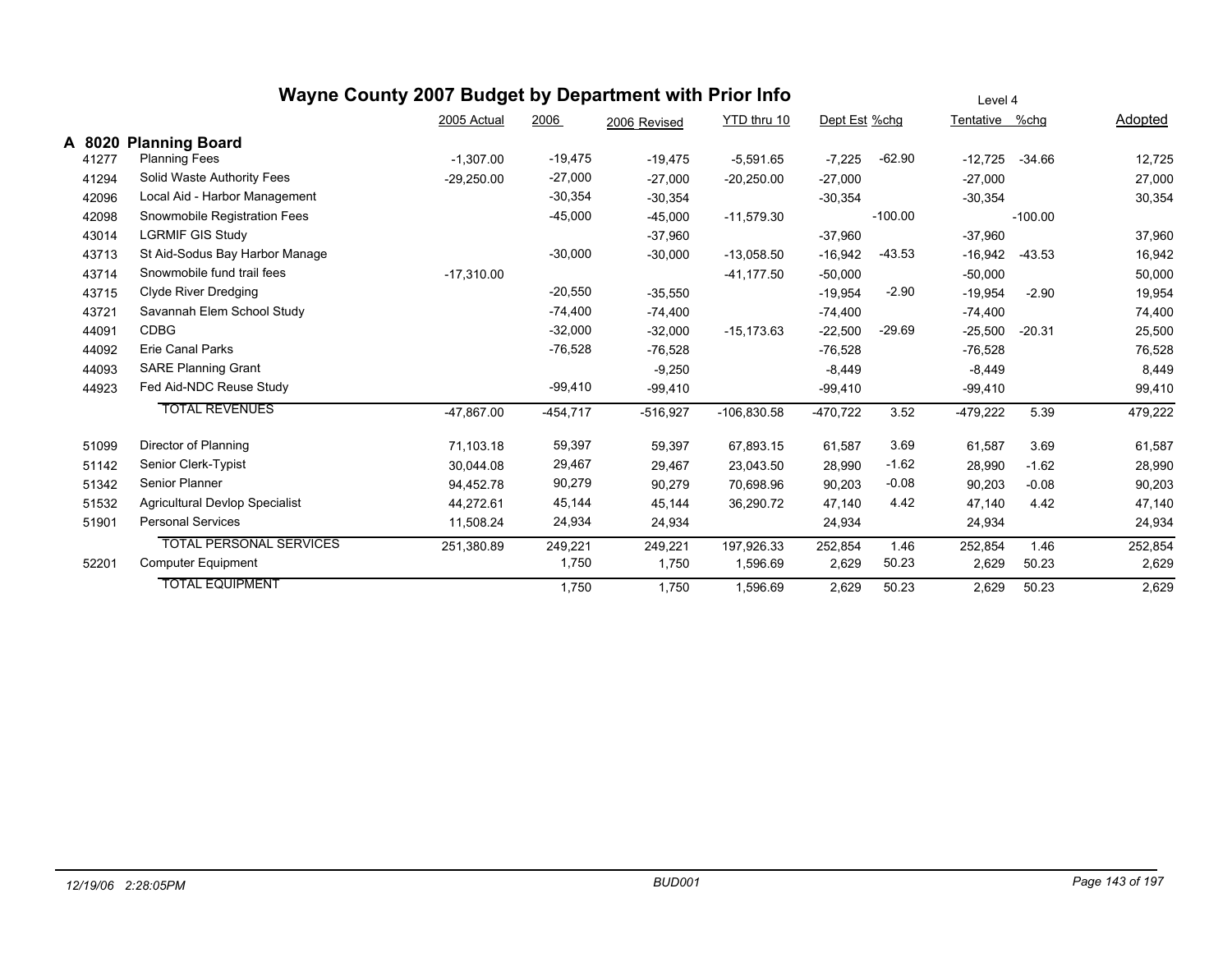|  | Wayne County 2007 Budget by Department with Prior Info | Level |
|--|--------------------------------------------------------|-------|
|  |                                                        |       |

|       |                                   | 2005 Actual | 2006    | 2006 Revised | YTD thru 10 | Dept Est %chg |           | Tentative %chg |           | Adopted |
|-------|-----------------------------------|-------------|---------|--------------|-------------|---------------|-----------|----------------|-----------|---------|
|       | A 8020 Planning Board             |             |         |              |             |               |           |                |           |         |
| 54150 | <b>Office Supplies</b>            | 1,581.78    | 2,000   | 2,000        | 1,317.73    | 2,000         |           | 2,000          |           | 2,000   |
| 54166 | Postage                           | 1,147.60    | 2,000   | 2,000        | 1,465.81    | 2,000         |           | 2,000          |           | 2,000   |
| 54191 | Snowmobile Expense                | 57.700.00   | 45,000  | 45,000       | 52,756.80   | 50,000        | 11.11     | 50,000         | 11.11     | 50,000  |
| 54192 | <b>Erie Canal Parks</b>           |             | 79,528  | 79,528       |             | 79,528        |           | 79,528         |           | 79,528  |
| 54210 | Gas                               | 1,017.13    | 1,600   | 1,600        | 955.68      | 1,950         | 21.88     | 1,950          | 21.88     | 1,950   |
| 54220 | Light & Power                     | 1,099.45    | 1,030   | 1,081        | 1,055.20    | 1,100         | 6.80      | 1,100          | 6.80      | 1,100   |
| 54230 | Telephone                         | 2,439.86    | 3,000   | 3,000        | 1,862.89    | 3,000         |           | 3,000          |           | 3,000   |
| 54240 | Water                             | 104.53      | 190     | 216          | 121.08      | 200           | 5.26      | 200            | 5.26      | 200     |
| 54403 | <b>AG District Reviews</b>        | 1,638.83    | 3,500   | 3,500        | 132.71      | 2,500         | $-28.57$  | 2,500          | $-28.57$  | 2,500   |
| 54410 | Conference                        | 141.85      | 975     | 975          | 120.00      | 1,370         | 40.51     | 720            | $-26.15$  | 720     |
| 54414 | Data Processing                   | 6,420.00    | 6,420   | 6,420        | 6,420.00    | 6,584         | 2.55      | 6,584          | 2.55      | 6,584   |
| 54418 | Dues                              | 1,033.00    | 1,120   | 1,120        | 1,113.00    | 1,243         | 10.98     | 1,243          | 10.98     | 1,243   |
| 54438 | Maintenance/Repairs               | 8,064.00    | 8,064   | 8,064        | 8,064.00    | 8,064         |           | 8,064          |           | 8,064   |
| 54456 | Printing                          | 3,090.64    | 3,200   | 3,200        | 2,986.68    | 3,000         | $-6.25$   | 3,000          | $-6.25$   | 3,000   |
| 54472 | Subscriptions                     | 665.80      | 838     | 838          | 512.50      | 821           | $-2.03$   | 821            | $-2.03$   | 821     |
| 54475 | Software                          | 1,000.00    | 2,220   | 2,220        | 285.18      | 2,520         | 13.51     | 2,520          | 13.51     | 2,520   |
| 54485 | Travel                            | 6,173.29    | 8,100   | 8,100        | 4,993.18    | 8,100         |           | 8,100          |           | 8,100   |
| 54520 | Consultants                       | 5,000.00    |         |              |             |               |           |                |           |         |
| 54537 | <b>SARE Planning Grant</b>        |             |         | 9,250        | 801.00      | 8,449         |           | 8,449          |           | 8,449   |
| 54546 | <b>Environmental Restorations</b> | 6,092.56    |         |              |             |               |           |                |           |         |
| 54547 | Newark Develop Property           |             | 99,410  | 99,410       |             | 99,410        |           | 99,410         |           | 99,410  |
| 54548 | Harbor Management Plan            | 3,787.06    | 60,354  | 60,354       | 22,494.77   | 47,295        | $-21.64$  | 47,295         | $-21.64$  | 47,295  |
| 54549 | <b>Mitigation Planning</b>        |             | 72,400  | 72,400       |             |               | $-100.00$ |                | $-100.00$ |         |
| 54551 | <b>Clyde River Dredging</b>       |             | 20,550  | 35,550       | 15,595.90   | 19,954        | $-2.90$   | 19,954         | $-2.90$   | 19,954  |
| 54554 | <b>Aquatic Weed Harvester</b>     | 45,000.00   |         |              |             |               |           |                |           |         |
| 54555 | Savannah Elem School Study        |             |         |              |             | 74,400        |           | 74,400         |           | 74,400  |
| 54560 | <b>LGRMIF GIS Study</b>           |             |         | 37,960       |             | 37,960        |           | 37,960         |           | 37,960  |
| 54600 | Misc                              | 431.70      | 1,400   | 1,400        | 753.63      | 1,400         |           | 1,400          |           | 1,400   |
|       | <b>TOTAL CONTRACTUAL EXPENSES</b> | 153,629.08  | 422,899 | 485,186      | 123,807.74  | 462,848       | 9.45      | 462,198        | 9.29      | 462,198 |
| 58100 | Payments to NYS Retirement Sys    | 25,554.00   | 29,033  | 29,033       |             | 22,548        | $-22.34$  | 22,548         | $-22.34$  | 22,548  |
| 58200 | Payments to Social Security       | 19,049.53   | 19,224  | 19,224       | 14,796.53   | 17,238        | $-10.33$  | 17,238         | $-10.33$  | 17,238  |
| 58400 | Hospitalization                   | 30,867.35   | 36,170  | 36,170       | 32,860.17   | 41,621        | 15.07     | 41,621         | 15.07     | 41,621  |
| 58600 | Disability                        | 812.00      | 780     | 780          | 575.00      | 780           |           | 780            |           | 780     |
| 58901 | Employee Assistance Program       | 73.75       | 76      | 76           | 75.49       | 80            | 5.26      | 80             | 5.26      | 80      |
|       | <b>TOTAL FRINGE BENEFITS</b>      | 76,356.63   | 85,283  | 85,283       | 48,307.19   | 82,267        | $-3.54$   | 82,267         | $-3.54$   | 82,267  |
|       | <b>Total County Cost</b>          | 433,499.60  | 304,436 | 304,513      | 264,807.37  | 329,876       | 8.36      | 320,726        | 5.35      | 320,726 |
|       |                                   |             |         |              |             |               |           |                |           |         |

Level 4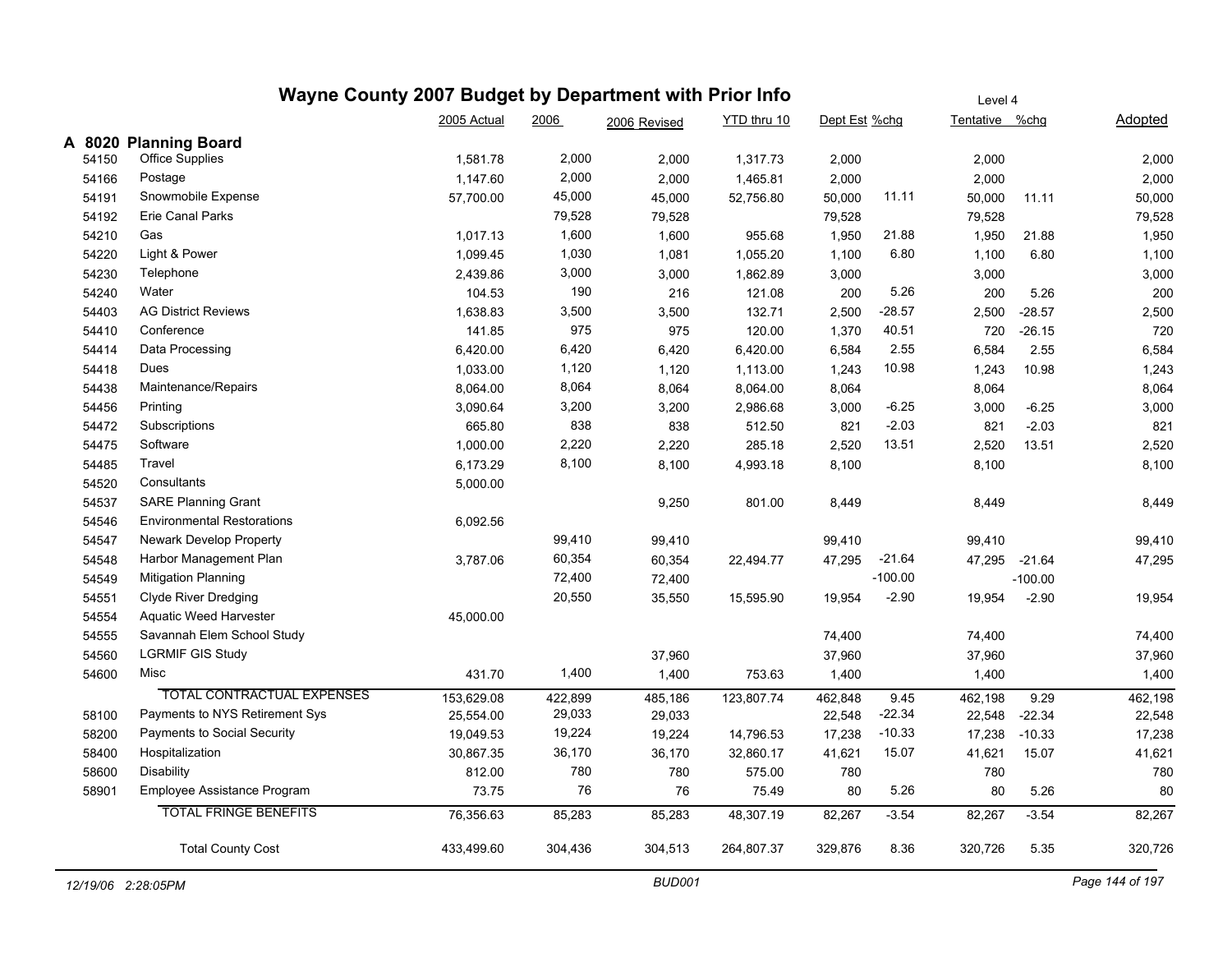|       | Wayne County 2007 Budget by Department with Prior Info       | Level 4     |       |              |             |               |      |                |      |         |
|-------|--------------------------------------------------------------|-------------|-------|--------------|-------------|---------------|------|----------------|------|---------|
|       |                                                              | 2005 Actual | 2006  | 2006 Revised | YTD thru 10 | Dept Est %chg |      | Tentative %chg |      | Adopted |
| 54400 | A 8025 Regional Planning Board<br><b>Contracted Services</b> | 9.970.00    | 9,595 | 9,970        | 9.970.00    | 9,970         | 3.91 | 9.970          | 3.91 | 9,970   |
|       | <b>TOTAL CONTRACTUAL EXPENSES</b>                            | 9,970.00    | 9,595 | 9,970        | 9.970.00    | 9,970         | 3.91 | 9.970          | 3.91 | 9,970   |
|       | <b>Total County Cost</b>                                     | 9,970.00    | 9,595 | 9,970        | 9,970.00    | 9,970         | 3.91 | 9.970          | 3.91 | 9,970   |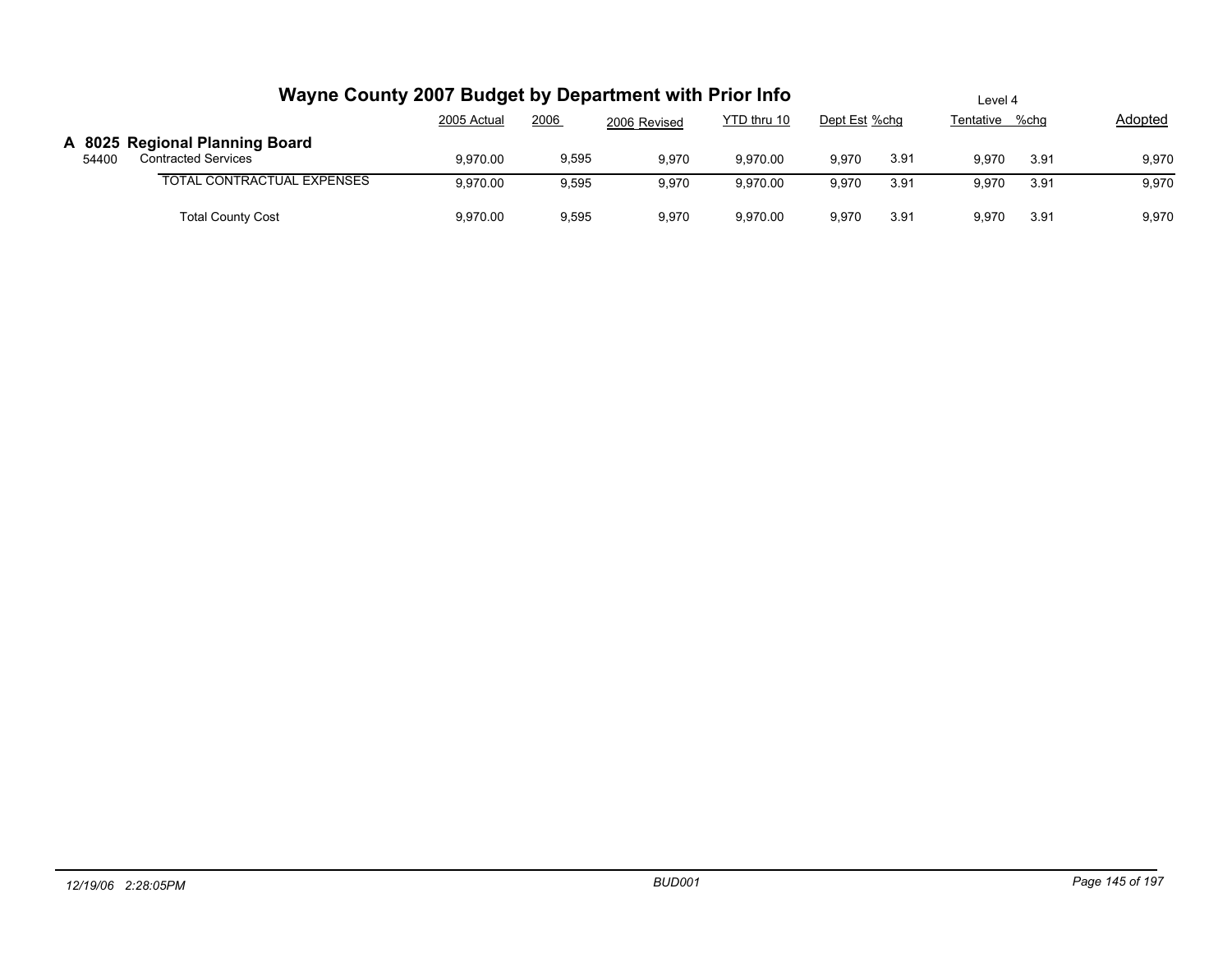|       | Wayne County 2007 Budget by Department with Prior Info       |             | Level 4 |              |             |               |       |                   |         |
|-------|--------------------------------------------------------------|-------------|---------|--------------|-------------|---------------|-------|-------------------|---------|
|       |                                                              | 2005 Actual | 2006    | 2006 Revised | YTD thru 10 | Dept Est %chg |       | %chq<br>Tentative | Adopted |
| 54000 | A 8160 Solid Waste Management<br><b>Contractual Expenses</b> | .096.803.00 | 969,371 | 1.044.371    | 969.371.00  | 1.069.371     | 10.32 | 969.371           | 969.371 |
|       | <b>TOTAL CONTRACTUAL EXPENSES</b>                            | ,096,803.00 | 969.371 | 1.044.371    | 969.371.00  | 1.069.371     | 10.32 | 969.371           | 969,371 |
|       | <b>Total County Cost</b>                                     | 096,803.00  | 969,371 | 1,044,371    | 969,371.00  | 1,069,371     | 10.32 | 969,371           | 969,371 |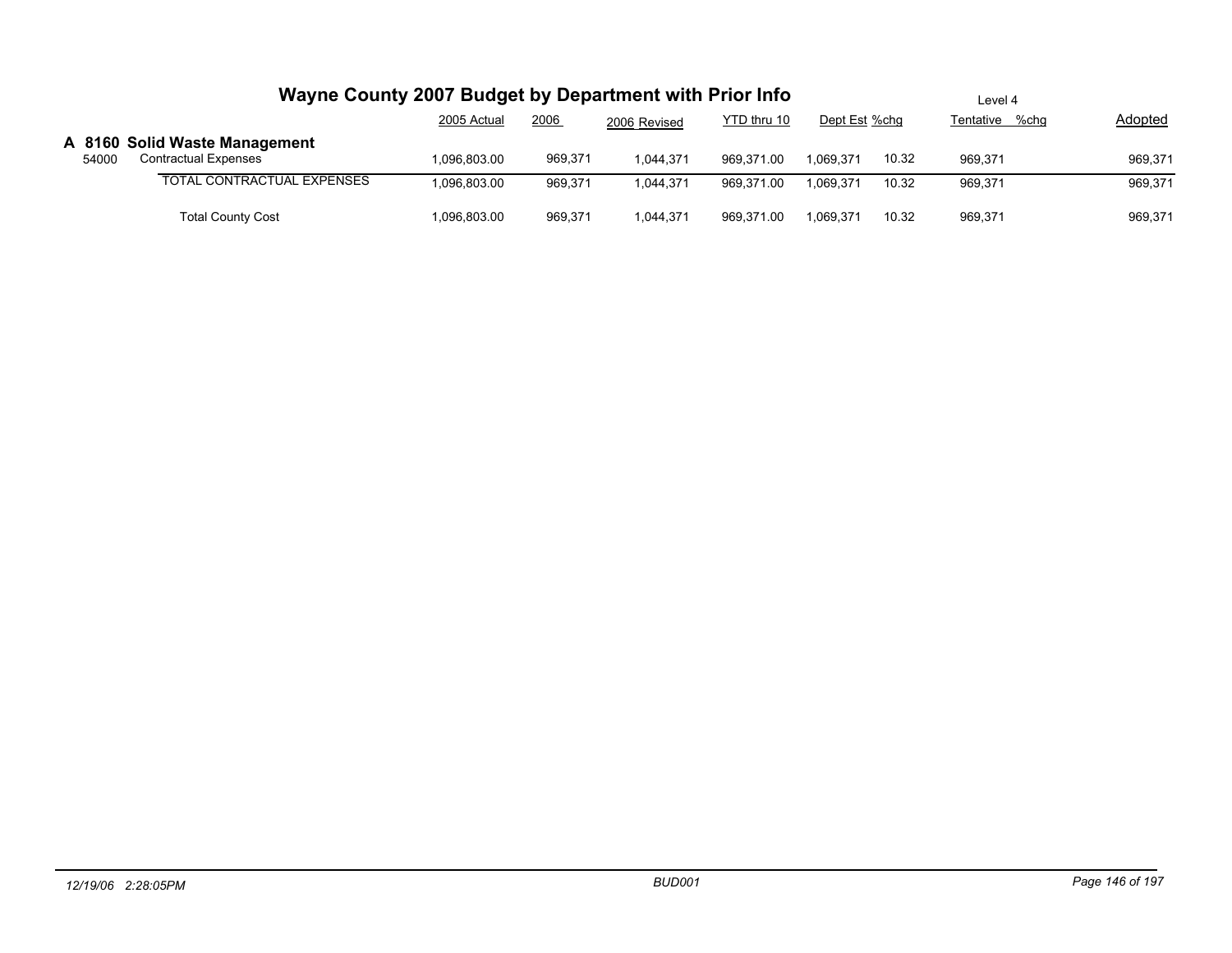|       | <b>The County 2007 Budget by Department with Prior into</b> |              |           |              |              | Level 4       |                |           |         |  |
|-------|-------------------------------------------------------------|--------------|-----------|--------------|--------------|---------------|----------------|-----------|---------|--|
|       |                                                             | 2005 Actual  | 2006      | 2006 Revised | YTD thru 10  | Dept Est %chg | Tentative %chg |           | Adopted |  |
|       | A 8687 Economic Development Zone Admn                       |              |           |              |              |               |                |           |         |  |
|       | Empire Zone<br>43720                                        | $-40,167.02$ | $-20,613$ | $-20,613$    | $-19,189.00$ | $-100.00$     | $-21,104$      | 2.38      | 21,104  |  |
|       | <b>TOTAL REVENUES</b>                                       | $-40,167.02$ | $-20,613$ | $-20,613$    | $-19,189.00$ | $-100.00$     | $-21,104$      | 2.38      | 21,104  |  |
|       | <b>Empire Development Zone Coord</b><br>51551               | 9,932.62     | 40,000    | 40,000       |              | $-100.00$     |                | $-100.00$ |         |  |
|       | <b>TOTAL PERSONAL SERVICES</b>                              | 9,932.62     | 40,000    | 40,000       |              | $-100.00$     |                | $-100.00$ |         |  |
|       | <b>TOTAL EQUIPMENT</b>                                      |              |           |              |              |               |                |           |         |  |
|       | <b>Office Supplies</b><br>54150                             | 341.99       | 600       | 600          |              | $-100.00$     | 600            |           | 600     |  |
|       | 54166<br>Postage                                            |              | 200       | 200          |              | $-100.00$     | 200            |           | 200     |  |
|       | Gas<br>54210                                                | 79.93        | 180       | 180          | 66.64        | $-100.00$     | 200            | 11.11     | 200     |  |
|       | Light & Power<br>54220                                      | 257.88       | 310       | 324          | 274.34       | $-100.00$     | 350            | 12.90     | 350     |  |
|       | 54230<br>Telephone                                          | 285.60       | 960       | 960          | 155.45       | $-100.00$     | 960            |           | 960     |  |
|       | Water<br>54240                                              | 14.18        | 30        | 30           | 17.90        | $-100.00$     | 40             | 33.33     | 40      |  |
|       | Conference<br>54410                                         | 827.43       | 3,100     | 3,100        |              | $-100.00$     | 3,100          |           | 3,100   |  |
|       | Data Processing<br>54414                                    | 1,242.00     | 1,242     | 1,242        | 1,242.00     | $-100.00$     | 1,400          | 12.72     | 1,400   |  |
|       | Maintenance/Repairs<br>54438                                | 972.00       | 972       | 972          | 972.00       | $-100.00$     | 972            |           | 972     |  |
|       | 54456<br>Printing                                           | 60.00        | 250       | 250          |              | $-100.00$     | 250            |           | 250     |  |
|       | Travel<br>54485                                             | 369.98       | 1,260     | 1,260        | 226.45       | $-100.00$     | 1,260          |           | 1,260   |  |
|       | <b>Clerical Service Contracts</b><br>54493                  | 7,041.01     | 10,000    | 10,000       | 7,023.31     | $-100.00$     | 30,376 203.76  |           | 30,376  |  |
|       | 54520<br>Consultants                                        | 27,552.50    | 2,000     | 11,448       | 1,132.50     | $-100.00$     | 2,000          |           | 2,000   |  |
|       | 54541<br>Marketing                                          | 3,599.32     |           |              | 226.16       |               | 500            |           | 500     |  |
|       | TOTAL CONTRACTUAL EXPENSES                                  | 42,643.82    | 21,104    | 30,565       | 11,336.75    | $-100.00$     | 42,208 100.00  |           | 42,208  |  |
|       | Payments to NYS Retirement Sys<br>58100                     | 4,958.00     | 3,930     | 3,930        |              | $-100.00$     |                | $-100.00$ |         |  |
|       | Payments to Social Security<br>58200                        | 748.70       | 3,060     | 3,060        |              | $-100.00$     |                | $-100.00$ |         |  |
|       | Hospitalization<br>58400                                    | 1,089.24     | 3,952     | 3,952        |              | $-100.00$     |                | $-100.00$ |         |  |
|       | Disability<br>58600                                         | 52.00        | 156       | 156          |              | $-100.00$     |                | $-100.00$ |         |  |
| 58901 | Employee Assistance Program                                 | 14.75        | 16        | 16           | 15.25        | $-100.00$     |                | $-100.00$ |         |  |
|       | <b>TOTAL FRINGE BENEFITS</b>                                | 6,862.69     | 11,114    | 11,114       | 15.25        | $-100.00$     |                | $-100.00$ |         |  |
|       | <b>Total County Cost</b>                                    | 19,272.11    | 51,605    | 61,066       | $-7,837.00$  | $-100.00$     | 21,104 -59.10  |           | 21,104  |  |
|       |                                                             |              |           |              |              |               |                |           |         |  |

## **Wayne County 2007 Budget by Department with Prior Info**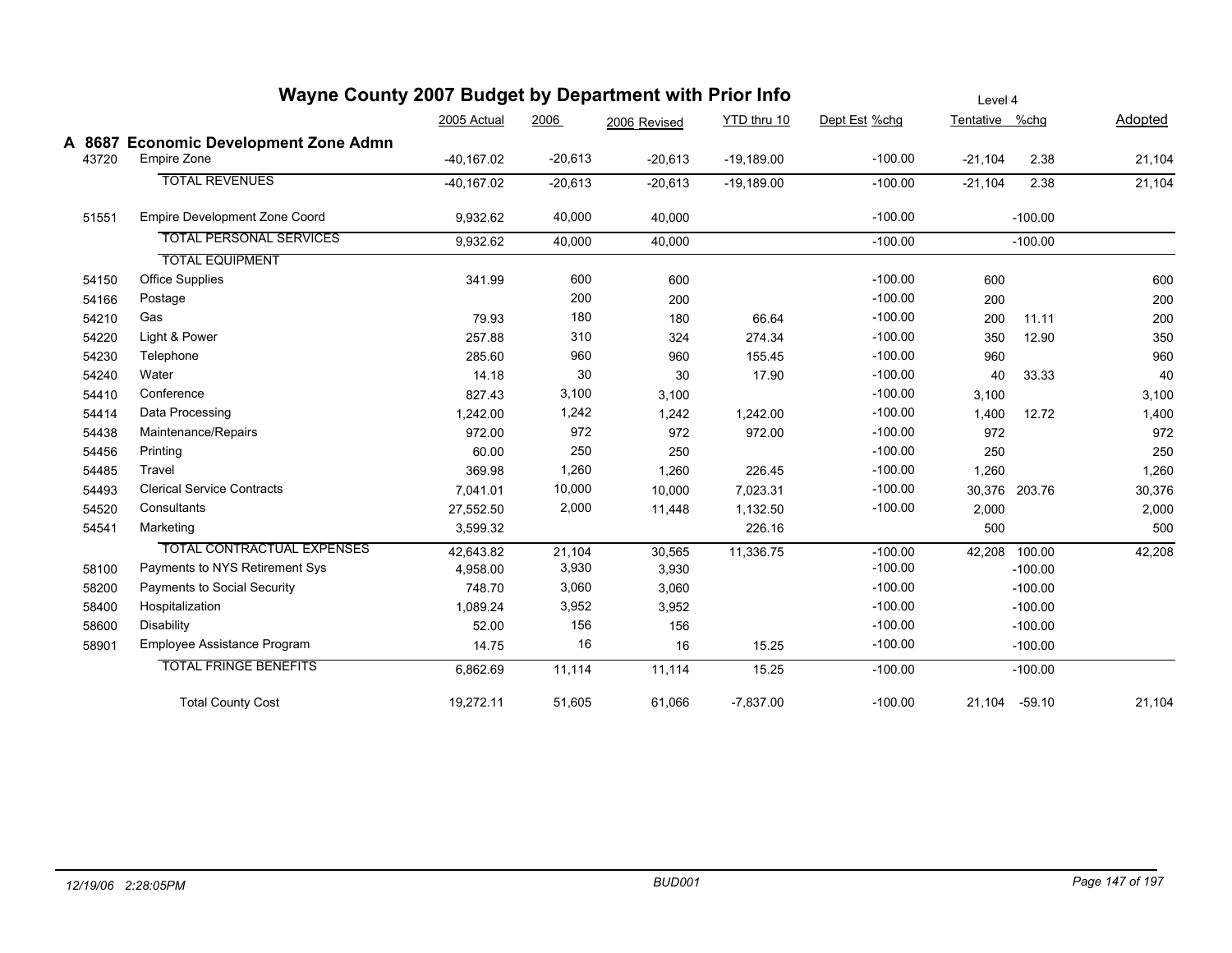|       | Wayne County 2007 Budget by Department with Prior Info       | Level 4     |       |              |             |               |                |                |
|-------|--------------------------------------------------------------|-------------|-------|--------------|-------------|---------------|----------------|----------------|
|       |                                                              | 2005 Actual | 2006  | 2006 Revised | YTD thru 10 | Dept Est %chg | Tentative %chg | <b>Adopted</b> |
| 54000 | A 8720 Fish & Game Department<br><b>Contractual Expenses</b> | 1.377.00    | 1,377 | 1,377        | .377.00     | 1,377         | 1.377          | 1,377          |
|       | <b>TOTAL CONTRACTUAL EXPENSES</b>                            | 1.377.00    | 1,377 | 1,377        | .377.00     | 1.377         | 1,377          | 1,377          |
|       | <b>Total County Cost</b>                                     | 1.377.00    | 1,377 | 1,377        | .377.00     | 1.377         | 1.377          | 1,377          |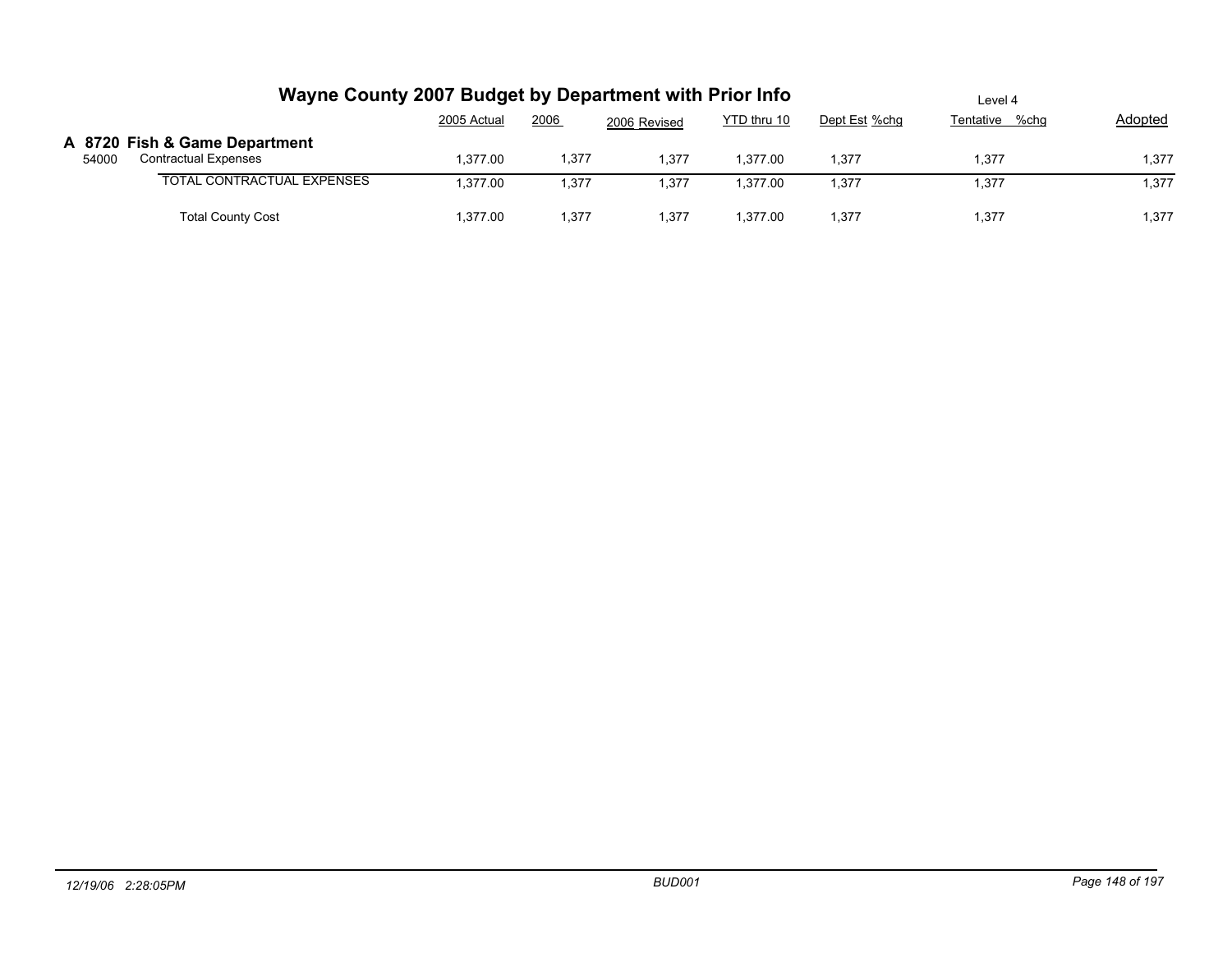|                | Wayne County 2007 Budget by Department with Prior Info                                | Level 4                 |                   |                   |                         |                   |                   |       |                   |
|----------------|---------------------------------------------------------------------------------------|-------------------------|-------------------|-------------------|-------------------------|-------------------|-------------------|-------|-------------------|
|                |                                                                                       | 2005 Actual             | 2006              | 2006 Revised      | YTD thru 10             | Dept Est %chq     | Tentative         | %chq  | Adopted           |
| 54000<br>54400 | A 8730 Soil Conservation<br><b>Contractual Expenses</b><br><b>Contracted Services</b> | 184.474.99<br>49.557.25 | 184,475<br>50,000 | 184.475<br>50,000 | 184.475.01<br>40.159.49 | 184.475<br>50,000 | 184.475<br>80.000 | 60.00 | 184,475<br>80,000 |
|                | TOTAL CONTRACTUAL EXPENSES                                                            | 234.032.24              | 234.475           | 234.475           | 224.634.50              | 234.475           | 264.475           | 12.79 | 264,475           |
|                | <b>Total County Cost</b>                                                              | 234.032.24              | 234.475           | 234,475           | 224.634.50              | 234.475           | 264.475           | 12.79 | 264,475           |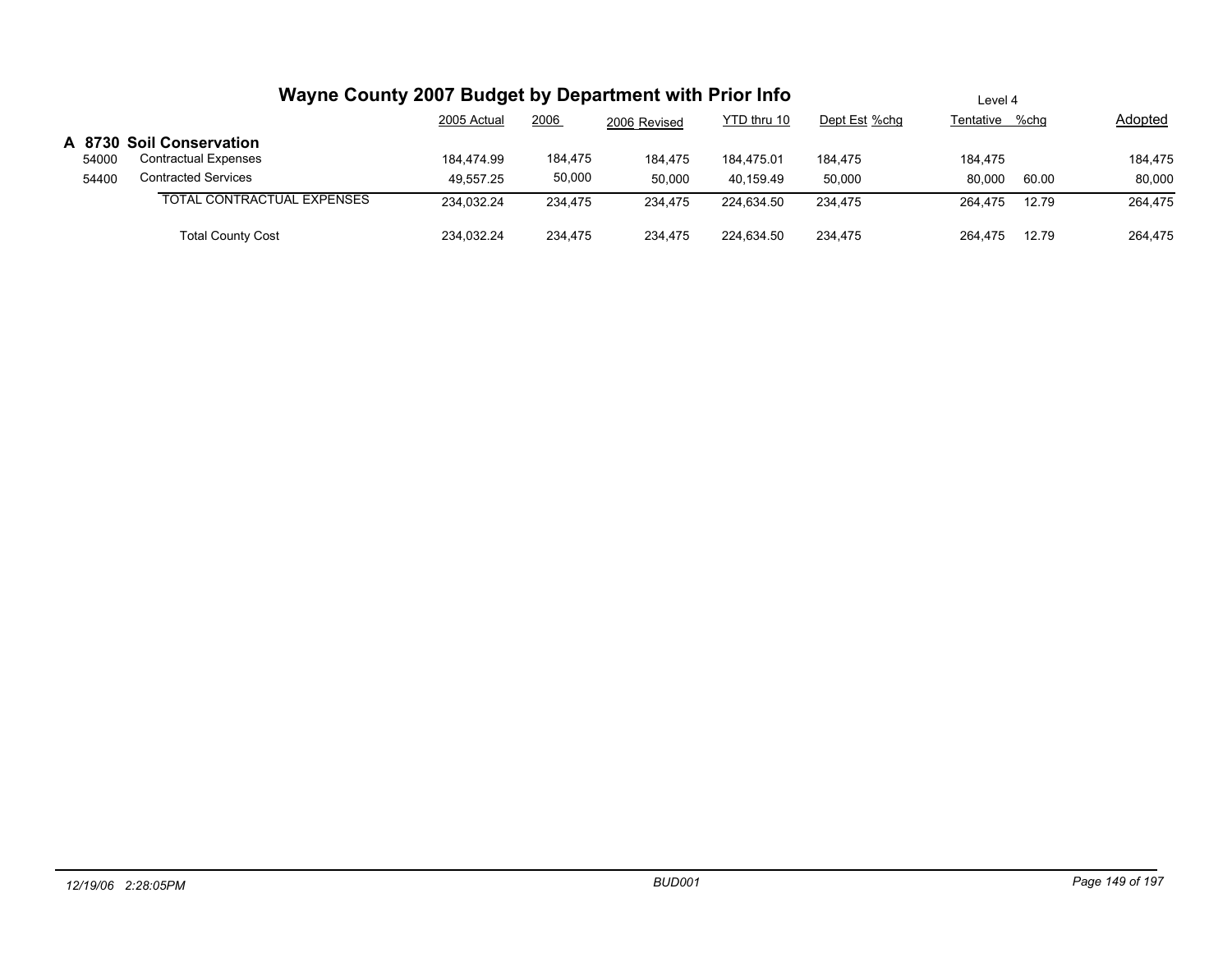|       | Wayne County 2007 Budget by Department with Prior Info         | Level 4     |       |              |             |               |                |         |
|-------|----------------------------------------------------------------|-------------|-------|--------------|-------------|---------------|----------------|---------|
|       |                                                                | 2005 Actual | 2006  | 2006 Revised | YTD thru 10 | Dept Est %chg | Tentative %chg | Adopted |
| 54000 | A 8752 Palmyra Union Ag Society<br><b>Contractual Expenses</b> |             | 5,265 | 5.265        |             | 5.265         | 5.265          | 5,265   |
|       | <b>TOTAL CONTRACTUAL EXPENSES</b>                              |             | 5,265 | 5,265        |             | 5,265         | 5,265          | 5,265   |
|       | <b>Total County Cost</b>                                       |             | 5,265 | 5,265        |             | 5,265         | 5,265          | 5,265   |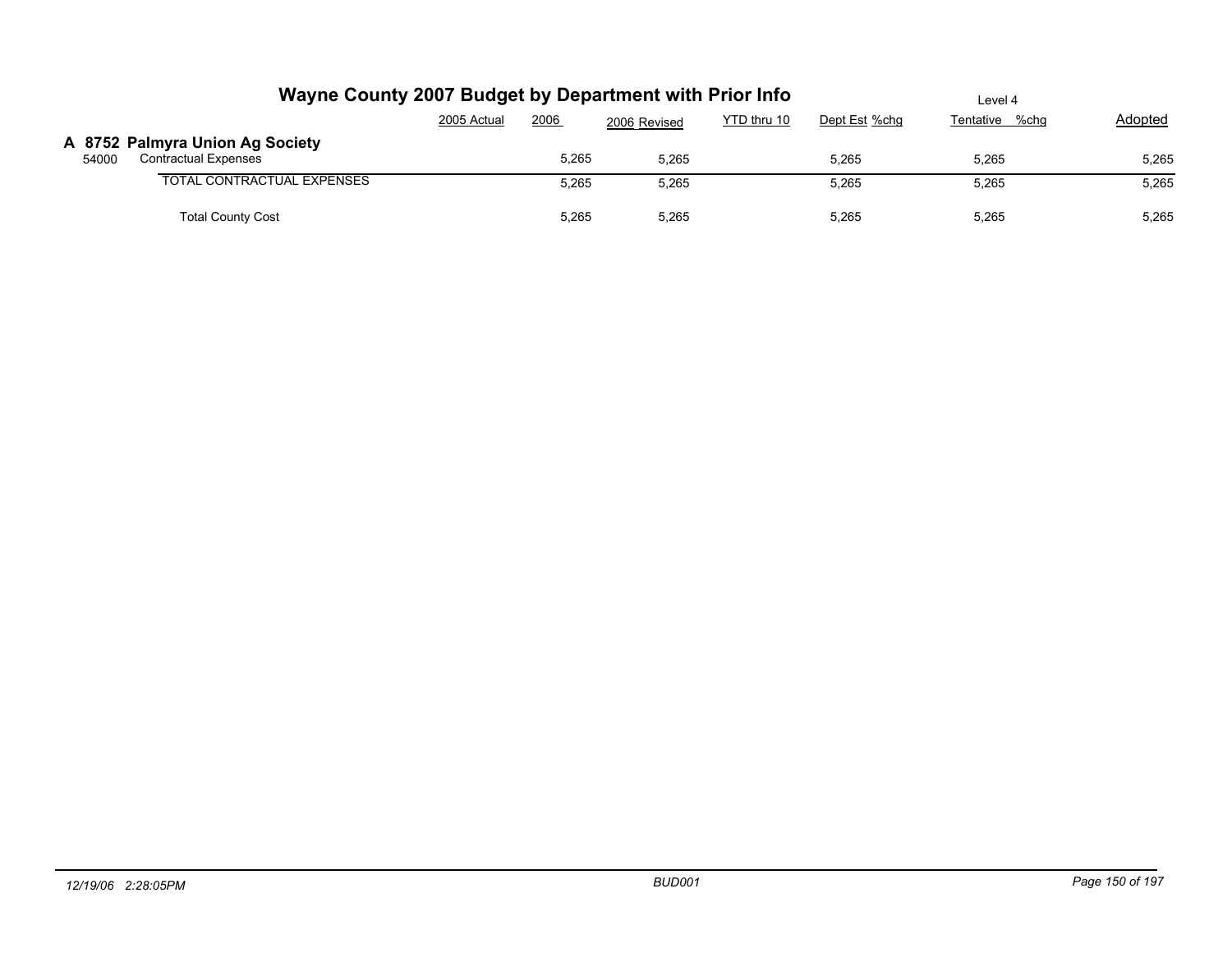|       | Wayne County 2007 Budget by Department with Prior Info      | Level 4     |         |              |             |               |      |           |      |         |
|-------|-------------------------------------------------------------|-------------|---------|--------------|-------------|---------------|------|-----------|------|---------|
|       |                                                             | 2005 Actual | 2006    | 2006 Revised | YTD thru 10 | Dept Est %chg |      | Tentative | %chq | Adopted |
| 54000 | A 8754 County Extension Serv<br><b>Contractual Expenses</b> | 412.279.00  | 412,279 | 412.279      | 412,279.00  | 424.647       | 3.00 | 424.647   | 3.00 | 424,647 |
|       | TOTAL CONTRACTUAL EXPENSES                                  | 412.279.00  | 412.279 | 412.279      | 412,279.00  | 424.647       | 3.00 | 424,647   | 3.00 | 424,647 |
|       | <b>Total County Cost</b>                                    | 412.279.00  | 412.279 | 412.279      | 412,279.00  | 424.647       | 3.00 | 424.647   | 3.00 | 424,647 |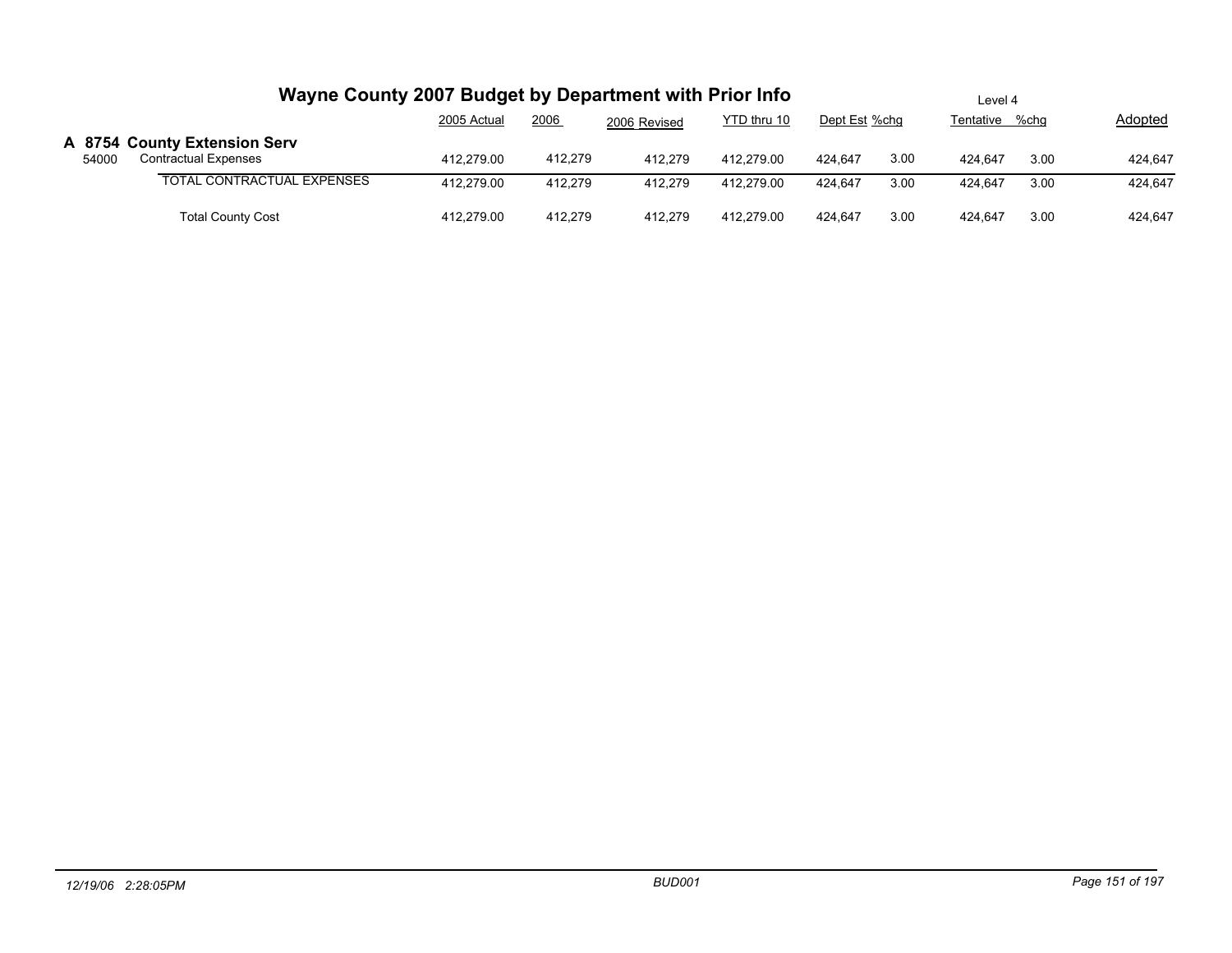|                                                                | Wayne County 2007 Budget by Department with Prior Info |              |             |               | Level 4        |         |
|----------------------------------------------------------------|--------------------------------------------------------|--------------|-------------|---------------|----------------|---------|
|                                                                | 2006<br>2005 Actual                                    | 2006 Revised | YTD thru 10 | Dept Est %chg | Tentative %chg | Adopted |
| A 9030 Social Security<br>Payments to Social Security<br>58200 | $-0.09$                                                |              |             |               |                |         |
| <b>TOTAL FRINGE BENEFITS</b>                                   | $-0.09$                                                |              |             |               |                |         |
| <b>Total County Cost</b>                                       | $-0.09$                                                |              |             |               |                |         |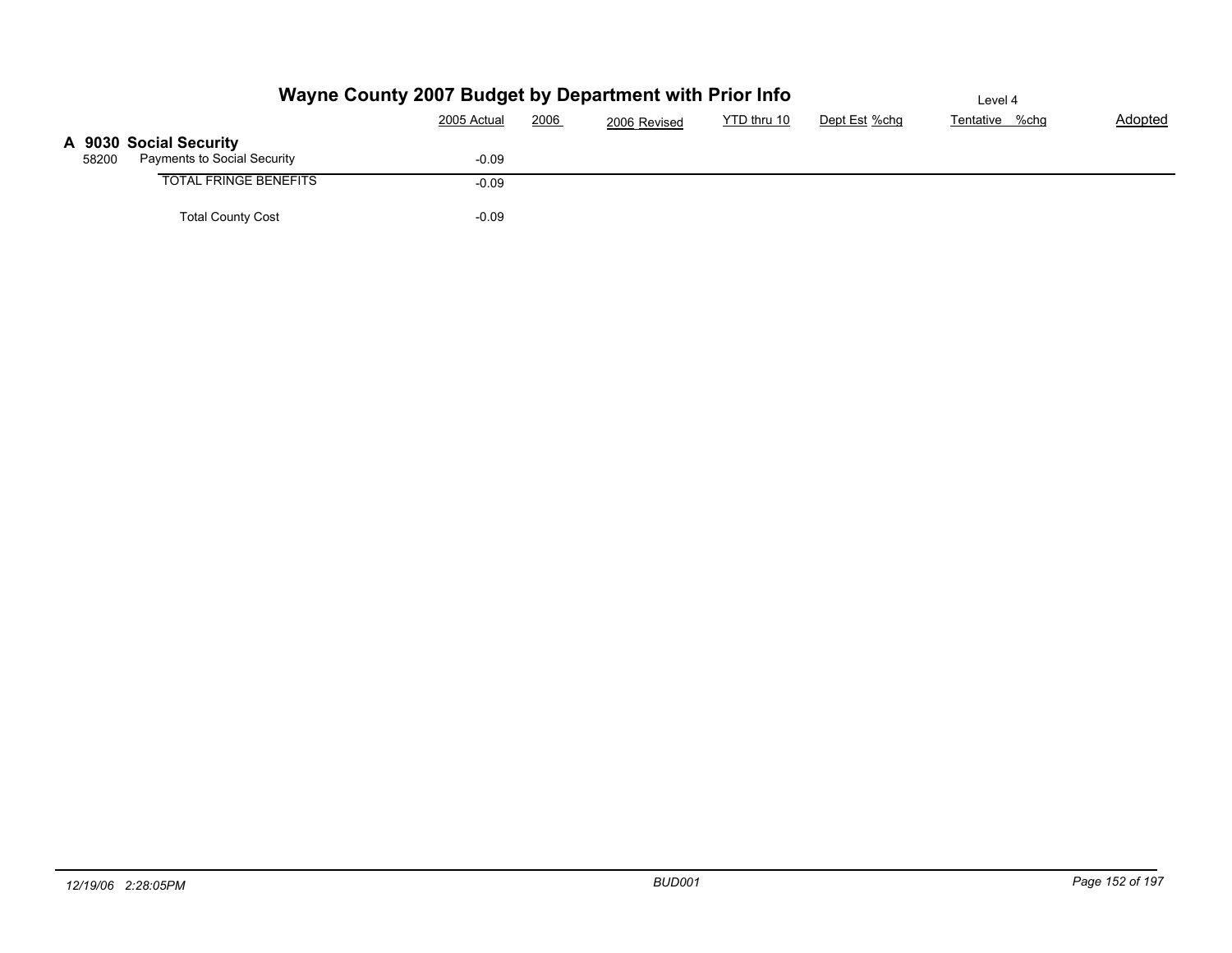|       | Wayne County 2007 Budget by Department with Prior Info | Level 4     |      |              |             |               |                |         |
|-------|--------------------------------------------------------|-------------|------|--------------|-------------|---------------|----------------|---------|
|       |                                                        | 2005 Actual | 2006 | 2006 Revised | YTD thru 10 | Dept Est %chg | Tentative %chg | Adopted |
|       | A 9040 Workmens Compensation Payments                  |             |      |              |             |               |                |         |
| 58300 | Workmens Comp                                          | 217.408.00  |      |              |             |               |                |         |
|       | <b>TOTAL FRINGE BENEFITS</b>                           | 217,408.00  |      |              |             |               |                |         |
|       | <b>Total County Cost</b>                               | 217,408.00  |      |              |             |               |                |         |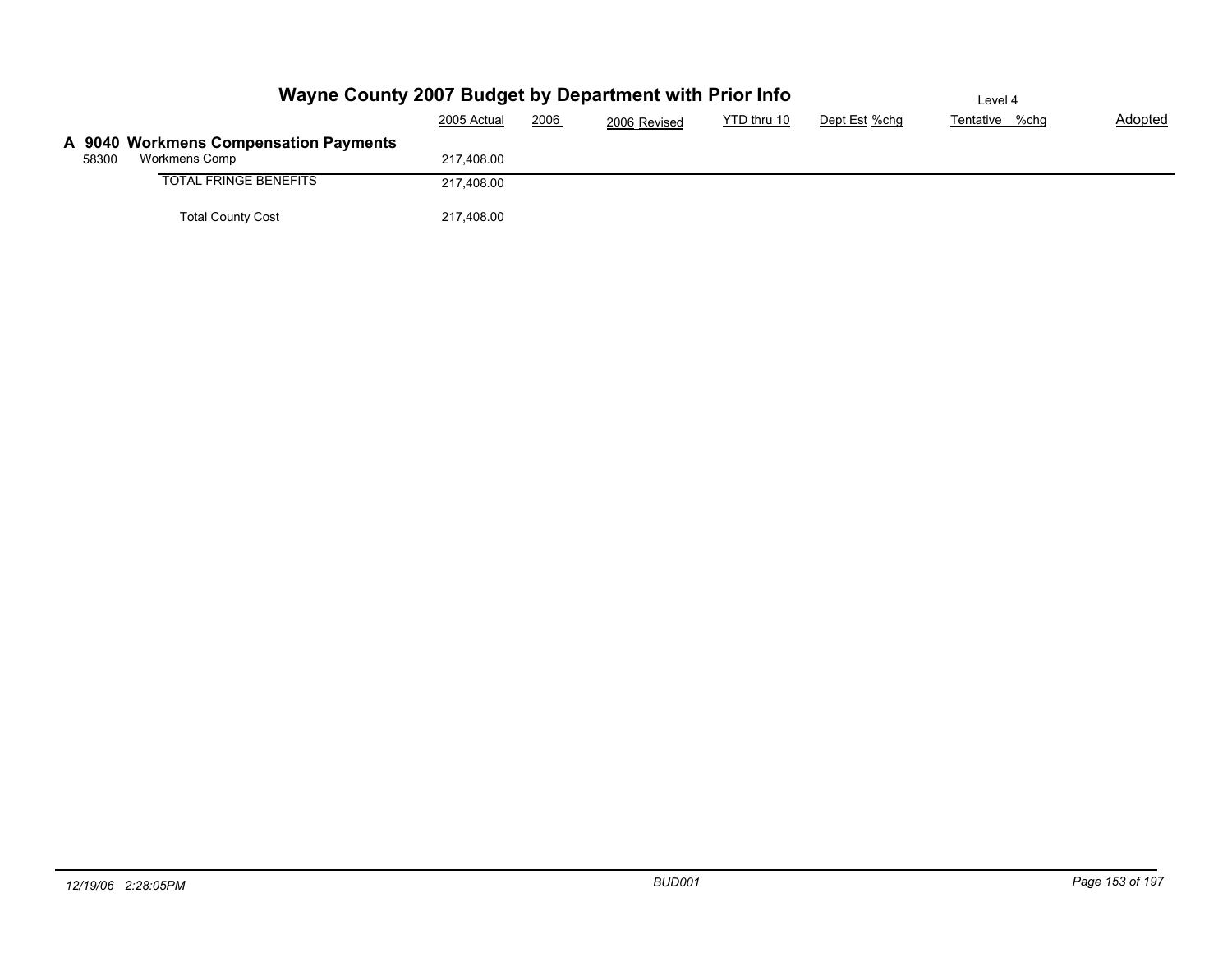|       | Wayne County 2007 Budget by Department with Prior Info     | Level 4             |              |              |               |                |                |
|-------|------------------------------------------------------------|---------------------|--------------|--------------|---------------|----------------|----------------|
|       |                                                            | 2006<br>2005 Actual | 2006 Revised | YTD thru 10  | Dept Est %chg | Tentative %chg | <b>Adopted</b> |
| 42801 | A 9050 Unemployment Reserve<br>Interfund Reimb of Expenses | $-93.152.56$        | $-86,587$    | $-66,336.28$ | $-100.000$    | $-100.000$     | 100,000        |
|       | <b>TOTAL REVENUES</b>                                      | $-93.152.56$        | $-86,587$    | $-66,336.28$ | $-100.000$    | $-100.000$     | 100,000        |
| 58000 | <b>Employee Benefits</b>                                   | 171.846.89          | 115.000      | 93,483.96    | 100.000       | 100.000        | 100,000        |
|       | <b>TOTAL FRINGE BENEFITS</b>                               | 171,846.89          | 115,000      | 93,483.96    | 100,000       | 100,000        | 100,000        |
|       | <b>Total County Cost</b>                                   | 78,694.33           | 28,413       | 27,147.68    |               |                |                |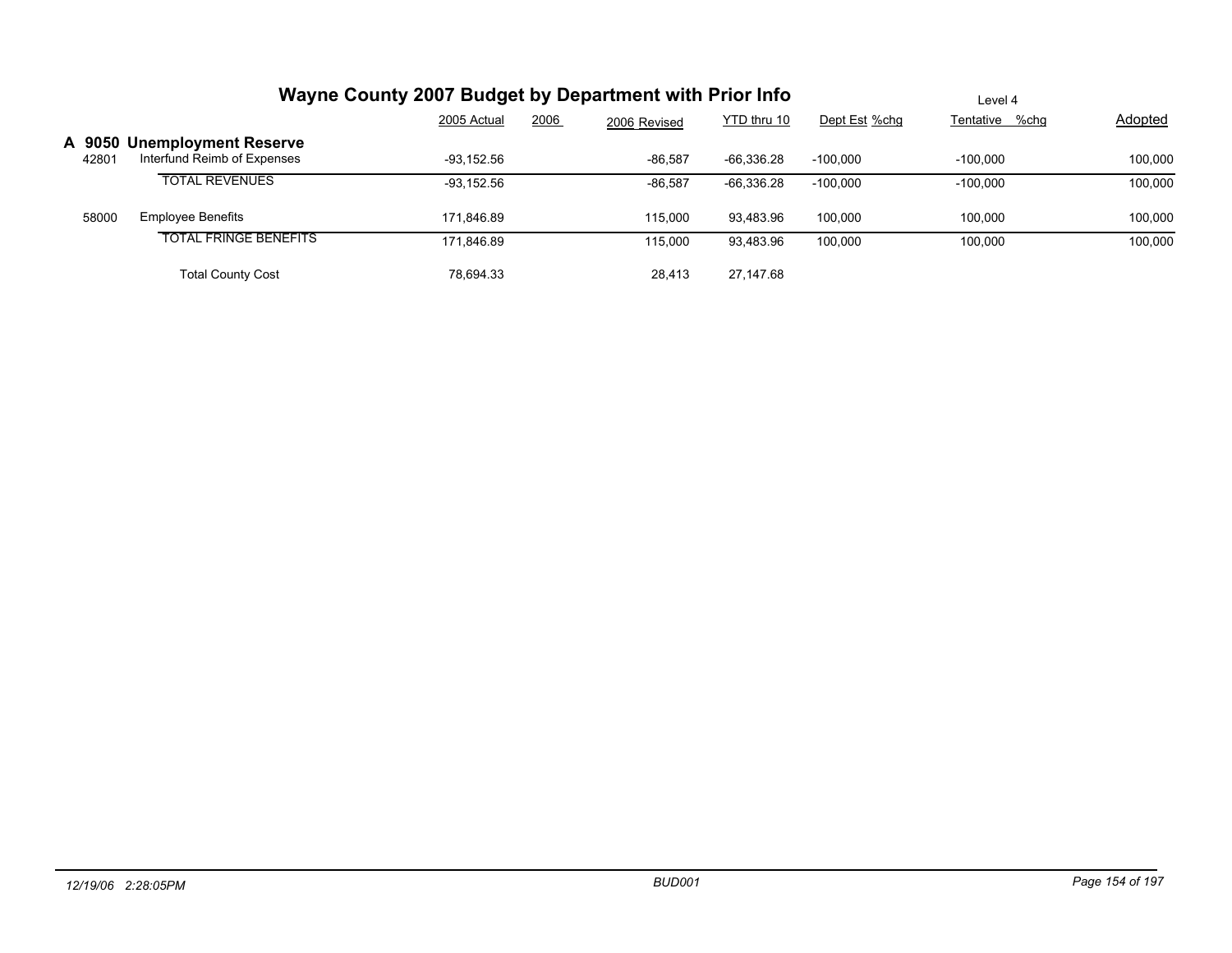|                    | Wayne County 2007 Budget by Department with Prior Info |      |              |             |               | ∟evel 4        |                |
|--------------------|--------------------------------------------------------|------|--------------|-------------|---------------|----------------|----------------|
|                    | 2005 Actual                                            | 2006 | 2006 Revised | YTD thru 10 | Dept Est %chq | Tentative %chg | <u>Adopted</u> |
| A 9055 Disabillity |                                                        |      |              |             |               |                |                |

TOTAL FRINGE BENEFITS

Total County Cost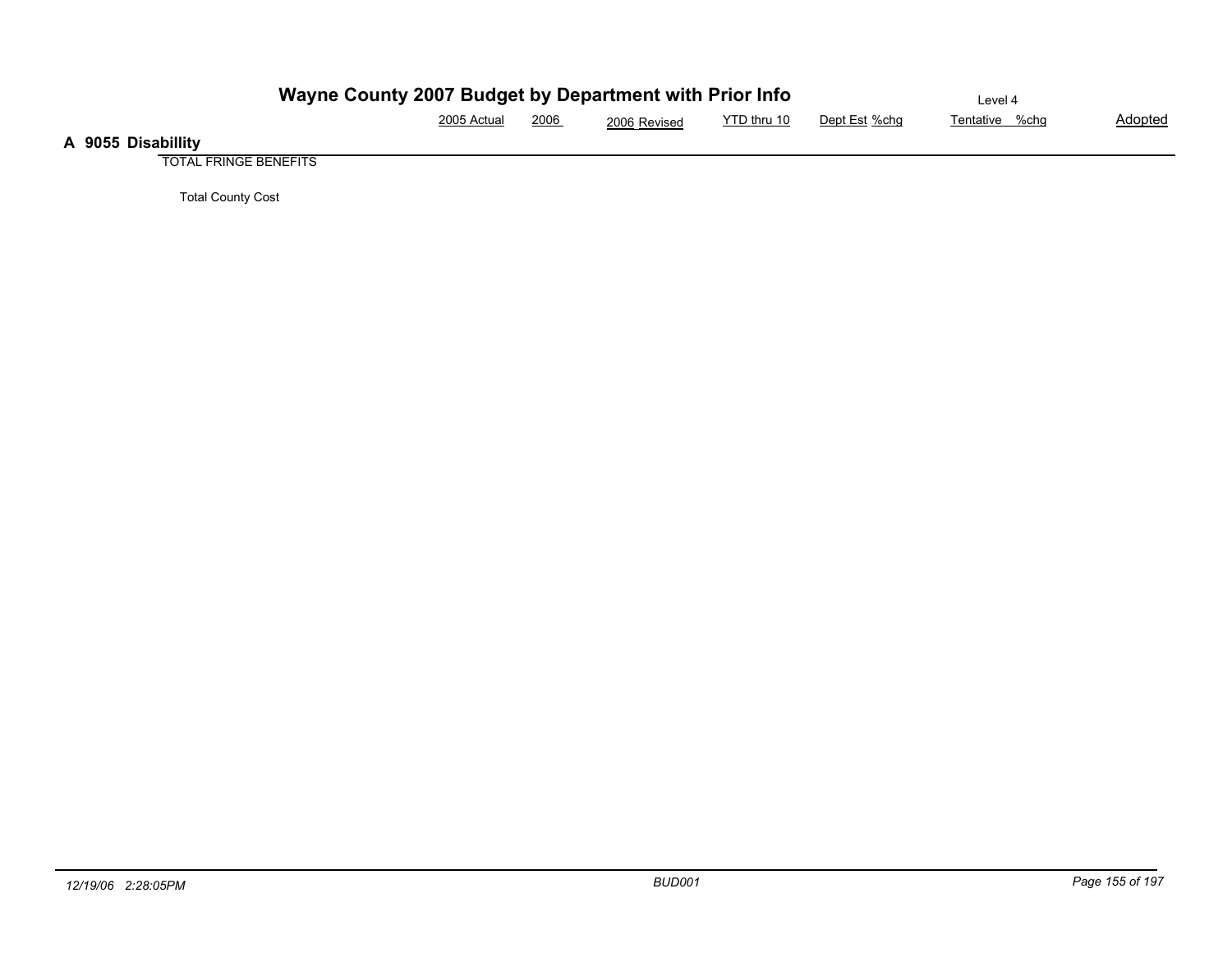|       | Wayne County 2007 Budget by Department with Prior Info | Level 4     |         |              |             |               |       |                |       |         |
|-------|--------------------------------------------------------|-------------|---------|--------------|-------------|---------------|-------|----------------|-------|---------|
|       |                                                        | 2005 Actual | 2006    | 2006 Revised | YTD thru 10 | Dept Est %chq |       | Tentative %chg |       | Adopted |
|       | A 9060 Hospital & Medical Insurance                    |             |         |              |             |               |       |                |       |         |
|       | <b>TOTAL PERSONAL SERVICES</b>                         |             |         |              |             |               |       |                |       |         |
| 58400 | Hospitalization                                        | 713.363.70  | 739,200 | 845.380      | 706.038.28  | 937.000       | 26.76 | 937.000        | 26.76 | 937,000 |
|       | <b>TOTAL FRINGE BENEFITS</b>                           | 713.363.70  | 739.200 | 845.380      | 706.038.28  | 937.000       | 26.76 | 937.000        | 26.76 | 937,000 |
|       | <b>Total County Cost</b>                               | 713.363.70  | 739.200 | 845.380      | 706,038.28  | 937.000       | 26.76 | 937.000        | 26.76 | 937,000 |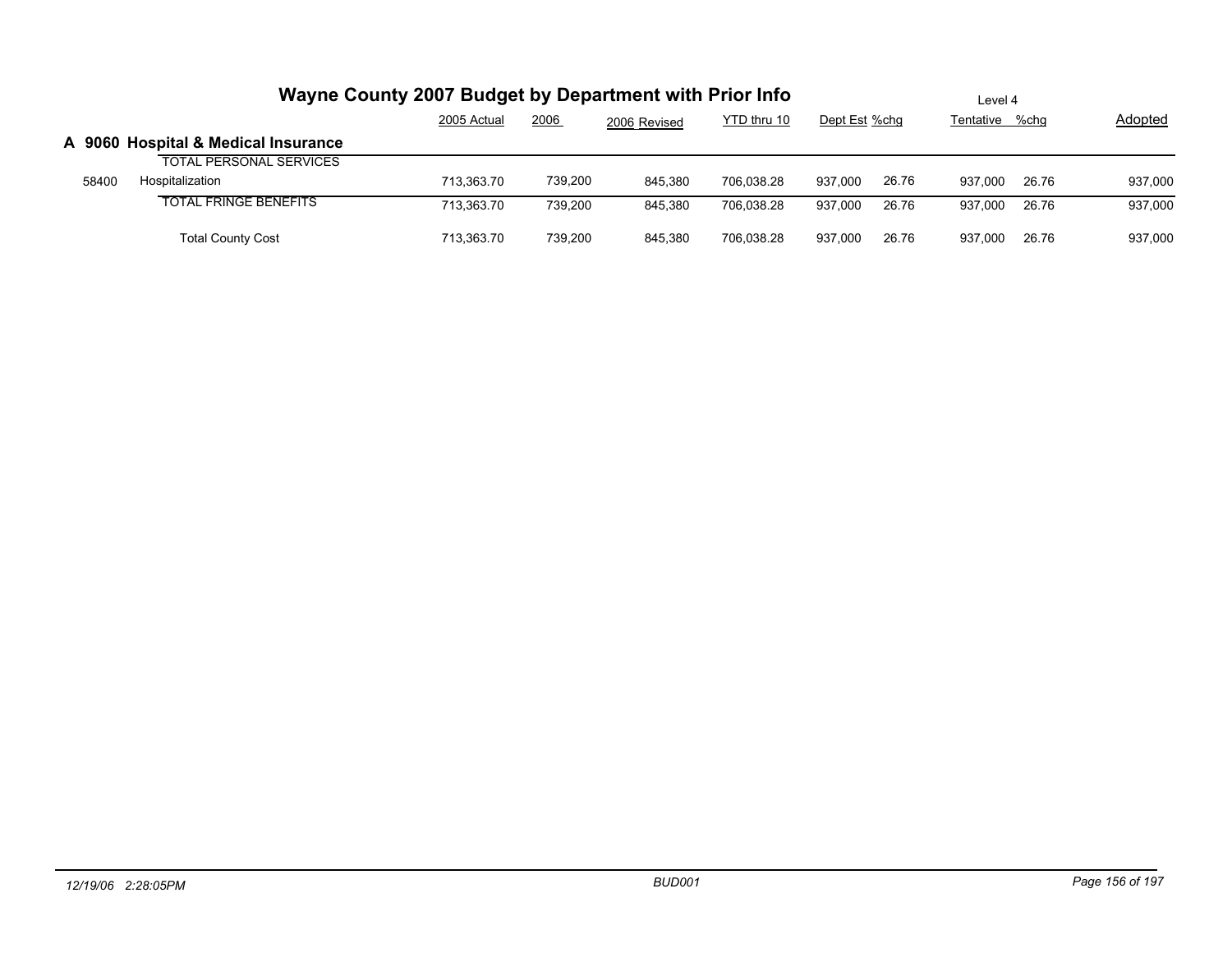|       |                              | Wayne County 2007 Budget by Department with Prior Info |                             |               | Level 4        |         |
|-------|------------------------------|--------------------------------------------------------|-----------------------------|---------------|----------------|---------|
|       |                              | 2006<br>2005 Actual                                    | YTD thru 10<br>2006 Revised | Dept Est %chg | Tentative %chg | Adopted |
|       | A 9080 Vacation              |                                                        |                             |               |                |         |
| 58800 | Vacation                     | $-52.716.20$                                           |                             |               |                |         |
|       | <b>TOTAL FRINGE BENEFITS</b> | $-52,716.20$                                           |                             |               |                |         |
|       | <b>Total County Cost</b>     | $-52,716.20$                                           |                             |               |                |         |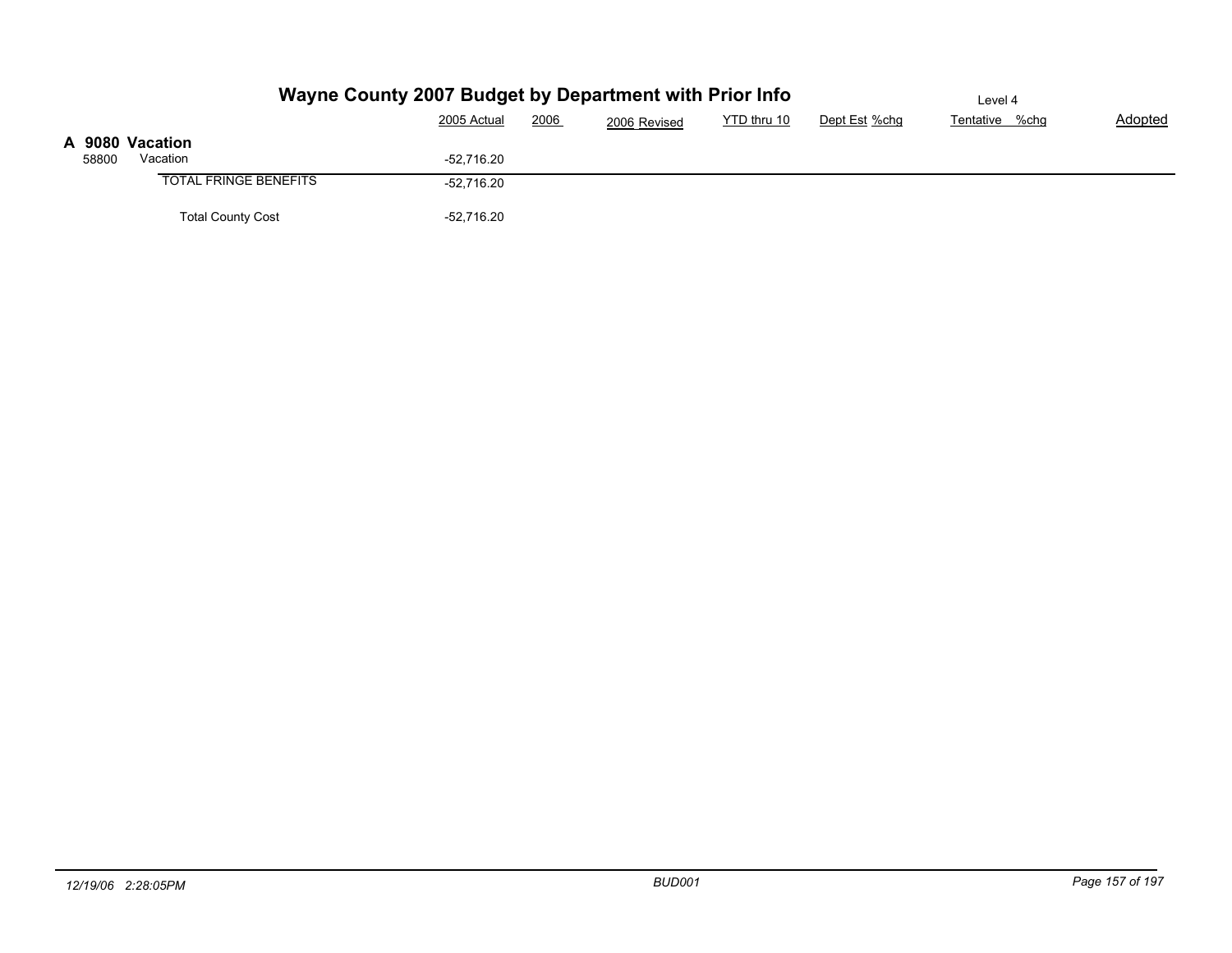|       |                              | Wayne County 2007 Budget by Department with Prior Info |              |             |               | Level 4        |         |
|-------|------------------------------|--------------------------------------------------------|--------------|-------------|---------------|----------------|---------|
|       |                              | 2006<br>2005 Actual                                    | 2006 Revised | YTD thru 10 | Dept Est %chg | Tentative %chg | Adopted |
|       | A 9081 Sick Time/Hosp.       |                                                        |              |             |               |                |         |
| 58802 | Sick Time/Hosp.              | 60.254.01                                              |              |             |               |                |         |
|       | <b>TOTAL FRINGE BENEFITS</b> | 60,254.01                                              |              |             |               |                |         |
|       | <b>Total County Cost</b>     | 60,254.01                                              |              |             |               |                |         |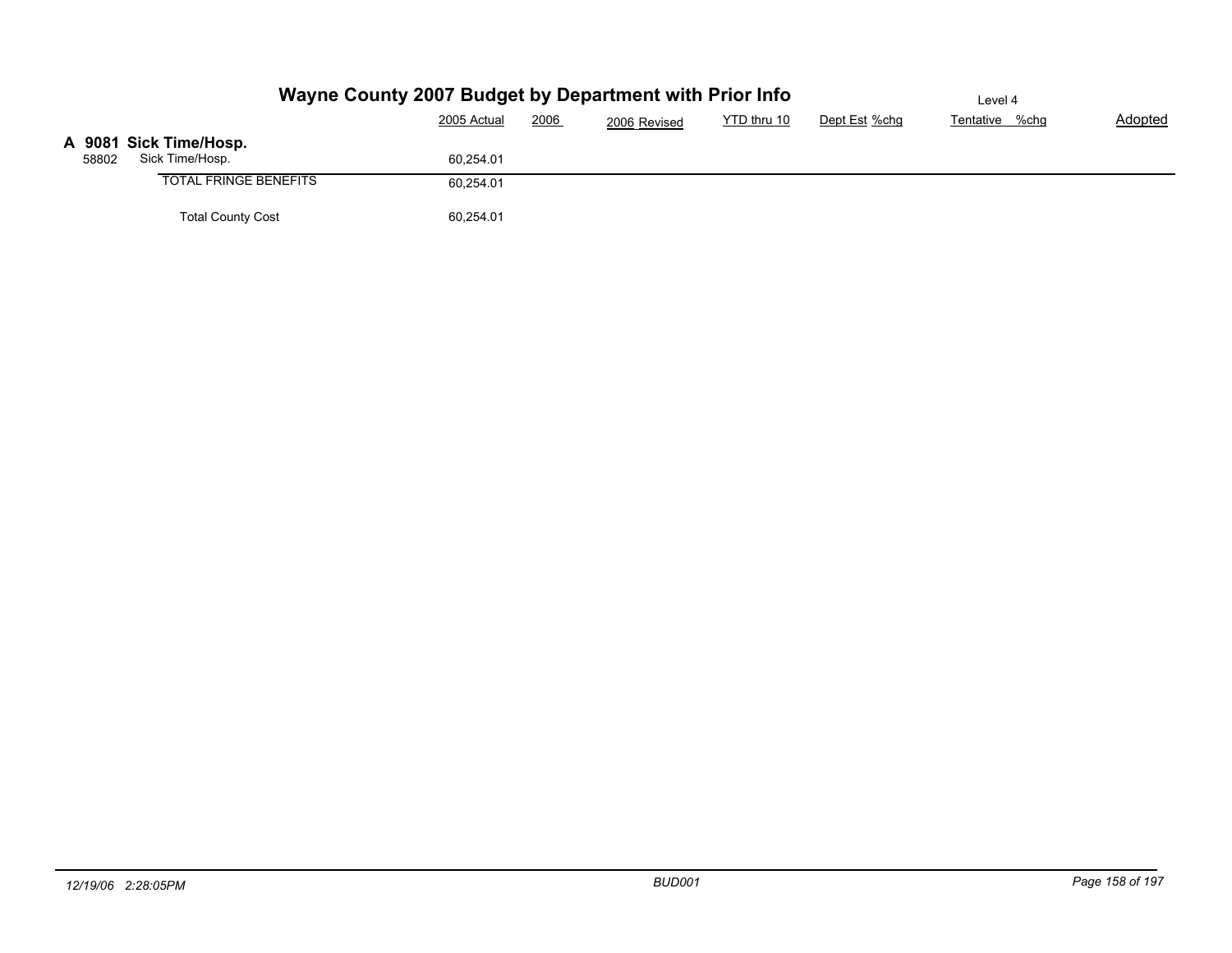|       | Wayne County 2007 Budget by Department with Prior Info |                         | Level 4 |                   |                         |               |                |                |
|-------|--------------------------------------------------------|-------------------------|---------|-------------------|-------------------------|---------------|----------------|----------------|
|       |                                                        | 2005 Actual             | 2006    | 2006 Revised      | YTD thru 10             | Dept Est %chg | Tentative %chg | <b>Adopted</b> |
| 56000 | A 9710 Serial Bonds<br>Principal on Indebtedness       | 725.000.00              | 325,000 | 325,000           | 325.000.00              | $-100.00$     | $-100.00$      |                |
| 57000 | <b>TOTAL PRINCIPAL</b><br>Interest on Indebtedness     | 725,000.00<br>57.480.00 | 325,000 | 325,000<br>22,100 | 325,000.00<br>22,100.00 | $-100.00$     | $-100.00$      |                |
|       | <b>TOTAL INTEREST</b>                                  | 57.480.00               |         | 22.100            | 22.100.00               |               |                |                |
|       | <b>Total County Cost</b>                               | 782,480.00              | 325,000 | 347,100           | 347,100.00              | $-100.00$     | $-100.00$      |                |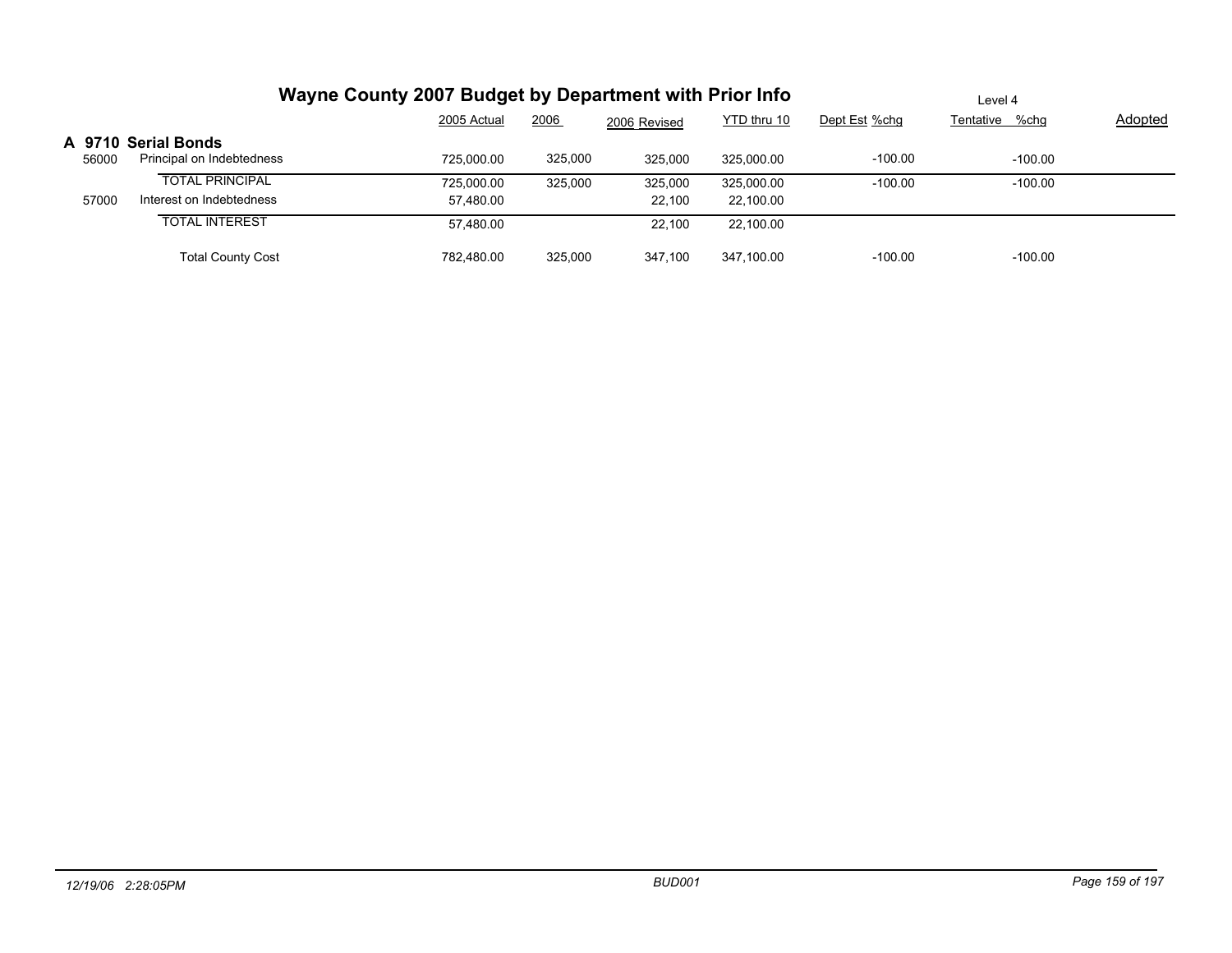|        |                             | Wayne County 2007 Budget by Department with Prior Info | Level 4   |              |              |               |           |                |           |                |
|--------|-----------------------------|--------------------------------------------------------|-----------|--------------|--------------|---------------|-----------|----------------|-----------|----------------|
|        |                             | 2005 Actual                                            | 2006      | 2006 Revised | YTD thru 10  | Dept Est %chg |           | Tentative %chq |           | <b>Adopted</b> |
| A 9901 | <b>Interfund Transfers</b>  |                                                        |           |              |              |               |           |                |           |                |
| 59300  | Transfer - County Road      | 5,326,500.00                                           | 5,329,209 | 5,946,774    | 4.450.000.00 | 6,036,539     | 13.27     | 5.944.440      | 11.54     | 5,944,440      |
| 59400  | Transfer - Machinery        | 332.810.00                                             | 267,577   | 448.028      | 448.028.00   | 881,833       | 229.56    | 632,333        | 136.32    | 632,333        |
| 59500  | Transfer - Nursing Home     | 6.331.422.00                                           | 3,248,457 | 3,248,457    | 2.248.457.00 | 1.455.140     | $-55.21$  | 1.297.897      | -60.05    | 1,297,897      |
| 59700  | Transfer - Workmen's Comp   | 1.051.496.00                                           | 1,061,760 | 1,061,760    | 1,061,760.00 | 1,092,414     | 2.89      | 1,092,414      | 2.89      | 1,092,414      |
| 59800  | Transfer - MS Fund          | 39.776.00                                              |           |              |              |               |           |                |           |                |
| 59900  | Transfer - Comm Development | 23.835.00                                              | 23,835    | 23,835       | 23.835.00    |               | $-100.00$ |                | $-100.00$ |                |
|        | <b>TOTAL TRANSFERS</b>      | 13,105,839.00                                          | 9,930,838 | 10,728,854   | 8,232,080.00 | 9,465,926     | $-4.68$   | 8,967,084      | $-9.70$   | 8,967,084      |
|        | <b>Total County Cost</b>    | 13.105.839.00                                          | 9.930.838 | 10.728.854   | 8.232.080.00 | 9.465.926     | $-4.68$   | 8.967.084      | $-9.70$   | 8.967.084      |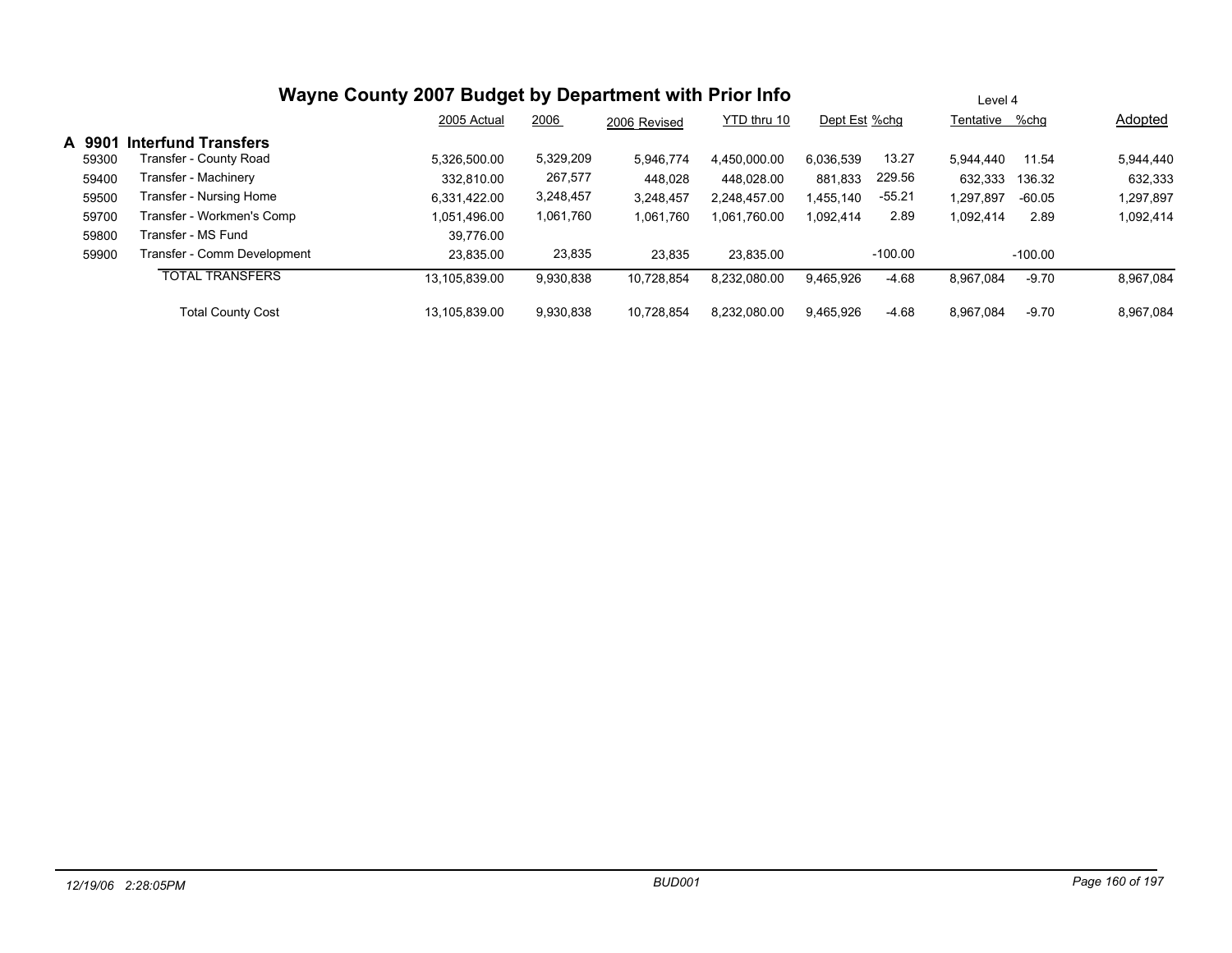|                 |                                               | Wayne County 2007 Budget by Department with Prior Info |      |              |              |               | Level 4        |                |
|-----------------|-----------------------------------------------|--------------------------------------------------------|------|--------------|--------------|---------------|----------------|----------------|
|                 |                                               | 2005 Actual                                            | 2006 | 2006 Revised | YTD thru 10  | Dept Est %chg | Tentative %chq | <b>Adopted</b> |
| A 9950<br>52719 | <b>Transfer to Capital Fund Proj</b><br>Parks | 185.000.00                                             |      |              |              |               |                |                |
| 52774           | Building Renovation Cap. Proj.                |                                                        |      | 1,000,000    | 00.000.000,1 | 1.000.000     | 2.100.000      | 2.100.000      |
| 52778           | Enhanced911Emergency Telephone                | 336.189.00                                             |      |              |              |               |                |                |
| 52782           | Route 31 Complex                              | 75.700.00                                              |      |              |              |               |                |                |
| 52791           | N. Montezuma Visitors Center                  | 13.914.00                                              |      |              |              |               |                |                |
| 52798           | FMS Update Program                            | 1.427.000.00                                           |      |              |              |               |                |                |
|                 | <b>TOTAL EQUIPMENT</b>                        | 2.037.803.00                                           |      | 1,000,000    | 00.000.000,1 | 000,000,1     | 2.100.000      | 2,100,000      |
|                 | <b>Total County Cost</b>                      | 2.037.803.00                                           |      | 1,000,000    | 1.000.000.00 | 1.000.000     | 2.100.000      | 2,100,000      |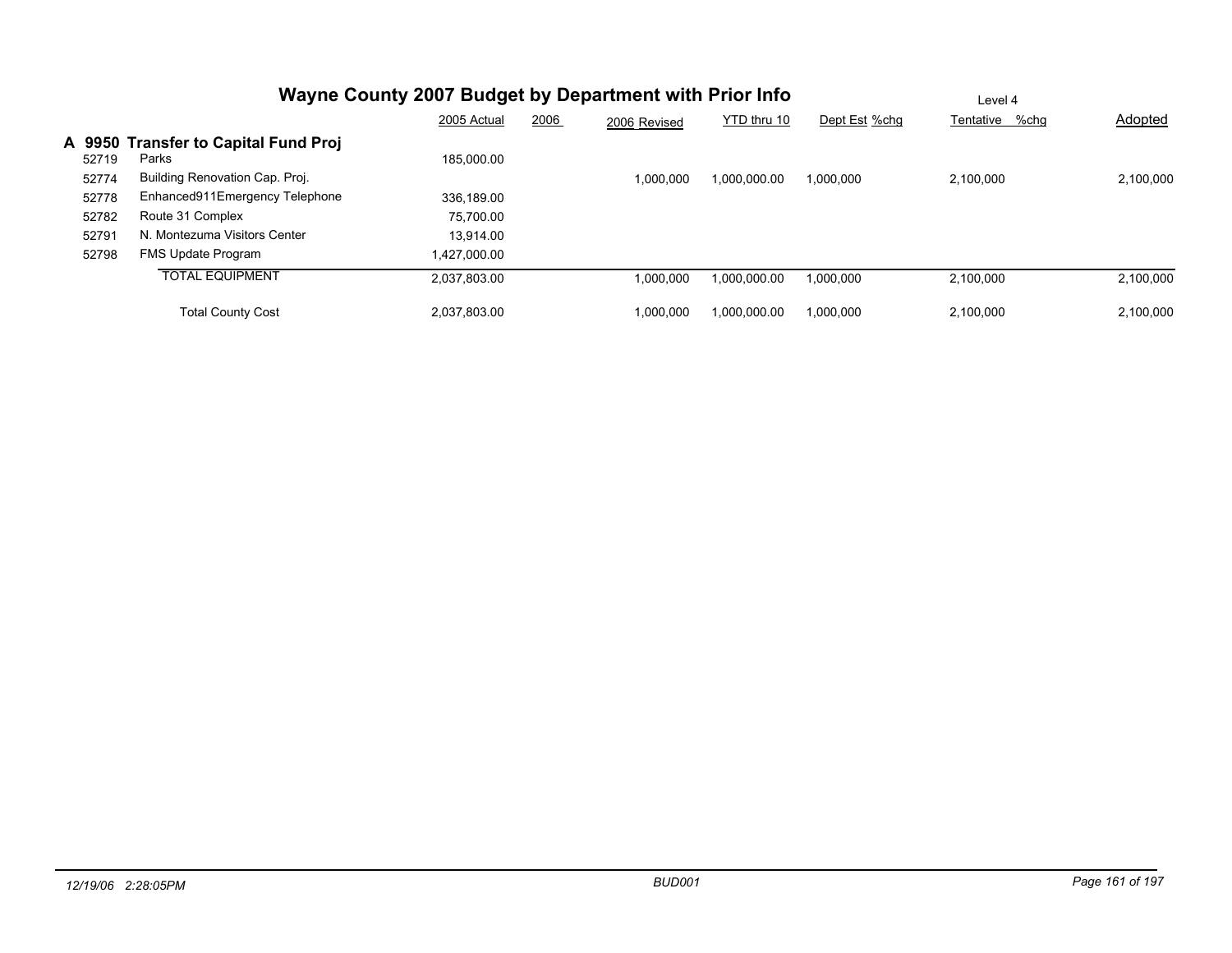| Wayne County 2007 Budget by Department with Prior Info               |             |                      |                    | Level 4     |                        |                             |         |  |
|----------------------------------------------------------------------|-------------|----------------------|--------------------|-------------|------------------------|-----------------------------|---------|--|
|                                                                      | 2005 Actual | 2006                 | 2006 Revised       | YTD thru 10 | Dept Est %chg          | Tentative %chg              | Adopted |  |
| A 9962 Transfer to Reserve Fund<br>Transfer-Capital Reserve<br>59702 |             |                      |                    |             |                        | 262.500                     | 262,500 |  |
| Reserve for Repairs<br>59704<br><b>TOTAL TRANSFERS</b>               |             | ,000,000<br>,000,000 | 601.364<br>601,364 |             | $-100.00$<br>$-100.00$ | $-100.00$<br>262.500 -73.75 | 262,500 |  |
| <b>Total County Cost</b>                                             |             | ,000,000             | 601.364            |             | $-100.00$              | -73.75<br>262.500           | 262.500 |  |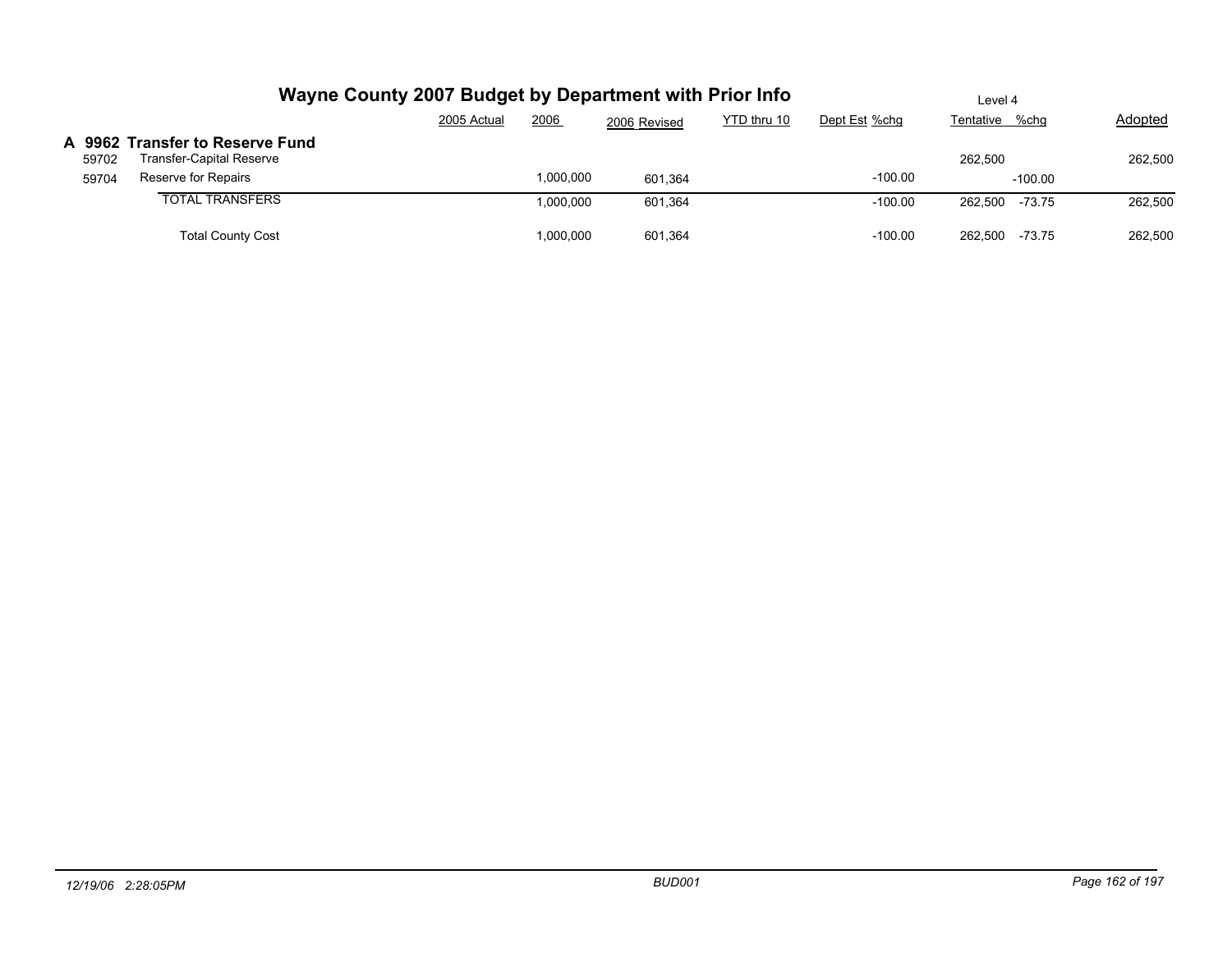|        | Wayne County 2007 Budget by Department with Prior Info |                 | Level 4       |               |                                        |               |           |                    |          |               |
|--------|--------------------------------------------------------|-----------------|---------------|---------------|----------------------------------------|---------------|-----------|--------------------|----------|---------------|
|        |                                                        | 2005 Actual     | 2006          | 2006 Revised  | YTD thru 10                            | Dept Est %chg |           | Tentative %chg     |          | Adopted       |
| A 9999 | Other                                                  |                 |               |               |                                        |               |           |                    |          |               |
| 41001  | <b>Real Property Taxes</b>                             | 37,210,049.79   |               |               | -35,786,777.44                         |               |           | $-37,674,689$      |          | 36,858,559    |
| 41051  | Gain from Tax Sale or Property                         | $-275,047.46$   | $-200,000$    | $-200,000$    | $-116,252.37$                          |               | $-100.00$ | $-115,000$         | $-42.50$ | 115,000       |
| 41081  | Payment in Lieu of Taxes                               | $-318,728.25$   | $-2,775,000$  | $-2,775,000$  | $-2,772,521.35$                        |               | $-100.00$ | $-2,697,014$       | $-2.81$  | 2,627,414     |
| 41090  | Interest/Penalty - Real PTaxes                         | $-1,447,412.53$ | $-1,400,000$  | $-1,400,000$  | $-1,249,114.88$                        | $-1,800,000$  | 28.57     | $-1,400,000$       |          | 1,400,000     |
| 41092  | Interest/Penalty - Contracts                           | $-228,639.12$   | $-200,000$    | $-200,000$    | $-246,566.69$                          | $-200,000$    |           | $-220,000$         | 10.00    | 220,000       |
| 41110  | Sales & Use Tax                                        | 21,827,164.22   | $-20,890,000$ | $-20,890,000$ | -13,838,934.81                         | $-21,000,000$ | 0.53      | $-21,000,000$      | 0.53     | 21,000,000    |
| 41115  | Town Payment - Reduce Tax Levy                         | $-277,515.65$   | $-277,000$    | $-277,000$    | $-277,976.80$                          | $-277,000$    |           | $-277,975$         | 0.35     | 277,975       |
| 42401  | <b>Interest Earnings</b>                               | $-906,674.85$   | $-500,000$    | $-500,000$    | $-1,374,697.81$                        | $-700,000$    | 40.00     | $-1,400,000$       | 180.00   | 1,400,000     |
| 42402  | Interest on Reserve Accounts                           | -303,630.28     | $-180,000$    | $-180,000$    | $-432,237.23$                          | $-300,000$    | 66.67     | $-300,000$         | 66.67    | 300,000       |
| 42403  | Discount on Retirement Payment                         | $-40,632.00$    |               |               |                                        |               |           |                    |          |               |
| 42410  | Rental on Real Property                                | $-8,009.93$     | $-8,000$      | $-8,000$      | $-6,547.01$                            | $-8,000$      |           | $-8,000$           |          | 8,000         |
| 42540  | License for Games of Chance                            | $-186.91$       |               |               | $-204.68$                              |               |           |                    |          |               |
| 42611  | <b>Handicapped Parking</b>                             | $-177.50$       |               |               | $-132.50$                              |               |           |                    |          |               |
| 42620  | Fines & Forteitures                                    | $-7,850.00$     |               |               | $-7,310.00$                            |               |           |                    |          |               |
| 42660  | Sales of Real Property                                 | $-32.00$        |               |               | $-500.00$                              |               |           |                    |          |               |
| 42665  | Sale of Surplus Equipment                              | $-20,752.00$    | $-10,000$     | $-10,000$     | $-15,066.63$                           |               | $-100.00$ | $-10,000$          |          | 10,000        |
| 42680  | <b>Insurance Recoveries</b>                            | $-57,003.02$    | $-50,000$     | $-50,000$     | $-55,063.00$                           |               | $-100.00$ | $-50,000$          |          | 50,000        |
| 42690  | Compensation for Loss- Tobacco                         | $-1,330,015.50$ | $-1,300,000$  | $-1,300,000$  | $-1,227,273.94$                        | $-1,150,000$  | $-11.54$  | $-1,300,000$       |          | 1,300,000     |
| 42701  | Refund of Prior Yr Expenditure                         | $-287.29$       |               |               | $-86,919.36$                           |               |           |                    |          |               |
| 42720  | OTB - Distributed Earnings                             | $-65,552.00$    | $-60,000$     | $-60,000$     | $-46,901.00$                           | $-40,000$     | $-33.33$  | $-50,000 -16.67$   |          | 50,000        |
| 42770  | Miscellaneous Revenues                                 | $-2,142.63$     |               |               | -473,150.96                            |               |           |                    |          |               |
| 42777  | <b>Undistributed SocServ Revenue</b>                   |                 |               |               | 25.05                                  |               |           |                    |          |               |
| 42801  | Interfund Reimb of Expenses                            | -455,185.43     | $-425,000$    | $-425,000$    | $-233,100.64$                          |               | $-100.00$ | $-250,000$         | $-41.18$ | 250,000       |
| 43070  | Rail Infrastructure                                    | $-6,201.00$     |               |               | $-6,201.00$                            |               |           |                    |          |               |
|        | <b>TOTAL REVENUES</b>                                  | -64,788,889.36  | $-28,275,000$ | $-28,275,000$ | -58,253,425.05                         | $-25,475,000$ | $-9.90$   | -66,752,678 136.08 |          | 65,866,948    |
|        | <b>TOTAL CONTRACTUAL EXPENSES</b>                      |                 |               |               |                                        |               |           |                    |          |               |
|        | <b>TOTAL FRINGE BENEFITS</b>                           |                 |               |               |                                        |               |           |                    |          |               |
|        |                                                        |                 |               |               |                                        |               |           |                    |          |               |
|        | <b>Total County Cost</b>                               | -64,788,889.36  | $-28,275,000$ |               | -28,275,000 -58,253,425.05 -25,475,000 |               | $-9.90$   | -66,752,678 136.08 |          | $-65,866,948$ |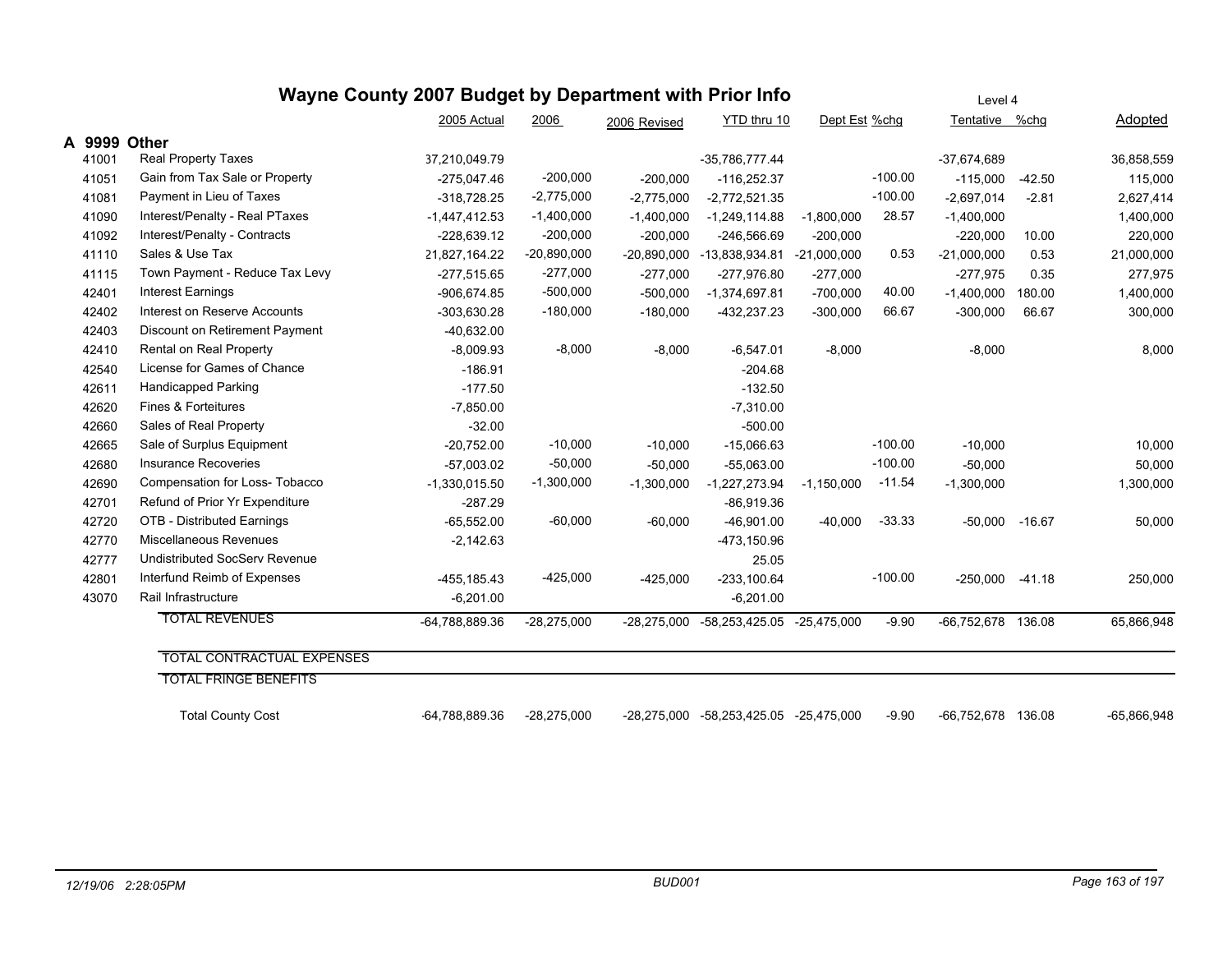|       | Wayne County 2007 Budget by Department with Prior Info |             |           |              |             |               |           |                |           |         |
|-------|--------------------------------------------------------|-------------|-----------|--------------|-------------|---------------|-----------|----------------|-----------|---------|
|       |                                                        | 2005 Actual | 2006      | 2006 Revised | YTD thru 10 | Dept Est %chg |           | Tentative %chg |           | Adopted |
|       | D 5010 Highway Administration                          |             |           |              |             |               |           |                |           |         |
| 42770 | Miscellaneous Revenues                                 | -819.98     | $-2,998$  | $-2,998$     | $-1,392.26$ | $-1,096$      | $-63.44$  | $-1,096$       | $-63.44$  | 1,096   |
| 42801 | Interfund Reimb of Expenses                            | $-7,877.50$ | $-7,877$  | $-7,877$     |             | $-7,877$      |           | $-7,877$       |           | 7,877   |
|       | <b>TOTAL REVENUES</b>                                  | $-8,697.48$ | $-10,875$ | $-10,875$    | $-1,392.26$ | $-8,973$      | $-17.49$  | $-8,973$       | $-17.49$  | 8,973   |
| 51095 | Superintendent of Highways                             | 69,079.15   | 67,921    | 67,921       | 55,773.54   | 71,980        | 5.98      | 71,980         | 5.98      | 71,980  |
| 51151 | Account Clerk-Typist (8hr)                             | 31,507.23   | 31,508    | 31,508       | 25, 133. 72 | 31,622        | 0.36      | 31,622         | 0.36      | 31,622  |
| 51159 | Senior Acct Clerk/Typist (8hr)                         | 32,500.34   | 32,751    | 32,751       | 26,125.42   | 32,870        | 0.36      | 32,870         | 0.36      | 32,870  |
|       | <b>TOTAL PERSONAL SERVICES</b>                         | 133,086.72  | 132,180   | 132,180      | 107,032.68  | 136,472       | 3.25      | 136,472        | 3.25      | 136,472 |
| 52200 | Office Equipment                                       | 1,784.66    |           |              |             |               |           |                |           |         |
|       | <b>TOTAL EQUIPMENT</b>                                 | 1,784.66    |           |              |             |               |           |                |           |         |
| 54150 | <b>Office Supplies</b>                                 | 1,895.98    | 1,900     | 1,900        | 1,910.87    | 2,200         | 15.79     | 2,200          | 15.79     | 2,200   |
| 54166 | Postage                                                | 850.00      | 1,000     | 1,000        | 1,000.00    | 1,200         | 20.00     | 1,200          | 20.00     | 1,200   |
| 54230 | Telephone                                              | 5,827.84    | 5,000     | 5,000        | 4,169.68    | 4,500         | $-10.00$  | 4,500          | $-10.00$  | 4,500   |
| 54300 | Insurance                                              | 975.00      | 1,085     | 1,085        | 1,066.49    | 740           | $-31.80$  | 740            | $-31.80$  | 740     |
| 54402 | Advertising                                            | 300.00      | 300       | 300          | 96.91       | 200           | $-33.33$  | 200            | $-33.33$  | 200     |
| 54410 | Conference                                             | 1,442.08    | 1,449     | 1,449        | 1,449.00    | 1,530         | 5.59      | 1,530          | 5.59      | 1,530   |
| 54414 | Data Processing                                        | 30,720.00   | 30,720    | 30,720       | 30,720.00   | 30,924        | 0.66      | 30,924         | 0.66      | 30,924  |
| 54418 | Dues                                                   | 290.00      | 350       | 350          | 250.00      | 325           | $-7.14$   | 325            | $-7.14$   | 325     |
| 54424 | <b>Equipment - Maint Contract</b>                      | 1,397.53    | 575       | 575          | 345.36      |               | $-100.00$ |                | $-100.00$ |         |
| 54425 | Equipment - Maint & Repair                             | 299.50      | 300       | 300          | 230.35      |               | $-100.00$ |                | $-100.00$ |         |
| 54426 | Equipment - Rental                                     | 500.00      | 1,000     | 1,000        | 1,464.03    | 1,800         | 80.00     | 1,800          | 80.00     | 1,800   |
| 54483 | Training, Seminars & Schools                           | 235.58      | 125       | 125          |             | 125           |           | 125            |           | 125     |
| 54485 | Travel                                                 | 21.35       | 30        | 30           | 104.15      | 30            |           | 30             |           | 30      |
| 54600 | Misc                                                   | 345.43      | 350       | 350          | 314.50      | 250           | $-28.57$  | 250            | $-28.57$  | 250     |
|       | <b>TOTAL CONTRACTUAL EXPENSES</b>                      | 45,100.29   | 44,184    | 44,184       | 43,121.34   | 43,824        | $-0.81$   | 43,824         | $-0.81$   | 43,824  |
| 58100 | Payments to NYS Retirement Sys                         | 21,430.00   | 14,844    | 14,844       |             | 13,138        | $-11.49$  | 13,138         | $-11.49$  | 13,138  |
| 58200 | Payments to Social Security                            | 9,792.49    | 10,112    | 10,112       | 7,814.65    | 10,361        | 2.46      | 10,361         | 2.46      | 10,361  |
| 58400 | Hospitalization                                        | 24,991.22   | 27,570    | 27,570       | 25,631.32   | 31,317        | 13.59     | 31,317         | 13.59     | 31,317  |
| 58600 | Disability                                             | 462.00      | 468       | 468          | 345.00      | 468           |           | 468            |           | 468     |
| 58901 | Employee Assistance Program                            | 59.00       | 46        | 46           | 45.75       | 48            | 4.35      | 48             | 4.35      | 48      |
|       | <b>TOTAL FRINGE BENEFITS</b>                           | 56,734.71   | 53,040    | 53,040       | 33,836.72   | 55,332        | 4.32      | 55,332         | 4.32      | 55,332  |
|       | <b>Total County Cost</b>                               | 228,008.90  | 218,529   | 218,529      | 182,598.48  | 226,655       | 3.72      | 226,655        | 3.72      | 226,655 |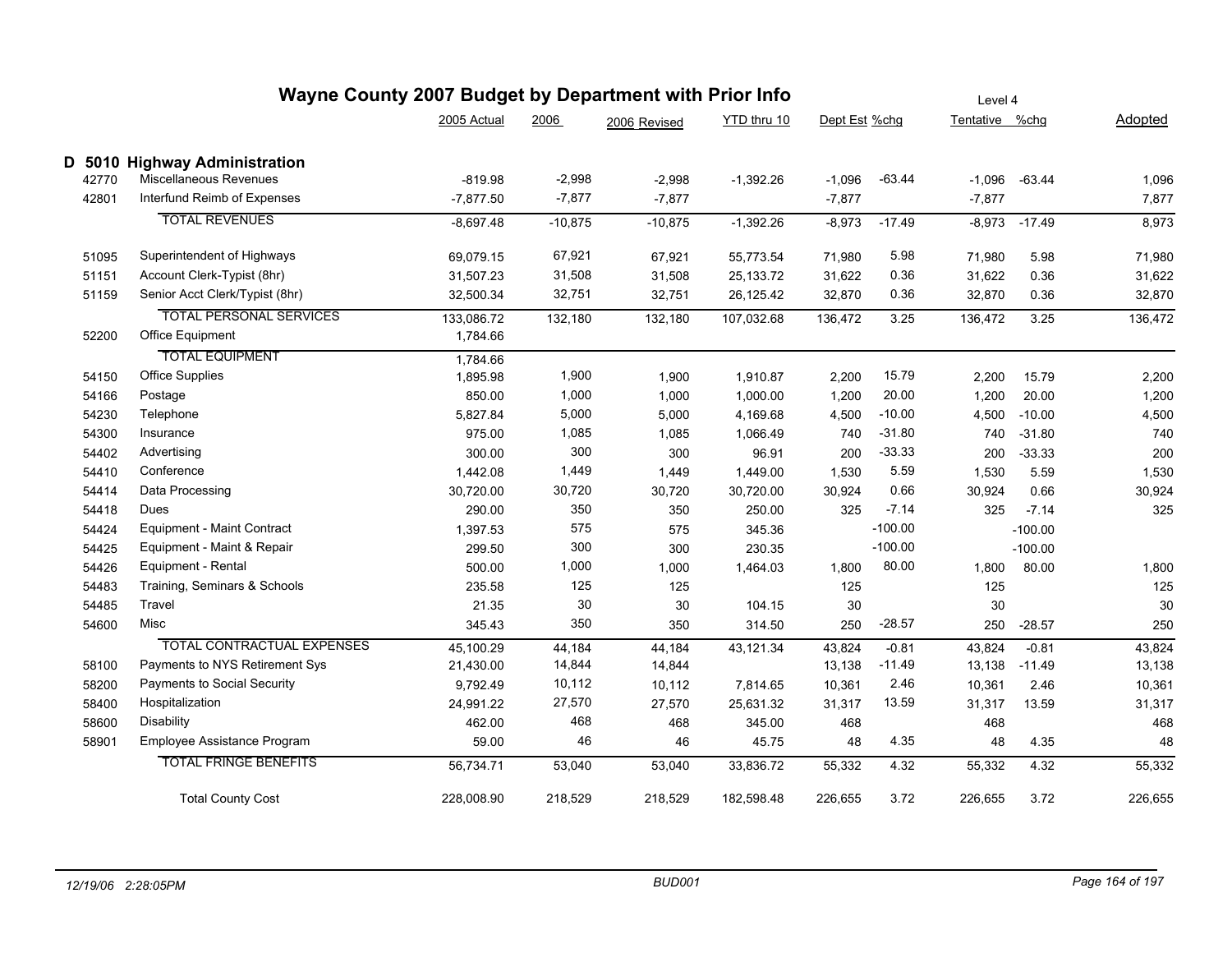|                    |                                                              | Wayne County 2007 Budget by Department with Prior Info |                  |                  |             |               |                   | Level 4        |                   |         |  |  |
|--------------------|--------------------------------------------------------------|--------------------------------------------------------|------------------|------------------|-------------|---------------|-------------------|----------------|-------------------|---------|--|--|
|                    |                                                              | 2005 Actual                                            | 2006             | 2006 Revised     | YTD thru 10 | Dept Est %chg |                   | Tentative %chg |                   | Adopted |  |  |
| D<br>5020<br>42770 | <b>Highway Engineering</b><br>Miscellaneous Revenues         | $-1,614.35$                                            | $-200$           | $-200$           | $-300.00$   | $-200$        |                   |                | $-1,500$ 650.00   | 1,500   |  |  |
|                    | <b>TOTAL REVENUES</b>                                        | $-1,614.35$                                            | $-200$           | $-200$           | $-300.00$   | $-200$        |                   | $-1,500$       | 650.00            | 1,500   |  |  |
| 51096              | <b>Highway Engineer</b>                                      | 59.913.18                                              | 60,606           | 60,606           | 49,581.95   | 64,242        | 6.00              | 64,242         | 6.00              | 64,242  |  |  |
| 51230              | Engineer Technician, Seasonal                                | 6,619.31                                               | 9,000            | 9,000            | 7,621.19    | 8,500         | $-5.56$           | 8,500          | $-5.56$           | 8,500   |  |  |
| 51254              | Junior Engineer                                              | 38,719.23                                              | 42,114           | 42,114           | 32,988.61   | 43,641        | 3.63              | 43,641         | 3.63              | 43,641  |  |  |
| 51693              | Sr. Engineering Tech                                         | 11,234.06                                              | 32,660           | 32,660           | 26,022.52   | 33,160        | 1.53              | 33,160         | 1.53              | 33,160  |  |  |
| 52400              | <b>TOTAL PERSONAL SERVICES</b><br>Highway & Street Equipment | 116,485.78<br>2,788.54                                 | 144,380<br>3,750 | 144,380<br>3,750 | 116,214.27  | 149,543       | 3.58<br>$-100.00$ | 149,543        | 3.58<br>$-100.00$ | 149,543 |  |  |
|                    | <b>TOTAL EQUIPMENT</b>                                       | 2.788.54                                               | 3,750            | 3,750            |             |               | $-100.00$         |                | $-100.00$         |         |  |  |
| 54150              | Office Supplies                                              | 1,200.00                                               | 1,200            | 1,200            | 657.76      | 1,500         | 25.00             | 1,500          | 25.00             | 1,500   |  |  |
| 54300              | Insurance                                                    | 668.01                                                 | 685              | 685              | 570.07      | 645           | $-5.84$           | 645            | $-5.84$           | 645     |  |  |
| 54424              | <b>Equipment - Maint Contract</b>                            |                                                        | 640              | 640              |             |               | $-100.00$         |                | $-100.00$         |         |  |  |
| 54425              | Equipment - Maint & Repair                                   | 233.00                                                 | 500              | 500              |             |               | $-100.00$         |                | $-100.00$         |         |  |  |
| 54483              | Training, Seminars & Schools                                 | 629.39                                                 | 3,845            | 3,845            | 557.15      | 755           | $-80.36$          | 755            | $-80.36$          | 755     |  |  |
| 54485              | Travel                                                       | 9.30                                                   | 45               | 45               |             | 50            | 11.11             | 50             | 11.11             | 50      |  |  |
| 54600              | Misc                                                         |                                                        | 100              | 100              | 44.38       | 200           | 100.00            | 200            | 100.00            | 200     |  |  |
|                    | TOTAL CONTRACTUAL EXPENSES                                   | 2,739.70                                               | 7,015            | 7,015            | 1,829.36    | 3,150         | $-55.10$          | 3,150          | $-55.10$          | 3,150   |  |  |
| 58100              | Payments to NYS Retirement Sys                               | 13,904.00                                              | 17,892           | 17,892           |             | 15,552        | $-13.08$          | 15,552         | $-13.08$          | 15,552  |  |  |
| 58200              | Payments to Social Security                                  | 8,880.78                                               | 11,046           | 11,046           | 8,863.49    | 11,383        | 3.05              | 11,383         | 3.05              | 11,383  |  |  |
| 58400              | Hospitalization                                              | 10,705.68                                              | 18,517           | 18,517           | 8,954.22    | 10,941        | $-40.91$          | 10,941         | $-40.91$          | 10,941  |  |  |
| 58600              | <b>Disability</b>                                            | 360.00                                                 | 468              | 468              | 345.00      | 468           |                   | 468            |                   | 468     |  |  |
| 5890               | Employee Assistance Program                                  | 44.25                                                  | 46               | 46               | 45.75       | 46            |                   | 46             |                   | 46      |  |  |
|                    | <b>TOTAL FRINGE BENEFITS</b>                                 | 33,894.71                                              | 47,969           | 47,969           | 18,208.46   | 38,390        | $-19.97$          | 38,390         | $-19.97$          | 38,390  |  |  |
|                    | <b>Total County Cost</b>                                     | 154,294.38                                             | 202,914          | 202,914          | 135,952.09  | 190,883       | $-5.93$           | 189,583        | $-6.57$           | 189,583 |  |  |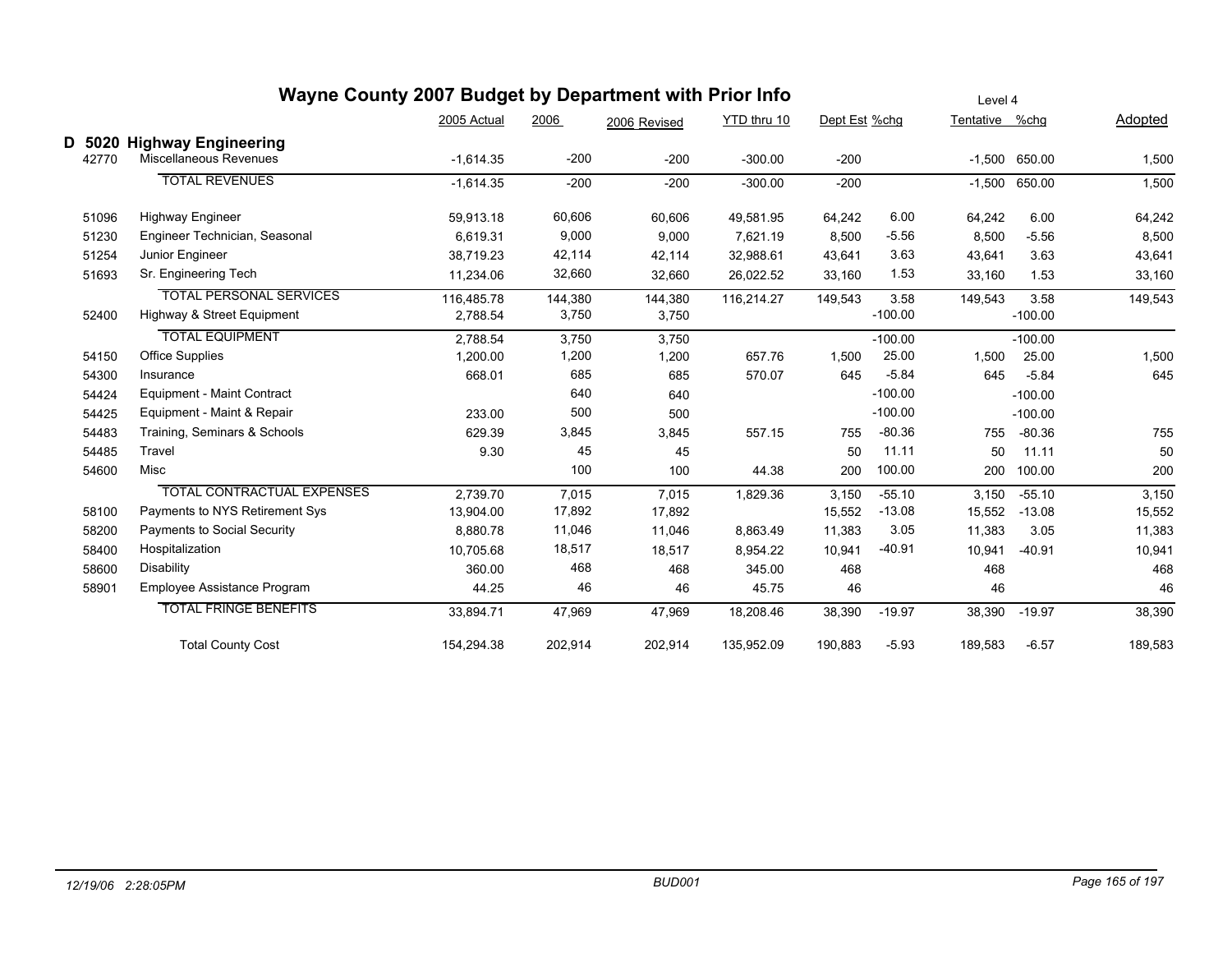|        | Wayne County 2007 Budget by Department with Prior Info | Level 4       |           |              |               |               |          |                |          |           |
|--------|--------------------------------------------------------|---------------|-----------|--------------|---------------|---------------|----------|----------------|----------|-----------|
|        |                                                        | 2005 Actual   | 2006      | 2006 Revised | YTD thru 10   | Dept Est %chg |          | Tentative %chg |          | Adopted   |
| D 5110 | <b>Maintenance of Roads &amp; Bridges</b>              |               |           |              |               |               |          |                |          |           |
| 42303  | Labor Reimbursement                                    | $-6,643.96$   | $-11,000$ | $-11,000$    | $-16, 164.35$ | $-13,000$     | 18.18    | $-13,000$      | 18.18    | 13,000    |
| 42304  | <b>Material Reimbursement</b>                          | $-17,965.20$  | $-14,000$ | $-14,000$    | $-10,149.94$  | $-14,000$     |          | $-14,000$      |          | 14,000    |
| 42305  | Sand                                                   |               |           |              | $-2,227.20$   |               |          |                |          |           |
| 42416  | Rental of Equipment Other Govt                         | $-10,753.88$  | $-15,000$ | $-15,000$    | $-5,593.80$   | $-12,000$     | $-20.00$ | $-12,000$      | $-20.00$ | 12,000    |
| 43960  | Emergency Disaster Assistance                          | $-70.181.59$  |           |              |               |               |          |                |          |           |
| 44960  | <b>Emergency Disaster Assistance</b>                   | -236,369.53   |           |              |               |               |          |                |          |           |
|        | <b>TOTAL REVENUES</b>                                  | $-341,914.16$ | $-40,000$ | $-40,000$    | $-34,135.29$  | $-39,000$     | $-2.50$  | $-39,000$      | $-2.50$  | 39,000    |
| 51097  | General Highway Foreman                                | 27,013.43     | 48,873    | 48,873       | 40,398.86     | 51,805        | 6.00     | 51,805         | 6.00     | 51,805    |
| 51181  | Laborer, Seasonal                                      | 10,301.50     | 13,000    | 13,000       | 10,984.25     | 13,000        |          | 13,000         |          | 13,000    |
| 51212  | M E O #2                                               | 248,348.27    | 232,285   | 232,285      | 194,411.05    | 233,330       | 0.45     | 233,330        | 0.45     | 233,330   |
| 51213  | M E O #2, Seasonal                                     | 60,969.14     | 51,875    | 51,875       | 49,496.04     | 51,875        |          | 51,875         |          | 51,875    |
| 51214  | Sign Maintenance Worker                                |               |           |              | $-685.53$     |               |          |                |          |           |
| 51244  | M E O #1                                               | 236.258.90    | 247,405   | 247.405      | 148,858.78    | 249.222       | 0.73     | 249,222        | 0.73     | 249,222   |
| 51268  | HEO                                                    | 373,295.13    | 407,645   | 407,645      | 259,737.62    | 408,194       | 0.13     | 408,194        | 0.13     | 408,194   |
| 51270  | Working Foreman                                        | 106,556.91    | 112,725   | 112,725      | 85,397.09     | 113,456       | 0.65     | 113,456        | 0.65     | 113,456   |
| 51315  | <b>Highway Construction Foreman</b>                    | 21,012.73     | 40,232    | 31,732       |               | 40,232        |          | 40,232         |          | 40,232    |
| 51468  | Licensed Pesticide Applicator                          |               |           | 8,500        | 5,552.00      | 8,500         |          | 8,500          |          | 8,500     |
| 51544  | <b>Highway Bridge Construction</b>                     | 23,652.41     | 42,250    | 42,250       | 12,889.63     | 42,402        | 0.36     | 42,402         | 0.36     | 42,402    |
| 51904  | Overtime                                               | 58,295.71     | 49,650    | 49,650       | 46,747.19     | 49,650        |          | 49,650         |          | 49,650    |
|        | <b>TOTAL PERSONAL SERVICES</b>                         | 1,165,704.13  | 1,245,940 | 1,245,940    | 853,786.98    | ,261,666      | 1.26     | 1,261,666      | 1.26     | 1,261,666 |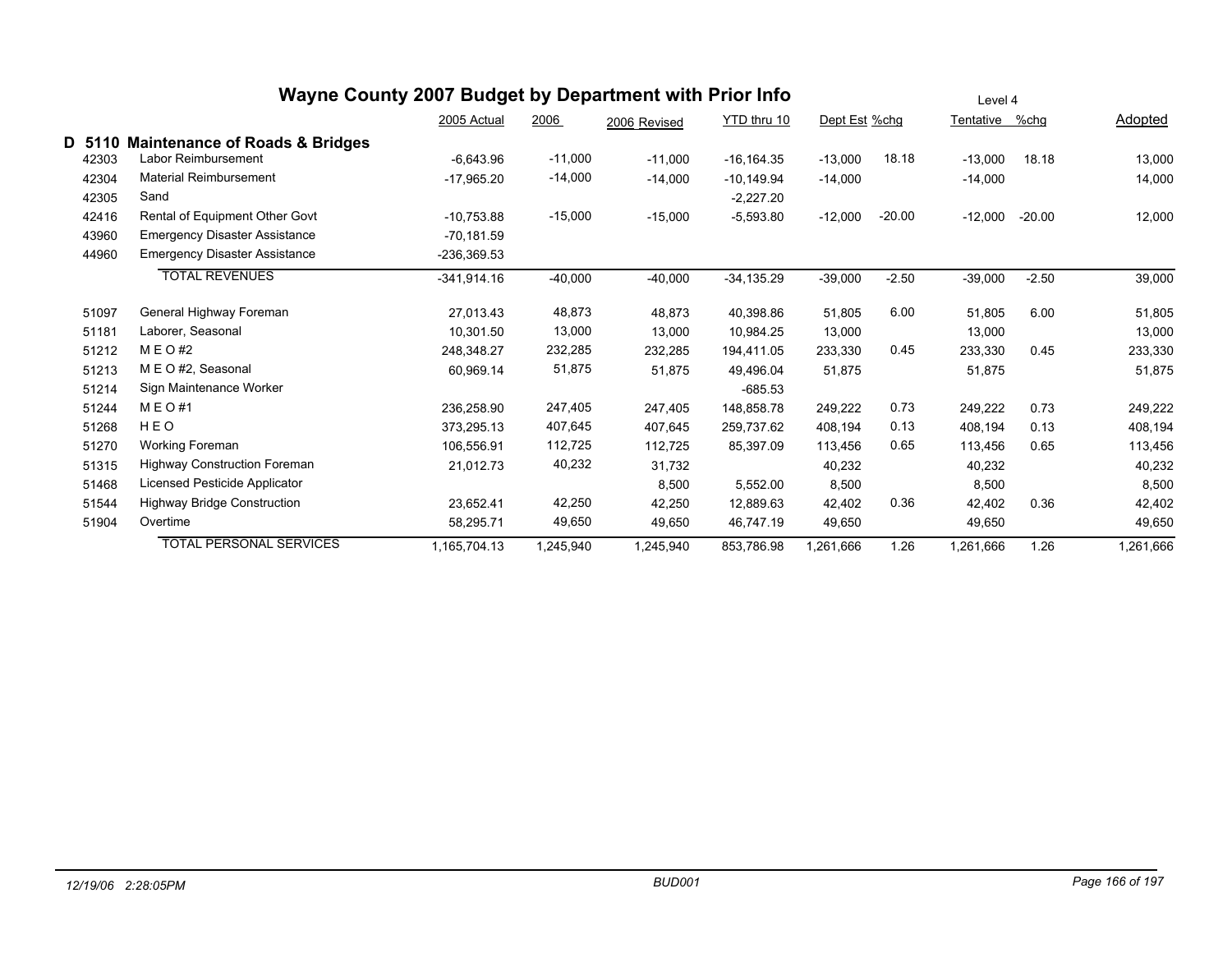# **Wayne County 2007 Budget by Department with Prior Info**

|        |                                           | 2005 Actual  | 2006      | 2006 Revised | YTD thru 10  | Dept Est %chg |          | Tentative %chg |          | <b>Adopted</b> |
|--------|-------------------------------------------|--------------|-----------|--------------|--------------|---------------|----------|----------------|----------|----------------|
| D 5110 | <b>Maintenance of Roads &amp; Bridges</b> |              |           |              |              |               |          |                |          |                |
| 54100  | Supplies & Materials                      | 20,297.97    | 21,000    | 21,000       | 16,142.54    | 21,000        |          | 21,000         |          | 21,000         |
| 54107  | <b>Bituminous Liquid</b>                  | 486.286.69   | 540,000   | 484.525      | 436.086.74   | 580,000       | 7.41     | 580,000        | 7.41     | 580,000        |
| 54108  | <b>Bituminous Stockpile</b>               | 2,040.57     | 5,000     | 5,000        | 870.86       | 5,000         |          | 5,000          |          | 5,000          |
| 54109  | <b>Bituminous Hot Mix</b>                 | 135,000.00   | 134,863   | 134,863      | 164, 153.58  | 150,000       | 11.22    | 150,000        | 11.22    | 150,000        |
| 54127  | Gabions                                   | 5,000.00     | 5,000     | 5,000        |              | 5,000         |          | 5,000          |          | 5,000          |
| 54130  | Gravel                                    | 14,977.96    | 15,000    | 15,000       | 5,711.52     | 15,000        |          | 15,000         |          | 15,000         |
| 54132  | Guide Rail & Posts                        | 15,000.00    | 15,000    | 15,000       | 3,934.25     | 15,000        |          | 15,000         |          | 15,000         |
| 54164  | Pipe & Pipe Arches                        | 54,930.30    | 40,000    | 40,000       | 27,989.75    | 40,000        |          | 40,000         |          | 40,000         |
| 54175  | Stone                                     | 105,204.22   | 105,000   | 105,000      | 49,704.65    | 105,000       |          | 105,000        |          | 105,000        |
| 54186  | Trees                                     | 9,272.00     | 12,500    | 12,500       | 11,138.00    | 12,500        |          | 12,500         |          | 12,500         |
| 54300  | Insurance                                 | 9,891.44     | 10,004    | 10,004       | 8,100.79     | 9,266         | $-7.38$  | 9,266          | $-7.38$  | 9,266          |
| 54407  | <b>Building Maintenance &amp; Repair</b>  | 21,151.52    | 25,000    | 25,000       | 250.03       | 25,000        |          | 25,000         |          | 25,000         |
| 54426  | Equipment - Rental                        | 355,000.00   | 355,000   | 355,000      | 355,000.00   | 355,000       |          | 355,000        |          | 355,000        |
| 54429  | Fire Extinguisher Inspection              | 275.00       | 350       | 350          | 350.00       | 350           |          | 350            |          | 350            |
| 54483  | Training, Seminars & Schools              | 160.00       | 160       | 160          | 200.00       | 405           | 153.13   | 405            | 153.13   | 405            |
| 54485  | Travel                                    | 320.00       | 80        | 80           |              | 20            | $-75.00$ | 20             | $-75.00$ | 20             |
| 54490  | Weed Spraying                             |              | 6,000     | 6,000        | 6,424.00     | 10,000        | 66.67    | 10,000         | 66.67    | 10,000         |
| 54600  | Misc                                      | 3,713.33     | 4,000     | 4,000        | 855.71       | 4,000         |          | 4,000          |          | 4,000          |
| 54689  | <b>Machinery Leasing</b>                  | 6,000.00     | 6,000     | 6,000        | 950.00       | 6,000         |          | 6,000          |          | 6,000          |
| 54783  | <b>Hazard Materials</b>                   |              |           |              | 160.00       |               |          |                |          |                |
| 54784  | Drug Testing                              | 2,397.00     | 3,500     | 3,500        | 2,028.00     | 3,500         |          | 3,500          |          | 3,500          |
|        | <b>TOTAL CONTRACTUAL EXPENSES</b>         | 1,246,918.00 | 1,303,457 | 1,247,982    | 1,090,050.42 | 1,362,041     | 4.49     | 1,362,041      | 4.49     | 1,362,041      |
| 58100  | Payments to NYS Retirement Sys            | 175,884.00   | 143,470   | 143,470      |              | 136,704       | $-4.72$  | 136,704        | $-4.72$  | 136,704        |
| 58200  | Payments to Social Security               | 109,863.82   | 115,127   | 115,127      | 87,837.14    | 109,657       | $-4.75$  | 109,657        | $-4.75$  | 109,657        |
| 58400  | Hospitalization                           | 273,200.20   | 324,895   | 324,895      | 282,454.19   | 352,452       | 8.48     | 352,452        | 8.48     | 352,452        |
| 58500  | Unemployment                              |              |           |              | 15,937.46    | 12,000        |          | 35,000         |          | 35,000         |
| 58600  | Disability                                | 5,698.00     | 5,928     | 5,928        | 4,141.00     | 5,772         | $-2.63$  | 5,772          | $-2.63$  | 5,772          |
| 58901  | Employee Assistance Program               | 516.25       | 580       | 580          | 579.50       | 672           | 15.86    | 672            | 15.86    | 672            |
|        | <b>TOTAL FRINGE BENEFITS</b>              | 565,162.27   | 590,000   | 590,000      | 390,949.29   | 617,257       | 4.62     | 640,257        | 8.52     | 640,257        |
|        | <b>Total County Cost</b>                  | 2.635.870.24 | 3,099,397 | 3,043,922    | 2.300.651.40 | 3,201,964     | 3.31     | 3,224,964      | 4.05     | 3,224,964      |

Level 4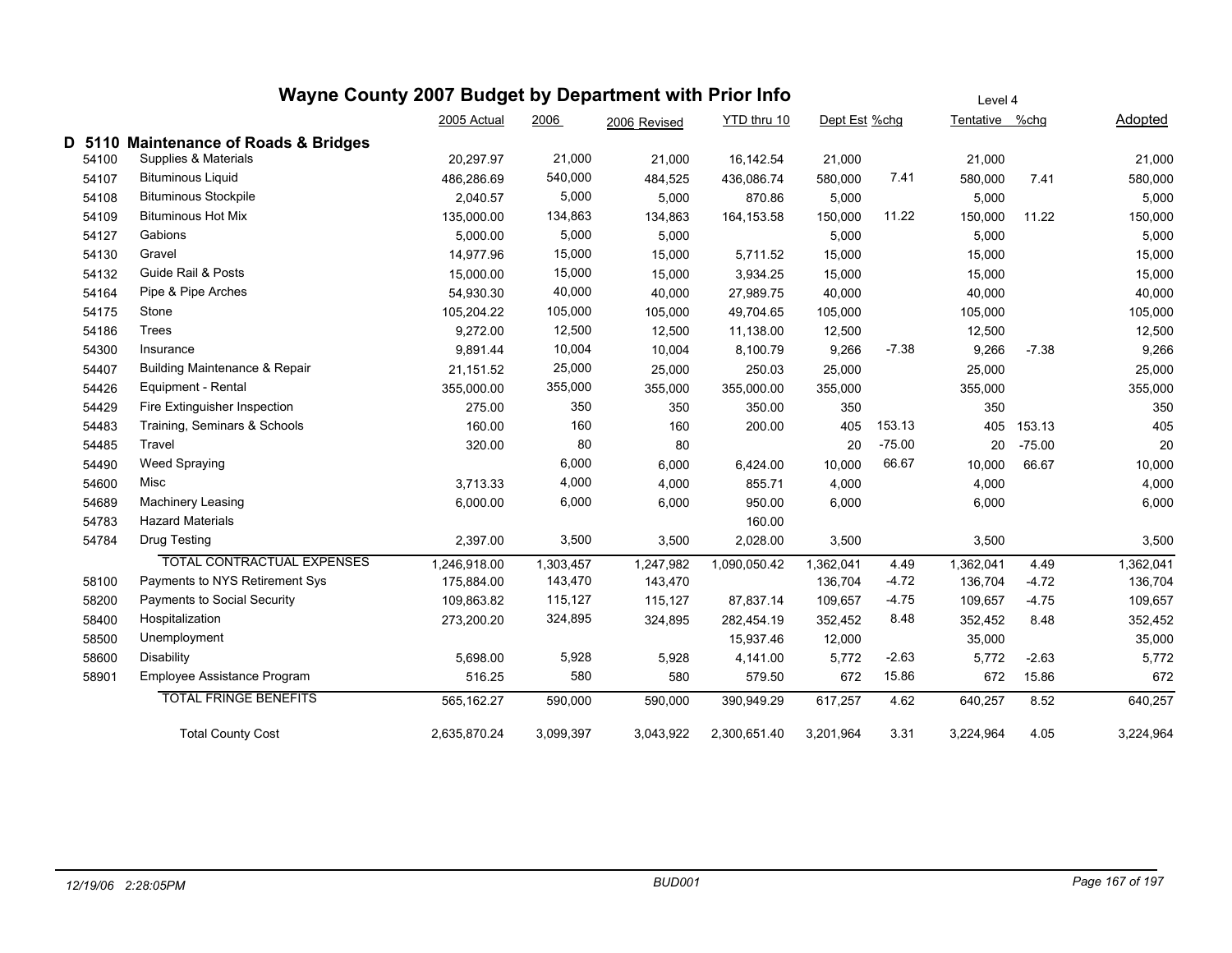|        |       | Wayne County 2007 Budget by Department with Prior Info |                | Level 4    |              |              |               |           |                |           |         |
|--------|-------|--------------------------------------------------------|----------------|------------|--------------|--------------|---------------|-----------|----------------|-----------|---------|
|        |       |                                                        | 2005 Actual    | 2006       | 2006 Revised | YTD thru 10  | Dept Est %chg |           | Tentative %chg |           | Adopted |
| D 5111 |       | Road Striping & Sign Maint                             |                |            |              |              |               |           |                |           |         |
|        | 42303 | Labor Reimbursement                                    | $-22,401.56$   | $-18,000$  | $-18,000$    | $-6,467.85$  | $-18,000$     |           | $-18,000$      |           | 18,000  |
|        | 42304 | <b>Material Reimbursement</b>                          | $-118, 103.07$ | $-77,000$  | $-77,000$    | $-51,193.47$ | $-77,000$     |           | $-107,000$     | 38.96     | 107,000 |
|        | 42416 | Rental of Equipment Other Govt                         | $-7,816.95$    | $-8,000$   | $-8,000$     | $-2,890.35$  | $-8,000$      |           | $-8,000$       |           | 8,000   |
|        |       | <b>TOTAL REVENUES</b>                                  | $-148,321.58$  | $-103,000$ | $-103,000$   | $-60,551.67$ | $-103,000$    |           | $-133,000$     | 29.13     | 133,000 |
|        | 51214 | Sign Maintenance Worker                                | 132,048.97     | 136,512    | 136,512      | 105,316.65   | 137,425       | 0.67      | 137,425        | 0.67      | 137,425 |
|        | 51547 | Sign Maintenance Foreman                               | 39,120.56      | 41,191     | 41,191       | 32,459.75    | 41,596        | 0.98      | 41,596         | 0.98      | 41,596  |
|        | 51904 | Overtime                                               | 12,650.18      | 10,800     | 10,800       | 11,095.41    | 10,800        |           | 10,800         |           | 10,800  |
|        |       | <b>TOTAL PERSONAL SERVICES</b>                         | 183,819.71     | 188,503    | 188,503      | 148,871.81   | 189,821       | 0.70      | 189,821        | 0.70      | 189,821 |
|        | 52201 | <b>Computer Equipment</b>                              |                | 1,200      | 1,200        |              |               | $-100.00$ |                | $-100.00$ |         |
|        |       | <b>TOTAL EQUIPMENT</b>                                 |                | 1,200      | 1,200        |              |               | $-100.00$ |                | $-100.00$ |         |
|        | 54100 | Supplies & Materials                                   | 7,499.28       | 7,500      | 7,500        | 3,139.33     | 7,500         |           | 7,500          |           | 7,500   |
|        | 54129 | Glass Beads                                            | 42,200.00      | 46,000     | 46,000       | 43,200.00    | 50,000        | 8.70      | 50,000         | 8.70      | 50,000  |
|        | 54160 | Paint - Road Striping                                  | 121,801.56     | 133,400    | 173,400      | 162,200.00   | 175,000       | 31.18     | 175,000        | 31.18     | 175,000 |
|        | 54171 | Sign Posts                                             | 15,000.00      | 15,000     | 30,475       | 30,474.25    | 15,000        |           | 15,000         |           | 15,000  |
|        | 54172 | Sign Blanks & Faces                                    | 35,000.00      | 35,000     | 35,000       | 37,639.67    | 35,000        |           | 35,000         |           | 35,000  |
|        | 54300 | Insurance                                              | 1.055.00       | 1,060      | 1,060        | 899.59       | 1,017         | $-4.06$   | 1,017          | $-4.06$   | 1,017   |
|        | 54425 | Equipment - Maint & Repair                             | 296.25         | 500        | 500          |              |               | $-100.00$ |                | $-100.00$ |         |
|        | 54783 | <b>Hazard Materials</b>                                | 4,880.20       | 5,350      | 5,350        | 1,733.28     | 6,000         | 12.15     | 4,000          | $-25.23$  | 4,000   |
|        |       | <b>TOTAL CONTRACTUAL EXPENSES</b>                      | 227,732.29     | 243,810    | 299,285      | 279,286.12   | 289,517       | 18.75     | 287,517        | 17.93     | 287,517 |
|        | 58100 | Payments to NYS Retirement Sys                         | 22,500.00      | 20,681     | 20,681       |              | 17,818        | $-13.84$  | 17,818         | $-13.84$  | 17,818  |
|        | 58200 | Payments to Social Security                            | 13,848.28      | 14,421     | 14,421       | 11,287.51    | 14,470        | 0.34      | 14,470         | 0.34      | 14,470  |
|        | 58400 | Hospitalization                                        | 32,595.96      | 34,968     | 34,968       | 32,272.43    | 39,709        | 13.56     | 39,709         | 13.56     | 39,709  |
|        | 58600 | Disability                                             | 770.00         | 780        | 780          | 575.00       | 780           |           | 780            |           | 780     |
|        | 58901 | Employee Assistance Program                            | 73.75          | 77         | 77           | 76.25        | 80            | 3.90      | 80             | 3.90      | 80      |
|        |       | <b>TOTAL FRINGE BENEFITS</b>                           | 69,787.99      | 70,927     | 70,927       | 44,211.19    | 72,857        | 2.72      | 72,857         | 2.72      | 72,857  |
|        |       | <b>Total County Cost</b>                               | 333,018.41     | 401,440    | 456,915      | 411,817.45   | 449,195       | 11.90     | 417,195        | 3.92      | 417,195 |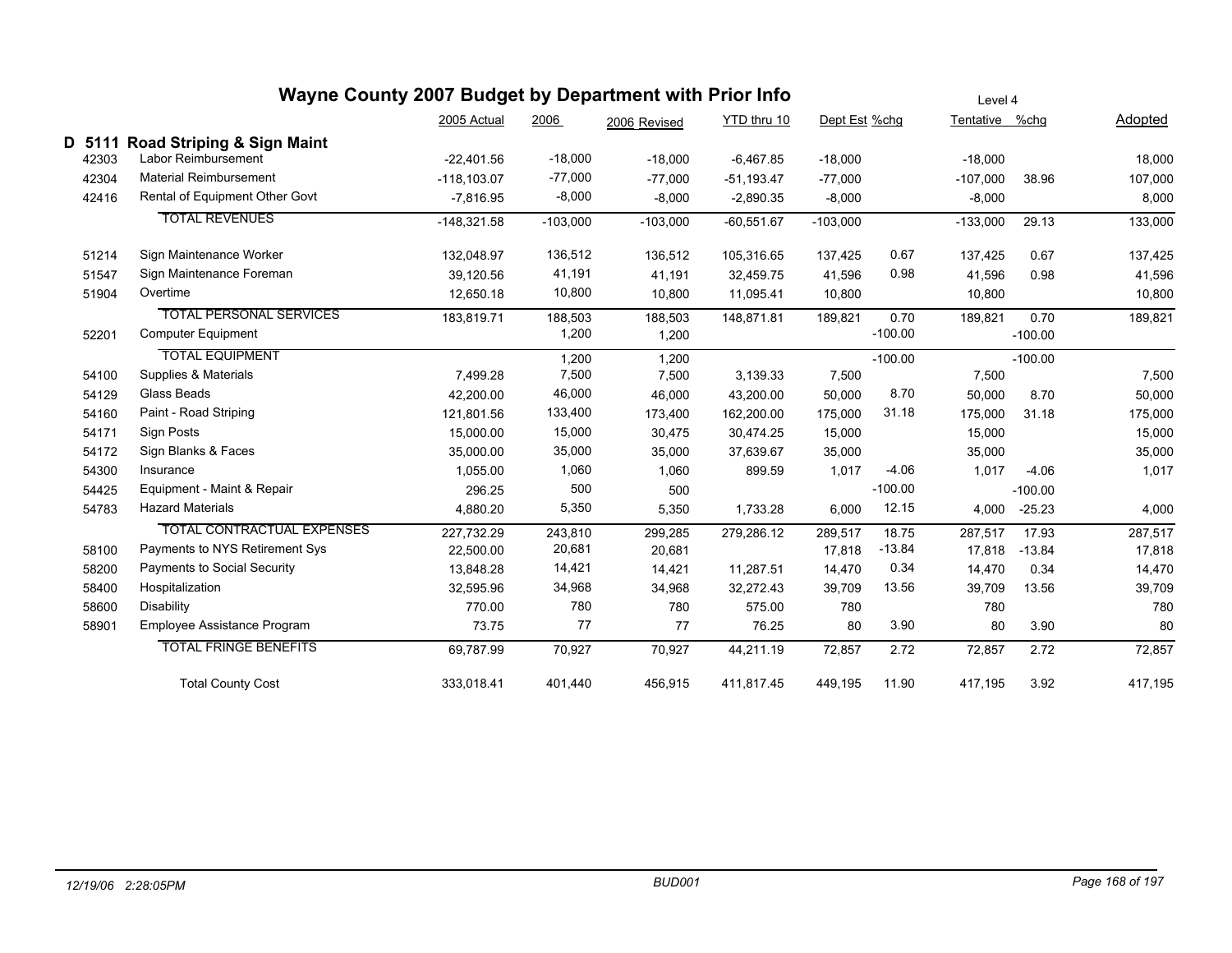|       | Wayne County 2007 Budget by Department with Prior Info | Level 4      |           |              |              |               |                |                |
|-------|--------------------------------------------------------|--------------|-----------|--------------|--------------|---------------|----------------|----------------|
|       |                                                        | 2005 Actual  | 2006      | 2006 Revised | YTD thru 10  | Dept Est %chg | Tentative %chg | <b>Adopted</b> |
|       | D 5112 Road Construction                               |              |           |              |              |               |                |                |
| 43511 | State Aid - Marchiselli Funds                          |              |           | $-47,600$    |              |               |                |                |
| 44511 | Federal Aid - Marchiselli Fund                         |              |           | $-190,400$   |              |               |                |                |
|       | <b>TOTAL REVENUES</b>                                  |              |           | $-238,000$   |              |               |                |                |
| 52600 | <b>Highway Construction</b>                            |              | 1,300,000 |              |              | 1,300,000     | 1,300,000      | 1,300,000      |
| 52660 | Walworth Road Project                                  | 320,517.88   |           | 79,120       | 84,292.68    |               |                |                |
| 52662 | Lake Road Over Maxwell Creek                           | 8,983.98     |           | 41,016       | 30,794.57    |               |                |                |
| 52664 | East Port Bay Project                                  |              |           | 14,900       |              |               |                |                |
| 52666 | West Port Bay Project                                  | 8,439.67     |           |              |              |               |                |                |
| 52667 | South Geneva Road                                      | 2,180.61     |           |              |              |               |                |                |
| 52672 | Alderman Road Project                                  | 21,676.62    |           | 453,323      | 345,962.54   |               |                |                |
| 52673 | Misc. Resurfacing Project                              | 741,382.12   |           |              |              |               |                |                |
| 52674 | Valley Drive Project                                   | 65,591.41    |           |              |              |               |                |                |
| 52675 | Marbletown Road Project                                | 246,584.46   |           | 45,030       |              |               |                |                |
| 52676 | Gananda Parkway Resurfacing                            | 178,209.55   |           |              |              |               |                |                |
| 52677 | Misc. Culvert Project                                  | 181,689.27   |           |              |              |               |                |                |
| 52678 | Signage Project                                        | 63,158.14    |           | 109,342      | 94,673.39    |               |                |                |
| 52680 | Resurfacing Project                                    |              |           | 509,457      | 330,794.32   |               |                |                |
| 52681 | Maple, Geneva, Limekiln                                |              |           | 320,000      | 366,067.03   |               |                |                |
| 52682 | Newark Marion Rd project                               |              |           | 250,000      | 225,912.88   |               |                |                |
| 52683 | Hydesville Rd Paving                                   |              |           | 430,000      | 419,936.58   |               |                |                |
| 52684 | Wayneport Rd                                           |              |           | 135,000      |              |               |                |                |
| 52900 | <b>Bridge Construction</b>                             |              | 200,000   |              |              | 200,000       | 200,000        | 200,000        |
| 52944 | Maple Avenue Bridge, T/O Pal                           |              |           | 101,230      |              |               |                |                |
| 52945 | Lake Rd Over Bear Ck, T/O Ont                          |              |           | 125,978      |              |               |                |                |
| 52955 | Leroy Island Bridge                                    |              |           | 238,300      | 21,422.74    |               |                |                |
| 52961 | Sodus Bay Bridge Project                               | 2,720,362.50 |           | 893,434      | 1,106.00     |               |                |                |
| 52970 | Larkin Road Bridge Project                             | 51,034.67    |           | 23           |              |               |                |                |
| 52979 | Erie St Bridge                                         | 90,604.12    |           | 115,396      | 119,687.87   |               |                |                |
|       | <b>TOTAL EQUIPMENT</b>                                 | 4,700,415.00 | 1,500,000 | 3,861,549    | 2,040,650.60 | 1,500,000     | 1,500,000      | 1,500,000      |
|       | <b>Total County Cost</b>                               | 4,700,415.00 | 1,500,000 | 3,623,549    | 2,040,650.60 | 1,500,000     | 1,500,000      | 1,500,000      |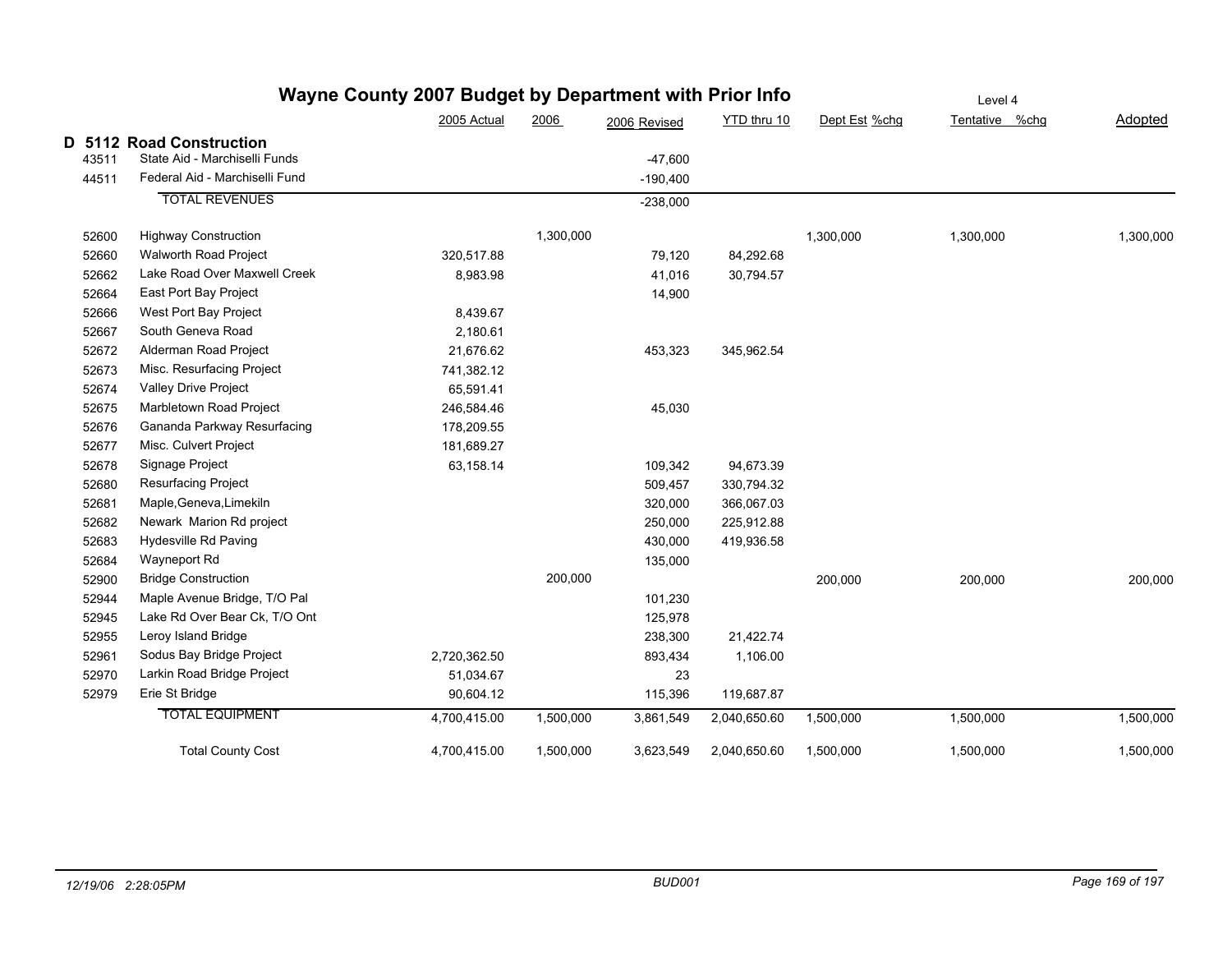|       | Wayne County 2007 Budget by Department with Prior Info | Level 4      |           |              |              |               |           |       |           |
|-------|--------------------------------------------------------|--------------|-----------|--------------|--------------|---------------|-----------|-------|-----------|
|       |                                                        | 2005 Actual  | 2006      | 2006 Revised | YTD thru 10  | Dept Est %chg | Tentative | %chg  | Adopted   |
|       | D 5142 Snow Removal - County                           |              |           |              |              |               |           |       |           |
|       | <b>TOTAL REVENUES</b>                                  |              |           |              |              |               |           |       |           |
| 51212 | M E O #2                                               | 4,719.15     | 5,500     | 5,500        |              | 5,500         | 5,500     |       | 5,500     |
| 51214 | Sign Maintenance Worker                                | 574.62       | 1,500     | 1,500        |              | 1,500         | 1,500     |       | 1,500     |
| 51244 | M E O #1                                               | 2,507.33     | 5,000     | 5,000        |              | 5,000         | 5,000     |       | 5,000     |
| 51268 | HEO                                                    | 23,300.87    | 16,380    | 16,380       | 17,014.04    | 16,380        | 16,380    |       | 16,380    |
| 51270 | <b>Working Foreman</b>                                 | 856.13       | 1,500     | 1,500        |              | 1,500         | 1,500     |       | 1,500     |
| 51298 | Automotive Mechanic                                    | 2,190.12     | 3,400     | 3,400        |              | 3,400         | 3,400     |       | 3,400     |
| 51315 | <b>Highway Construction Foreman</b>                    | 1,400.83     | 1,400     | 1,400        |              | 1,400         | 1,400     |       | 1,400     |
| 51318 | Automotive Mechanic Foreman                            |              | 400       | 400          |              | 400           | 400       |       | 400       |
| 51543 | Auto Body Technician                                   | 1,221.60     | 1,225     | 1,225        |              | 1,225         | 1,225     |       | 1,225     |
| 51547 | Sign Maintenance Foreman                               | 842.82       | 1,100     | 1,100        |              | 1,100         | 1,100     |       | 1,100     |
| 51904 | Overtime                                               | 144.42       | 3,300     | 3,300        |              | 3,300         | 3,300     |       | 3,300     |
|       | <b>TOTAL PERSONAL SERVICES</b>                         | 37.757.89    | 40,705    | 40,705       | 17.014.04    | 40.705        | 40,705    |       | 40,705    |
| 54300 | Insurance                                              | 214.00       | 239       | 239          | 184.78       | 239           | 239       |       | 239       |
| 54400 | <b>Contracted Services</b>                             | 1,733,007.47 | 1,733,008 | 1,733,008    | 1,299,755.60 | 1,733,008     | 1,906,309 | 10.00 | 1,906,309 |
|       | <b>TOTAL CONTRACTUAL EXPENSES</b>                      | 1,733,221.47 | 1,733,247 | 1,733,247    | 1,299,940.38 | 1,733,247     | 1,906,548 | 10.00 | 1,906,548 |
|       | <b>Total County Cost</b>                               | 1,770,979.36 | 1,773,952 | 1,773,952    | 1,316,954.42 | 1,773,952     | 1,947,253 | 9.77  | 1,947,253 |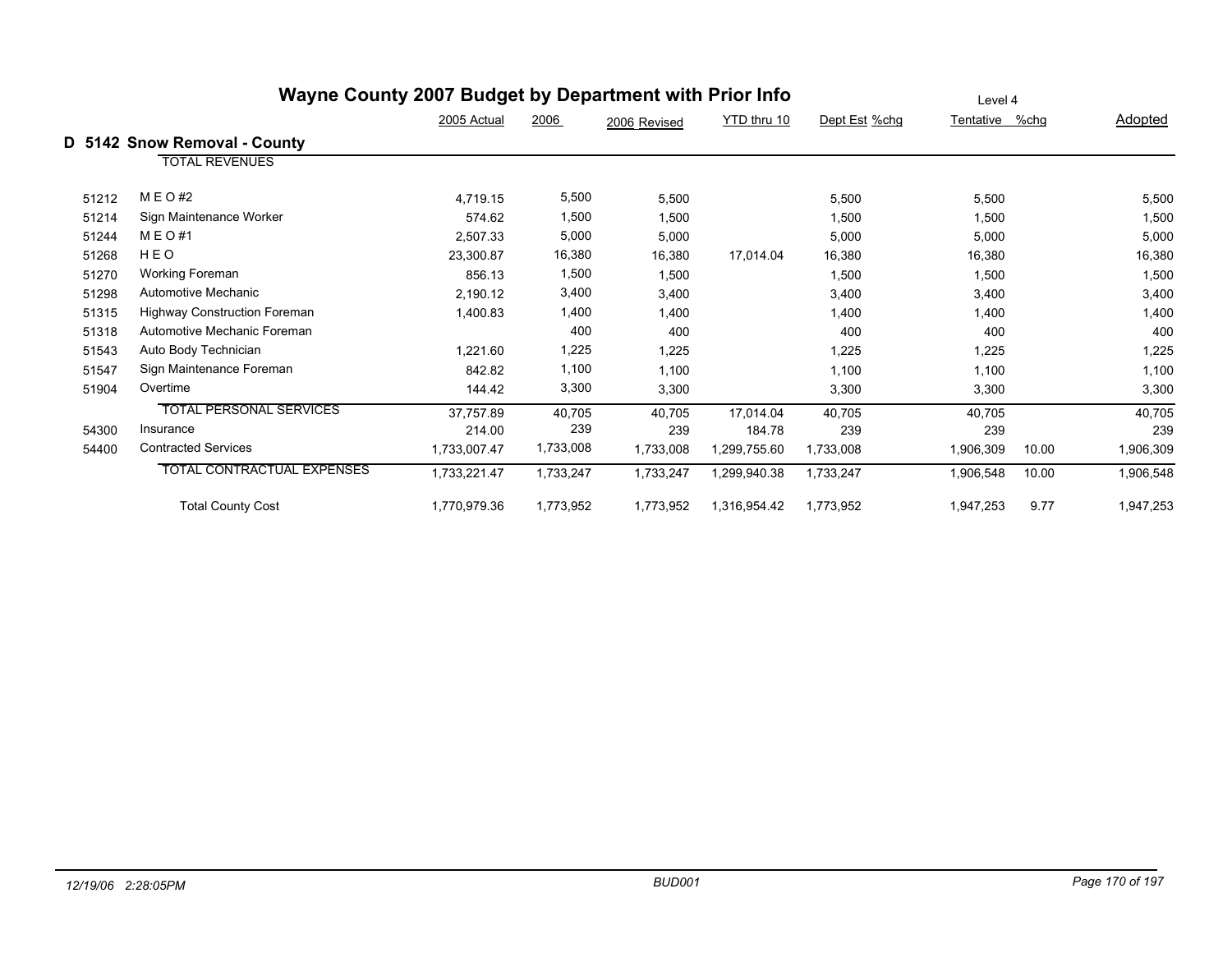|       | Wayne County 2007 Budget by Department with Prior Info | Level 4     |      |              |             |               |                |         |
|-------|--------------------------------------------------------|-------------|------|--------------|-------------|---------------|----------------|---------|
|       |                                                        | 2005 Actual | 2006 | 2006 Revised | YTD thru 10 | Dept Est %chg | Tentative %chg | Adopted |
|       | D 9040 Workmens Compensation Payments                  |             |      |              |             |               |                |         |
| 58300 | Workmens Comp                                          | 1,073.00    |      |              |             |               |                |         |
|       | <b>TOTAL FRINGE BENEFITS</b>                           | 1,073.00    |      |              |             |               |                |         |
|       | <b>Total County Cost</b>                               | 1,073.00    |      |              |             |               |                |         |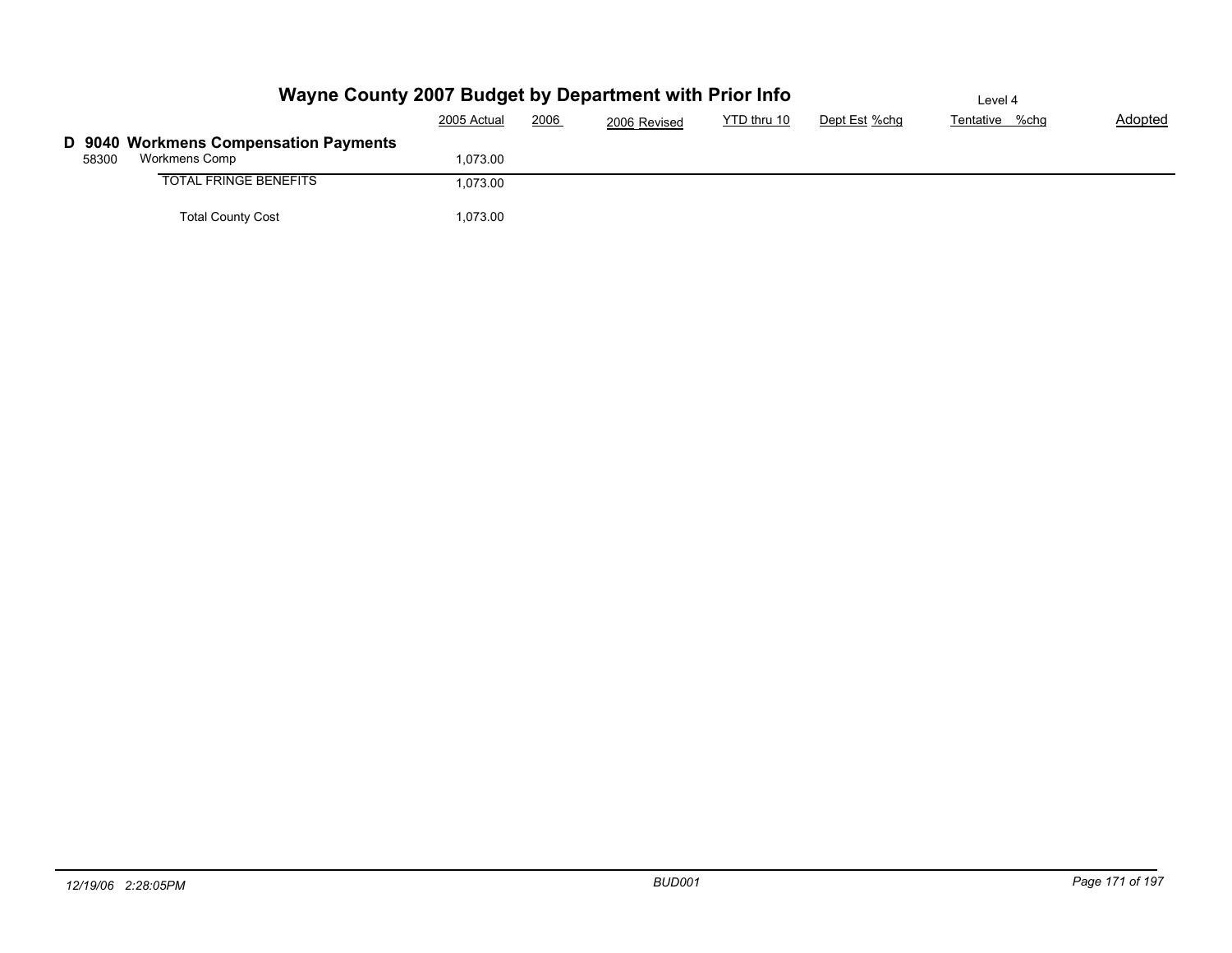|       | Wayne County 2007 Budget by Department with Prior Info | Level 4     |         |              |             |               |           |         |                |         |
|-------|--------------------------------------------------------|-------------|---------|--------------|-------------|---------------|-----------|---------|----------------|---------|
|       |                                                        | 2005 Actual | 2006    | 2006 Revised | YTD thru 10 | Dept Est %chg |           |         | Tentative %chg | Adopted |
| 51906 | D 9060 Hospital & Medical Insurance<br>Retirees        |             |         |              |             | 423.339       |           |         |                |         |
|       | <b>TOTAL PERSONAL SERVICES</b>                         |             |         |              |             | 423.339       |           |         |                |         |
| 58400 | Hospitalization                                        | 322.117.48  | 360,300 | 377.865      | 318.789.58  |               | $-100.00$ | 423.339 | 17.50          | 423,339 |
|       | <b>TOTAL FRINGE BENEFITS</b>                           | 322.117.48  | 360,300 | 377,865      | 318.789.58  |               | $-100.00$ | 423.339 | 17.50          | 423,339 |
|       | <b>Total County Cost</b>                               | 322.117.48  | 360.300 | 377.865      | 318,789.58  | 423.339       | 17.50     | 423.339 | 17.50          | 423,339 |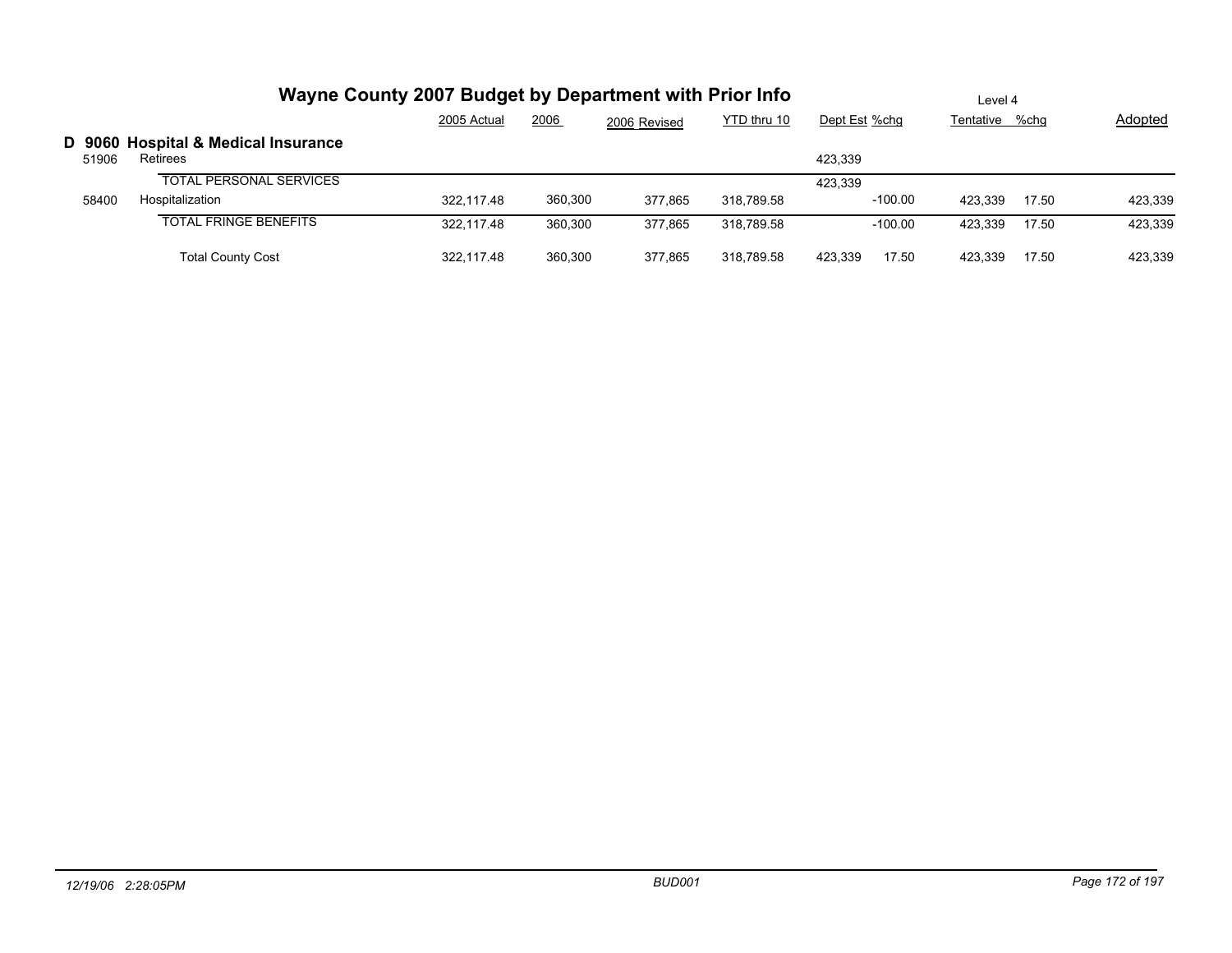|       |                              | Wayne County 2007 Budget by Department with Prior Info |              |             |               | Level 4        |         |
|-------|------------------------------|--------------------------------------------------------|--------------|-------------|---------------|----------------|---------|
|       |                              | 2006<br>2005 Actual                                    | 2006 Revised | YTD thru 10 | Dept Est %chg | Tentative %chg | Adopted |
|       | D 9080 Vacation              |                                                        |              |             |               |                |         |
| 58800 | Vacation                     | 6,451.10                                               |              |             |               |                |         |
|       | <b>TOTAL FRINGE BENEFITS</b> | 6,451.10                                               |              |             |               |                |         |
|       | <b>Total County Cost</b>     | 6,451.10                                               |              |             |               |                |         |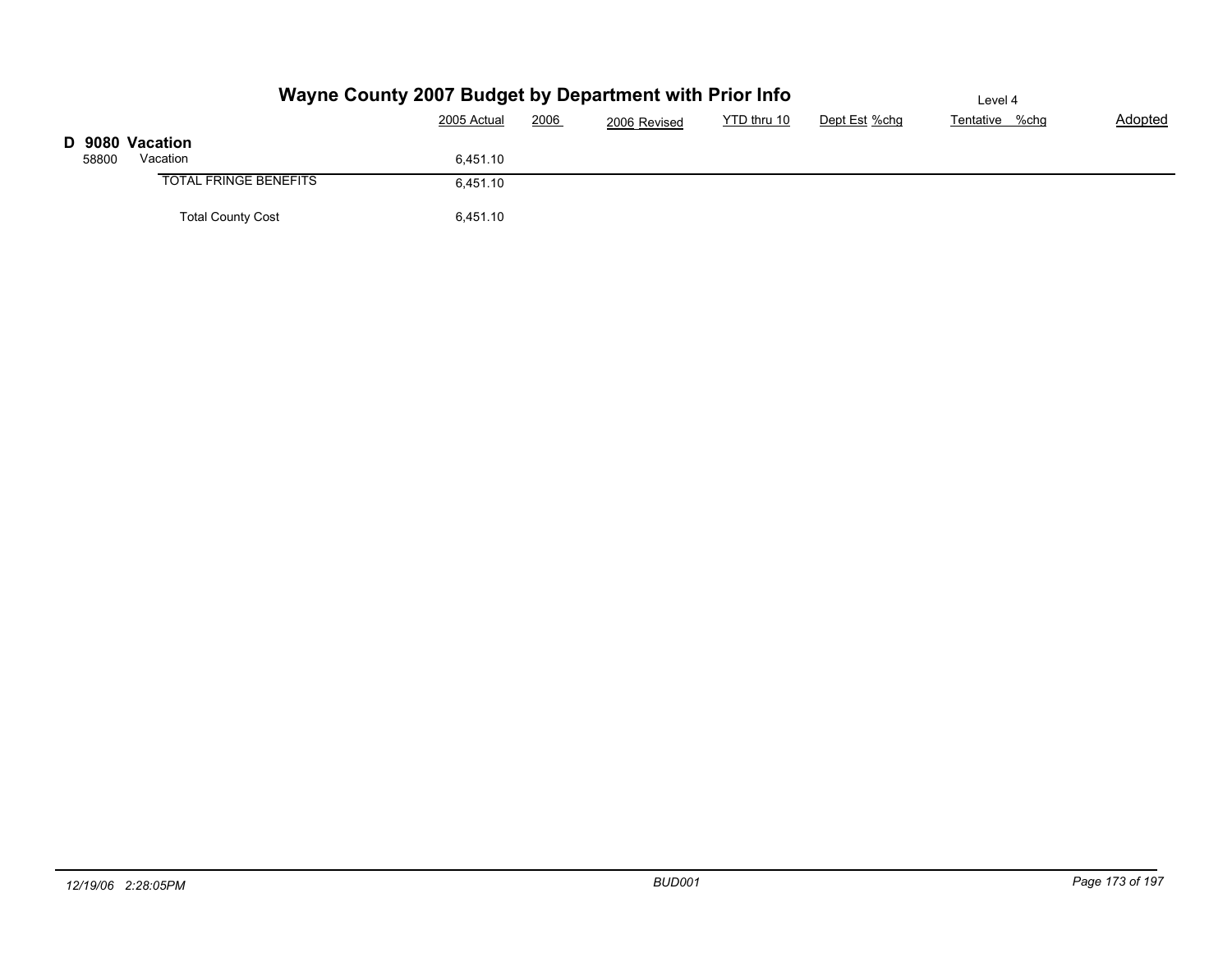|                                   | Wayne County 2007 Budget by Department with Prior Info | Level 4 |              |             |               |                |         |
|-----------------------------------|--------------------------------------------------------|---------|--------------|-------------|---------------|----------------|---------|
|                                   | 2005 Actual                                            | 2006    | 2006 Revised | YTD thru 10 | Dept Est %chg | Tentative %chg | Adopted |
| <b>D</b> 9901 Interfund Transfers |                                                        |         |              |             |               |                |         |
| Transfer - General Fund<br>59100  | 97.206.00                                              |         |              |             |               |                |         |
| <b>TOTAL TRANSFERS</b>            | 97,206.00                                              |         |              |             |               |                |         |
| <b>Total County Cost</b>          | 97,206.00                                              |         |              |             |               |                |         |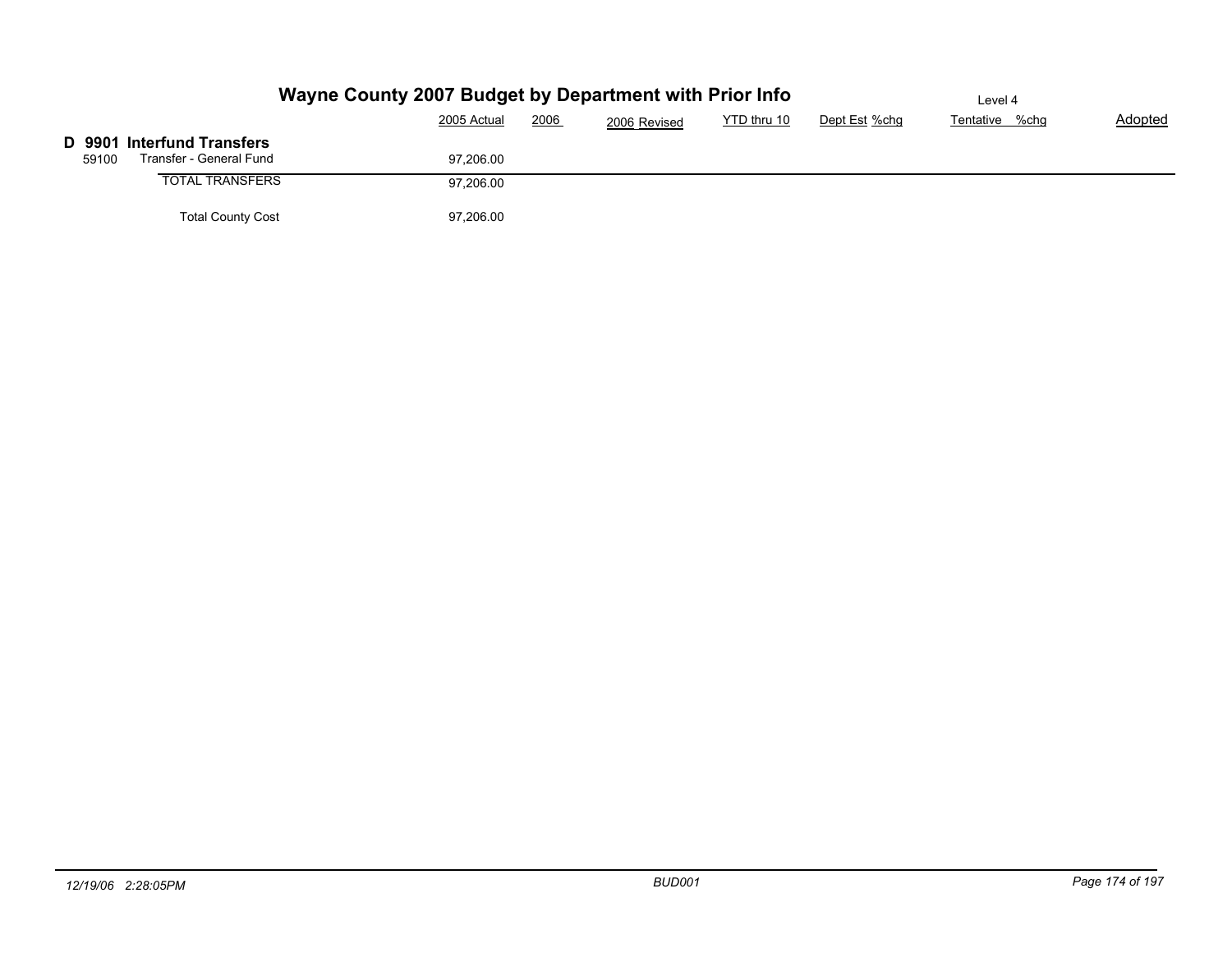| Wayne County 2007 Budget by Department with Prior Info |             |      |              |             |               | Level 4        |                |
|--------------------------------------------------------|-------------|------|--------------|-------------|---------------|----------------|----------------|
|                                                        | 2005 Actual | 2006 | 2006 Revised | YTD thru 10 | Dept Est %chg | Tentative %chg | <b>Adopted</b> |
| D 9950 Transfer to Capital Fund Proj                   |             |      |              |             |               |                |                |
| <b>TOTAL EQUIPMENT</b>                                 |             |      |              |             |               |                |                |

Total County Cost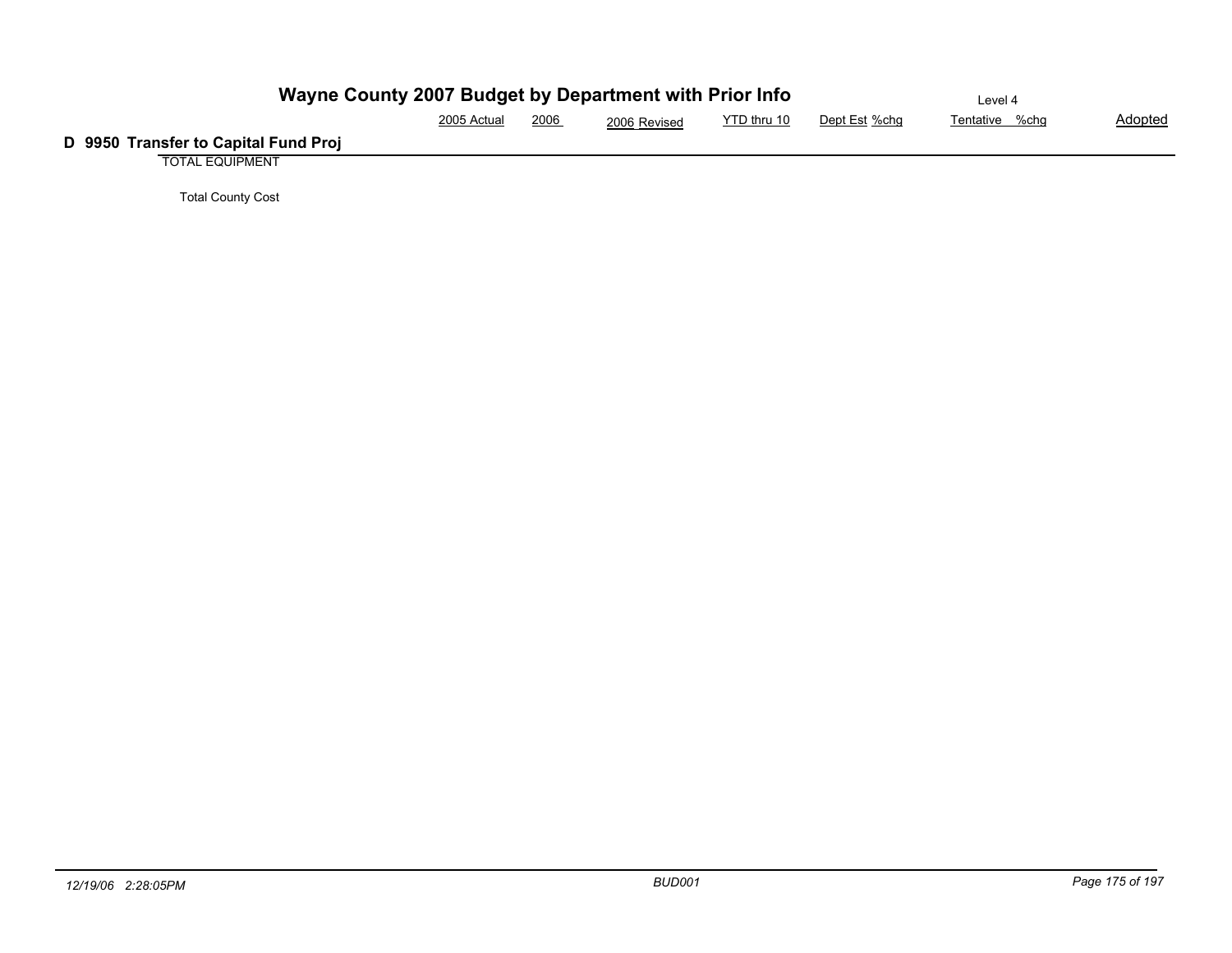| Wayne County 2007 Budget by Department with Prior Info |                                |                 |              |              |                 |               |           | Level 4        |           |              |  |  |  |
|--------------------------------------------------------|--------------------------------|-----------------|--------------|--------------|-----------------|---------------|-----------|----------------|-----------|--------------|--|--|--|
|                                                        |                                | 2005 Actual     | 2006         | 2006 Revised | YTD thru 10     | Dept Est %chg |           | Tentative %chg |           | Adopted      |  |  |  |
| D 9999                                                 | <b>Other</b>                   |                 |              |              |                 |               |           |                |           |              |  |  |  |
| 42401                                                  | Interest Earnings              | $-3,654.11$     | $-1,000$     | $-1,000$     | $-977.37$       |               | $-100.00$ |                | $-100.00$ |              |  |  |  |
| 42653                                                  | Misc Rd Participation Payment  |                 |              |              |                 |               |           | $-100,000$     |           | 100,000      |  |  |  |
| 42654                                                  | <b>Highway Permit Fees</b>     | $-5,590.00$     | $-5,000$     | $-5,000$     | $-5,210.00$     | $-5,000$      |           | $-5,000$       |           | 5,000        |  |  |  |
| 42655                                                  | Minor Sales                    | $-739.21$       | $-1,000$     | $-1,000$     | $-534.25$       | $-1,000$      |           | $-1,000$       |           | 1,000        |  |  |  |
| 42680                                                  | <b>Insurance Recoveries</b>    | $-3,387.36$     |              |              | $-1,326.00$     |               |           |                |           |              |  |  |  |
| 42721                                                  | Water and Sewer Authority      | -192,594.90     |              |              |                 |               |           |                |           |              |  |  |  |
| 42770                                                  | Miscellaneous Revenues         | $-9,081.84$     | $-5,000$     | $-5,000$     | $-835.00$       | $-5,000$      |           | $-5,000$       |           | 5,000        |  |  |  |
| 43501                                                  | Consolidated Highway Aid       | $-2,023,098.00$ | $-1,718,549$ | $-2,288,006$ | $-1,666,491.00$ | $-1,718,549$  |           | -1,718,549     |           | 1,718,549    |  |  |  |
| 43511                                                  | State Aid - Marchiselli Funds  | $-397,455.77$   | $-52,500$    | $-52,500$    | $-1,316.65$     |               | $-100.00$ |                | $-100.00$ |              |  |  |  |
| 44511                                                  | Federal Aid - Marchiselli Fund | $-2,118,141.13$ | $-444,274$   | $-444,274$   | $-93,581.82$    |               | $-100.00$ |                | $-100.00$ |              |  |  |  |
| 44512                                                  | Federal Aid-Walsh              |                 |              |              |                 |               |           | $-155,000$     |           | 155,000      |  |  |  |
| 45031                                                  | Interfund Transfers            | $-5,326,500.00$ | -5,329,209   | $-5,346,774$ | -4,450,000.00   | $-6,036,539$  | 13.27     | $-5,944,440$   | 11.54     | 5,944,440    |  |  |  |
|                                                        | <b>TOTAL REVENUES</b>          | -10,080,242.32  | $-7,556,532$ | $-8,143,554$ | $-6,220,272.09$ | $-7,766,088$  | 2.77      | $-7,928,989$   | 4.93      | 7,928,989    |  |  |  |
|                                                        | <b>TOTAL FRINGE BENEFITS</b>   |                 |              |              |                 |               |           |                |           |              |  |  |  |
|                                                        |                                |                 |              |              |                 |               |           |                |           |              |  |  |  |
|                                                        | <b>Total County Cost</b>       | -10,080,242.32  | $-7,556,532$ | $-8,143,554$ | $-6,220,272.09$ | $-7,766,088$  | 2.77      | -7,928,989     | 4.93      | $-7,928,989$ |  |  |  |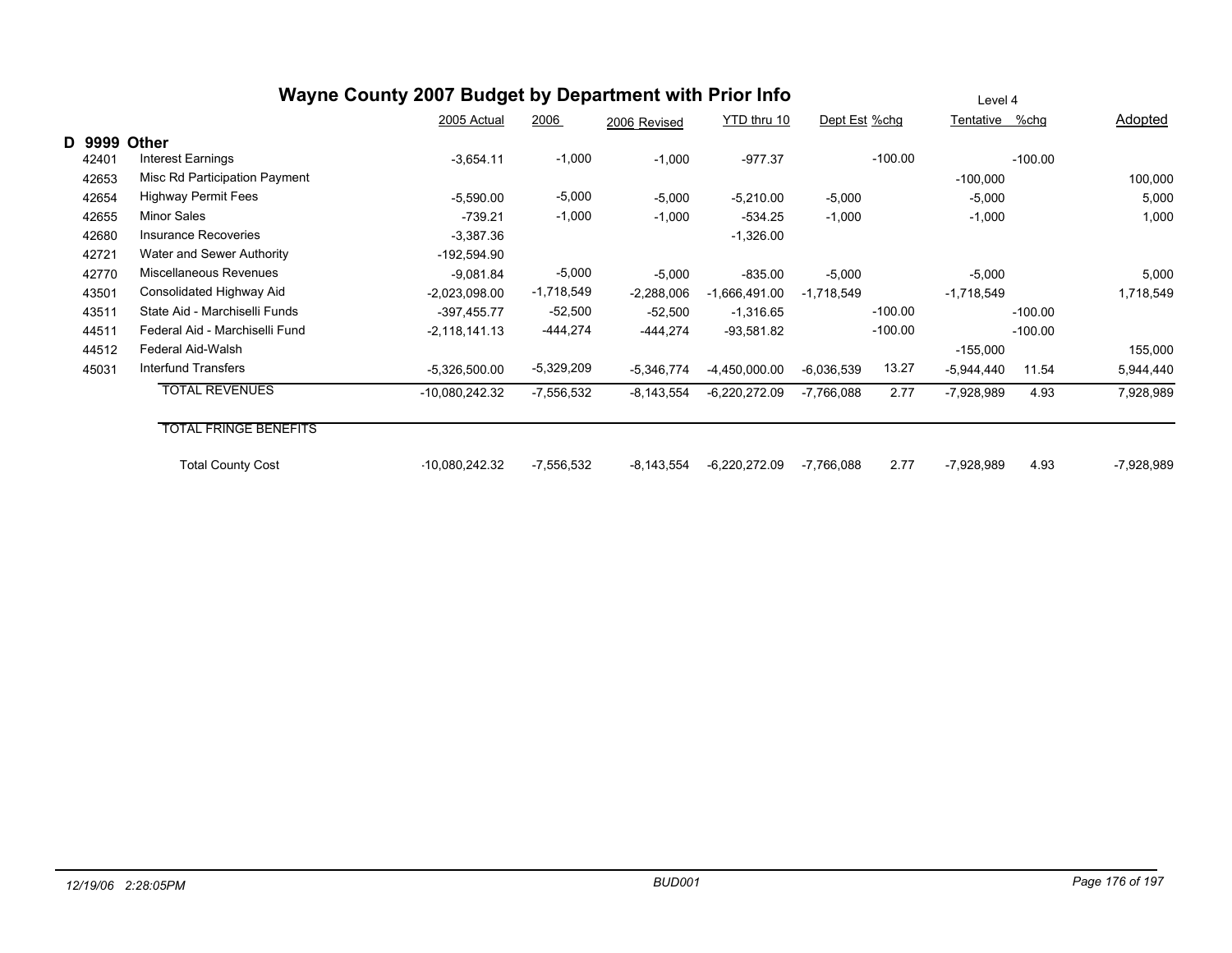| Wayne County 2007 Budget by Department with Prior Info |                        |            |              |                |            |           | Level 4       |           |                                                                                                                                                   |  |  |  |
|--------------------------------------------------------|------------------------|------------|--------------|----------------|------------|-----------|---------------|-----------|---------------------------------------------------------------------------------------------------------------------------------------------------|--|--|--|
|                                                        | 2005 Actual            | 2006       | 2006 Revised | YTD thru 10    |            |           |               |           | Adopted                                                                                                                                           |  |  |  |
|                                                        |                        |            |              |                |            |           |               |           |                                                                                                                                                   |  |  |  |
| Labor Reimbursement                                    | $-500.00$              | $-100$     | $-100$       | $-400.00$      | $-200$     | 100.00    |               | 100.00    | 200                                                                                                                                               |  |  |  |
| <b>Material Reimbursement</b>                          | -462,974.80            | $-345,000$ | $-620,000$   | -469,734.08    | $-400,000$ | 15.94     |               | 15.94     | 400,000                                                                                                                                           |  |  |  |
| <b>TOTAL REVENUES</b>                                  | -463,474.80            | $-345,100$ | $-620,100$   | $-470, 134.08$ | $-400,200$ | 15.97     |               | 15.97     | 400,200                                                                                                                                           |  |  |  |
| Automotive Mechanic                                    | 104,687.61             | 107,213    | 107,213      | 86,928.35      | 111,440    | 3.94      | 111,440       | 3.94      | 111,440                                                                                                                                           |  |  |  |
| Automotive Mechanic Foreman                            | 41,520.69              | 41,946     | 41,946       | 33,460.58      | 42,100     | 0.37      | 42,100        | 0.37      | 42,100                                                                                                                                            |  |  |  |
| Auto Body Technician                                   | 71,238.38              | 72,438     | 72,438       | 54,026.17      | 72,706     | 0.37      | 72,706        | 0.37      | 72,706                                                                                                                                            |  |  |  |
| Overtime                                               | 13,188.11              | 14,322     | 14,322       | 12,259.00      | 14,322     |           |               |           | 14,322                                                                                                                                            |  |  |  |
| <b>TOTAL PERSONAL SERVICES</b>                         | 230,634.79             | 235,919    | 235,919      | 186,674.10     | 240,568    | 1.97      | 240,568       | 1.97      | 240,568                                                                                                                                           |  |  |  |
| Highway & Street Equipment                             | 61,013.00              | 215,000    | 215,000      | 174,934.13     | 418,000    | 94.42     |               | 26.98     | 273,000                                                                                                                                           |  |  |  |
| <b>TOTAL EQUIPMENT</b>                                 | 61,013.00              | 215,000    | 215,000      | 174,934.13     | 418,000    | 94.42     |               | 26.98     | 273,000                                                                                                                                           |  |  |  |
| Supplies & Materials                                   | 39,999.33              | 40,000     | 40,000       | 36,069.12      | 41,000     | 2.50      | 41,000        | 2.50      | 41,000                                                                                                                                            |  |  |  |
| Diesel Fuel                                            | 351,000.00             | 300,000    | 494,000      | 432,583.92     | 430,000    | 43.33     | 430,000       | 43.33     | 430,000                                                                                                                                           |  |  |  |
| Gasoline, Oil, Lube                                    | 272,000.00             | 250,000    | 331,000      | 270,815.71     | 320,000    | 28.00     |               | 28.00     | 320,000                                                                                                                                           |  |  |  |
| Kerosene                                               | 500.00                 | 500        | 500          | 961.40         | 500        |           | 500           |           | 500                                                                                                                                               |  |  |  |
| Propane Gas                                            | 6,500.00               | 6,500      | 6,500        | 3,005.48       | 6,500      |           | 6,500         |           | 6,500                                                                                                                                             |  |  |  |
| Tires                                                  | 29,328.14              | 22,500     | 22,500       | 22,992.34      | 22,500     |           | 22,500        |           | 22,500                                                                                                                                            |  |  |  |
| Uniforms                                               | 4,500.00               | 4,500      | 4,500        | 5,323.32       | 4,500      |           | 4,500         |           | 4,500                                                                                                                                             |  |  |  |
| Gas                                                    | 23,025.80              | 28,000     | 29,423       | 18,742.35      | 26,500     | $-5.36$   |               | $-5.36$   | 26,500                                                                                                                                            |  |  |  |
| Light & Power                                          | 24,296.01              | 30,000     | 31,141       | 21,609.00      | 32,500     | 8.33      | 32,500        | 8.33      | 32,500                                                                                                                                            |  |  |  |
| Telephone                                              | 4,985.49               | 6,000      | 6,000        | 3,742.36       | 7,000      | 16.67     |               | 16.67     | 7,000                                                                                                                                             |  |  |  |
| Water                                                  | 4,730.72               | 5,000      | 5,008        | 6,938.34       | 5,000      |           | 5,000         |           | 5,000                                                                                                                                             |  |  |  |
| Refuse                                                 | 1,300.00               | 1,300      | 1,300        | 839.36         | 1,300      |           | 1,300         |           | 1,300                                                                                                                                             |  |  |  |
| Insurance                                              | 1,153.00               | 1,320      | 1,320        | 1,128.70       | 1,320      |           | 1,320         |           | 1,320                                                                                                                                             |  |  |  |
| <b>Contracted Services</b>                             | 1,958.25               | 1,500      | 1,500        | 893.63         |            | $-100.00$ |               | $-100.00$ |                                                                                                                                                   |  |  |  |
| <b>Building Maintenance &amp; Repair</b>               | 12,982.61              | 13,000     | 13,000       | 9,065.84       | 13,000     |           | 13,000        |           | 13,000                                                                                                                                            |  |  |  |
| Equipment - Maint Contract                             | 3,850.65               | 2,792      | 2,799        | 152.53         | 1,680      | $-39.83$  |               | $-39.83$  | 1,680                                                                                                                                             |  |  |  |
| Equipment - Maint & Repair                             | 164,831.86             | 120,000    | 120,000      | 96,558.28      | 121,000    | 0.83      | 121,000       | 0.83      | 121,000                                                                                                                                           |  |  |  |
| Misc                                                   | 843.00                 | 1,000      | 181,000      | 18,779.17      | 1,000      |           | 1,000         |           | 1,000                                                                                                                                             |  |  |  |
| <b>Hazard Materials</b>                                | 1,866.48               | 2,000      | 2,133        | 633.00         | 2,000      |           |               |           | 2,000                                                                                                                                             |  |  |  |
| <b>TOTAL CONTRACTUAL EXPENSES</b>                      | 949,651.34             | 835,912    | 1,293,624    | 950,833.85     | 1,037,300  | 24.09     |               | 24.09     | 1,037,300                                                                                                                                         |  |  |  |
|                                                        | DM 5130 Road Machinery |            |              |                |            |           | Dept Est %chg |           | Tentative %chg<br>$-200$<br>$-400,000$<br>$-400,200$<br>14,322<br>273,000<br>273,000<br>320,000<br>26,500<br>7,000<br>1,680<br>2,000<br>1,037,300 |  |  |  |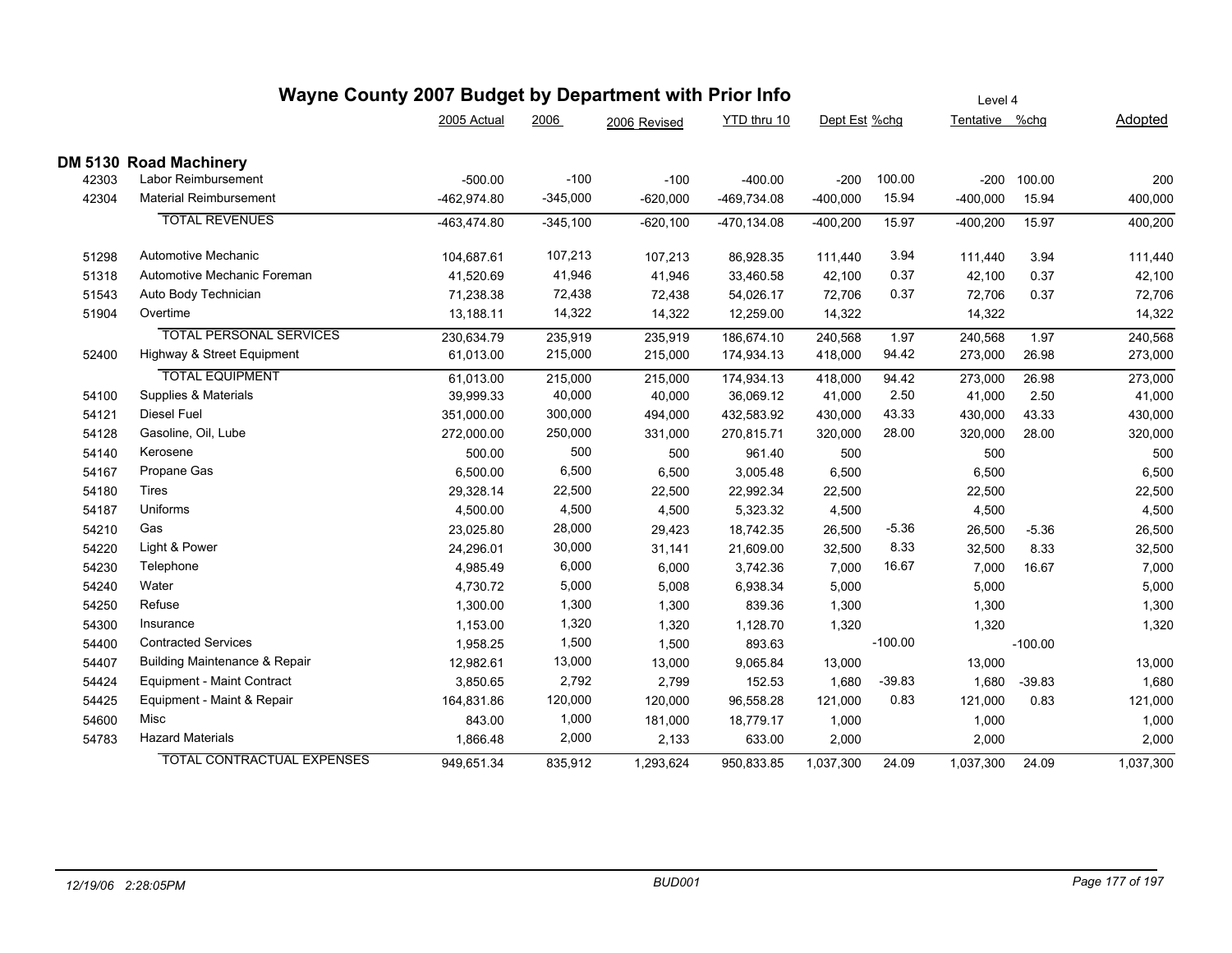# **Wayne County 2007 Budget by Department with Prior Info**

|       |                                                                 | 2005 Actual | 2006      | 2006 Revised | YTD thru 10 | Dept Est %chg |          | Tentative | %chq   | Adopted   |
|-------|-----------------------------------------------------------------|-------------|-----------|--------------|-------------|---------------|----------|-----------|--------|-----------|
| 58100 | <b>DM 5130 Road Machinery</b><br>Payments to NYS Retirement Sys | 27.127.00   | 25,207    | 25,207       |             | 21.619        | $-14.23$ | 21.619    | -14.23 | 21,619    |
| 58200 | Payments to Social Security                                     | 17,471.46   | 17,986    | 17,986       | 14,148.07   | 18,208        | 1.23     | 18,208    | 1.23   | 18,208    |
| 58400 | Hospitalization                                                 | 28,821.20   | 29,587    | 29,587       | 31,909.06   | 37,272        | 25.97    | 37,272    | 25.97  | 37,272    |
| 58600 | Disability                                                      | 899.00      | 936       | 936          | 690.00      | 936           |          | 936       |        | 936       |
| 58901 | Employee Assistance Program                                     | 88.50       | 95        | 95           | 91.50       | 96            | 1.05     | 96        | 1.05   | 96        |
|       | <b>TOTAL FRINGE BENEFITS</b>                                    | 74.407.16   | 73,811    | 73,811       | 46,838.63   | 78,131        | 5.85     | 78.131    | 5.85   | 78,131    |
|       | <b>Total County Cost</b>                                        | 852.231.49  | 1.015.542 | 1,198,254    | 889,146.63  | 1.373.799     | 35.28    | 1.228.799 | 21.00  | 1,228,799 |

Level 4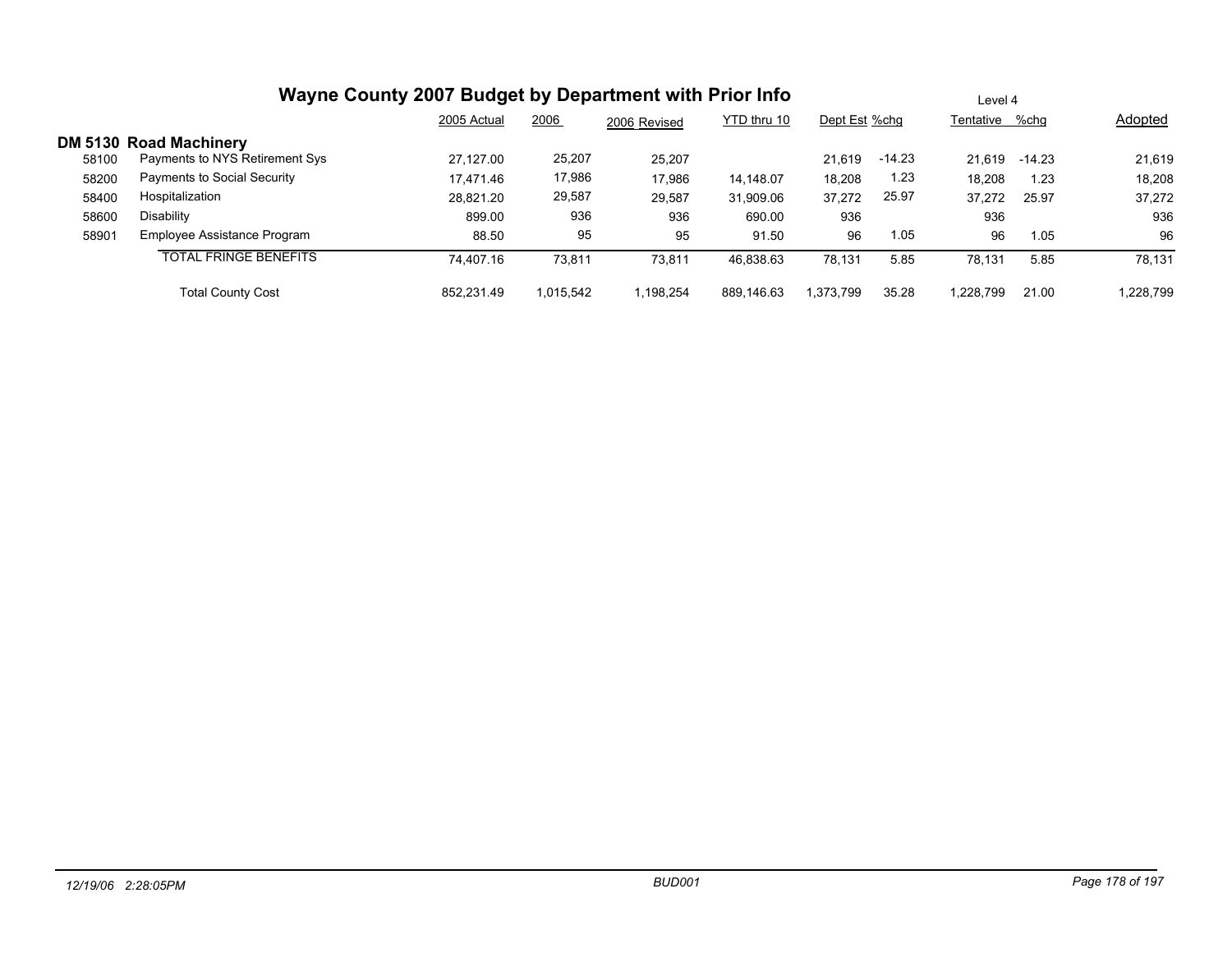|       | Wayne County 2007 Budget by Department with Prior Info | Level 4     |      |              |             |               |                |         |
|-------|--------------------------------------------------------|-------------|------|--------------|-------------|---------------|----------------|---------|
|       |                                                        | 2005 Actual | 2006 | 2006 Revised | YTD thru 10 | Dept Est %chg | Tentative %chg | Adopted |
|       | DM 9040 Workmens Compensation Payments                 |             |      |              |             |               |                |         |
| 58300 | Workmens Comp                                          | 71.00       |      |              |             |               |                |         |
|       | <b>TOTAL FRINGE BENEFITS</b>                           | 71.00       |      |              |             |               |                |         |
|       | <b>Total County Cost</b>                               | 71.00       |      |              |             |               |                |         |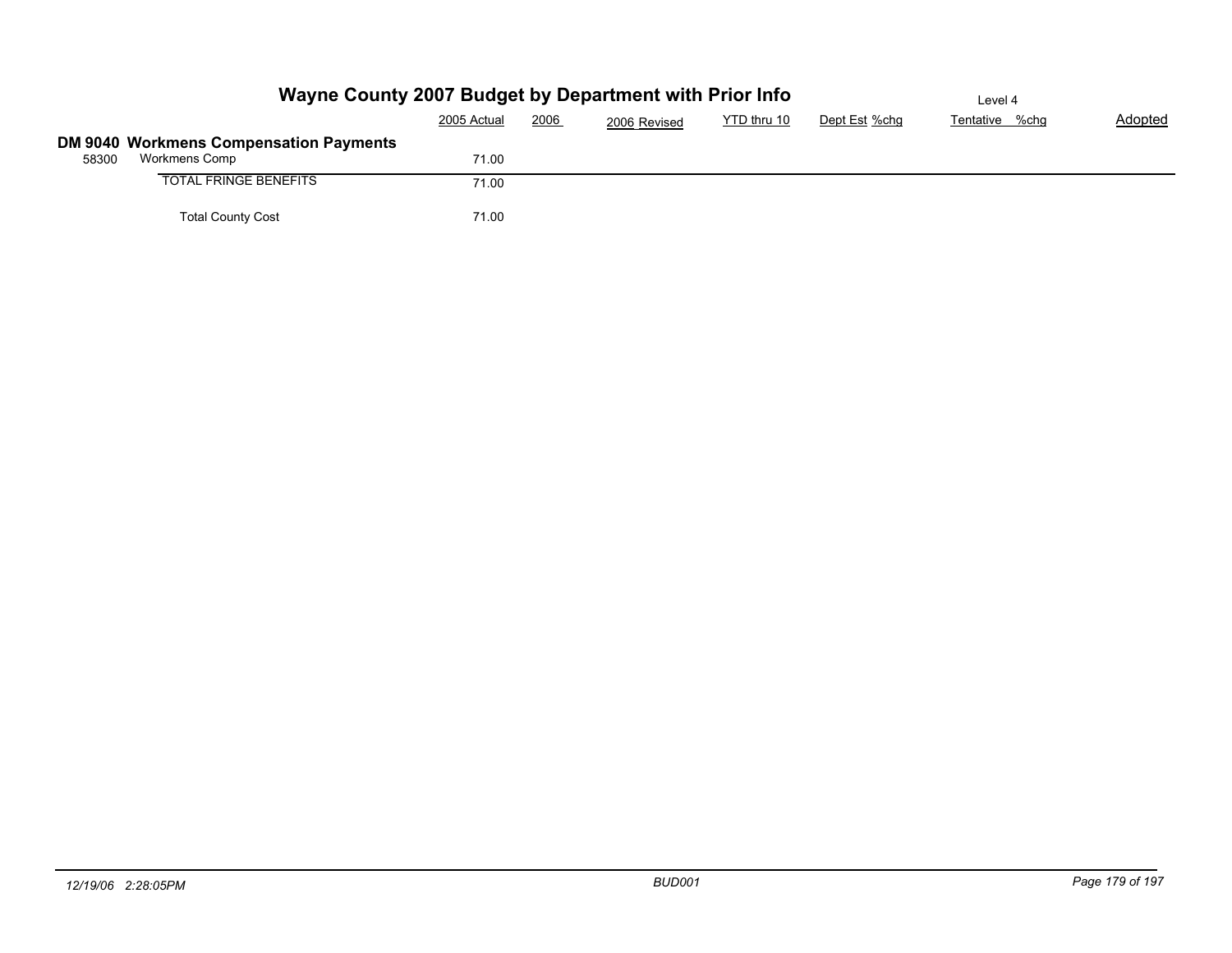|       | Wayne County 2007 Budget by Department with Prior Info | Level 4     |        |              |             |               |       |                |       |         |
|-------|--------------------------------------------------------|-------------|--------|--------------|-------------|---------------|-------|----------------|-------|---------|
|       |                                                        | 2005 Actual | 2006   | 2006 Revised | YTD thru 10 | Dept Est %chg |       | Tentative %chg |       | Adopted |
|       | DM 9060 Hospital & Medical Insurance                   |             |        |              |             |               |       |                |       |         |
|       | <b>TOTAL PERSONAL SERVICES</b>                         |             |        |              |             |               |       |                |       |         |
| 58400 | Hospitalization                                        | 25.477.66   | 32,035 | 32.486       | 27.828.61   | 38,034        | 18.73 | 38.034         | 18.73 | 38,034  |
|       | <b>TOTAL FRINGE BENEFITS</b>                           | 25.477.66   | 32,035 | 32.486       | 27.828.61   | 38.034        | 18.73 | 38.034         | 18.73 | 38,034  |
|       | <b>Total County Cost</b>                               | 25.477.66   | 32,035 | 32.486       | 27.828.61   | 38.034        | 18.73 | 38.034         | 18.73 | 38,034  |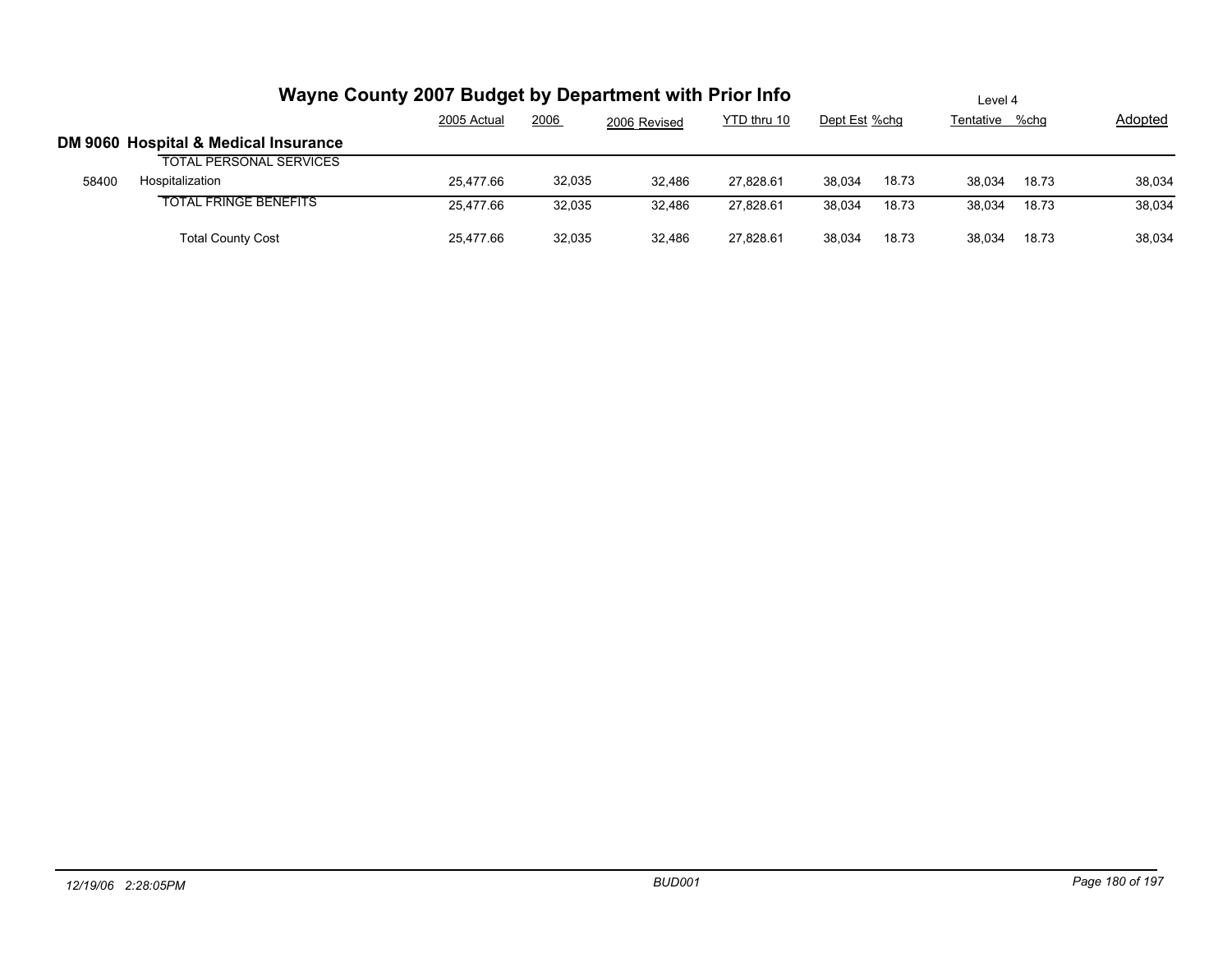|                  |                              | Wayne County 2007 Budget by Department with Prior Info | Level 4 |              |             |               |                |         |
|------------------|------------------------------|--------------------------------------------------------|---------|--------------|-------------|---------------|----------------|---------|
|                  |                              | 2005 Actual                                            | 2006    | 2006 Revised | YTD thru 10 | Dept Est %chg | Tentative %chg | Adopted |
| DM 9080 Vacation |                              |                                                        |         |              |             |               |                |         |
| 58800            | Vacation                     | $-338.62$                                              |         |              |             |               |                |         |
|                  | <b>TOTAL FRINGE BENEFITS</b> | $-338.62$                                              |         |              |             |               |                |         |
|                  | <b>Total County Cost</b>     | $-338.62$                                              |         |              |             |               |                |         |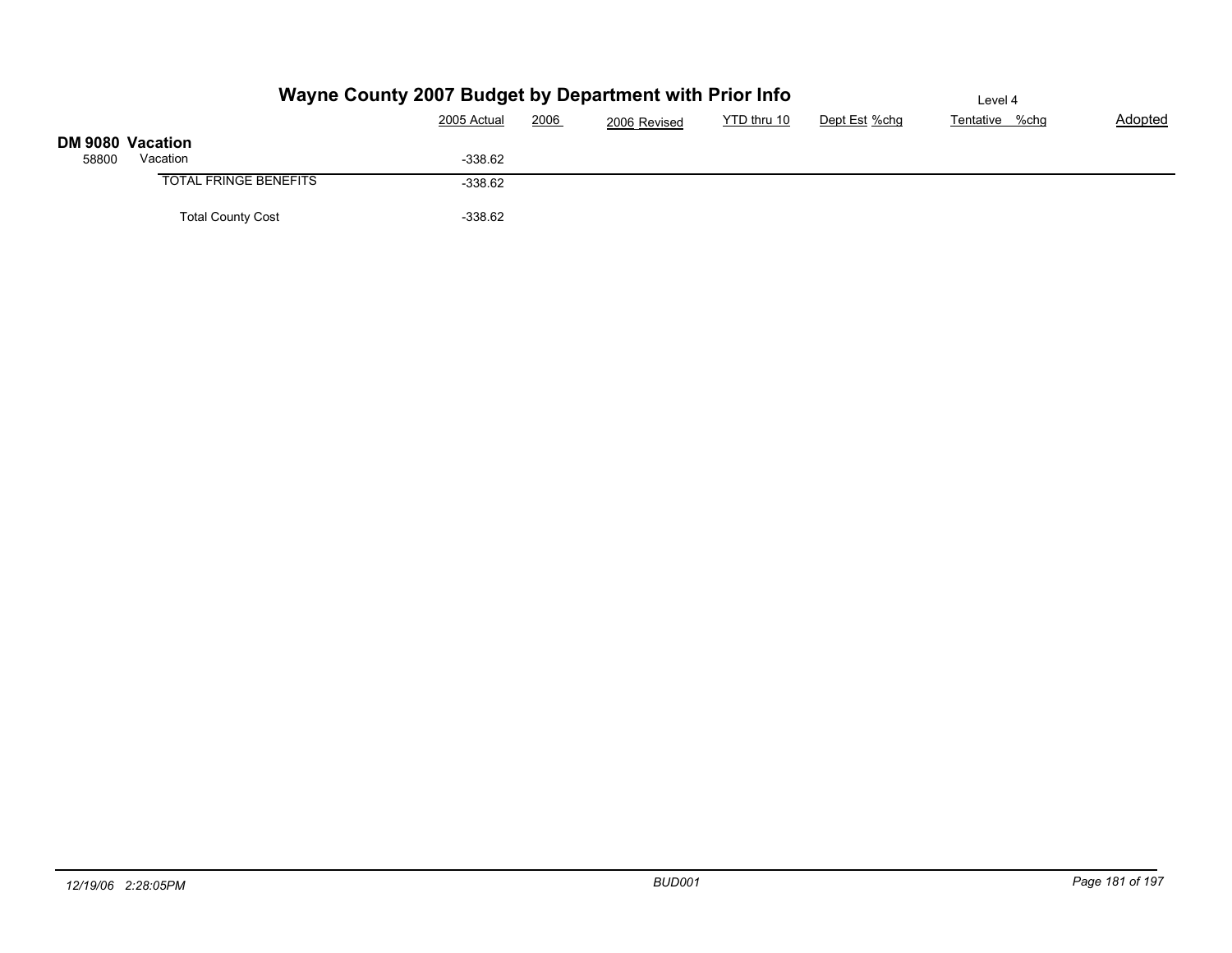| Wayne County 2007 Budget by Department with Prior Info | Level 4     |      |              |             |               |                |                |
|--------------------------------------------------------|-------------|------|--------------|-------------|---------------|----------------|----------------|
|                                                        | 2005 Actual | 2006 | 2006 Revised | YTD thru 10 | Dept Est %chg | Tentative %chg | <b>Adopted</b> |
| DM 9950 Transfer to Capital Fund Proj                  |             |      |              |             |               |                |                |
| <b>TOTAL EQUIPMENT</b>                                 |             |      |              |             |               |                |                |

Total County Cost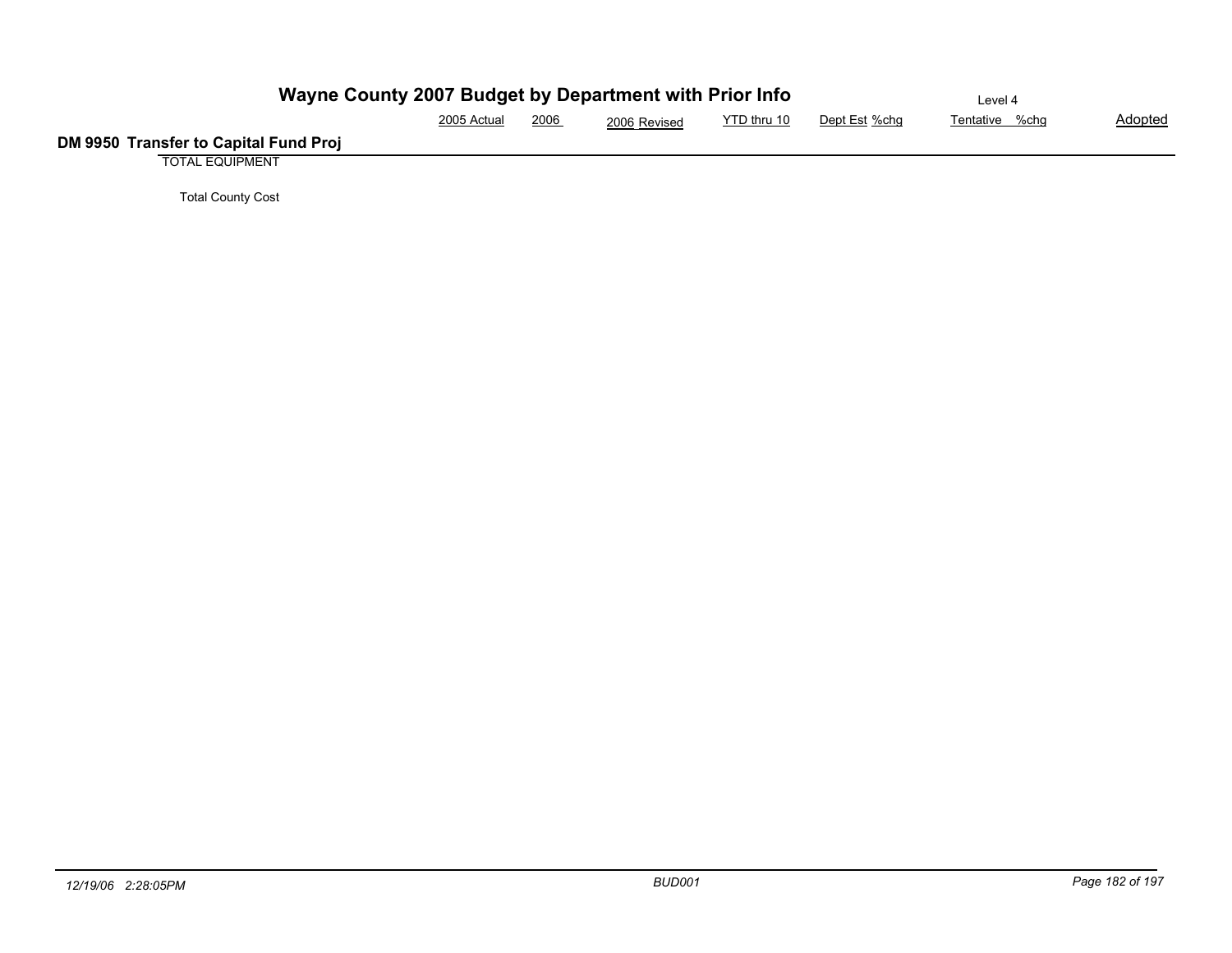|               |                           | Wayne County 2007 Budget by Department with Prior Info |            | Level 4      |               |               |           |                 |       |              |
|---------------|---------------------------|--------------------------------------------------------|------------|--------------|---------------|---------------|-----------|-----------------|-------|--------------|
|               |                           | 2005 Actual                                            | 2006       | 2006 Revised | YTD thru 10   | Dept Est %chg |           | Tentative %chg  |       | Adopted      |
| DM 9999 Other |                           |                                                        |            |              |               |               |           |                 |       |              |
| 42401         | Interest Earnings         | $-25.965.12$                                           | $-10,000$  | $-10,000$    | $-28.614.66$  |               | $-100.00$ | -49.500 395.00  |       | 49,500       |
| 42665         | Sale of Surplus Equipment | $-32,085.00$                                           |            |              | $-1,152.00$   | 25,000        |           | $-30,000$       |       | 30,000       |
| 42822         | <b>Machinery Rental</b>   | -557.267.61                                            | $-555,000$ | $-555.000$   | $-557.851.10$ | $-555.000$    |           | $-555.000$      |       | 555,000      |
| 45031         | Interfund Transfers       | $-332.810.00$                                          | $-267,577$ | -448.028     | -448.028.00   | -881.833      | 229.56    | -632.333 136.32 |       | 632,333      |
|               | <b>TOTAL REVENUES</b>     | -948.127.73                                            | $-832,577$ | $-1,013,028$ | -1.035.645.76 | $-1,411,833$  | 69.57     | $-1,266,833$    | 52.16 | 1,266,833    |
|               | <b>Total County Cost</b>  | -948.127.73                                            | $-832.577$ | $-1,013,028$ | -1.035.645.76 | $-1.411.833$  | 69.57     | $-1,266,833$    | 52.16 | $-1,266,833$ |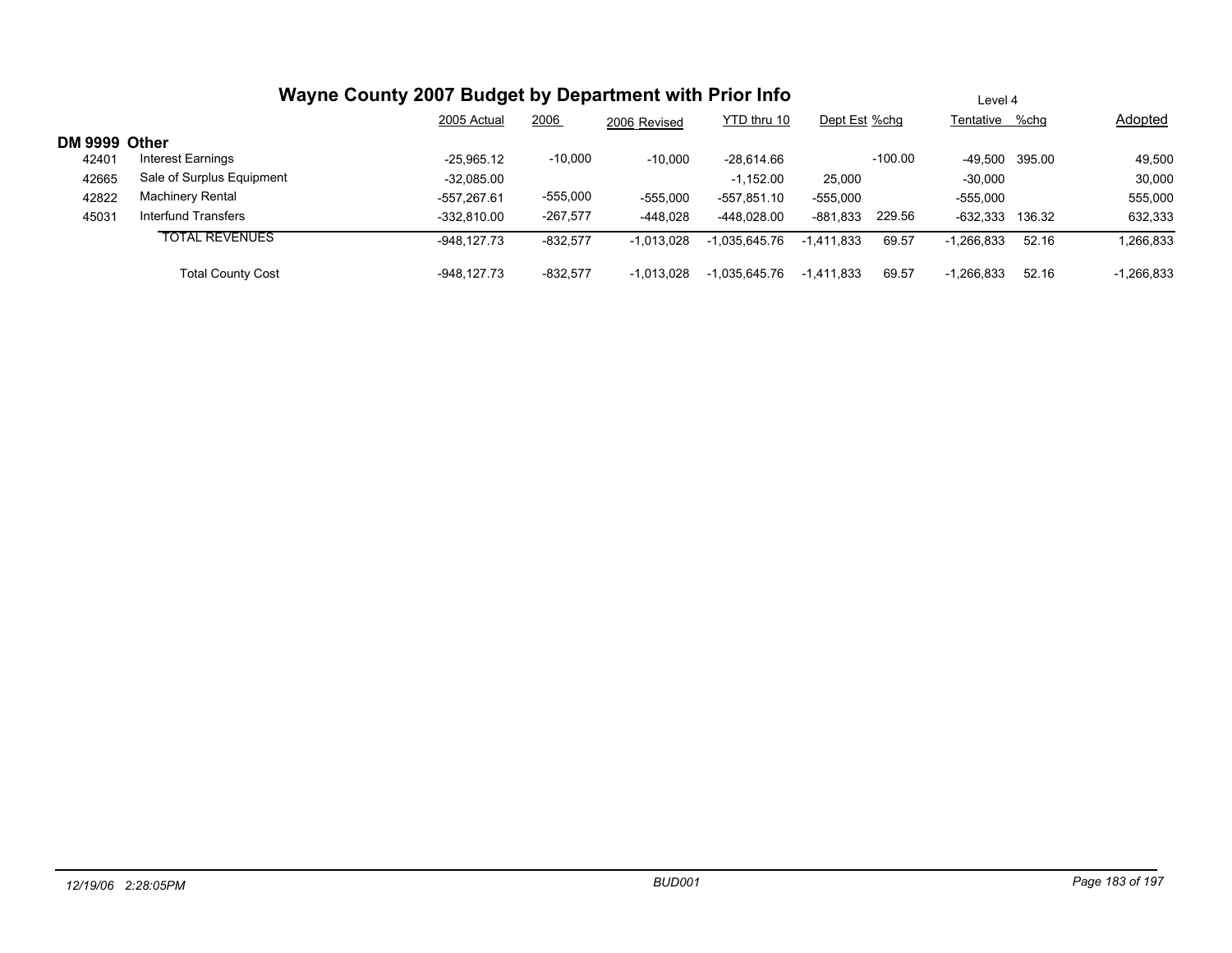|        | Wayne County 2007 Budget by Department with Prior Info |                 | Level 4       |              |                                        |               |           |                |           |            |
|--------|--------------------------------------------------------|-----------------|---------------|--------------|----------------------------------------|---------------|-----------|----------------|-----------|------------|
|        |                                                        | 2005 Actual     | 2006          | 2006 Revised | YTD thru 10                            | Dept Est %chg |           | Tentative %chg |           | Adopted    |
| E 6000 | <b>NH Combined</b>                                     |                 |               |              |                                        |               |           |                |           |            |
| 41804  | Nursing Home- Patient Paymnts                          |                 |               |              | $-6.60$                                |               |           |                |           |            |
| 41892  | Nursing Home- Cafe/GST Meals                           |                 |               |              | $-33,699.22$                           |               |           |                |           |            |
| 41896  | Cablevision                                            | $-8,110.00$     |               |              | $-9,610.00$                            | $-17,500$     |           | $-17,500$      |           | 17,500     |
| 41897  | Sales Tax Income                                       | $-837.18$       |               |              | $-322.12$                              |               |           |                |           |            |
| 41898  | Cash Rec - Assessment Tax Rev                          | -415.707.00     | $-465,000$    | $-465,000$   | $-319,759.20$                          | $-440,550$    | $-5.26$   | -440,550       | $-5.26$   | 440,550    |
| 42401  | <b>Interest Earnings</b>                               | 11,033.08       |               |              | $-6,858.20$                            |               |           |                |           |            |
| 42770  | Miscellaneous Revenues                                 | -687,156.25     | $-30,000$     | $-30,000$    | $-218.25$                              | $-35,000$     | 16.67     | $-35,000$      | 16.67     | 35,000     |
| 42771  | <b>Public Nursing Home</b>                             |                 |               |              |                                        | $-208,000$    |           | $-208,000$     |           | 208,000    |
| 42801  | Interfund Reimb of Expenses                            | $-219,472.71$   |               |              |                                        |               |           |                |           |            |
| 43002  | Medicaid                                               | 11,808,350.00   | $-7,432,472$  | $-7,432,472$ | $-9,274,300.00$                        | $-8,406,030$  | 13.10     | $-8,406,030$   | 13.10     | 8,406,030  |
| 43003  | Self Pay                                               | $-2,797,720.00$ | $-3,398,150$  | $-3,398,150$ | $-2,237,190.00$                        | $-3,228,425$  | $-4.99$   | $-3,228,425$   | $-4.99$   | 3,228,425  |
| 43004  | Other Insurance                                        | $-1,685.31$     |               |              | $-55.00$                               |               |           |                |           |            |
| 43007  | Medicare A                                             | -429,470.00     | $-1,050,600$  | $-1,050,600$ | -479,605.00                            | $-1,656,000$  | 57.62     | $-1,656,000$   | 57.62     | 1,656,000  |
| 43008  | Medicare B                                             | -190,365.19     | $-200,000$    | $-200,000$   | $-114,644.73$                          | $-300,000$    | 50.00     | $-300,000$     | 50.00     | 300,000    |
| 43009  | <b>Patient Share-NAMI</b>                              |                 | $-1,421,000$  | $-1,421,000$ |                                        | $-1,441,300$  | 1.43      | $-1,441,300$   | 1.43      | 1,441,300  |
| 43010  | Co-Insurance-Medicaid Revenue                          | $-21,880.00$    |               |              | $-56,485.00$                           |               |           |                |           |            |
| 43011  | CP-Insurance-Private Pay Rev.                          | $-199,390.00$   |               |              | $-276,700.00$                          |               |           |                |           |            |
| 43012  | Hospice Revenue                                        | $-643,470.00$   |               |              | -358,350.00                            |               |           |                |           |            |
| 43013  | VA Revenue                                             | $-248,460.00$   |               |              | $-166,585.00$                          |               |           |                |           |            |
| 43015  | Commercial Insurance Rev.                              | $-377,764.19$   | $-304,100$    | $-250,000$   | $-322,083.11$                          | $-496,800$    | 63.37     | -496,800       | 63.37     | 496,800    |
| 43016  | Outpatient PT Revenue                                  | $-11,513.28$    | $-35,000$     | $-35,000$    | $-28,007.63$                           |               | $-100.00$ | $-50,000$      | 42.86     | 50,000     |
| 43017  | <b>PPS Revenue</b>                                     | $-164,396.16$   |               |              | $-203,990.40$                          |               |           |                |           |            |
| 43018  | <b>HCRA Grants</b>                                     | -198,998.48     | $-180,000$    | $-180,000$   | $-267,575.30$                          |               | $-100.00$ |                | $-100.00$ |            |
| 43020  | <b>Respite Beds</b>                                    |                 |               | $-54,100$    | $-28,090.00$                           | $-54,100$     |           | $-54,100$      |           | 54,100     |
| 43130  | Meals on Wheels                                        | $-28,233.76$    | $-30,000$     | $-30,000$    | $-24,350.98$                           | $-35,000$     | 16.67     | $-35,000$      | 16.67     | 35,000     |
| 44260  | Activities                                             |                 | $-17,500$     | $-17,500$    | $-1,177.91$                            |               | $-100.00$ |                | $-100.00$ |            |
| 45031  | <b>Interfund Transfers</b>                             |                 | $-3,248,457$  | $-3,248,457$ | $-2,248,457.00$                        |               | $-100.00$ | $-1,297,897$   | $-60.05$  | 1,297,897  |
| 45061  | Cafeteria                                              | $-26,090.28$    | $-40,000$     | $-40,000$    | $-4,261.99$                            | $-50,000$     | 25.00     | $-50,000$      | 25.00     | 50,000     |
| 45095  | Vending Machine Commission Net                         | $-733.21$       | $-3,000$      | $-3,000$     | $-86.00$                               |               | $-100.00$ |                | $-100.00$ |            |
| 45096  | Misc. Income- IGT                                      | -530,987.00     | $-250,000$    | $-250,000$   | $-530,987.00$                          |               | $-100.00$ |                | $-100.00$ |            |
| 49030  | Non-Operating Revenue                                  | $-17,762.79$    |               |              | $-41, 119.78$                          |               |           |                |           |            |
| 49031  | Jail Revenue                                           | -338,498.34     | $-322,000$    | $-322,000$   | $-229,371.54$                          | $-330,000$    | 2.48      | $-330,000$     | 2.48      | 330,000    |
| 49034  | <b>Public Health Revenue</b>                           | $-8,095.31$     | $-15,000$     | $-15,000$    |                                        |               | $-100.00$ |                | $-100.00$ |            |
| 49045  | <b>Building &amp; Ground Revenue</b>                   |                 | $-10,000$     | $-10,000$    |                                        |               | $-100.00$ |                | $-100.00$ |            |
| 49051  | Income From Investments                                | $-2,554.55$     | $-5,000$      | $-5,000$     | $-3,056.53$                            | $-5,000$      |           | $-5,000$       |           | 5,000      |
|        | <b>TOTAL REVENUES</b>                                  | -19,366,667.91  | $-18,457,279$ |              | -18,457,279 -17,267,003.49 -16,703,705 |               | $-9.50$   | $-18,051,602$  | $-2.20$   | 18,051,602 |
|        |                                                        |                 |               |              |                                        |               |           |                |           |            |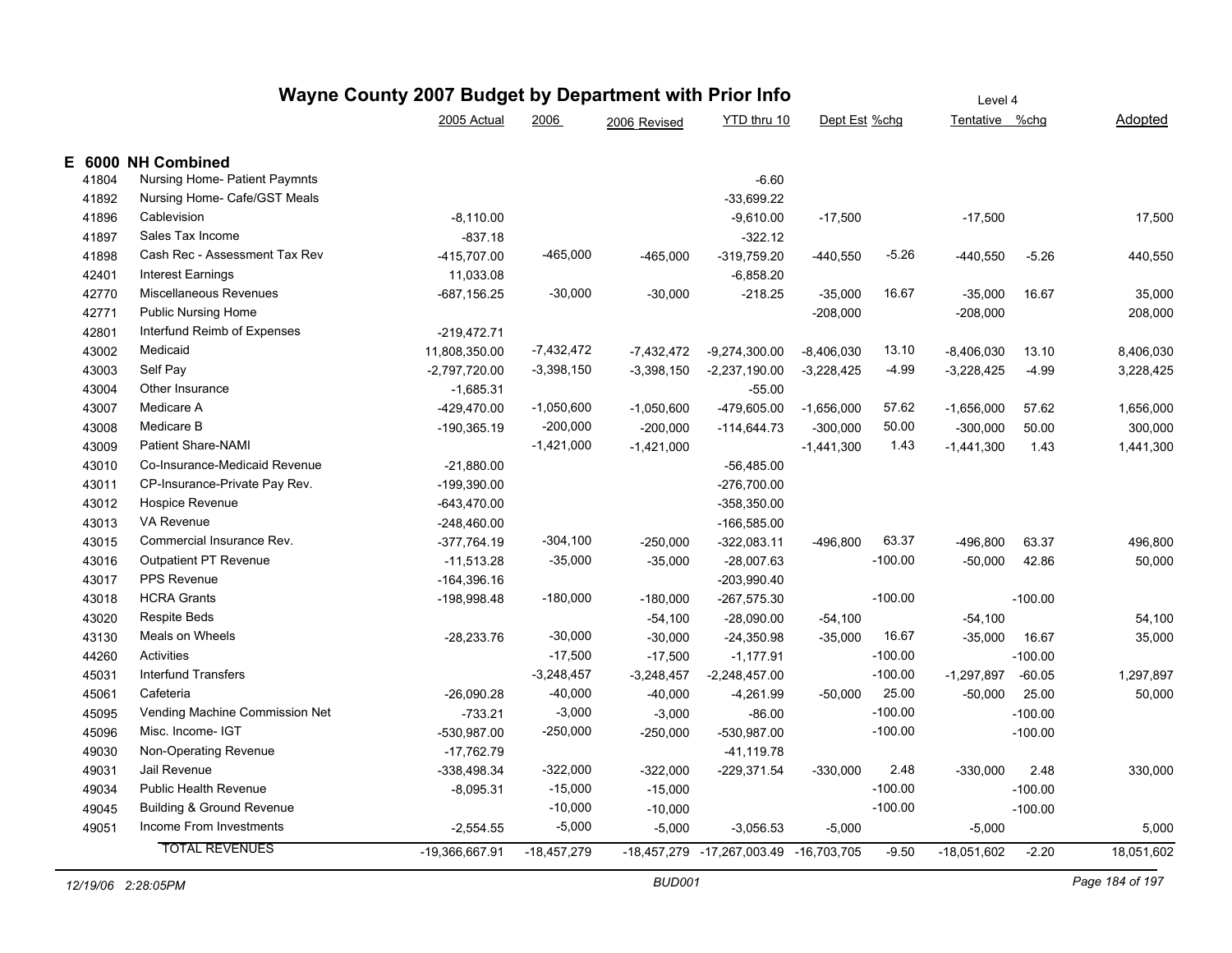| Wayne County 2007 Budget by Department with Prior Info | Level 4     |      |              |             |               |                |                |
|--------------------------------------------------------|-------------|------|--------------|-------------|---------------|----------------|----------------|
|                                                        | 2005 Actual | 2006 | 2006 Revised | YTD thru 10 | Dept Est %cha | Tentative %chɑ | <b>Adopted</b> |

**E 6000 NH Combined**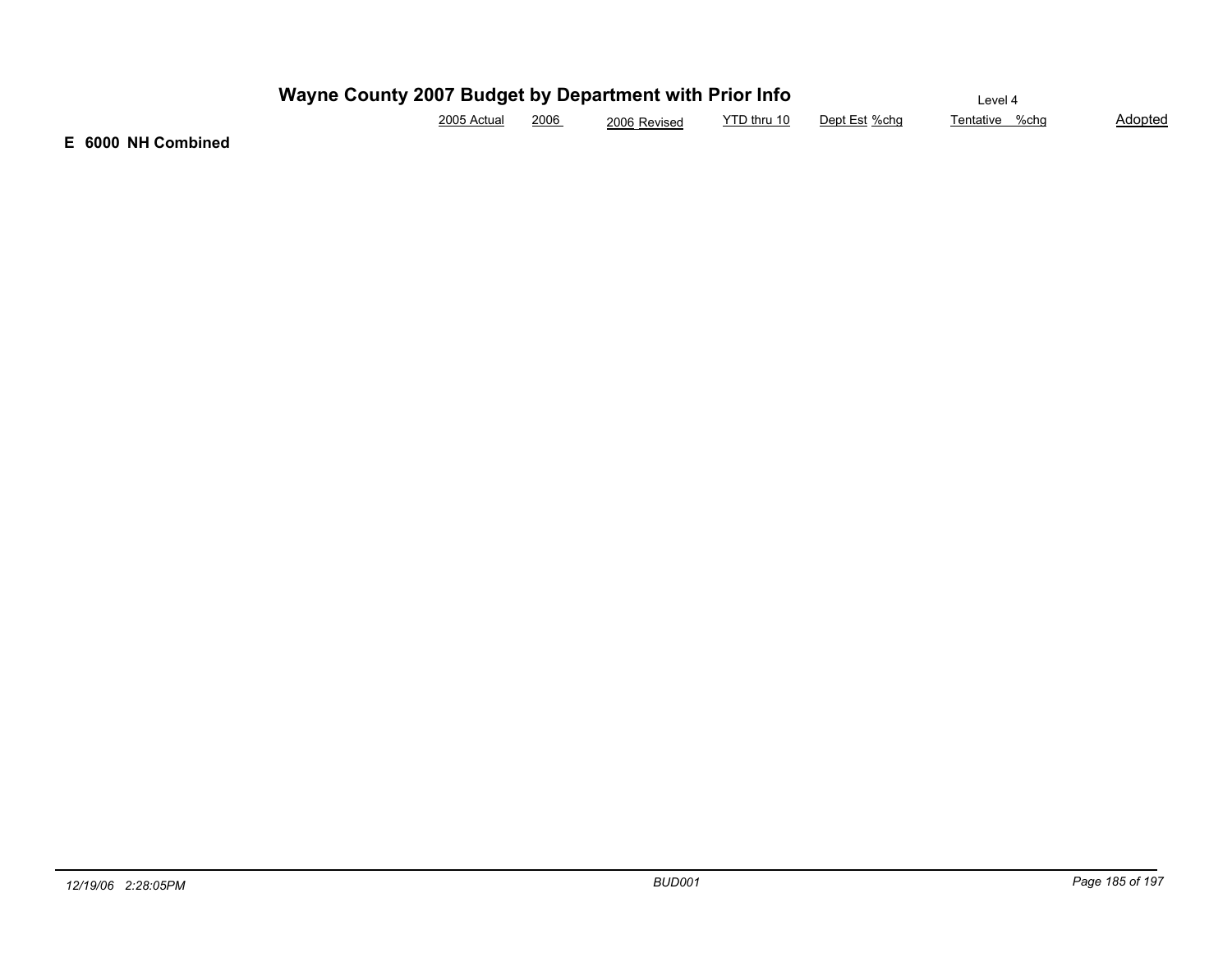|       |                                       | Wayne County 2007 Budget by Department with Prior Info |           |              |              | Level 4       |           |                |           |           |  |
|-------|---------------------------------------|--------------------------------------------------------|-----------|--------------|--------------|---------------|-----------|----------------|-----------|-----------|--|
|       |                                       | 2005 Actual                                            | 2006      | 2006 Revised | YTD thru 10  | Dept Est %chg |           | Tentative %chg |           | Adopted   |  |
|       | E 6000 NH Combined                    |                                                        |           |              |              |               |           |                |           |           |  |
| 51101 | Nursing Home Administrator            | 73,112.10                                              | 73,378    | 73,378       | 58,373.32    | 77,741        | 5.95      | 77,741         | 5.95      | 77,741    |  |
| 51110 | Receptionist 7Hr                      | 58.40                                                  | 61,913    | 61,913       |              |               | $-100.00$ |                | $-100.00$ |           |  |
| 51113 | Director of Nursing (NH)              | 61,912.60                                              |           |              | 51,226.88    | 65,580        |           | 65,580         |           | 65,580    |  |
| 51120 | Leisure Time Activity Director        | 33,245.97                                              | 33,010    | 33,010       | 26,336.44    | 33,138        | 0.39      | 33,138         | 0.39      | 33,138    |  |
| 51140 | Senior Typist                         | 12,553.76                                              |           |              |              |               |           |                |           |           |  |
| 51141 | Housekeeper (NH)                      | 27,496.69                                              | 39,915    | 39,915       | 33,013.41    | 42,242        | 5.83      | 42,242         | 5.83      | 42,242    |  |
| 51150 | Assistant Director Nurse Serv         | 52,048.78                                              | 53,014    | 53,014       | 43,869.12    | 56,591        | 6.75      | 56,591         | 6.75      | 56,591    |  |
| 51155 | <b>Coordinator of Nursing Trainin</b> | 48,715.26                                              | 47,421    | 47,421       | 39,251.51    | 50,275        | 6.02      | 50,275         | 6.02      | 50,275    |  |
| 51160 | Senior Stenographer                   | 107.22                                                 | 111,518   | 111,518      |              |               | $-100.00$ |                | $-100.00$ |           |  |
| 51161 | Supervising RN Prt Time               | 3,623.49                                               | 24,805    | 24,805       |              | 24,901        | 0.39      | 24,901         | 0.39      | 24,901    |  |
| 51164 | Supervising RN (NH)                   | 367,409.78                                             | 208,871   | 208,871      | 293,639.19   | 328,796       | 57.42     | 328,796        | 57.42     | 328,796   |  |
| 51181 | Laborer, Seasonal                     | 1,348.77                                               |           |              |              |               |           |                |           |           |  |
| 51182 | Comptroller (NH)                      | 49,892.31                                              | 50,093    | 50,093       | 40,354.75    | 52,059        | 3.92      | 52,059         | 3.92      | 52,059    |  |
| 51205 | Assistant Housekeeper                 | 33,303.26                                              |           |              | 26,101.56    | 33,447        |           | 33,447         |           | 33,447    |  |
| 51211 | Cook Sub                              | 11,237.03                                              | 18,757    | 18,757       | 14,844.76    | 18,827        | 0.37      | 18,827         | 0.37      | 18,827    |  |
| 51215 | Cook (Nursing Home)                   | 175,087.38                                             | 169,203   | 169,203      | 138,632.06   | 170,844       | 0.97      | 170,844        | 0.97      | 170,844   |  |
| 51263 | Senior Social Work Assistant          | 44,769.88                                              | 37,540    | 37,540       | 37,090.28    | 37,936        | 1.05      | 37,936         | 1.05      | 37,936    |  |
| 51264 | Social Work Assistant                 | 34,569.87                                              | 34,535    | 34,535       | 49,150.32    | 66,975        | 93.93     | 66,975         | 93.93     | 66,975    |  |
| 51265 | Social Worker Assistant, PT           | 34,279.45                                              | 36,918    | 36,918       | 3,764.69     |               | $-100.00$ |                | $-100.00$ |           |  |
| 51275 | <b>Physical Therapy Assistant</b>     | 44,383.52                                              | 44,707    | 44,707       | 35,752.73    | 44,875        | 0.38      | 44,875         | 0.38      | 44,875    |  |
| 51280 | Admissions Coordinator                | 47,727.31                                              | 45,756    | 45,756       | 37,530.03    | 45,925        | 0.37      | 45,925         | 0.37      | 45,925    |  |
| 51281 | Coordinator of Volunteer Serv         | 30,849.88                                              | 30,669    | 30,669       | 24,699.34    | 31,137        | 1.53      | 31,137         | 1.53      | 31,137    |  |
| 51303 | <b>RPNurse Nursing Home</b>           | 557,685.06                                             | 500,835   | 495,835      | 344,011.02   | 415,571       | -17.02    | 415,571        | $-17.02$  | 415,571   |  |
| 51310 | RPNurse PartTime Nursing Home         | 59,223.32                                              | 58,713    | 58,713       | 46,305.04    | 58,931        | 0.37      | 58,931         | 0.37      | 58,931    |  |
| 51400 | L P N (Nursing Home)                  | 1,242,254.68                                           | 1,168,985 | 1,158,985    | 992,426.41   | 1,174,939     | 0.51      | 1,174,939      | 0.51      | 1,174,939 |  |
| 51401 | L P N, Part Time (NursingHome)        | 17,484.98                                              | 15,707    | 15,707       | 12,932.31    | 15,763        | 0.36      | 15,763         | 0.36      | 15,763    |  |
| 51402 | L P N, Sub (Nursing Home)             | 6,060.05                                               |           |              | 8,256.56     | 16,350        |           | 16,350         |           | 16,350    |  |
| 51403 | L P N, Temp (Nursing Home)            | 15,960.21                                              | 44,292    | 44,292       |              | 28,000        | $-36.78$  | 28,000         | $-36.78$  | 28,000    |  |
| 51500 | <b>Nursing Assistant</b>              | 2,756,929.21                                           | 2,550,635 | 2,550,635    | 2,033,218.21 | 2,495,530     | $-2.16$   | 2,495,530      | $-2.16$   | 2,495,530 |  |
| 51501 | Nursing Assistant, PartTime           | 101,443.18                                             | 81,626    | 81,626       | 105,107.98   | 129,433       | 58.57     | 129,433        | 58.57     | 129,433   |  |
| 51502 | Nursing Assistant, Substitute         | 81,793.94                                              | 92,220    | 92,220       | 32,136.07    | 62,046        | $-32.72$  | 62,046         | $-32.72$  | 62,046    |  |
| 51506 | Unit Aide, PartTime                   | 29,258.93                                              |           |              |              |               |           |                |           |           |  |
| 51510 | <b>Activity Aide</b>                  | 85,987.79                                              | 83,708    | 83,708       | 67,465.72    | 84,529        | 0.98      | 84,529         | 0.98      | 84,529    |  |
| 51553 | Activity Aide PT (NH)                 | 22,805.89                                              | 21,721    | 21,721       | 14,394.59    | 21,805        | 0.39      | 21,805         | 0.39      | 21,805    |  |
| 51554 | Rehab Therapy Aide                    | 27,856.02                                              | 28,238    | 28,238       | 16,071.77    | 28,344        | 0.38      | 28,344         | 0.38      | 28,344    |  |
| 51600 | Administrative Secretary (NH)         | 31,642.56                                              | 31,086    | 31,086       | 25,602.87    | 32,891        | 5.81      | 32,891         | 5.81      | 32,891    |  |
| 51605 | Senior Clerk-Typist (NH)              | 28,790.21                                              | 27,969    | 27,969       | 22,517.63    | 27,971        | 0.01      | 27,971         | 0.01      | 27,971    |  |
|       |                                       |                                                        |           |              |              |               |           |                |           |           |  |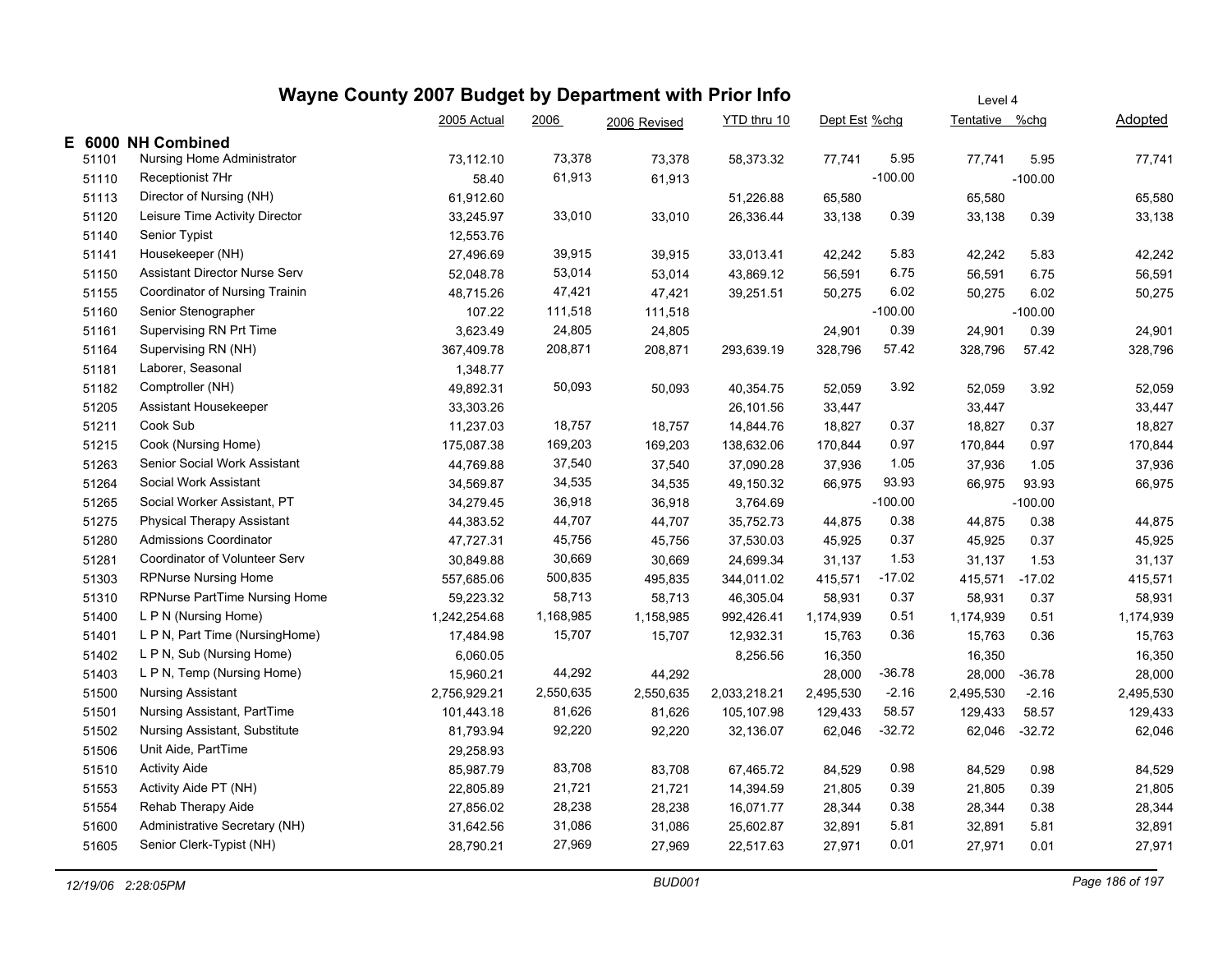|       | Wayne County 2007 Budget by Department with Prior Info |              | Level 4   |              |              |               |           |                |           |           |
|-------|--------------------------------------------------------|--------------|-----------|--------------|--------------|---------------|-----------|----------------|-----------|-----------|
|       |                                                        | 2005 Actual  | 2006      | 2006 Revised | YTD thru 10  | Dept Est %chg |           | Tentative %chg |           | Adopted   |
|       | E 6000 NH Combined                                     |              |           |              |              |               |           |                |           |           |
| 51610 | Account Clerk (NH)                                     | 105,319.15   | 104,291   | 104,291      | 84,929.61    | 105,136       | 0.81      | 105,136        | 0.81      | 105,136   |
| 51615 | Principal Account Clerk (NH)                           | 41,823.95    | 35,058    | 35,058       | 34,213.78    | 35,191        | 0.38      | 35,191         | 0.38      | 35,191    |
| 51620 | Telephone Operator (NH)                                | 27,233.57    | 27,039    | 27,039       | 21,749.60    | 27,389        | 1.29      | 27,389         | 1.29      | 27,389    |
| 51621 | Receptionist, PT (NH)                                  | 25,470.08    | 21,370    | 21,370       | 20,057.37    | 21,452        | 0.38      | 21,452         | 0.38      | 21,452    |
| 51622 | Clerk-Typist (NH)                                      | 120,343.46   | 126,007   | 126,007      | 101,821.39   | 127,598       | 1.26      | 127,598        | 1.26      | 127,598   |
| 51623 | Receptionist (NH)                                      | 12,956.50    | 26,189    | 26,189       | 10,118.87    | 21,445        | $-18.11$  | 21,445         | $-18.11$  | 21,445    |
| 51630 | Clerk, PartTime (Nursing Home)                         | 7,752.25     | 10,685    | 10,685       |              | 10,726        | 0.38      | 10,726         | 0.38      | 10,726    |
| 51650 | Medical Records Clerk (NH)                             | 30,760.67    | 30,326    | 30,326       | 24,193.41    | 30,436        | 0.36      | 30,436         | 0.36      | 30,436    |
| 51660 | Compliance Officer                                     | 49,166.90    | 48,410    | 48,410       | 40,081.50    | 49,862        | 3.00      |                | $-100.00$ |           |
| 51700 | Pharmacy Technician                                    | 23,018.21    | 21,370    | 21,370       |              |               | $-100.00$ |                | $-100.00$ |           |
| 51730 | Asst Housekeeper                                       | $-214.86$    | 33,326    | 33,326       | 862.92       |               | $-100.00$ |                | $-100.00$ |           |
| 51740 | Senior Cleaner                                         | 69,828.20    | 57,971    | 27,971       | 52,774.20    | 58,180        | 0.36      |                | $-100.00$ |           |
| 51751 | <b>Building Maintenance Worker</b>                     | 58,977.07    | 53,201    | 53,201       | 28,528.74    |               | $-100.00$ |                | $-100.00$ |           |
| 51760 | Cleaner (NH)                                           | 155.677.49   | 55,051    | 45,051       | 45,427.11    | 55,250        | 0.36      |                | $-100.00$ |           |
| 51761 | Cleaner, PT (NH)                                       | 17,758.76    | 27,417    | 17,417       | 14,851.05    | 21,064        | $-23.17$  |                | $-100.00$ |           |
| 51762 | Cleaner, Sub (NH)                                      | 8,227.80     | 6,506     | 6,506        | 6,216.75     | 6,607         | 1.55      |                | $-100.00$ |           |
| 51770 | Laundry Worker                                         | 31,521.78    |           |              |              |               |           |                |           |           |
| 51780 | <b>Stock Attendant</b>                                 | 31,326.32    | 28,248    | 28,248       | 24,437.79    | 28,354        | 0.38      | 28,354         | 0.38      | 28,354    |
| 51790 | Food Service Helper                                    | 264,479.50   | 212,134   | 212,134      | 150,891.29   | 206,923       | $-2.46$   | 206,923        | $-2.46$   | 206,923   |
| 51791 | Food Service Helper, PT                                | 93,282.25    | 65,746    | 65,746       | 52,378.41    | 54,711        | $-16.78$  | 54,711         | $-16.78$  | 54,711    |
| 51792 | Food Service Helper, Sub                               | 14,378.76    | 10,989    | 10,989       |              |               | $-100.00$ |                | $-100.00$ |           |
| 51800 | <b>Household Assistant</b>                             | 448,076.44   | 668,063   | 668,063      | 512,297.18   | 673,817       | 0.86      | 673,817        | 0.86      | 673,817   |
| 51801 | Household Assistant, PartTime                          | 139,687.77   | 148,297   | 148,297      | 185,493.07   | 158,732       | 7.04      | 158,732        | 7.04      | 158,732   |
| 51802 | Household Asst (grandfathered)                         | 58,993.60    |           |              | 22,593.09    |               |           |                |           |           |
| 51803 | Household Asst, PT (Grdfather)                         | 9,776.91     |           |              | 11,694.72    |               |           |                |           |           |
| 51904 | Overtime                                               |              | 212,255   | 212,255      |              | 212,255       |           | 212,255        |           | 212,255   |
|       | <b>TOTAL PERSONAL SERVICES</b>                         | 8,098,531.27 | 7,857,707 | 7,792,707    | 6,119,688.42 | 7,678,520     | $-2.28$   | 7,487,557      | $-4.71$   | 7,487,557 |
| 52000 | Equipment & Other Cap Outlay                           | 377.09       | 87,300    | 87,300       | 55,483.21    | 188,230       | 115.61    | 62,130         | $-28.83$  | 62,130    |
|       | <b>TOTAL EQUIPMENT</b>                                 | 377.09       | 87.300    | 87.300       | 55.483.21    | 188.230       | 115.61    | 62.130         | $-28.83$  | 62.130    |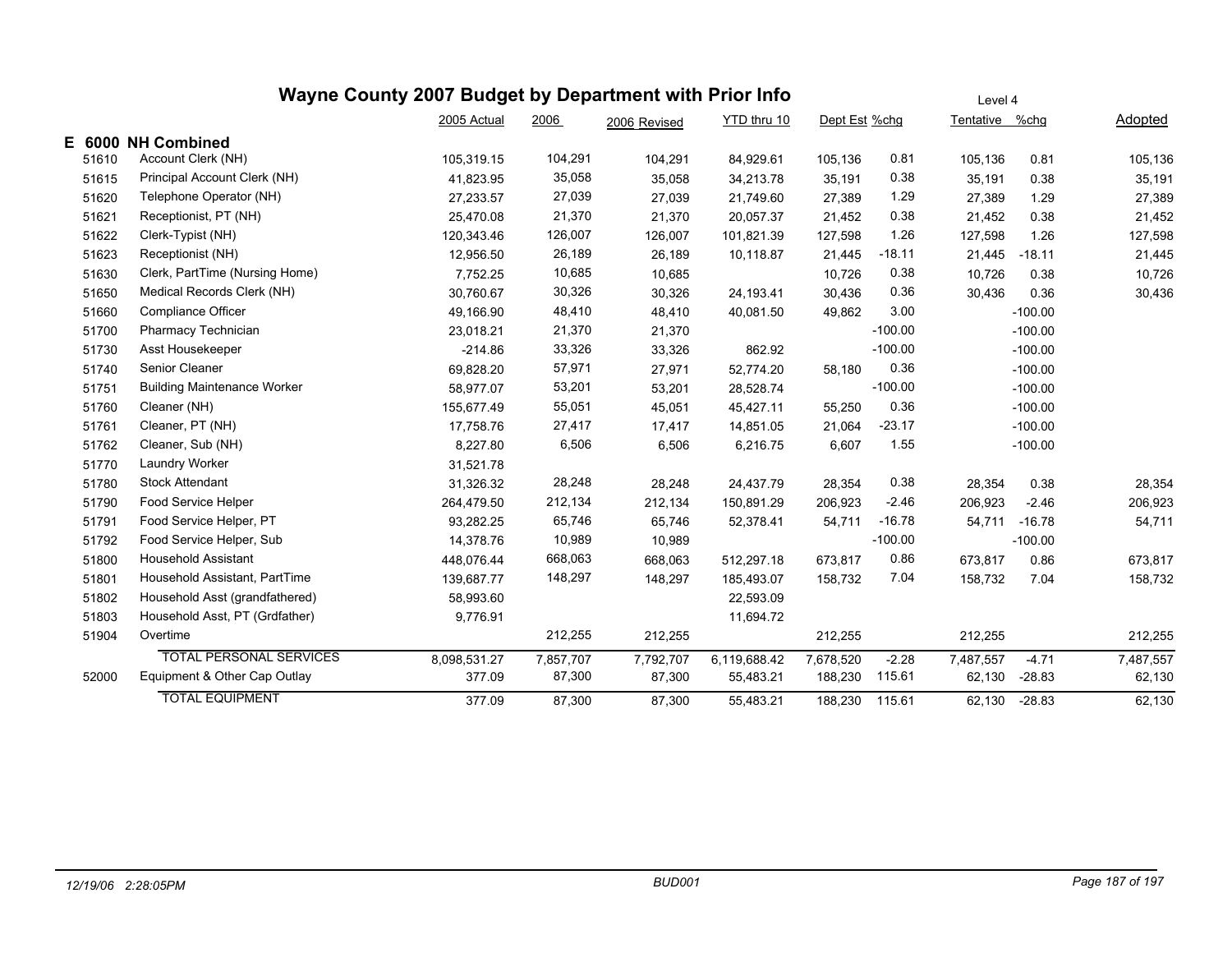|       |                                | 2005 Actual   | 2006       | 2006 Revised | YTD thru 10   | Dept Est %chg    |           | Tentative %chg   |           | Adopted    |
|-------|--------------------------------|---------------|------------|--------------|---------------|------------------|-----------|------------------|-----------|------------|
|       | E 6000 NH Combined             |               |            |              |               |                  |           |                  |           |            |
| 54800 | 5110 Recovery-Meals on Wheels  | $-28,233.76$  | $-30,000$  | $-30,000$    | $-21,612.50$  | $-30,000$        |           | $-30,000$        |           | $-30,000$  |
| 54801 | 2702 Medical Director Fee      | 12,672.00     | 13,056     | 13,056       | 20,732.00     | 31,920           | 144.49    | 31,920 144.49    |           | 31,920     |
| 54802 | 2703 Physician Care            | 106,624.06    | 78,000     | 78,000       | 31,472.76     |                  | $-100.00$ |                  | $-100.00$ |            |
| 54803 | 2803 Dental Consultant Fees    | 28,500.00     | 30,000     | 30,000       | 24,175.14     | 32,000           | 6.67      | 32,000           | 6.67      | 32,000     |
| 54804 | 2803 Physical Therapist        | 95,455.19     | 100,000    | 100,000      | 75,500.62     | 100,000          |           | 100,000          |           | 100,000    |
| 54805 | 2804 Occupational Therapist    | 165,205.87    | 157,000    | 157,000      | 140,503.33    | 187,200          | 19.24     | 187,200          | 19.24     | 187,200    |
| 54806 | 2805 Speech Therapist          | 17,022.50     | 16,500     | 16,500       | 29,859.25     | 93,600           | 467.27    | 93,600           | 467.27    | 93,600     |
| 54807 | 2802 Podiatrist                | 5,918.00      | 7,000      | 7,000        | 3,762.00      | 7,000            |           | 7,000            |           | 7,000      |
| 54810 | 2901 Dietary Consultant        | 255,212.43    | 268,736    | 268,736      | 189,488.89    | 278,736          | 3.72      | 278,376          | 3.59      | 278,376    |
| 54811 | 2902 Pharmacist                | 135,632.00    | 116,000    | 81,000       | 8,112.50      | 15,000           | -87.07    | 15,000           | $-87.07$  | 15,000     |
| 54812 | 2904 Medical Records Consultan |               | 200        | 200          |               | 200              |           | 200              |           | 200        |
| 54813 | 2904 Social Work Consultant Fe | 1,261.75      | 2,000      | 2,000        | 1,725.25      | 2,000            |           | 2,000            |           | 2,000      |
| 54814 | 2905 Clergy                    | 740.00        | 2,000      | 2,000        | 600.00        | 1,500            | $-25.00$  | 1,500            | $-25.00$  | 1,500      |
| 54815 | 3100 Audit                     | 16,000.00     | 15,500     | 15,500       | 16,450.00     | 20,000           | 29.03     | 20,000           | 29.03     | 20,000     |
| 54817 | 4400 PH Drugs                  | 8,095.31      |            |              |               |                  |           |                  |           |            |
| 54818 | 4400 Drugs                     | 775,211.13    | 615,000    | 615,000      | 142,294.65    | 330,000          | $-46.34$  | 330,000          | $-46.34$  | 330,000    |
| 54819 | 4401 Jail Drugs                | 52,551.19     |            |              |               |                  |           |                  |           |            |
| 54820 | 4444 Drug Recovery             | $-60,646.50$  | $-15,000$  | $-15,000$    |               |                  | $-100.00$ |                  | $-100.00$ |            |
| 54821 | 4900 PT Supplies & Materials   | 1,648.01      | 5,000      | 5,000        | 5,292.54      | 5,000            |           | 5,000            |           | 5,000      |
| 54822 | 4901 Medical & Nursing Supplie | 186,953.92    | 180,000    | 180,000      | 104,014.94    | 180,000          |           | 180,000          |           | 180,000    |
| 54825 | 4904 Syringes                  | 5,685.78      | 6,000      | 6,000        | 2,618.67      | 4,000            | $-33.33$  | 4,000            | $-33.33$  | 4,000      |
| 54826 | 4905 Incontinent Supplies      | 91,116.77     | 95,000     | 95,000       | 78,883.22     | 95,000           |           | 95,000           |           | 95,000     |
| 54827 | 4906 Speech Supplies&Material  |               |            |              |               | 1,000            |           | 1,000            |           | 1,000      |
| 54828 | 5001 Jail Meals                | 265,887.51    |            |              | 209,555.52    | 305,000          |           | 305,000          |           | 305,000    |
| 54836 | 5107 Nourishments              |               |            |              | 140.29        |                  |           |                  |           |            |
| 54838 | 5110 Dietary Recovery - Jail   | $-265,887.51$ | $-300,000$ | $-300,000$   | $-349,189.04$ | $-300,000$       |           | $-300,000$       |           | $-300,000$ |
| 54839 | 5110 Meals on Wheels Expense   | 28,233.76     |            |              | 24,350.98     | 35,000           |           | 35,000           |           | 35,000     |
| 54849 | 5404 Janitorial Supplies       | 36,227.81     | 26,000     | 26,000       | 26,799.18     | 27,000           | 3.85      | 27,000           | 3.85      | 27,000     |
| 54850 | 5405 HSKG Supplies Recovery    | $-22,825.32$  | $-32,000$  | $-32,000$    | $-35,292.71$  | $-35,000$        | 9.38      | $-35,000$        | 9.38      | $-35,000$  |
| 54852 | 5410 Jail Hse Keeping Supplies | 20,755.00     |            |              | 19,816.01     | 25,000           |           | 25,000           |           | 25,000     |
| 54856 | 5502 Printing                  | 1,531.59      | 3,100      | 3,100        | 902.67        | 2,500            | -19.35    | 2,500            | $-19.35$  | 2,500      |
| 54857 | 5512 Office Supplies           | 18,986.36     | 17,950     | 17,950       | 10,863.67     | 18,850           | 5.01      | 18,850           | 5.01      | 18,850     |
| 54858 | 2806 Audiologist               | 356.00        | 2,000      | 2,000        | 267.00        | 1,000            | $-50.00$  | 1,000            | $-50.00$  | 1,000      |
| 54859 | 2903 Therapy Assistant         | 4,724.20      | 3,000      | 3,000        | 58,008.50     | 144,000 4,700.00 |           | 144,000 \,700.00 |           | 144,000    |
| 54860 | <b>Hospital Screener</b>       |               |            | 35,000       | 19,153.75     | 72,792           |           | 72,792           |           | 72,792     |
| 54862 | 5902 Household Furnishings     | 4,829.35      | 5,000      | 5,000        | 885.42        | 5,000            |           | 5,000            |           | 5,000      |
| 54863 | 5900 Non-Food                  | 90,299.77     | 118,225    | 118,225      | 89,612.44     | 122,666          | 3.76      | 122,666          | 3.76      | 122,666    |
|       |                                |               |            |              |               |                  |           |                  |           |            |

Level 4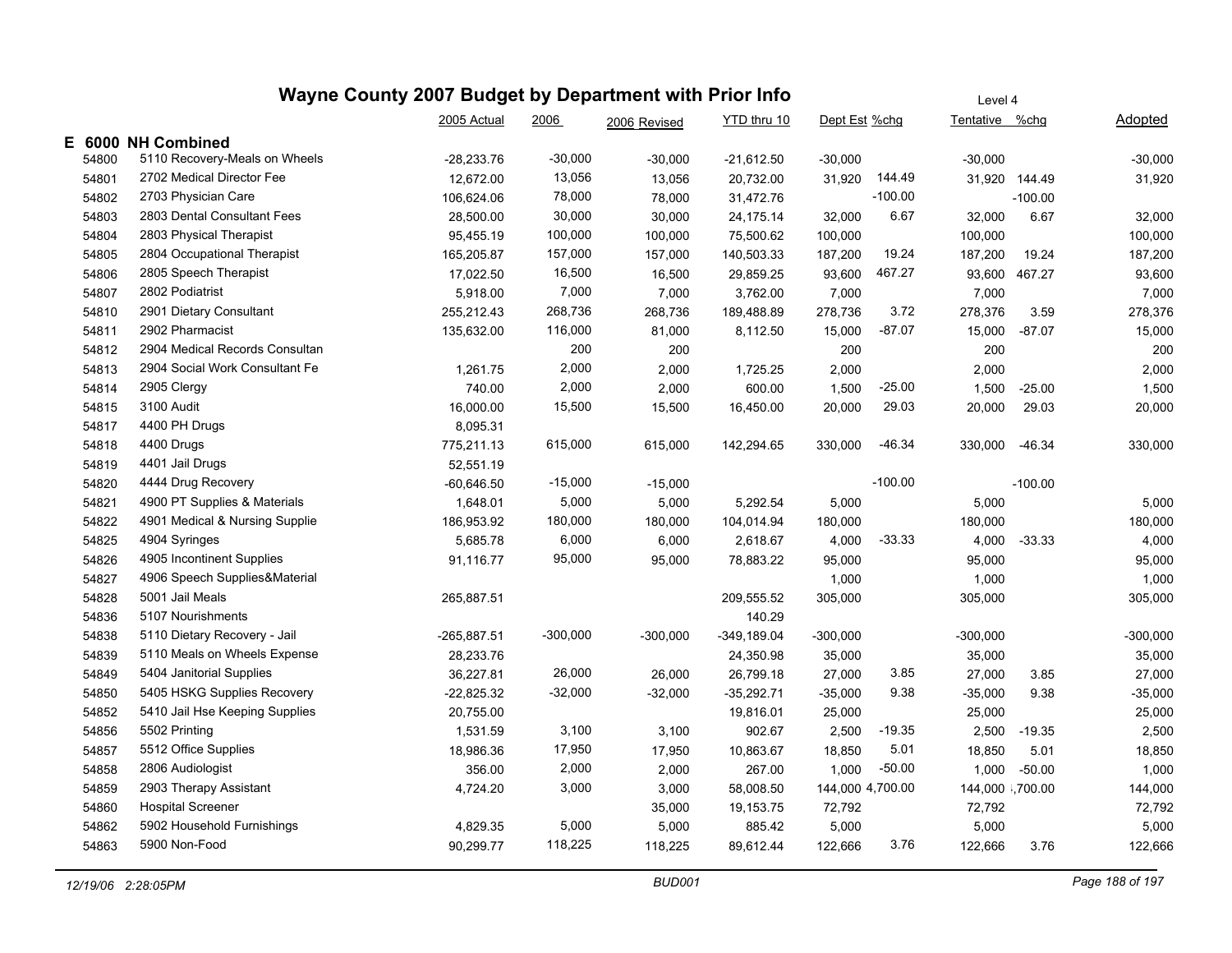|       |                                | 2005 Actual | 2006      | 2006 Revised | YTD thru 10 | Dept Est %chg |          | Tentative %chg |          | Adopted   |
|-------|--------------------------------|-------------|-----------|--------------|-------------|---------------|----------|----------------|----------|-----------|
|       | E 6000 NH Combined             |             |           |              |             |               |          |                |          |           |
| 54864 | 5904 Poly Bags                 | 8,214.08    | 7,500     | 7,500        | 7,864.81    | 10,000        | 33.33    | 10,000         | 33.33    | 10,000    |
| 54865 | 5910 Laundry Supplies          | 26,348.79   | 12,000    | 12,000       | 17,052.66   | 25,000        | 108.33   | 25,000         | 108.33   | 25,000    |
| 54866 | 5916 Bldg Repair & Maintenance | 6,940.90    | 15,000    | 15,000       | 17,629.85   | 25,000        | 66.67    | 25,000         | 66.67    | 25,000    |
| 54868 | 5917 Equip Repair & Maint      | 36,492.58   | 57,500    | 57,500       | 41,325.96   | 47,500        | $-17.39$ | 47,500         | $-17.39$ | 47,500    |
| 54869 | 5109 Food                      | 671,194.72  | 970,000   | 970,000      | 445,621.88  | 693,224       | $-28.53$ | 693,224        | $-28.53$ | 693,224   |
| 54870 | 5111 Dietary Inventory Adj.    | 5,426.21    |           |              |             |               |          |                |          |           |
| 54873 | 5940 Disposable Paper          | 61,348.38   | 89,000    | 89,000       | 48,243.42   | 62,000        | $-30.34$ | 62,000         | $-30.34$ | 62,000    |
| 54874 | 8900 Books & Periodicals       | 3,260.85    | 5,400     | 5,400        | 1,982.90    | 800           | $-85.19$ | 3,800          | $-29.63$ | 3,800     |
| 54875 | 4906 Central Supply Adj.       | 5,911.51    |           |              |             |               |          |                |          |           |
| 54876 | 5501 Xerox Supplies            | 3,443.00    | 5,000     | 5,000        | 3,228.00    | 5,000         |          | 5,000          |          | 5,000     |
| 54877 | 5952 Fire Inservice            | 2,722.67    | 3,000     | 3,000        | 2,798.12    | 3,000         |          | 3,000          |          | 3,000     |
| 54880 | 5951 Inservice                 | 4,149.50    | 10,000    | 10,000       | 6,396.62    | 9,650         | $-3.50$  | 9,650          | $-3.50$  | 9,650     |
| 54883 | 5965 Activity Supplies         | 3,572.10    | 5,500     | 5,500        | 2,034.76    | 4,500         | $-18.18$ | 4,500          | $-18.18$ | 4,500     |
| 54884 | 5967 Newspapers                | 542.05      | 940       | 940          | 544.35      | 940           |          | 940            |          | 940       |
| 54886 | 5969 Recreational Trip-Resid.  | 30.00       | 250       | 250          | 160.00      | 250           |          | 250            |          | 250       |
| 54887 | 5980 Misc. Expense             | 17,712.26   | 9,000     | 9,000        | 7,853.55    | 10,000        | 11.11    | 10,000         | 11.11    | 10,000    |
| 54888 | 0000 Non Oper. Expense         | 3,920.13    |           |              | 3,023.36    |               |          |                |          |           |
| 54890 | 6300 Main Purchase Services    | 218,402.13  | 219,000   | 219,000      | 139,799.06  | 212,000       | $-3.20$  | 212,000        | $-3.20$  | 212,000   |
| 54892 | 6302 Elavator Service Contract | 1,836.34    | 7,000     | 7,000        | 5,940.00    | 7,000         |          | 7,000          |          | 7,000     |
| 54893 | 6303 Vehicle Maintenance       | 9,492.03    | 7,000     | 7,000        | 6,392.73    | 10,000        | 42.86    | 10,000         | 42.86    | 10,000    |
| 54894 | 6304 Refuse Removal            | 16,506.01   | 18,000    | 18,000       | 11,506.31   | 18,000        |          | 18,000         |          | 18,000    |
| 54895 | 6305 Contracted Labor - HSKP   |             |           | 50,000       |             |               |          | 220,354        |          | 220,354   |
| 54896 | 6306 Music Services            | 550.00      | 700       | 700          | 185.00      | 700           |          | 700            |          | 700       |
| 54897 | 6305 Contracted Labor          | 285,502.58  | 193,600   | 193,600      | 81,234.02   | 248,600       | 28.41    | 248,600        | 28.41    | 248,600   |
| 54898 | 6312 Service Contract          | 2,567.40    | 3,200     | 3,200        | 203.90      | 1,100         | $-65.63$ | 1,100          | $-65.63$ | 1,100     |
| 54900 | 6315 Service Contracts         | 8,306.62    | 4,000     | 4,000        | $-18.59$    | 1,500         | $-62.50$ | 1,500          | $-62.50$ | 1,500     |
| 54907 | 6399 Special Projects          |             | 250       | 250          |             | 250           |          | 250            |          | 250       |
| 54908 | 6703 Data Processing           | 52,842.67   | 55,000    | 55,000       | 34,986.22   | 65,000        | 18.18    | 65,000         | 18.18    | 65,000    |
| 54909 | 0000 Depreciation              | 580,367.00  | 1,311,358 | 1,311,358    |             | 1,250,000     | $-4.68$  | 1,250,000      | $-4.68$  | 1,250,000 |
| 54911 | 7401 Electricity - NH          | 246,578.60  | 251,000   | 251,000      | 236,776.88  | 275,000       | 9.56     | 275,000        | 9.56     | 275,000   |
| 54913 | 7501 Gas- NH                   | 144,228.16  | 110,000   | 110,000      | 97,966.31   | 125,000       | 13.64    | 125,000        | 13.64    | 125,000   |
| 54915 | 7601 Water - NH                | 26,986.56   | 26,000    | 26,000       | 18,666.13   | 26,000        |          | 26,000         |          | 26,000    |
| 54917 | 7701 Oil - NH                  |             | 1,000     | 1,000        | 410.20      | 1,000         |          | 1,000          |          | 1,000     |
| 54918 | 8400 Telephone                 | 31,384.84   | 35,000    | 35,000       | 22,945.42   | 32,000        | $-8.57$  | 32,000         | $-8.57$  | 32,000    |
| 54919 | 8800 Mileage/Travel            | 723.37      | 2,320     | 2,320        | 1,237.54    | 1,930         | -16.81   | 2,020          | $-12.93$ | 2,020     |
| 54920 | 9100 Postage                   | 5,531.96    | 6,000     | 6,000        | 3,624.33    | 6,000         |          | 6,000          |          | 6,000     |
| 54921 | 9101 Advertising - Bids        | 53.43       | 150       | 150          |             | 150           |          | 150            |          | 150       |
|       |                                |             |           |              |             |               |          |                |          |           |

Level 4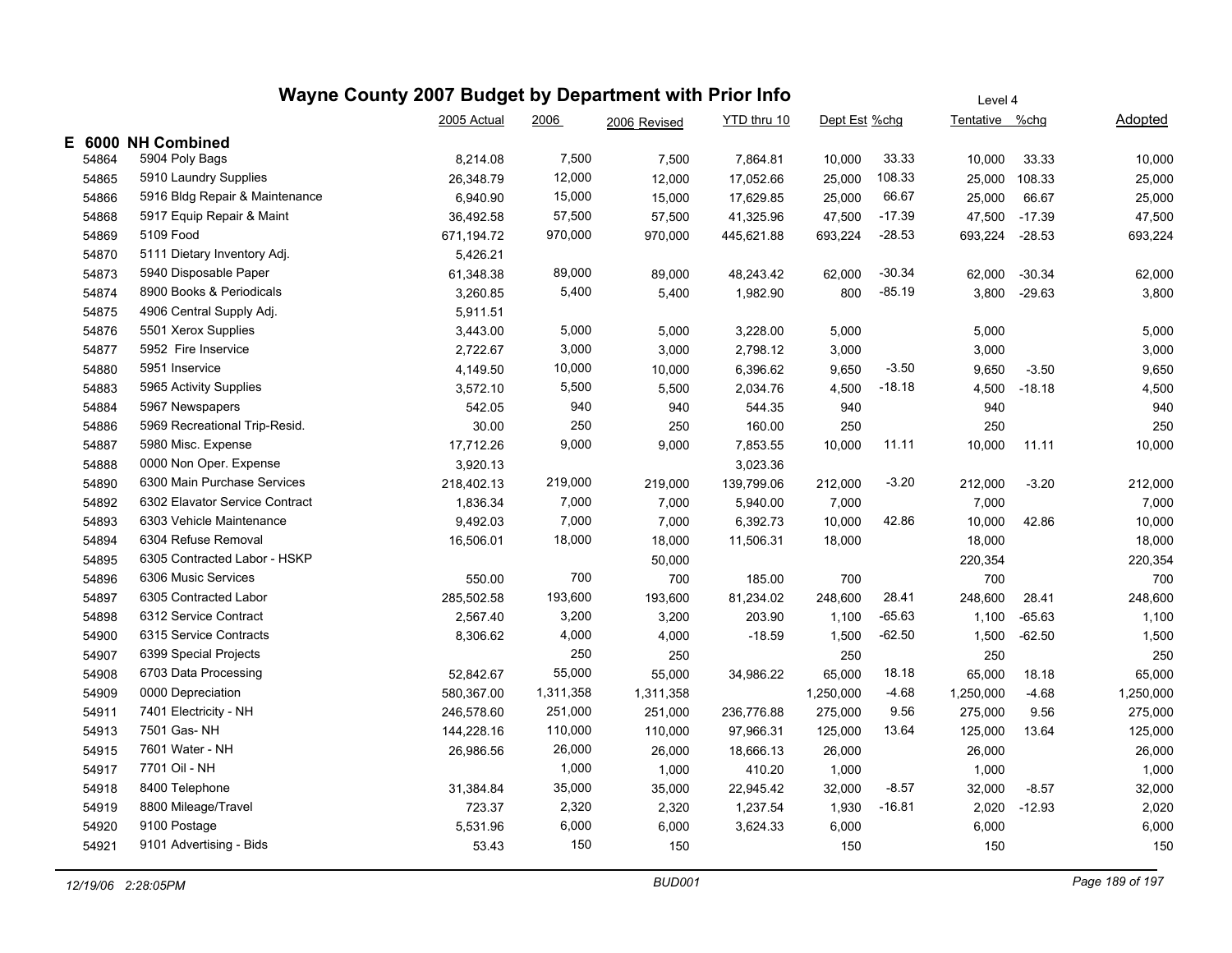| Wayne County 2007 Budget by Department with Prior Info |                                   |                                                    |           |           |              |               | Level 4  |                |               |                |  |
|--------------------------------------------------------|-----------------------------------|----------------------------------------------------|-----------|-----------|--------------|---------------|----------|----------------|---------------|----------------|--|
|                                                        |                                   | 2005 Actual<br>YTD thru 10<br>2006<br>2006 Revised |           |           |              | Dept Est %chg |          | Tentative %chg |               | <b>Adopted</b> |  |
|                                                        | E 6000 NH Combined                |                                                    |           |           |              |               |          |                |               |                |  |
| 54922                                                  | 9102 Advertising - Help Wanted    | 5,344.16                                           | 9,500     | 9,500     | 6,208.42     | 8,500         | $-10.53$ | 8,500          | $-10.53$      | 8,500          |  |
| 54923                                                  | 9103 Advertising - Public Rela    | 566.39                                             | 7,500     | 7,500     | 793.40       | 7,500         |          | 7,500          |               | 7,500          |  |
| 54924                                                  | 9104 Employees Physicals          | 802.49                                             | 500       | 500       | 446.45       | 1,500         | 200.00   |                | 1,500 200.00  | 1,500          |  |
| 54925                                                  | 9105 Notary Fees                  | 60.00                                              | 60        | 60        |              | 60            |          | 60             |               | 60             |  |
| 54926                                                  | 9201 F-30                         | 3,175.71                                           |           |           |              |               |          |                |               |                |  |
| 54927                                                  | 9202 County Cost Allocation       | 216,297.00                                         |           |           |              |               |          |                |               |                |  |
| 54928                                                  | 9203 Insurance                    | 74,480.34                                          | 84,000    | 84,000    | 65,917.97    | 75,000        | $-10.71$ | 75,000         | $-10.71$      | 75,000         |  |
| 54929                                                  | 0000 Vending                      |                                                    |           |           | $-200.40$    |               |          |                |               |                |  |
| 54930                                                  | 6201 Medical Purchased Service    | 32,169.31                                          | 30,000    | 30,000    | 25,739.66    | 32,500        | 8.33     | 32,500         | 8.33          | 32,500         |  |
| 54931                                                  | 5801 Kitchen Utensils             |                                                    |           |           | 15.76        |               |          |                |               |                |  |
| 54932                                                  | 2906 Psychiatrist                 | 7,000.00                                           | 7,500     | 7,500     | 4,400.00     | 7,500         |          | 7,500          |               | 7,500          |  |
| 54933                                                  | 2908 Account Consultant           | 16,286.00                                          | 15,000    | 15,000    | 12,801.00    | 17,500        | 16.67    | 17,500         | 16.67         | 17,500         |  |
| 54935                                                  | 4907 OT Supplies & Materials      | 1,221.87                                           | 2,000     | 2,000     | 888.95       | 2,000         |          | 2,000          |               | 2,000          |  |
| 54936                                                  | 0000 Bad Debt Expense             | 410,656.10                                         |           |           |              |               |          |                |               |                |  |
| 54937                                                  | 9200 NYS Assessment               | 656,881.00                                         | 794,683   | 794,683   | 628,144.00   | 740,000       | $-6.88$  | 740,000        | $-6.88$       | 740,000        |  |
| 54938                                                  | 7300 Medical Equipment Rental     | 9,377.00                                           | 10,000    | 10,000    | 15,840.68    | 20,000        | 100.00   | 20,000         | 100.00        | 20,000         |  |
| 54939                                                  | 7300 Office Equipment Rental      | 8,531.87                                           | 8,000     | 8,000     | 6,291.84     | 10,000        | 25.00    | 10,000         | 25.00         | 10,000         |  |
| 54940                                                  | 4908 Oxygen                       | 42,975.22                                          | 52,000    | 52,000    | 16,662.50    | 35,000        | $-32.69$ | 35,000         | $-32.69$      | 35,000         |  |
| 54942                                                  | 4909 Skin Care Program            | 34,309.89                                          | 45,000    | 45,000    | 23,055.64    | 35,000        | $-22.22$ | 35,000         | $-22.22$      | 35,000         |  |
| 54944                                                  | 5925 Grounds Supplies             | 225.16                                             | 5,000     | 5,000     | 1,137.79     | 5,000         |          | 5,000          |               | 5,000          |  |
| 54945                                                  | 9201 Dues & Assessments           | 11,767.89                                          | 13,000    | 13,000    | 12,320.16    | 15,000        | 15.38    | 15,000         | 15.38         | 15,000         |  |
| 54946                                                  | 3400 RN Nursing Fees              | 575.25                                             |           | 5,000     | 1,177.75     | 46,000        |          | 46,000         |               | 46,000         |  |
| 54947                                                  | 3500 LPN Nursing Fees             | 5,882.17                                           |           | 10,000    | 2,367.76     |               |          |                |               |                |  |
| 54948                                                  | 92xx HCR Expense                  | 36,523.59                                          | 58,390    | 58,390    | 5,494.21     | 50,000        | $-14.37$ |                | 50,000 -14.37 | 50,000         |  |
| 54949                                                  | 5110 Dietary Recovery-Other       | $-1,849.81$                                        |           |           | $-17,911.53$ |               |          |                |               |                |  |
| 54950                                                  | 0000 Settlements/Arbitration      |                                                    | 2,500     | 2,500     | 477.59       | 2,500         |          | 2,500          |               | 2,500          |  |
| 54951                                                  | 91xx Cablevision                  | 19,052.48                                          | 25,000    | 25,000    | 18,170.00    | 25,000        |          | 25,000         |               | 25,000         |  |
| 55520                                                  | 0000 Medicaid Contractual Allo    | 679,549.47                                         |           |           | 3,612,707.64 |               |          |                |               |                |  |
| 55528                                                  | 0000 Co-Insurance-Private Pay     | $-7,437.00$                                        |           |           |              |               |          |                |               |                |  |
| 55529                                                  | 0000 Hospice Contractual Allow    | 249,017.22                                         |           |           | 138,412.80   |               |          |                |               |                |  |
| 55530                                                  | 0000 VA Contractual Allowance     | 44,590.00                                          |           |           | 33,295.00    |               |          |                |               |                |  |
|                                                        | <b>TOTAL CONTRACTUAL EXPENSES</b> | 7,106,864.37                                       | 6,115,568 | 6,180,568 | 6,812,017.68 | 6,091,618     | $-0.39$  | 6,314,702      | 3.26          | 6,314,702      |  |
| 56000                                                  | Principal on Indebtedness         |                                                    |           |           | 825,000.00   |               |          |                |               |                |  |
|                                                        | <b>TOTAL PRINCIPAL</b>            |                                                    |           |           | 825,000.00   |               |          |                |               |                |  |
| 57000                                                  | Interest on Indebtedness          | 580,921.56                                         | 910,172   | 910,172   | 463,593.86   | 876,141       | $-3.74$  | 876,141        | $-3.74$       | 876,141        |  |
|                                                        | <b>TOTAL INTEREST</b>             | 580,921.56                                         | 910,172   | 910,172   | 463,593.86   | 876,141       | $-3.74$  | 876,141        | $-3.74$       | 876,141        |  |
|                                                        |                                   |                                                    |           |           |              |               |          |                |               |                |  |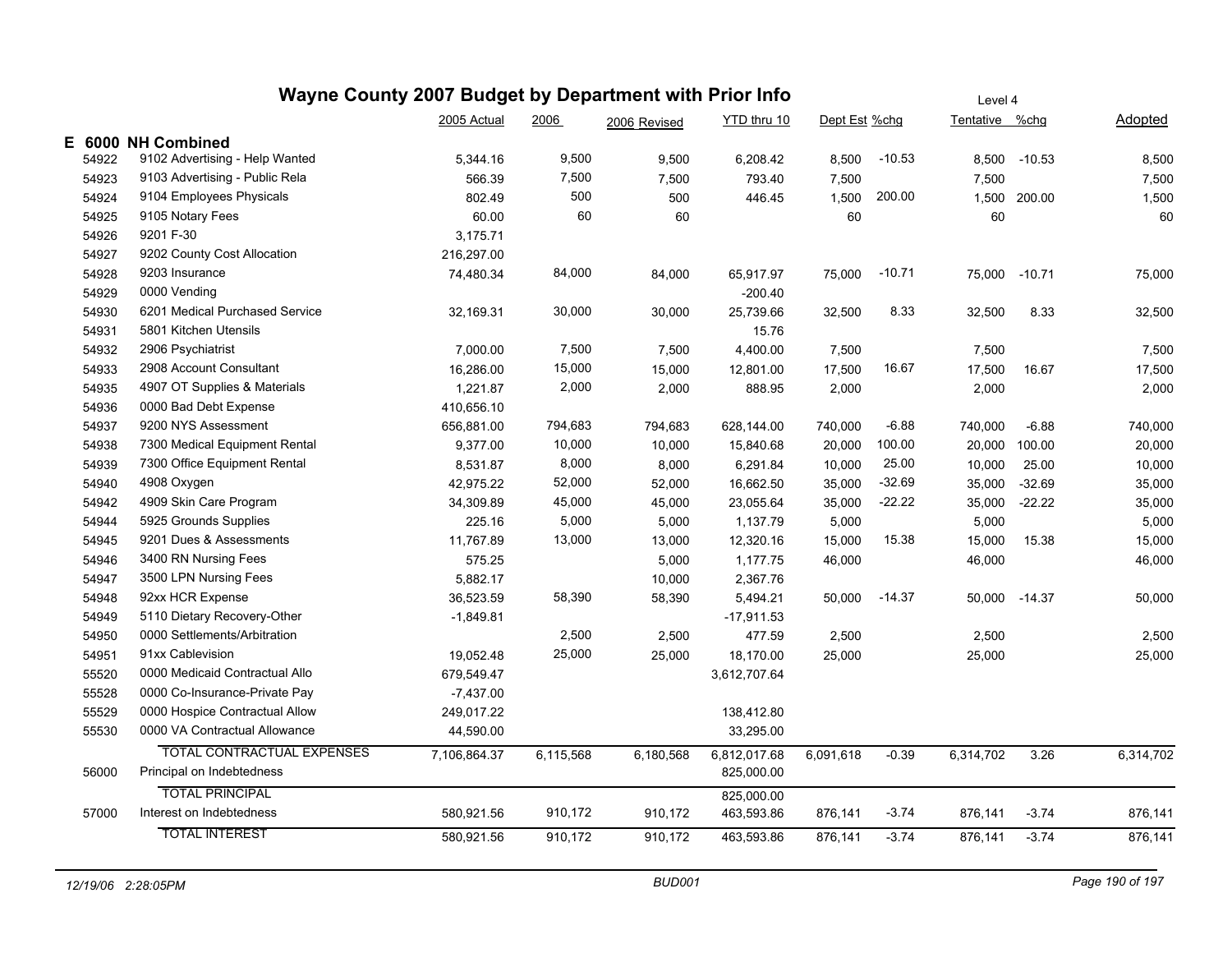|        |                                | Wayne County 2007 Budget by Department with Prior Info |           |              |              |               |           | Level 4        |           |           |
|--------|--------------------------------|--------------------------------------------------------|-----------|--------------|--------------|---------------|-----------|----------------|-----------|-----------|
|        |                                | 2005 Actual                                            | 2006      | 2006 Revised | YTD thru 10  | Dept Est %chg |           | Tentative %chg |           | Adopted   |
| E 6000 | <b>NH Combined</b>             |                                                        |           |              |              |               |           |                |           |           |
| 58100  | Payments to NYS Retirement Sys | 637,581.00                                             |           |              |              |               |           | 673,266        |           | 673,266   |
| 58200  | Payments to Social Security    | 509,139.46                                             |           |              | 452,309.45   |               |           | 572,798        |           | 572,798   |
| 58201  | <b>1600 FICA</b>               | 90,431.51                                              | 601,115   | 601,115      |              | 578,406       | $-3.78$   |                | $-100.00$ |           |
| 58300  | Workmens Comp                  | 639,442.44                                             |           |              | 170,892.79   | 275,000       |           | 275,000        |           | 275,000   |
| 58301  | 9204 Workmen's Comp            |                                                        | 325,000   | 325,000      |              |               | $-100.00$ |                | $-100.00$ |           |
| 58400  | Hospitalization                | 1,294,943.19                                           |           |              | 985,696.59   |               |           |                |           |           |
| 58401  | 1800 BS/BC                     | 225.460.73                                             | 1,707,081 | 1,707,081    | 478,708.13   | 1,780,631     | 4.31      | 1.731.070      | 1.41      | 1,731,070 |
| 58500  | Unemployment                   | 26,926.65                                              | 10,000    | 10,000       | 9,807.66     | 20,000        | 100.00    | 20,000         | 100.00    | 20,000    |
| 58600  | Disability                     | 34,711.24                                              |           |              |              |               |           |                |           |           |
| 58601  | 9206 Disability                |                                                        | 36,348    | 36,348       | 25,761.00    | 35,724        | $-1.72$   | 34,944         | -3.86     | 34,944    |
| 58801  | 1900 Retirement                |                                                        | 803,076   | 803,076      |              | 690,479       | $-14.02$  |                | $-100.00$ |           |
| 58901  | Employee Assistance Program    | 3,790.75                                               | 3,912     | 3,912        | 3,911.63     | 4,096         | 4.70      | 3,994          | 2.10      | 3,994     |
|        | <b>TOTAL FRINGE BENEFITS</b>   | 3,462,426.97                                           | 3,486,532 | 3,486,532    | 2,127,087.25 | 3,384,336     | $-2.93$   | 3,311,072      | $-5.03$   | 3,311,072 |
|        | <b>Total County Cost</b>       | -117,546.65                                            |           |              | -864,133.07  | 1,515,140     |           |                |           |           |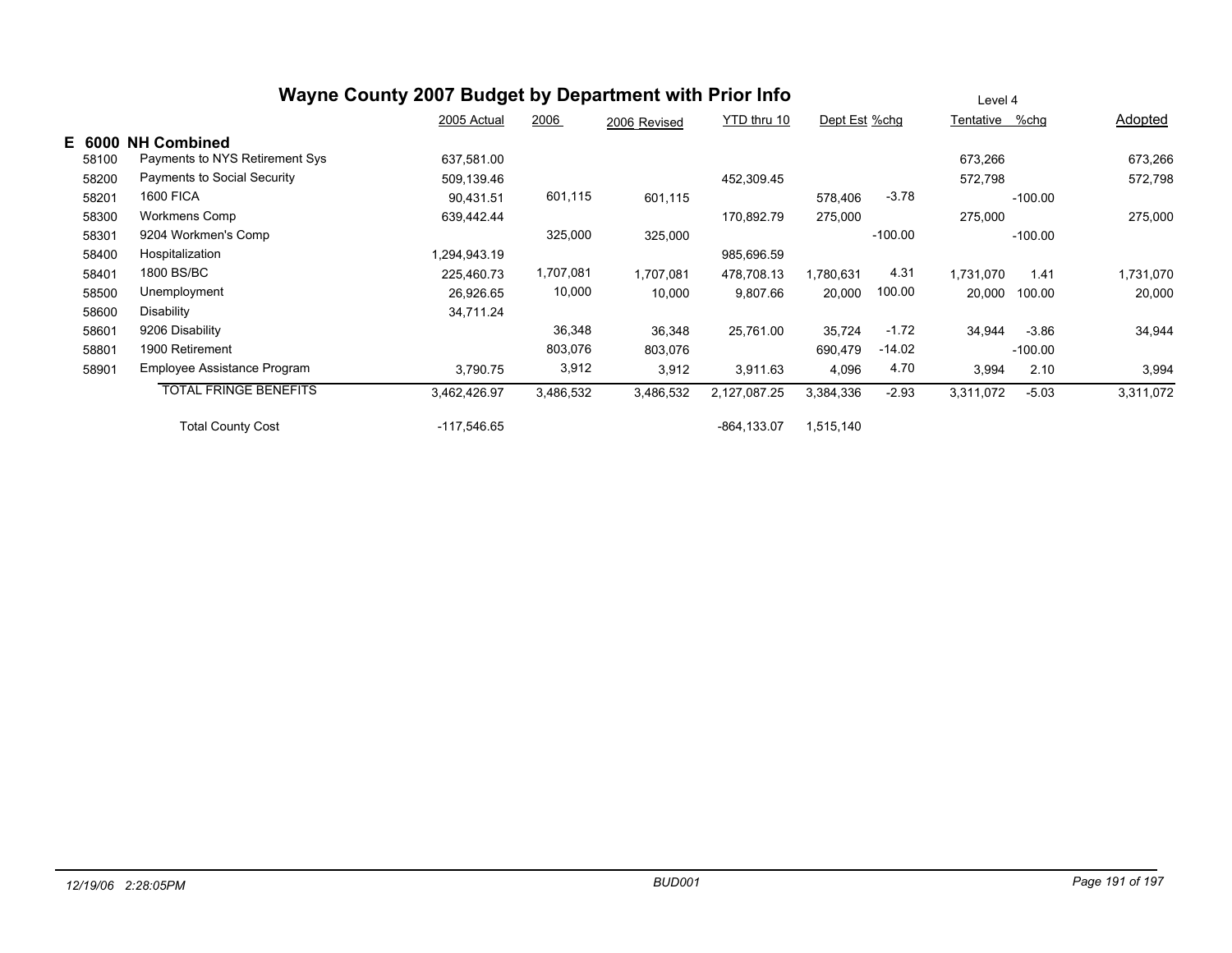|                                      | Wayne County 2007 Budget by Department with Prior Info |      |              | Level 4     |               |                |                |  |  |
|--------------------------------------|--------------------------------------------------------|------|--------------|-------------|---------------|----------------|----------------|--|--|
|                                      | 2005 Actual                                            | 2006 | 2006 Revised | YTD thru 10 | Dept Est %chg | Tentative %chg | <b>Adopted</b> |  |  |
| H 1915 Parks Project                 |                                                        |      |              |             |               |                |                |  |  |
| <b>Capital Construction</b><br>52700 |                                                        |      |              | 5.409.00    |               |                |                |  |  |
| <b>TOTAL EQUIPMENT</b>               |                                                        |      |              | 5,409.00    |               |                |                |  |  |
| <b>Total County Cost</b>             |                                                        |      |              | 5,409.00    |               |                |                |  |  |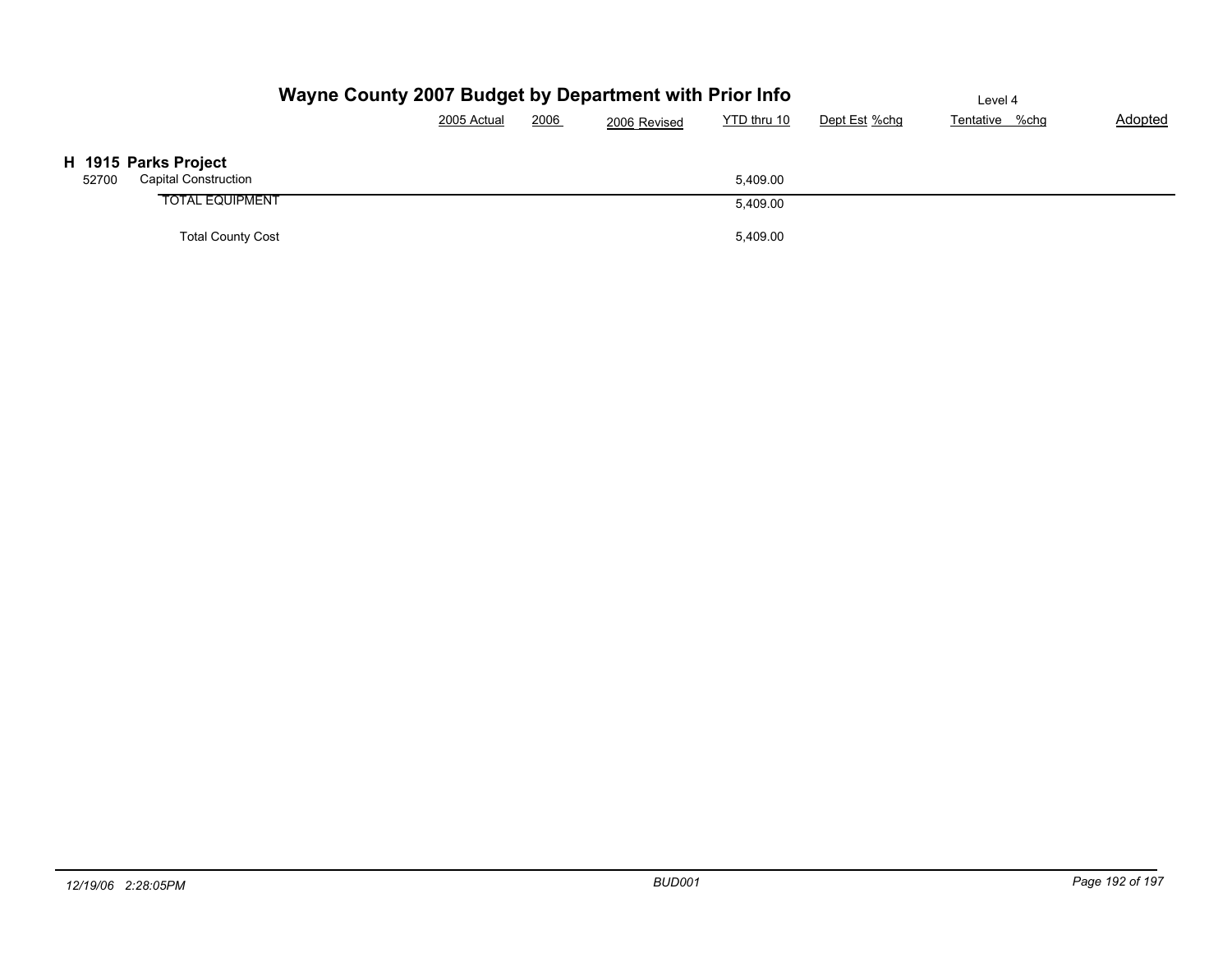|                |                                                        | Wayne County 2007 Budget by Department with Prior Info | Level 4     |      |              |                         |               |                |                |
|----------------|--------------------------------------------------------|--------------------------------------------------------|-------------|------|--------------|-------------------------|---------------|----------------|----------------|
|                |                                                        |                                                        | 2005 Actual | 2006 | 2006 Revised | YTD thru 10             | Dept Est %chg | Tentative %chg | <b>Adopted</b> |
|                | H 1933 Building Renovation Project<br>Asbestos Removal |                                                        |             |      |              |                         |               |                |                |
| 52569<br>52574 | Consultants-Managers                                   |                                                        |             |      |              | 351,310.00<br>24,785.00 |               |                |                |
| 52575          | Printing-Advertising                                   |                                                        |             |      |              | 987.50                  |               |                |                |
|                | <b>TOTAL EQUIPMENT</b>                                 |                                                        |             |      |              | 377,082.50              |               |                |                |
|                | <b>Total County Cost</b>                               |                                                        |             |      |              | 377.082.50              |               |                |                |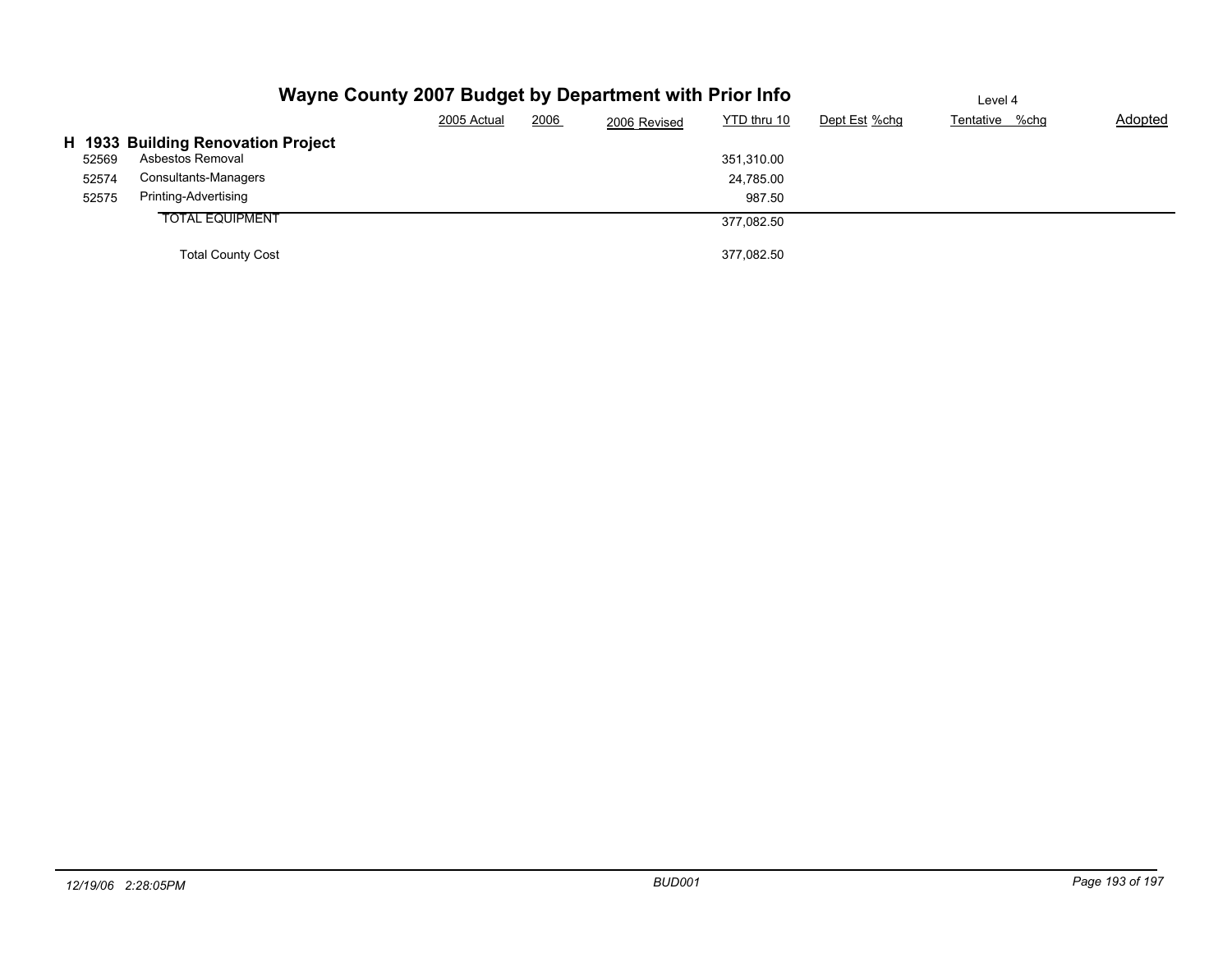|       |                                               | Wayne County 2007 Budget by Department with Prior Info |      |                             | Level 4       |                |         |  |
|-------|-----------------------------------------------|--------------------------------------------------------|------|-----------------------------|---------------|----------------|---------|--|
|       |                                               | 2005 Actual                                            | 2006 | YTD thru 10<br>2006 Revised | Dept Est %chg | Tentative %chg | Adopted |  |
| 52573 | H 1939 Route 31 Complex<br>Architect/Engineer |                                                        |      | 6,112.00                    |               |                |         |  |
|       | <b>TOTAL EQUIPMENT</b>                        |                                                        |      | 6,112.00                    |               |                |         |  |
|       | <b>Total County Cost</b>                      |                                                        |      | 6,112.00                    |               |                |         |  |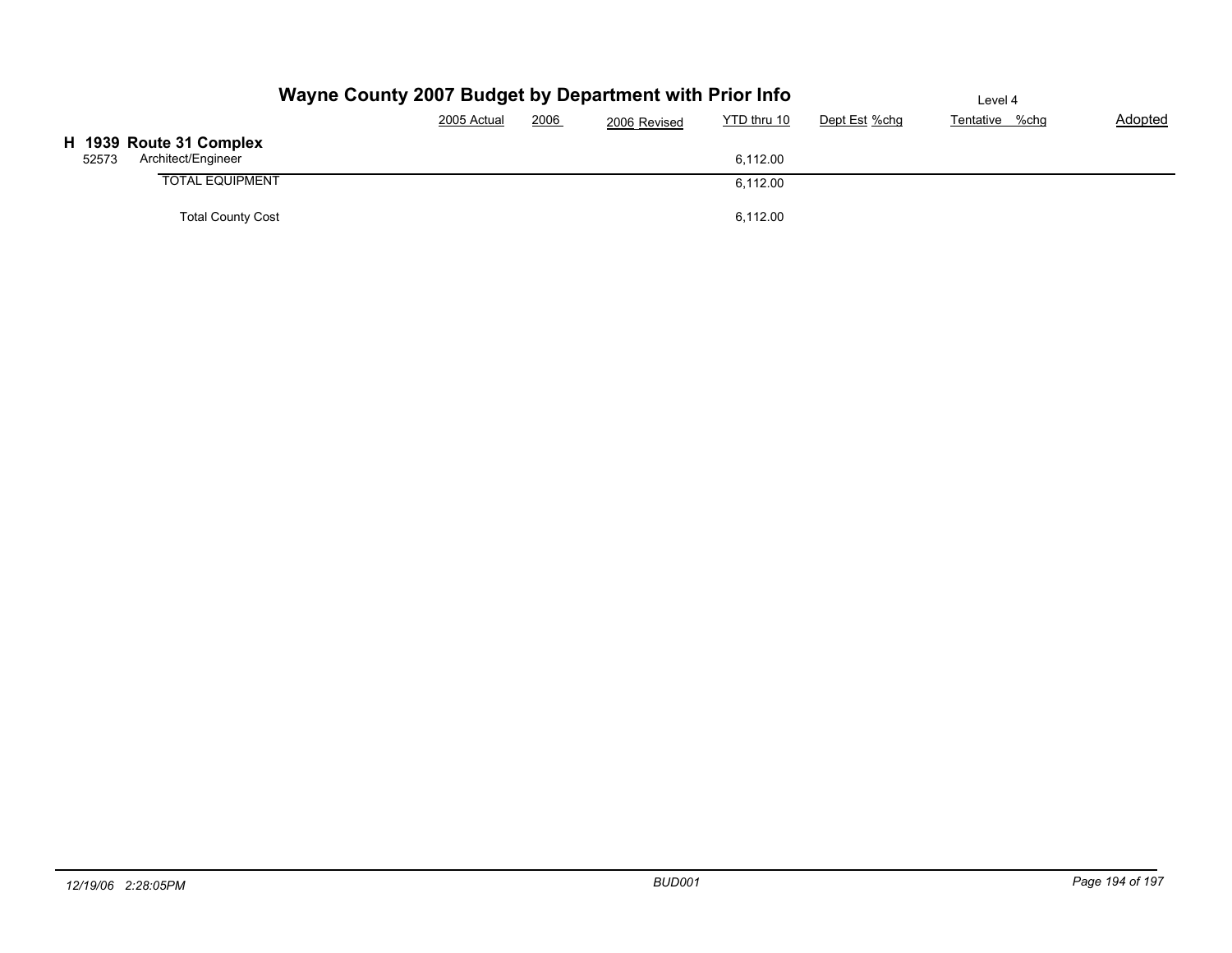|                                      | Wayne County 2007 Budget by Department with Prior Info | Level 4              |                 |               |                |              |
|--------------------------------------|--------------------------------------------------------|----------------------|-----------------|---------------|----------------|--------------|
|                                      | 2005 Actual                                            | 2006<br>2006 Revised | YTD thru 10     | Dept Est %chg | Tentative %chg | Adopted      |
| S 0000 Workmens Comp                 |                                                        |                      |                 |               |                |              |
| WC - Participant Assessment<br>42222 | $-2,246,205.00$                                        | $-1.558.240$         | $-1.517.287.00$ |               | $-1,577,456$   | 1,577,456    |
| Interest Earnings<br>42401           | -72.622.39                                             |                      | -91.891.85      |               |                |              |
| <b>WC - 15-8 Monies</b><br>42681     | -490.122.87                                            |                      | -370.977.67     |               |                |              |
| Interfund Transfers<br>45031         | $-1.051.496.00$                                        | $-1,061,760$         | $-1.061.760.00$ |               | $-1.092.414$   | 1.092.414    |
| <b>TOTAL REVENUES</b>                | $-3,860,446.26$                                        | $-2.620.000$         | $-3.041.916.52$ |               | $-2,669,870$   | 2,669,870    |
| <b>Total County Cost</b>             | -3.860.446.26                                          | $-2.620.000$         | $-3.041.916.52$ |               | $-2.669.870$   | $-2.669.870$ |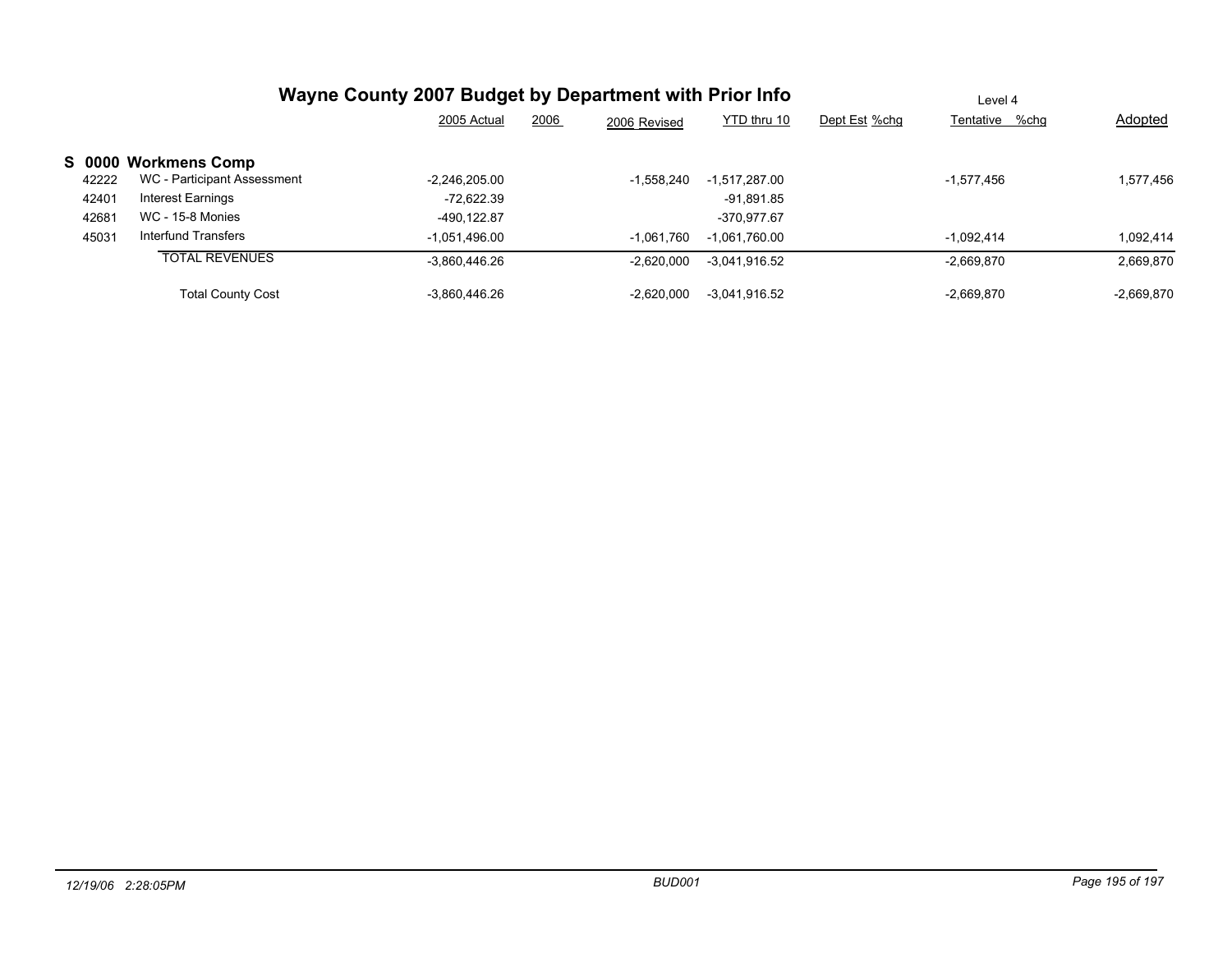|       | Wayne County 2007 Budget by Department with Prior Info |             |      |              |             |               | Level 4        |                |  |  |
|-------|--------------------------------------------------------|-------------|------|--------------|-------------|---------------|----------------|----------------|--|--|
|       |                                                        | 2005 Actual | 2006 | 2006 Revised | YTD thru 10 | Dept Est %chg | Tentative %chg | <b>Adopted</b> |  |  |
|       | S 1710 Workmens Comp                                   |             |      |              |             |               |                |                |  |  |
| 54000 | <b>Contractual Expenses</b>                            | 111.507.32  |      | 200,000      | 88.649.42   |               | 175.000        | 175,000        |  |  |
| 54001 | WC - State Assessment                                  | 365.437.00  |      | 350,000      | 362,938.80  |               | 375,000        | 375,000        |  |  |
| 54003 | WC - Excess Insurance                                  | 132.189.00  |      | 140.000      | 135.182.00  |               | 140.000        | 140.000        |  |  |
|       | TOTAL CONTRACTUAL EXPENSES                             | 609,133.32  |      | 690.000      | 586.770.22  |               | 690.000        | 690,000        |  |  |
|       | <b>Total County Cost</b>                               | 609.133.32  |      | 690,000      | 586.770.22  |               | 690.000        | 690,000        |  |  |